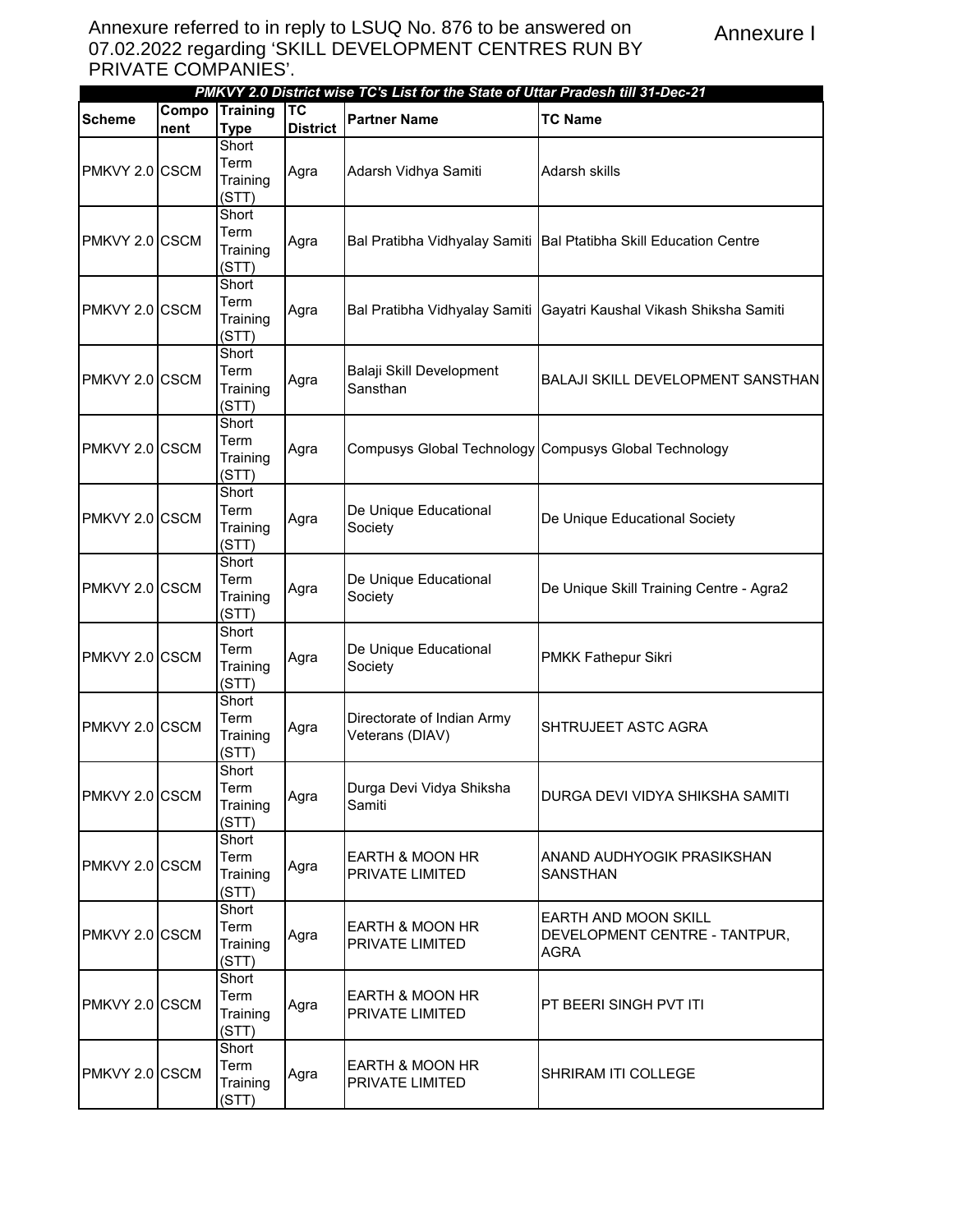| PMKVY 2.0 CSCM | Short<br>Term<br>Training<br>(STT) | Agra | <b>Education Hub Society</b>                                            | <b>B.K Private ITI</b>                          |
|----------------|------------------------------------|------|-------------------------------------------------------------------------|-------------------------------------------------|
| PMKVY 2.0 CSCM | Short<br>Term<br>Training<br>(STT) | Agra | <b>Education Hub Society</b>                                            | <b>MBD TRAINING CENTRE</b>                      |
| PMKVY 2.0 CSCM | Short<br>Term<br>Training<br>(STT) | Agra | <b>Edujoin Training Foundation</b>                                      | Maa gayatri skills training center              |
| PMKVY 2.0 CSCM | Short<br>Term<br>Training<br>(STT) | Agra | <b>Edujoin Training Foundation</b>                                      | Maa Vaishno Training Center- Mauja<br>Bhagupur  |
| PMKVY 2.0 CSCM | Short<br>Term<br>Training<br>(STT) | Agra | <b>EXCELLENT SOCIETY</b>                                                | <b>Excellent Coachings</b>                      |
| PMKVY 2.0 CSCM | Short<br>Term<br>Training<br>(STT) | Agra | <b>EXCELLENT SOCIETY</b>                                                | <b>EXCELLENT SKILL EDUCATION CENTRE</b>         |
| PMKVY 2.0 CSCM | Short<br>Term<br>Training<br>(STT) | Agra | <b>EXCELLENT SOCIETY</b>                                                | Shrimati Kasturi Devi Kaushal Vikash<br>Academy |
| PMKVY 2.0 CSCM | Short<br>Term<br>Training<br>(STT) | Agra | Footwear Designing And<br><b>Technology Development</b><br>Centre, Agra | MAA BHAGWATI SENIOR SECONDARY<br><b>SCHOOL</b>  |
| PMKVY 2.0 CSCM | Short<br>Term<br>Training<br>(STT) | Agra | Footwear Designing And<br><b>Technology Development</b><br>Centre, Agra | ST. JUDE'S INTERNATIONAL COLLEGE<br>(S.J.I.C.)  |
| PMKVY 2.0 CSCM | Short<br>Term<br>Training<br>(STT) | Agra | G.H.O. INSTITUTE OF<br><b>TRAINING CENTER</b>                           | <b>G.H.O. INSTITUTE OF TRAINING CENTER</b>      |
| PMKVY 2.0 CSCM | Short<br>Term<br>Training<br>(STT) | Agra | Gautam Budh Social Welfare<br>Society                                   | <b>BS TRAINING CENTER</b>                       |
| PMKVY 2.0 CSCM | Short<br>Term<br>Training<br>(STT) | Agra | Gautam Budh Social Welfare<br>Society                                   | SB PRASHIKSHAN KENDRA                           |
| PMKVY 2.0 CSCM | Short<br>Term<br>Training<br>(STT) | Agra | Gautam Budh Social Welfare<br>Society                                   | SDIP KAUSHAL VIKASH KENDRA                      |
| PMKVY 2.0 CSCM | Short<br>Term<br>Training<br>(STT) | Agra | Gautam Budh Social Welfare<br>Society                                   | <b>SDIP Private ITI</b>                         |
| PMKVY 2.0 CSCM | Short<br>Term<br>Training<br>(STT) | Agra | Gautam Budh Social Welfare<br>Society                                   | SHRI RAM EDUCATION SOCIETY                      |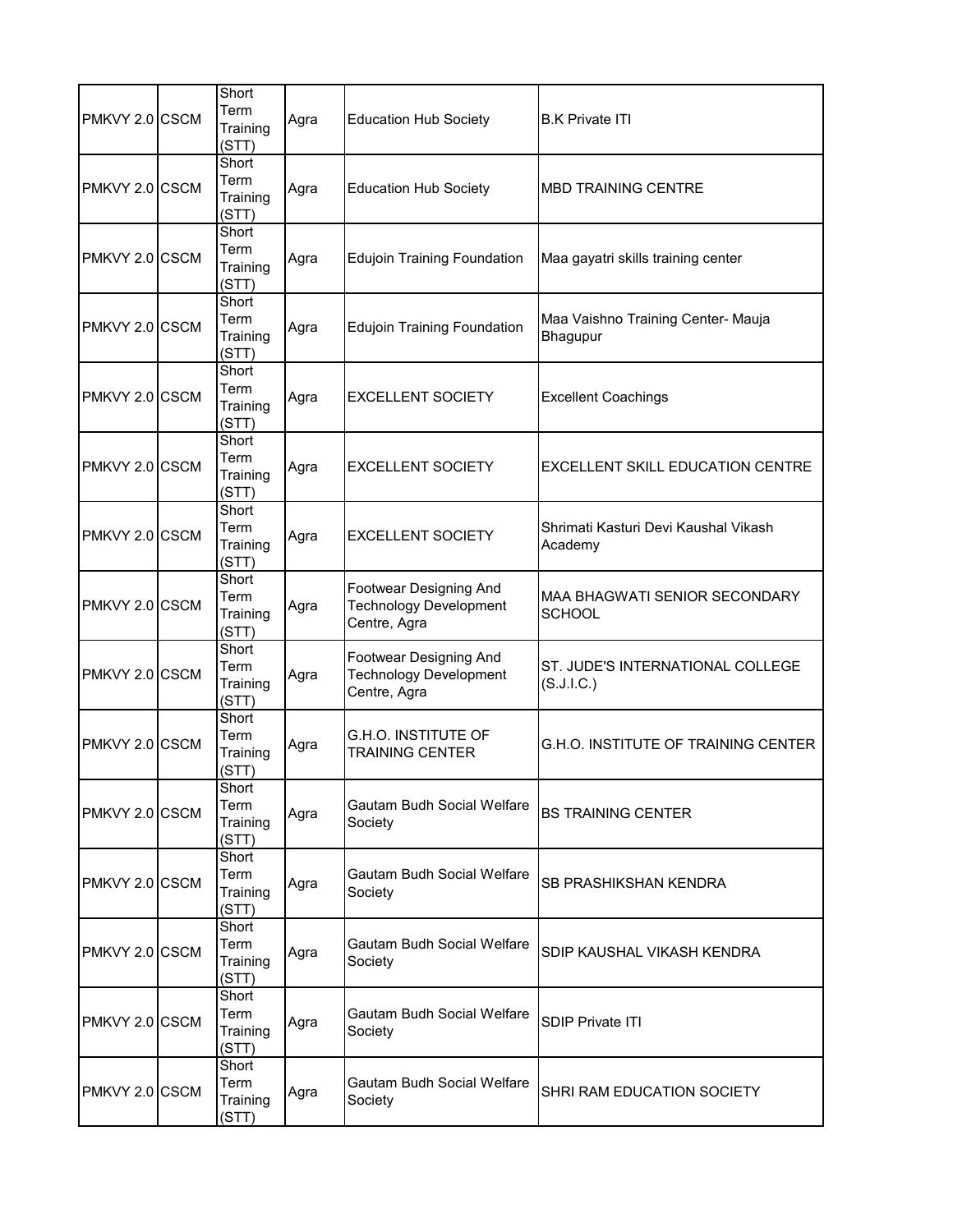| PMKVY 2.0 CSCM | Short<br>Term<br>Training<br>(STT) | Agra | Gautam Budh Social Welfare<br>Society                            | SHRI RAM PRAKASH SHIKHA SAMITI                            |
|----------------|------------------------------------|------|------------------------------------------------------------------|-----------------------------------------------------------|
| PMKVY 2.0 CSCM | Short<br>Term<br>Training<br>(STT) | Agra | <b>GRAS Education &amp; Training</b><br>Services Pvt. Ltd.       | Ambay Hospital                                            |
| PMKVY 2.0 CSCM | Short<br>Term<br>Training<br>(STT) | Agra | Impact Paramedical & Health<br>Institute                         | Impact Paramedical and Health Institute,<br>Firozabad     |
| PMKVY 2.0 CSCM | Short<br>Term<br>Training<br>(STT) | Agra | <b>INFINITE RURAL</b><br><b>DEVELOPMENT</b><br><b>FOUNDATION</b> | SHRI RAMCHANDRA SKILL EDUCATION<br><b>CENTER</b>          |
| PMKVY 2.0 CSCM | Short<br>Term<br>Training<br>(STT) | Agra | LV TRAINING CENTER                                               | LV TRAINING CENTER                                        |
| PMKVY 2.0 CSCM | Short<br>Term<br>Training<br>(STT) | Agra |                                                                  | M H Skill Development Center M H SKILL DEVELOPMENT CENTER |
| PMKVY 2.0 CSCM | Short<br>Term<br>Training<br>(STT) | Agra | Mahadev Educational Society                                      | <b>CGS INSTITUTE</b>                                      |
| PMKVY 2.0 CSCM | Short<br>Term<br>Training<br>(STT) | Agra | Mahadev Educational Society IT POINT                             |                                                           |
| PMKVY 2.0 CSCM | Short<br>Term<br>Training<br>(STT) | Agra | Medhavi Skill Organisation                                       | CHAHAR INSTITUTE OF SKILL<br><b>DEVELOPMENT</b>           |
| PMKVY 2.0 CSCM | Short<br>Term<br>Training<br>(STT) | Agra | Mira Skill Development<br>Center                                 | Mira Skill Development Center                             |
| PMKVY 2.0 CSCM | Short<br>Term<br>Training<br>(STT) | Agra | Multigraphics                                                    | <b>MULTIGRAPHICS</b>                                      |
| PMKVY 2.0 CSCM | Short<br>Term<br>Training<br>(STT) | Agra | Multigraphics                                                    | Radha Krishn Pmkvy Centre                                 |
| PMKVY 2.0 CSCM | Short<br>Term<br>Training<br>(STT) | Agra | NIFA Infocomp Services Pvt<br>Limited                            | PMKK Agra                                                 |
| PMKVY 2.0 CSCM | Short<br>Term<br>Training<br>(STT) | Agra | Power To Empower Skills<br><b>Private Limited</b>                | P2E Skills Academy                                        |
| PMKVY 2.0 CSCM | Short<br>Term<br>Training<br>(STT) | Agra | Power To Empower Skills<br>Private Limited                       | Pushpanjali Institute Of Skill Devlopment                 |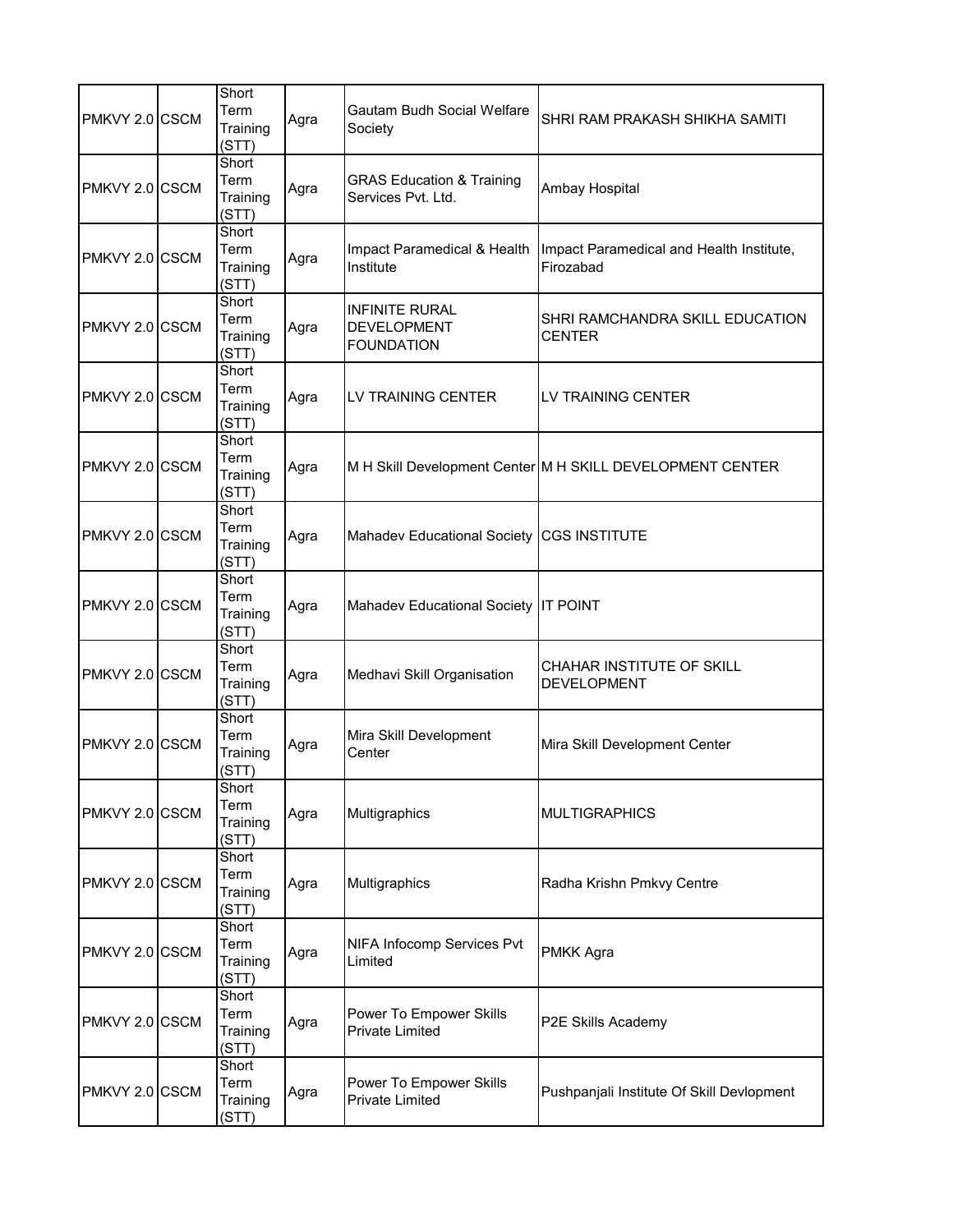| PMKVY 2.0 CSCM | Short<br>Term<br>Training<br>(STT) | Agra | PT. S P SKILL TRAINING<br><b>CENTRE</b>                                               | PT. S P SKILL TRAINING CENTRE                                  |
|----------------|------------------------------------|------|---------------------------------------------------------------------------------------|----------------------------------------------------------------|
| PMKVY 2.0 CSCM | Short<br>Term<br>Training<br>(STT) | Agra | P-TECH EDUCATIONAL<br><b>TRUST</b>                                                    | APP-TECH KAUSHAL VIKASH YOJNA                                  |
| PMKVY 2.0 CSCM | Short<br>Term<br>Training<br>(STT) | Agra | <b>Rathore Education</b>                                                              | <b>Rathore Education</b>                                       |
| PMKVY 2.0 CSCM | Short<br>Term<br>Training<br>(STT) | Agra | Rsm Skill Development<br>Centre                                                       | RSM SKILL DEVELOPEMENT CENTER                                  |
| PMKVY 2.0 CSCM | Short<br>Term<br>Training<br>(STT) | Agra | <b>S M CREATIVE CLASSES</b><br><b>PMKK</b>                                            | S M CREATIVE CLASSES PMKK                                      |
| PMKVY 2.0 CSCM | Short<br>Term<br>Training<br>(STT) | Agra | Sankalp Institute Of Skill<br>Development                                             | sankalp institute of skill development                         |
| PMKVY 2.0 CSCM | Short<br>Term<br>Training<br>(STT) | Agra | Saraswati Institute Of Skill<br>Development                                           | Saraswati institute of skill development                       |
| PMKVY 2.0 CSCM | Short<br>Term<br>Training<br>(STT) | Agra | Saraswati Shiksha Niketan<br>Kaushal Vikas Sansthan                                   | saraswati shiksha niketan kaushal vikas<br>sansthan            |
| PMKVY 2.0 CSCM | Short<br>Term<br>Training<br>(STT) | Agra | Shiva Educational Institute                                                           | SHIVA EDUCATIONAL INSTITUTE                                    |
| PMKVY 2.0 CSCM | Short<br>Term<br>Training<br>(STT) | Agra |                                                                                       | Shree Krishna Shiksha Samiti HS Institute of Skill Development |
| PMKVY 2.0 CSCM | Short<br>Term<br>Training<br>(STT) | Agra |                                                                                       | Shree Krishna Shiksha Samiti ISHARMA COMPUTER CENTER           |
| PMKVY 2.0 CSCM | Short<br>Term<br>Training<br>(STT) | Agra | Shree Krishna Shiksha Samiti SSD Educational institute                                |                                                                |
| PMKVY 2.0 CSCM | Short<br>Term<br>Training<br>(STT) | Agra | SHRI RAM PUBLIC<br>SCHOOL SIKSHA SAMITI,<br>KARAHI FATEHPUR SIKRI<br>AGRA U.P.        | SHRI PADAM SINGH INTER COLLEGE                                 |
| PMKVY 2.0 CSCM | Short<br>Term<br>Training<br>(STT) | Agra | <b>SHRI RAM PUBLIC</b><br>SCHOOL SIKSHA SAMITI,<br>KARAHI FATEHPUR SIKRI<br>AGRA U.P. | SRD SKILL DEVELOPMENT CENTER                                   |
| PMKVY 2.0 CSCM | Short<br>Term<br>Training<br>(STT) | Agra | Sikarwar Shiksha Samiti                                                               | dream india skill centre                                       |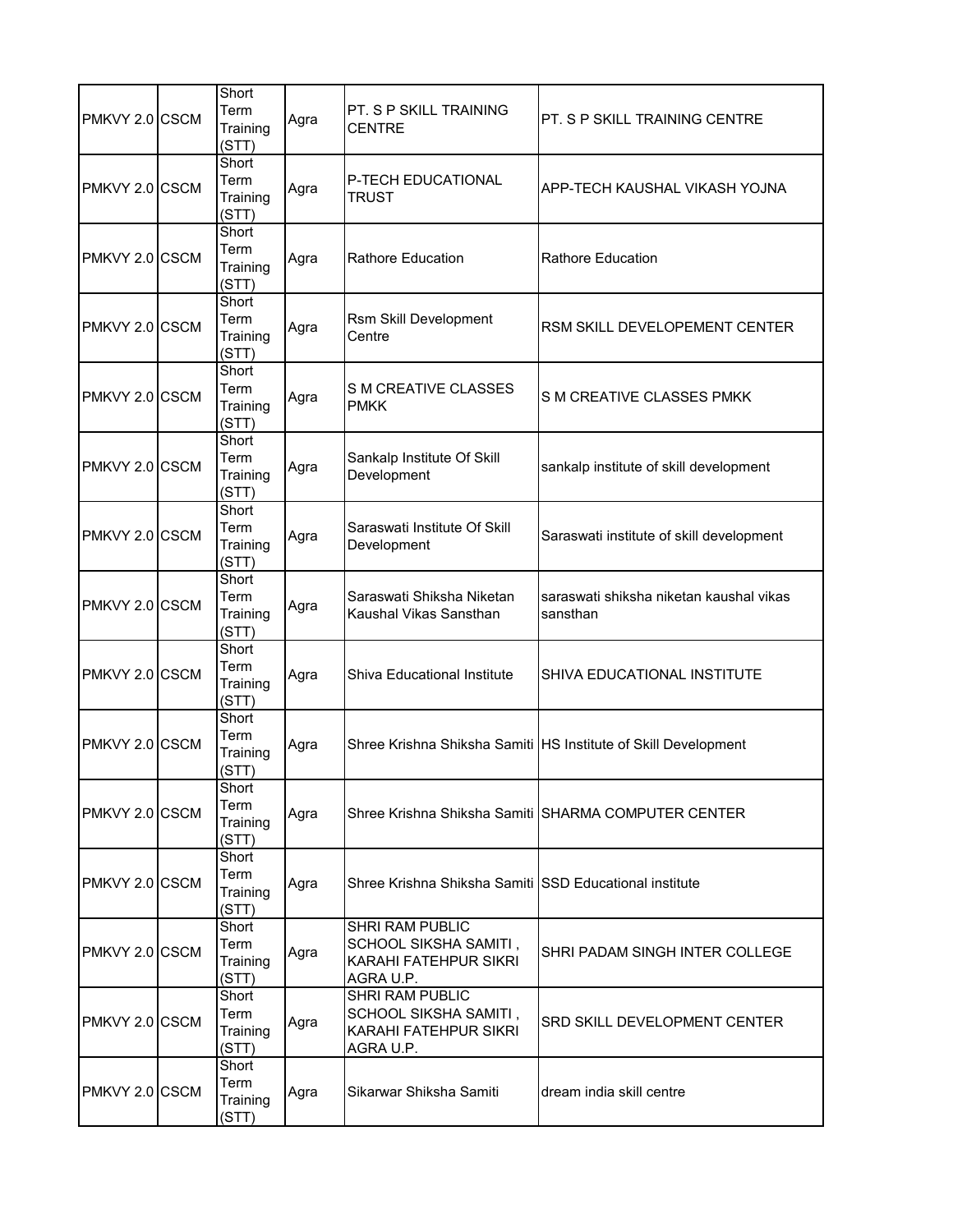| PMKVY 2.0 CSCM | Short<br>Term<br>Training<br>(STT) | Agra | Skills Academy Private<br>Limited                  | Shri Ram Institute of Paramedical Science            |
|----------------|------------------------------------|------|----------------------------------------------------|------------------------------------------------------|
| PMKVY 2.0 CSCM | Short<br>Term<br>Training<br>(STT) | Agra | St Joans Education Society                         | AGRA GLORY SKILL DEVELOPMENT<br><b>CENTRE</b>        |
| PMKVY 2.0 CSCM | Short<br>Term<br>Training<br>(STT) | Agra | St Joans Education Society                         | AMIT MEMORIAL MAHAVIDYALAYA                          |
| PMKVY 2.0 CSCM | Short<br>Term<br>Training<br>(STT) | Agra | <b>St Joans Education Society</b>                  | CHILDREN PROGESIVE HS SCHOOL                         |
| PMKVY 2.0 CSCM | Short<br>Term<br>Training<br>(STT) | Agra | St Joans Education Society                         | SAHAJ INSTITUTE OF MANAGEMENT &<br><b>TECHNOLOGY</b> |
| PMKVY 2.0 CSCM | Short<br>Term<br>Training<br>(STT) | Agra | St Joans Education Society                         | SHRI PRATAP SINGH SHIKSHA SAMITI                     |
| PMKVY 2.0 CSCM | Short<br>Term<br>Training<br>(STT) | Agra | St Joans Education Society                         | SJES-SH. HARPRASAD SHIKSHA SAMITI                    |
| PMKVY 2.0 CSCM | Short<br>Term<br>Training<br>(STT) | Agra | St Joans Education Society                         | SJES-SHREE RAM ADERSH<br>MAHAVIDHYALAYA              |
| PMKVY 2.0 CSCM | Short<br>Term<br>Training<br>(STT) | Agra | St Joans Education Society                         | SJES-SKILD DEVELOPMENT SOCIETY                       |
| PMKVY 2.0 CSCM | Short<br>Term<br>Training<br>(STT) | Agra | St Joans Education Society                         | SKILD DEVELOPMENT SOCIETY                            |
| PMKVY 2.0 CSCM | Short<br>Term<br>Training<br>(STT) | Agra | Stci(Sharma Television<br>Computer Institute)      | STCI SHARMA TELEVISION COMPUTER<br><b>INSTITUTE</b>  |
| PMKVY 2.0 CSCM | Short<br>Term<br>Training<br>(STT) | Agra | SUNAINA SAMRIDDHI<br><b>FOUNDATION</b>             | Geeta Gyan Kaushal Kendra                            |
| PMKVY 2.0 CSCM | Short<br>Term<br>Training<br>(STT) | Agra | Swapnil Institute of Software<br>Technologies      | Prabha Institute                                     |
| PMKVY 2.0 CSCM | Short<br>Term<br>Training<br>(STT) | Agra | Swarajya Educational and<br><b>Welfare Society</b> | SHANTI NIKETAN VOCATIONAL<br><b>TRAINING CENTRE</b>  |
| PMKVY 2.0 CSCM | Short<br>Term<br>Training<br>(STT) | Agra | Udaan Seva Sansthan                                | UDAAN SEVA SANSTHAN                                  |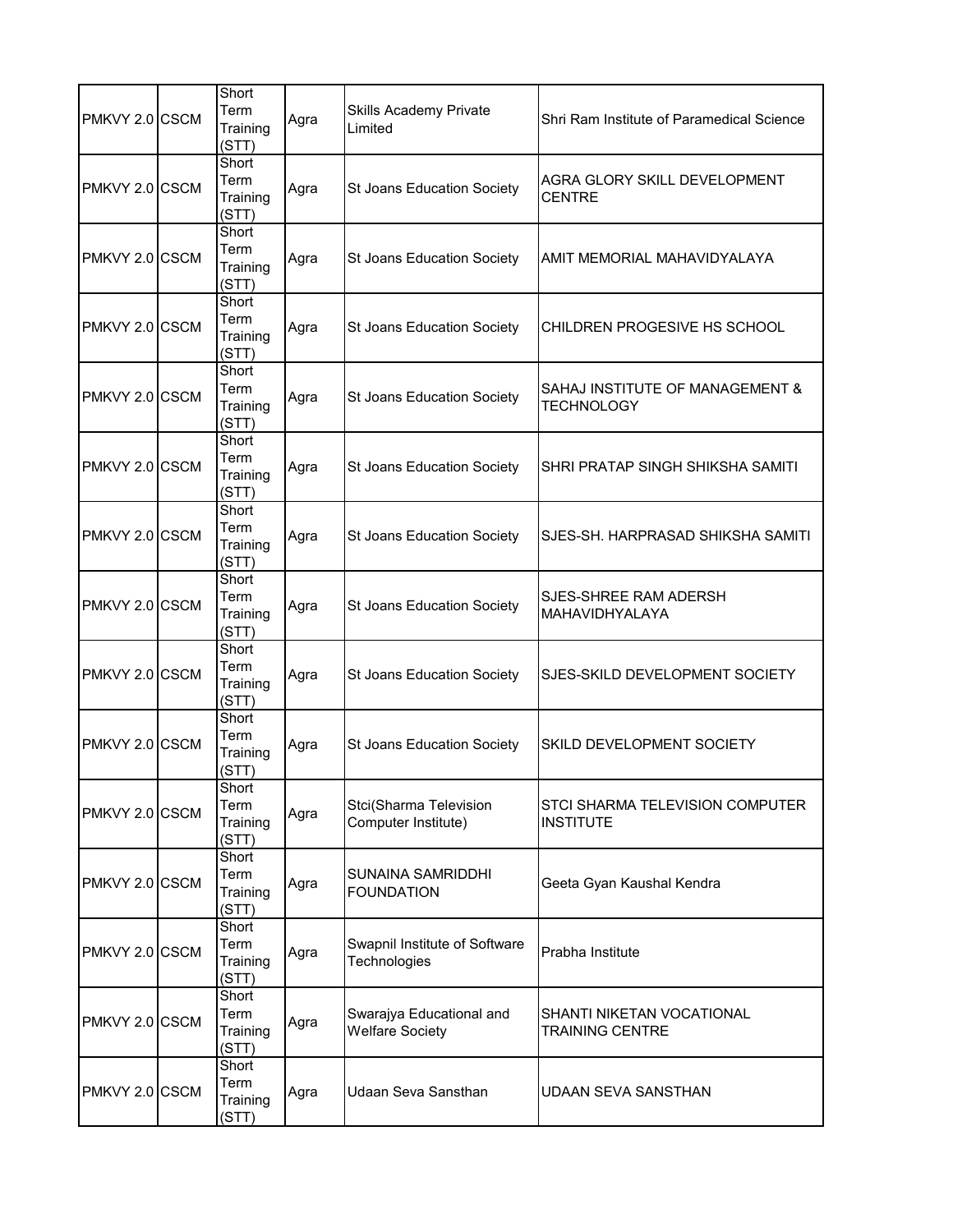| PMKVY 2.0 CSCM | Short<br>Term<br>Training<br>(STT) | Agra    | UTTHAAN INDIA<br><b>FOUNDATION</b>              | UTTHAAN SCHOOL OF VOCATIONAL<br><b>TRAINING</b> |
|----------------|------------------------------------|---------|-------------------------------------------------|-------------------------------------------------|
| PMKVY 2.0 CSCM | Short<br>Term<br>Training<br>(STT) | Agra    | Vendor Plus Consultants Pvt<br>Ltd              | <b>Vendor Plus Consultants Pvt Ltd</b>          |
| PMKVY 2.0 CSCM | Short<br>Term<br>Training<br>(STT) | Agra    | Vidyaam Skills & Technology<br>Services Pvt Ltd | Bhumi Gramin Vikas Seva Samiti                  |
| PMKVY 2.0 CSCM | Short<br>Term<br>Training<br>(STT) | Agra    | Yuvraj Skill Development<br>Sansthan            | YUVRAJ SKILL DEVELOPMENT<br><b>SANSTHAN</b>     |
| PMKVY 2.0 CSCM | Short<br>Term<br>Training<br>(STT) | Aligarh | AIFA INFOTECH PRIVATE<br><b>LTD</b>             | <b>JMGS Technical Training Centre</b>           |
| PMKVY 2.0 CSCM | Short<br>Term<br>Training<br>(STT) | Aligarh | <b>Aimt Skills</b>                              | Aimt skills                                     |
| PMKVY 2.0 CSCM | Short<br>Term<br>Training<br>(STT) | Aligarh | <b>Aligarh Education Foundation</b>             | <b>Aligarh Education Foundation</b>             |
| PMKVY 2.0 CSCM | Short<br>Term<br>Training<br>(STT) | Aligarh | Aligarh Institute of<br>Management & Technology | <b>ACN Aligarh</b>                              |
| PMKVY 2.0 CSCM | Short<br>Term<br>Training<br>(STT) | Aligarh | Aligarh Institute of<br>Management & Technology | <b>ACN Chherat</b>                              |
| PMKVY 2.0 CSCM | Short<br>Term<br>Training<br>(STT) | Aligarh | Aligarh Institute of<br>Management & Technology | Aligarh Institute Of Management &<br>Technology |
| PMKVY 2.0 CSCM | Short<br>Term<br>Training<br>(STT) | Aligarh | Aligarh Institute of<br>Management & Technology | Aligarh Institute Of Management &<br>Technology |
| PMKVY 2.0 CSCM | Short<br>Term<br>Training<br>(STT) | Aligarh | Aligarh Institute of<br>Management & Technology | Aligarh Institute Of Management &<br>Technology |
| PMKVY 2.0 CSCM | Short<br>Term<br>Training<br>(STT) | Aligarh | Aligarh Institute of<br>Management & Technology | <b>GREAT LORD VISHNU</b>                        |
| PMKVY 2.0 CSCM | Short<br>Term<br>Training<br>(STT) | Aligarh | Aligarh Institute of<br>Management & Technology | R S Institute Of Technology                     |
| PMKVY 2.0 CSCM | Short<br>Term<br>Training<br>(STT) | Aligarh | Aligarh Institute of<br>Management & Technology | S P Institute of Technology                     |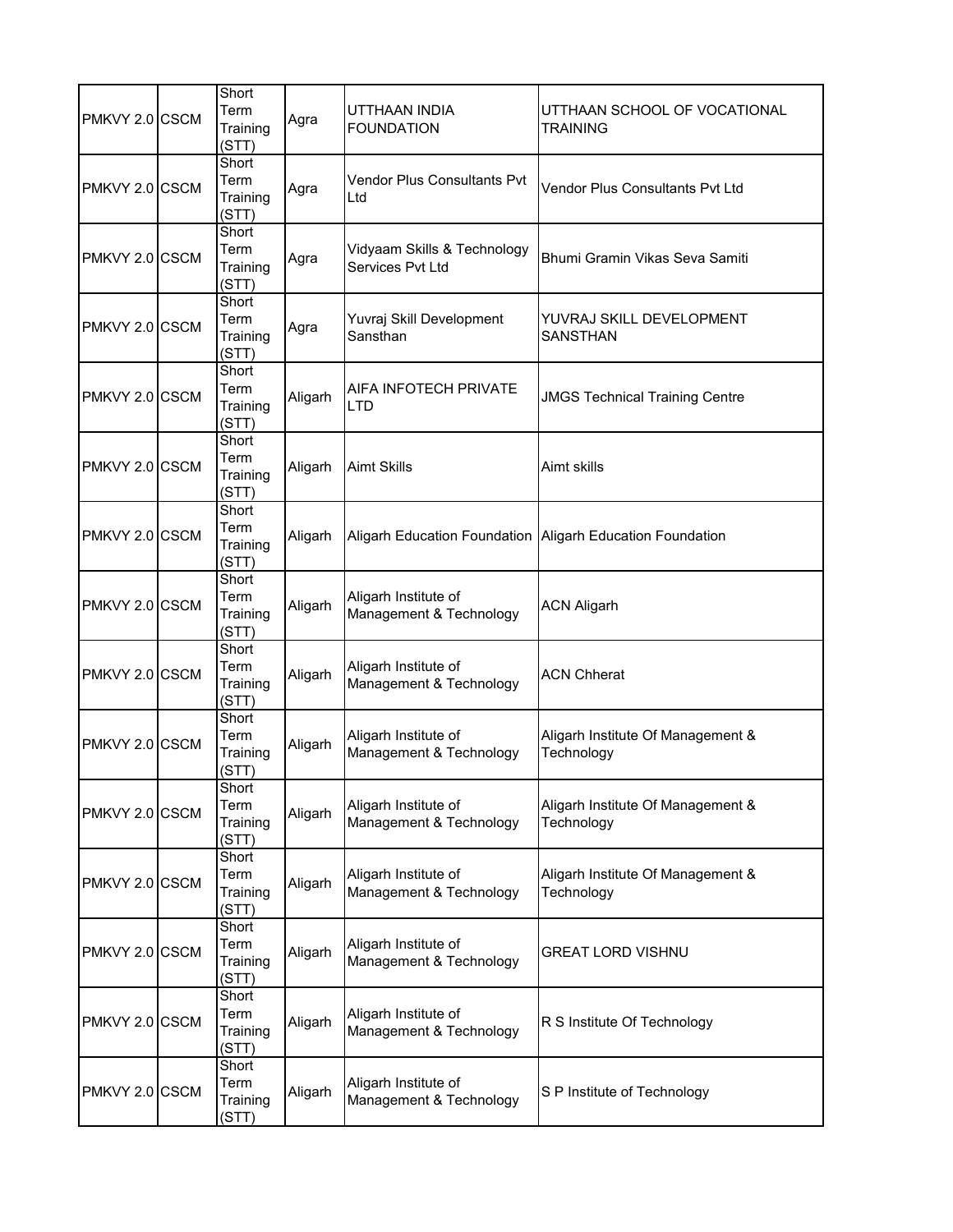| PMKVY 2.0 CSCM | Short<br>Term<br>Training<br>(STT) | Aligarh | Aligarh Institute of<br>Management & Technology                  | Taleem - E - Akhlaq Society                           |
|----------------|------------------------------------|---------|------------------------------------------------------------------|-------------------------------------------------------|
| PMKVY 2.0 CSCM | Short<br>Term<br>Training<br>(STT) | Aligarh | Aligarh Institute of<br>Management & Technology                  | Virma Skills Pvt Ltd                                  |
| PMKVY 2.0 CSCM | Short<br>Term<br>Training<br>(STT) | Aligarh | Aligarh Institute of<br>Management & Technology                  | Virma Skills Pvt Ltd                                  |
| PMKVY 2.0 CSCM | Short<br>Term<br>Training<br>(STT) | Aligarh | <b>Arrina Education Services</b><br>Private Limited (Talentedge) | Mahalwar Institute of Technology                      |
| PMKVY 2.0 CSCM | Short<br>Term<br>Training<br>(STT) | Aligarh | Chanakya Education And<br><b>Charitable Trust</b>                | Samajik Vikas Seva Samiti                             |
| PMKVY 2.0 CSCM | Short<br>Term<br>Training<br>(STT) | Aligarh | Electronics Corporation of<br>india Limited                      | Samaj sudhar jankalyan samiti                         |
| PMKVY 2.0 CSCM | Short<br>Term<br>Training<br>(STT) | Aligarh | EP Infoways Private Limited                                      | <b>FAINSJAL EDUCATION</b>                             |
| PMKVY 2.0 CSCM | Short<br>Term<br>Training<br>(STT) | Aligarh | <b>Helping Hands Welfare</b><br>Society                          | ALIGARH PMKVY INSTITUTE                               |
| PMKVY 2.0 CSCM | Short<br>Term<br>Training<br>(STT) | Aligarh | Human Social Welfare<br>Society                                  | Human Social Welfare Society                          |
| PMKVY 2.0 CSCM | Short<br>Term<br>Training<br>(STT) | Aligarh | <b>IHT Network Limited</b>                                       | JAWAHARLAL NEHRU COMPUTER<br><b>SAKSHARTA MISSION</b> |
| PMKVY 2.0 CSCM | Short<br>Term<br>Training<br>(STT) | Aligarh | <b>IHT Network Limited</b>                                       | TRIVEDI COLLEGE OF IT AND<br><b>MANAGEMENT</b>        |
| PMKVY 2.0 CSCM | Short<br>Term<br>Training<br>(STT) | Aligarh | Maa Bhagwati Educational<br>Society                              | COE-BITS                                              |
| PMKVY 2.0 CSCM | Short<br>Term<br>Training<br>(STT) | Aligarh | Mobizone Technologies<br><b>Private Limited</b>                  | MOBIZONE TECHNOLOGIES PRIVATE<br><b>LIMITED</b>       |
| PMKVY 2.0 CSCM | Short<br>Term<br>Training<br>(STT) | Aligarh | Raghav Welfare Society                                           | OM SAI WELFARE TRUST                                  |
| PMKVY 2.0 CSCM | Short<br>Term<br>Training<br>(STT) | Aligarh | Rathi Hospital                                                   | Rathi Skill Development Institute                     |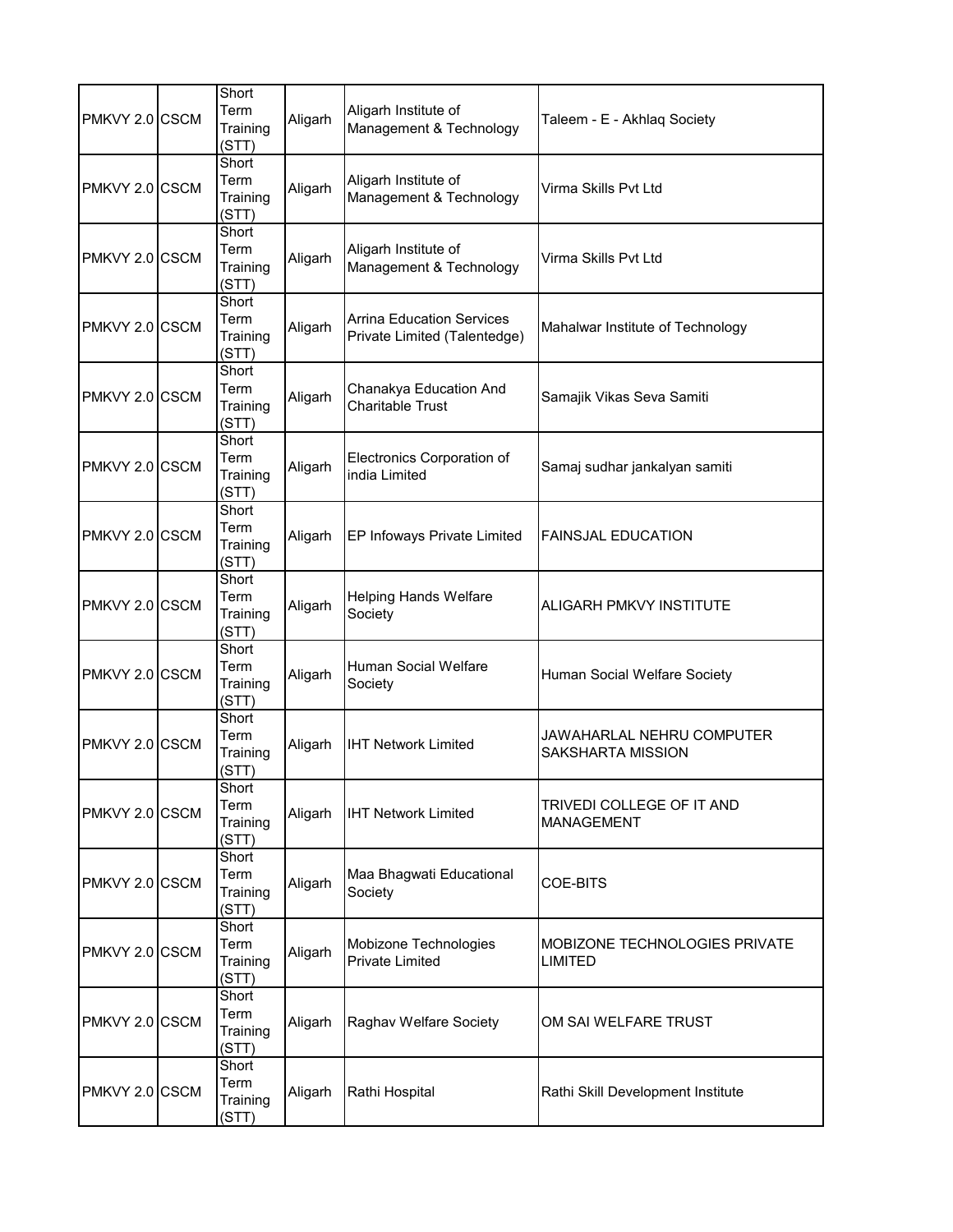| PMKVY 2.0 CSCM | Short<br>Term<br>Training<br>(STT) | Aligarh | Rousing Trading India<br><b>Private Limited</b>      | <b>Edujoin Training Foundation - Gomat</b>                   |
|----------------|------------------------------------|---------|------------------------------------------------------|--------------------------------------------------------------|
| PMKVY 2.0 CSCM | Short<br>Term<br>Training<br>(STT) | Aligarh | S P Institute Of Educational<br>Society              | S P Institute of Technology                                  |
| PMKVY 2.0 CSCM | Short<br>Term<br>Training<br>(STT) | Aligarh | SAI SHARANAM<br><b>FOUNDATION</b>                    | Sai Sharanam Skill Development Institute                     |
| PMKVY 2.0 CSCM | Short<br>Term<br>Training<br>(STT) | Aligarh | SAI SHARANAM<br><b>FOUNDATION</b>                    | Sai Sharanam Skill Development Institute -<br><b>Hathras</b> |
| PMKVY 2.0 CSCM | Short<br>Term<br>Training<br>(STT) | Aligarh | Sarva Kalyanam Nyas                                  | Sarva Kalyanam Nyas                                          |
| PMKVY 2.0 CSCM | Short<br>Term<br>Training<br>(STT) | Aligarh | Shri Nobat Singh Computer<br>Prashichhad Kendra      | SHRI NOBAT SINGH COMPUTER<br>PRASHICHHAD KENDRA              |
| PMKVY 2.0 CSCM | Short<br>Term<br>Training<br>(STT) | Aligarh | Skills Academy Private<br>Limited                    | Mas College Of Para Medical Science                          |
| PMKVY 2.0 CSCM | Short<br>Term<br>Training<br>(STT) | Aligarh | Sri Radha Krishna Infotech<br><b>Private Limited</b> | Swadeshi Infotech Center                                     |
| PMKVY 2.0 CSCM | Short<br>Term<br>Training<br>(STT) | Aligarh | SUNAINA SAMRIDDHI<br><b>FOUNDATION</b>               | Manav Samman Seva Samiti                                     |
| PMKVY 2.0 CSCM | Short<br>Term<br>Training<br>(STT) | Aligarh | SUNRISE EDUCATION AND<br><b>WELFARE SOCIETY</b>      | KAUSHAL VIKAS PRASHIKSHAN KENDER                             |
| PMKVY 2.0 CSCM | Short<br>Term<br>Training<br>(STT) | Aligarh | Super Mega Mind Computer<br>Center                   | SUPER MEGA MIND COMPUTER CENTER                              |
| PMKVY 2.0 CSCM | Short<br>Term<br>Training<br>(STT) | Aligarh | V S R Institute Of<br>Management & Technology        | VSR Institute of Management and<br>Technology                |
| PMKVY 2.0 CSCM | Short<br>Term<br>Training<br>(STT) | Aligarh | Viddyapati Educational<br>Society                    | VINAYAKA KENDRIYA SKILL<br>PRASHIKSHAN SANSTHAN              |
| PMKVY 2.0 CSCM | Short<br>Term<br>Training<br>(STT) | Aligarh | Vision India Services Pvt Ltd                        | <b>PMKK Aligarh</b>                                          |
| PMKVY 2.0 CSCM | Short<br>Term<br>Training<br>(STT) | Aligarh | <b>Wall Communication Private</b><br>Limited         | Gyan I.T.I                                                   |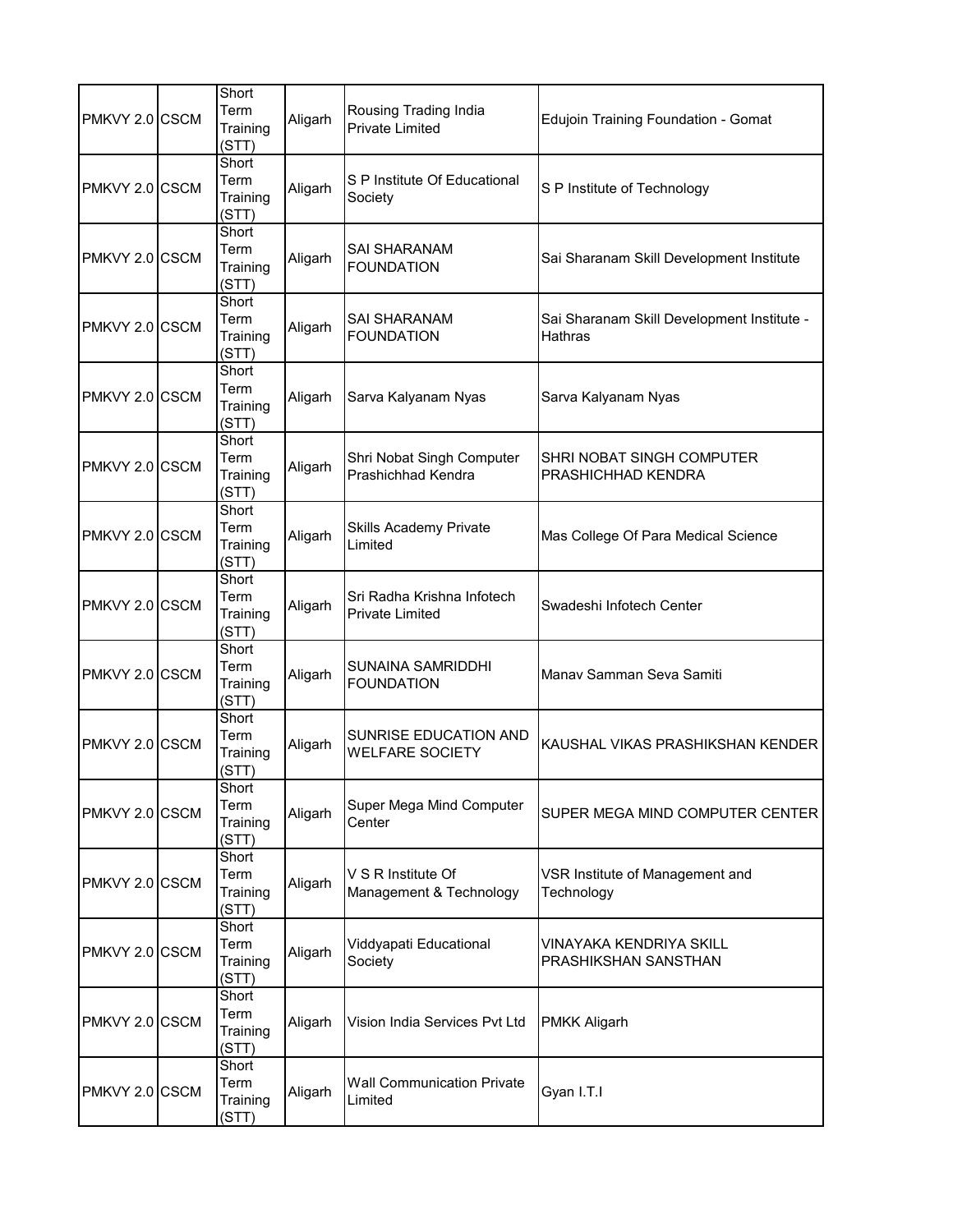| PMKVY 2.0 CSCM | Short<br>Term<br>Training<br>(STT) | Ambedk<br>ar<br>Nagar | <b>Aadit Systems</b>                                        | Aadit Systems-Chakarsenpur                                          |
|----------------|------------------------------------|-----------------------|-------------------------------------------------------------|---------------------------------------------------------------------|
| PMKVY 2.0 CSCM | Short<br>Term<br>Training<br>(STT) | Ambedk<br>ar<br>Nagar | Fair And The Expert<br><b>Educational Society</b>           | <b>Akriti Foundation</b>                                            |
| PMKVY 2.0 CSCM | Short<br>Term<br>Training<br>(STT) | Ambedk<br>ar<br>Nagar | <b>GAUTAM BUDH WELFARE</b><br><b>SOCIETY</b>                | <b>Gautam Budh Training Centre -</b><br>Ambedkarnagar               |
| PMKVY 2.0 CSCM | Short<br>Term<br>Training<br>(STT) | Ambedk<br>ar<br>Nagar | Gyan Bharti Vidyapith Siksha<br>Samiti                      | <b>GYAN BHARTI VIDYAPITH</b>                                        |
| PMKVY 2.0 CSCM | Short<br>Term<br>Training<br>(STT) | Ambedk<br>ar<br>Nagar | <b>INDRAPRASTHA ACADEMY</b><br><b>FOUNDATION</b>            | Indraprastha Academy Skill School<br>Ambedkar Nagar                 |
| PMKVY 2.0 CSCM | Short<br>Term<br>Training<br>(STT) | Ambedk<br>ar<br>Nagar | Madhyanchal Utkarsh<br>Bahuuddeshiya Vikas Samiti           | <b>IDT Skill Development Academy</b>                                |
| PMKVY 2.0 CSCM | Short<br>Term<br>Training<br>(STT) | Ambedk<br>ar<br>Nagar | Modern Training Institute                                   | K D M INSTITUTE                                                     |
| PMKVY 2.0 CSCM | Short<br>Term<br>Training<br>(STT) | Ambedk<br>ar<br>Nagar | <b>Neel Kanth Education And</b><br><b>Charitable Trust</b>  | Neel Kanth Education And Charitable Trust                           |
| PMKVY 2.0 CSCM | Short<br>Term<br>Training<br>(STT) | Ambedk<br>ar<br>Nagar | Parshav Education And<br><b>Public Welfare Samiti</b>       | Parshav Education and Public Welfare<br>Samiti - Ambedkarnagar - UP |
| PMKVY 2.0 CSCM | Short<br>Term<br>Training<br>(STT) | Ambedk<br>ar<br>Nagar | <b>SAI SHARANAM</b><br><b>FOUNDATION</b>                    | Sai Sharanam Skill Development Institute                            |
| PMKVY 2.0 CSCM | Short<br>Term<br>Training<br>(STT) | Ambedk<br>ar<br>Nagar | SUNAINA SAMRIDDHI<br><b>FOUNDATION</b>                      | Mas Shikshan Prashikshan Sewa Sansthan                              |
| PMKVY 2.0 CSCM | Short<br>Term<br>Training<br>(STT) | Ambedk<br>ar<br>Nagar | SUNAINA SAMRIDDHI<br><b>FOUNDATION</b>                      | Vidurya Infotech                                                    |
| PMKVY 2.0 CSCM | Short<br>Term<br>Training<br>(STT) | Ambedk<br>ar<br>Nagar | <b>SWACA</b>                                                | Social Action for Welfare and Cultural<br>Advancement               |
| PMKVY 2.0 CSCM | Short<br>Term<br>Training<br>(STT) | Amethi                | Aagile Business Associates<br>Pvt Ltd                       | AAGILE BUSINESS ASSOCIATES PVT<br><b>LTD</b>                        |
| PMKVY 2.0 CSCM | Short<br>Term<br>Training<br>(STT) | Amethi                | Centre of Technology and<br>Entrepreneurship<br>Development | CTED PMKVY -Amethi                                                  |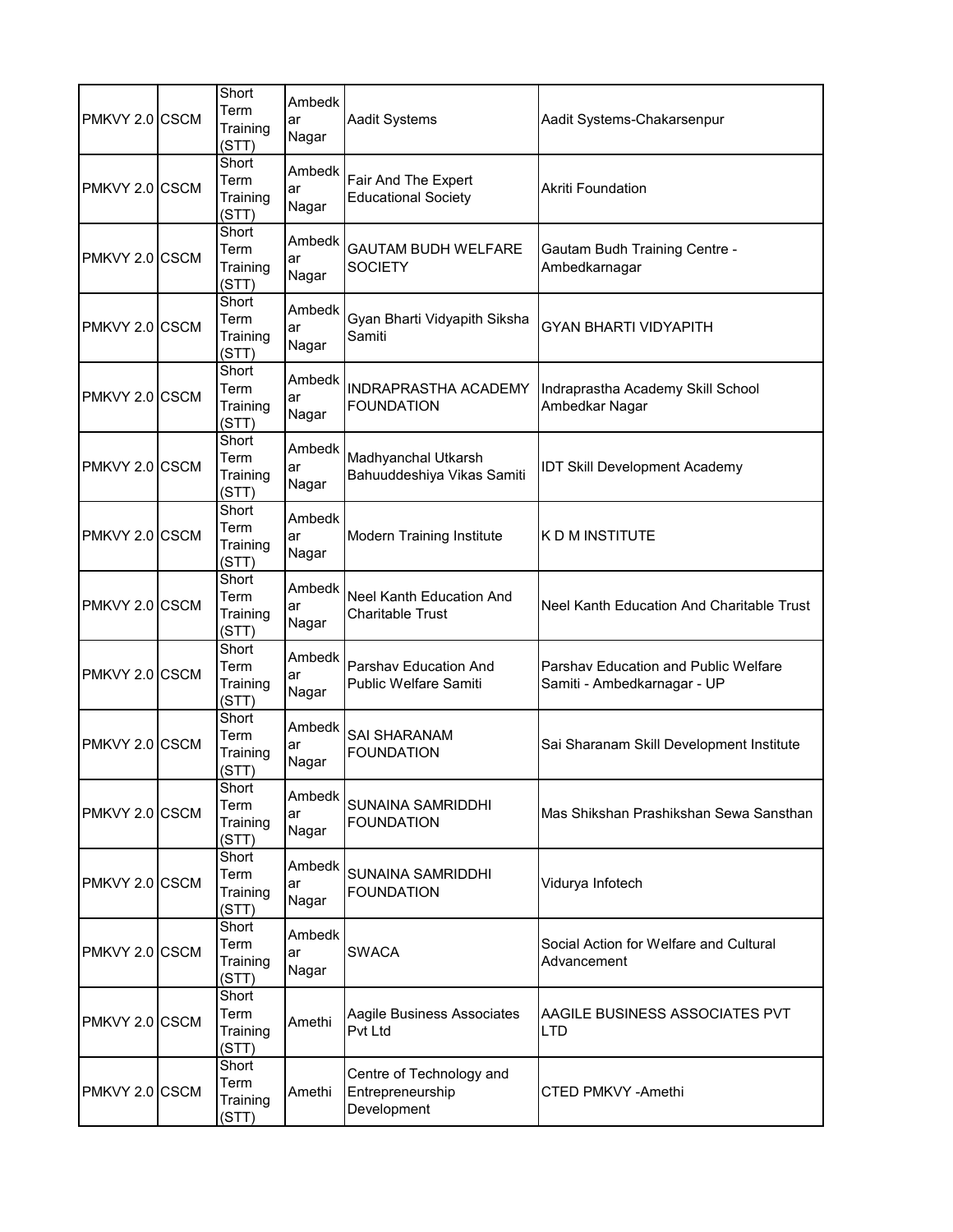| PMKVY 2.0 CSCM | Short<br>Term<br>Training<br>(STT) | Amethi        | <b>Drishtee Alirshad Training</b><br>Center                              | Drishtee Alirshad Training Center                              |
|----------------|------------------------------------|---------------|--------------------------------------------------------------------------|----------------------------------------------------------------|
| PMKVY 2.0 CSCM | Short<br>Term<br>Training<br>(STT) | Amethi        | <b>Funfirst Global Skillers</b><br><b>Private Limited</b>                | SMT DASHRATH DEVI SHIKSHAN<br>PRASHIKSHAN SANSTHAN             |
| PMKVY 2.0 CSCM | Short<br>Term<br>Training<br>(STT) | Amethi        | J R S Technology Private<br>Limited                                      | Grameen Shaikshik Utthan Samiti                                |
| PMKVY 2.0 CSCM | Short<br>Term<br>Training<br>(STT) | Amethi        | Samata Foundation                                                        | Samata Skill Development Academy,<br>Amethi                    |
| PMKVY 2.0 CSCM | Short<br>Term<br>Training<br>(STT) | Amethi        | <b>SWACA</b>                                                             | <b>SWACA Amethi PMKK Training Center</b>                       |
| PMKVY 2.0 CSCM | Short<br>Term<br>Training<br>(STT) |               | Amroha Brilliant Computer Institute                                      | Relish Skill Academy                                           |
| PMKVY 2.0 CSCM | Short<br>Term<br>Training<br>(STT) | Amroha        | <b>CHILD &amp; YOUTH WELFARE</b><br><b>SOCIETY</b>                       | <b>JAN KALYAN PRIVATE ITI</b>                                  |
| PMKVY 2.0 CSCM | Short<br>Term<br>Training<br>(STT) | Amroha        | CHILD & YOUTH WELFARE<br><b>SOCIETY</b>                                  | N.S. TRAINING CENTRE                                           |
| PMKVY 2.0 CSCM | Short<br>Term<br>Training<br>(STT) | Amroha        | <b>COMPUTER INSTITUTION</b><br>OF INFORMATION<br><b>TUTORIAL SOCIETY</b> | COMPUTER INSTITUTION OF<br><b>INFORMATION TUTORIAL SOCIETY</b> |
| PMKVY 2.0 CSCM | Short<br>Term<br>Training<br>(STT) |               | Amroha Ekal Gramothan Foundation                                         | Ekal Gramothan Foundation- Gajraula                            |
| PMKVY 2.0 CSCM | Short<br>Term<br>Training<br>(STT) | Amroha        | <b>Empower Pragati Vocational</b><br>& Staffing Pvt Ltd                  | Empower Pragati_Pradhan Mantri Kaushal<br>Kendra_Amroha        |
| PMKVY 2.0 CSCM | Short<br>Term<br>Training<br>(STT) | Amroha        | Kips Educational Charitable<br><b>Trust</b>                              | Kips Education Charitable Trust                                |
| PMKVY 2.0 CSCM | Short<br>Term<br>Training<br>(STT) | Amroha        | Mantra Educational And<br><b>Charitable Society</b>                      | <b>FSY Kaushal Vikas Kendra</b>                                |
| PMKVY 2.0 CSCM | Short<br>Term<br>Training<br>(STT) | Amroha Muskan |                                                                          | <b>SADAF</b>                                                   |
| PMKVY 2.0 CSCM | Short<br>Term<br>Training<br>(STT) |               | Amroha Samaj Sewa Sadan                                                  | AMROHA SKILL DEVELOPMENT CENTRE                                |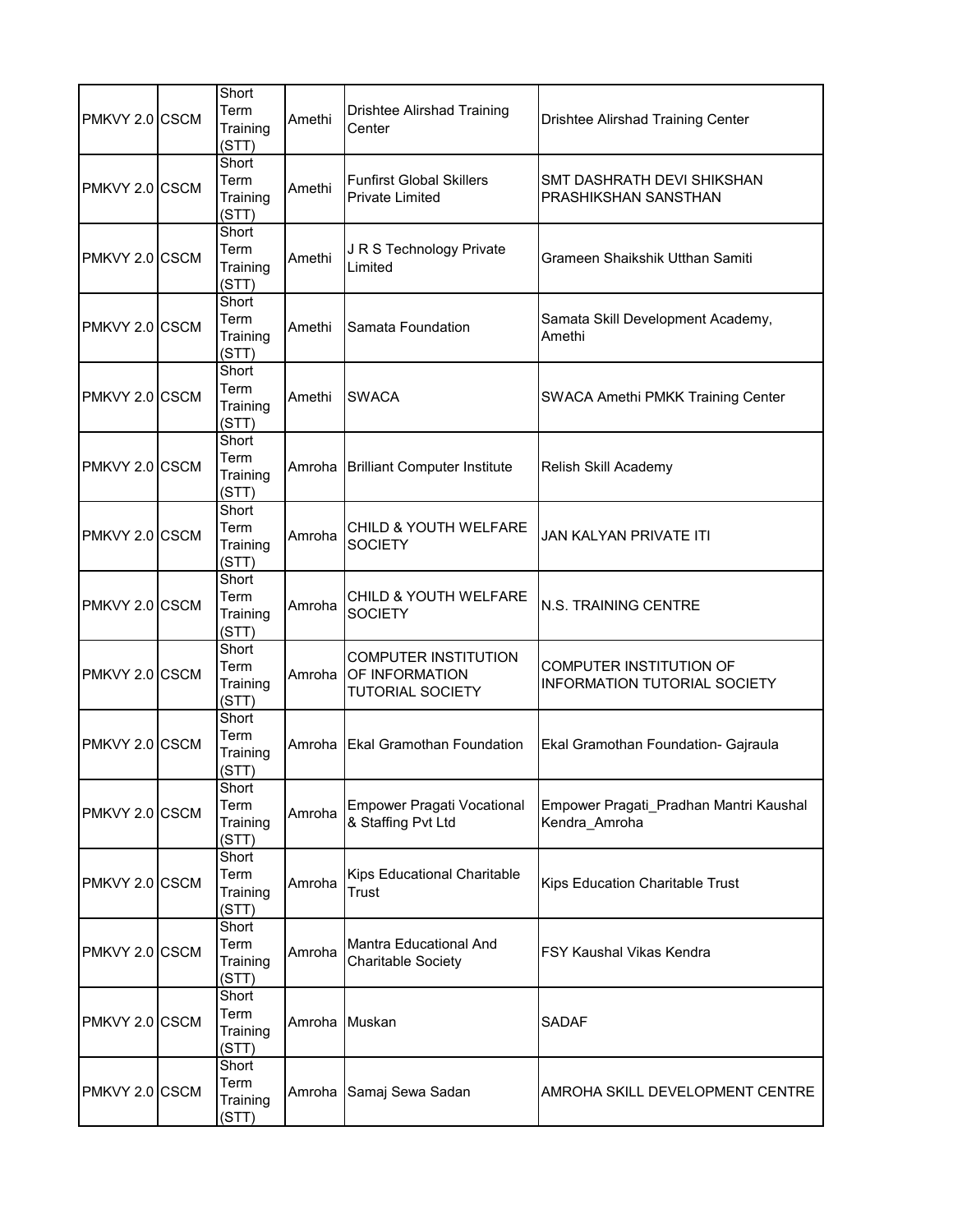| PMKVY 2.0 CSCM | Short<br>Term<br>Training<br>(STT) | Amroha  | SHRI RAM SKILLS<br>DEVELOPMENT PVT. LTD.               | <b>B.S.A.A.P INTER COLLEGE</b>                        |
|----------------|------------------------------------|---------|--------------------------------------------------------|-------------------------------------------------------|
| PMKVY 2.0 CSCM | Short<br>Term<br>Training<br>(STT) | Amroha  | Skillpro Technologies Pvt Ltd                          | Skillpro Technologies Learning Center -<br>Dhanaura   |
| PMKVY 2.0 CSCM | Short<br>Term<br>Training<br>(STT) | Amroha  | Softdot Technologies Private<br>Limited                | Softdot Skill Development Centre                      |
| PMKVY 2.0 CSCM | Short<br>Term<br>Training<br>(STT) | Amroha  | <b>Stepping Stone Foundation</b><br>Trust              | C.K. Skills Development Centre                        |
| PMKVY 2.0 CSCM | Short<br>Term<br>Training<br>(STT) | Amroha  | <b>SUNRISE EDUCATION AND</b><br><b>WELFARE SOCIETY</b> | SWASTIK - KASHISH SKILL CENTER                        |
| PMKVY 2.0 CSCM | Short<br>Term<br>Training<br>(STT) | Auraiya | Amass Skill Ventures Pvt.<br>Ltd.                      | Amass Skill Ventures-Auraiya                          |
| PMKVY 2.0 CSCM | Short<br>Term<br>Training<br>(STT) | Auraiya | Asha Society For All Social<br><b>Help Association</b> | <b>FUTURE IT GUIDANCE</b>                             |
| PMKVY 2.0 CSCM | Short<br>Term<br>Training<br>(STT) | Auraiya | <b>B R C Institure Of Skill</b><br>Devoloment          | <b>B.R.C. INSTITUTE OF SKILL</b><br><b>DEVOLOMENT</b> |
| PMKVY 2.0 CSCM | Short<br>Term<br>Training<br>(STT) | Auraiya | <b>Brilliant Computer Institute</b>                    | <b>Brilliant Computer Institute</b>                   |
| PMKVY 2.0 CSCM | Short<br>Term<br>Training<br>(STT) | Auraiya | <b>Brilliant Computer Institute</b>                    | <b>Brilliant Computer Institute</b>                   |
| PMKVY 2.0 CSCM | Short<br>Term<br>Training<br>(STT) | Auraiya | <b>Brilliant Computer Institute</b>                    | <b>Brilliant Computer Institute</b>                   |
| PMKVY 2.0 CSCM | Short<br>Term<br>Training<br>(STT) | Auraiya | <b>Brilliant Computer Institute</b>                    | <b>Brilliant Computer Institute</b>                   |
| PMKVY 2.0 CSCM | Short<br>Term<br>Training<br>(STT) | Auraiya | <b>Brilliant Computer Institute</b>                    | Global Institute of Information Technology            |
| PMKVY 2.0 CSCM | Short<br>Term<br>Training<br>(STT) | Auraiya | Care Educational & Welfare<br>Society                  | <b>PMKK Auraiya</b>                                   |
| PMKVY 2.0 CSCM | Short<br>Term<br>Training<br>(STT) | Auraiya | Cr Dadhich Memorial<br>Foundation                      | <b>CRD-Deepanshi Computer Education</b><br>Centre     |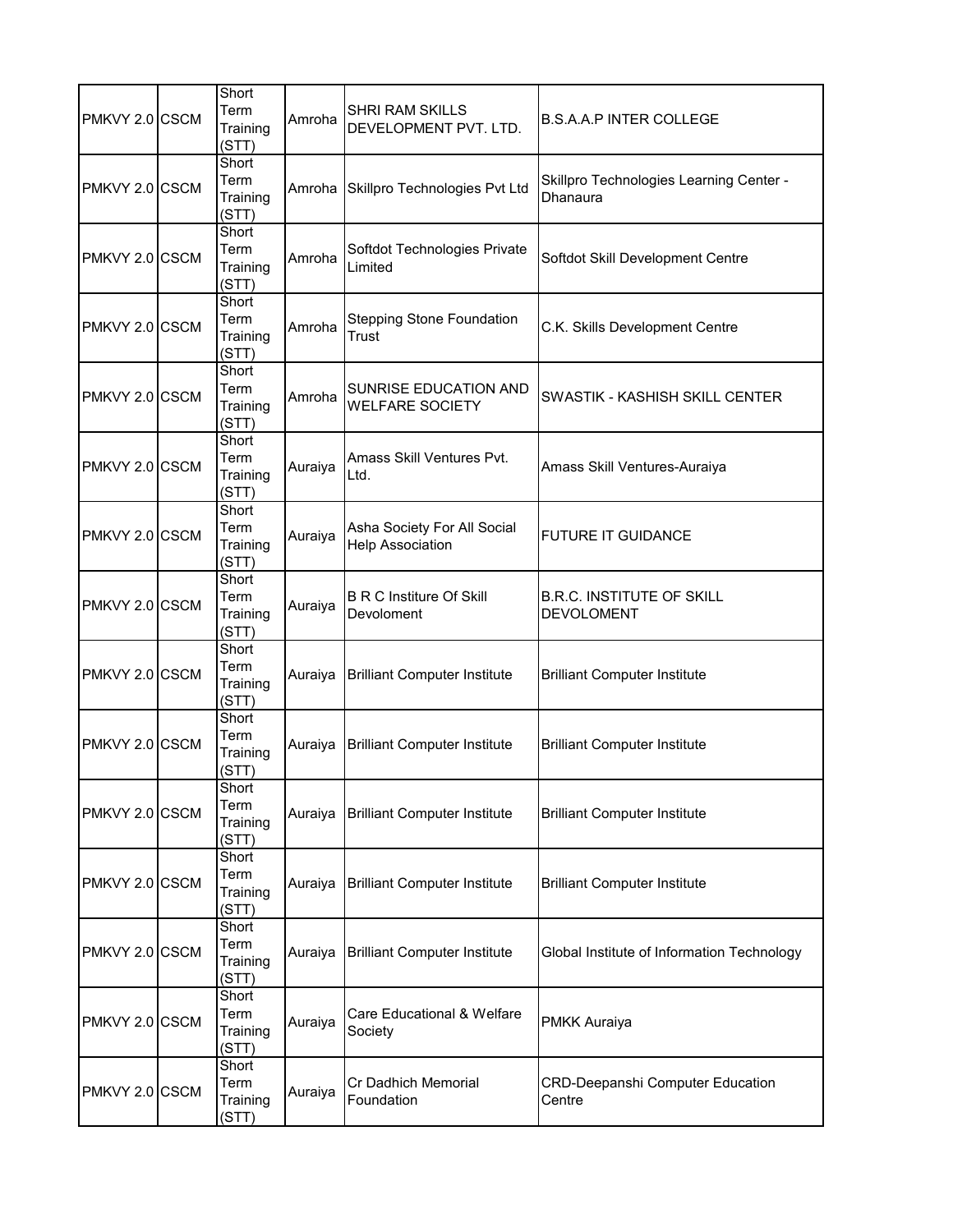| PMKVY 2.0 CSCM | Short<br>Term<br>Training<br>(STT) |             | Auraiya Dream World Academy                       | DREAM WORLD ACADEMY                              |
|----------------|------------------------------------|-------------|---------------------------------------------------|--------------------------------------------------|
| PMKVY 2.0 CSCM | Short<br>Term<br>Training<br>(STT) | Auraiya     | <b>MICRONET</b>                                   | Micronet- N-TECH Computer Education<br>Society   |
| PMKVY 2.0 CSCM | Short<br>Term<br>Training<br>(STT) | Auraiya     | <b>MICRONET</b>                                   | MICRONET-EKLAVYA INSTITUTE OF<br><b>STUDY</b>    |
| PMKVY 2.0 CSCM | Short<br>Term<br>Training<br>(STT) | Auraiya     | Pragti Education And<br><b>Welfare Society</b>    | Pragti Education and Welfare Society             |
| PMKVY 2.0 CSCM | Short<br>Term<br>Training<br>(STT) | Auraiya     | Raghuveer Mahila Evam Bal<br>Jankalyan Samiti     | Raghuveer Mahila Evam Bal Jankalyan<br>Samiti    |
| PMKVY 2.0 CSCM | Short<br>Term<br>Training<br>(STT) | Auraiya     | S.b.j. Education                                  | S.B.J. EDUCATION                                 |
| PMKVY 2.0 CSCM | Short<br>Term<br>Training<br>(STT) | Auraiya     | Sharda Vocational Training<br>Institute           | SHARDA VOCATIONAL TRAINING<br><b>INSTITUTE</b>   |
| PMKVY 2.0 CSCM | Short<br>Term<br>Training<br>(STT) | Auraiya     | SmartBrains Engineers &<br>Technologist Pvt. Ltd. | <b>Smart Brains Bidhuna</b>                      |
| PMKVY 2.0 CSCM | Short<br>Term<br>Training<br>(STT) | Auraiya     | SmartBrains Engineers &<br>Technologist Pvt. Ltd. | Smart Brains Dibiyapur                           |
| PMKVY 2.0 CSCM | Short<br>Term<br>Training<br>(STT) | Auraiya     | Smile Distance Learning Opc<br>Pvt. Ltd.          | Smile Distance Learning OPC Pvt Ltd -<br>Auraiya |
| PMKVY 2.0 CSCM | Short<br>Term<br>Training<br>(STT) | Auraiya     | Sots Skill Dovelopment<br>Centre                  | sots skill development centre Auriya             |
| PMKVY 2.0 CSCM | Short<br>Term<br>Training<br>(STT) | Auraiya     | Swapnil Institute of Software<br>Technologies     | A.P.COMPUTER EDUCATION                           |
| PMKVY 2.0 CSCM | Short<br>Term<br>Training<br>(STT) | Auraiya     | Swapnil Institute of Software<br>Technologies     | <b>FUTURE IT GUIDANCE</b>                        |
| PMKVY 2.0 CSCM | Short<br>Term<br>Training<br>(STT) | Auraiya     | Swapnil Institute of Software<br>Technologies     | <b>SIS TECH</b>                                  |
| PMKVY 2.0 CSCM | Short<br>Term<br>Training<br>(STT) | Ayodhy<br>a | Bharti Vikas Sansthan                             | Bharti Vikas Sansthan Faizabad                   |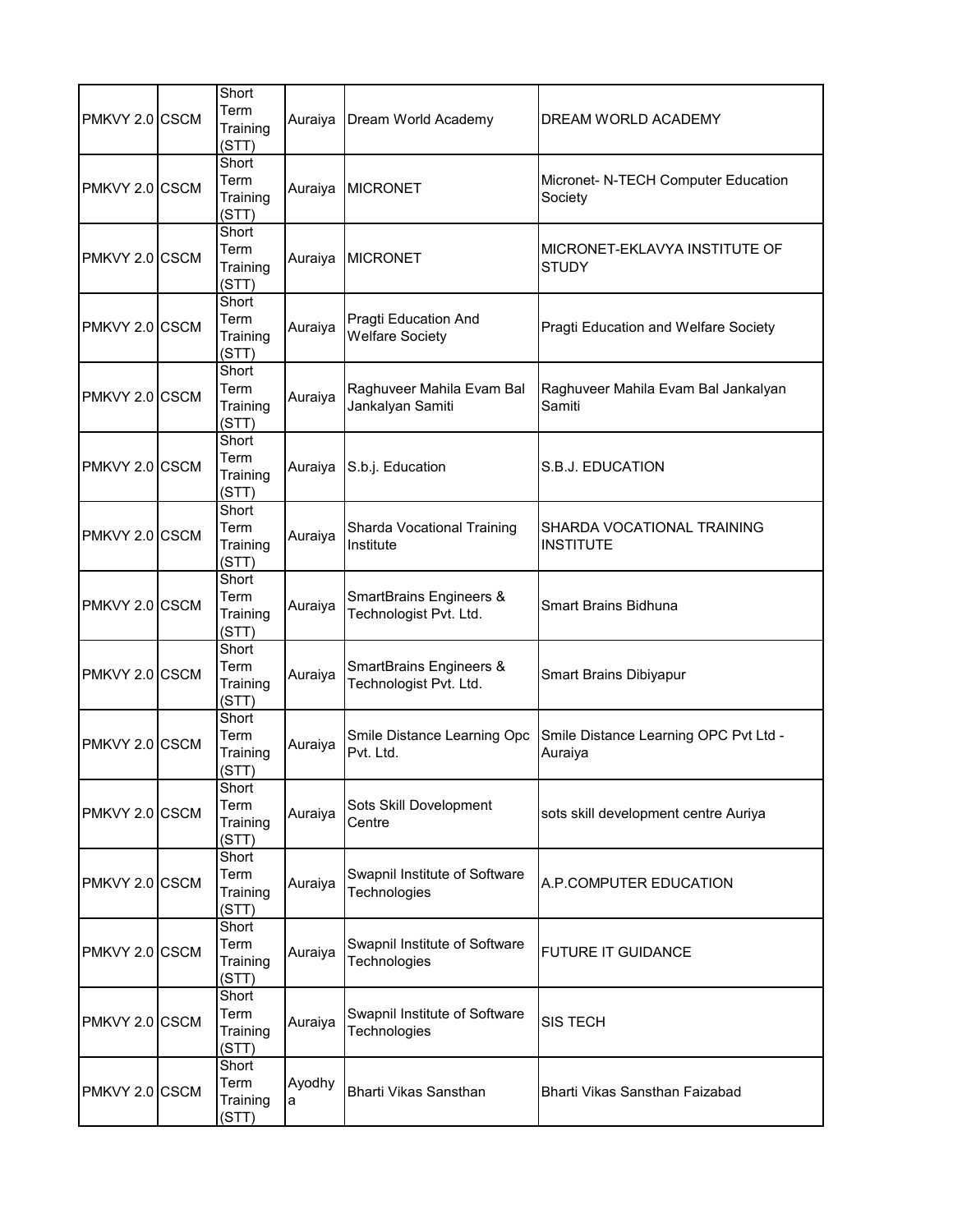| PMKVY 2.0 CSCM | Short<br>Term<br>Training<br>(STT) | Ayodhy<br>a | Escalade Enterprises India<br>Pvt Ltd                      | Faizabad Technical Institute                                      |
|----------------|------------------------------------|-------------|------------------------------------------------------------|-------------------------------------------------------------------|
| PMKVY 2.0 CSCM | Short<br>Term<br>Training<br>(STT) | Ayodhy<br>a | <b>GRAS Education &amp; Training</b><br>Services Pvt. Ltd. | GRAS Academy - Rudauli Faizabad                                   |
| PMKVY 2.0 CSCM | Short<br>Term<br>Training<br>(STT) | Ayodhy<br>a | Jai Jagat Educational And<br><b>Welfare Society</b>        | SONI GRAMODHYOG VIKAS SANSTHAN                                    |
| PMKVY 2.0 CSCM | Short<br>Term<br>Training<br>(STT) | Ayodhy<br>a | Kalpnath Rai Mahavidyalaya<br>Samiti                       | <b>Excellent Institute Of Computer Application</b>                |
| PMKVY 2.0 CSCM | Short<br>Term<br>Training<br>(STT) | Ayodhy<br>a | <b>Maihar It Education</b>                                 | <b>IACM SmartLearn Limited - Faizabad</b>                         |
| PMKVY 2.0 CSCM | Short<br>Term<br>Training<br>(STT) | Ayodhy<br>a | <b>Modern Training Institute</b>                           | FANCY MAHILA SHIKSHAN<br>PRASHIKSHSAN SANSTHAN                    |
| PMKVY 2.0 CSCM | Short<br>Term<br>Training<br>(STT) | Ayodhy<br>a | New Fashion Tailoring<br>Institute                         | New Fashion Tailoring Institute                                   |
| PMKVY 2.0 CSCM | Short<br>Term<br>Training<br>(STT) | Ayodhy<br>a | Sadguru Traders                                            | NEW HIGH TECH INSTITUTION OF<br><b>TECHNOLOGY AND INFORMATION</b> |
| PMKVY 2.0 CSCM | Short<br>Term<br>Training<br>(STT) | Ayodhy<br>a | Sadguru Traders                                            | SAHEB TRAINING CENTER                                             |
| PMKVY 2.0 CSCM | Short<br>Term<br>Training<br>(STT) | Ayodhy<br>a | SH. MAHAVIR GROUP OF<br><b>SOCIETY</b>                     | <b>MAHAVIR GROUP OF INSTITUTIONS</b>                              |
| PMKVY 2.0 CSCM | Short<br>Term<br>Training<br>(STT) | Ayodhy<br>a | <b>SWACA</b>                                               | Social Action for Welfare and Cultural<br>Advancement             |
| PMKVY 2.0 CSCM | Short<br>Term<br>Training<br>(STT) | Ayodhy<br>a | Vaishnavi Training Center                                  | Vaishnavi Training Center                                         |
| PMKVY 2.0 CSCM | Short<br>Term<br>Training<br>(STT) | Ayodhy<br>a | VIDYALIFE SKILLS TECH<br>PRIVATE LIMITED                   | Dr.MADHAV PRASAD SWASTHYA SEWA<br><b>MISSION</b>                  |
| PMKVY 2.0 CSCM | Short<br>Term<br>Training<br>(STT) | Ayodhy<br>a | Wits Technology And<br><b>Educational Institute</b>        | HARI PRASAD NIRMALA WITS<br>MAHAVIDYALAYA                         |
| PMKVY 2.0 CSCM | Short<br>Term<br>Training<br>(STT) | Ayodhy<br>a | Wits Technology And<br><b>Educational Institute</b>        | WITS COMPUTER INSTITUTE                                           |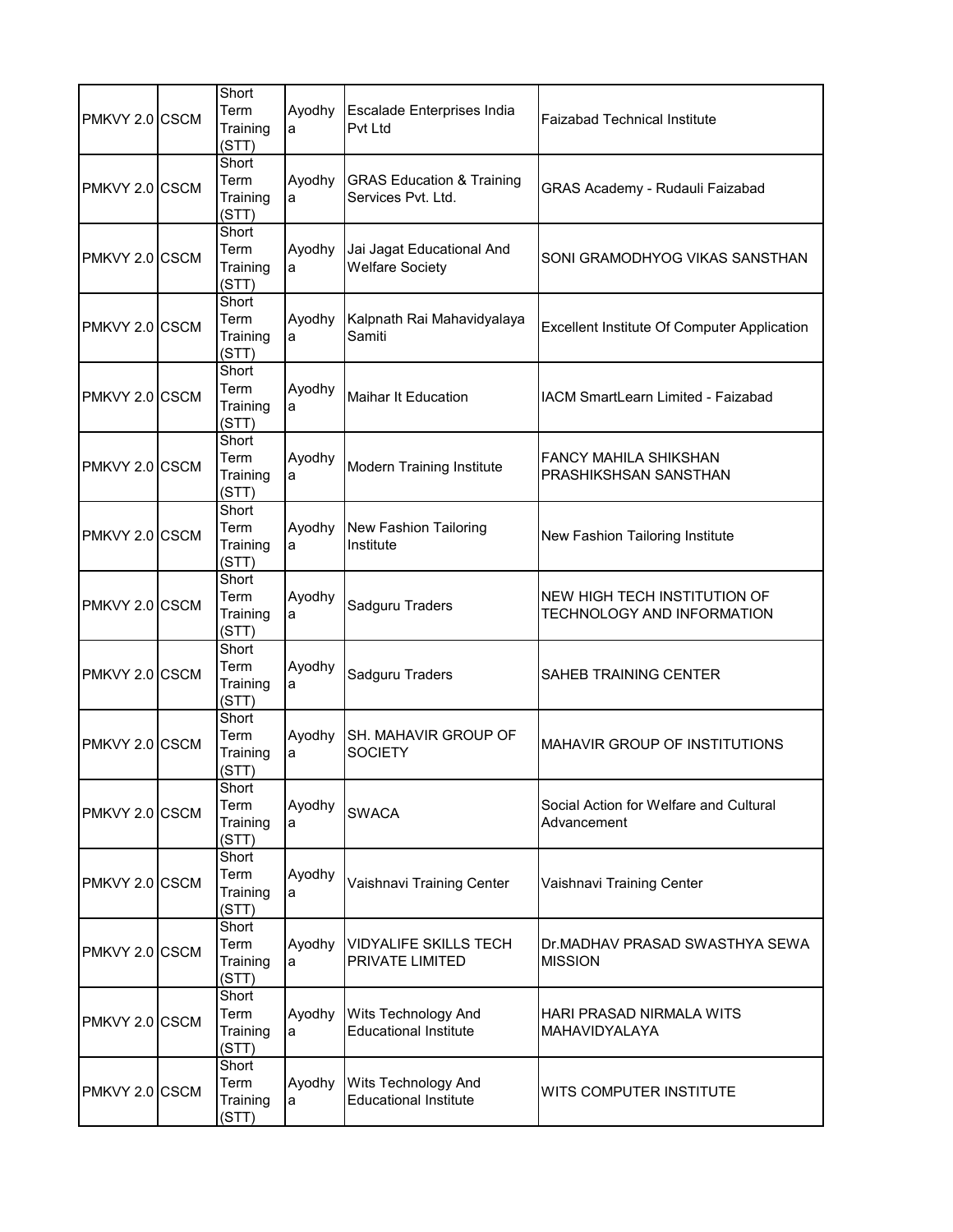| PMKVY 2.0 CSCM | Short<br>Term<br>Training<br>(STT) | Ayodhy<br>a  | Yuva Sanskrit Avom Samajik<br>Kalyan Sangthan                  | YUVA SANSKRIT AVOM SAMAJIK<br><b>KALYAN SANGTHAN</b>          |
|----------------|------------------------------------|--------------|----------------------------------------------------------------|---------------------------------------------------------------|
| PMKVY 2.0 CSCM | Short<br>Term<br>Training<br>(STT) | Azamga<br>rh | <b>AISECT Skills Mission</b>                                   | AISECT PMKK Azamgarh                                          |
| PMKVY 2.0 CSCM | Short<br>Term<br>Training<br>(STT) | Azamga<br>rh | Aurora Classes                                                 | <b>AURORA CLASSES</b>                                         |
| PMKVY 2.0 CSCM | Short<br>Term<br>Training<br>(STT) | rh           | Azamga Bina Soft Educational And<br><b>Welfare Society</b>     | <b>B.SOFT COMPUTER AND TECHNICAL</b><br><b>INSTITUTE</b>      |
| PMKVY 2.0 CSCM | Short<br>Term<br>Training<br>(STT) | rh           | Azamga Bina Soft Educational And<br><b>Welfare Society</b>     | <b>C.PRO COMPUTER INFO-TECH</b><br><b>INSTITUTE</b>           |
| PMKVY 2.0 CSCM | Short<br>Term<br>Training<br>(STT) | rh           | Azamga De Unique Educational<br>Society                        | De Unique Educational Society                                 |
| PMKVY 2.0 CSCM | Short<br>Term<br>Training<br>(STT) | rh           | Azamga GAUTAM BUDH WELFARE<br><b>SOCIETY</b>                   | Gautam Budh Training Centre - Azamgarh                        |
| PMKVY 2.0 CSCM | Short<br>Term<br>Training<br>(STT) | rh           | Azamga Indianeers Media Private<br>Limited                     | ISUP31 Asha Singh ITI                                         |
| PMKVY 2.0 CSCM | Short<br>Term<br>Training<br>(STT) | Azamga<br>rh | Mascot Institute Of<br>Information & Technology<br>Society     | <b>MASCOT SKILL ACADEMY</b>                                   |
| PMKVY 2.0 CSCM | Short<br>Term<br>Training<br>(STT) | rh           | Azamga NISHA PUBLIC WELFARE<br>AND EDUCATIONAL TRUST           | NATIONAL TRAINING CENTRE<br><b>AZAMGARH</b>                   |
| PMKVY 2.0 CSCM | Short<br>Term<br>Training<br>(STT) | rh           | Azamga Shree Ganesh Buildtech<br><b>Construction Pvt Ltd</b>   | Expert Institute of Management IT                             |
| PMKVY 2.0 CSCM | Short<br>Term<br>Training<br>(STT) | rh           | Azamga SUNRISE EDUCATION AND<br><b>WELFARE SOCIETY</b>         | All India Children Care And<br>EducationalDevelopment Society |
| PMKVY 2.0 CSCM | Short<br>Term<br>Training<br>(STT) | rh           | Azamga SUNRISE EDUCATION AND<br><b>WELFARE SOCIETY</b>         | SUNRISE EDUCATION AND WELFARE<br><b>SOCIETY</b>               |
| PMKVY 2.0 CSCM | Short<br>Term<br>Training<br>(STT) | rh           | Azamga Surewin Quality Certification<br><b>Private Limited</b> | Baba Banwari Das Memorial Institute                           |
| PMKVY 2.0 CSCM | Short<br>Term<br>Training<br>(STT) | Azamga<br>rh | Vidyaam Skills & Technology<br>Services Pvt Ltd                | <b>GURU KRIPA SKILL</b><br>DEVELOPMENTCENTRE                  |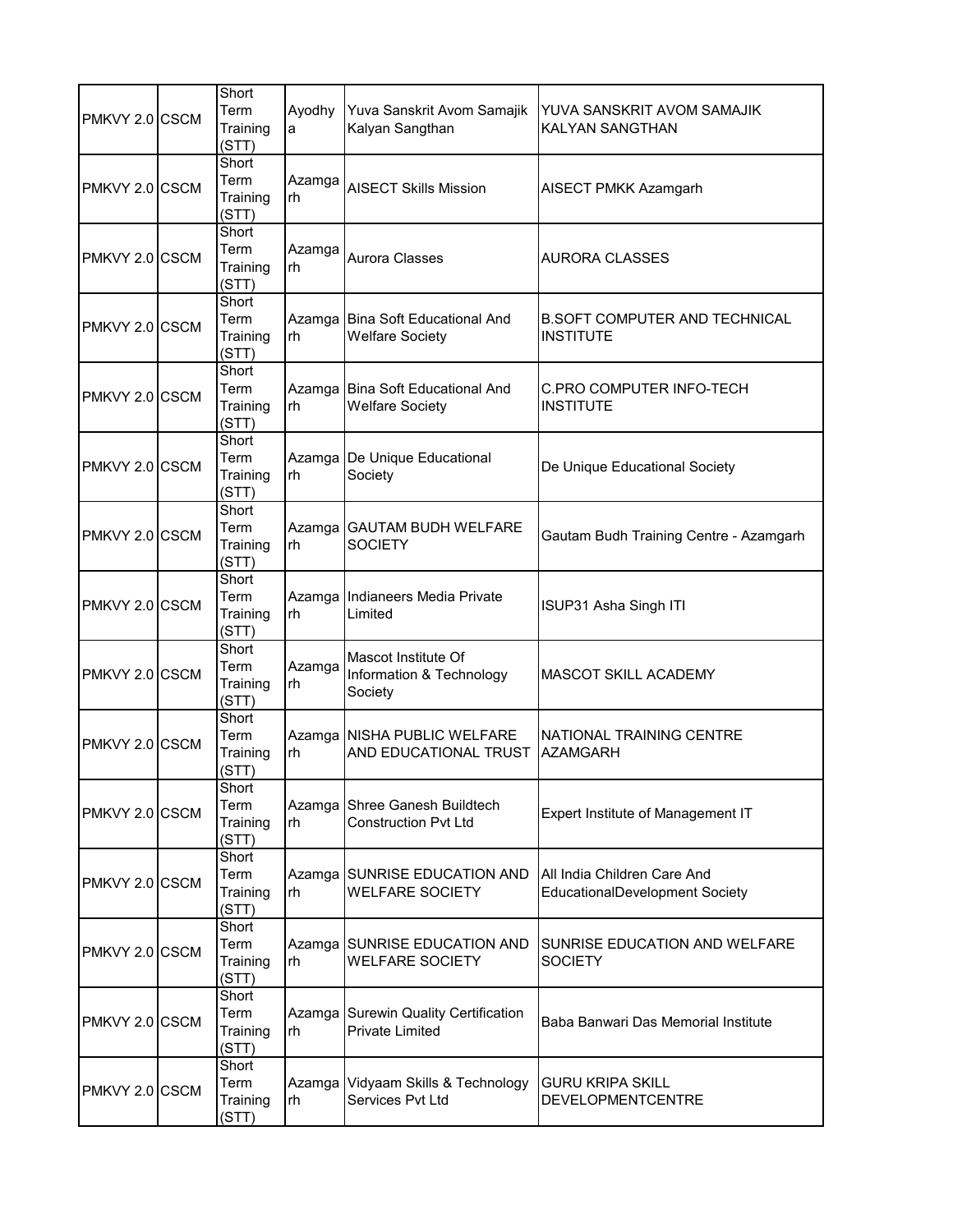| PMKVY 2.0 CSCM | Short<br>Term<br>Training<br>(STT) | Baghpat             | Aaradhya Career Academy<br>And Coaching Centre                              | Aaradhya Career Academy And Coaching<br>Centre     |
|----------------|------------------------------------|---------------------|-----------------------------------------------------------------------------|----------------------------------------------------|
| PMKVY 2.0 CSCM | Short<br>Term<br>Training<br>(STT) |                     | <b>Baghpat Brilliant Education Society</b>                                  | <b>Brilliant Education Society</b>                 |
| PMKVY 2.0 CSCM | Short<br>Term<br>Training<br>(STT) | Baghpat             | <b>Empower Pragati Vocational</b><br>& Staffing Pvt Ltd                     | PMKK - Baghpat                                     |
| PMKVY 2.0 CSCM | Short<br>Term<br>Training<br>(STT) | Baghpat             | <b>MKBP SERVICES PRIVATE</b><br>LIMITED                                     | <b>GAYATRI GROUP OF EDUCATION</b>                  |
| PMKVY 2.0 CSCM | Short<br>Term<br>Training<br>(STT) | Baghpat             | SUNRISE EDUCATION AND<br><b>WELFARE SOCIETY</b>                             | VYAGPRASTHA INSTITUTE OF MEDICAL<br><b>SCIENCE</b> |
| PMKVY 2.0 CSCM | Short<br>Term<br>Training<br>(STT) | Baghpat             | UTTHAAN INDIA<br><b>FOUNDATION</b>                                          | Academy Computer & Skill Education                 |
| PMKVY 2.0 CSCM | Short<br>Term<br>Training<br>(STT) | <b>Bahraic</b><br>h | Bhartiya Samruddhi<br>Investments and Consulting<br><b>Services Limited</b> | BASICS_PMKK_BAHRAICH                               |
| PMKVY 2.0 CSCM | Short<br>Term<br>Training<br>(STT) | <b>Bahraic</b><br>h | <b>G.C.S. COMPUTER</b><br><b>TECHNOLOGY PRIVATE</b><br><b>LIMITED</b>       | HAB INSTITUTE OF TECHNOLOGY                        |
| PMKVY 2.0 CSCM | Short<br>Term<br>Training<br>(STT) | Bahraic<br>h        | Mahadev Educational Society                                                 | Shree Badri Nath Gyan Sansthan                     |
| PMKVY 2.0 CSCM | Short<br>Term<br>Training<br>(STT) | Bahraic<br>h        | Mahendra Skills Training &<br>Development Pvt. Ltd.                         | Pradhan Mantri Kaushal Kendra-Bahraich             |
| PMKVY 2.0 CSCM | Short<br>Term<br>Training<br>(STT) | <b>Bahraic</b><br>h | Path Welfare Society                                                        | Path Welfare Society - Bahraich                    |
| PMKVY 2.0 CSCM | Short<br>Term<br>Training<br>(STT) | <b>Bahraic</b><br>h | Satish Gramodyog Sansthan                                                   | SATISH GRAMODYOG SANSTHAN                          |
| PMKVY 2.0 CSCM | Short<br>Term<br>Training<br>(STT) | Bahraic<br>h        | SUNAINA SAMRIDDHI<br><b>FOUNDATION</b>                                      | SUNAINA SAMRIDDHI FOUNDATION                       |
| PMKVY 2.0 CSCM | Short<br>Term<br>Training<br>(STT) | <b>Ballia</b>       | De Unique Educational<br>Society                                            | De Unique Educational Society                      |
| PMKVY 2.0 CSCM | Short<br>Term<br>Training<br>(STT) | Ballia              | GAUTAM BUDDHA<br>EDUCATIONAL TRUST                                          | Shivam Kaushal Kendra                              |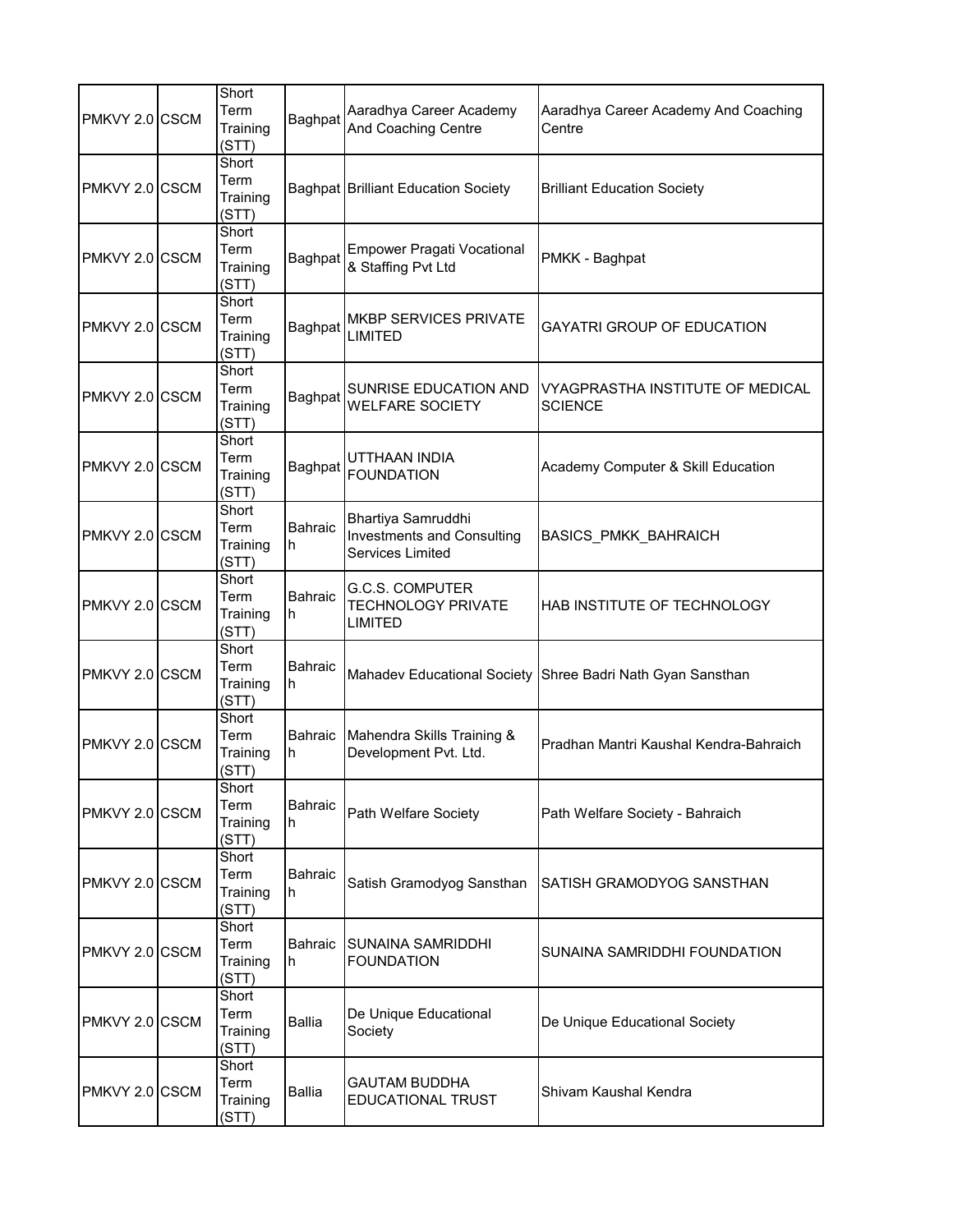| PMKVY 2.0 CSCM | Short<br>Term<br>Training<br>(STT) | <b>Ballia</b> | <b>GAUTAM BUDDHA</b><br><b>EDUCATIONAL TRUST</b>             | Shivam Kaushal Kendra                                 |
|----------------|------------------------------------|---------------|--------------------------------------------------------------|-------------------------------------------------------|
| PMKVY 2.0 CSCM | Short<br>Term<br>Training<br>(STT) | <b>Ballia</b> | <b>GAUTAM BUDDHA</b><br><b>EDUCATIONAL TRUST</b>             | Shivam Kaushal Kendra                                 |
| PMKVY 2.0 CSCM | Short<br>Term<br>Training<br>(STT) | <b>Ballia</b> | Ichchha Foundation                                           | Ichchha Foundation                                    |
| PMKVY 2.0 CSCM | Short<br>Term<br>Training<br>(STT) | <b>Ballia</b> | J R S Technology Private<br>Limited                          | Maa Jalpa Kalpa Kaushal Vikash<br>Parashikshan Kendra |
| PMKVY 2.0 CSCM | Short<br>Term<br>Training<br>(STT) | <b>Ballia</b> | J R S Technology Private<br>Limited                          | Skill development technical center                    |
| PMKVY 2.0 CSCM | Short<br>Term<br>Training<br>(STT) | <b>Ballia</b> | Jitm Skills Pvt Ltd                                          | PMKK JITM BALLIA                                      |
| PMKVY 2.0 CSCM | Short<br>Term<br>Training<br>(STT) | <b>Ballia</b> | <b>KAVYA SKILLS PRIVATE</b><br>LIMITED                       | KAVYA SKILLS PRIVATE LIMITED                          |
| PMKVY 2.0 CSCM | Short<br>Term<br>Training<br>(STT) | <b>Ballia</b> | Sah Sahayog Sewa Samiti                                      | Sah Sahayog Skill Center                              |
| PMKVY 2.0 CSCM | Short<br>Term<br>Training<br>(STT) | <b>Ballia</b> | Shri Jagdhari Gramin Vikas<br>Sansthan                       | SJGVS Training Centre Sikandarpur                     |
| PMKVY 2.0 CSCM | Short<br>Term<br>Training<br>(STT) | <b>Ballia</b> | <b>SmartBrains Engineers &amp;</b><br>Technologist Pvt. Ltd. | <b>Smart Brains Maniar- Ballia</b>                    |
| PMKVY 2.0 CSCM | Short<br>Term<br>Training<br>(STT) | <b>Ballia</b> | Softdot Technologies Private<br>Limited                      | Softdot Skill Development Centre                      |
| PMKVY 2.0 CSCM | Short<br>Term<br>Training<br>(STT) | <b>Ballia</b> | Sreemantra Technologies<br><b>Private Limited</b>            | Charan Baba Kaushal Kendar                            |
| PMKVY 2.0 CSCM | Short<br>Term<br>Training<br>(STT) | <b>Ballia</b> | Sreemantra Technologies<br>Private Limited                   | SMT-Basantpur-UP                                      |
| PMKVY 2.0 CSCM | Short<br>Term<br>Training<br>(STT) | Ballia        | SUNAINA SAMRIDDHI<br><b>FOUNDATION</b>                       | Subhash Maurya Technologies                           |
| PMKVY 2.0 CSCM | Short<br>Term<br>Training<br>(STT) | <b>Ballia</b> | Ts Skill And Tech Pvt. Ltd.                                  | TS SKILL AND TECH PVT.LTD.BALIA                       |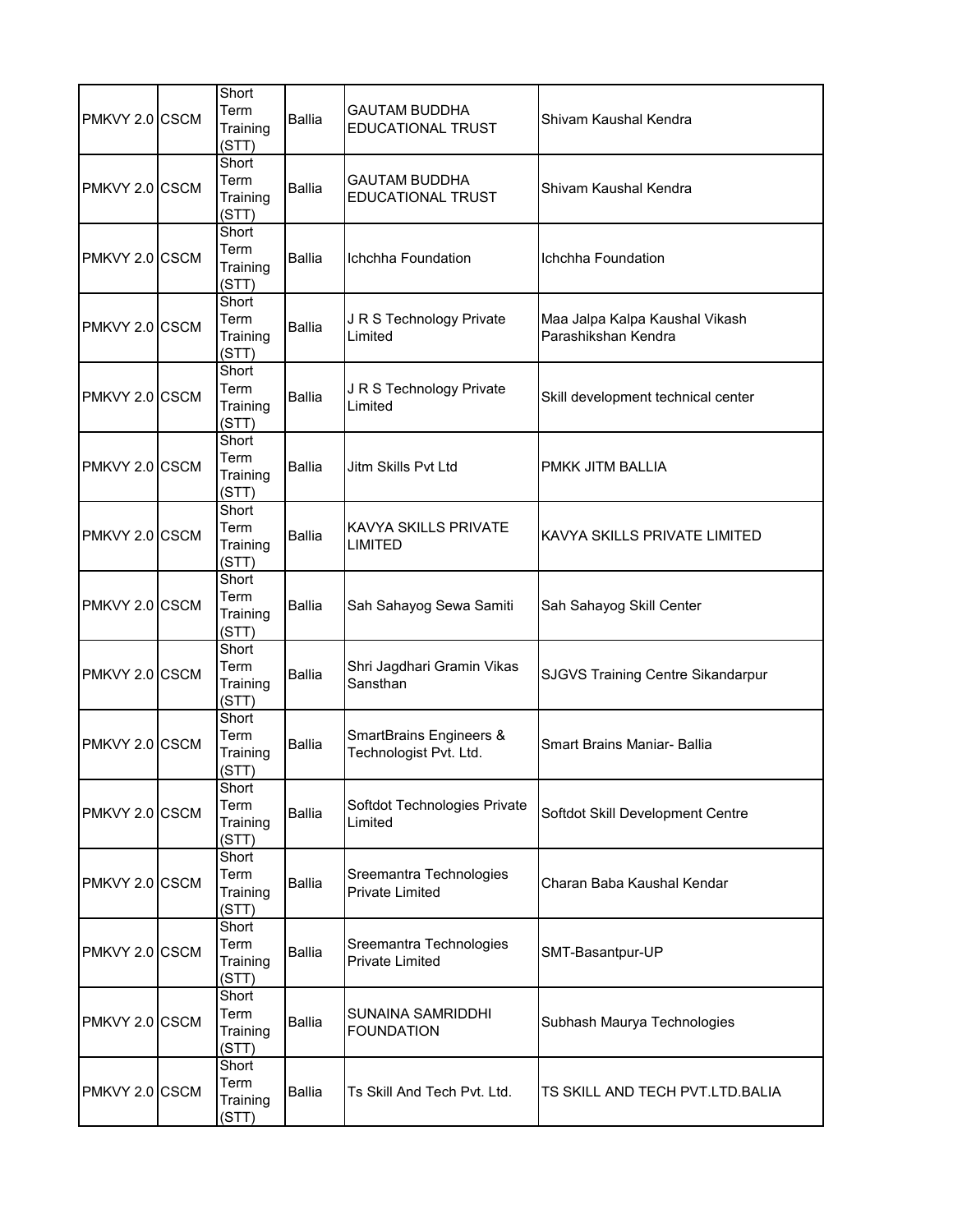| PMKVY 2.0 CSCM | Short<br>Term<br>Training<br>(STT) | <b>Ballia</b> | Vidyaam Skills & Technology<br>Services Pvt Ltd           | MIMT SKILL DEVELOPMENT CENTRE                         |
|----------------|------------------------------------|---------------|-----------------------------------------------------------|-------------------------------------------------------|
| PMKVY 2.0 CSCM | Short<br>Term<br>Training<br>(STT) | ur            | Balramp Madhyanchal Utkarsh<br>Bahuuddeshiya Vikas Samiti | KAUSHAL VIKAS KENDRA                                  |
| PMKVY 2.0 CSCM | Short<br>Term<br>Training<br>(STT) | Balramp<br>ur | Path Welfare Society                                      | Path Welfare Society                                  |
| PMKVY 2.0 CSCM | Short<br>Term<br>Training<br>(STT) | ur            | Balramp Salesman Corporation<br><b>Private Limited</b>    | Salesman Corporation Pvt. Ltd.                        |
| PMKVY 2.0 CSCM | Short<br>Term<br>Training<br>(STT) | ur            | Balramp SUNAINA SAMRIDDHI<br><b>FOUNDATION</b>            | SUNAINA SAMRIDDHI FOUNDATION                          |
| PMKVY 2.0 CSCM | Short<br>Term<br>Training<br>(STT) | Balramp<br>ur | <b>SWACA</b>                                              | Social Action for Welfare and Cultural<br>Advancement |
| PMKVY 2.0 CSCM | Short<br>Term<br>Training<br>(STT) | ur            | Balramp THE MANAV KALYAN AVAM<br>VIKAS SANSTHA            | Lal Bahadur Shastri Training Centre-<br>Balrampur     |
| PMKVY 2.0 CSCM | Short<br>Term<br>Training<br>(STT) | Banda         | <b>Brilliant Computer Institute</b>                       | <b>Brilliant Computer Institute</b>                   |
| PMKVY 2.0 CSCM | Short<br>Term<br>Training<br>(STT) | Banda         | <b>Exceluslearning Solutions</b>                          | <b>PMKK Banda</b>                                     |
| PMKVY 2.0 CSCM | Short<br>Term<br>Training<br>(STT) | Banda         | <b>GAUTAM BUDH WELFARE</b><br><b>SOCIETY</b>              | Gautam Budh Training Centre - Banda                   |
| PMKVY 2.0 CSCM | Short<br>Term<br>Training<br>(STT) | Banda         | <b>Jmk Educational Society</b>                            | SKILL DEVELOPMENT CENTER                              |
| PMKVY 2.0 CSCM | Short<br>Term<br>Training<br>(STT) | Banda         | Kumar Institute Of<br>Management And It                   | Udyan Institute                                       |
| PMKVY 2.0 CSCM | Short<br>Term<br>Training<br>(STT) | Banda         | Parwati Sewa Sansthan                                     | Parwati Sewa Sansthan                                 |
| PMKVY 2.0 CSCM | Short<br>Term<br>Training<br>(STT) | Banda         | Pragti Education And<br><b>Welfare Society</b>            | Pragti Education and Welfare Society                  |
| PMKVY 2.0 CSCM | Short<br>Term<br>Training<br>(STT) | Banda         | Skillnet Newsbox Private<br>Limited                       | SKILLNET NEWSBOX PRIVATE LIMITED                      |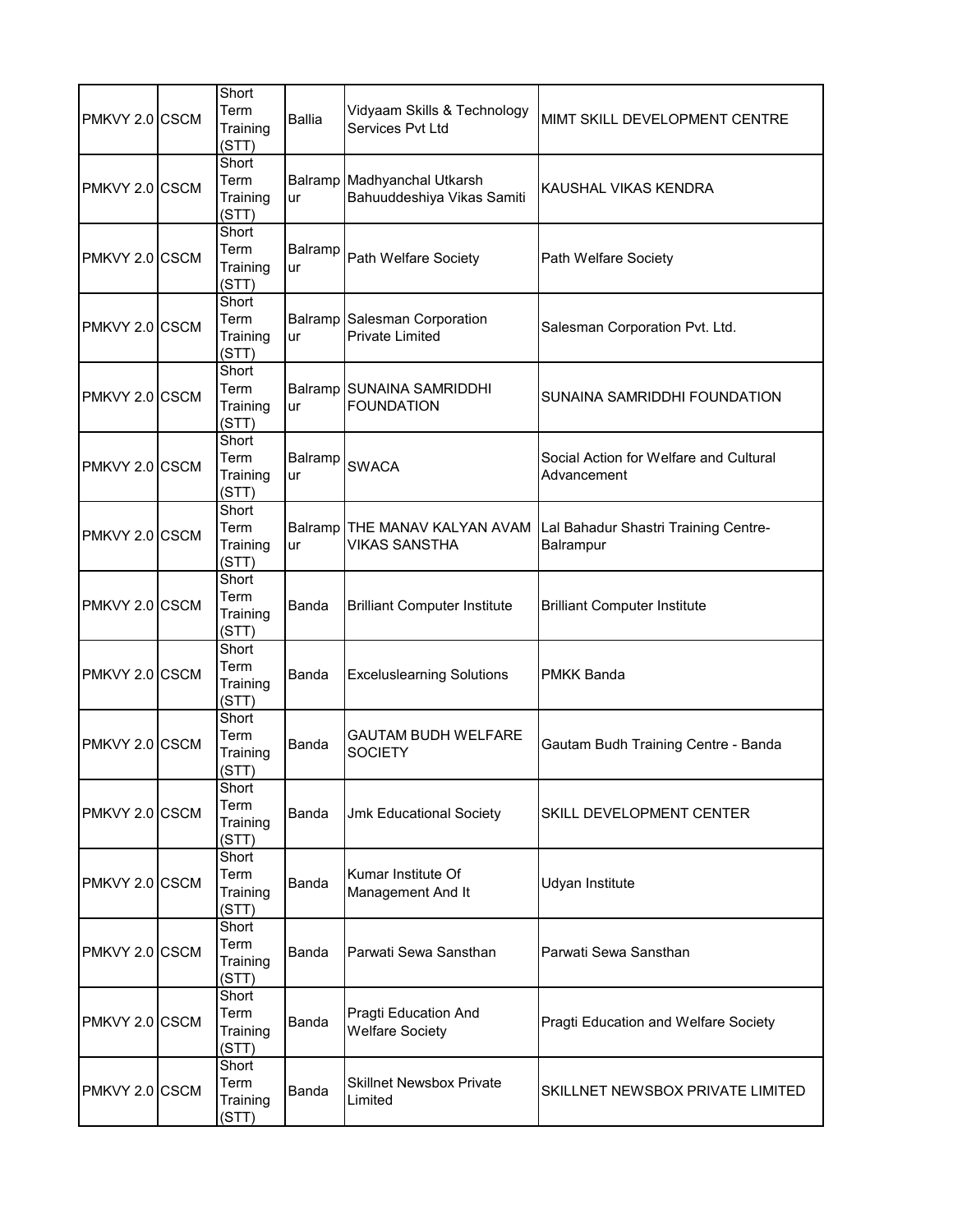| PMKVY 2.0 CSCM | Short<br>Term<br>Training<br>(STT) | Baraban<br>ki   | Acme India Microsys Pvt Ltd                                                             | ACME-R.P.B.P. SKILL CENTER                                |
|----------------|------------------------------------|-----------------|-----------------------------------------------------------------------------------------|-----------------------------------------------------------|
| PMKVY 2.0 CSCM | Short<br>Term<br>Training<br>(STT) | ki              | <b>ASCENT ACADEMY OF</b><br>Baraban TRAINING &<br>DEVELOPMENT PRIVATE<br><b>LIMITED</b> | Dream Education Centre                                    |
| PMKVY 2.0 CSCM | Short<br>Term<br>Training<br>(STT) | Baraban<br>ki   |                                                                                         | Integrated Development Trust Integrated Development Trust |
| PMKVY 2.0 CSCM | Short<br>Term<br>Training<br>(STT) | Baraban<br>ki   | Juan Business Pvt. Ltd.                                                                 | JUAN BUSINESS PVT. LTD.                                   |
| PMKVY 2.0 CSCM | Short<br>Term<br>Training<br>(STT) | Baraban<br>ki   | Kabir Sahab Training Centre                                                             | KABIR SAHAB TRAINING CENTRE                               |
| PMKVY 2.0 CSCM | Short<br>Term<br>Training<br>(STT) | ki              | Baraban LEKHRAJ SINGH SHIKSHA<br><b>SAMITI</b>                                          | LEKHRAJ SINGH SHIKSHA SAMITI                              |
| PMKVY 2.0 CSCM | Short<br>Term<br>Training<br>(STT) | Baraban<br>ki   | <b>Mahadev Educational Society</b>                                                      | Edutech Society For Social Educational and<br>Walefare    |
| PMKVY 2.0 CSCM | Short<br>Term<br>Training<br>(STT) | ki              | Baraban MIND SHARPER<br><b>EDUCATIONAL SOCIETY</b>                                      | MIND SHARPER EDUCATIONAL SOCIETY                          |
| PMKVY 2.0 CSCM | Short<br>Term<br>Training<br>(STT) | ki              | Baraban Sai Skill Development<br><b>Training Center</b>                                 | Sai Skill Development Training Center                     |
| PMKVY 2.0 CSCM | Short<br>Term<br>Training<br>(STT) | ki              | Baraban Smartone Techno Soft<br><b>Private Limited</b>                                  | Paradise Computer                                         |
| PMKVY 2.0 CSCM | Short<br>Term<br>Training<br>(STT) | ki              | Baraban Svm Skill India Training<br>Center                                              | SVM SKILL INDIA TRAINING CENTER                           |
| PMKVY 2.0 CSCM | Short<br>Term<br>Training<br>(STT) | Baraban<br>ki   | <b>SWACA</b>                                                                            | Social Action for Welfare and Cultural<br>Advancement     |
| PMKVY 2.0 CSCM | Short<br>Term<br>Training<br>(STT) | ki              | Baraban Vanshika Skill Development<br>Center                                            | VANSHIKA SKIL DEVELOPMENT CENTER                          |
| PMKVY 2.0 CSCM | Short<br>Term<br>Training<br>(STT) | <b>Bareilly</b> | A. K. Education Academy                                                                 | A.K Education Academy                                     |
| PMKVY 2.0 CSCM | Short<br>Term<br>Training<br>(STT) | Bareilly        | A2z Skill Development<br><b>Training Centre</b>                                         | A2Z SKILL DEVLOPMENT TRAINING<br><b>CENTRE</b>            |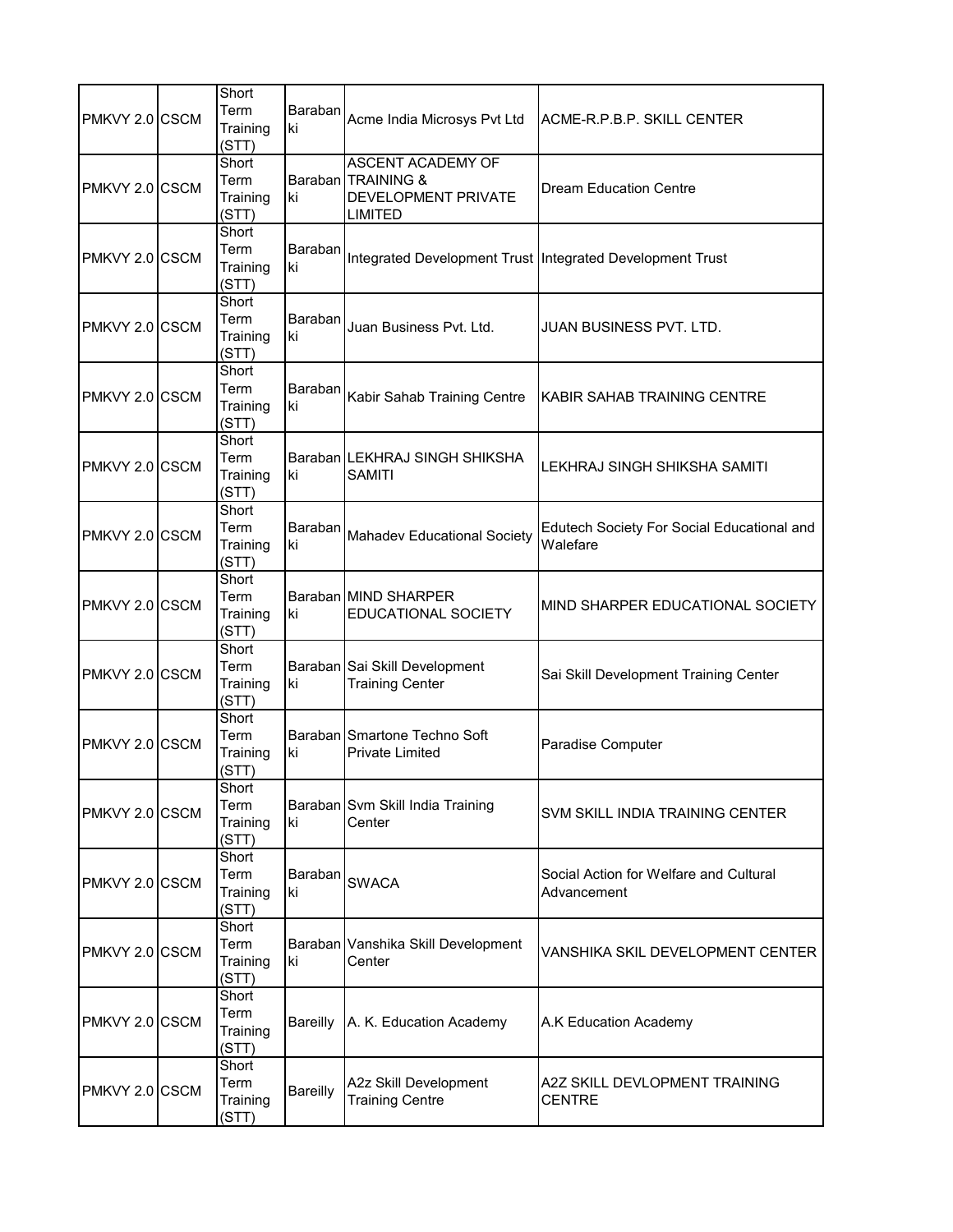| PMKVY 2.0 CSCM | Short<br>Term<br>Training<br>(STT) | <b>Bareilly</b> | <b>Aadit Systems</b>                                                                              | Aadit Systems-Konark                          |
|----------------|------------------------------------|-----------------|---------------------------------------------------------------------------------------------------|-----------------------------------------------|
| PMKVY 2.0 CSCM | Short<br>Term<br>Training<br>(STT) | <b>Bareilly</b> | <b>Aadit Systems</b>                                                                              | Aadit Systems-Rajendra Nagar                  |
| PMKVY 2.0 CSCM | Short<br>Term<br>Training<br>(STT) | <b>Bareilly</b> | Anjani Education Private<br>Limited                                                               | ANJANI EDUCATION PRIVATE LIMITED              |
| PMKVY 2.0 CSCM | Short<br>Term<br>Training<br>(STT) | Bareilly        | <b>Anuna Education Network</b><br>Pvt. Ltd.                                                       | Anuna Education Network (DRM Training)        |
| PMKVY 2.0 CSCM | Short<br>Term<br>Training<br>(STT) | Bareilly        | ASCENT ACADEMY OF<br><b>TRAINING &amp;</b><br>DEVELOPMENT PRIVATE<br><b>LIMITED</b>               | ASCENT - ASPIRE ACADEMY                       |
| PMKVY 2.0 CSCM | Short<br>Term<br>Training<br>(STT) | Bareilly        | <b>ASCENT ACADEMY OF</b><br><b>TRAINING &amp;</b><br><b>DEVELOPMENT PRIVATE</b><br><b>LIMITED</b> | Ascent - Expedien                             |
| PMKVY 2.0 CSCM | Short<br>Term<br>Training<br>(STT) | Bareilly        | <b>AWPO</b>                                                                                       | <b>ASTC Bareilly</b>                          |
| PMKVY 2.0 CSCM | Short<br>Term<br>Training<br>(STT) | Bareilly        | Ch.ranjeet Singh Memorial<br>Institute                                                            | CH.RANJEET SINGH MEMORIAL<br><b>INSTITUTE</b> |
| PMKVY 2.0 CSCM | Short<br>Term<br>Training<br>(STT) | Bareilly        | De Unique Educational<br>Society                                                                  | De Unique Educational Society                 |
| PMKVY 2.0 CSCM | Short<br>Term<br>Training<br>(STT) | <b>Bareilly</b> | Directorate of Indian Army<br>Veterans (DIAV)                                                     | <b>ASTC Bareilly</b>                          |
| PMKVY 2.0 CSCM | Short<br>Term<br>Training<br>(STT) | Bareilly        | Directorate of Indian Army<br>Veterans (DIAV)                                                     | <b>GARUD ARMY SKILL TRAINING CENTER</b>       |
| PMKVY 2.0 CSCM | Short<br>Term<br>Training<br>(STT) | Bareilly        | Directorate of Indian Army<br>Veterans (DIAV)                                                     | RSTC, The JAT Regiment Centre, Bareilly       |
| PMKVY 2.0 CSCM | Short<br>Term<br>Training<br>(STT) | <b>Bareilly</b> | <b>DRISHTEE SKILL</b><br>DEVELOPMENT CENTER<br><b>PRIVATE LIMITED</b>                             | DRISHTEE_GRAMIN TRAINING CENTER               |
| PMKVY 2.0 CSCM | Short<br>Term<br>Training<br>(STT) | Bareilly        | <b>Garud Army Skill Training</b><br>Center                                                        | <b>GARUD ARMY SKILL TRAINING CENTER</b>       |
| PMKVY 2.0 CSCM | Short<br>Term<br>Training<br>(STT) | Bareilly        | <b>Gauri Educational Society</b>                                                                  | <b>Gauri Educational Society</b>              |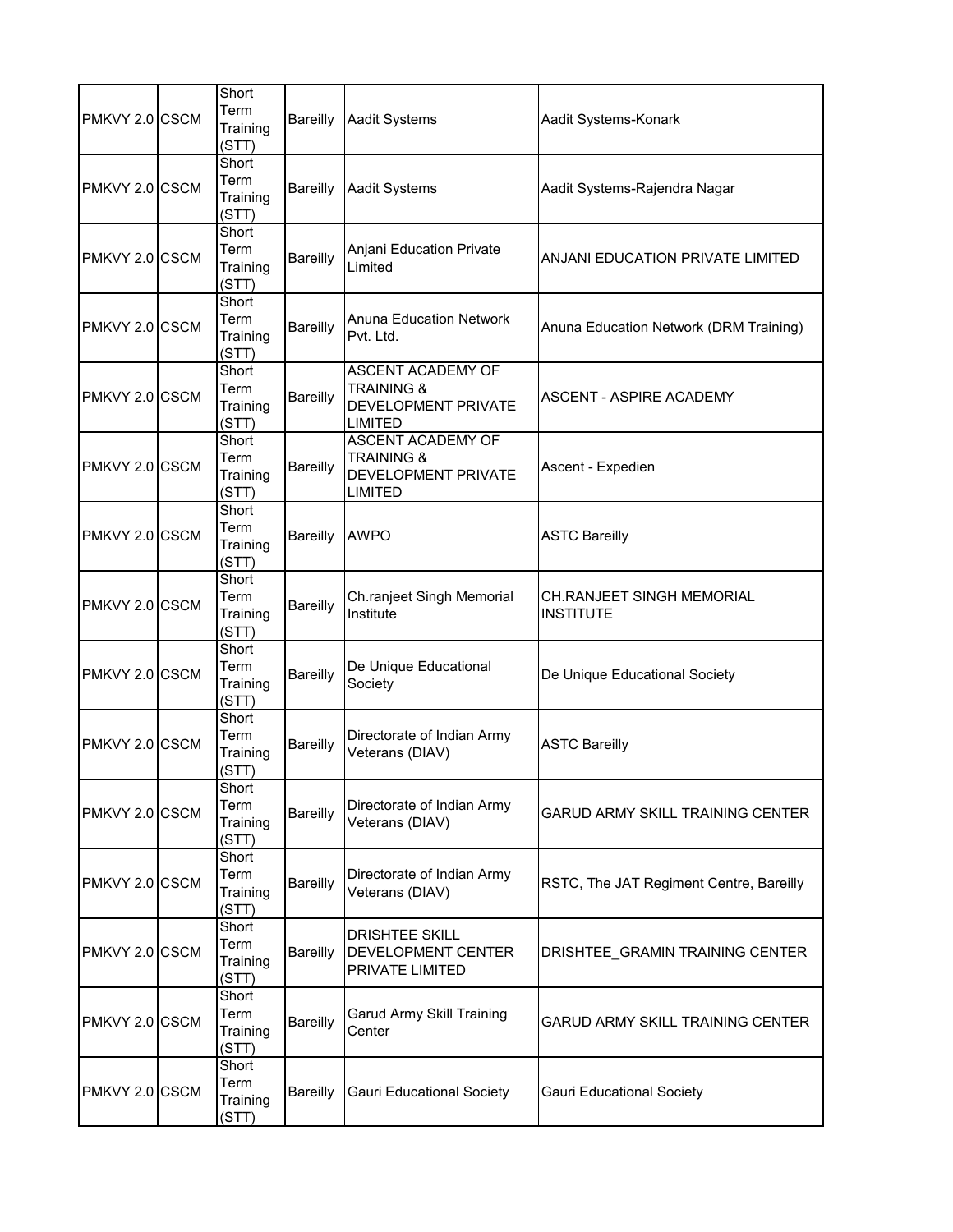| PMKVY 2.0 CSCM | Short<br>Term<br>Training<br>(STT) | <b>Bareilly</b> | <b>Gauri Educational Society</b>                                                     | <b>Gauri Educational Society</b>                                |
|----------------|------------------------------------|-----------------|--------------------------------------------------------------------------------------|-----------------------------------------------------------------|
| PMKVY 2.0 CSCM | Short<br>Term<br>Training<br>(STT) | Bareilly        | <b>Geet Education Society</b>                                                        | <b>Geet Education Society</b>                                   |
| PMKVY 2.0 CSCM | Short<br>Term<br>Training<br>(STT) | Bareilly        | Icl Kaushal Vikash Services<br><b>Private Limited</b>                                | <b>ICL Kaushal Vikash Services Private Limited</b>              |
| PMKVY 2.0 CSCM | Short<br>Term<br>Training<br>(STT) | Bareilly        | <b>Icl Kaushal Vikash Services</b><br><b>Private Limited</b>                         | VEDANTA INSTITUTE OF EDUCATION<br><b>AND TECHNOLOGY</b>         |
| PMKVY 2.0 CSCM | Short<br>Term<br>Training<br>(STT) | Bareilly        | IL & FS Skills Development<br><b>Corporation Limited</b>                             | IL&FS Institute of Skills @ Bareilly                            |
| PMKVY 2.0 CSCM | Short<br>Term<br>Training<br>(STT) | Bareilly        | <b>INDIAN INSTITUTE OF</b><br><b>HIGHER EDUCATION &amp;</b><br><b>RESEARCH TRUST</b> | <b>IIHERT-BAREILLY</b>                                          |
| PMKVY 2.0 CSCM | Short<br>Term<br>Training<br>(STT) | Bareilly        | Jyoti Institute Of Vocational<br>Training & Skill Development                        | JYOTI INSTITUTE OF VOCATIONAL<br>TRAINING AND SKILL DEVELOPMENT |
| PMKVY 2.0 CSCM | Short<br>Term<br>Training<br>(STT) | <b>Bareilly</b> | <b>Kamal Traders</b>                                                                 | <b>Kamal Traders</b>                                            |
| PMKVY 2.0 CSCM | Short<br>Term<br>Training<br>(STT) | Bareilly        | Krishna Institute Of Skill<br>Development                                            | Krishna Institute of Skill Development                          |
| PMKVY 2.0 CSCM | Short<br>Term<br>Training<br>(STT) | Bareilly        | <b>Macro Info Solutions</b>                                                          | VISION INSTITUTE OF PROFESSIONAL<br><b>STUDIES</b>              |
| PMKVY 2.0 CSCM | Short<br>Term<br>Training<br>(STT) | Bareilly        | Mahendra Skills Training &<br>Development Pvt. Ltd.                                  | Mahendra Skills - Bareilly                                      |
| PMKVY 2.0 CSCM | Short<br>Term<br>Training<br>(STT) | Bareilly        | Narain Placement<br><b>Consultancy Pvt Ltd</b>                                       | Jeet Skill Training Institute                                   |
| PMKVY 2.0 CSCM | Short<br>Term<br>Training<br>(STT) | Bareilly        | Narayan Educational Soceity                                                          | NIRMAAN TRAINING CENTRE                                         |
| PMKVY 2.0 CSCM | Short<br>Term<br>Training<br>(STT) | <b>Bareilly</b> | Narayan Educational Soceity                                                          | VINAYAK SKILL TRAINING CENTRE                                   |
| PMKVY 2.0 CSCM | Short<br>Term<br>Training<br>(STT) | Bareilly        | Nav Drishti Welfare Society                                                          | NAV DRISHTI WELFARE SOCIETY                                     |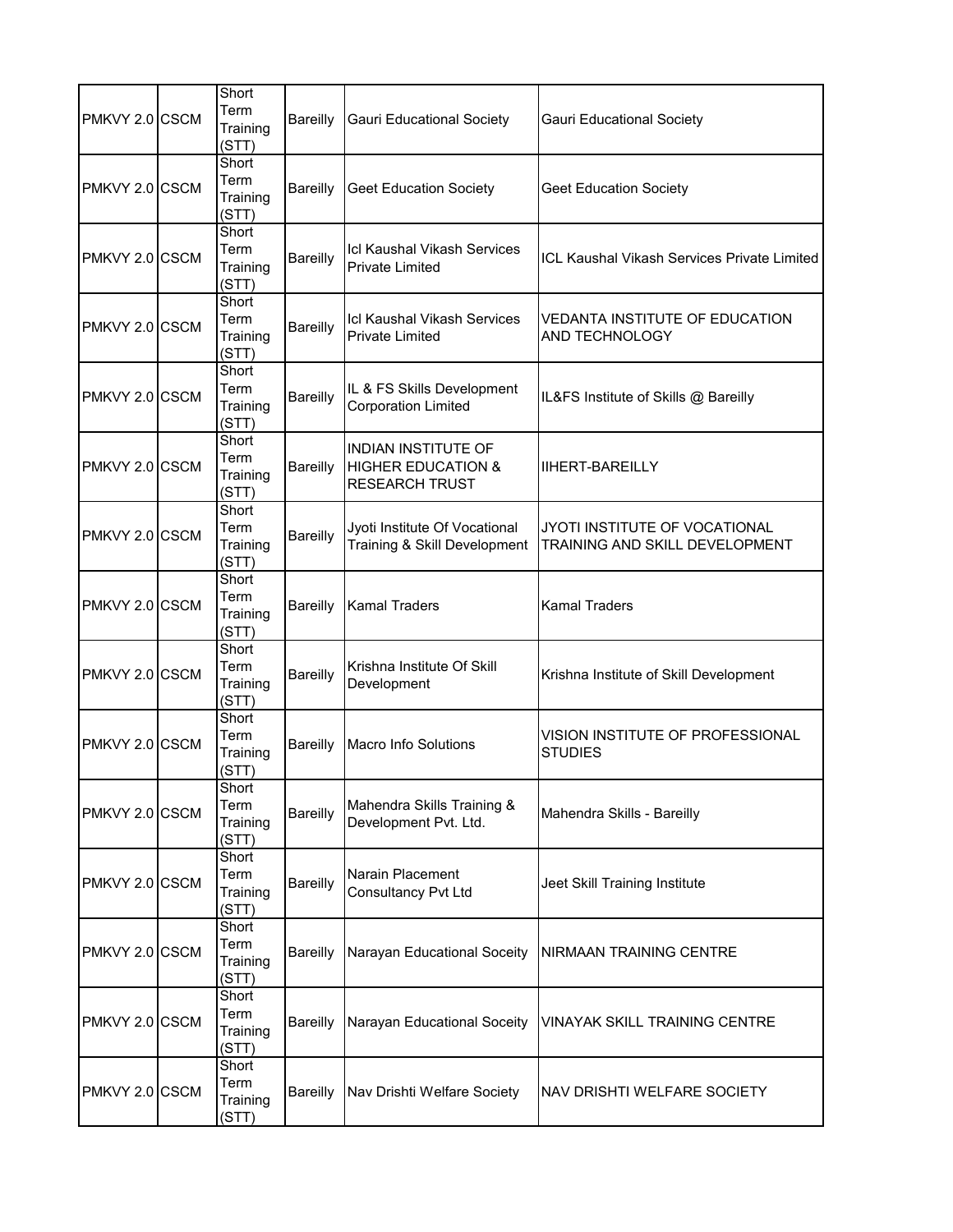| PMKVY 2.0 CSCM | Short<br>Term<br>Training<br>(STT) | Bareilly        | Naya Savera Sanstha                                      | NAYA SAVERA SKILL DEVELOPMENT<br><b>CENTRE</b>                  |
|----------------|------------------------------------|-----------------|----------------------------------------------------------|-----------------------------------------------------------------|
| PMKVY 2.0 CSCM | Short<br>Term<br>Training<br>(STT) | <b>Bareilly</b> | Om Sai Educational Social<br>Trust                       | <b>OSEST Smarto Skill Centre</b>                                |
| PMKVY 2.0 CSCM | Short<br>Term<br>Training<br>(STT) | Bareilly        | Om Vijay Charitable Trust                                | Pardhan Mantri Kaushal Vikas Yojena<br><b>Training Center</b>   |
| PMKVY 2.0 CSCM | Short<br>Term<br>Training<br>(STT) | Bareilly        | Pas Welfare Society                                      | <b>Unique Creations</b>                                         |
| PMKVY 2.0 CSCM | Short<br>Term<br>Training<br>(STT) | Bareilly        | Pas Welfare Society                                      | <b>Unique Creations</b>                                         |
| PMKVY 2.0 CSCM | Short<br>Term<br>Training<br>(STT) | <b>Bareilly</b> | Pas Welfare Society                                      | <b>Unique Creations</b>                                         |
| PMKVY 2.0 CSCM | Short<br>Term<br>Training<br>(STT) | Bareilly        | Pas Welfare Society                                      | <b>Unique Creations</b>                                         |
| PMKVY 2.0 CSCM | Short<br>Term<br>Training<br>(STT) | <b>Bareilly</b> | Prabhat Skill Training &<br>Computer Sansthan            | prabhat skill training computer sansthan                        |
| PMKVY 2.0 CSCM | Short<br>Term<br>Training<br>(STT) | Bareilly        | Rohilkhand Vocational<br><b>Training Centre</b>          | Rohilkhand Vocational Training Centre                           |
| PMKVY 2.0 CSCM | Short<br>Term<br>Training<br>(STT) | Bareilly        | Sarva Shiksha Vikas Samiti                               | SARVA SHIKSHA VIKAS SAMITI AONLA                                |
| PMKVY 2.0 CSCM | Short<br>Term<br>Training<br>(STT) | Bareilly        | <b>Security Solution Services</b>                        | <b>Security Solution Services</b>                               |
| PMKVY 2.0 CSCM | Short<br>Term<br>Training<br>(STT) | <b>Bareilly</b> | <b>Skill Vision Social</b><br><b>Educational Society</b> | Skill Vision PMKVY Skill Development<br><b>Centre Air Force</b> |
| PMKVY 2.0 CSCM | Short<br>Term<br>Training<br>(STT) | Bareilly        | Smartone Techno Soft<br><b>Private Limited</b>           | Eklavya Educational Academy                                     |
| PMKVY 2.0 CSCM | Short<br>Term<br>Training<br>(STT) | <b>Bareilly</b> | Smartone Techno Soft<br><b>Private Limited</b>           | IMH COMPUTER EDUCATION                                          |
| PMKVY 2.0 CSCM | Short<br>Term<br>Training<br>(STT) | Bareilly        | Smartone Techno Soft<br>Private Limited                  | Master's Skills Academy                                         |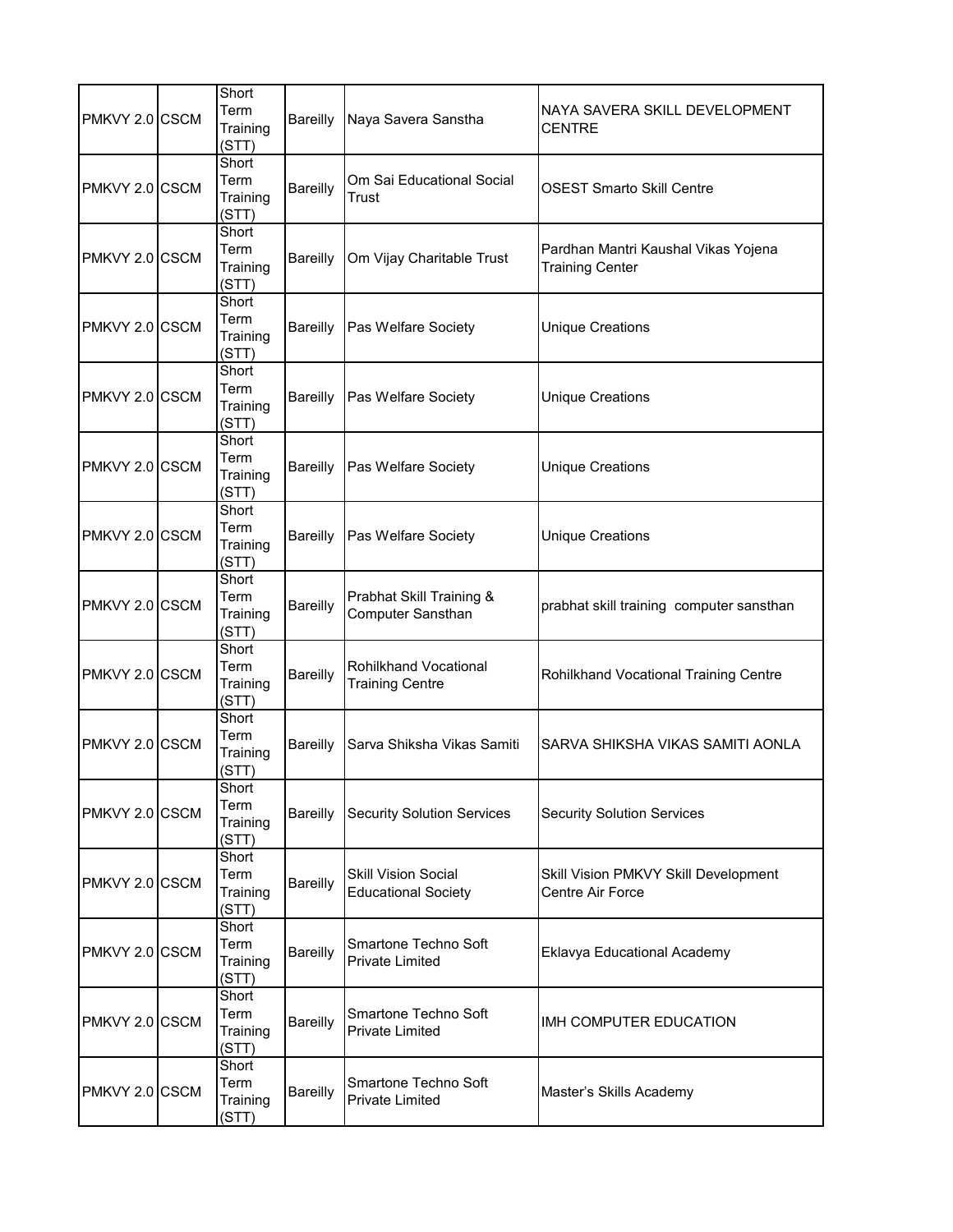| PMKVY 2.0 CSCM | Short<br>Term<br>Training<br>(STT) | <b>Bareilly</b> | Society For Social Security<br>and Empowerment               | Astha Computer                                       |
|----------------|------------------------------------|-----------------|--------------------------------------------------------------|------------------------------------------------------|
| PMKVY 2.0 CSCM | Short<br>Term<br>Training<br>(STT) | <b>Bareilly</b> | Sona Yukti Pvt Ltd                                           | Sona Yukti Pvt Ltd - Bareilly                        |
| PMKVY 2.0 CSCM | Short<br>Term<br>Training<br>(STT) | Bareilly        | Stellar Edge Solutions Pvt Ltd SAINT MADAAR IT CENTRE        |                                                      |
| PMKVY 2.0 CSCM | Short<br>Term<br>Training<br>(STT) | Bareilly        | The Unique Foundation                                        | Krishna Institute of Skill Development               |
| PMKVY 2.0 CSCM | Short<br>Term<br>Training<br>(STT) | Basti           | <b>Ashirwad Educational Social</b><br><b>Welfare Society</b> | ASHIRWAD SDC - BASTI                                 |
| PMKVY 2.0 CSCM | Short<br>Term<br>Training<br>(STT) | Basti           | <b>GAUTAM BUDDHA</b><br><b>EDUCATIONAL TRUST</b>             | Nirmala Kaushal Kendra                               |
| PMKVY 2.0 CSCM | Short<br>Term<br>Training<br>(STT) | Basti           | Harsh Skill Development<br>Institute                         | harsh skill development institute                    |
| PMKVY 2.0 CSCM | Short<br>Term<br>Training<br>(STT) | Basti           | IL & FS Skills Development<br><b>Corporation Limited</b>     | <b>PMKK Basti</b>                                    |
| PMKVY 2.0 CSCM | Short<br>Term<br>Training<br>(STT) | Basti           | J R S Technology Private<br>Limited                          | AKSHARA SKILL DEVELOPMENT<br><b>CENTER</b>           |
| PMKVY 2.0 CSCM | Short<br>Term<br>Training<br>(STT) | Basti           | Jan Sewa Sansthan                                            | Center For Skill Education & Technology<br>(CE Tech) |
| PMKVY 2.0 CSCM | Short<br>Term<br>Training<br>(STT) | Basti           | Jan Sewa Sansthan                                            | CENTER FOR SKILL EDUCATION AND<br>TECHNOLOGY-CETECH  |
| PMKVY 2.0 CSCM | Short<br>Term<br>Training<br>(STT) | Basti           | Jan Sewa Sansthan                                            | RBSD INSTITUTE OF EDUCATION                          |
| PMKVY 2.0 CSCM | Short<br>Term<br>Training<br>(STT) | Basti           | Quivan Skill Empowerment<br>Pvt. Ltd.                        | QUIVAN SKILL EMPOWERMENT                             |
| PMKVY 2.0 CSCM | Short<br>Term<br>Training<br>(STT) | Basti           | Ram Gopal Educational<br>Society                             | Archana Institute of Skill Education                 |
| PMKVY 2.0 CSCM | Short<br>Term<br>Training<br>(STT) | Basti           | SUNAINA SAMRIDDHI<br><b>FOUNDATION</b>                       | SUNAINA SAMRIDDHI FOUNDATION                         |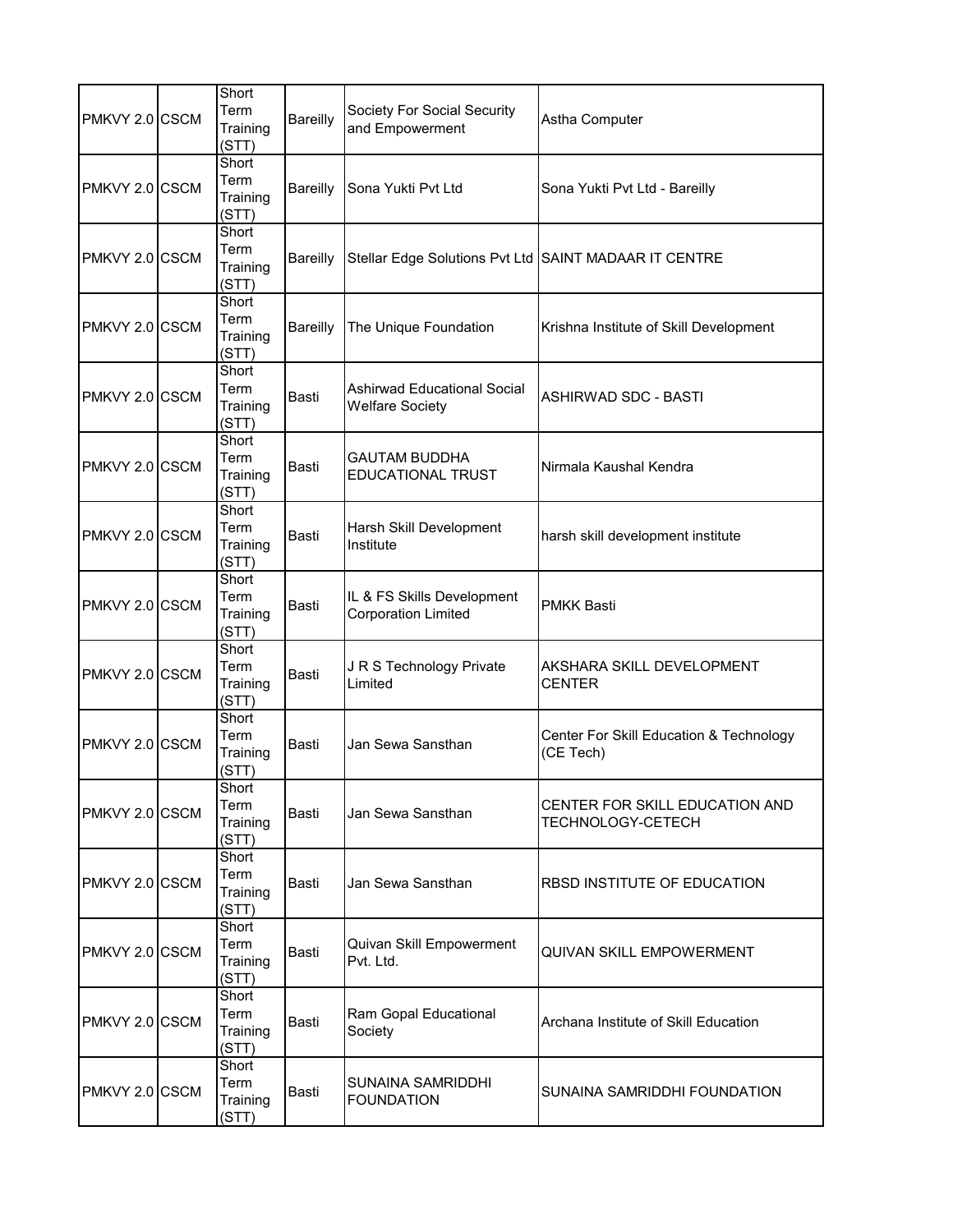| PMKVY 2.0 CSCM | Short<br>Term<br>Training<br>(STT) | Basti   | Vidya Infosys                                            | Vidya Infosys                      |
|----------------|------------------------------------|---------|----------------------------------------------------------|------------------------------------|
| PMKVY 2.0 CSCM | Short<br>Term<br>Training<br>(STT) | Bhadohi | IL & FS Skills Development<br><b>Corporation Limited</b> | PMKK Sant Ravidas Nagar            |
| PMKVY 2.0 CSCM | Short<br>Term<br>Training<br>(STT) | Bhadohi | SUNAINA SAMRIDDHI<br><b>FOUNDATION</b>                   | Raman Technical Training Centre    |
| PMKVY 2.0 CSCM | Short<br>Term<br>Training<br>(STT) | Bhadohi | SUNRISE EDUCATION AND<br><b>WELFARE SOCIETY</b>          | <b>CRS ACADEMY</b>                 |
| PMKVY 2.0 CSCM | Short<br>Term<br>Training<br>(STT) | Bhadohi | UNIVERSAL IDEAL SEWA<br><b>SAMITI</b>                    | <b>BPMG PUBLIC SCHOOL</b>          |
| PMKVY 2.0 CSCM | Short<br>Term<br>Training<br>(STT) | Bhadohi | UNIVERSAL IDEAL SEWA<br><b>SAMITI</b>                    | <b>GYANSTHALI P SCHOOL</b>         |
| PMKVY 2.0 CSCM | Short<br>Term<br>Training<br>(STT) | Bhadohi | UNIVERSAL IDEAL SEWA<br><b>SAMITI</b>                    | <b>UISS Asanao</b>                 |
| PMKVY 2.0 CSCM | Short<br>Term<br>Training<br>(STT) | Bhadohi | UNIVERSAL IDEAL SEWA<br><b>SAMITI</b>                    | UISS DURGAGANJ                     |
| PMKVY 2.0 CSCM | Short<br>Term<br>Training<br>(STT) | Bhadohi | UNIVERSAL IDEAL SEWA<br><b>SAMITI</b>                    | UISS Gyanpur                       |
| PMKVY 2.0 CSCM | Short<br>Term<br>Training<br>(STT) | Bhadohi | Vidyaam Skills & Technology<br>Services Pvt Ltd          | <b>Parth Institute</b>             |
| PMKVY 2.0 CSCM | Short<br>Term<br>Training<br>(STT) | Bijnor  | ADS SKILLS PVT LTD                                       | ADS SKILLS PVT LTD                 |
| PMKVY 2.0 CSCM | Short<br>Term<br>Training<br>(STT) | Bijnor  | ADS SKILLS PVT LTD                                       | ADS SKILLS PVT LTD (NAGINA)        |
| PMKVY 2.0 CSCM | Short<br>Term<br>Training<br>(STT) | Bijnor  | ADS SKILLS PVT LTD                                       | ADS SKILLS PVT LTD -Najibabad      |
| PMKVY 2.0 CSCM | Short<br>Term<br>Training<br>(STT) | Bijnor  | <b>Baromatrix Fitness Pvt Ltd</b>                        | Baromatrix Fitness & Beauty Center |
| PMKVY 2.0 CSCM | Short<br>Term<br>Training<br>(STT) | Bijnor  | Chaitannya Institute Of<br>Technology                    | Chaitannya Institute Of Technology |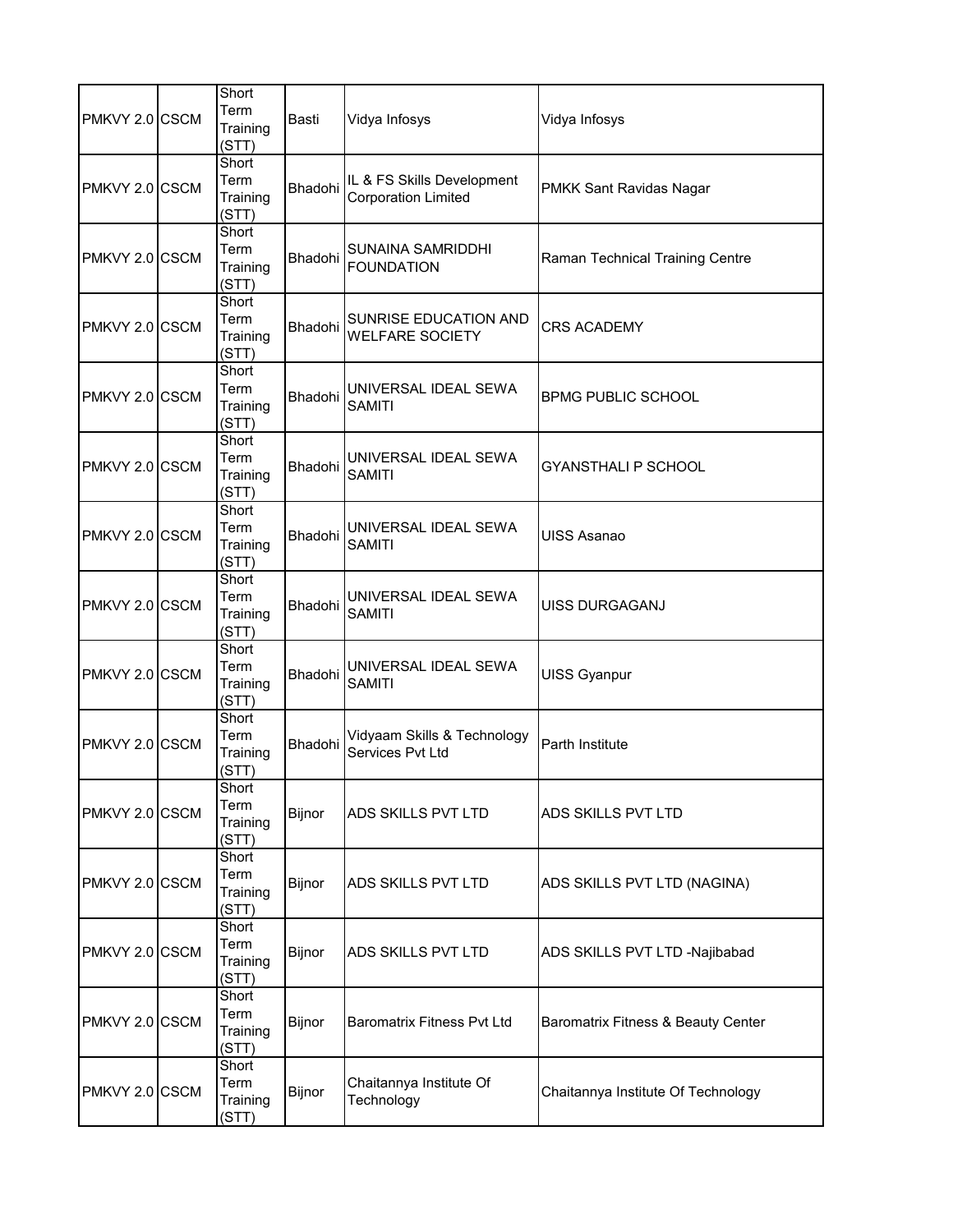| PMKVY 2.0 CSCM | Short<br>Term<br>Training<br>(STT) | Bijnor        | Digital Saksharta Sansthan                              | DIGITAL SAKSHARTA SANSTHAN Center                                  |
|----------------|------------------------------------|---------------|---------------------------------------------------------|--------------------------------------------------------------------|
| PMKVY 2.0 CSCM | Short<br>Term<br>Training<br>(STT) | Bijnor        | Digital Saksharta Sansthan                              | <b>Gurukul Foundation</b>                                          |
| PMKVY 2.0 CSCM | Short<br>Term<br>Training<br>(STT) | <b>Bijnor</b> | <b>Empower Pragati Vocational</b><br>& Staffing Pvt Ltd | PMKK-Bijnore                                                       |
| PMKVY 2.0 CSCM | Short<br>Term<br>Training<br>(STT) | Bijnor        | Gyan Bharti Infotech Pvt Ltd                            | GYAN KAUSHAL VIKAS KENDRA                                          |
| PMKVY 2.0 CSCM | Short<br>Term<br>Training<br>(STT) | Bijnor        | Gyan Bharti Infotech Pvt Ltd                            | SWAMI VIVEKANAND EDUCATION<br><b>CENTER MORNA</b>                  |
| PMKVY 2.0 CSCM | Short<br>Term<br>Training<br>(STT) | Bijnor        | Impact Paramedical & Health<br>Institute                | IMPACT PARAMEDICAL & HEALTH<br><b>INSTITUTE</b>                    |
| PMKVY 2.0 CSCM | Short<br>Term<br>Training<br>(STT) | Bijnor        | Information Technology<br><b>Management Society</b>     | <b>GURU EDUCATIONAL &amp; WELFARE</b><br><b>SOCIETY</b>            |
| PMKVY 2.0 CSCM | Short<br>Term<br>Training<br>(STT) | Bijnor        | Information Technology<br><b>Management Society</b>     | Information Technology Management<br>Society                       |
| PMKVY 2.0 CSCM | Short<br>Term<br>Training<br>(STT) | Bijnor        | Information Technology<br><b>Management Society</b>     | NAGINA INSTITUTE OF HIGHER<br><b>EDUCATION (NIHE)</b>              |
| PMKVY 2.0 CSCM | Short<br>Term<br>Training<br>(STT) | Bijnor        | Information Technology<br><b>Management Society</b>     | <b>NICT BIJNOR</b>                                                 |
| PMKVY 2.0 CSCM | Short<br>Term<br>Training<br>(STT) | Bijnor        | Information Technology<br><b>Management Society</b>     | SNEH INSTITUTE OF COMPUTER<br><b>EDUCATION</b>                     |
| PMKVY 2.0 CSCM | Short<br>Term<br>Training<br>(STT) | Bijnor        | Lala Moti Lal Goyal Global<br>Foundation                | Lala Moti Lal Goyal Global Foundation                              |
| PMKVY 2.0 CSCM | Short<br>Term<br>Training<br>(STT) | Bijnor        |                                                         | Mahadev Educational Society Aprajita Institute of Higher Education |
| PMKVY 2.0 CSCM | Short<br>Term<br>Training<br>(STT) | Bijnor        |                                                         | Mahadev Educational Society Asian Institute Of Higher Education    |
| PMKVY 2.0 CSCM | Short<br>Term<br>Training<br>(STT) | Bijnor        | Mahadev Educational Society   Bharat Skill Solutions    |                                                                    |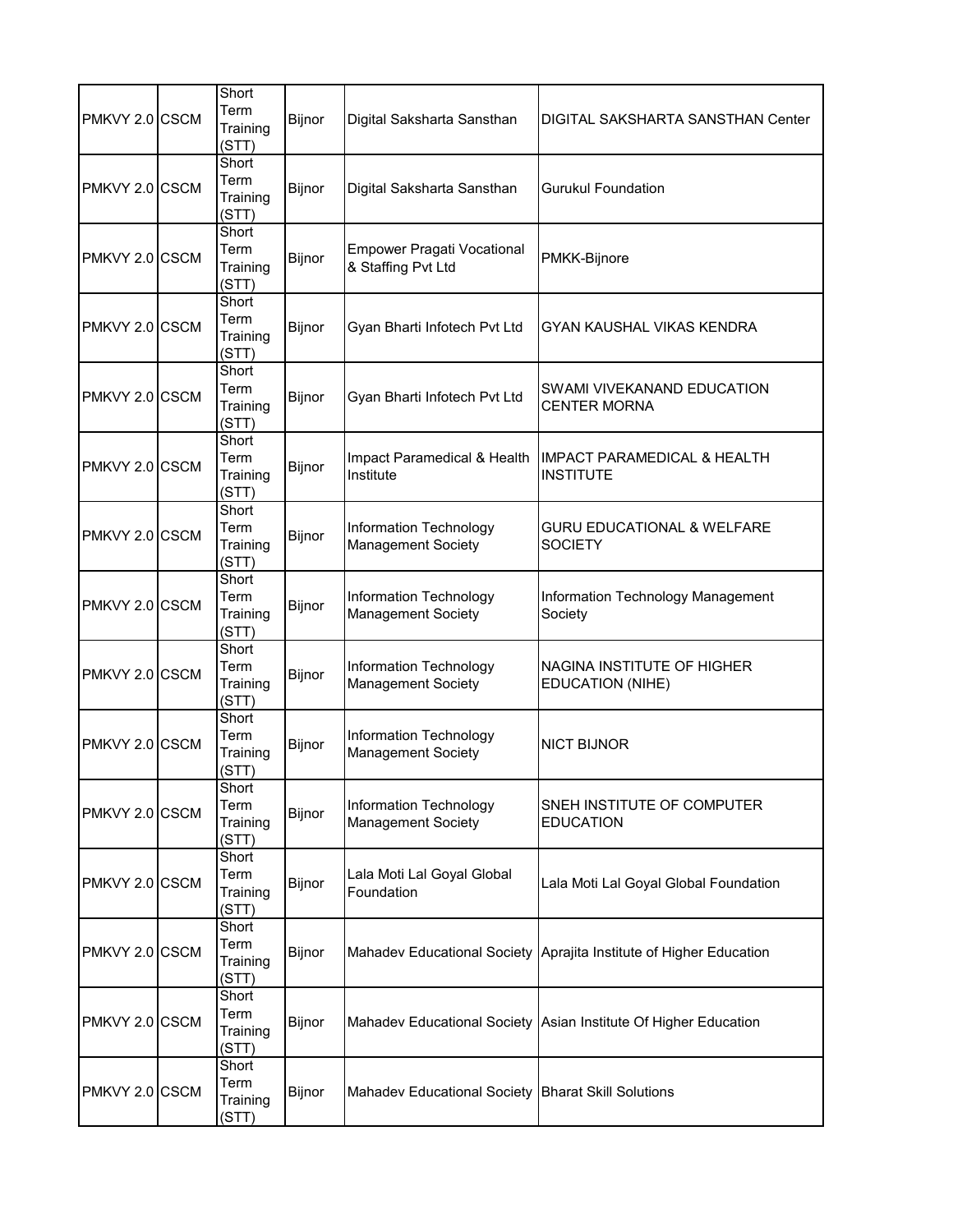| PMKVY 2.0 CSCM | Short<br>Term<br>Training<br>(STT) | Bijnor | Mahadev Educational Society Bharat Skill Solutions        |                                                                             |
|----------------|------------------------------------|--------|-----------------------------------------------------------|-----------------------------------------------------------------------------|
| PMKVY 2.0 CSCM | Short<br>Term<br>Training<br>(STT) | Bijnor | Mahadev Educational Society CEC Computer Centre           |                                                                             |
| PMKVY 2.0 CSCM | Short<br>Term<br>Training<br>(STT) | Bijnor |                                                           | Mahadev Educational Society CEC Computer Centre (Gautam)                    |
| PMKVY 2.0 CSCM | Short<br>Term<br>Training<br>(STT) | Bijnor | Mahadev Educational Society   Mahadev Educational Society |                                                                             |
| PMKVY 2.0 CSCM | Short<br>Term<br>Training<br>(STT) | Bijnor |                                                           | Mahadev Educational Society Mahadev Institute Of Skill Training             |
| PMKVY 2.0 CSCM | Short<br>Term<br>Training<br>(STT) | Bijnor |                                                           | Mahadev Educational Society   Mahadev Skills Private Limited                |
| PMKVY 2.0 CSCM | Short<br>Term<br>Training<br>(STT) | Bijnor | Mahadev Educational Society N S Welfare Society           |                                                                             |
| PMKVY 2.0 CSCM | Short<br>Term<br>Training<br>(STT) | Bijnor |                                                           | Mahadev Educational Society   N S Welfare Society (Raja-ka-Tajpur)          |
| PMKVY 2.0 CSCM | Short<br>Term<br>Training<br>(STT) | Bijnor | Mahadev Educational Society Rudra Training Institute      |                                                                             |
| PMKVY 2.0 CSCM | Short<br>Term<br>Training<br>(STT) | Bijnor |                                                           | Mahadev Educational Society Swami Vivekanand welfare society                |
| PMKVY 2.0 CSCM | Short<br>Term<br>Training<br>(STT) | Bijnor | Mahadev Skills Private<br>Limited                         | <b>Everest Industrial Education Training</b><br>Institute Society Bhudanpur |
| PMKVY 2.0 CSCM | Short<br>Term<br>Training<br>(STT) | Bijnor | <b>Mahadev Skills Private</b><br>Limited                  | Mahadev Skill Development Centre                                            |
| PMKVY 2.0 CSCM | Short<br>Term<br>Training<br>(STT) | Bijnor | <b>Mahadev Skills Private</b><br>Limited                  | <b>Mahadev Skills Private Limited</b>                                       |
| PMKVY 2.0 CSCM | Short<br>Term<br>Training<br>(STT) | Bijnor | Megha Vincom Pvt Ltd                                      | Balaji Skill Development Centre                                             |
| PMKVY 2.0 CSCM | Short<br>Term<br>Training<br>(STT) | Bijnor | Mitr Ek Saanjha Prayaas                                   | Noorpur Skill Development Centre                                            |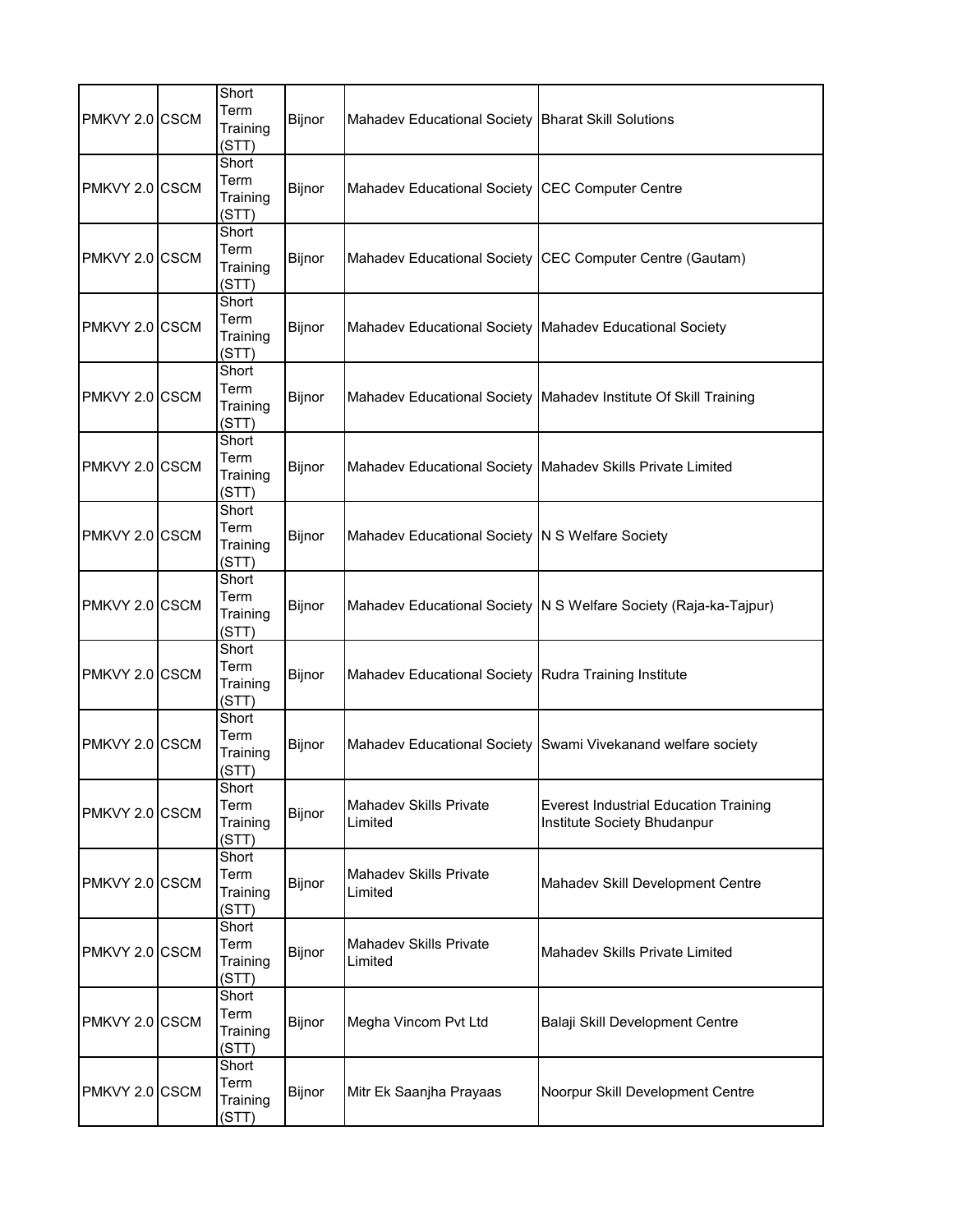| PMKVY 2.0 CSCM | Short<br>Term<br>Training<br>(STT) | Bijnor        | N S Welfare Society                                                      | Prithviraj Chauhan institute of Education<br>and Technology    |
|----------------|------------------------------------|---------------|--------------------------------------------------------------------------|----------------------------------------------------------------|
| PMKVY 2.0 CSCM | Short<br>Term<br>Training<br>(STT) | Bijnor        | Navjyoti Corporate Solutions                                             | <b>Gurukul Computer Education</b>                              |
| PMKVY 2.0 CSCM | Short<br>Term<br>Training<br>(STT) | Bijnor        | Noida Productivity Council                                               | Noida Productivity Council 103                                 |
| PMKVY 2.0 CSCM | Short<br>Term<br>Training<br>(STT) | Bijnor        | Samarpan Sewa Sansthan                                                   | cec computer centre morna                                      |
| PMKVY 2.0 CSCM | Short<br>Term<br>Training<br>(STT) | Bijnor        | Sarva Shiksha Vikas Samiti                                               | SARVA SHIKSHA VIKAS SAMITI BIJNOR -<br>1                       |
| PMKVY 2.0 CSCM | Short<br>Term<br>Training<br>(STT) | Bijnor        | Social Action for Welfare and<br><b>Cultural Advancement</b>             | <b>PMKK Nagina</b>                                             |
| PMKVY 2.0 CSCM | Short<br>Term<br>Training<br>(STT) | Bijnor        | The Salah                                                                | THE SALAH                                                      |
| PMKVY 2.0 CSCM | Short<br>Term<br>Training<br>(STT) | Bijnor        | Vidyaam Skills & Technology<br>Services Pvt Ltd                          | A. K. Chaudhary Contractors And Real<br>Estate Pvt. Ltd.       |
| PMKVY 2.0 CSCM | Short<br>Term<br>Training<br>(STT) | Bijnor        | Vidyaam Skills & Technology<br>Services Pvt Ltd                          | <b>ITMS-Bijnor</b>                                             |
| PMKVY 2.0 CSCM | Short<br>Term<br>Training<br>(STT) | Bijnor        | Vidyaam Skills & Technology<br>Services Pvt Ltd                          | <b>ITMS-Nagina</b>                                             |
| PMKVY 2.0 CSCM | Short<br>Term<br>Training<br>(STT) | Bijnor        | Volksgeld Infra                                                          | VISDC                                                          |
| PMKVY 2.0 CSCM | Short<br>Term<br>Training<br>(STT) | Bijnor        | <b>Wall Communication Private</b><br>Limited                             | <b>GOYAL TRAINING CENTRE</b>                                   |
| PMKVY 2.0 CSCM | Short<br>Term<br>Training<br>(STT) | <b>Budaun</b> | Akhil Bhartiya Viklang<br>Vidhwa Virdha Sewa Samiti                      | VIKLANG KAKYAN SEWA SAMITI SKILL<br><b>CENTER</b>              |
| PMKVY 2.0 CSCM | Short<br>Term<br>Training<br>(STT) | <b>Budaun</b> | <b>COMPUTER INSTITUTION</b><br>OF INFORMATION<br><b>TUTORIAL SOCIETY</b> | COMPUTER INSTITUTION OF<br><b>INFORMATION TUTORIAL SOCIETY</b> |
| PMKVY 2.0 CSCM | Short<br>Term<br>Training<br>(STT) | Budaun        | <b>Gauri Educational Society</b>                                         | Jyoti Seva Sansthan                                            |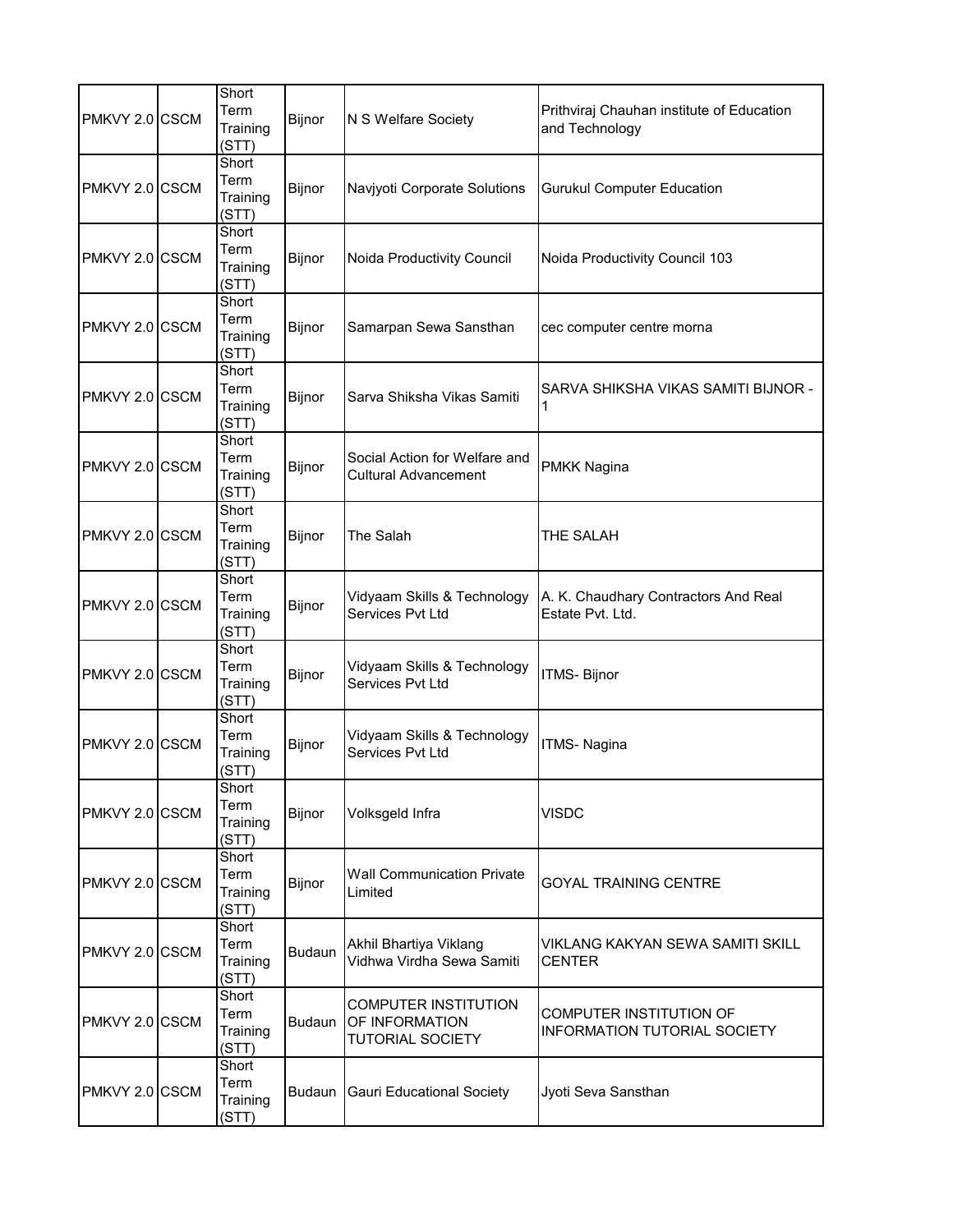| PMKVY 2.0 CSCM | Short<br>Term<br>Training<br>(STT) | <b>Budaun</b>          | Gautam Budh Social Welfare<br>Society                                            | GAUTAM BUDH SKILL DEVELOPMENT<br><b>CENTER</b>                 |
|----------------|------------------------------------|------------------------|----------------------------------------------------------------------------------|----------------------------------------------------------------|
| PMKVY 2.0 CSCM | Short<br>Term<br>Training<br>(STT) | <b>Budaun</b>          | Mahendra Skills Training &<br>Development Pvt. Ltd.                              | Mahendra Skills - Badaun                                       |
| PMKVY 2.0 CSCM | Short<br>Term<br>Training<br>(STT) | <b>Budaun</b>          | Naya Savera Sanstha                                                              | NAYA SAVERA SKILL DEVELOPMENT<br><b>CENTRE BUDAUN</b>          |
| PMKVY 2.0 CSCM | Short<br>Term<br>Training<br>(STT) | <b>Budaun</b>          | Paramhans Educare Private<br>Limited                                             | XL College of Computer Science                                 |
| PMKVY 2.0 CSCM | Short<br>Term<br>Training<br>(STT) | <b>Budaun</b>          | Rajeev Gandhi Computer<br>Saksharta Mission                                      | RAJEEV GANDHI COMPUTER<br><b>SAKSHARTA MISSION</b>             |
| PMKVY 2.0 CSCM | Short<br>Term<br>Training<br>(STT) | <b>Budaun</b>          | SATYAMEV WELFARE<br><b>FOUNDATION</b>                                            | <b>SWF- Badaun Training Centre</b>                             |
| PMKVY 2.0 CSCM | Short<br>Term<br>Training<br>(STT) | <b>Budaun</b>          | Society For Computer<br><b>Education Research And</b><br><b>Training Welfare</b> | TRUE VISION WELFARE SOCIETY                                    |
| PMKVY 2.0 CSCM | Short<br>Term<br>Training<br>(STT) | <b>Bulands</b><br>hahr | A.J. GROUP GULAOTHI                                                              | A.J.GROUP GULAOTHI                                             |
| PMKVY 2.0 CSCM | Short<br>Term<br>Training<br>(STT) | hahr                   | Bulands Aligarh Institute of<br>Management & Technology                          | SIS-CO Institute of IT & Management                            |
| PMKVY 2.0 CSCM | Short<br>Term<br>Training<br>(STT) | hahr                   | <b>Bulands Arteva Consulting Private</b><br>Limited                              | ARTEVA - CHANAKYA EDUCATION<br><b>INSTITUTE - SIYANA</b>       |
| PMKVY 2.0 CSCM | Short<br>Term<br>Training<br>(STT) | <b>Bulands</b><br>hahr | <b>COMPUTER INSTITUTION</b><br>OF INFORMATION<br><b>TUTORIAL SOCIETY</b>         | Dev International Academy                                      |
| PMKVY 2.0 CSCM | Short<br>Term<br>Training<br>(STT) | <b>Bulands</b><br>hahr | COMPUTER INSTITUTION<br>OF INFORMATION<br><b>TUTORIAL SOCIETY</b>                | Shankar Suman Educational And Social<br><b>Welfare Society</b> |
| PMKVY 2.0 CSCM | Short<br>Term<br>Training<br>(STT) | hahr                   | <b>Bulands   DEXTERITY WELFARE</b><br>SOCIETY BARAL                              | Dexterity Welfare Society Baral                                |
| PMKVY 2.0 CSCM | Short<br>Term<br>Training<br>(STT) | <b>Bulands</b><br>hahr | Dhanya Infomedia Pvt Ltd                                                         | <b>TVSG Skill centre</b>                                       |
| PMKVY 2.0 CSCM | Short<br>Term<br>Training<br>(STT) | hahr                   | Bulands Electronics Corporation of<br>india Limited                              | VIIT SKILL DEVELOPMENT CENTRE                                  |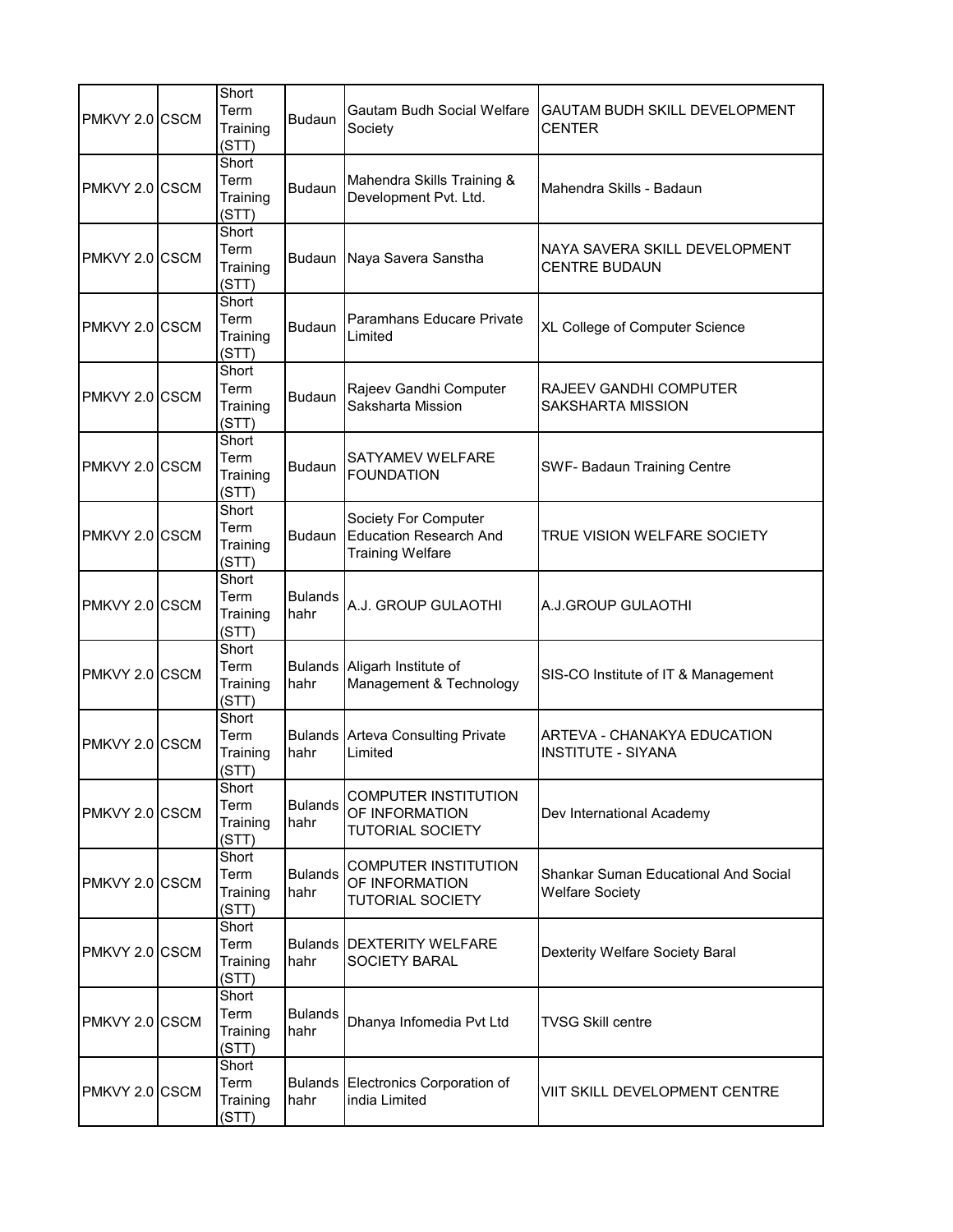| PMKVY 2.0 CSCM | Short<br>Term<br>Training<br>(STT) | hahr                   | <b>Bulands Empower Pragati Vocational</b><br>& Staffing Pvt Ltd                 | PMKK - Bulandshahr                                                    |
|----------------|------------------------------------|------------------------|---------------------------------------------------------------------------------|-----------------------------------------------------------------------|
| PMKVY 2.0 CSCM | Short<br>Term<br>Training<br>(STT) | <b>Bulands</b><br>hahr | Ganga Sagar Homes Private<br>Limited                                            | <b>R K TRAINING CENTER</b>                                            |
| PMKVY 2.0 CSCM | Short<br>Term<br>Training<br>(STT) | hahr                   | <b>Bulands GREAT HIGHT ACADEMY</b><br>EDUCATIONAL SOCIETY                       | <b>BILLAH SKILL EDUCATION CENTRE</b>                                  |
| PMKVY 2.0 CSCM | Short<br>Term<br>Training<br>(STT) | <b>Bulands</b><br>hahr | Lok Priya Sewa Samiti                                                           | LOK PRIYA COMPUTER CENTRE                                             |
| PMKVY 2.0 CSCM | Short<br>Term<br>Training<br>(STT) | hahr                   | Bulands M/S M.S. HORTICULTURIST<br>AND CONSULTANT                               | <b>Dexterity Welfare Society</b>                                      |
| PMKVY 2.0 CSCM | Short<br>Term<br>Training<br>(STT) | hahr                   | Bulands M/S M.S. HORTICULTURIST<br>AND CONSULTANT                               | Dexterity Welfare Society Bulandshahr                                 |
| PMKVY 2.0 CSCM | Short<br>Term<br>Training<br>(STT) | <b>Bulands</b><br>hahr |                                                                                 | Mahadev Educational Society Future Institute of Technology            |
| PMKVY 2.0 CSCM | Short<br>Term<br>Training<br>(STT) | <b>Bulands</b><br>hahr | Multigraphics                                                                   | <b>IIAVS</b>                                                          |
| PMKVY 2.0 CSCM | Short<br>Term<br>Training<br>(STT) | <b>Bulands</b><br>hahr | Netking Institute Of<br><b>Information Technology</b><br><b>Private Limited</b> | NETKING INSTITUTE OF INFORMATION<br><b>TECHNOLOGY PRIVATE LIMITED</b> |
| PMKVY 2.0 CSCM | Short<br>Term<br>Training<br>(STT) | <b>Bulands</b><br>hahr | Netking Institute Of<br><b>Information Technology</b><br><b>Private Limited</b> | NETKING INSTITUTE OF INFORMATION<br><b>TECHNOLOGY PVT LTD</b>         |
| PMKVY 2.0 CSCM | Short<br>Term<br>Training<br>(STT) | <b>Bulands</b><br>hahr | Nishulk Shiksha Samiti                                                          | Aradhya skill developement academy                                    |
| PMKVY 2.0 CSCM | Short<br>Term<br>Training<br>(STT) | <b>Bulands</b><br>hahr | <b>Nyadar Foundation</b>                                                        | Gyan Ganga Education Point                                            |
| PMKVY 2.0 CSCM | Short<br>Term<br>Training<br>(STT) | hahr                   | <b>Bulands Power To Empower Skills</b><br><b>Private Limited</b>                | Premsheela Skill Devlopment Center                                    |
| PMKVY 2.0 CSCM | Short<br>Term<br>Training<br>(STT) | <b>Bulands</b><br>hahr | <b>SG CREATION</b>                                                              | <b>SG Creation</b>                                                    |
| PMKVY 2.0 CSCM | Short<br>Term<br>Training<br>(STT) | hahr                   | <b>Bulands Smartone Techno Soft</b><br><b>Private Limited</b>                   | SURMOUNT COMPUTER INSTITUTE OF<br><b>EDUCATION</b>                    |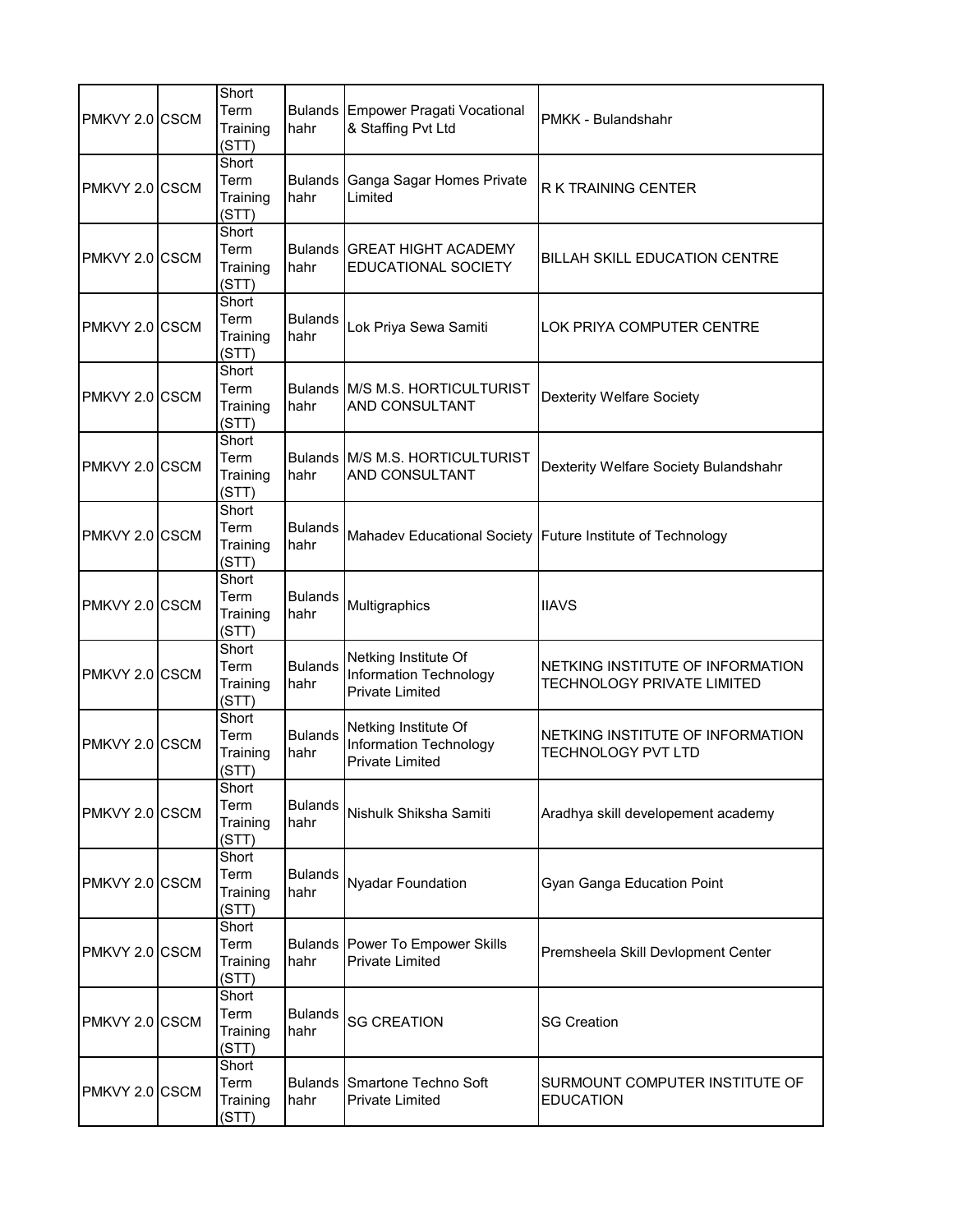| PMKVY 2.0 CSCM | Short<br>Term<br>Training<br>(STT) | hahr                   | Bulands Sri Radha Krishna Infotech<br><b>Private Limited</b> | <b>Smart Brains Training Center</b>                              |
|----------------|------------------------------------|------------------------|--------------------------------------------------------------|------------------------------------------------------------------|
| PMKVY 2.0 CSCM | Short<br>Term<br>Training<br>(STT) | <b>Bulands</b><br>hahr | <b>STUDY MATRIX</b><br>SKILLDEVELOPMENT<br><b>MISSION</b>    | Divine@ KRJ EDUCATION & SKILL<br><b>DEVELOPMENT CENTRE</b>       |
| PMKVY 2.0 CSCM | Short<br>Term<br>Training<br>(STT) | hahr                   | <b>Bulands SUNAINA SAMRIDDHI</b><br><b>FOUNDATION</b>        | <b>VIIT College</b>                                              |
| PMKVY 2.0 CSCM | Short<br>Term<br>Training<br>(STT) | hahr                   | Bulands SUNRISE EDUCATION AND<br><b>WELFARE SOCIETY</b>      | SWASTIK - DILAVARI DEVI SKILL<br><b>CENTER</b>                   |
| PMKVY 2.0 CSCM | Short<br>Term<br>Training<br>(STT) | hahr                   | Bulands Vidyaam Skills & Technology<br>Services Pvt Ltd      | Swavalambh Skill India Association-<br>Bulandshahar              |
| PMKVY 2.0 CSCM | Short<br>Term<br>Training<br>(STT) | Chanda<br>uli          | A. A. Education                                              | <b>AA Education Institute</b>                                    |
| PMKVY 2.0 CSCM | Short<br>Term<br>Training<br>(STT) | uli                    | Chanda Anuna Education Network<br>Pvt. Ltd.                  | Anuna Education Network(Vijay Chandauli)                         |
| PMKVY 2.0 CSCM | Short<br>Term<br>Training<br>(STT) | Chanda<br>uli          | Ars Training Center                                          | ARS TRAINING CENTER                                              |
| PMKVY 2.0 CSCM | Short<br>Term<br>Training<br>(STT) | uli                    | Chanda Ashirwad Educational Social<br><b>Welfare Society</b> | ASHIRWAD SDC - CHANDAULI                                         |
| PMKVY 2.0 CSCM | Short<br>Term<br>Training<br>(STT) | uli                    | Chanda IASK Horizon Education and<br>Technology Pvt. Ltd     | ASK HORIZON CHANDAULI                                            |
| PMKVY 2.0 CSCM | Short<br>Term<br>Training<br>(STT) | uli                    | Chanda Banaras Skill Development<br>India Private Limited    | <b>BANARAS SKILL DEVELOPMENT</b><br>CHANDAULI                    |
| PMKVY 2.0 CSCM | Short<br>Term<br>Training<br>(STT) | uli                    | Chanda C.R. Dadhich Memorial<br>Society                      | CRDMS-DIGITAL COMPUTER TRAINING<br><b>CENTER</b>                 |
| PMKVY 2.0 CSCM | Short<br>Term<br>Training<br>(STT) | Chanda<br>uli          | Gayatri Group Of Education                                   | <b>GAYATRI GROUP OF EDUCATION</b><br><b>CHANDAULI</b>            |
| PMKVY 2.0 CSCM | Short<br>Term<br>Training<br>(STT) | Chanda<br>uli          | Mascot Institute Of<br>Information & Technology<br>Society   | Mascot Institute Of Information &<br><b>Technology Society</b>   |
| PMKVY 2.0 CSCM | Short<br>Term<br>Training<br>(STT) | uli                    | Chanda Om Tech Computer Care<br>Trust For Education & Health | OM TECH COMPUTER CARE TRUST FOR<br><b>EDUCATION &amp; HEALTH</b> |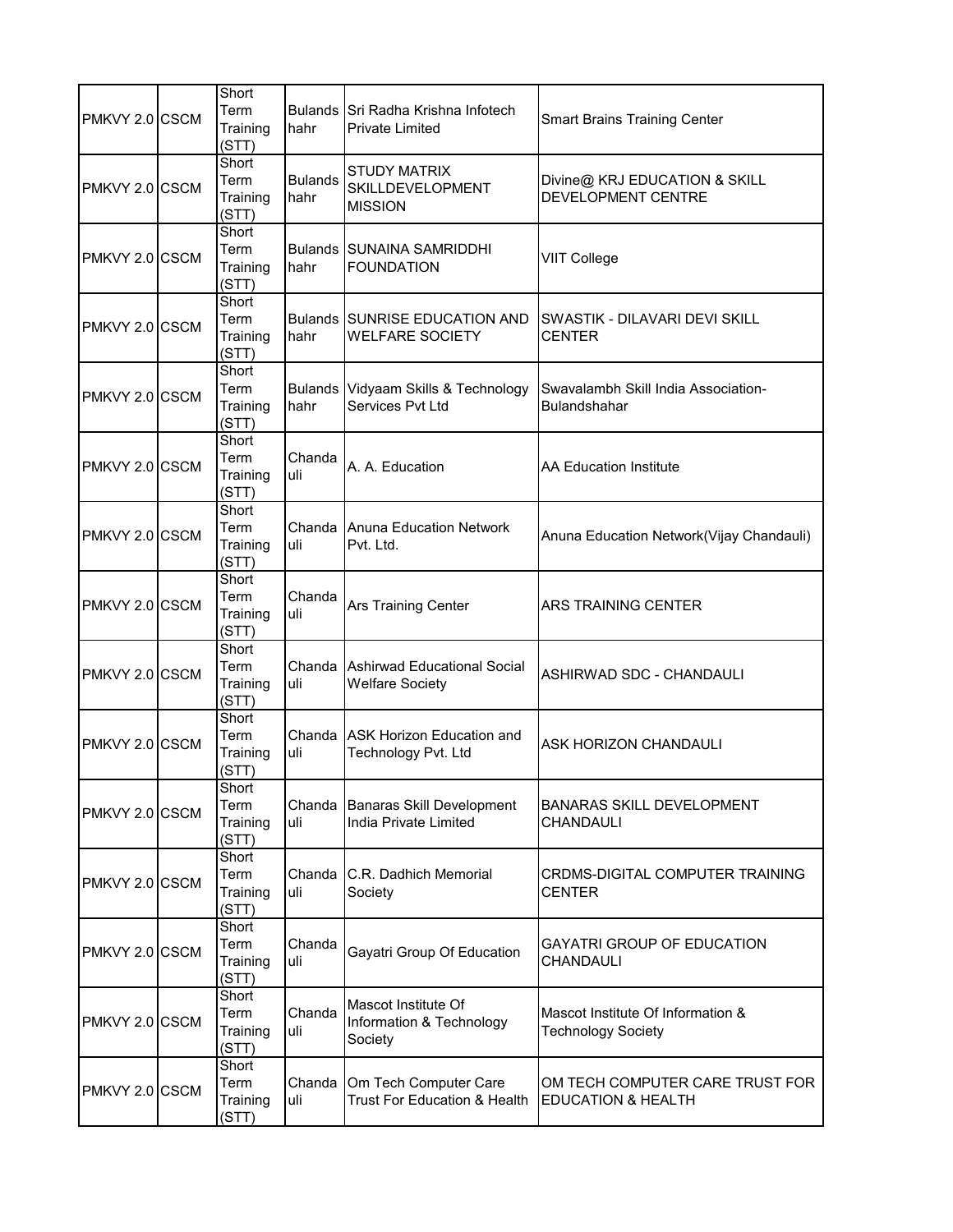| PMKVY 2.0 CSCM | Short<br>Term<br>Training<br>(STT) | Chanda<br>uli  | Path Welfare Society                                             | Path Welfare Society                                     |
|----------------|------------------------------------|----------------|------------------------------------------------------------------|----------------------------------------------------------|
| PMKVY 2.0 CSCM | Short<br>Term<br>Training<br>(STT) | Chanda<br>uli  | Sah Sahayog Sewa Samiti                                          | ANSHIKA TECHNICAL INSTITUTE                              |
| PMKVY 2.0 CSCM | Short<br>Term<br>Training<br>(STT) | Chanda<br>uli  | Sah Sahayog Sewa Samiti                                          | Sah Sahayog Skill Center                                 |
| PMKVY 2.0 CSCM | Short<br>Term<br>Training<br>(STT) | uli            | Chanda STAR SECUTECH PRIVATE<br><b>LIMITED</b>                   | Star PMKK- Chandauli                                     |
| PMKVY 2.0 CSCM | Short<br>Term<br>Training<br>(STT) | uli            | Chanda SUBHWANTI SOCIAL<br><b>WELFARE SOCIETY</b>                | Baba Kinaram Institute Of Computer<br>Technology         |
| PMKVY 2.0 CSCM | Short<br>Term<br>Training<br>(STT) | Chitrako<br>ot | <b>AISECT Skills Mission</b>                                     | AISECT PMKK CHITRAKOOT                                   |
| PMKVY 2.0 CSCM | Short<br>Term<br>Training<br>(STT) | ot             | Chitrako Ashirwad Educational Social<br><b>Welfare Society</b>   | ASHIRWAD SDC - CHITRAKOOT                                |
| PMKVY 2.0 CSCM | Short<br>Term<br>Training<br>(STT) | ot             | Chitrako M/s Future Growth India<br>Services                     | Chiterkoot Institute of Computer Science &<br>Technology |
| PMKVY 2.0 CSCM | Short<br>Term<br>Training<br>(STT) | ot             | Chitrako Surewin Quality Certification<br><b>Private Limited</b> | Somya Beauty Parlour and Institute                       |
| PMKVY 2.0 CSCM | Short<br>Term<br>Training<br>(STT) | Deoria         | Acme India Microsys Pvt Ltd                                      | BIRENDRA RAI JUNIOR HIGH SCHOOL                          |
| PMKVY 2.0 CSCM | Short<br>Term<br>Training<br>(STT) | Deoria         | Acme India Microsys Pvt Ltd                                      | Girdhari Nandlal educational technology<br>society       |
| PMKVY 2.0 CSCM | Short<br>Term<br>Training<br>(STT) | Deoria         | Acme India Microsys Pvt Ltd                                      | <b>Gnet Computer Training Institute</b>                  |
| PMKVY 2.0 CSCM | Short<br>Term<br>Training<br>(STT) | Deoria         | De Unique Educational<br>Society                                 | De Unique Educational Society                            |
| PMKVY 2.0 CSCM | Short<br>Term<br>Training<br>(STT) | Deoria         | <b>Eduskill Foundation</b>                                       | <b>EDUSKILL FOUNDATION</b>                               |
| PMKVY 2.0 CSCM | Short<br>Term<br>Training<br>(STT) | Deoria         | GAUTAM BUDH WELFARE<br><b>SOCIETY</b>                            | GAUTAM BUDH TRAINING CENTRE                              |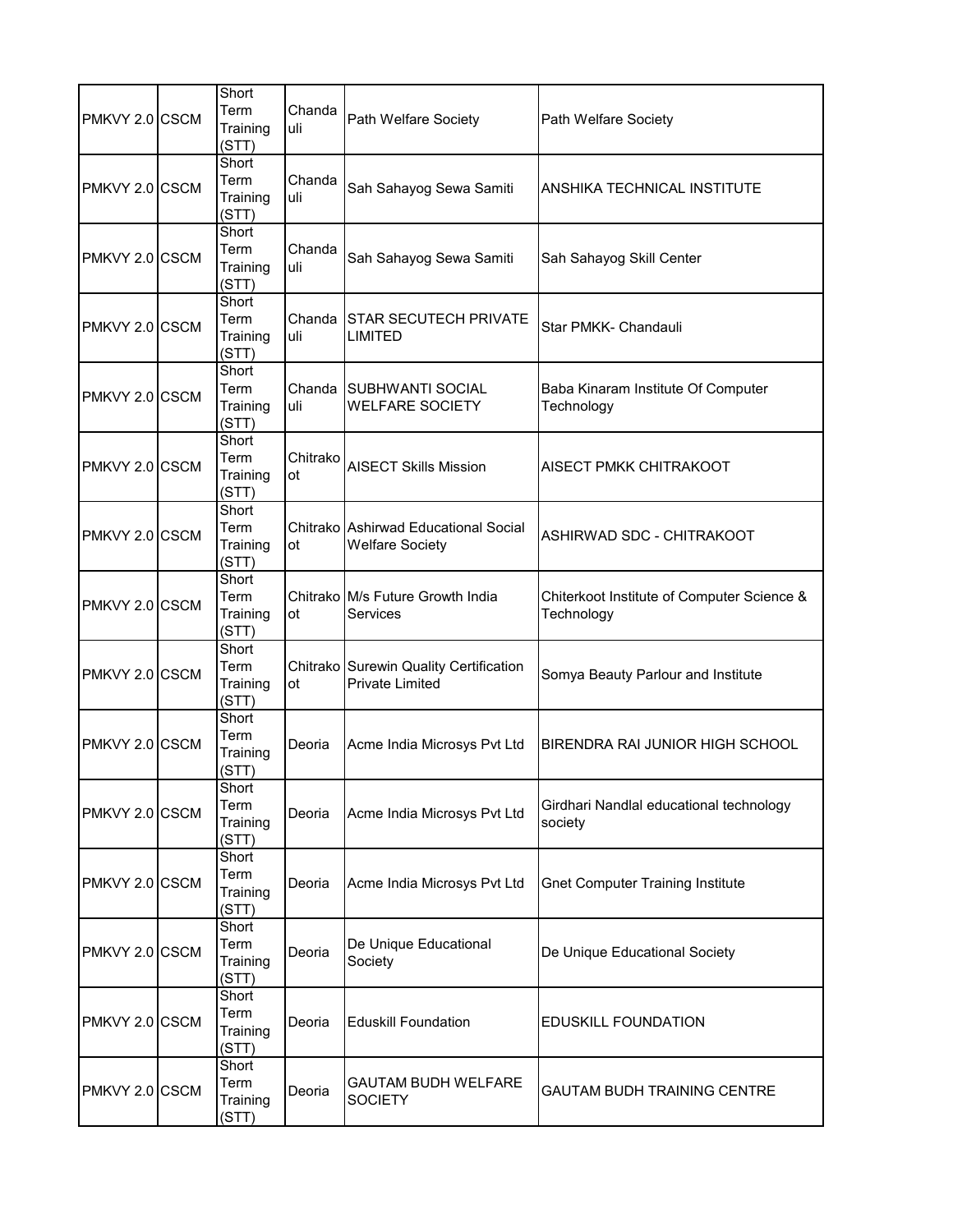| PMKVY 2.0 CSCM | Short<br>Term<br>Training<br>(STT) | Deoria | <b>GRAS Education &amp; Training</b><br>Services Pvt. Ltd.   | <b>GRAS Academy Deoria</b>                                |
|----------------|------------------------------------|--------|--------------------------------------------------------------|-----------------------------------------------------------|
| PMKVY 2.0 CSCM | Short<br>Term<br>Training<br>(STT) | Deoria | IL & FS Skills Development<br><b>Corporation Limited</b>     | <b>PMKK Deoria</b>                                        |
| PMKVY 2.0 CSCM | Short<br>Term<br>Training<br>(STT) | Deoria |                                                              | Maa Vaishno Skill Foundation MAA VAISHNO SKILL FOUNDATION |
| PMKVY 2.0 CSCM | Short<br>Term<br>Training<br>(STT) | Deoria | Nagrik Parishad                                              | Nagrik Parishad                                           |
| PMKVY 2.0 CSCM | Short<br>Term<br>Training<br>(STT) | Deoria | <b>RVBS CHARITABLE TRUST.</b>                                | PRAYAS FOR DEVELOPMENT ACTION<br><b>SANSTHAN</b>          |
| PMKVY 2.0 CSCM | Short<br>Term<br>Training<br>(STT) | Deoria | Social Education & Welfare<br>Association                    | <b>Skills Ahead Consultancy</b>                           |
| PMKVY 2.0 CSCM | Short<br>Term<br>Training<br>(STT) | Deoria | SUNAINA SAMRIDDHI<br><b>FOUNDATION</b>                       | Damodar Prasad Singh Kaushal Vikas<br>Kendra              |
| PMKVY 2.0 CSCM | Short<br>Term<br>Training<br>(STT) | Deoria | SUNAINA SAMRIDDHI<br><b>FOUNDATION</b>                       | Kalpnath Rai Mahavidyalay Samiti                          |
| PMKVY 2.0 CSCM | Short<br>Term<br>Training<br>(STT) | Deoria | <b>SUNAINA SAMRIDDHI</b><br><b>FOUNDATION</b>                | Kalpnath Rai Vidyalaya                                    |
| PMKVY 2.0 CSCM | Short<br>Term<br>Training<br>(STT) | Deoria | Swami Vivekanand Sewa<br>Samiti                              | Swami Vivekanand Sewa Samiti                              |
| PMKVY 2.0 CSCM | Short<br>Term<br>Training<br>(STT) | Etah   | A To Z Computer Training<br>Center                           | A to Z Computer Training Center                           |
| PMKVY 2.0 CSCM | Short<br>Term<br>Training<br>(STT) | Etah   | A2Z Multiservices and IT<br><b>Solutions Private Limited</b> | A2Z Design Development and training<br>Center             |
| PMKVY 2.0 CSCM | Short<br>Term<br>Training<br>(STT) | Etah   | Gramin Vikas Evam Samajik<br>Seva Sansthan                   | Gyandeep Institute of technology                          |
| PMKVY 2.0 CSCM | Short<br>Term<br>Training<br>(STT) | Etah   | <b>GRAS Education &amp; Training</b><br>Services Pvt. Ltd.   | Sultan Fareed Computer Institute                          |
| PMKVY 2.0 CSCM | Short<br>Term<br>Training<br>(STT) | Etah   | <b>IHT Network Limited</b>                                   | TRIVEDI COLLEGE OF IT AND<br><b>MANAGEMENT</b>            |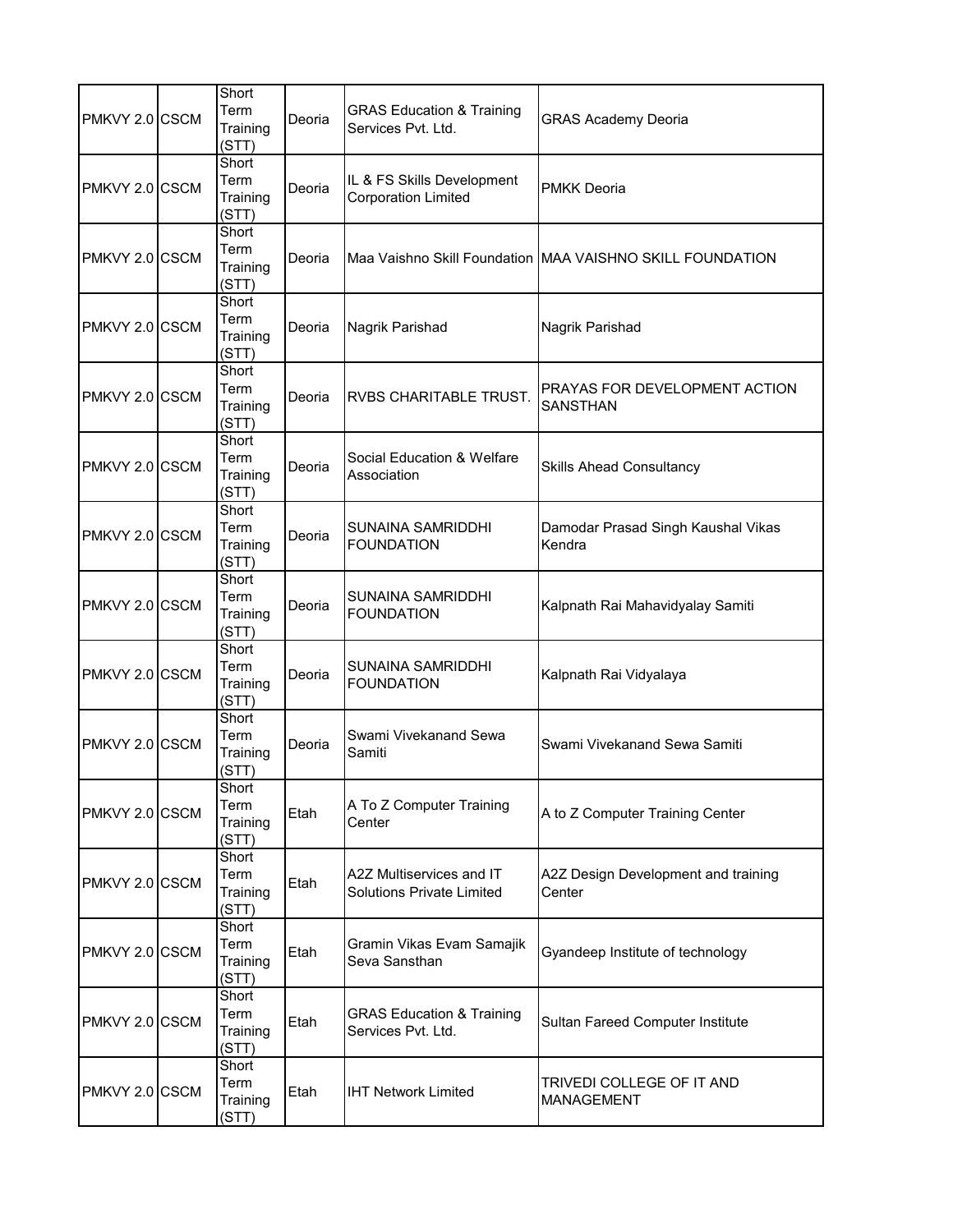| PMKVY 2.0 CSCM | Short<br>Term<br>Training<br>(STT) | Etah | Jagrati Social Welfare And<br><b>Educational Society</b>     | <b>JSWES ETAH</b>                           |
|----------------|------------------------------------|------|--------------------------------------------------------------|---------------------------------------------|
| PMKVY 2.0 CSCM | Short<br>Term<br>Training<br>(STT) | Etah | Muskan                                                       | <b>AICT Computer Education</b>              |
| PMKVY 2.0 CSCM | Short<br>Term<br>Training<br>(STT) | Etah | Muskan                                                       | SHRI GURU KRIPA SKILL<br>DEVELOPMENT CENTER |
| PMKVY 2.0 CSCM | Short<br>Term<br>Training<br>(STT) | Etah | Nishulk Shiksha Samiti                                       | Samaj sudhar jan kalyan samiti              |
| PMKVY 2.0 CSCM | Short<br>Term<br>Training<br>(STT) | Etah | <b>SAI SHARANAM</b><br><b>FOUNDATION</b>                     | Sai Sharanam Skill Development Institute    |
| PMKVY 2.0 CSCM | Short<br>Term<br>Training<br>(STT) | Etah | SAI SHARANAM<br><b>FOUNDATION</b>                            | Sai Sharanam Skill Development Institute    |
| PMKVY 2.0 CSCM | Short<br>Term<br>Training<br>(STT) | Etah | Shri Bankey Vihari Siksha<br>Prasar Samiti                   | Shri Bankey Vihari Siksha Prasar Samiti     |
| PMKVY 2.0 CSCM | Short<br>Term<br>Training<br>(STT) | Etah | <b>SmartBrains Engineers &amp;</b><br>Technologist Pvt. Ltd. | <b>Smart Brains Etah 2</b>                  |
| PMKVY 2.0 CSCM | Short<br>Term<br>Training<br>(STT) | Etah | Smartone Techno Soft<br><b>Private Limited</b>               | Shri Balaji Solution                        |
| PMKVY 2.0 CSCM | Short<br>Term<br>Training<br>(STT) | Etah | Smartone Techno Soft<br><b>Private Limited</b>               | YUGANSH COMPUTER EDUCATION                  |
| PMKVY 2.0 CSCM | Short<br>Term<br>Training<br>(STT) | Etah | <b>SUNAINA SAMRIDDHI</b><br><b>FOUNDATION</b>                | SUNAINA SAMRIDDHI FOUNDATION                |
| PMKVY 2.0 CSCM | Short<br>Term<br>Training<br>(STT) | Etah | The Unique Foundation                                        | <b>JMGS TECHNICAL TRAINING CENTER</b>       |
| PMKVY 2.0 CSCM | Short<br>Term<br>Training<br>(STT) | Etah | <b>Triphla Solutions Private</b><br>Limited                  | Shivam Computer Education & Technology      |
| PMKVY 2.0 CSCM | Short<br>Term<br>Training<br>(STT) | Etah | UTTHAAN INDIA<br><b>FOUNDATION</b>                           | UTTHAAN INDIA FOUNDATION                    |
| PMKVY 2.0 CSCM | Short<br>Term<br>Training<br>(STT) | Etah | Vidyaam Skills & Technology<br>Services Pvt Ltd              | <b>RBS</b> Institute                        |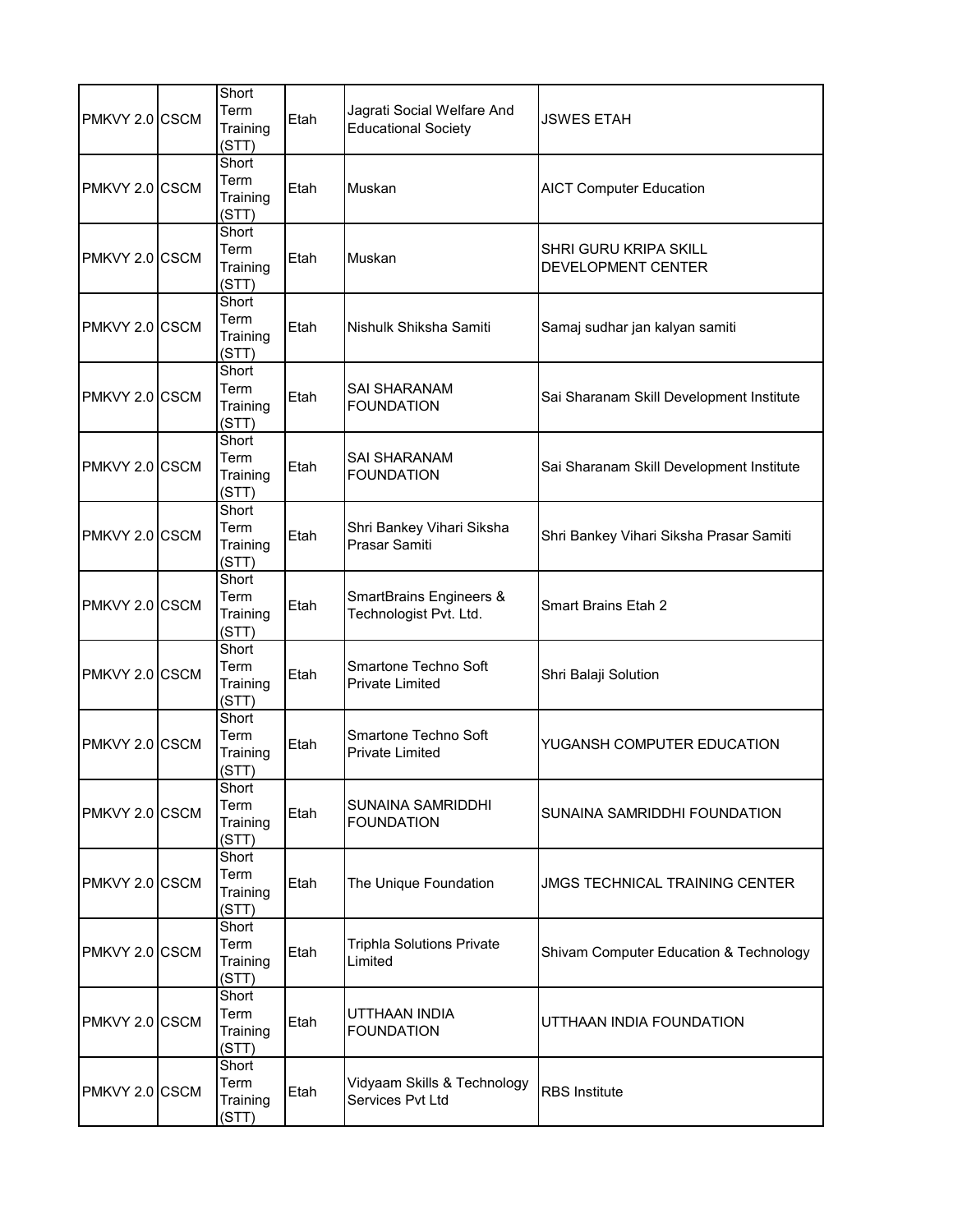| PMKVY 2.0 CSCM | Short<br>Term<br>Training<br>(STT) | Etah   | Vision India Services Pvt Ltd                     | <b>PMKK ETAH</b>                                               |
|----------------|------------------------------------|--------|---------------------------------------------------|----------------------------------------------------------------|
| PMKVY 2.0 CSCM | Short<br>Term<br>Training<br>(STT) | Etawah | <b>Brilliant Computer Institute</b>               | <b>Brilliant Computer Institute</b>                            |
| PMKVY 2.0 CSCM | Short<br>Term<br>Training<br>(STT) | Etawah | Care Educational & Welfare<br>Society             | PMKK-Etawah                                                    |
| PMKVY 2.0 CSCM | Short<br>Term<br>Training<br>(STT) | Etawah | Cheryl Shiksha evam Jan<br>Sewa Sansthan          | Cheryl Shiksha evam Jan Sewa Sansthan                          |
| PMKVY 2.0 CSCM | Short<br>Term<br>Training<br>(STT) | Etawah | Corvus Tech- Gurukul<br>Academy                   | Corvus Tech- Gurukul Academy                                   |
| PMKVY 2.0 CSCM | Short<br>Term<br>Training<br>(STT) | Etawah | Corvus Tech Pvt. Ltd.                             | Corvus SkillShine Bharthana                                    |
| PMKVY 2.0 CSCM | Short<br>Term<br>Training<br>(STT) | Etawah | D Akhilesh group of<br>consultancy                | KRISHNA KALAM SKILL TRAINING<br><b>CENTRE</b>                  |
| PMKVY 2.0 CSCM | Short<br>Term<br>Training<br>(STT) | Etawah |                                                   | Mahadev Educational Society Bharthana Skill Development Center |
| PMKVY 2.0 CSCM | Short<br>Term<br>Training<br>(STT) | Etawah | Narayan Institute Of<br><b>Computer Science</b>   | Narayan institute of Computer Science                          |
| PMKVY 2.0 CSCM | Short<br>Term<br>Training<br>(STT) | Etawah | Nav Bharat Foundation                             | <b>Nav Bharat Foundation</b>                                   |
| PMKVY 2.0 CSCM | Short<br>Term<br>Training<br>(STT) | Etawah | Nics-srg College It &<br>Management               | NICS-SRG COLLEGE IT & MANAGEMENT                               |
| PMKVY 2.0 CSCM | Short<br>Term<br>Training<br>(STT) | Etawah | Satya Guru Skill<br>Development Center            | Satya Guru Skill Development Center                            |
| PMKVY 2.0 CSCM | Short<br>Term<br>Training<br>(STT) | Etawah | <b>SHIKSHA</b>                                    | SHIKSHA EDUSKILLS ETAWAH                                       |
| PMKVY 2.0 CSCM | Short<br>Term<br>Training<br>(STT) | Etawah |                                                   | Shree Krishna Shiksha Samiti Shree Ganpati Training Center     |
| PMKVY 2.0 CSCM | Short<br>Term<br>Training<br>(STT) | Etawah | SmartBrains Engineers &<br>Technologist Pvt. Ltd. | <b>Smart Brains Basrehar</b>                                   |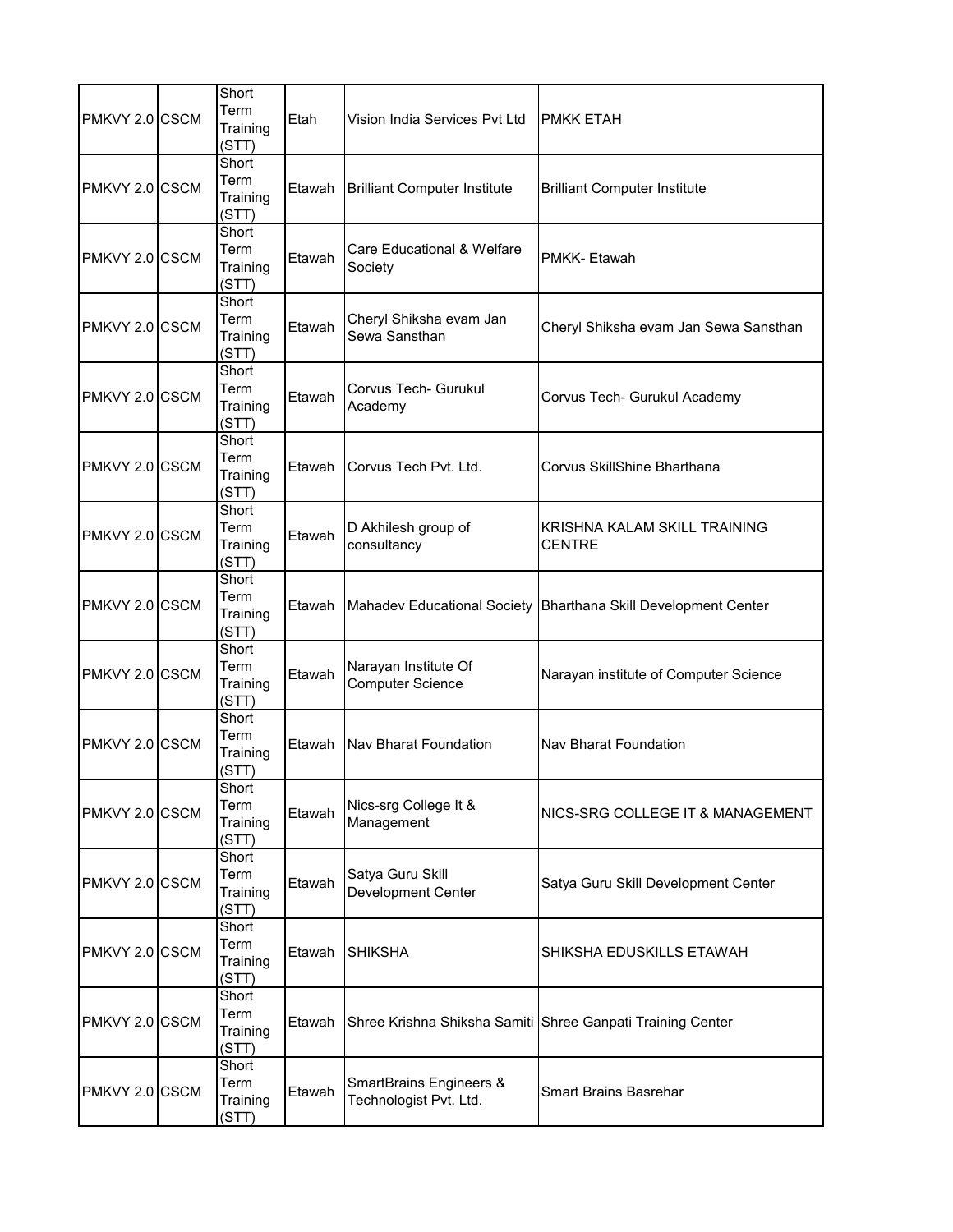| PMKVY 2.0 CSCM | Short<br>Term<br>Training<br>(STT) | Etawah | <b>SmartBrains Engineers &amp;</b><br>Technologist Pvt. Ltd. | Smart Brains Bharthana                          |
|----------------|------------------------------------|--------|--------------------------------------------------------------|-------------------------------------------------|
| PMKVY 2.0 CSCM | Short<br>Term<br>Training<br>(STT) | Etawah | <b>SmartBrains Engineers &amp;</b><br>Technologist Pvt. Ltd. | <b>Smart Brains Naglatal</b>                    |
| PMKVY 2.0 CSCM | Short<br>Term<br>Training<br>(STT) | Etawah | Smartone Techno Soft<br><b>Private Limited</b>               | Divya Skill Training Centre                     |
| PMKVY 2.0 CSCM | Short<br>Term<br>Training<br>(STT) | Etawah | Smartone Techno Soft<br><b>Private Limited</b>               | PUSHPLATA SKILL TRAINING CENTRE                 |
| PMKVY 2.0 CSCM | Short<br>Term<br>Training<br>(STT) | Etawah | Smartone Techno Soft<br><b>Private Limited</b>               | Shiva Skill India                               |
| PMKVY 2.0 CSCM | Short<br>Term<br>Training<br>(STT) | Etawah | Smartone Techno Soft<br><b>Private Limited</b>               | SOTS Pradhan Mantri Kaushal Vikas<br>Kendra     |
| PMKVY 2.0 CSCM | Short<br>Term<br>Training<br>(STT) | Etawah | Smartone Techno Soft<br><b>Private Limited</b>               | SOTS Skill Development Centre                   |
| PMKVY 2.0 CSCM | Short<br>Term<br>Training<br>(STT) | Etawah | Smartone Techno Soft<br><b>Private Limited</b>               | Vipin Skill Development                         |
| PMKVY 2.0 CSCM | Short<br>Term<br>Training<br>(STT) | Etawah | Smartone Techno Soft<br><b>Private Limited</b>               | <b>WCA Computer Education</b>                   |
| PMKVY 2.0 CSCM | Short<br>Term<br>Training<br>(STT) | Etawah | Smartone Techno Soft<br><b>Private Limited</b>               | <b>ZH Imparting Skills</b>                      |
| PMKVY 2.0 CSCM | Short<br>Term<br>Training<br>(STT) | Etawah | Smile Distance Learning Opc<br>Pvt. Ltd.                     | Smile Distance Learning OPC Pvt Ltd -<br>Etawah |
| PMKVY 2.0 CSCM | Short<br>Term<br>Training<br>(STT) | Etawah | Sots Skill Dovelopment<br>Centre                             | SOTS Skill Development Centre                   |
| PMKVY 2.0 CSCM | Short<br>Term<br>Training<br>(STT) | Etawah | Sots Skill Dovelopment<br>Centre                             | sots skill development centre chakarnagar       |
| PMKVY 2.0 CSCM | Short<br>Term<br>Training<br>(STT) | Etawah | Sots Skill Dovelopment<br>Centre                             | sots skill development centre Hanumantpura      |
| PMKVY 2.0 CSCM | Short<br>Term<br>Training<br>(STT) | Etawah | Sots Skill Dovelopment<br>Centre                             | sots skill Development centre lakhna            |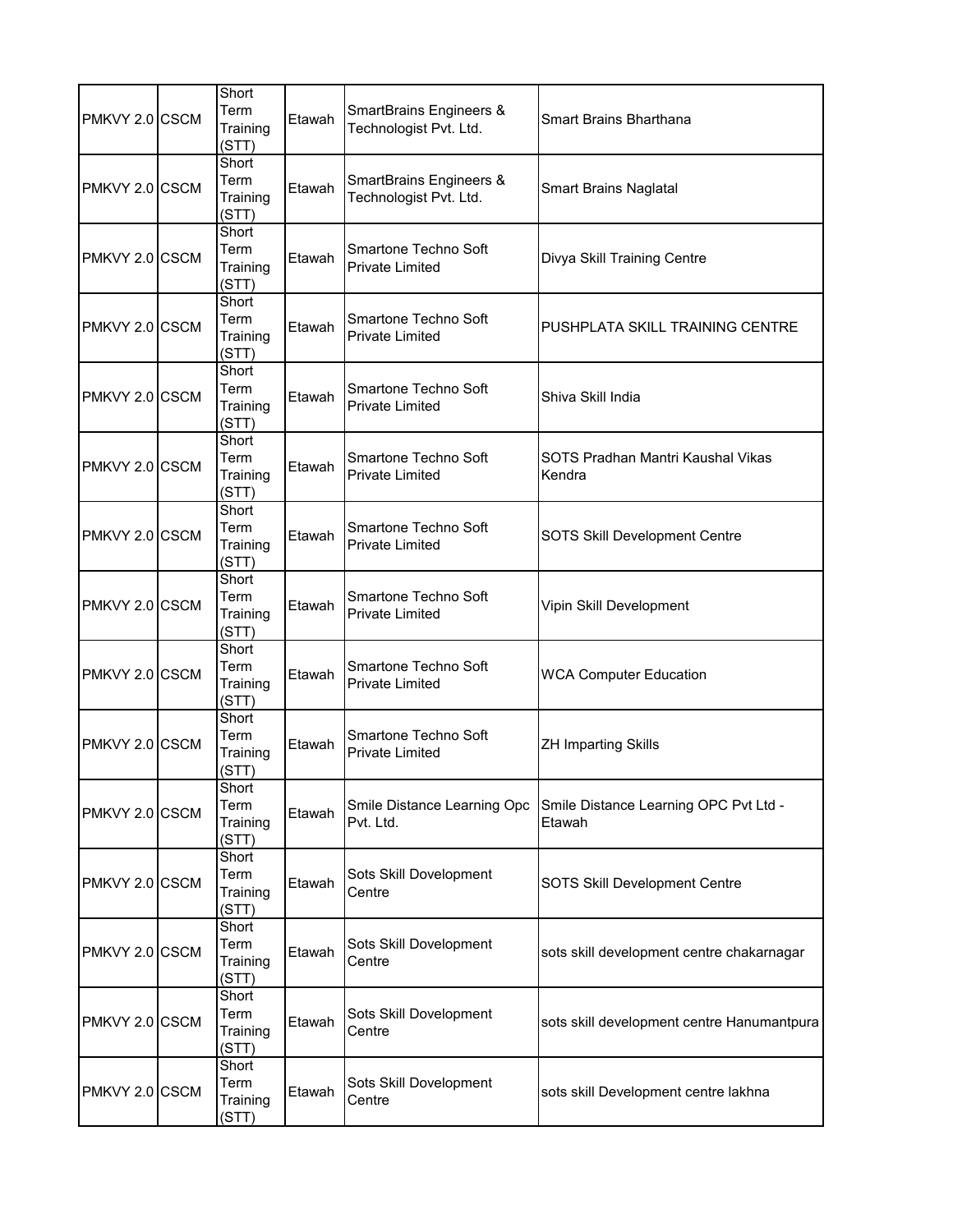| PMKVY 2.0 CSCM  | Short<br>Term<br>Training<br>(STT) | Etawah          | Sots Skill Dovelopment<br>Centre                                              | Sots skill Development centre Nawada                  |
|-----------------|------------------------------------|-----------------|-------------------------------------------------------------------------------|-------------------------------------------------------|
| PMKVY 2.0 CSCM  | Short<br>Term<br>Training<br>(STT) | Farrukh<br>abad | Devtech Consultants Private<br>Limited                                        | DEVTECH CONSULTANTS PVT LTD                           |
| PMKVY 2.0 CSCM  | Short<br>Term<br>Training<br>(STT) | Farrukh<br>abad | <b>Future Point Academy</b>                                                   | <b>FUTURE POINT ACADEMY</b>                           |
| PMKVY 2.0 CSCM  | Short<br>Term<br>Training<br>(STT) | Farrukh<br>abad | <b>Hariom Shakti Charitable</b><br>Trust                                      | Gyatri Devi Skill Center                              |
| PMKVY 2.0 ICSCM | Short<br>Term<br>Training<br>(STT) | Farrukh<br>abad | <b>IHT Network Limited</b>                                                    | P.M. Infotech                                         |
| PMKVY 2.0 CSCM  | Short<br>Term<br>Training<br>(STT) | Farrukh<br>abad | Mahadev Educational Society IRS INFOTECH                                      |                                                       |
| PMKVY 2.0 CSCM  | Short<br>Term<br>Training<br>(STT) | Farrukh<br>abad | Pragti Education And<br><b>Welfare Society</b>                                | Pragti Education and Welfare Society                  |
| PMKVY 2.0 CSCM  | Short<br>Term<br>Training<br>(STT) | Farrukh<br>abad | <b>SAURABH KAUSHAL</b><br>VIKASH SHIKSHA KENDRA                               | SAURABH KAUSHAL VIKASH SHIKSHA<br><b>KENDRA</b>       |
| PMKVY 2.0 CSCM  | Short<br>Term<br>Training<br>(STT) | Farrukh<br>abad | Sharda Vocational Training<br>Institute                                       | SHARDA VOCATIONAL TRAINING<br><b>INSTITUTE</b>        |
| PMKVY 2.0 CSCM  | Short<br>Term<br>Training<br>(STT) | Farrukh<br>abad | Smartone Techno Soft<br><b>Private Limited</b>                                | SAT Skill Development Centre                          |
| PMKVY 2.0 CSCM  | Short<br>Term<br>Training<br>(STT) | Farrukh<br>abad | Softdot Technologies Private<br>Limited                                       | Softdot Skill Development Centre                      |
| PMKVY 2.0 CSCM  | Short<br>Term<br>Training<br>(STT) | Farrukh<br>abad | State Banking Institution Of<br>India                                         | Sanjivani Educational Welfare Society,<br>Kaimganj    |
| PMKVY 2.0 CSCM  | Short<br>Term<br>Training<br>(STT) | Farrukh<br>abad |                                                                               | Suganga Prashikshan Kendra SUGANGA PRASHIKSHAN KENDRA |
| PMKVY 2.0 CSCM  | Short<br>Term<br>Training<br>(STT) | Farrukh<br>abad | Vision India Services Pvt Ltd                                                 | Vision India Services Pvt Ltd- PMKK<br>(Farrukhabad)  |
| PMKVY 2.0 CSCM  | Short<br>Term<br>Training<br>(STT) | Fatehpu         | Aelis enterprise Learning and<br><b>Implementation Solutions</b><br>Pvt. Ltd. | Aelis Skills Training Center                          |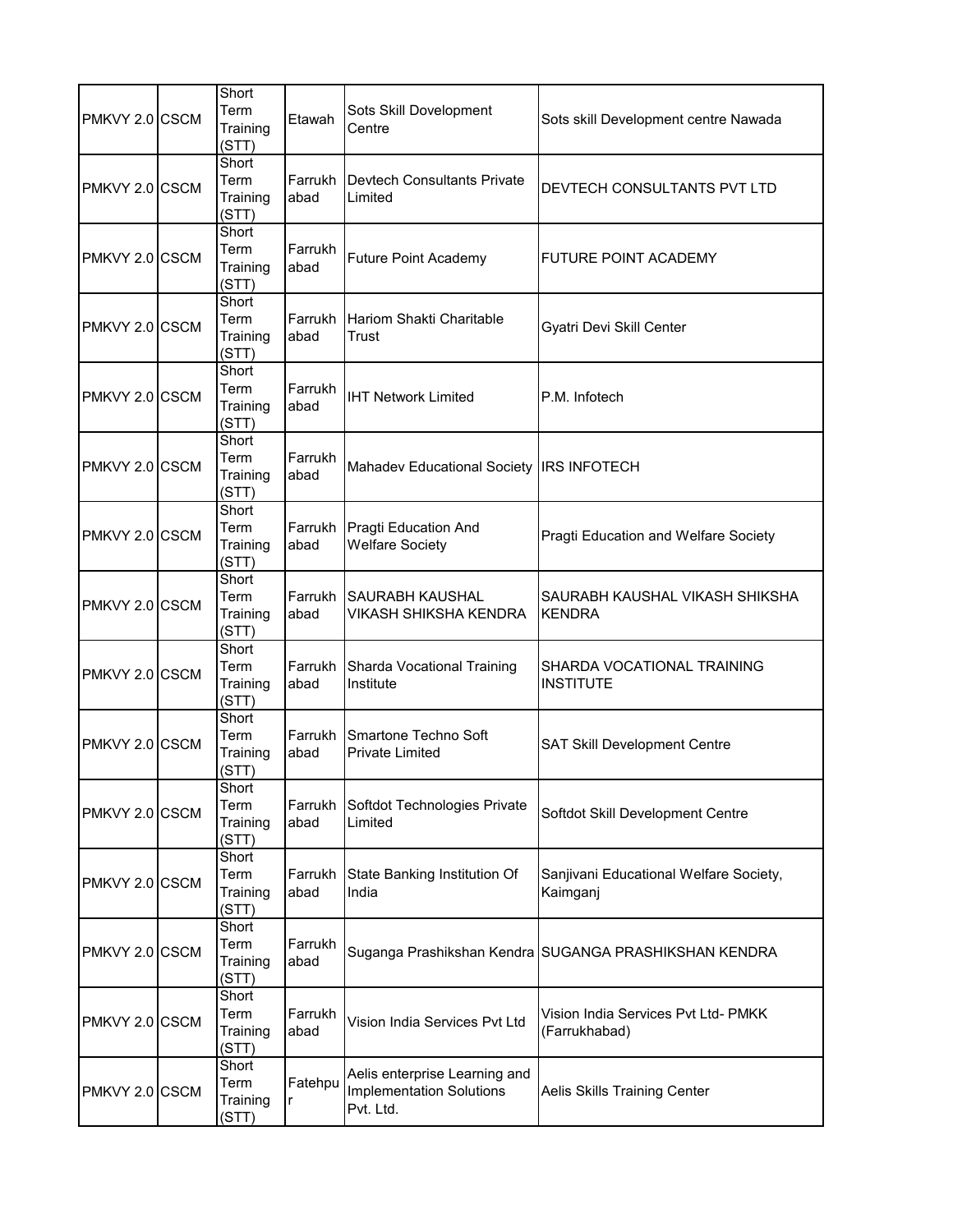| PMKVY 2.0 CSCM | Short<br>Term<br>Training<br>(STT) | Fatehpu<br>r | <b>AISECT Skills Mission</b>                                             | <b>AISECT Skill Development Centre Fatehpur</b>                       |
|----------------|------------------------------------|--------------|--------------------------------------------------------------------------|-----------------------------------------------------------------------|
| PMKVY 2.0 CSCM | Short<br>Term<br>Training<br>(STT) | r            | Fatehpu Ashirwad Educational Social<br><b>Welfare Society</b>            | <b>ASHIRWAD SDC- FATEHPUR</b>                                         |
| PMKVY 2.0 CSCM | Short<br>Term<br>Training<br>(STT) | r            | Fatehpu Empower Pragati Vocational<br>& Staffing Pvt Ltd                 | <b>MASHMI ICE FACTORY</b>                                             |
| PMKVY 2.0 CSCM | Short<br>Term<br>Training<br>(STT) | Fatehpu<br>r | <b>Exceluslearning Solutions</b>                                         | <b>PMKK Fatehpur</b>                                                  |
| PMKVY 2.0 CSCM | Short<br>Term<br>Training<br>(STT) | r            | Fatehpu GAUTAM BUDH WELFARE<br><b>SOCIETY</b>                            | Gautam Budh Training Centre - Fatehpur                                |
| PMKVY 2.0 CSCM | Short<br>Term<br>Training<br>(STT) | Fatehpu      | Kamla Institute                                                          | Kamla Institute                                                       |
| PMKVY 2.0 CSCM | Short<br>Term<br>Training<br>(STT) | Fatehpu<br>r |                                                                          | Mahadev Educational Society Shubh Skill Development Centre            |
| PMKVY 2.0 CSCM | Short<br>Term<br>Training<br>(STT) | r            | Fatehpu Mahadev Skills Private<br>Limited                                | Atamnirbhar Seva Samiti                                               |
| PMKVY 2.0 CSCM | Short<br>Term<br>Training<br>(STT) | Fatehpu<br>r | <b>MAHENDRA KUMAR</b>                                                    | <b>MAHENDRA KUMAR</b>                                                 |
| PMKVY 2.0 CSCM | Short<br>Term<br>Training<br>(STT) | r            | Fatehpu Paramhans Educare Private<br>Limited                             | JS Training Center And Suppliers                                      |
| PMKVY 2.0 CSCM | Short<br>Term<br>Training<br>(STT) | r            | Fatehpu Paramhans Educare Private<br>Limited                             | Mevalal Patel Kaushal Vikas Kendra                                    |
| PMKVY 2.0 CSCM | Short<br>Term<br>Training<br>(STT) | r            | Fatehpu Paramhans Educare Private<br>Limited                             | SARLA DEVI SHRI RAM KAUSHAL VIKAS<br><b>KENDRA</b>                    |
| PMKVY 2.0 CSCM | Short<br>Term<br>Training<br>(STT) | Fatehpu<br>r | Saksham Computer A Unit<br>Of Lok Abhiyantran Avm Jan<br>Kalyan Sansthan | saksham computer a unit of lok abhiyantran<br>avm jan kalyan sansthan |
| PMKVY 2.0 CSCM | Short<br>Term<br>Training<br>(STT) | Fatehpu<br>r | Sharda Vocational Training<br>Institute                                  | SHARDA VOCATIONAL TRAINING<br><b>INSTITUTE</b>                        |
| PMKVY 2.0 CSCM | Short<br>Term<br>Training<br>(STT) |              | Fatehpu Smartone Techno Soft<br>Private Limited                          | Pragatishil Shiksha Avam Samaj Seva<br>Sansthan                       |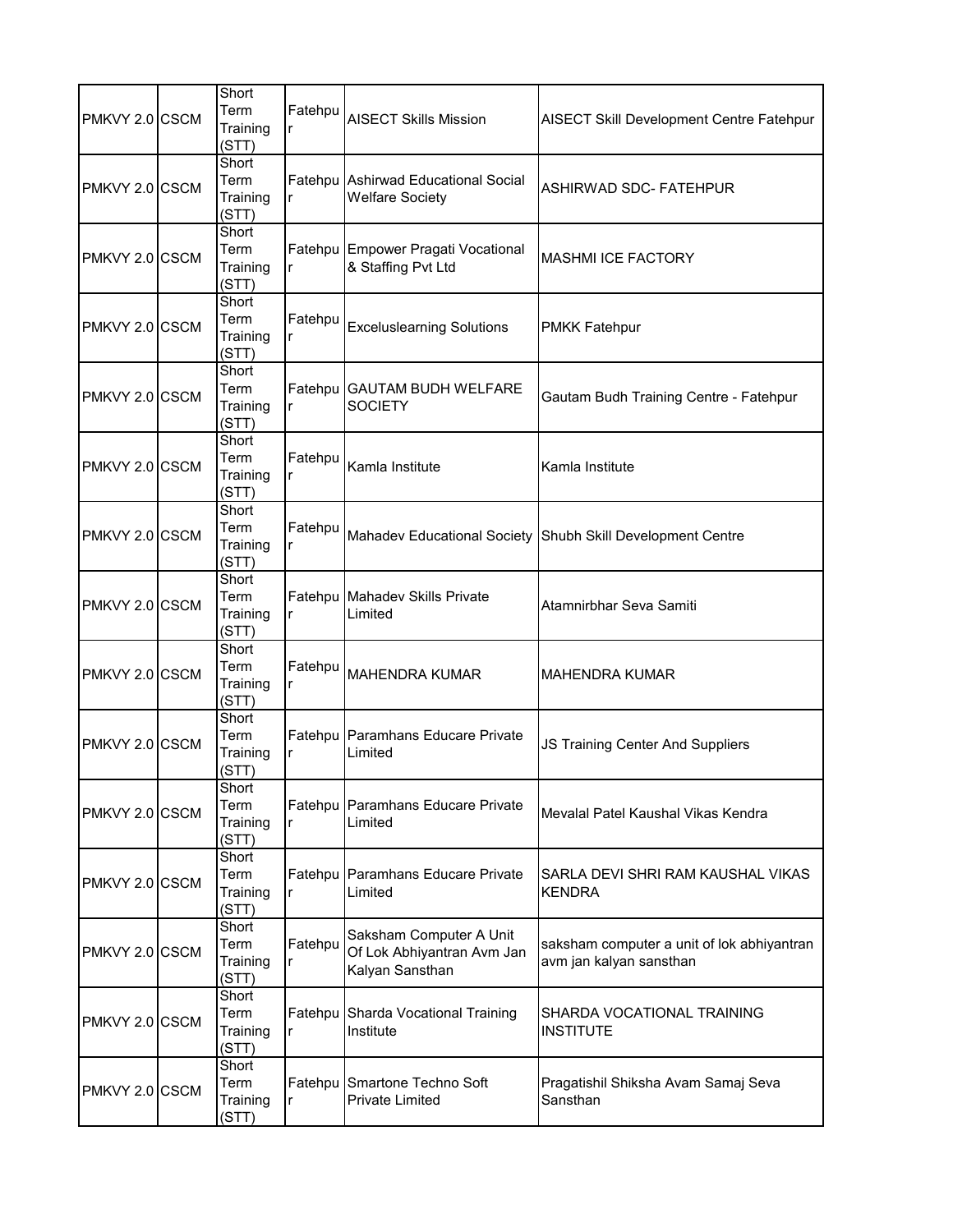| PMKVY 2.0 CSCM | Short<br>Term<br>Training<br>(STT) | r             | Fatehpu Smartone Techno Soft<br><b>Private Limited</b> | Swami vivekanand educational &<br>development sociaty                 |
|----------------|------------------------------------|---------------|--------------------------------------------------------|-----------------------------------------------------------------------|
| PMKVY 2.0 CSCM | Short<br>Term<br>Training<br>(STT) | r             | Fatehpu Smartone Techno Soft<br><b>Private Limited</b> | Swami Vivekanand Educational &<br><b>Development Society</b>          |
| PMKVY 2.0 CSCM | Short<br>Term<br>Training<br>(STT) | Fatehpu<br>r  |                                                        | Village India Kalyan Sansthan Kaushal vikas prashikshan kendra bindki |
| PMKVY 2.0 CSCM | Short<br>Term<br>Training<br>(STT) | Firozab<br>ad | Adarsh Jan Kalyan Sewa<br>Sansthan                     | INDIAN INSTITUTE OF COMPUTER AND<br><b>MANAGEMENT EDUCATION</b>       |
| PMKVY 2.0 CSCM | Short<br>Term<br>Training<br>(STT) | Firozab<br>ad | Adarsh Jan Kalyan Sewa<br>Sansthan                     | INDIAN INSTITUTE OF COMPUTER AND<br><b>MANGEMENT TRAINING</b>         |
| PMKVY 2.0 CSCM | Short<br>Term<br>Training<br>(STT) | Firozab<br>ad | <b>ANAAYAS FOUNDATION</b>                              | ANAAYAS FOUNDATION FOROZABAD                                          |
| PMKVY 2.0 CSCM | Short<br>Term<br>Training<br>(STT) | Firozab<br>ad | AVQ INSTITUTE OF SKILL<br><b>DEVELOPMENT</b>           | AVQ INSTITUTE OF SKILL<br><b>DEVELOPMENT</b>                          |
| PMKVY 2.0 CSCM | Short<br>Term<br>Training<br>(STT) | Firozab<br>ad | <b>Brilliant Computer Institute</b>                    | Shri Krishna Technical Institute Society                              |
| PMKVY 2.0 CSCM | Short<br>Term<br>Training<br>(STT) | Firozab<br>ad | <b>CHILD &amp; YOUTH WELFARE</b><br><b>SOCIETY</b>     | <b>G.D.A.S. INDUSTRIAL TRAINING</b><br><b>INSTITUTE</b>               |
| PMKVY 2.0 CSCM | Short<br>Term<br>Training<br>(STT) | Firozab<br>ad | CHILD & YOUTH WELFARE<br><b>SOCIETY</b>                | <b>SAGAR PRIVATE ITI</b>                                              |
| PMKVY 2.0 CSCM | Short<br>Term<br>Training<br>(STT) | Firozab<br>ad | Clan Learning Pvt Ltd                                  | CLAN, SDC FIROZABAD                                                   |
| PMKVY 2.0 CSCM | Short<br>Term<br>Training<br>(STT) | Firozab<br>ad | D Akhilesh group of<br>consultancy                     | ISHU COMPUTER TRAINING CENTRE                                         |
| PMKVY 2.0 CSCM | Short<br>Term<br>Training<br>(STT) | Firozab<br>ad | Dexter Skill Development<br><b>Private Limited</b>     | Dexter Skill Development Center Firozabad                             |
| PMKVY 2.0 CSCM | Short<br>Term<br>Training<br>(STT) | Firozab<br>ad | <b>DIVYA BHARTI SHIKSHAN</b><br><b>SAMITY</b>          | KAMINITRAINING CENTRE                                                 |
| PMKVY 2.0 CSCM | Short<br>Term<br>Training<br>(STT) | Firozab<br>ad | EARTH & MOON HR<br>PRIVATE LIMITED                     | SHRI MANGAL SINGH ITI                                                 |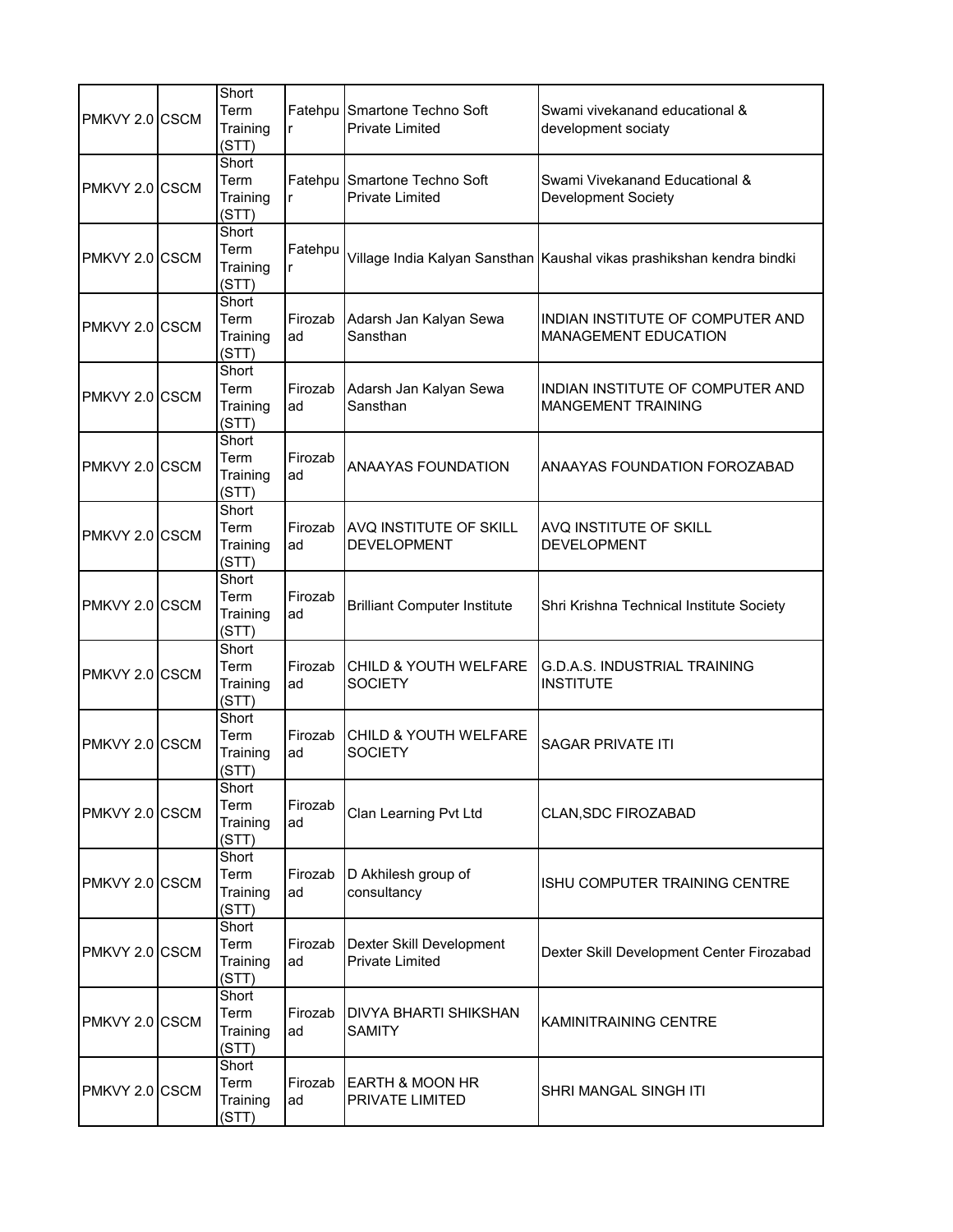| PMKVY 2.0 CSCM | Short<br>Term<br>Training<br>(STT) | Firozab<br>ad | G.C.S. COMPUTER<br><b>TECHNOLOGY PRIVATE</b><br><b>LIMITED</b> | SANJAY COMPUTER CENTRE                               |
|----------------|------------------------------------|---------------|----------------------------------------------------------------|------------------------------------------------------|
| PMKVY 2.0 CSCM | Short<br>Term<br>Training<br>(STT) | Firozab<br>ad | Gautam Budh Social Welfare<br>Society                          | ADARSH SAMAJ KAUSHAL VIKASH<br><b>KENDRA</b>         |
| PMKVY 2.0 CSCM | Short<br>Term<br>Training<br>(STT) | Firozab<br>ad | Gautam Budh Social Welfare<br>Society                          | <b>B S TRAINING CENTRE</b>                           |
| PMKVY 2.0 CSCM | Short<br>Term<br>Training<br>(STT) | Firozab<br>ad | <b>Gautam Budh Social Welfare</b><br>Society                   | GYAN SHIKSHAN AVM SEVA SANSTHAN                      |
| PMKVY 2.0 CSCM | Short<br>Term<br>Training<br>(STT) | Firozab<br>ad | <b>Gautam Budh Social Welfare</b><br>Society                   | JANU BABA SHIKSHA SAMITI                             |
| PMKVY 2.0 CSCM | Short<br>Term<br>Training<br>(STT) | Firozab<br>ad | <b>Gautam Budh Social Welfare</b><br>Society                   | KHYALI RAM BAGHEL SHIKSHA SAMITI                     |
| PMKVY 2.0 CSCM | Short<br>Term<br>Training<br>(STT) | Firozab<br>ad | Gautam Budh Social Welfare<br>Society                          | RANVEER SINGH SHYAM SINGH,<br>KAUSHAL VI KASH KENDRA |
| PMKVY 2.0 CSCM | Short<br>Term<br>Training<br>(STT) | Firozab<br>ad | <b>Gautam Budh Social Welfare</b><br>Society                   | S.D.S KAUSHAL VIKASH KENDRA                          |
| PMKVY 2.0 CSCM | Short<br>Term<br>Training<br>(STT) | Firozab<br>ad | Gautam Budh Social Welfare<br>Society                          | <b>SAGAR Industrial Training Institute</b>           |
| PMKVY 2.0 CSCM | Short<br>Term<br>Training<br>(STT) | Firozab<br>ad | Gautam Budh Social Welfare<br>Society                          | SAINATH KAUSHAL VIKASH KENDRA                        |
| PMKVY 2.0 CSCM | Short<br>Term<br>Training<br>(STT) | Firozab<br>ad | Gautam Budh Social Welfare<br>Society                          | SH RI M AGAN PRABH A TRAIN IN G<br><b>CENTRE</b>     |
| PMKVY 2.0 CSCM | Short<br>Term<br>Training<br>(STT) | Firozab<br>ad | <b>Gautam Budh Social Welfare</b><br>Society                   | SHIV MAHIMA SEVA SANSTHAN                            |
| PMKVY 2.0 CSCM | Short<br>Term<br>Training<br>(STT) | Firozab<br>ad | Gautam Budh Social Welfare<br>Society                          | SHRI RAM KAUSHAL VIKASH KENDRA                       |
| PMKVY 2.0 CSCM | Short<br>Term<br>Training<br>(STT) | Firozab<br>ad | <b>Gautam Budh Social Welfare</b><br>Society                   | <b>SHRI SUDHIR SINGH ITI</b>                         |
| PMKVY 2.0 CSCM | Short<br>Term<br>Training<br>(STT) | Firozab<br>ad | J R S Technology Private<br>Limited                            | Serve Unnati Foundation                              |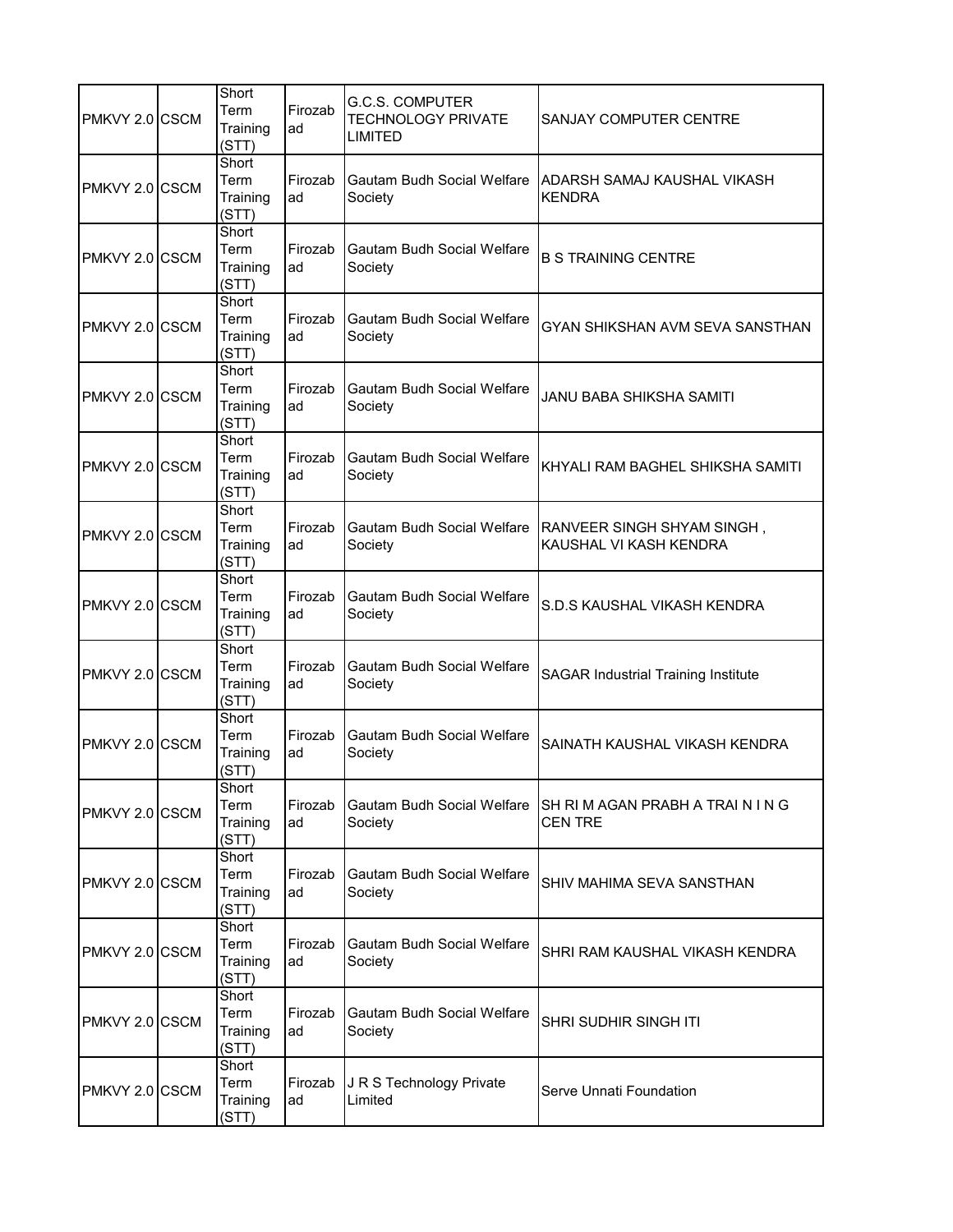| PMKVY 2.0 CSCM | Short<br>Term<br>Training<br>(STT) | Firozab<br>ad | Mass Infotech Society                                        | Mass Infotech Society                                  |
|----------------|------------------------------------|---------------|--------------------------------------------------------------|--------------------------------------------------------|
| PMKVY 2.0 CSCM | Short<br>Term<br>Training<br>(STT) | Firozab<br>ad | Merapath Education Limited                                   | Merapath Skill Training Center                         |
| PMKVY 2.0 CSCM | Short<br>Term<br>Training<br>(STT) | Firozab<br>ad | NIFA Infocomp Services Pvt<br>Limited                        | <b>PMKK Firozabad</b>                                  |
| PMKVY 2.0 CSCM | Short<br>Term<br>Training<br>(STT) | Firozab<br>ad | Shree Krishna Shiksha Samiti MAA DURGA INSTITUTE             |                                                        |
| PMKVY 2.0 CSCM | Short<br>Term<br>Training<br>(STT) | Firozab<br>ad | <b>SmartBrains Engineers &amp;</b><br>Technologist Pvt. Ltd. | <b>Smart Brains Shikohabad</b>                         |
| PMKVY 2.0 CSCM | Short<br>Term<br>Training<br>(STT) | Firozab<br>ad | Smartone Techno Soft<br><b>Private Limited</b>               | <b>EZEE Tech Computer Centre</b>                       |
| PMKVY 2.0 CSCM | Short<br>Term<br>Training<br>(STT) | Firozab<br>ad | Smartone Techno Soft<br><b>Private Limited</b>               | EZEE TECH SKILL DEVELOPMENT<br><b>CENTER</b>           |
| PMKVY 2.0 CSCM | Short<br>Term<br>Training<br>(STT) | Firozab<br>ad | Softdot Technologies Private<br>Limited                      | Softdot Skill Development Centre                       |
| PMKVY 2.0 CSCM | Short<br>Term<br>Training<br>(STT) | Firozab<br>ad | St Joans Education Society                                   | AAS HI IN STITUTE OF IN FOR MAT<br>I ON TECH N OLOGY   |
| PMKVY 2.0 CSCM | Short<br>Term<br>Training<br>(STT) | Firozab<br>ad | St Joans Education Society                                   | B. S. MUKHIYA MAHAVIDHYALAYA                           |
| PMKVY 2.0 CSCM | Short<br>Term<br>Training<br>(STT) | Firozab<br>ad | St Joans Education Society                                   | SHASHI PRABHA SKILL EDUCATION<br><b>CENTRE</b>         |
| PMKVY 2.0 CSCM | Short<br>Term<br>Training<br>(STT) | Firozab<br>ad | St Joans Education Society                                   | SRI UMASHANKER PUSHPA DEVI<br>JANKALYAN SHIKSHA SAMITI |
| PMKVY 2.0 CSCM | Short<br>Term<br>Training<br>(STT) | Firozab<br>ad | <b>STUDY MATRIX</b><br>SKILLDEVELOPMENT<br><b>MISSION</b>    | SMKVK@ Firozabad                                       |
| PMKVY 2.0 CSCM | Short<br>Term<br>Training<br>(STT) | Firozab<br>ad | Vidyaam Skills & Technology<br>Services Pvt Ltd              | <b>RML SKILLS INSTITUTE</b>                            |
| PMKVY 2.0 CSCM | Short<br>Term<br>Training<br>(STT) | Firozab<br>ad | Vidyaam Skills & Technology<br>Services Pvt Ltd              | SANJEEVANI SKILLS DEVELOPMENT<br><b>INSTITUTE</b>      |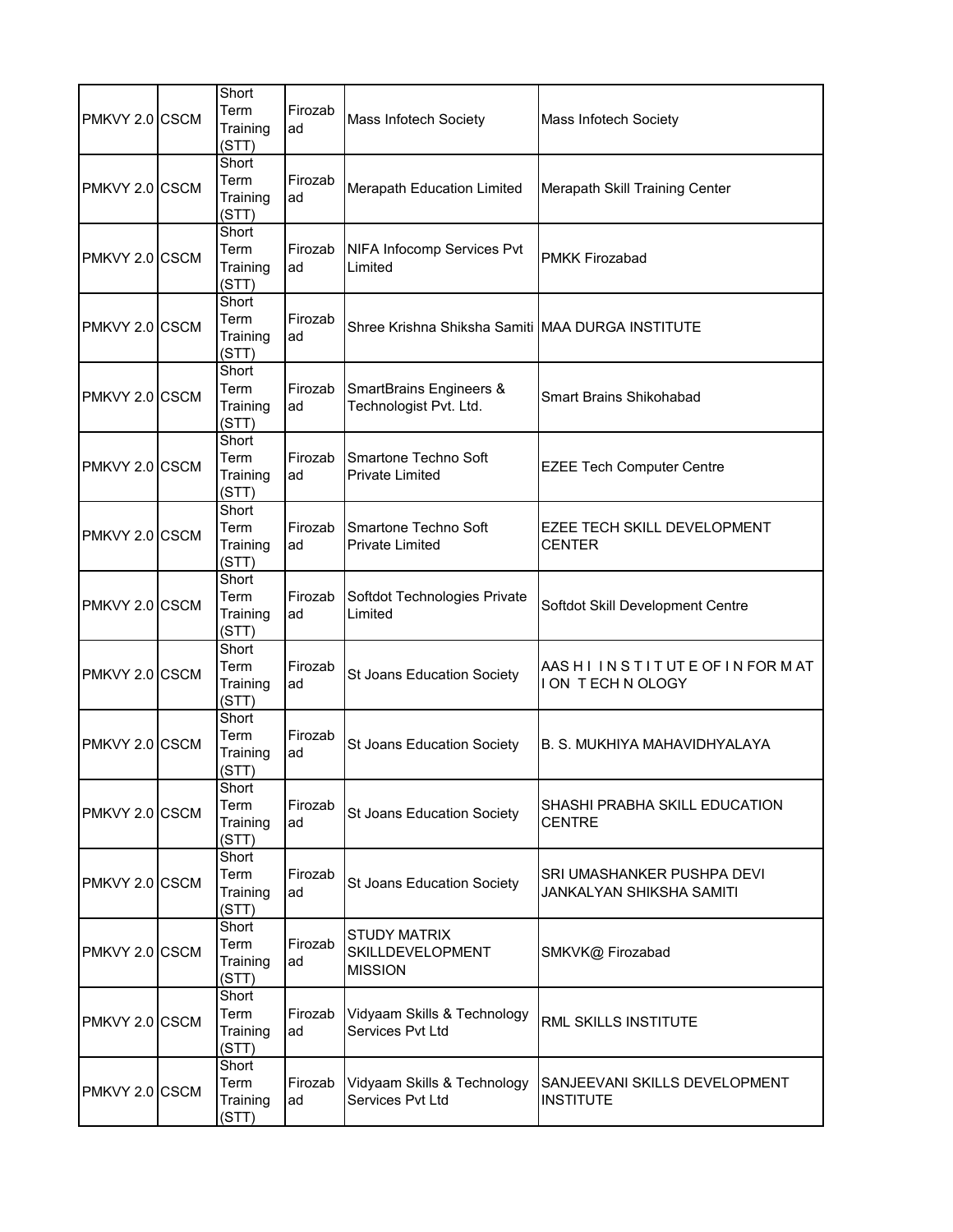| PMKVY 2.0 CSCM | Short<br>Term<br>Training<br>(STT) | Firozab<br>ad                    | Vidyaam Skills & Technology<br>Services Pvt Ltd              | Sanjeevani Skills Devolopment Institute               |
|----------------|------------------------------------|----------------------------------|--------------------------------------------------------------|-------------------------------------------------------|
| PMKVY 2.0 CSCM | Short<br>Term<br>Training<br>(STT) | Gautam<br><b>Buddha</b><br>Nagar | Assocom India Private<br>Limited                             | Assocom Greater Noida                                 |
| PMKVY 2.0 CSCM | Short<br>Term<br>Training<br>(STT) | Gautam<br><b>Buddha</b><br>Nagar | Bharat BPO Services Limited                                  | <b>BBPO Noida</b>                                     |
| PMKVY 2.0 CSCM | Short<br>Term<br>Training<br>(STT) | Gautam<br><b>Buddha</b><br>Nagar | Care Educational & Welfare<br>Society                        | CARE EDUCATIONAL AND WELFARE<br><b>SOCIETY</b>        |
| PMKVY 2.0 CSCM | Short<br>Term<br>Training<br>(STT) | Gautam<br><b>Buddha</b><br>Nagar | <b>CSB Education &amp; Skill</b>                             | CSB Greater Noida                                     |
| PMKVY 2.0 CSCM | Short<br>Term<br>Training<br>(STT) | Gautam<br>Nagar                  | Buddha CSB Education & Skill                                 | CSB Greater Noida                                     |
| PMKVY 2.0 CSCM | Short<br>Term<br>Training<br>(STT) | Gautam<br><b>Buddha</b><br>Nagar | <b>Dixon Applied Technology</b><br><b>Training Institute</b> | Dixon Applied Technology Training Institute           |
| PMKVY 2.0 CSCM | Short<br>Term<br>Training<br>(STT) | Gautam<br><b>Buddha</b><br>Nagar | EP Infoways Private Limited                                  | EP Infoways Private Limited                           |
| PMKVY 2.0 CSCM | Short<br>Term<br>Training<br>(STT) | Gautam<br><b>Buddha</b><br>Nagar | <b>INDRAPRASTHA ACADEMY</b><br><b>FOUNDATION</b>             | INDRAPRASTHA ACADEMY CORPORATE<br><b>CENTRE</b>       |
| PMKVY 2.0 CSCM | Short<br>Term<br>Training<br>(STT) | Gautam<br><b>Buddha</b><br>Nagar | INDRAPRASTHA ACADEMY<br><b>FOUNDATION</b>                    | <b>INDRAPRASTHA ACADEMY MEDIA</b><br><b>INSTITUTE</b> |
| PMKVY 2.0 CSCM | Short<br>Term<br>Training<br>(STT) | Gautam<br><b>Buddha</b><br>Nagar | Indraprastha Skill Initiative<br><b>Private Limited</b>      | Indraprastha Skill -Noida                             |
| PMKVY 2.0 CSCM | Short<br>Term<br>Training<br>(STT) | Gautam<br><b>Buddha</b><br>Nagar | Jitm Skills Pvt Ltd                                          | PMKK JITM Gautam Budh Nagar                           |
| PMKVY 2.0 CSCM | Short<br>Term<br>Training<br>(STT) | Gautam<br><b>Buddha</b><br>Nagar | Kiran Skill Development<br>Centre                            | KIRAN SKILL DEVELOPMENT CENTRE                        |
| PMKVY 2.0 CSCM | Short<br>Term<br>Training<br>(STT) | Gautam<br><b>Buddha</b><br>Nagar | MICROTEK EDUCATIONAL<br><b>SOCIETY</b>                       | Microtek Educational Society Greater Noida            |
| PMKVY 2.0 CSCM | Short<br>Term<br>Training<br>(STT) | Gautam<br><b>Buddha</b><br>Nagar | Modelama Skills Private<br>Limited                           | Modelama Skills Pvt. Ltd. - Sec 10, Noida             |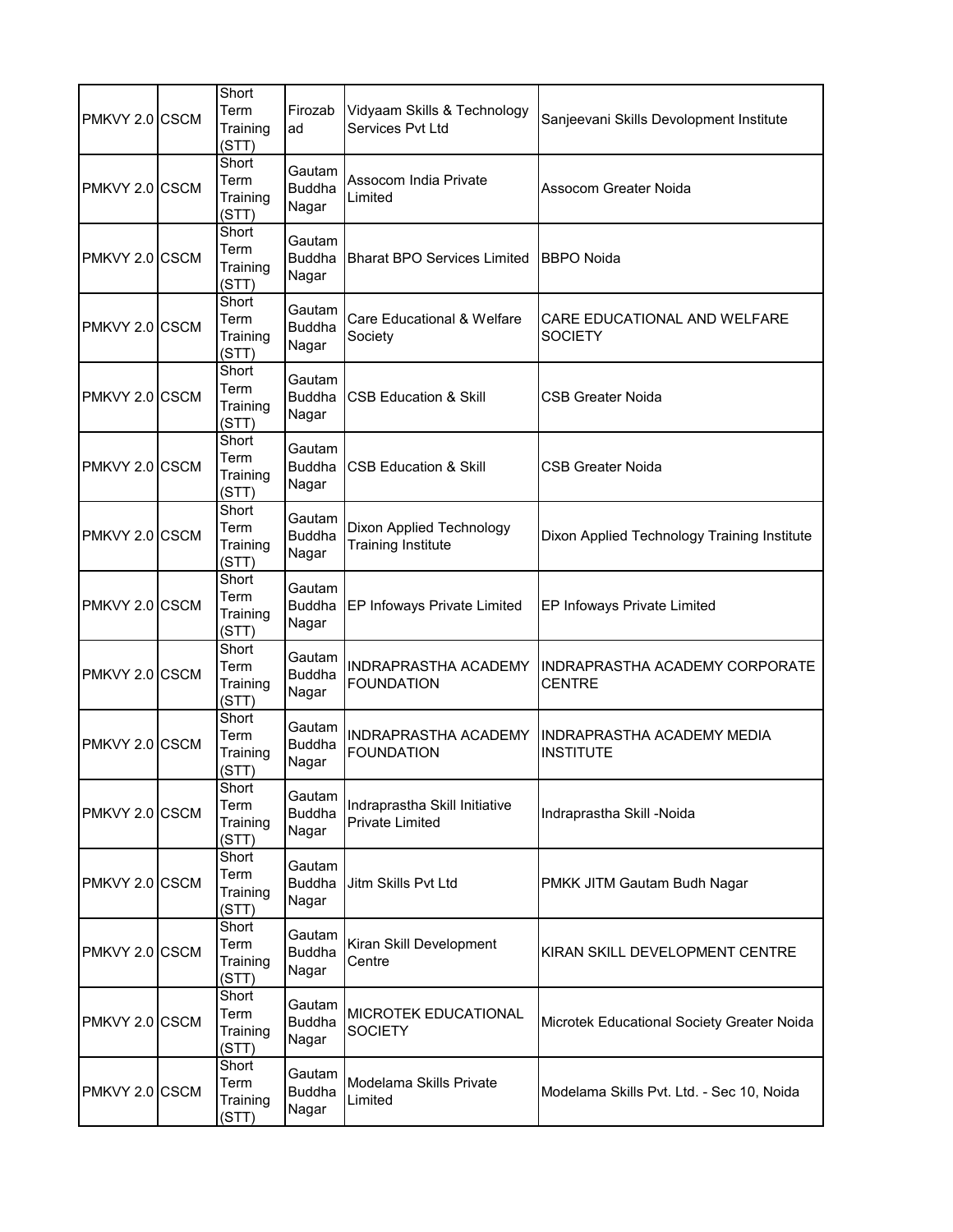| PMKVY 2.0 CSCM | Short<br>Term<br>Training<br>(STT) | Gautam<br><b>Buddha</b><br>Nagar | <b>IMuskan</b>                                                                                                    | <b>PVSS TRAINING CENTER</b>                  |
|----------------|------------------------------------|----------------------------------|-------------------------------------------------------------------------------------------------------------------|----------------------------------------------|
| PMKVY 2.0 CSCM | Short<br>Term<br>Training<br>(STT) | Gautam<br><b>Buddha</b><br>Nagar | <b>INK's Vision 'n' Mission</b>                                                                                   | NK's Vision 'n' Mission                      |
| PMKVY 2.0 CSCM | Short<br>Term<br>Training<br>(STT) | Gautam<br><b>Buddha</b><br>Nagar | NOW (Nurturing Ones<br>Willpower) Foundation                                                                      | NOW (Nurturing Ones Willpower)<br>Foundation |
| PMKVY 2.0 CSCM | Short<br>Term<br>Training<br>(STT) | Gautam<br><b>Buddha</b><br>Nagar | Prerna Engineering<br><b>Education Group Pvt Ltd</b>                                                              | Saransh Group                                |
| PMKVY 2.0 CSCM | Short<br>Term<br>Training<br>(STT) | Gautam<br><b>Buddha</b><br>Nagar | Samanta The Equality Skill<br>Center                                                                              | SAMANTA THE EQUALITY SKILL CENTER            |
| PMKVY 2.0 CSCM | Short<br>Term<br>Training<br>(STT) | Gautam<br><b>Buddha</b><br>Nagar | SBJ Centre of Excellence Pvt<br>Ltd                                                                               | SBJ Centre of Excellence Pvt Ltd             |
| PMKVY 2.0 CSCM | Short<br>Term<br>Training<br>(STT) | Gautam<br><b>Buddha</b><br>Nagar | <b>SmartBrains Engineers &amp;</b><br>Technologist Pvt. Ltd.                                                      | <b>SmartBrains Noida</b>                     |
| PMKVY 2.0 CSCM | Short<br>Term<br>Training<br>(STT) | Gautam<br><b>Buddha</b><br>Nagar | Society For Development<br><b>Educational Research</b>                                                            | <b>SDEAR</b>                                 |
| PMKVY 2.0 CSCM | Short<br>Term<br>Training<br>(STT) | Gautam<br><b>Buddha</b><br>Nagar | <b>STAR SECUTECH PRIVATE</b><br><b>LIMITED</b>                                                                    | Star-secutech-Noida                          |
| PMKVY 2.0 CSCM | Short<br>Term<br>Training<br>(STT) | Gautam<br><b>Buddha</b><br>Nagar | Surbhi India Technology Pvt.<br>Ltd. (Under the Brand Name<br>Apar India Institute of<br>Management & Technology) | Yuva Bharti Skill India- Gautam Budh Nagar   |
| PMKVY 2.0 CSCM | Short<br>Term<br>Training<br>(STT) | Gautam<br><b>Buddha</b><br>Nagar | The Future Ahead Foundation Avviare Educational Hub                                                               |                                              |
| PMKVY 2.0 CSCM | Short<br>Term<br>Training<br>(STT) | Gautam<br><b>Buddha</b><br>Nagar | Vidyaam Skills & Technology<br>Services Pvt Ltd                                                                   | Aarsh skill development center               |
| PMKVY 2.0 CSCM | Short<br>Term<br>Training<br>(STT) | Gautam<br><b>Buddha</b><br>Nagar | <b>Vinayak Education Society</b>                                                                                  | <b>Vinayak Education Society</b>             |
| PMKVY 2.0 CSCM | Short<br>Term<br>Training<br>(STT) | Gautam<br><b>Buddha</b><br>Nagar | <b>Watrana Traction</b>                                                                                           | <b>DIVISHA</b>                               |
| PMKVY 2.0 CSCM | Short<br>Term<br>Training<br>(STT) | Gautam<br><b>Buddha</b><br>Nagar | <b>Watrana Traction</b>                                                                                           | <b>Watrana Traction Company</b>              |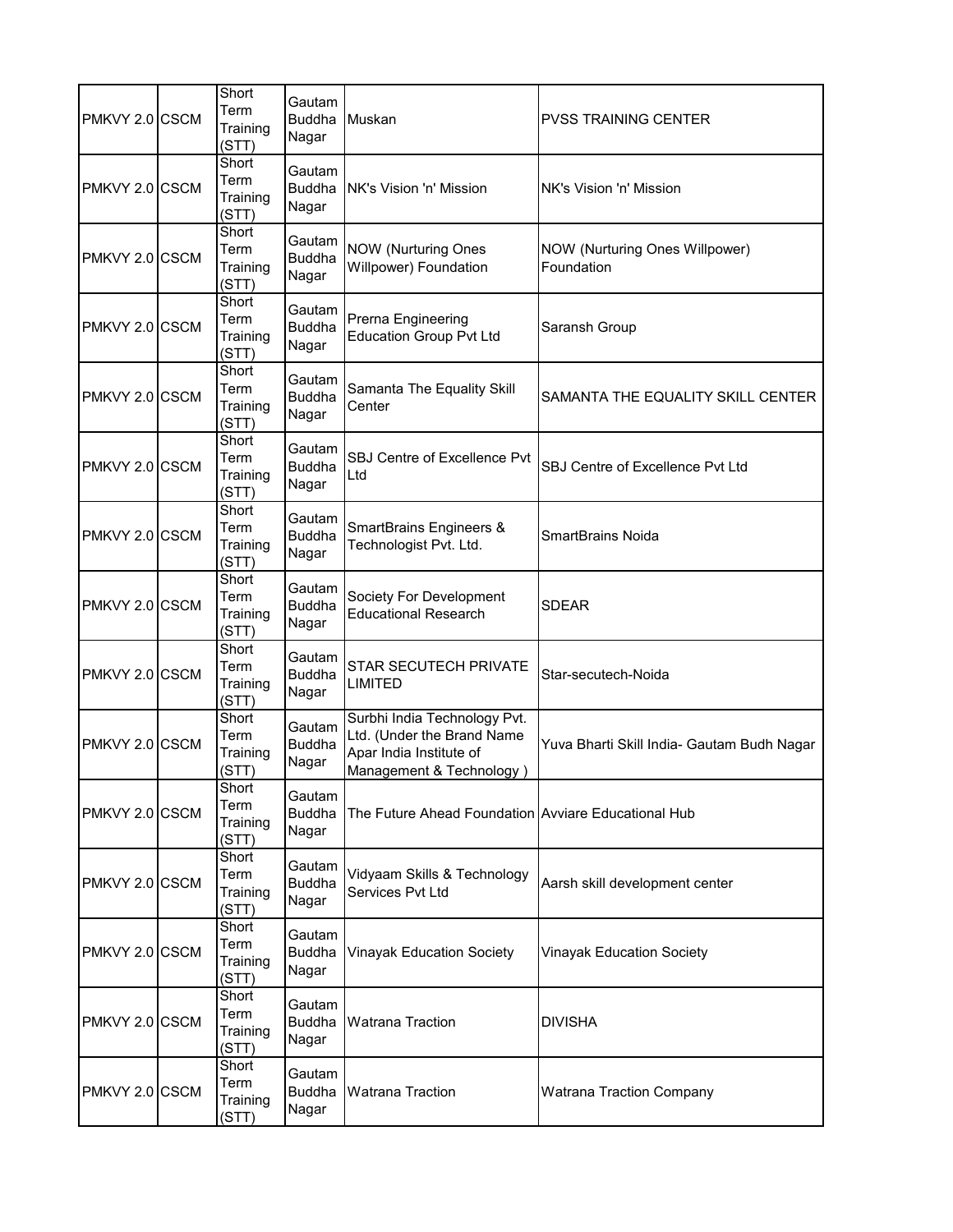| PMKVY 2.0 CSCM | Short<br>Term<br>Training<br>(STT) | Ghaziab<br>ad | AAKANSHA SKILLS                                                                    | Skill Manthan                                               |
|----------------|------------------------------------|---------------|------------------------------------------------------------------------------------|-------------------------------------------------------------|
| PMKVY 2.0 CSCM | Short<br>Term<br>Training<br>(STT) | Ghaziab<br>ad | ADS SKILLS PVT LTD                                                                 | ADS SKILLS PVT LTD - GHAZIABAD                              |
| PMKVY 2.0 CSCM | Short<br>Term<br>Training<br>(STT) | ad            | Ghaziab ALL INDIA MANAGEMENT<br><b>ASSOCIATION</b>                                 | <b>PIMS Institute</b>                                       |
| PMKVY 2.0 CSCM | Short<br>Term<br>Training<br>(STT) | ad            | Ghaziab Alliance Educare And<br>Research Pvt. Ltd.                                 | <b>Alliance Educare</b>                                     |
| PMKVY 2.0 CSCM | Short<br>Term<br>Training<br>(STT) | ad            | Ghaziab Arteva Consulting Private<br>Limited                                       | ARTEVA-MAHILA PRASHIKSHAN EVAM<br><b>VIKAS SAMITI-DASNA</b> |
| PMKVY 2.0 CSCM | Short<br>Term<br>Training<br>(STT) | Ghaziab<br>ad | Ashpra Skills Private Limited                                                      | Ashpra skill training center                                |
| PMKVY 2.0 CSCM | Short<br>Term<br>Training<br>(STT) | ad            | Ghaziab AUXILIARY FOR CARE &<br><b>TRAINING</b>                                    | <b>AUXILIARY FOR CARE &amp; TRAINING</b>                    |
| PMKVY 2.0 CSCM | Short<br>Term<br>Training<br>(STT) | ad            | Ghaziab Centum WorkSkills India<br>Limited                                         | Centum Skills Training Centre                               |
| PMKVY 2.0 CSCM | Short<br>Term<br>Training<br>(STT) | Ghaziab<br>ad | Ch.maharaj Singh Career<br>Academy And Coaching<br>Centre                          | CH.MAHARAJ SINGH CAREER ACADEMY<br>AND COACHING CENTRE      |
| PMKVY 2.0 CSCM | Short<br>Term<br>Training<br>(STT) | ad            | <b>Ghaziab Council Of Education And</b><br><b>Skill Development Trust</b>          | Adaah De Look                                               |
| PMKVY 2.0 CSCM | Short<br>Term<br>Training<br>(STT) | ad            | Ghaziab DAKSYA ACADEMY<br>PRIVATE LIMITED                                          | DAKSYA ACADEMY MULTI SKILL CENTRE                           |
| PMKVY 2.0 CSCM | Short<br>Term<br>Training<br>(STT) | Ghaziab<br>ad | Dr. K. N. Modi Institute of<br>Pharmaceutical Education &<br><b>Research Trust</b> | Dr. K. N. Modi Centre for Skill Development                 |
| PMKVY 2.0 CSCM | Short<br>Term<br>Training<br>(STT) | ad            | Ghaziab Dumbledore And Rai<br>Ventures                                             | Dumbledore And Rai Ventures                                 |
| PMKVY 2.0 CSCM | Short<br>Term<br>Training<br>(STT) | ad            | Ghaziab Empower Pragati Vocational<br>& Staffing Pvt Ltd                           | Pradhan Mantri Kaushal Kendra                               |
| PMKVY 2.0 CSCM | Short<br>Term<br>Training<br>(STT) | Ghaziab<br>ad | Foresight Edutech Pvt Ltd                                                          | F-TEC Skill Development_CISF Ghaziabad                      |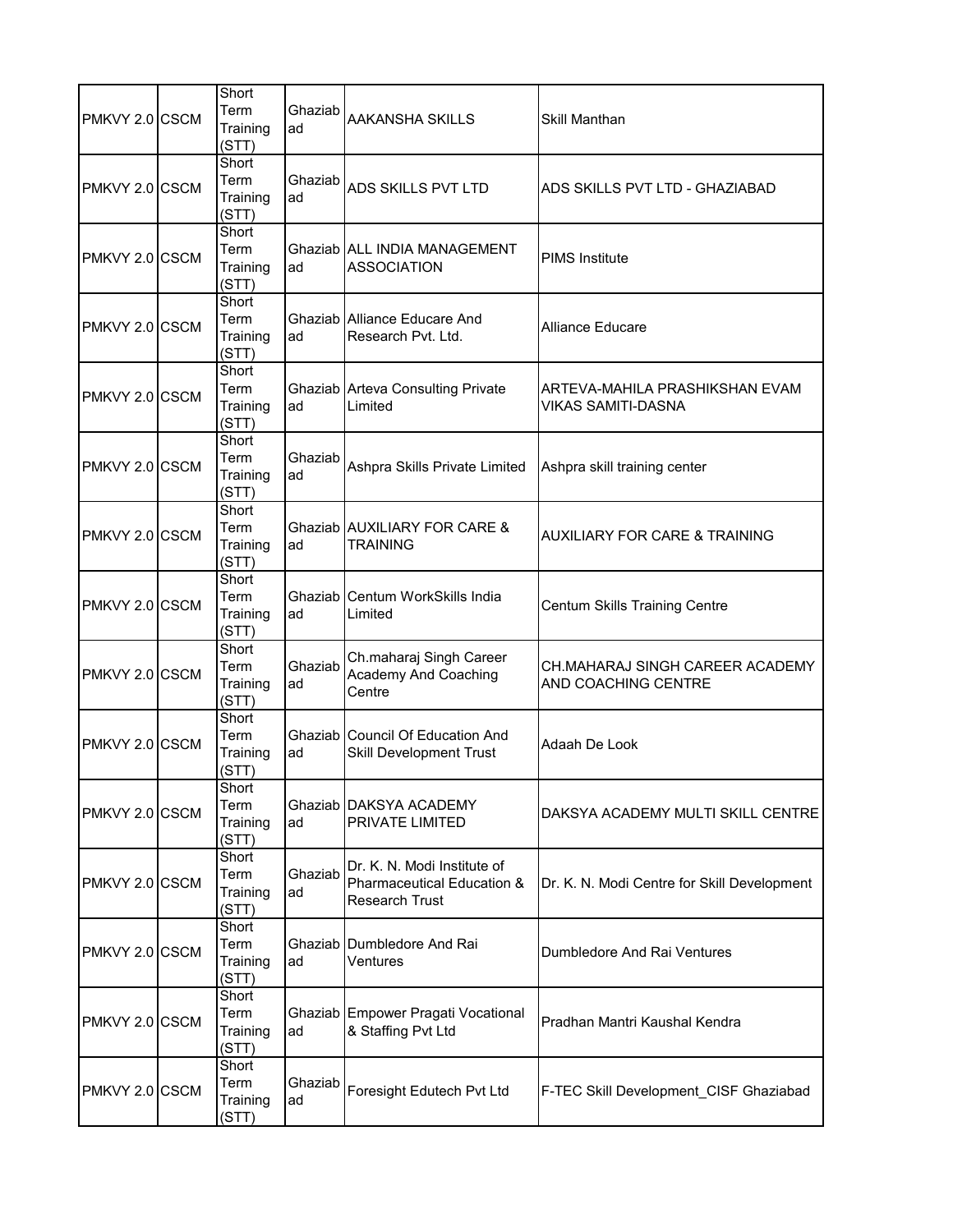| PMKVY 2.0 CSCM | Short<br>Term<br>Training<br>(STT) | ad            | Ghaziab Foretech Computer Systems<br>Pvt. Ltd.                  | <b>DRV PMKVY Centre</b>                                                 |
|----------------|------------------------------------|---------------|-----------------------------------------------------------------|-------------------------------------------------------------------------|
| PMKVY 2.0 CSCM | Short<br>Term<br>Training<br>(STT) | ad            | Ghaziab GAUTAM BUDDHA<br><b>EDUCATIONAL TRUST</b>               | Gyanmudra Innovations SkillTraining Center                              |
| PMKVY 2.0 CSCM | Short<br>Term<br>Training<br>(STT) | Ghaziab<br>ad | Group Media Pvt Ltd                                             | Group Media Pvt. Ltd. - Loni                                            |
| PMKVY 2.0 CSCM | Short<br>Term<br>Training<br>(STT) | Ghaziab<br>ad | Group Media Pvt Ltd                                             | Group Media, Balramnagar, Loni                                          |
| PMKVY 2.0 CSCM | Short<br>Term<br>Training<br>(STT) | Ghaziab<br>ad | Group Media Pvt Ltd                                             | Group Media, Nice Energy                                                |
| PMKVY 2.0 CSCM | Short<br>Term<br>Training<br>(STT) | ad            | Ghaziab Guardian Skills Private<br>Limited                      | GUARDIAN SKILLS DEVELOPMENT<br><b>CENTRE</b>                            |
| PMKVY 2.0 CSCM | Short<br>Term<br>Training<br>(STT) | Ghaziab<br>ad | <b>HIm Educational Society</b>                                  | <b>HLM Skill Development Centre</b>                                     |
| PMKVY 2.0 CSCM | Short<br>Term<br>Training<br>(STT) | Ghaziab<br>ad | Ishan Jansewa Sansthan                                          | Ishanshia infotech                                                      |
| PMKVY 2.0 CSCM | Short<br>Term<br>Training<br>(STT) | Ghaziab<br>ad | Lbsti Raj Nagar Extension                                       | LBSTI RAJ NAGAR EXTENSION                                               |
| PMKVY 2.0 CSCM | Short<br>Term<br>Training<br>(STT) | ad            | Ghaziab Maa Bhagwati Educational<br>Society                     | <b>COE-BITS</b>                                                         |
| PMKVY 2.0 CSCM | Short<br>Term<br>Training<br>(STT) | Ghaziab<br>ad | <b>MAHARAJA AGRASEN</b><br>PUBLIC SCHOOL aVOM<br>SHIKSHA SAMITI | Maharaja Agrasen Junior High School                                     |
| PMKVY 2.0 CSCM | Short<br>Term<br>Training<br>(STT) | ad            | Ghaziab MIND SHARPER<br>EDUCATIONAL SOCIETY                     | MIND SHARPER - CHM                                                      |
| PMKVY 2.0 CSCM | Short<br>Term<br>Training<br>(STT) | Ghaziab<br>ad | Orion Edutech Private Limited Orion Edutech Ghaziabad           |                                                                         |
| PMKVY 2.0 CSCM | Short<br>Term<br>Training<br>(STT) | ad            | <b>Ghaziab Ovel Education Private</b><br>Limited                | OVEL - TGI SKILLS DEVELOPMENT<br>CENTRE - GHAZIABAD, UTTAR PRADESH      |
| PMKVY 2.0 CSCM | Short<br>Term<br>Training<br>(STT) | Ghaziab<br>ad | Ponty Chadha Foundation                                         | Security Skills Academy (Sardar Kulwant<br>Singh Chadha Skills Academy) |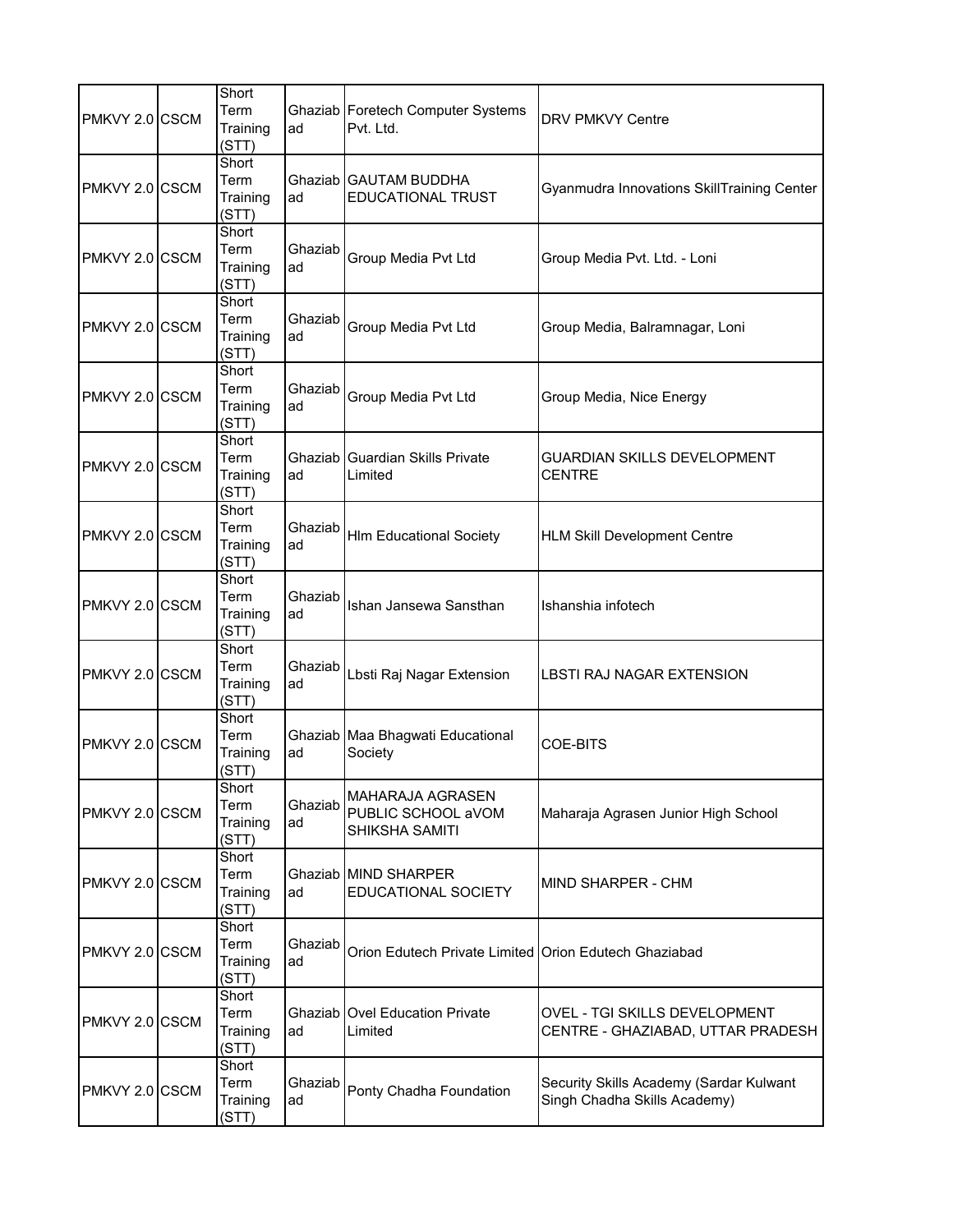| PMKVY 2.0 CSCM | Short<br>Term<br>Training<br>(STT) | ad            | Ghaziab Protatech Intelligence<br>Manpower Pvt Ltd             | Protatech Intelligence Manpower Pvt. Ltd.-<br>Ghaziabad      |
|----------------|------------------------------------|---------------|----------------------------------------------------------------|--------------------------------------------------------------|
| PMKVY 2.0 CSCM | Short<br>Term<br>Training<br>(STT) | Ghaziab<br>ad | Rastriya Social Service Trust                                  | <b>RSST SKILL CENTER</b>                                     |
| PMKVY 2.0 CSCM | Short<br>Term<br>Training<br>(STT) | ad            | Ghaziab SAI SHARANAM<br><b>FOUNDATION</b>                      | Smt. Kamla Devi Charitable Trust Skill<br>Institute          |
| PMKVY 2.0 CSCM | Short<br>Term<br>Training<br>(STT) | Ghaziab<br>ad | <b>Shiv Education Society</b>                                  | Shalimaar Garden Skill Center                                |
| PMKVY 2.0 CSCM | Short<br>Term<br>Training<br>(STT) | Ghaziab<br>ad | Shiv Shakti Math                                               | SHIV SHAKTI MATH                                             |
| PMKVY 2.0 CSCM | Short<br>Term<br>Training<br>(STT) | Ghaziab<br>ad | Shiva HR Solutions Pyt Ltd                                     | Shiva HR Solutions Pvt Ltd                                   |
| PMKVY 2.0 CSCM | Short<br>Term<br>Training<br>(STT) | Ghaziab<br>ad |                                                                | Siofra Infotech Private Limited SIOFRA INFOTECH PVT. LTD.    |
| PMKVY 2.0 CSCM | Short<br>Term<br>Training<br>(STT) | ad            | Ghaziab Skill Tree Consulting Private<br>Limited               | Advanced Centre for Skill Development                        |
| PMKVY 2.0 CSCM | Short<br>Term<br>Training<br>(STT) | ad            | Ghaziab SmartBrains Engineers &<br>Technologist Pvt. Ltd.      | Smart Brains Modinagar                                       |
| PMKVY 2.0 CSCM | Short<br>Term<br>Training<br>(STT) | ad            | Ghaziab STEP AHEAD FOUNDATION<br>(S.A.F)                       | <b>SAF SKILL TRAINING CENTRE - DUHAI</b><br><b>GHAZIABAD</b> |
| PMKVY 2.0 CSCM | Short<br>Term<br>Training<br>(STT) | ad            | Ghaziab STEP AHEAD FOUNDATION<br>(S.A.F)                       | SAF SKILL TRAINING CENTRE -<br>MURADNAGAR GHAZIABAD          |
| PMKVY 2.0 CSCM | Short<br>Term<br>Training<br>(STT) | ad            | Ghaziab Stepping Stone Foundation<br>Trust                     | Stepping stone Education - Kuchesar                          |
| PMKVY 2.0 CSCM | Short<br>Term<br>Training<br>(STT) | ad            | <b>Ghaziab SUNRISE EDUCATION AND</b><br><b>WELFARE SOCIETY</b> | <b>IAMR INSTITUTE OF</b><br>SKILLDEVELOPMENT                 |
| PMKVY 2.0 CSCM | Short<br>Term<br>Training<br>(STT) | ad            | Ghaziab SUNRISE EDUCATION AND<br><b>WELFARE SOCIETY</b>        | K S JAIN INSTITUTE OF SKILL<br><b>DEVLOPMENT</b>             |
| PMKVY 2.0 CSCM | Short<br>Term<br>Training<br>(STT) | ad            | Ghaziab SUNRISE EDUCATION AND<br><b>WELFARE SOCIETY</b>        | KAILASH MEDICARE &<br><b>RESEARCHCENTRE</b>                  |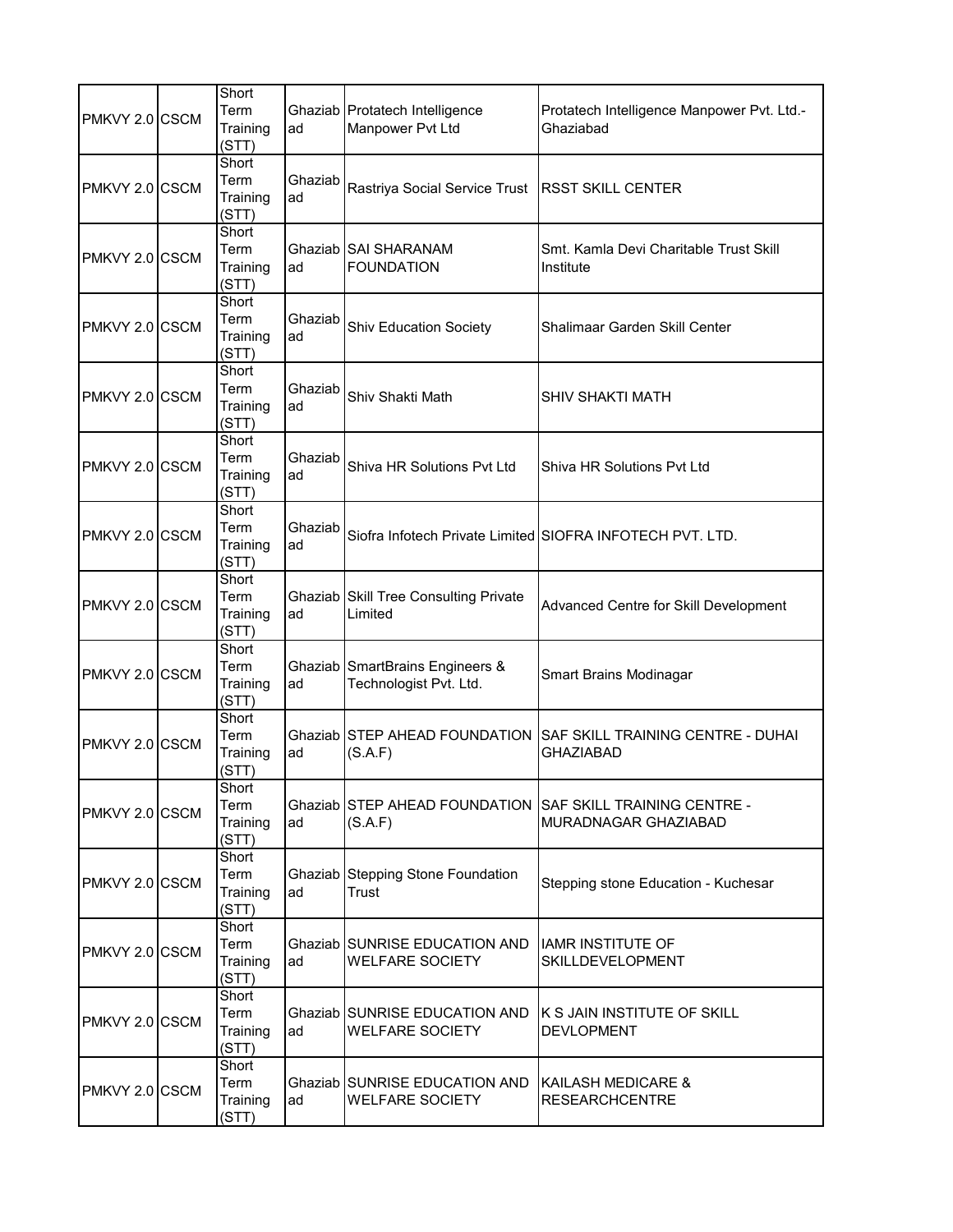| PMKVY 2.0 CSCM | Short<br>Term<br>Training<br>(STT) | ad            | Ghaziab SUNRISE EDUCATION AND<br><b>WELFARE SOCIETY</b>               | SURAJ SKILL TRAINING CENTRE                                                   |
|----------------|------------------------------------|---------------|-----------------------------------------------------------------------|-------------------------------------------------------------------------------|
| PMKVY 2.0 CSCM | Short<br>Term<br>Training<br>(STT) | ad            | Ghaziab Swerojgar Prashikshan<br>Kendra                               | SWEROJGAR PRASHIKSHAN KENDRA                                                  |
| PMKVY 2.0 CSCM | Short<br>Term<br>Training<br>(STT) | Ghaziab<br>ad | Thakur Jag Charan Singh<br>Center For Learning & Skill<br>Development | THAKUR JAG CHARAN SINGH CENTRE<br>FOR LEARNING AND SKILL<br><b>DEVLOPMENT</b> |
| PMKVY 2.0 CSCM | Short<br>Term<br>Training<br>(STT) | Ghaziab<br>ad | The Unique Foundation                                                 | OM SKILL CENTER                                                               |
| PMKVY 2.0 CSCM | Short<br>Term<br>Training<br>(STT) | Ghaziab<br>ad | <b>Trident Education Trust</b>                                        | <b>TRIDENT EDUCATION TRUST</b>                                                |
| PMKVY 2.0 CSCM | Short<br>Term<br>Training<br>(STT) | Ghaziab<br>ad | Ts Skill And Tech Pvt. Ltd.                                           | TS SKILL AND TECH PVT.LTD.                                                    |
| PMKVY 2.0 CSCM | Short<br>Term<br>Training<br>(STT) | ad            | <b>Ghaziab Vaishno Education Welfare</b><br>Society                   | VAISHNO EDUCATION WELFARE<br><b>SOCIETY</b>                                   |
| PMKVY 2.0 CSCM | Short<br>Term<br>Training<br>(STT) | ad            | Ghaziab Vidyaam Skills & Technology<br>Services Pvt Ltd               | <b>GOLD SKILLS CENTRE</b>                                                     |
| PMKVY 2.0 CSCM | Short<br>Term<br>Training<br>(STT) | ad            | Ghaziab Vishveshwarya School<br><b>Business</b>                       | NARESH DUTT INSTITUTE OF SKILL<br><b>DEVELOPMENT</b>                          |
| PMKVY 2.0 CSCM | Short<br>Term<br>Training<br>(STT) | ad            | Ghaziab Vivo Healthcare Private<br>Limited                            | VIVO Healthcare-(Khoda)<br>Indrapuram, Ghaziabad                              |
| PMKVY 2.0 CSCM | Short<br>Term<br>Training<br>(STT) | Ghazipu<br>r  | Acme India Microsys Pvt Ltd                                           | CENTRAL NIJI AUDOGIK PRASICCHAR<br><b>SANSTHAN</b>                            |
| PMKVY 2.0 CSCM | Short<br>Term<br>Training<br>(STT) | Ghazipu<br>r  | Anshika Technical Institute                                           | ANSHIKA TECHNICAL INSTITUTE                                                   |
| PMKVY 2.0 CSCM | Short<br>Term<br>Training<br>(STT) | Ghazipu<br>r  | Aurora Welfare Society                                                | AURORA FOUNDATION FULLANPUR<br><b>GHAZIPUR</b>                                |
| PMKVY 2.0 CSCM | Short<br>Term<br>Training<br>(STT) | Ghazipu<br>r  | <b>Belal Zafar Memorial Society</b>                                   | UNI-TECH VOCATIONAL TRAINING<br><b>PROVIDER</b>                               |
| PMKVY 2.0 CSCM | Short<br>Term<br>Training<br>(STT) | Ghazipu<br>r  | <b>Belal Zafar Memorial Society</b>                                   | UNI-TECH VOCATIONAL TRAINING<br><b>PROVIDER</b>                               |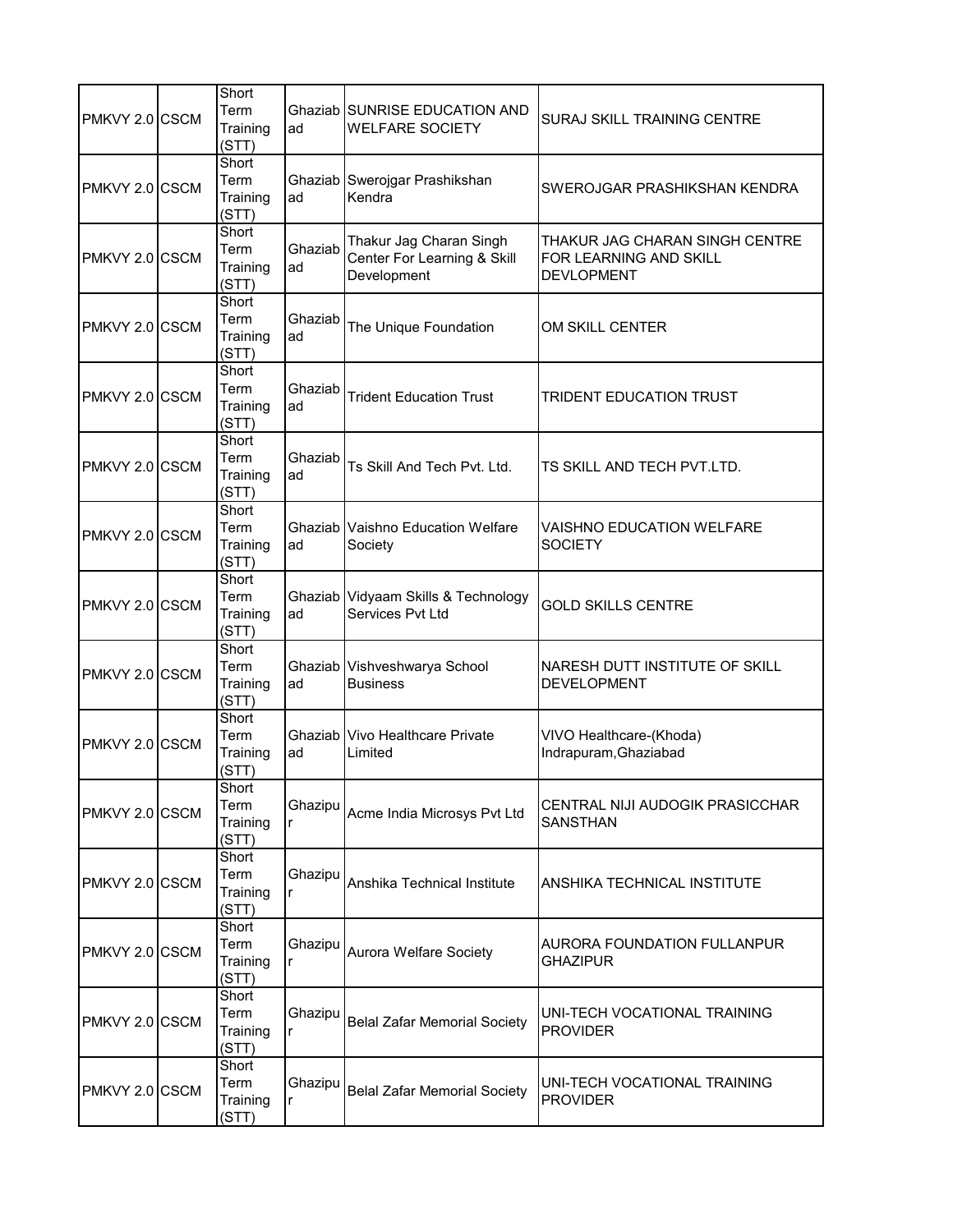| PMKVY 2.0 CSCM | Short<br>Term<br>Training<br>(STT) | Ghazipu<br>r | Computer High Tech Samiti                                                                                                 | HIGH TECH COLLEGE OF MANAGEMENT<br>AND E-TECHNOLOGY            |
|----------------|------------------------------------|--------------|---------------------------------------------------------------------------------------------------------------------------|----------------------------------------------------------------|
| PMKVY 2.0 CSCM | Short<br>Term<br>Training<br>(STT) | Ghazipu<br>r | <b>COMPUTER INSTITUTION</b><br>OF INFORMATION<br><b>TUTORIAL SOCIETY</b>                                                  | COMPUTER INSTITUTION OF<br><b>INFORMATION TUTORIAL SOCIETY</b> |
| PMKVY 2.0 CSCM | Short<br>Term<br>Training<br>(STT) | Ghazipu<br>r | CPIT Edutech Pvt. Ltd.                                                                                                    | <b>RIYA BEAUTY INSTITUTE</b>                                   |
| PMKVY 2.0 CSCM | Short<br>Term<br>Training<br>(STT) |              | Ghazipu Data World computer<br>Services                                                                                   | Data World computer Services                                   |
| PMKVY 2.0 CSCM | Short<br>Term<br>Training<br>(STT) | r            | Ghazipu Data World computer<br>Services                                                                                   | Data World computer Services                                   |
| PMKVY 2.0 CSCM | Short<br>Term<br>Training<br>(STT) | r            | Ghazipu De Unique Educational<br>Society                                                                                  | De Unique Skill Training Centre                                |
| PMKVY 2.0 CSCM | Short<br>Term<br>Training<br>(STT) | Ghazipu<br>r | <b>Edujoin Training Foundation</b>                                                                                        | EDUJOIN TRAINING FOUNDATION<br><b>GHAZIPUR</b>                 |
| PMKVY 2.0 CSCM | Short<br>Term<br>Training<br>(STT) | r            | Ghazipu G. N. Educational And<br><b>Training Center</b>                                                                   | G. N. Educational and Training Center                          |
| PMKVY 2.0 CSCM | Short<br>Term<br>Training<br>(STT) | r            | Ghazipu GAUTAM BUDDHA<br><b>EDUCATIONAL TRUST</b>                                                                         | Magnet Kaushal Kendra                                          |
| PMKVY 2.0 CSCM | Short<br>Term<br>Training<br>(STT) | Ghazipu<br>r | Muskan                                                                                                                    | <b>GENERATION SHIKSHA SAMAJ SEVA</b><br><b>SAMITI</b>          |
| PMKVY 2.0 CSCM | Short<br>Term<br>Training<br>(STT) | Ghazipu<br>r |                                                                                                                           | Orion Edutech Private Limited Orion Edutech-Ghazipur PMKK      |
| PMKVY 2.0 CSCM | Short<br>Term<br>Training<br>(STT) | r            | Ghazipu Reena Skill Development<br>Institute                                                                              | Reena Skill Development Institute                              |
| PMKVY 2.0 CSCM | Short<br>Term<br>Training<br>(STT) | Ghazipu<br>r | Sah Sahayog Sewa Samiti                                                                                                   | Sah Sahayog Skill Center                                       |
| PMKVY 2.0 CSCM | Short<br>Term<br>Training<br>(STT) | r            | Surbhi India Technology Pvt.<br>Ghazipu Ltd. (Under the Brand Name<br>Apar India Institute of<br>Management & Technology) | Aurora Foundation                                              |
| PMKVY 2.0 CSCM | Short<br>Term<br>Training<br>(STT) | r            | Surbhi India Technology Pvt.<br>Ghazipu Ltd. (Under the Brand Name<br>Apar India Institute of<br>Management & Technology) | Rai Shahab Sumeshwar Chaudhari Adarsh<br>Jan Sewa Samiti       |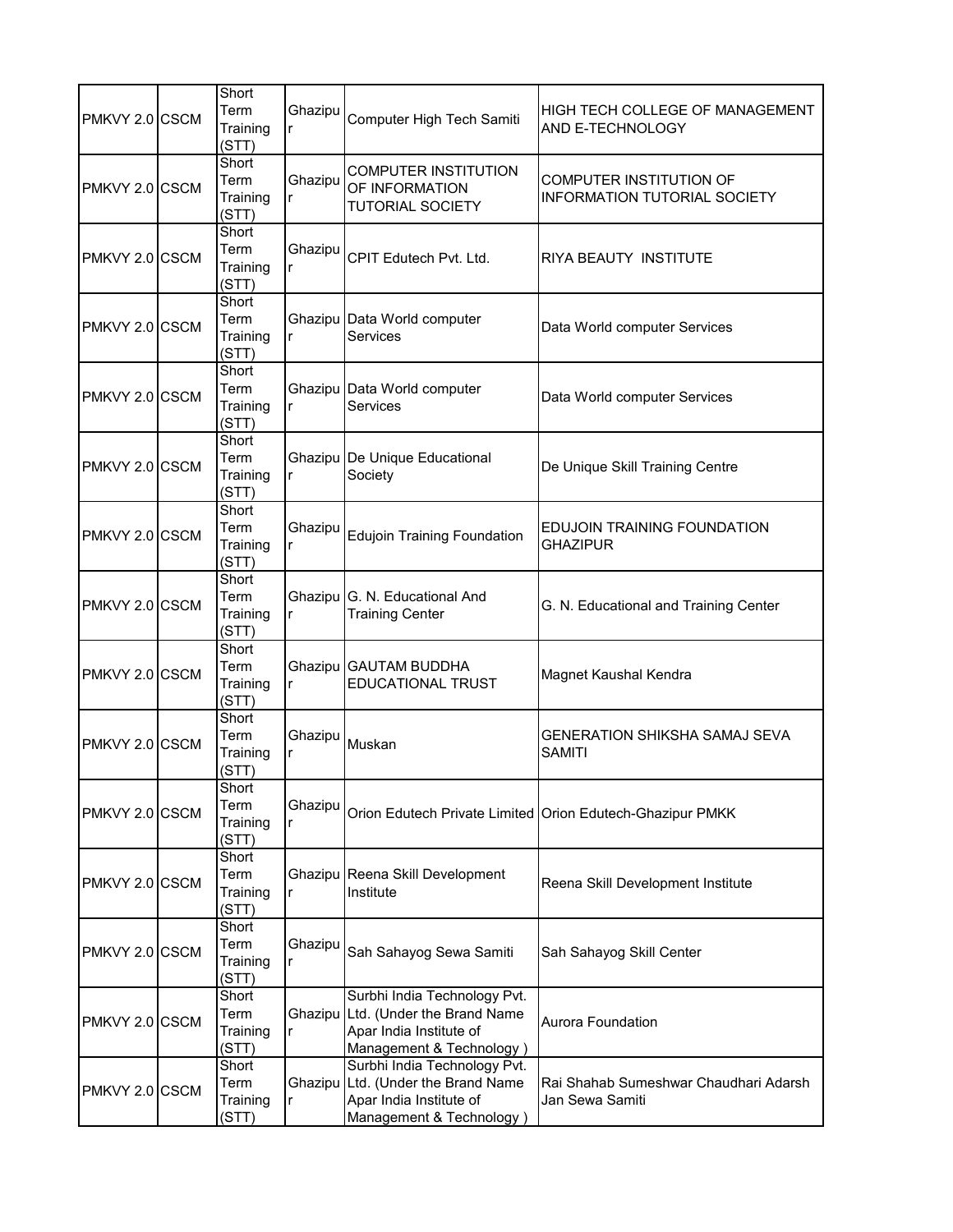| PMKVY 2.0 CSCM | Short<br>Term<br>Training<br>(STT) | r     | Ghazipu Surewin Quality Certification<br><b>Private Limited</b>  | <b>CSC Training Center</b>                            |
|----------------|------------------------------------|-------|------------------------------------------------------------------|-------------------------------------------------------|
| PMKVY 2.0 CSCM | Short<br>Term<br>Training<br>(STT) | r     | Ghazipu Surewin Quality Certification<br><b>Private Limited</b>  | RAINBOW INSTITUTE OF TECHNOLOGY<br>& MANAGEMENT       |
| PMKVY 2.0 CSCM | Short<br>Term<br>Training<br>(STT) | Gonda | Aagile Business Associates<br><b>Pvt Ltd</b>                     | Aagile Business Associates Pvt. Ltd.                  |
| PMKVY 2.0 CSCM | Short<br>Term<br>Training<br>(STT) | Gonda | GAUTAM BUDH WELFARE<br><b>SOCIETY</b>                            | Gautam Budh Training Centre - Gonda                   |
| PMKVY 2.0 CSCM | Short<br>Term<br>Training<br>(STT) | Gonda | las Prominent Academy At<br>Malari, Gonda                        | IAS Prominent Academy at Malari Gonda                 |
| PMKVY 2.0 CSCM | Short<br>Term<br>Training<br>(STT) | Gonda | IL & FS Skills Development<br><b>Corporation Limited</b>         | IL&FS Institue of Skills, Gonda                       |
| PMKVY 2.0 CSCM | Short<br>Term<br>Training<br>(STT) | Gonda | Katyayni Sewa Samiti                                             | Katyayni Sewa Samiti                                  |
| PMKVY 2.0 CSCM | Short<br>Term<br>Training<br>(STT) | Gonda | <b>Macro Info Solutions</b>                                      | CENTER OF CORE STUDIES &<br>DEVELOPMENT SOCIETY       |
| PMKVY 2.0 CSCM | Short<br>Term<br>Training<br>(STT) | Gonda | <b>Modern Training Institute</b>                                 | <b>INFOTECH COMPUTER CENTRE</b>                       |
| PMKVY 2.0 CSCM | Short<br>Term<br>Training<br>(STT) | Gonda | Multigraphics                                                    | RNV EDUCATIONAL TRAINING SOCIETY                      |
| PMKVY 2.0 CSCM | Short<br>Term<br>Training<br>(STT) | Gonda | Society for Charity Obligation<br><b>Technology and Training</b> | SCOTT BALPUR GONDA                                    |
| PMKVY 2.0 CSCM | Short<br>Term<br>Training<br>(STT) | Gonda | <b>SUNAINA SAMRIDDHI</b><br><b>FOUNDATION</b>                    | SUNAINA SAMRIDDHI FOUNDATION                          |
| PMKVY 2.0 CSCM | Short<br>Term<br>Training<br>(STT) | Gonda | <b>SWACA</b>                                                     | Social Action for Welfare and Cultural<br>Advancement |
| PMKVY 2.0 CSCM | Short<br>Term<br>Training<br>(STT) | Gonda | <b>VIDYALIFE SKILLS TECH</b><br><b>PRIVATE LIMITED</b>           | VIDYALIFE SKILLS TECH PRIVATE<br><b>LIMITED GONDA</b> |
| PMKVY 2.0 CSCM | Short<br>Term<br>Training<br>(STT) | ur    | Gorakhp Al-Falah Institute of<br>Information Technology          | ALFALAH INSTITUTE OF INFORMATION<br><b>TECHNOLOGY</b> |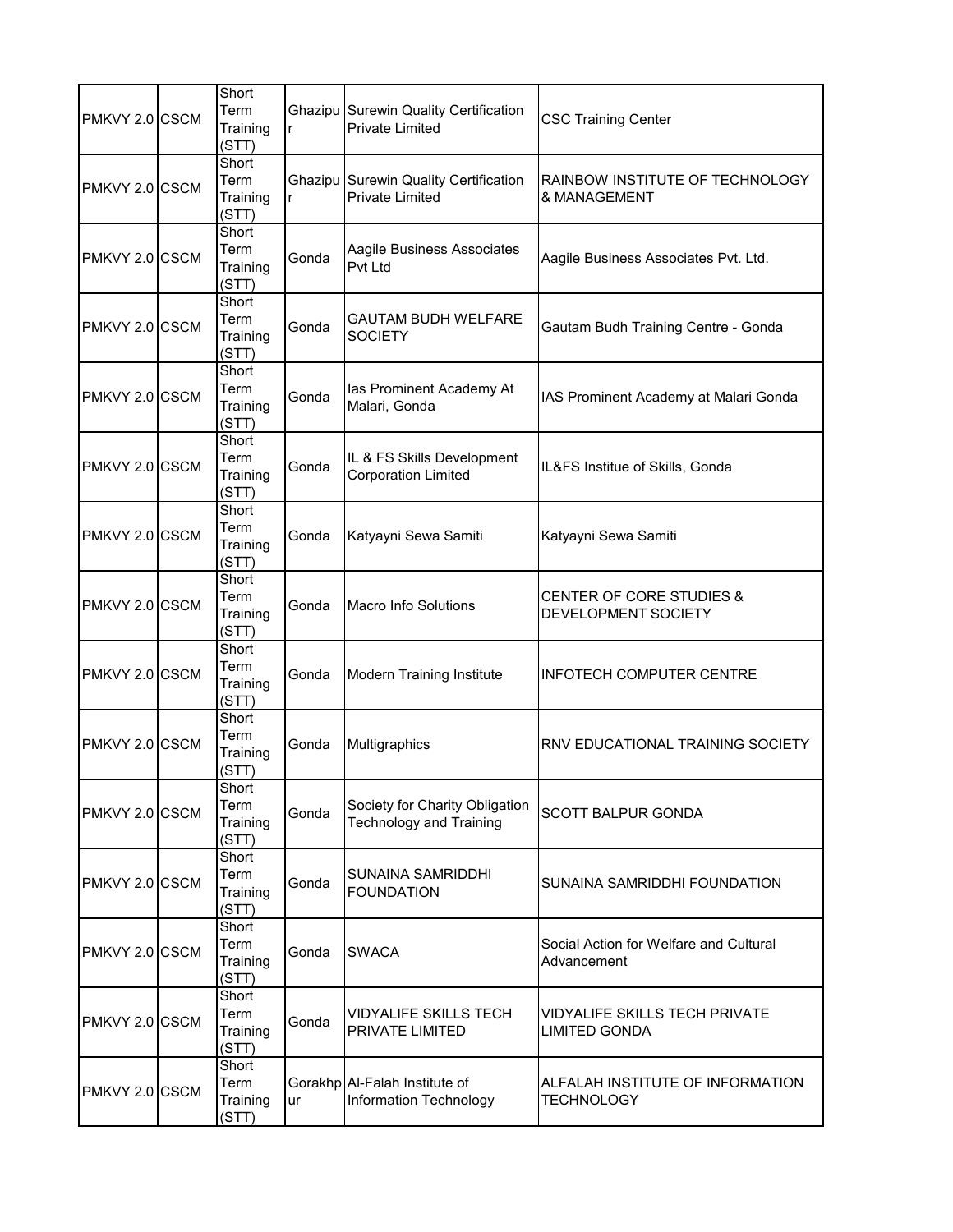| PMKVY 2.0 CSCM | Short<br>Term<br>Training<br>(STT) | ur             | Gorakhp Banaras Skill Development<br>India Private Limited       | <b>BANARAS SKILL DEVELOPMENT-</b><br><b>GORAKHPUR</b>            |
|----------------|------------------------------------|----------------|------------------------------------------------------------------|------------------------------------------------------------------|
| PMKVY 2.0 CSCM | Short<br>Term<br>Training<br>(STT) | Gorakhp<br>ur  |                                                                  | G D Skill Development Centre G D Skill Development Center Dighwa |
| PMKVY 2.0 CSCM | Short<br>Term<br>Training<br>(STT) | ur             | Gorakhp G. D. Skill Development<br>Center Rautpar                | G. D. Skill Development Center Rautpar                           |
| PMKVY 2.0 CSCM | Short<br>Term<br>Training<br>(STT) | ur             | Gorakhp GAUTAM BUDH WELFARE<br><b>SOCIETY</b>                    | Gautam Budh Training Centre - Gorakhpur                          |
| PMKVY 2.0 CSCM | Short<br>Term<br>Training<br>(STT) | ur             | Gorakhp GURUKUL SKILL<br>DEVELOPMENT CENTRE                      | GURUKUL SKILL DEVELOPMENT<br><b>CENTER</b>                       |
| PMKVY 2.0 CSCM | Short<br>Term<br>Training<br>(STT) | Gorakhp<br>ur  | <b>IHT Network Limited</b>                                       | PURVANCHAL TECHNICAL AND<br><b>EDUCATIONAL SOCIETY</b>           |
| PMKVY 2.0 CSCM | Short<br>Term<br>Training<br>(STT) | ur             | Gorakhp IL & FS Skills Development<br><b>Corporation Limited</b> | PMKK Gorakhpur                                                   |
| PMKVY 2.0 CSCM | Short<br>Term<br>Training<br>(STT) | ur             | Gorakhp J R S Technology Private<br>Limited                      | A1 Technical Institute                                           |
| PMKVY 2.0 CSCM | Short<br>Term<br>Training<br>(STT) | ur             | Gorakhp Kalpnath Rai Mahavidyalaya<br>Samiti                     | OXFORD PUBLIC SCHOOL                                             |
| PMKVY 2.0 CSCM | Short<br>Term<br>Training<br>(STT) | ur             | Gorakhp Labournet Services India Pvt.<br>Ltd.                    | Labournet-IIMC-Gorakhpur-Center                                  |
| PMKVY 2.0 CSCM | Short<br>Term<br>Training<br>(STT) | Gorakhp<br>ur  |                                                                  | Maitrey Kaushal Vikas Kendra Maitrey Kaushal Viaksh Kendra       |
| PMKVY 2.0 CSCM | Short<br>Term<br>Training<br>(STT) | ur             | Gorakhp MANAV SAMMAN SEVA<br><b>SAMITI</b>                       | SUNAINA SAMRIDDHI FOUNDATION                                     |
| PMKVY 2.0 CSCM | Short<br>Term<br>Training<br>(STT) | Gorakhpl<br>ur | Marg ERP Ltd.                                                    | MARG ACADEMY GORAKHPUR                                           |
| PMKVY 2.0 CSCM | Short<br>Term<br>Training<br>(STT) | Gorakhp<br>ur  | Navjyoti Corporate Solutions                                     | Haji Technical Institute                                         |
| PMKVY 2.0 CSCM | Short<br>Term<br>Training<br>(STT) | Gorakhp<br>ur  | Navjyoti Corporate Solutions                                     | The Institute of Industrial Training &<br>Education              |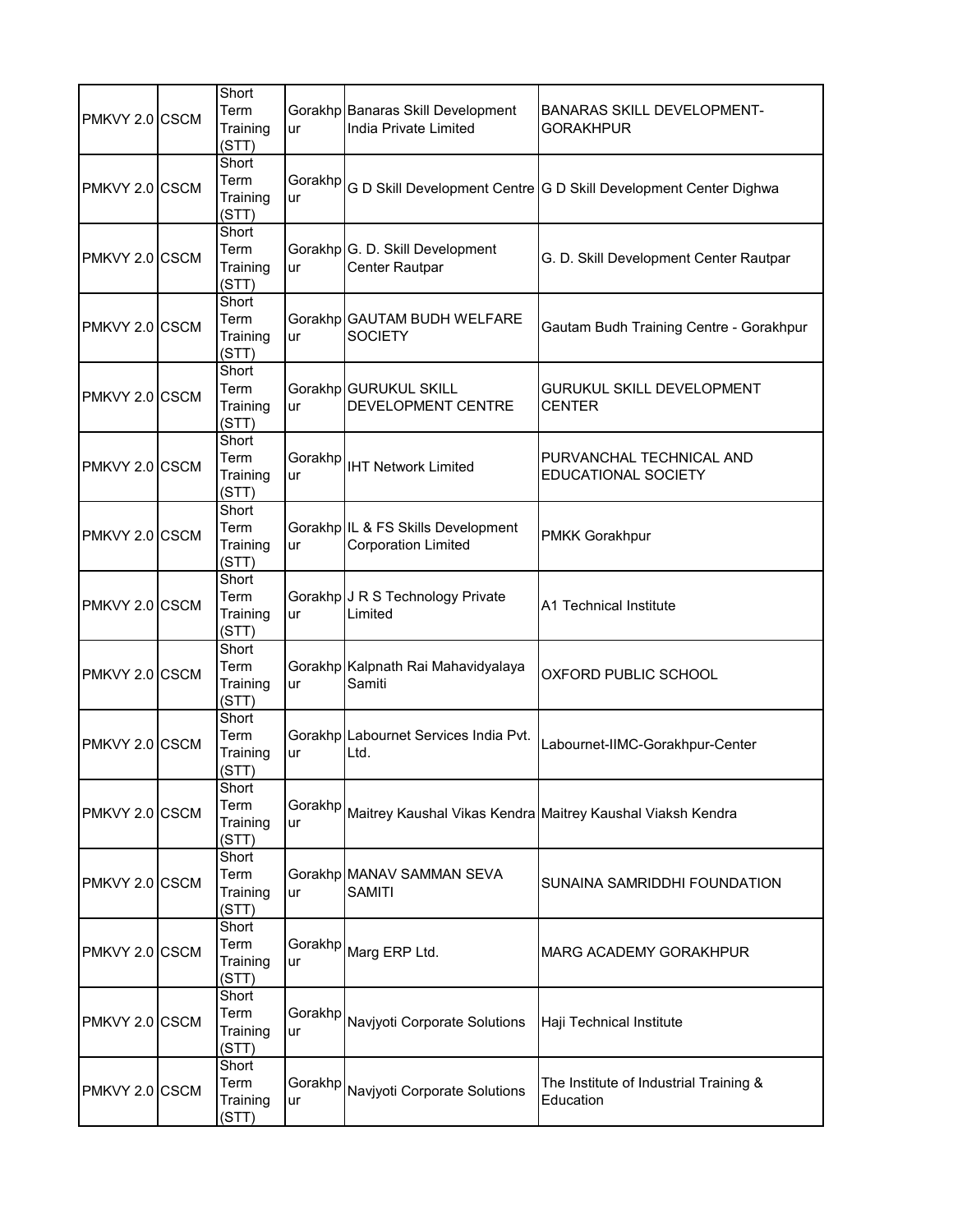| PMKVY 2.0 CSCM | Short<br>Term<br>Training<br>(STT) | ur             | Gorakhp Navjyoti Global Solutions Pvt<br>Ltd                             | AJ Institute Of Training & Placement<br>Services       |
|----------------|------------------------------------|----------------|--------------------------------------------------------------------------|--------------------------------------------------------|
| PMKVY 2.0 CSCM | Short<br>Term<br>Training<br>(STT) | ur             | Gorakhp Navjyoti Global Solutions Pvt<br>Ltd                             | The Institute of Industrial Training &<br>Education    |
| PMKVY 2.0 CSCM | Short<br>Term<br>Training<br>(STT) | ur             | Gorakhp Northern Institute Of<br><b>Technical Education</b>              | RAM AWTAR LAL KAUSHAL VIKAS<br>YOJNA                   |
| PMKVY 2.0 CSCM | Short<br>Term<br>Training<br>(STT) | ur             | Gorakhp Paramhans Educare Private<br>Limited                             | RPM VOCATIONAL TRAINING CENTRE                         |
| PMKVY 2.0 CSCM | Short<br>Term<br>Training<br>(STT) | ur             | Gorakhp Paramhans Educare Private<br>Limited                             | SAM INDIA                                              |
| PMKVY 2.0 CSCM | Short<br>Term<br>Training<br>(STT) | ur             | Gorakhp Paramhans Educare Private<br>Limited                             | <b>SAM INDIA</b>                                       |
| PMKVY 2.0 CSCM | Short<br>Term<br>Training<br>(STT) | ur             | Gorakhp Paramhans Educare Private<br>Limited                             | Shubham Educare                                        |
| PMKVY 2.0 CSCM | Short<br>Term<br>Training<br>(STT) | ur             | Gorakhp Paramhans Educare Private<br>Limited                             | SHUBHAM MEDICAL EDUCATIONAL<br><b>CHARITABLE TRUST</b> |
| PMKVY 2.0 CSCM | Short<br>Term<br>Training<br>(STT) | ur             | Gorakhp PRAGATI COMPUTER<br>PRASKSHAN SAMITI                             | Pragati Computer Prakshan Samiti                       |
| PMKVY 2.0 CSCM | Short<br>Term<br>Training<br>(STT) | Gorakhp<br>ur  | Prakash It Centre                                                        | Prakash IT Center                                      |
| PMKVY 2.0 CSCM | Short<br>Term<br>Training<br>(STT) | ur             | Gorakhp Pt Ram Sundar Shukla Sewa<br>Sansthan                            | PRS2 SKILL DEVELOPMENT CENTRE                          |
| PMKVY 2.0 CSCM | Short<br>Term<br>Training<br>(STT) | Gorakhp<br>ur  | Raj Skill Development Centre                                             | RAJ SKILL DEVELOPMENT CENTRE                           |
| PMKVY 2.0 CSCM | Short<br>Term<br>Training<br>(STT) | Gorakhpl<br>ur | Shree Krishna Shiksha Samiti                                             | Balendra Singh Institute Of Skill<br>Development       |
| PMKVY 2.0 CSCM | Short<br>Term<br>Training<br>(STT) | Gorakhp<br>ur  | Shree Krishna Shiksha Samiti                                             | Ugramati Umapati institute of skill<br>development     |
| PMKVY 2.0 CSCM | Short<br>Term<br>Training<br>(STT) | ur             | Gorakhp Society for Charity Obligation<br><b>Technology and Training</b> | <b>SCOTT Gorakhpur</b>                                 |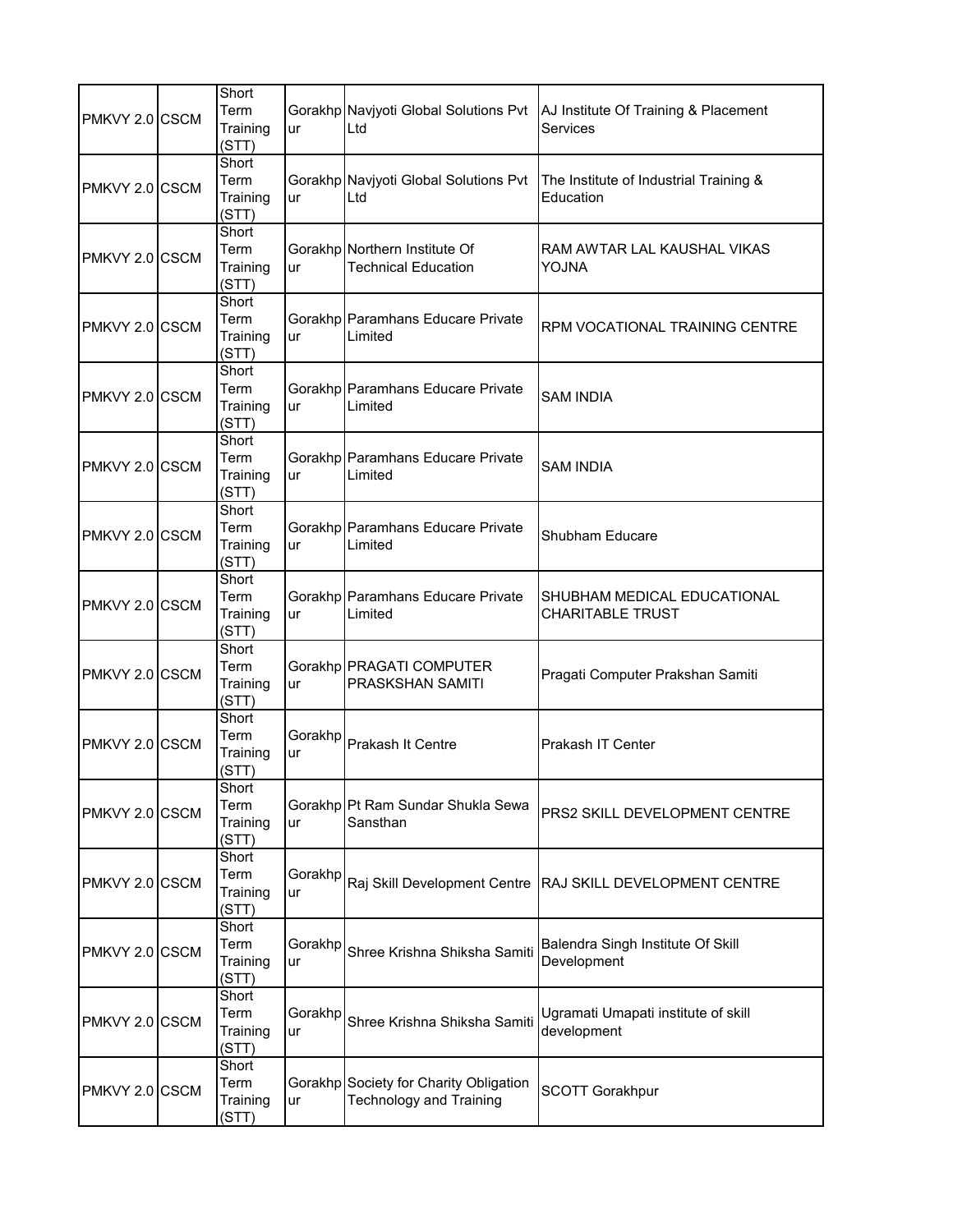| PMKVY 2.0 CSCM | Short<br>Term<br>Training<br>(STT) | ur            | Gorakhp SUNAINA SAMRIDDHI<br><b>FOUNDATION</b>          | Academy Of Computers                                |
|----------------|------------------------------------|---------------|---------------------------------------------------------|-----------------------------------------------------|
| PMKVY 2.0 CSCM | Short<br>Term<br>Training<br>(STT) | ur            | Gorakhp SUNAINA SAMRIDDHI<br><b>FOUNDATION</b>          | Gorakhpur Institute Of Information<br>Technology    |
| PMKVY 2.0 CSCM | Short<br>Term<br>Training<br>(STT) | ur            | Gorakhp SUNAINA SAMRIDDHI<br><b>FOUNDATION</b>          | Jawahar Lal Nehru Computer Prasikshan<br>Sansthan   |
| PMKVY 2.0 CSCM | Short<br>Term<br>Training<br>(STT) | ur            | Gorakhp SUNAINA SAMRIDDHI<br><b>FOUNDATION</b>          | Jobs Computer Institute                             |
| PMKVY 2.0 CSCM | Short<br>Term<br>Training<br>(STT) | ur            | Gorakhp SUNAINA SAMRIDDHI<br><b>FOUNDATION</b>          | Mahesh Centre for Vocational Training               |
| PMKVY 2.0 CSCM | Short<br>Term<br>Training<br>(STT) | ur            | Gorakhp SUNAINA SAMRIDDHI<br><b>FOUNDATION</b>          | <b>Native Training Centre</b>                       |
| PMKVY 2.0 CSCM | Short<br>Term<br>Training<br>(STT) | ur            | Gorakhp SUNAINA SAMRIDDHI<br><b>FOUNDATION</b>          | Pramila Life Line Hospital                          |
| PMKVY 2.0 CSCM | Short<br>Term<br>Training<br>(STT) | ur            | Gorakhp SUNAINA SAMRIDDHI<br><b>FOUNDATION</b>          | SUNAINA SAMRIDDHI FOUNDATION                        |
| PMKVY 2.0 CSCM | Short<br>Term<br>Training<br>(STT) | ur            | Gorakhp SUNAINA SAMRIDDHI<br><b>FOUNDATION</b>          | <b>Unique Competition Point</b>                     |
| PMKVY 2.0 CSCM | Short<br>Term<br>Training<br>(STT) | ur            | Gorakhp SUNAINA SAMRIDDHI<br><b>FOUNDATION</b>          | <b>Welvaart Skill Centre</b>                        |
| PMKVY 2.0 CSCM | Short<br>Term<br>Training<br>(STT) | Gorakhp<br>ur | Surya Samjothan Samiti                                  | SURYA SAMAJOTHAN SAMITI                             |
| PMKVY 2.0 CSCM | Short<br>Term<br>Training<br>(STT) | ur            | Gorakhp Vidyaam Skills & Technology<br>Services Pvt Ltd | <b>EDUCATION WORLD</b>                              |
| PMKVY 2.0 CSCM | Short<br>Term<br>Training<br>(STT) | r             | Hamirpu Abhinay Praghya Maha<br>Vidylaya                | Abhinay praghya maha vidylaya                       |
| PMKVY 2.0 CSCM | Short<br>Term<br>Training<br>(STT) | Hamirpu<br>r  | Divyan Technologies Pvt Ltd                             | Sanskar Technology Institute                        |
| PMKVY 2.0 CSCM | Short<br>Term<br>Training<br>(STT) | Hamirpu<br>r  | <b>Exceluslearning Solutions</b>                        | Excelus Learning Solutions Pvt Ltd-PMKK<br>Hamirpur |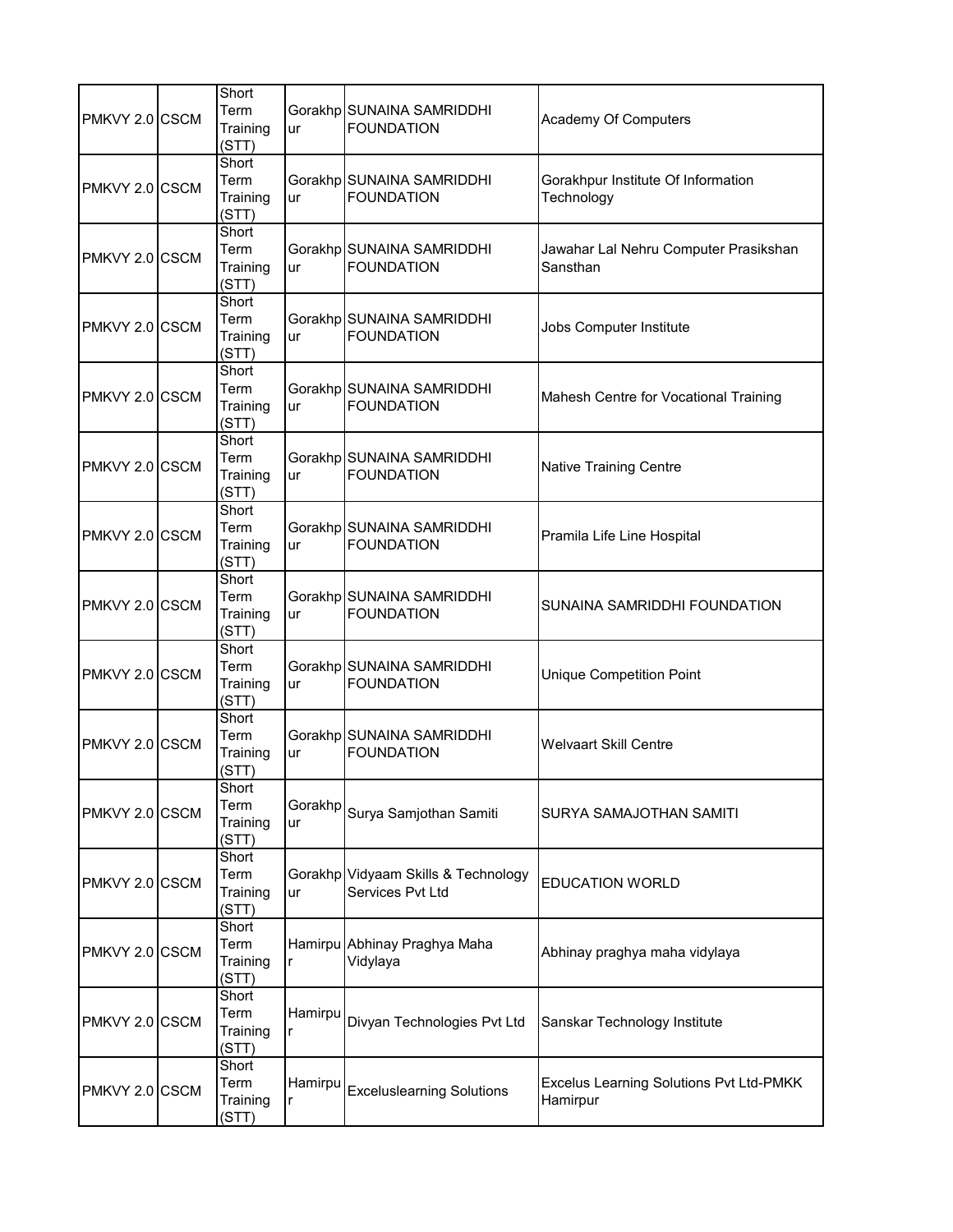| PMKVY 2.0 CSCM | Short<br>Term<br>Training<br>(STT) | r            | Hamirpu Globle Vocational Training<br>Institute                 | <b>GLOBLE VOCATIONAL TRAINING</b><br><b>INSTITUTE</b>   |
|----------------|------------------------------------|--------------|-----------------------------------------------------------------|---------------------------------------------------------|
| PMKVY 2.0 CSCM | Short<br>Term<br>Training<br>(STT) | Hamirpu<br>r | Hardesh Kumar Seva Samiti                                       | Hardesh Kumar Seva Samiti                               |
| PMKVY 2.0 CSCM | Short<br>Term<br>Training<br>(STT) | Hamirpu<br>r | <b>Jmk Educational Society</b>                                  | IACM SmartLearn Limited - Hamirpur                      |
| PMKVY 2.0 CSCM | Short<br>Term<br>Training<br>(STT) | r            | Hamirpu Paramhans Educare Private<br>Limited                    | Sarswati Kaushal Vikas Kendra                           |
| PMKVY 2.0 CSCM | Short<br>Term<br>Training<br>(STT) | Hamirpu<br>r | Rastriya Bal Vikas Samiti                                       | SK Institute For Skill Development                      |
| PMKVY 2.0 CSCM | Short<br>Term<br>Training<br>(STT) | Hamirpu<br>r |                                                                 | Saraswati Shiksha Shansthan Saraswati Shiksha Shansthan |
| PMKVY 2.0 CSCM | Short<br>Term<br>Training<br>(STT) | r            | Hamirpu Smartone Techno Soft<br><b>Private Limited</b>          | SWARGIYA SHRI SHATRUGHAN SEWA<br><b>SANSTHAN</b>        |
| PMKVY 2.0 CSCM | Short<br>Term<br>Training<br>(STT) | r            | Hamirpu Surewin Quality Certification<br><b>Private Limited</b> | Saumya Beauty Parlour & Training Institute              |
| PMKVY 2.0 CSCM | Short<br>Term<br>Training<br>(STT) | Hapur        | Cad Skill Organisation<br><b>Private Limited</b>                | CAD SKILL ORGANISATION PRIVATE<br><b>LIMITED</b>        |
| PMKVY 2.0 CSCM | Short<br>Term<br>Training<br>(STT) | Hapur        | <b>Empower Pragati Vocational</b><br>& Staffing Pvt Ltd         | <b>PMKK Hapur</b>                                       |
| PMKVY 2.0 CSCM | Short<br>Term<br>Training<br>(STT) | Hapur        | M/s Future Growth India<br><b>Services</b>                      | Smriddhi Education Society                              |
| PMKVY 2.0 CSCM | Short<br>Term<br>Training<br>(STT) | Hapur        | Maa Bhagwati Educational<br>Society                             | COE-BITS                                                |
| PMKVY 2.0 CSCM | Short<br>Term<br>Training<br>(STT) | Hapur        | Modern Training Institute                                       | M.I.A. INSTITUTE                                        |
| PMKVY 2.0 CSCM | Short<br>Term<br>Training<br>(STT) | Hapur        | Shri Ram Institute Of Skills                                    | Shri Ram Institute of Skills                            |
| PMKVY 2.0 CSCM | Short<br>Term<br>Training<br>(STT) | Hapur        | STEP AHEAD FOUNDATION<br>(S.A.F)                                | SAF SKILL TRAINING CENTRE - HAPUR                       |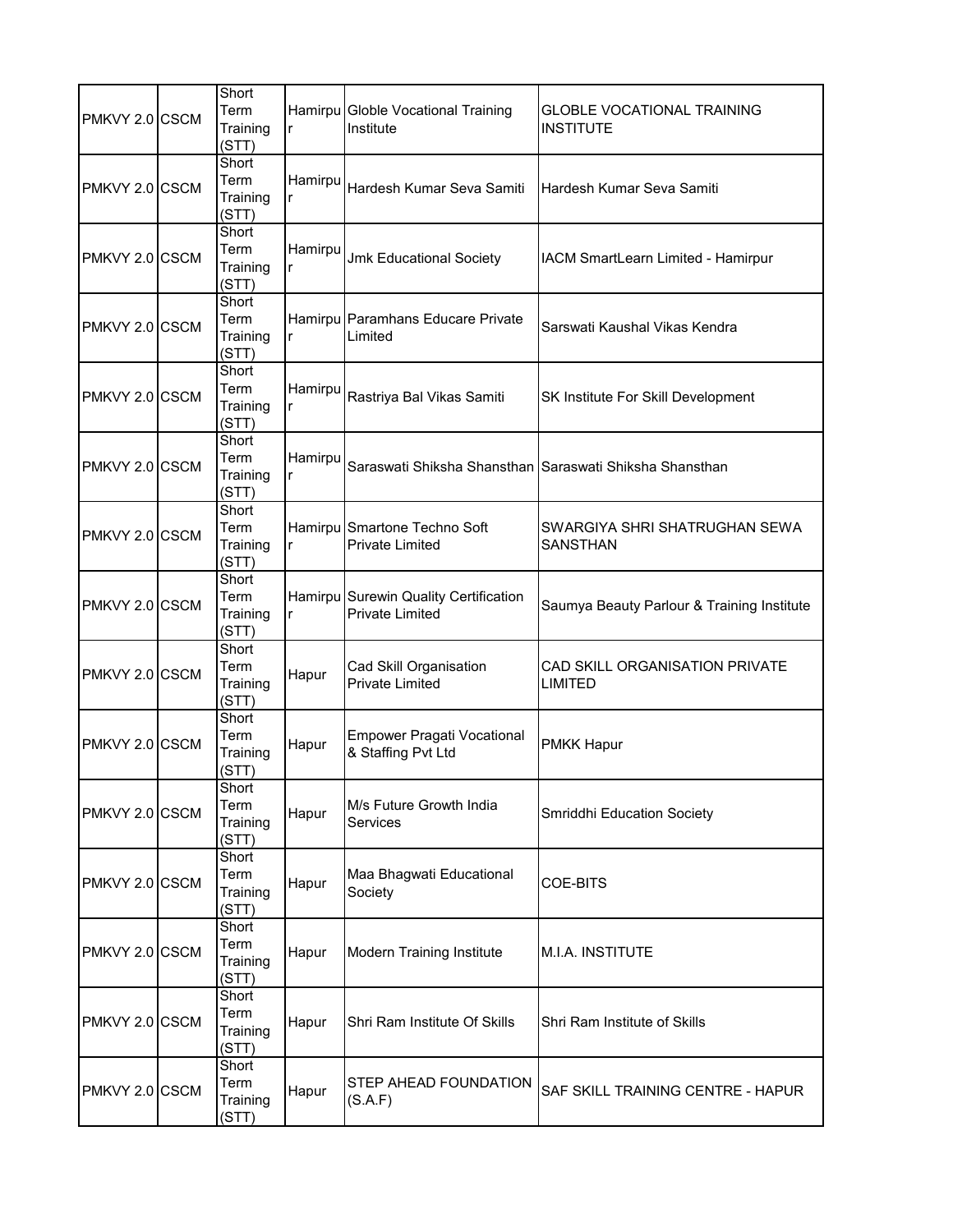| PMKVY 2.0 CSCM | Short<br>Term<br>Training<br>(STT) | Hapur  | SUNRISE EDUCATION AND<br><b>WELFARE SOCIETY</b>                                     | SARASWATI INSTITUTE OF<br>PROFESSIONAL EDUCATION     |
|----------------|------------------------------------|--------|-------------------------------------------------------------------------------------|------------------------------------------------------|
| PMKVY 2.0 CSCM | Short<br>Term<br>Training<br>(STT) | Hapur  | Vishveshwarya School<br><b>Business</b>                                             | SUDHA DEVI SKILL DEVELOPMENT<br><b>CENTER</b>        |
| PMKVY 2.0 CSCM | Short<br>Term<br>Training<br>(STT) | Hardoi | Anand Skill Development<br>Centre                                                   | Anand Skill Development Centre                       |
| PMKVY 2.0 CSCM | Short<br>Term<br>Training<br>(STT) | Hardoi | ASCENT ACADEMY OF<br><b>TRAINING &amp;</b><br>DEVELOPMENT PRIVATE<br><b>LIMITED</b> | Bhartiya Infotech Computer Institute                 |
| PMKVY 2.0 CSCM | Short<br>Term<br>Training<br>(STT) | Hardoi | <b>Bharat Welfare Society Skill</b><br>Centre                                       | <b>BHARAT WELFARE SOCIETY SKILL</b><br><b>CENTRE</b> |
| PMKVY 2.0 CSCM | Short<br>Term<br>Training<br>(STT) | Hardoi | G S Techno Innovations Pvt<br>Ltd                                                   | G S PM Kaushal Kendra                                |
| PMKVY 2.0 CSCM | Short<br>Term<br>Training<br>(STT) | Hardoi | GAUTAM BUDH WELFARE<br><b>SOCIETY</b>                                               | Gautam Budh Training Centre - Hardoi                 |
| PMKVY 2.0 CSCM | Short<br>Term<br>Training<br>(STT) | Hardoi | <b>Gs Techno Innovations Pvt</b><br>Ltd                                             | <b>HARDOI SKILL CENTER</b>                           |
| PMKVY 2.0 CSCM | Short<br>Term<br>Training<br>(STT) | Hardoi | J R S Technology Private<br>Limited                                                 | <b>Wave Tutorials</b>                                |
| PMKVY 2.0 CSCM | Short<br>Term<br>Training<br>(STT) | Hardoi | Mahadev Educational Society Pury Computers                                          |                                                      |
| PMKVY 2.0 CSCM | Short<br>Term<br>Training<br>(STT) | Hardoi | Mahendra Skills Training &<br>Development Pvt. Ltd.                                 | PMKK-Hardoi                                          |
| PMKVY 2.0 CSCM | Short<br>Term<br>Training<br>(STT) | Hardoi | Sandila Welfare Society                                                             | <b>OBM TECHNOLOGIES</b>                              |
| PMKVY 2.0 CSCM | Short<br>Term<br>Training<br>(STT) | Hardoi | SOCIAL ACTIVITIES IN<br><b>INDIAN FRAMEWORK</b>                                     | WISE MCU at Sandila Hardoi UP                        |
| PMKVY 2.0 CSCM | Short<br>Term<br>Training<br>(STT) | Hardoi | Society for Charity Obligation<br><b>Technology and Training</b>                    | Baijnath Seva Sansthan                               |
| PMKVY 2.0 CSCM | Short<br>Term<br>Training<br>(STT) | Hardoi | Vidyaam Skills & Technology<br>Services Pvt Ltd                                     | Raj Institute                                        |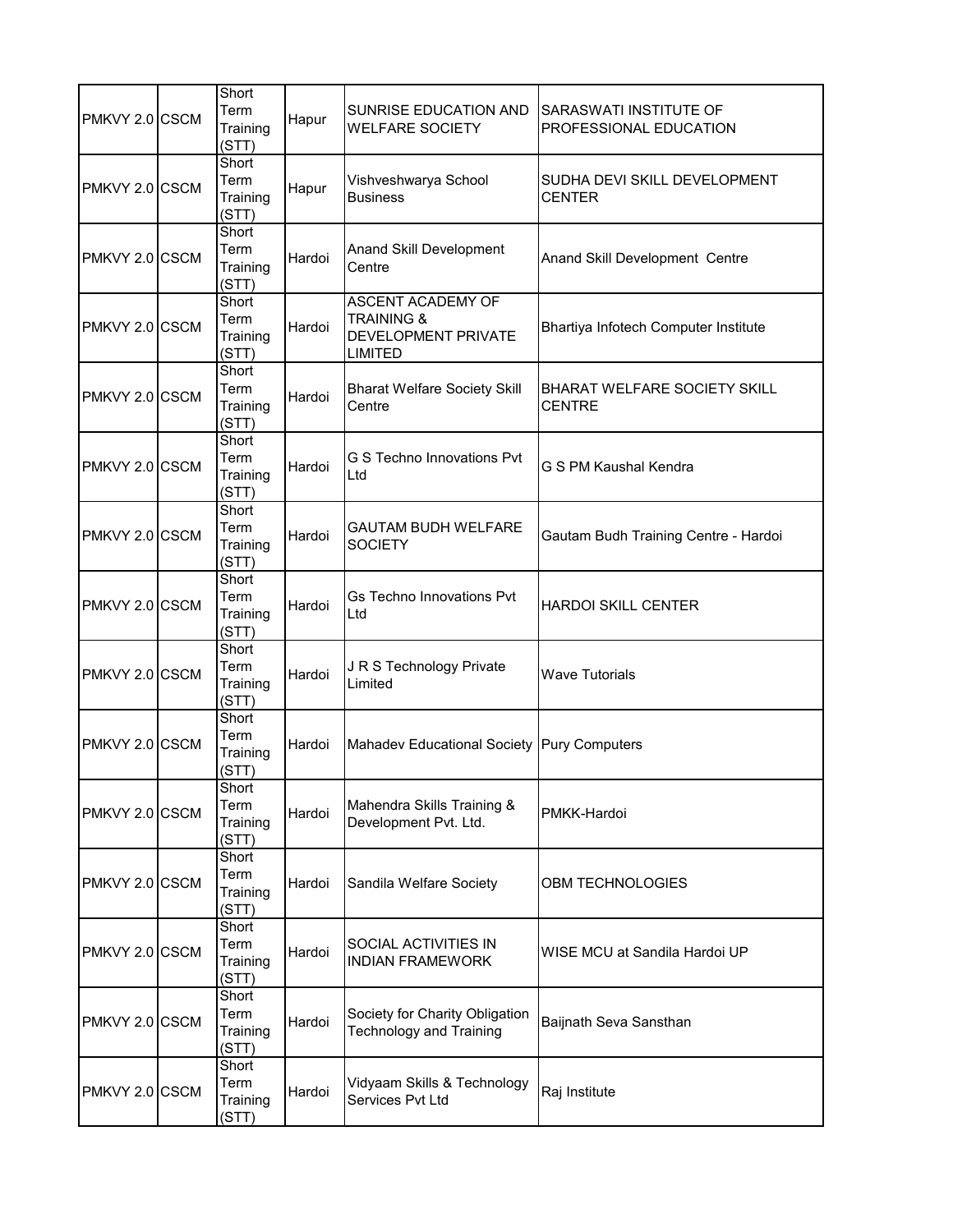| PMKVY 2.0 CSCM | Short<br>Term<br>Training<br>(STT) | Hardoi         | Vidyaam Skills & Technology<br>Services Pvt Ltd      | Vidyaam Kaushal Vikas Kendra - Hardoi   |
|----------------|------------------------------------|----------------|------------------------------------------------------|-----------------------------------------|
| PMKVY 2.0 CSCM | Short<br>Term<br>Training<br>(STT) | Hardoi         | Vidyaam Skills & Technology<br>Services Pvt Ltd      | Vidyaam Kaushal Vikas Kendra - Sandila  |
| PMKVY 2.0 CSCM | Short<br>Term<br>Training<br>(STT) | Hardoi         | Vidyaam Skills & Technology<br>Services Pvt Ltd      | Vtech Computer Institute                |
| PMKVY 2.0 CSCM | Short<br>Term<br>Training<br>(STT) | <b>Hathras</b> | Aligarh Institute of<br>Management & Technology      | <b>New Capital Computer</b>             |
| PMKVY 2.0 CSCM | Short<br>Term<br>Training<br>(STT) | Hathras        | Aligarh Institute of<br>Management & Technology      | VR Skill Academy                        |
| PMKVY 2.0 CSCM | Short<br>Term<br>Training<br>(STT) | <b>Hathras</b> | <b>ANAAYAS FOUNDATION</b>                            | anaayas foundation                      |
| PMKVY 2.0 CSCM | Short<br>Term<br>Training<br>(STT) | <b>Hathras</b> | D Akhilesh group of<br>consultancy                   | shri hari computer                      |
| PMKVY 2.0 CSCM | Short<br>Term<br>Training<br>(STT) | <b>Hathras</b> | De Unique Educational<br>Society                     | De Unique Skill Training Centre         |
| PMKVY 2.0 CSCM | Short<br>Term<br>Training<br>(STT) | Hathras        | <b>EARTH &amp; MOON HR</b><br><b>PRIVATE LIMITED</b> | KHACHERMAL SARASWAT PVT ITI             |
| PMKVY 2.0 CSCM | Short<br>Term<br>Training<br>(STT) | Hathras        | Gramin Siksha Evam Vikas<br>Sansthan                 | Gramin Siksha Evam Vikas Sansthan       |
| PMKVY 2.0 CSCM | Short<br>Term<br>Training<br>(STT) | Hathras        | Gramin Vikas Evam Samajik<br>Seva Sansthan           | Gramin vikas evam samajik seva sansthan |
| PMKVY 2.0 CSCM | Short<br>Term<br>Training<br>(STT) | Hathras        | Gramin Vikas Evam Samajik<br>Seva Sansthan           | Gramin vikas evam samajik seva sansthan |
| PMKVY 2.0 CSCM | Short<br>Term<br>Training<br>(STT) | Hathras        | <b>K CONNECT SOLUTIONS</b>                           | <b>KCS C/O JHA HOSPITAL</b>             |
| PMKVY 2.0 CSCM | Short<br>Term<br>Training<br>(STT) |                | Hathras K CONNECT SOLUTIONS                          | KCS C/O JHA HOSPITAL                    |
| PMKVY 2.0 CSCM | Short<br>Term<br>Training<br>(STT) | Hathras        | Load Krishna Computer Skill                          | Load krishna Computer skill             |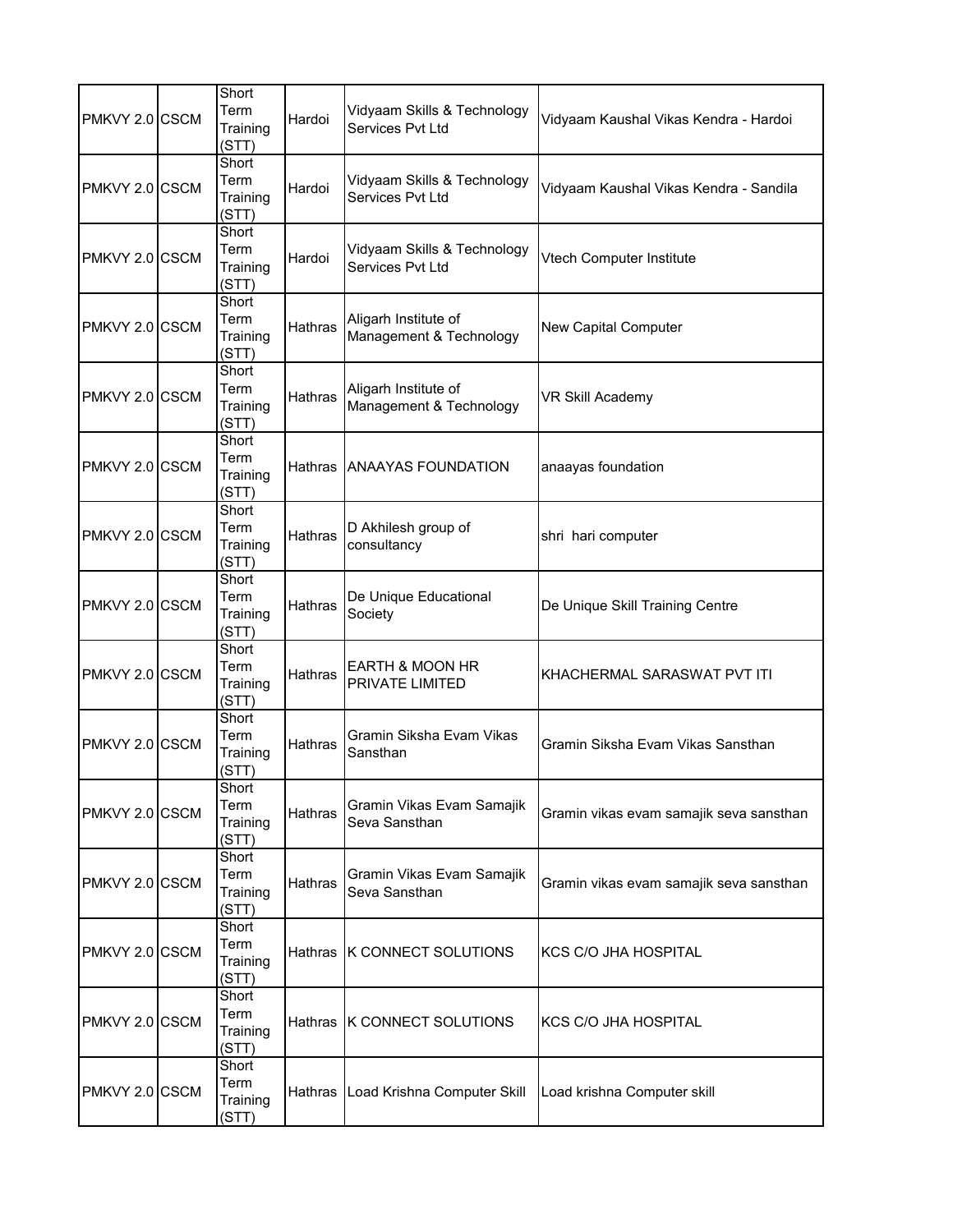| PMKVY 2.0 CSCM  | Short<br>Term<br>Training<br>(STT) |                | Hathras   Medhavi Skill Organisation              | Medhavi Skill Organisation                                          |
|-----------------|------------------------------------|----------------|---------------------------------------------------|---------------------------------------------------------------------|
| PMKVY 2.0 CSCM  | Short<br>Term<br>Training<br>(STT) | Hathras        | NIFA Infocomp Services Pvt<br>Limited             | Nifa Infocomo services Pvt. Ltd. Hathras                            |
| PMKVY 2.0 CSCM  | Short<br>Term<br>Training<br>(STT) | Hathras        | Power To Empower Skills<br><b>Private Limited</b> | HIND INSTITUTE OF SKILL DEVLOPMENT                                  |
| PMKVY 2.0 CSCM  | Short<br>Term<br>Training<br>(STT) | Hathras        | R S Institute Of Technology                       | R S Institute Of Technology                                         |
| PMKVY 2.0 ICSCM | Short<br>Term<br>Training<br>(STT) | Hathras        | Radhey Govind Skill Training<br>Center            | Radhey Govind Skill Training Center                                 |
| PMKVY 2.0 CSCM  | Short<br>Term<br>Training<br>(STT) | <b>Hathras</b> | <b>SHIVA MVS TRAINING</b><br><b>INSTITUTE</b>     | SHIVA MVS TRAINING INSTITUTE                                        |
| PMKVY 2.0 CSCM  | Short<br>Term<br>Training<br>(STT) | Hathras        | Srijan Sanstham                                   | Srijan Sansthan Skill Development Training<br><b>Center Hathras</b> |
| PMKVY 2.0 CSCM  | Short<br>Term<br>Training<br>(STT) | Hathras        | STEP AHEAD FOUNDATION<br>(S.A.F)                  | SAF-RG SKILL TRAINING CENTRE -<br><b>HATHRAS</b>                    |
| PMKVY 2.0 CSCM  | Short<br>Term<br>Training<br>(STT) | Hathras        | SUNRISE EDUCATION AND<br><b>WELFARE SOCIETY</b>   | PREM RAGHU DHARMARTH SDC                                            |
| PMKVY 2.0 CSCM  | Short<br>Term<br>Training<br>(STT) | Hathras        | SUNRISE EDUCATION AND<br><b>WELFARE SOCIETY</b>   | S.R.SKILL DEVLOPMENT INSTITUTE                                      |
| PMKVY 2.0 CSCM  | Short<br>Term<br>Training<br>(STT) | Hathras        |                                                   | Tng Skill Development Center   TNG SKILL DEVELOPMENT CENTRE         |
| PMKVY 2.0 CSCM  | Short<br>Term<br>Training<br>(STT) | Hathras        | <b>Wall Communication Private</b><br>Limited      | <b>Gyan Vocational Training Institute</b>                           |
| PMKVY 2.0 CSCM  | Short<br>Term<br>Training<br>(STT) | Jalaun         | ADS SKILLS PVT LTD                                | ADS SKILLS PVT LTD - ORAI                                           |
| PMKVY 2.0 CSCM  | Short<br>Term<br>Training<br>(STT) | Jalaun         | <b>AISECT Skills Mission</b>                      | <b>AISECT PMKK Jalaun</b>                                           |
| PMKVY 2.0 CSCM  | Short<br>Term<br>Training<br>(STT) | Jalaun         | <b>ASIT</b>                                       | <b>ASIT</b>                                                         |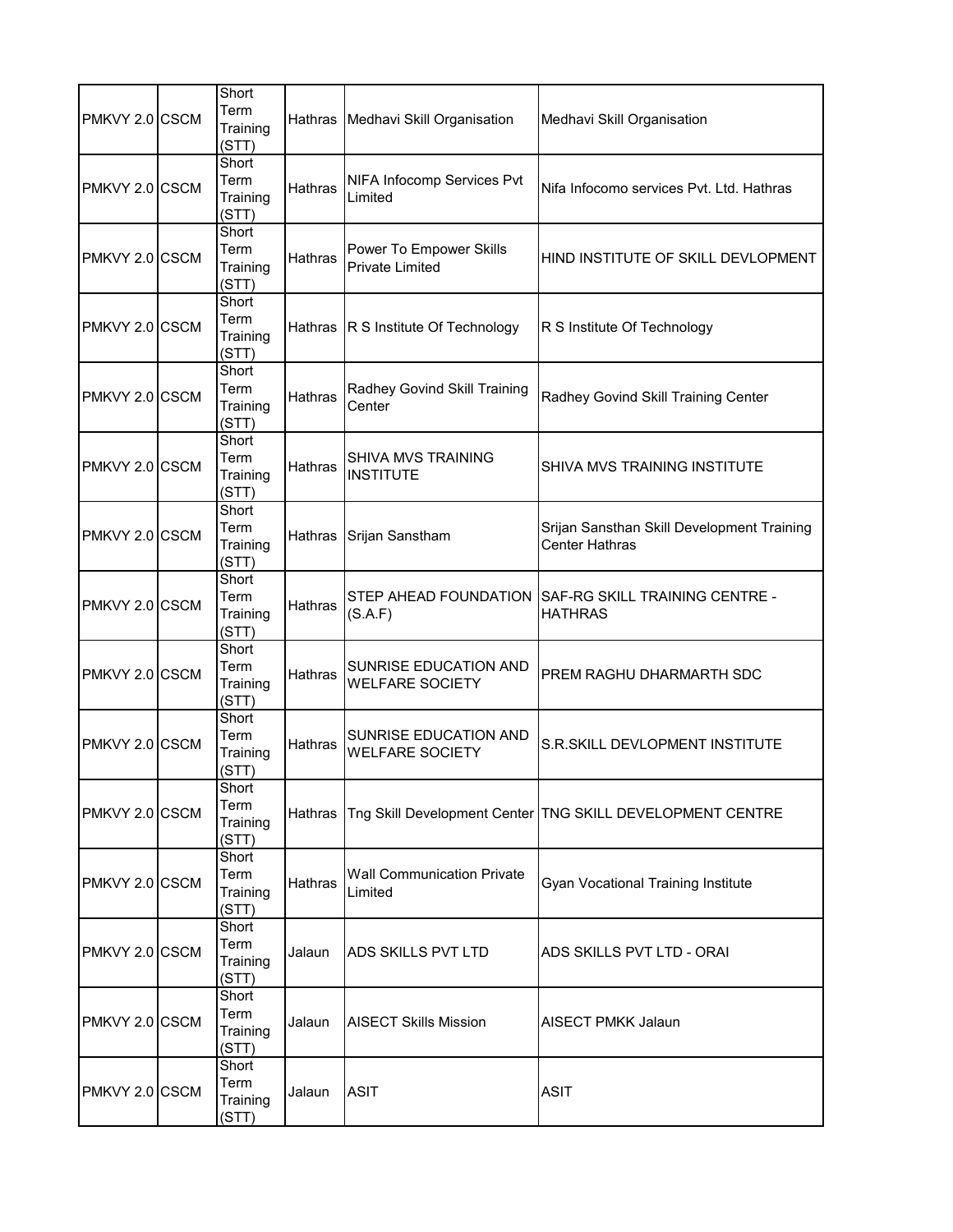| PMKVY 2.0 CSCM | Short<br>Term<br>Training<br>(STT) | Jalaun | Atal Skill Development Centre atal skill development center |                                                        |
|----------------|------------------------------------|--------|-------------------------------------------------------------|--------------------------------------------------------|
| PMKVY 2.0 CSCM | Short<br>Term<br>Training<br>(STT) | Jalaun | <b>D.f Education Centre</b>                                 | <b>D.F EDUCATION CENTRE</b>                            |
| PMKVY 2.0 CSCM | Short<br>Term<br>Training<br>(STT) | Jalaun | Fair And The Expert<br><b>Educational Society</b>           | <b>Future Point</b>                                    |
| PMKVY 2.0 CSCM | Short<br>Term<br>Training<br>(STT) | Jalaun | GAUTAM BUDDHA<br><b>EDUCATIONAL TRUST</b>                   | <b>Bhagat Singh Skill Development Trust</b>            |
| PMKVY 2.0 CSCM | Short<br>Term<br>Training<br>(STT) | Jalaun | <b>GAUTAM BUDDHA</b><br><b>EDUCATIONAL TRUST</b>            | <b>CPM Skill Development Center</b>                    |
| PMKVY 2.0 CSCM | Short<br>Term<br>Training<br>(STT) | Jalaun | <b>GAUTAM BUDDHA</b><br><b>EDUCATIONAL TRUST</b>            | Vision Skill Development                               |
| PMKVY 2.0 CSCM | Short<br>Term<br>Training<br>(STT) | Jalaun | GAUTAM BUDH WELFARE<br><b>SOCIETY</b>                       | Gautam Budh Training Centre - jalaun                   |
| PMKVY 2.0 CSCM | Short<br>Term<br>Training<br>(STT) | Jalaun | MAA KARNIMA SHIKSHA<br><b>SAMITI</b>                        | One Step Skill India Foundation                        |
| PMKVY 2.0 CSCM | Short<br>Term<br>Training<br>(STT) | Jalaun | <b>Mahadev Skills Private</b><br>Limited                    | Novalees Net Computer Konch                            |
| PMKVY 2.0 CSCM | Short<br>Term<br>Training<br>(STT) | Jalaun | National Computer<br>Saksharta Mission                      | National Computer Saksharta Mission                    |
| PMKVY 2.0 CSCM | Short<br>Term<br>Training<br>(STT) | Jalaun | New Bundelkhand Training<br>Centre                          | New Bundelkhand Training Centre                        |
| PMKVY 2.0 CSCM | Short<br>Term<br>Training<br>(STT) | Jalaun | <b>RLP Study Cercel</b>                                     | <b>RLP Study Cercel</b>                                |
| PMKVY 2.0 CSCM | Short<br>Term<br>Training<br>(STT) | Jalaun | Shree Krishna Shiksha Samiti                                | Bhagwan Singh institute of skill<br>development center |
| PMKVY 2.0 CSCM | Short<br>Term<br>Training<br>(STT) | Jalaun | Smartone Techno Soft<br><b>Private Limited</b>              | Shri sai baba educational society                      |
| PMKVY 2.0 CSCM | Short<br>Term<br>Training<br>(STT) | Jalaun | Society for Charity Obligation<br>Technology and Training   | <b>SCOTT ORAI</b>                                      |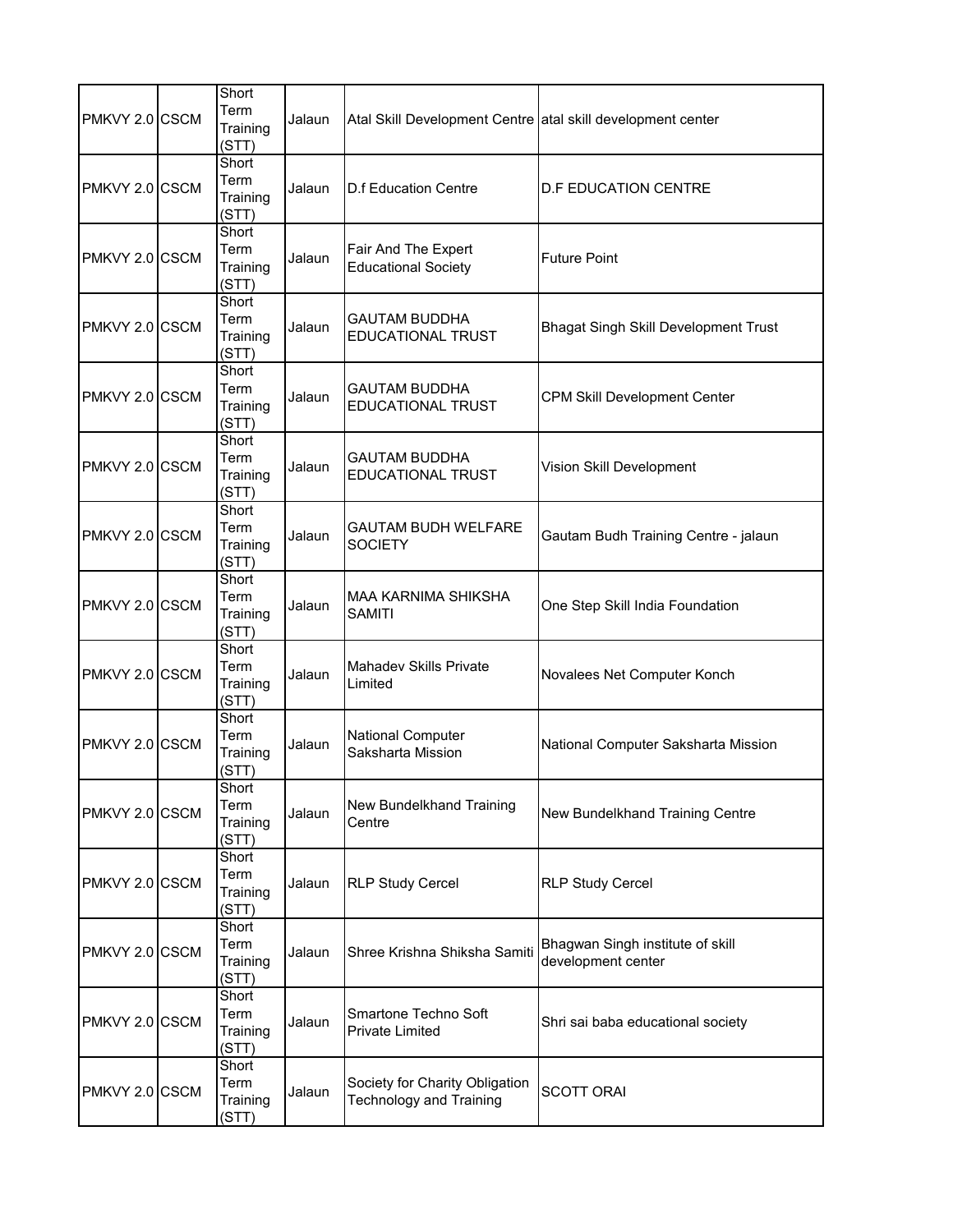| PMKVY 2.0 CSCM | Short<br>Term<br>Training<br>(STT) | Jalaun  | Society for Charity Obligation<br><b>Technology and Training</b> | SCOTT Patel Nagar Orai                                            |
|----------------|------------------------------------|---------|------------------------------------------------------------------|-------------------------------------------------------------------|
| PMKVY 2.0 CSCM | Short<br>Term<br>Training<br>(STT) | Jalaun  | Society for Charity Obligation<br><b>Technology and Training</b> | Scott Pwd Orai Center                                             |
| PMKVY 2.0 CSCM | Short<br>Term<br>Training<br>(STT) | Jalaun  | Sri Radha Krishna Infotech<br>Private Limited                    | Sankalp Education & Social welfare Society                        |
| PMKVY 2.0 CSCM | Short<br>Term<br>Training<br>(STT) | Jalaun  | Srp Education                                                    | THAKUR KRIPAL SINGH DADI TRAINING<br><b>CENTRE</b>                |
| PMKVY 2.0 CSCM | Short<br>Term<br>Training<br>(STT) | Jalaun  | Swami Ambrish Chetanya<br>Sewa Samiti                            | Swami Ambrish Chetanya Sewa Samiti                                |
| PMKVY 2.0 CSCM | Short<br>Term<br>Training<br>(STT) | Jalaun  | VIDYA CARE                                                       | H.A.K Silai And Computer Center                                   |
| PMKVY 2.0 CSCM | Short<br>Term<br>Training<br>(STT) |         | Jaunpur Acme India Microsys Pvt Ltd                              | Shrimati Sharda Devi Educational And<br>Social Society            |
| PMKVY 2.0 CSCM | Short<br>Term<br>Training<br>(STT) |         | Jaunpur Aradhya Jan Sewa Samiti                                  | ARADHYA JAN SEWA SAMITI                                           |
| PMKVY 2.0 CSCM | Short<br>Term<br>Training<br>(STT) |         |                                                                  | Jaunpur Avs Skill Development Center AVS SKILL DEVELOPMENT CENTER |
| PMKVY 2.0 CSCM | Short<br>Term<br>Training<br>(STT) | Jaunpur | Care Educational & Welfare<br>Society                            | <b>CARE SKILL CENTER</b>                                          |
| PMKVY 2.0 CSCM | Short<br>Term<br>Training<br>(STT) | Jaunpur | De Unique Educational<br>Society                                 | De Unique Educational Society                                     |
| PMKVY 2.0 CSCM | Short<br>Term<br>Training<br>(STT) | Jaunpur | Edujoin Training Foundation                                      | Kinetic Vision - Jaunpur                                          |
| PMKVY 2.0 CSCM | Short<br>Term<br>Training<br>(STT) | Jaunpur | J R S Technology Private<br>Limited                              | M/s JRS Computer Training Centre                                  |
| PMKVY 2.0 CSCM | Short<br>Term<br>Training<br>(STT) | Jaunpur | Jai Sai Sewa Samiti                                              | <b>KCC Institute of Technology</b>                                |
| PMKVY 2.0 CSCM | Short<br>Term<br>Training<br>(STT) | Jaunpur | Jan Kalyan Sewa Samiti                                           | Jan Kalyan Sewa Samiti                                            |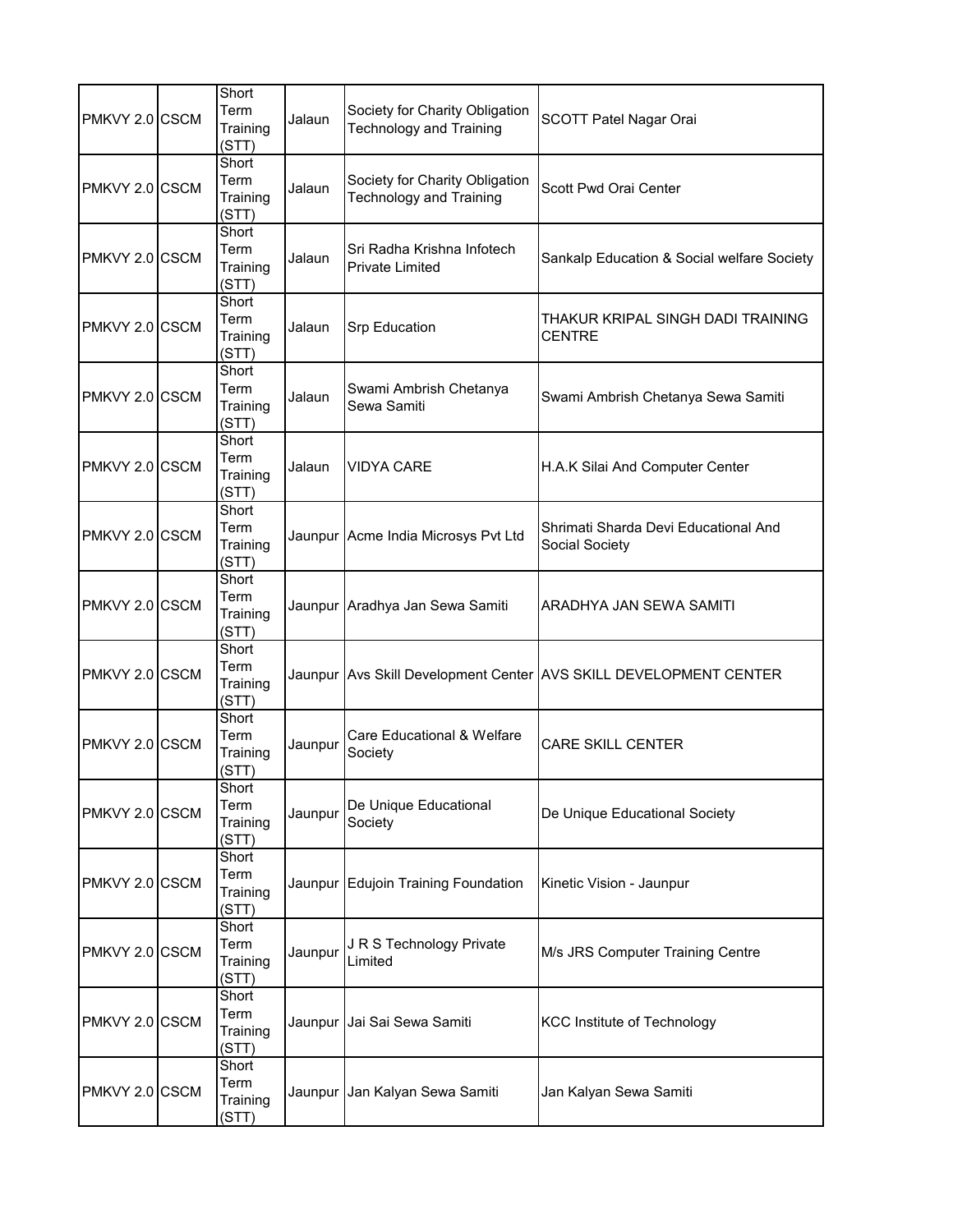| PMKVY 2.0 CSCM | Short<br>Term<br>Training<br>(STT) | Jaunpur | Krishi Evam Gramin Vikas<br>Samiti                                                   | UMA ELECTRONICS                                                           |
|----------------|------------------------------------|---------|--------------------------------------------------------------------------------------|---------------------------------------------------------------------------|
| PMKVY 2.0 CSCM | Short<br>Term<br>Training<br>(STT) |         | Jaunpur Maan Sneh Sewa Samiti                                                        | APCS COLLEGE OF IT AND<br><b>MANAGEMENT</b>                               |
| PMKVY 2.0 CSCM | Short<br>Term<br>Training<br>(STT) | Jaunpur | MICROTEK EDUCATIONAL<br><b>SOCIETY</b>                                               | MICROTEK EDUCATIONAL SOCIETY                                              |
| PMKVY 2.0 CSCM | Short<br>Term<br>Training<br>(STT) | Jaunpur | Mother Aiyasha Muslim<br><b>Educational &amp; Welfare</b><br><b>Charitable Trust</b> | MOTHER AIYASHA MUSLIM<br>EDUCATIONAL & WELFARE<br><b>CHARITABLE TRUST</b> |
| PMKVY 2.0 CSCM | Short<br>Term<br>Training<br>(STT) | Jaunpur | New Shakti College Of It &<br>Management                                             | NEW SHAKTI COLLEGE OF IT &<br><b>MANAGEMENT</b>                           |
| PMKVY 2.0 CSCM | Short<br>Term<br>Training<br>(STT) |         | Jaunpur Nishulk Shiksha Samiti                                                       | Samaj sudhar jan kalyan samiti                                            |
| PMKVY 2.0 CSCM | Short<br>Term<br>Training<br>(STT) | Jaunpur | Paramhans Educare Private<br>Limited                                                 | Sovereign IT & Management Pvt. Ltd.                                       |
| PMKVY 2.0 CSCM | Short<br>Term<br>Training<br>(STT) | Jaunpur | Parasnath Singh Uchchatar<br>Madhyamik Vidyalaya                                     | PARASNATH SINGH UCHCHATAR<br><b>MADHYAMIK VIDYALAYA</b>                   |
| PMKVY 2.0 CSCM | Short<br>Term<br>Training<br>(STT) | Jaunpur | RANI AHILYABAI HOLKAR<br>SHAIKSHIK EVAM<br>SWASTHYA SEWASHRAM<br><b>SAMITI</b>       | JNH & IPMS Govn BY RABHSESSS                                              |
| PMKVY 2.0 CSCM | Short<br>Term<br>Training<br>(STT) | Jaunpur | Softdot Technologies Private<br>Limited                                              | Softdot Skill Development Centre                                          |
| PMKVY 2.0 CSCM | Short<br>Term<br>Training<br>(STT) | Jaunpur | Softdot Technologies Private<br>Limited                                              | Softdot Skill Development Centre                                          |
| PMKVY 2.0 CSCM | Short<br>Term<br>Training<br>(STT) | Jaunpur | State Banking Institution Of<br>India                                                | Jai Sai Sewa Samiti                                                       |
| PMKVY 2.0 CSCM | Short<br>Term<br>Training<br>(STT) | Jaunpur | SUNRISE EDUCATION AND<br><b>WELFARE SOCIETY</b>                                      | <b>SWASTIK - ELIXIR COMPUTER</b><br><b>EDUCATION</b>                      |
| PMKVY 2.0 CSCM | Short<br>Term<br>Training<br>(STT) | Jaunpur | <b>Sunside Servives Private</b><br>Limited                                           | SUNSIDE INSTITUTE OF SKILL<br><b>DEVELOPMENT</b>                          |
| PMKVY 2.0 CSCM | Short<br>Term<br>Training<br>(STT) | Jaunpur | Udai Prerana Computer<br><b>Application Society</b>                                  | UNIX INSTITUTE OF HARDWARE<br>TECHNOLOGY & MANAGEMENT                     |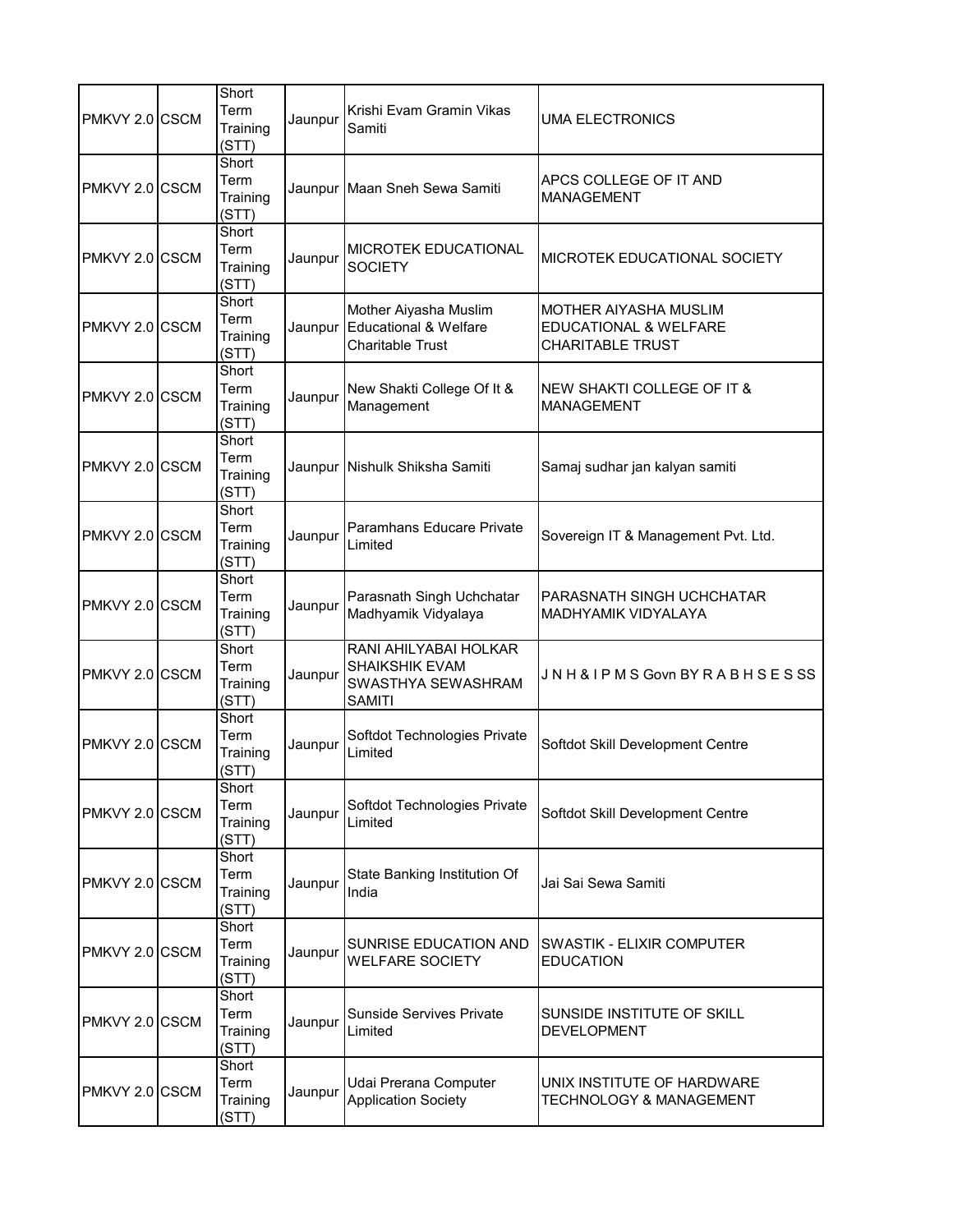| PMKVY 2.0 CSCM | Short<br>Term<br>Training<br>(STT) | Jaunpur | Vidyaam Skills & Technology<br>Services Pvt Ltd | Abhinav Sewa Sansthan                                |
|----------------|------------------------------------|---------|-------------------------------------------------|------------------------------------------------------|
| PMKVY 2.0 CSCM | Short<br>Term<br>Training<br>(STT) | Jaunpur | Vidyaam Skills & Technology<br>Services Pvt Ltd | ACCP COMPUTER EDUCATION                              |
| PMKVY 2.0 CSCM | Short<br>Term<br>Training<br>(STT) | Jaunpur | Vidyaam Skills & Technology<br>Services Pvt Ltd | <b>ANAY SKILLS ACADEMY</b>                           |
| PMKVY 2.0 CSCM | Short<br>Term<br>Training<br>(STT) | Jaunpur | Vidyaam Skills & Technology<br>Services Pvt Ltd | Anshika Computer Institute                           |
| PMKVY 2.0 CSCM | Short<br>Term<br>Training<br>(STT) | Jaunpur | Vidyaam Skills & Technology<br>Services Pvt Ltd | J.S Computer Institute - Rampur                      |
| PMKVY 2.0 CSCM | Short<br>Term<br>Training<br>(STT) | Jaunpur | Vidyaam Skills & Technology<br>Services Pvt Ltd | Manorama Institute                                   |
| PMKVY 2.0 CSCM | Short<br>Term<br>Training<br>(STT) | Jaunpur | Vidyaam Skills & Technology<br>Services Pvt Ltd | Sagar Computer                                       |
| PMKVY 2.0 CSCM | Short<br>Term<br>Training<br>(STT) | Jaunpur | Vidyaam Skills & Technology<br>Services Pvt Ltd | Vidyaam Kaushal Vikas Kendra - Shahganj              |
| PMKVY 2.0 CSCM | Short<br>Term<br>Training<br>(STT) | Jhansi  | <b>AISECT Skills Mission</b>                    | AISECT PMKK JHANSI                                   |
| PMKVY 2.0 CSCM | Short<br>Term<br>Training<br>(STT) | Jhansi  | CPIT Edutech Pvt. Ltd.                          | Giriraj Computer Center                              |
| PMKVY 2.0 CSCM | Short<br>Term<br>Training<br>(STT) | Jhansi  | De Unique Educational<br>Society                | De Unique Educational Society - Jhansi               |
| PMKVY 2.0 CSCM | Short<br>Term<br>Training<br>(STT) | Jhansi  | De Unique Educational<br>Society                | De Unique Skill Training Centre                      |
| PMKVY 2.0 CSCM | Short<br>Term<br>Training<br>(STT) | Jhansi  | Directorate of Indian Army<br>Veterans (DIAV)   | ASTC, Jhansi                                         |
| PMKVY 2.0 CSCM | Short<br>Term<br>Training<br>(STT) | Jhansi  | <b>GAUTAM BUDDHA</b><br>EDUCATIONAL TRUST       | SWARA SKILL DEVELOPMENT CENTRE                       |
| PMKVY 2.0 CSCM | Short<br>Term<br>Training<br>(STT) | Jhansi  | Gayatri Group Of Education                      | <b>GAYATRI GROUP OF EDUCATION</b><br><b>GURSARAI</b> |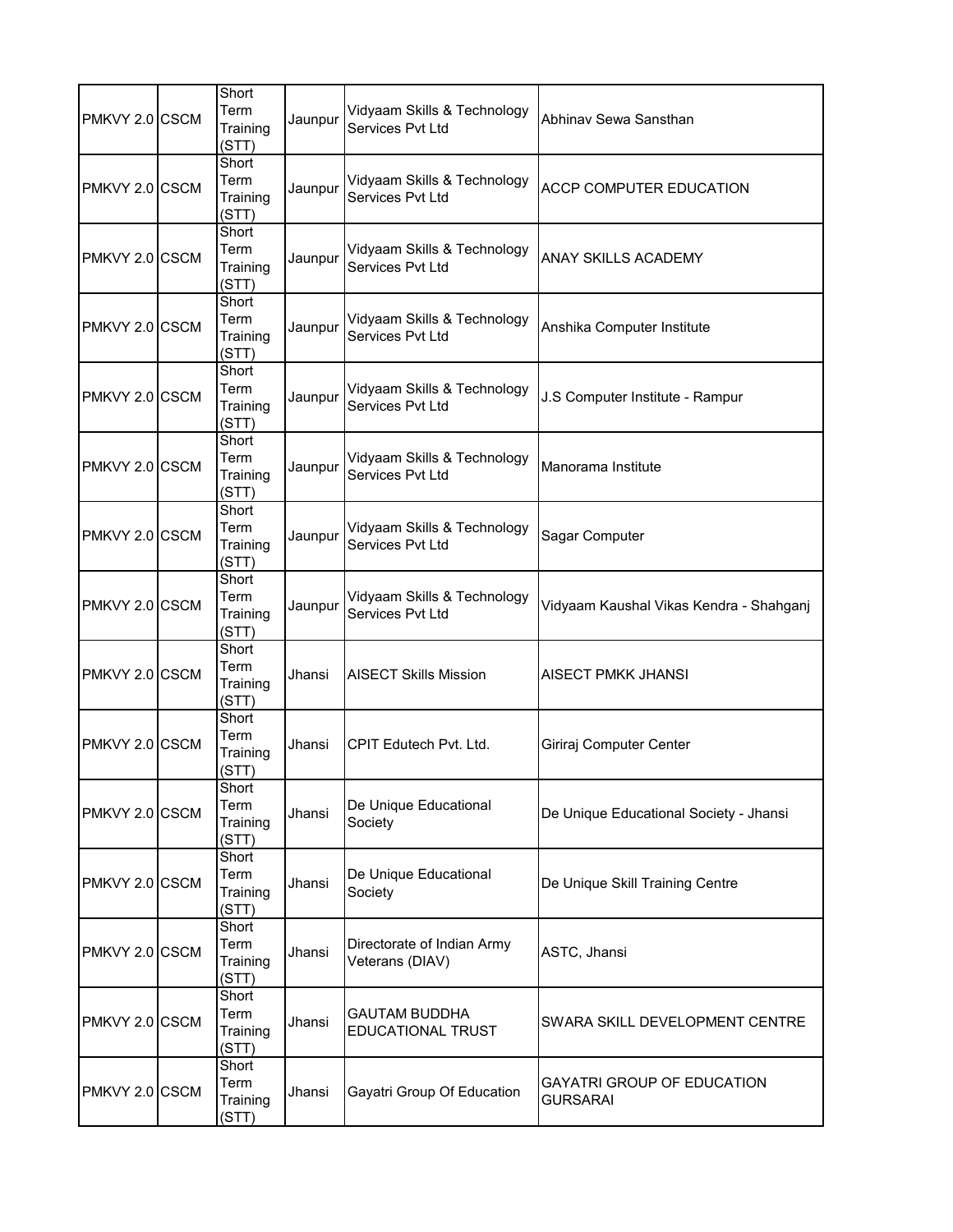| PMKVY 2.0 CSCM | Short<br>Term<br>Training<br>(STT) | Jhansi  | <b>Globle Vocational Training</b><br>Institute                             | <b>GLOBLE VOCATIONAL TRAINING</b><br><b>INSTITUTE</b> |
|----------------|------------------------------------|---------|----------------------------------------------------------------------------|-------------------------------------------------------|
| PMKVY 2.0 CSCM | Short<br>Term<br>Training<br>(STT) | Jhansi  | <b>Globle Vocational Training</b><br>Institute                             | <b>GLOBLE VOCATIONAL TRAINING</b><br><b>INSTITUTE</b> |
| PMKVY 2.0 CSCM | Short<br>Term<br>Training<br>(STT) | Jhansi  | IL & FS Skills Development<br><b>Corporation Limited</b>                   | IL&FS Institute of Skill @Jhansi                      |
| PMKVY 2.0 CSCM | Short<br>Term<br>Training<br>(STT) | Jhansi  | Jhansi Krishi And<br>Pashupalan Prashikshan<br>Sansthan                    | <b>NIOS FACILITATION CENTER</b>                       |
| PMKVY 2.0 CSCM | Short<br>Term<br>Training<br>(STT) | Jhansi  | Maa Ahilya Bai Holkar<br>Institute                                         | <b>MAA AHILYA BAI HOLKAR INSTITUTE</b>                |
| PMKVY 2.0 CSCM | Short<br>Term<br>Training<br>(STT) | Jhansi  | Nanoelectrix Skill<br><b>Development Training Centre</b>                   | NanoElectrix Skill Development Training<br>Centre     |
| PMKVY 2.0 CSCM | Short<br>Term<br>Training<br>(STT) | Jhansi  | Shiva Gramodyog Sewa<br>Sansthan (SGSS)                                    | Shiva Boutique                                        |
| PMKVY 2.0 CSCM | Short<br>Term<br>Training<br>(STT) | Jhansi  | Shri Shyam Sunder Gupta<br><b>Memorial Sewa</b><br>Sansthan(Sssgm Society) | R G Institute of IT and Engg                          |
| PMKVY 2.0 CSCM | Short<br>Term<br>Training<br>(STT) | Jhansi  | SKILLED INDIA SOCIETY                                                      | <b>SKILLED INDIA SOCIETY</b>                          |
| PMKVY 2.0 CSCM | Short<br>Term<br>Training<br>(STT) |         | Kannauj Brilliant Computer Institute                                       | <b>AQJ Info Tech</b>                                  |
| PMKVY 2.0 CSCM | Short<br>Term<br>Training<br>(STT) | Kannauj | De Unique Educational<br>Society                                           | De Unique Skill Training Centre                       |
| PMKVY 2.0 CSCM | Short<br>Term<br>Training<br>(STT) |         | Kannauj Dp Education Society                                               | DP Education Skill Centre                             |
| PMKVY 2.0 CSCM | Short<br>Term<br>Training<br>(STT) |         | Kannauj Gayatri Group Of Education                                         | GAYATRI GROUP OF EDUCATION<br><b>VISHUNGARH</b>       |
| PMKVY 2.0 CSCM | Short<br>Term<br>Training<br>(STT) |         | Kannauj Mahadev Educational Society Internet Computer Center               |                                                       |
| PMKVY 2.0 CSCM | Short<br>Term<br>Training<br>(STT) | Kannauj | MiniSoft Education and<br><b>Welfare Society</b>                           | Prakash Skill Development Center                      |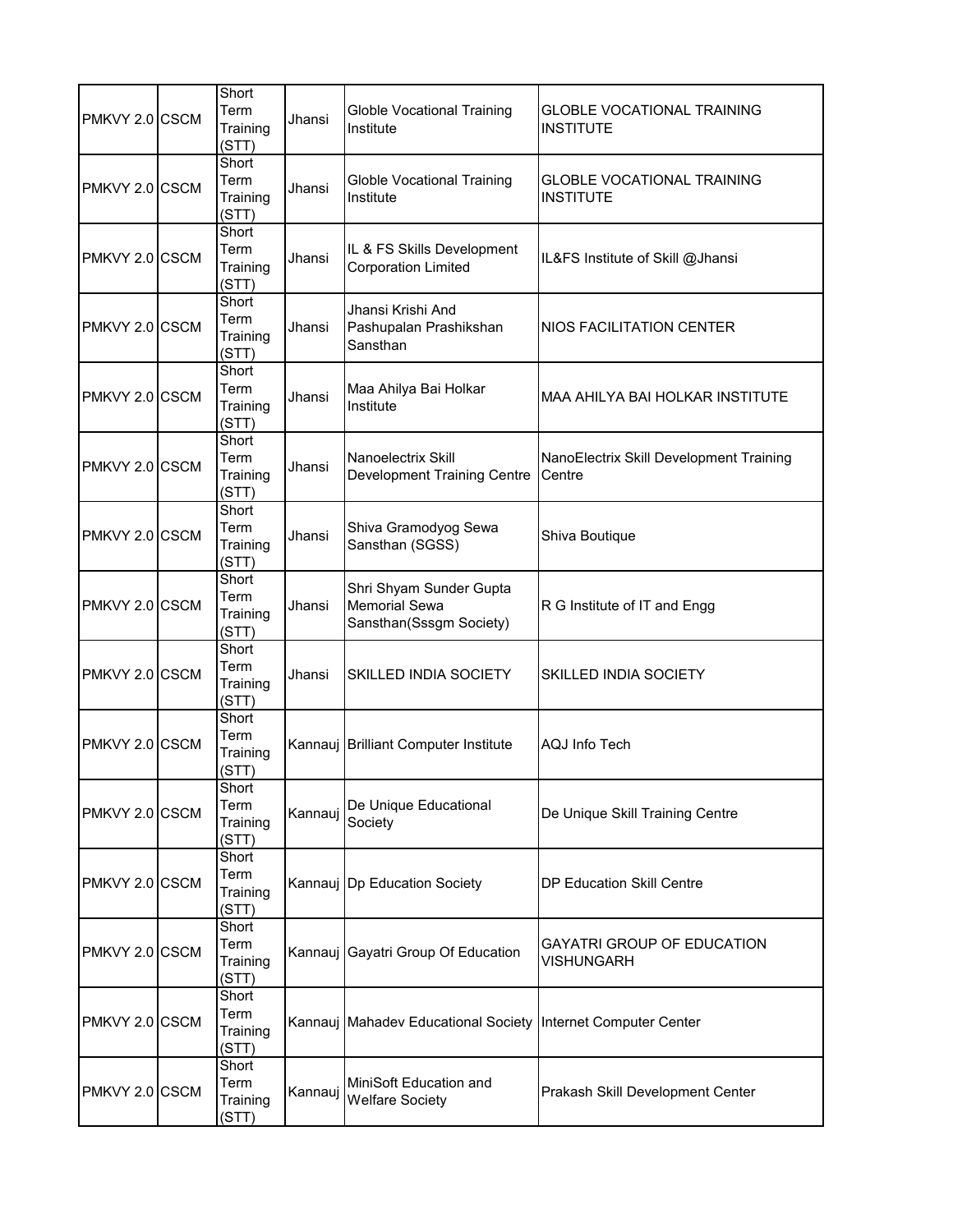| PMKVY 2.0 CSCM | Short<br>Term<br>Training<br>(STT) | Kannauj         | <b>NEW NTECH COMPUTER</b><br>EDUCATIONAL SOCIETY                      | ALL INDIA COMPUTER EDUCATION                          |
|----------------|------------------------------------|-----------------|-----------------------------------------------------------------------|-------------------------------------------------------|
| PMKVY 2.0 CSCM | Short<br>Term<br>Training<br>(STT) | Kannauj         | NEW NTECH COMPUTER<br>EDUCATIONAL SOCIETY                             | NEW NTECH COMPUTER EDUCATION<br><b>CENTER</b>         |
| PMKVY 2.0 CSCM | Short<br>Term<br>Training<br>(STT) | Kannauj         | NIFA Infocomp Services Pvt<br>Limited                                 | Nifa Infocomo services Pvt. Ltd. Kannauj              |
| PMKVY 2.0 CSCM | Short<br>Term<br>Training<br>(STT) | Kannauj         | Pragti Education And<br><b>Welfare Society</b>                        | Pragti Education and Welfare Society                  |
| PMKVY 2.0 CSCM | Short<br>Term<br>Training<br>(STT) | Kannauj         | <b>SmartBrains Engineers &amp;</b><br>Technologist Pvt. Ltd.          | <b>Smart Brains Shareefabad</b>                       |
| PMKVY 2.0 CSCM | Short<br>Term<br>Training<br>(STT) | Kannauj         | Softdot Technologies Private<br>Limited                               | Softdot Skill Development Centre                      |
| PMKVY 2.0 CSCM | Short<br>Term<br>Training<br>(STT) | Kanpur<br>Dehat | <b>AISECT Skills Mission</b>                                          | <b>AISECT PMKK Kanpur Dehat</b>                       |
| PMKVY 2.0 CSCM | Short<br>Term<br>Training<br>(STT) | Kanpur<br>Dehat | <b>Globle Vocational Training</b><br>Institute                        | <b>GLOBLE VOCATIONAL TRAINING</b><br><b>INSTITUTE</b> |
| PMKVY 2.0 CSCM | Short<br>Term<br>Training<br>(STT) | Kanpur<br>Dehat | Hindustan Latex Family<br><b>Planning Promotion Trust</b><br>(Hlfppt) | HLFPPT Centre for Skills- Kanpur Dehat                |
| PMKVY 2.0 CSCM | Short<br>Term<br>Training<br>(STT) | Kanpur<br>Dehat | <b>HOLISTIC CORPORATE</b><br>SERVICES PVT. LTD.                       | <b>Holistic Skills Pura</b>                           |
| PMKVY 2.0 CSCM | Short<br>Term<br>Training<br>(STT) | Kanpur<br>Dehat | Janhit Gramoudyog Utthan<br>Samiti                                    | <b>UK Education center</b>                            |
| PMKVY 2.0 CSCM | Short<br>Term<br>Training<br>(STT) | Kanpur<br>Dehat | Power To Empower Skills<br><b>Private Limited</b>                     | Shree Kashi Computer Education Center                 |
| PMKVY 2.0 CSCM | Short<br>Term<br>Training<br>(STT) | Kanpur<br>Dehat | Pragti Education And<br><b>Welfare Society</b>                        | Pragti Education and Welfare Society                  |
| PMKVY 2.0 CSCM | Short<br>Term<br>Training<br>(STT) | Kanpur<br>Dehat | Pramila Katiyar Charitable<br><b>And Education Welfare</b><br>Society | Prema Katiyar Shiksha Pukhraya                        |
| PMKVY 2.0 CSCM | Short<br>Term<br>Training<br>(STT) | Kanpur<br>Dehat | P-TECH EDUCATIONAL<br><b>TRUST</b>                                    | SAPNA IT CENTER                                       |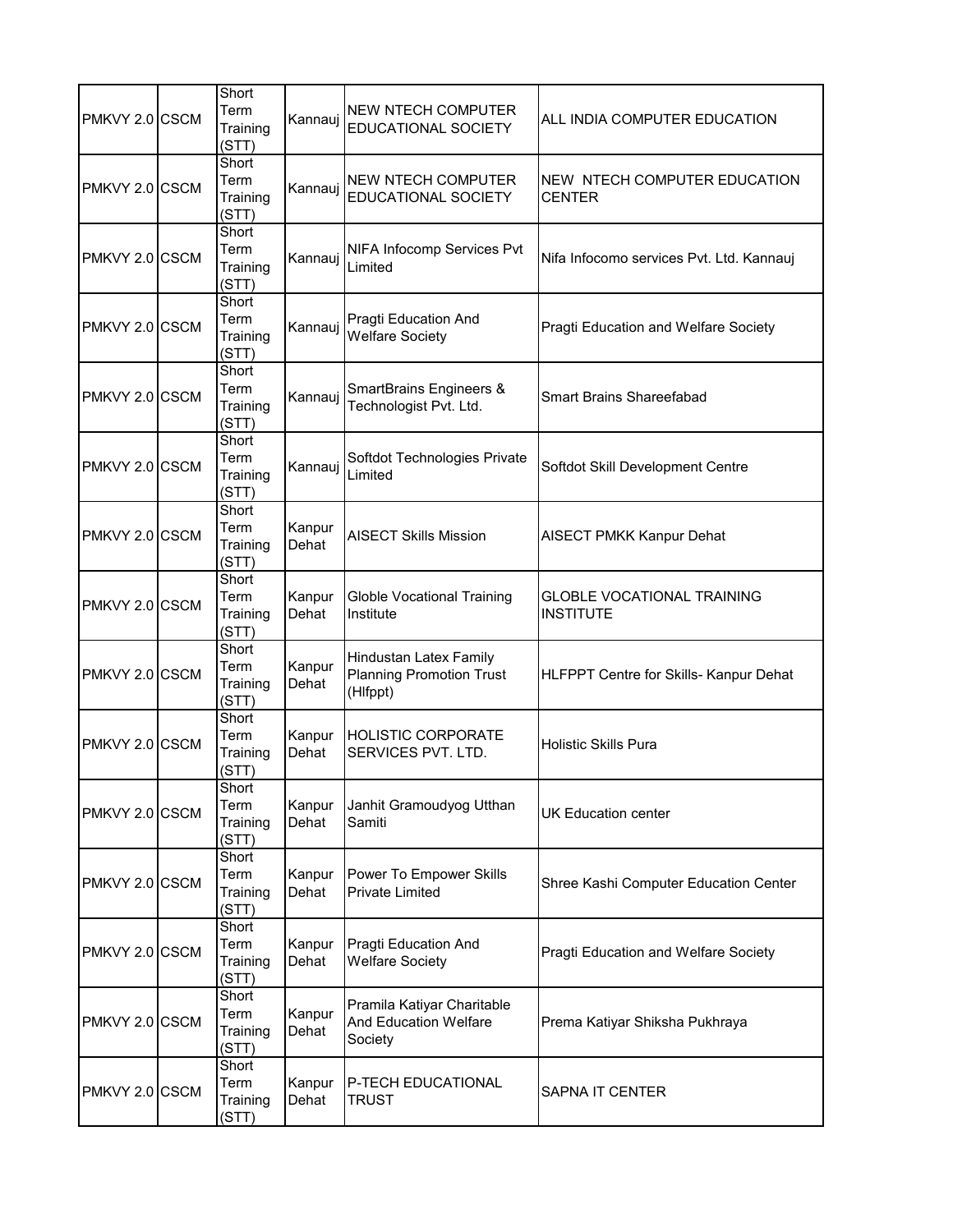| PMKVY 2.0 CSCM | Short<br>Term<br>Training<br>(STT) | Kanpur<br>Dehat | Rakan Steels Limited                                           | RAKAN INSTITUTE OF SKILL<br><b>DEVELOPMENT</b>   |
|----------------|------------------------------------|-----------------|----------------------------------------------------------------|--------------------------------------------------|
| PMKVY 2.0 CSCM | Short<br>Term<br>Training<br>(STT) | Kanpur<br>Dehat | Ritambhara Foundation                                          | <b>Ritambhara Foundation</b>                     |
| PMKVY 2.0 CSCM | Short<br>Term<br>Training<br>(STT) | Kanpur<br>Dehat | <b>RURAL FOUNDATION</b>                                        | <b>RURAL FOUNDATION</b><br>PUKHRAYANKANPUR DEHAT |
| PMKVY 2.0 CSCM | Short<br>Term<br>Training<br>(STT) | Kanpur<br>Dehat | Sharda Vocational Training<br>Institute                        | SHARDA VOCATIONAL TRAINING<br><b>INSTITUTE</b>   |
| PMKVY 2.0 CSCM | Short<br>Term<br>Training<br>(STT) | Kanpur<br>Dehat | Sis Technologies                                               | OM JI EDUCATION CENTER                           |
| PMKVY 2.0 CSCM | Short<br>Term<br>Training<br>(STT) | Kanpur<br>Dehat | Sots Skill Dovelopment<br>Centre                               | SOTS Skill Development Centre                    |
| PMKVY 2.0 CSCM | Short<br>Term<br>Training<br>(STT) | Kanpur<br>Dehat | <b>Star Education Moosanagar</b>                               | STAR EDUCATION MOOSANAGAR                        |
| PMKVY 2.0 CSCM | Short<br>Term<br>Training<br>(STT) | Kanpur<br>Dehat | Swapnil Institute of Software<br>Technologies                  | SiS Technologies                                 |
| PMKVY 2.0 CSCM | Short<br>Term<br>Training<br>(STT) | Kanpur<br>Dehat | Ved Sundri Jan Kalyan Samiti ved sundri jan kalyan samiti      |                                                  |
| PMKVY 2.0 CSCM | Short<br>Term<br>Training<br>(STT) | Kanpur<br>Nagar | Advance Information &<br>Multimedia (Aim) Education<br>Society | <b>AIM Computer Academy</b>                      |
| PMKVY 2.0 CSCM | Short<br>Term<br>Training<br>(STT) | Kanpur<br>Nagar | Advanced Skills Academy<br>India Private Limited               | Institute of Advanced Skills                     |
| PMKVY 2.0 CSCM | Short<br>Term<br>Training<br>(STT) | Kanpur<br>Nagar | <b>Advanced Skills Academy</b><br>India Private Limited        | Institute of Advanced Skills                     |
| PMKVY 2.0 CSCM | Short<br>Term<br>Training<br>(STT) | Kanpur<br>Nagar | <b>Advanced Skills Academy</b><br>India Private Limited        | Institute of Advanced Skills                     |
| PMKVY 2.0 CSCM | Short<br>Term<br>Training<br>(STT) | Kanpur<br>Nagar | <b>Advanced Skills Academy</b><br>India Private Limited        | Institute of Advanced Skills at Ghatampur        |
| PMKVY 2.0 CSCM | Short<br>Term<br>Training<br>(STT) | Kanpur<br>Nagar | <b>Advanced Skills Academy</b><br>India Private Limited        | Institute of advanced Skills At Kidwai Nagar     |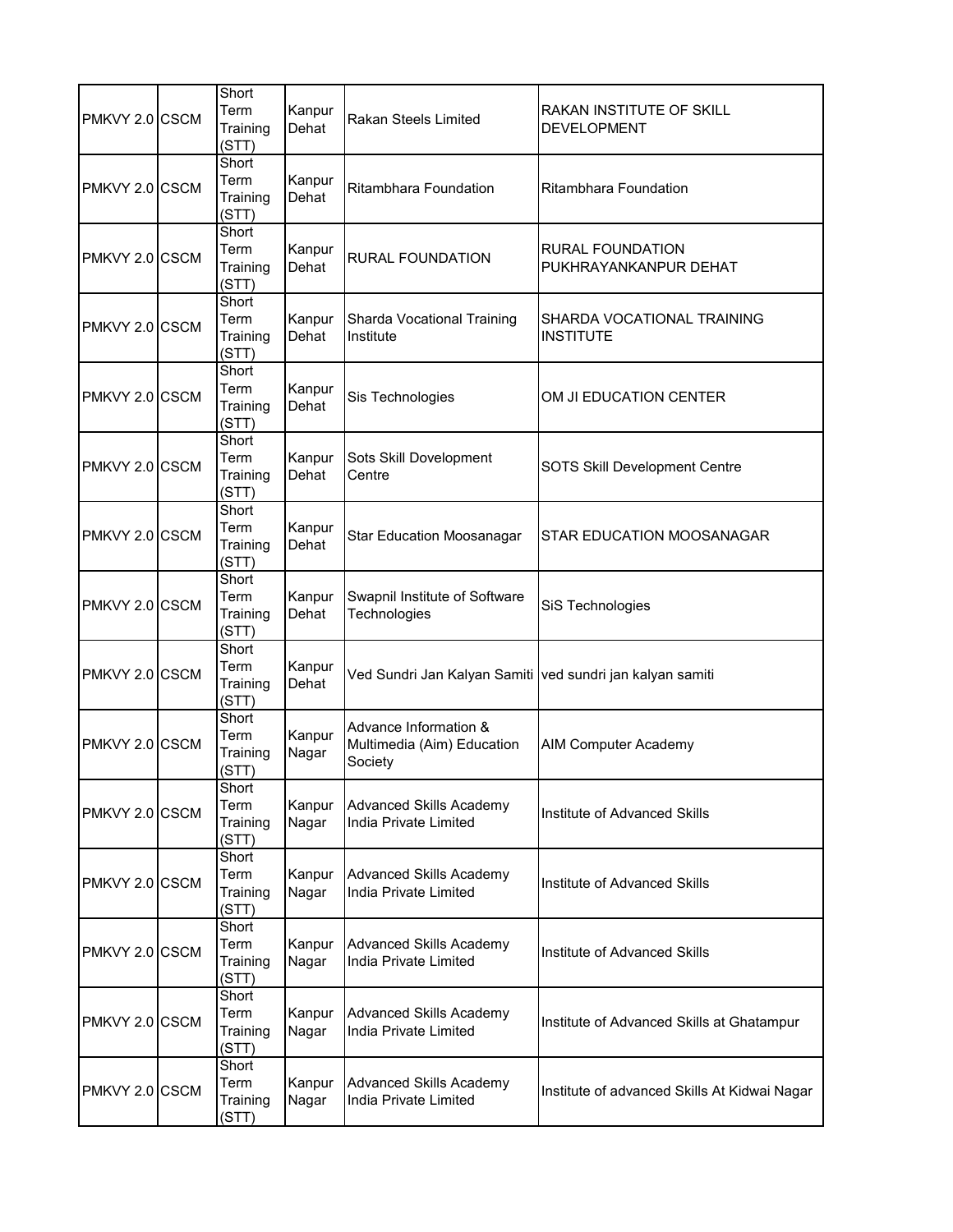| PMKVY 2.0 CSCM | Short<br>Term<br>Training<br>(STT) | Kanpur<br>Nagar | <b>AISECT Skills Mission</b>                                        | AISECT Skill Development Centre, Kanpur,<br>U510    |
|----------------|------------------------------------|-----------------|---------------------------------------------------------------------|-----------------------------------------------------|
| PMKVY 2.0 CSCM | Short<br>Term<br>Training<br>(STT) | Kanpur<br>Nagar | <b>Brainware Consultancy</b><br><b>Private Limited</b>              | <b>Brainware Kanpur</b>                             |
| PMKVY 2.0 CSCM | Short<br>Term<br>Training<br>(STT) | Kanpur<br>Nagar | <b>Bright Public Welfare Society</b>                                | <b>Bright Public Welfare Society</b>                |
| PMKVY 2.0 CSCM | Short<br>Term<br>Training<br>(STT) | Kanpur<br>Nagar | <b>BRIJESH MEMORIAL</b><br>SHIKSHA AVAM SAMAJ<br><b>SEVA SAMITI</b> | NATIONAL INSTITUTE OF TECHNICAL<br><b>EDUCATION</b> |
| PMKVY 2.0 CSCM | Short<br>Term<br>Training<br>(STT) | Kanpur<br>Nagar | C Dots Educational Society                                          | C DOTS Educational Society                          |
| PMKVY 2.0 CSCM | Short<br>Term<br>Training<br>(STT) | Kanpur<br>Nagar | Care Educational & Welfare<br>Society                               | PMKK-Kanpur Nagar                                   |
| PMKVY 2.0 CSCM | Short<br>Term<br>Training<br>(STT) | Kanpur<br>Nagar | <b>Career Foundation Skill</b><br>Center                            | <b>CAREER FOUNDATION SKILL CENTER</b>               |
| PMKVY 2.0 CSCM | Short<br>Term<br>Training<br>(STT) | Kanpur<br>Nagar | Corvus Tech Pvt. Ltd.                                               | Corvus Tech                                         |
| PMKVY 2.0 CSCM | Short<br>Term<br>Training<br>(STT) | Kanpur<br>Nagar | <b>DIGITAL EXPERT</b>                                               | <b>DIGITAL EXPERT</b>                               |
| PMKVY 2.0 CSCM | Short<br>Term<br>Training<br>(STT) | Kanpur<br>Nagar | Divyan Technologies Pvt Ltd                                         | A.S. Group Of Institutions                          |
| PMKVY 2.0 CSCM | Short<br>Term<br>Training<br>(STT) | Kanpur<br>Nagar | Divyan Technologies Pvt Ltd                                         | LYCOS COMPUTER EDUCATION CENTRE                     |
| PMKVY 2.0 CSCM | Short<br>Term<br>Training<br>(STT) | Kanpur<br>Nagar | Divyan Technologies Pvt Ltd                                         | Sar IT Education                                    |
| PMKVY 2.0 CSCM | Short<br>Term<br>Training<br>(STT) | Kanpur<br>Nagar | Dwarka Prasad Health Cares<br>Research Pvt Ltd                      | LIFETRON HEALTH CARE SKILL<br>DEVELOPMENT CENTER    |
| PMKVY 2.0 CSCM | Short<br>Term<br>Training<br>(STT) | Kanpur<br>Nagar | Ed Academy Of Design                                                | ED Academy of Design                                |
| PMKVY 2.0 CSCM | Short<br>Term<br>Training<br>(STT) | Kanpur<br>Nagar | <b>GRADFATHER SOLUTIONS</b><br><b>PRIVATE LIMITED</b>               | <b>Grandfather Training Center Kanpur</b>           |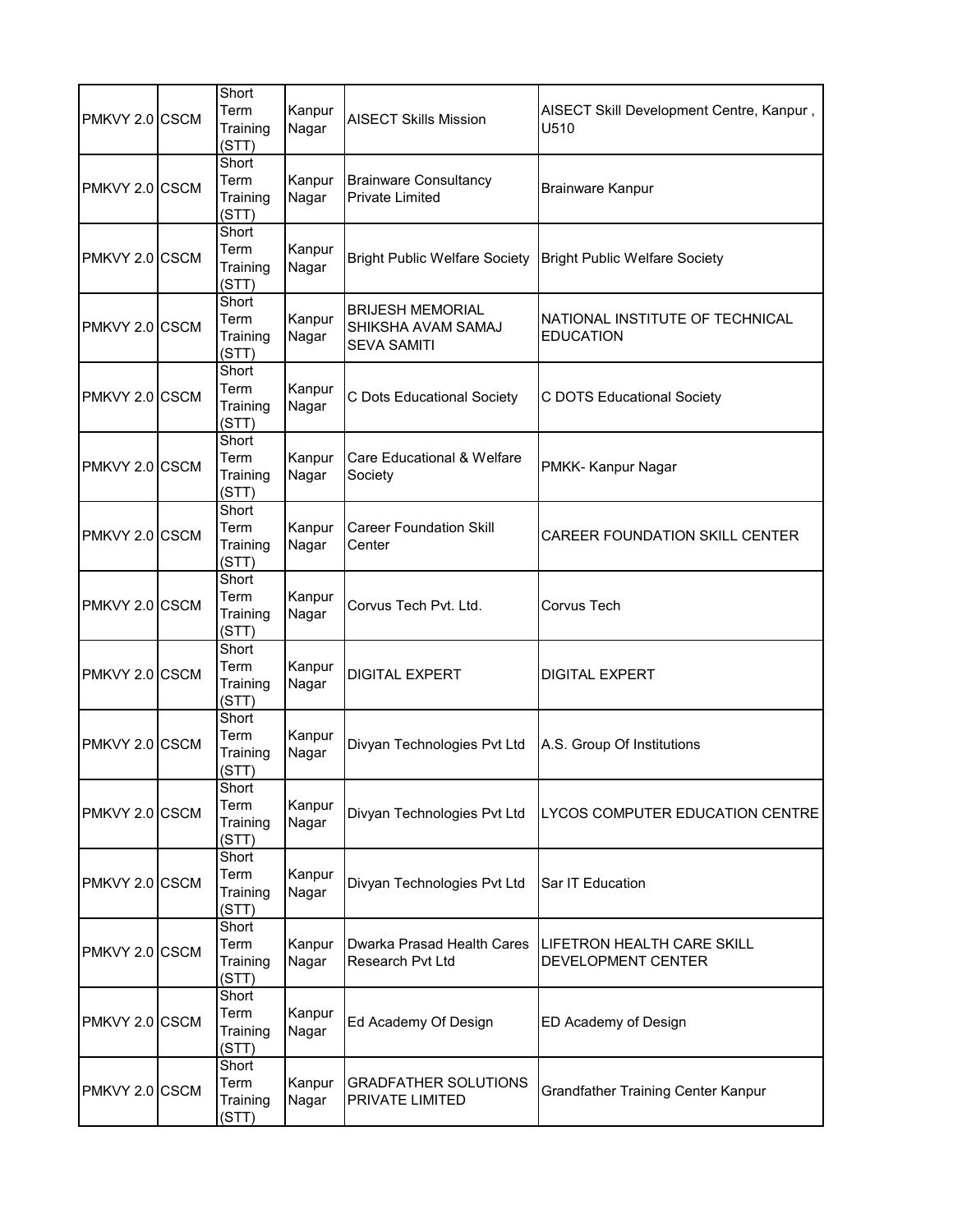| PMKVY 2.0 CSCM | Short<br>Term<br>Training<br>(STT) | Kanpur<br>Nagar | Hindustan Latex Family<br><b>Planning Promotion Trust</b><br>(Hlfppt)        | <b>HLFPPT Center for Skills</b>                                                |
|----------------|------------------------------------|-----------------|------------------------------------------------------------------------------|--------------------------------------------------------------------------------|
| PMKVY 2.0 CSCM | Short<br>Term<br>Training<br>(STT) | Kanpur<br>Nagar | Hindustan Latex Family<br><b>Planning Promotion Trust</b><br>(Hlfppt)        | <b>HLFPPT Center for Skills -St Catherine's</b><br><b>Hospital Society</b>     |
| PMKVY 2.0 CSCM | Short<br>Term<br>Training<br>(STT) | Kanpur<br>Nagar | <b>Hindustan Latex Family</b><br><b>Planning Promotion Trust</b><br>(Hlfppt) | HLFPPT Center for Skills- Kabir Hospital                                       |
| PMKVY 2.0 CSCM | Short<br>Term<br>Training<br>(STT) | Kanpur<br>Nagar | <b>Hindustan Latex Family</b><br><b>Planning Promotion Trust</b><br>(Hlfppt) | HLFPPT Centre for Skills- Kanpur Nagar                                         |
| PMKVY 2.0 CSCM | Short<br>Term<br>Training<br>(STT) | Kanpur<br>Nagar | las Prominent Academy At<br>Kanpur                                           | IAS Prominent Academy at Kanpur                                                |
| PMKVY 2.0 CSCM | Short<br>Term<br>Training<br>(STT) | Kanpur<br>Nagar | <b>ICFE Skills Solutions Private</b><br>Limited                              | <b>ICFE Skills Solutions Private</b><br>Limited, Kanpur (M.B.M. Sewa Sanstahn) |
| PMKVY 2.0 CSCM | Short<br>Term<br>Training<br>(STT) | Kanpur<br>Nagar | IL & FS Skills Development<br><b>Corporation Limited</b>                     | IL&FS Institute of Skills @ Kanpur                                             |
| PMKVY 2.0 CSCM | Short<br>Term<br>Training<br>(STT) | Kanpur<br>Nagar | IL & FS Skills Development<br><b>Corporation Limited</b>                     | IL&FS Skill Scholl @ Aman Enterprises                                          |
| PMKVY 2.0 CSCM | Short<br>Term<br>Training<br>(STT) | Kanpur<br>Nagar | IL & FS Skills Development<br><b>Corporation Limited</b>                     | IL&FS Skill School @ Khersha                                                   |
| PMKVY 2.0 CSCM | Short<br>Term<br>Training<br>(STT) | Kanpur<br>Nagar | IL & FS Skills Development<br><b>Corporation Limited</b>                     | IL&FS Skill School @ Purvanchal                                                |
| PMKVY 2.0 CSCM | Short<br>Term<br>Training<br>(STT) | Kanpur<br>Nagar | J R S Technology Private<br>Limited                                          | Hari Prabha Kaushal Vikas Kendra                                               |
| PMKVY 2.0 CSCM | Short<br>Term<br>Training<br>(STT) | Kanpur<br>Nagar | J R S Technology Private<br>Limited                                          | J R S PMKVY Training Center                                                    |
| PMKVY 2.0 CSCM | Short<br>Term<br>Training<br>(STT) | Kanpur<br>Nagar | J R S Technology Private<br>Limited                                          | Ram Shankar Singh Educational Sewa<br>Samity                                   |
| PMKVY 2.0 CSCM | Short<br>Term<br>Training<br>(STT) | Kanpur<br>Nagar | J R S Technology Private<br>Limited                                          | Star Shine Center Of Technical Trade<br><b>Training Center</b>                 |
| PMKVY 2.0 CSCM | Short<br>Term<br>Training<br>(STT) | Kanpur<br>Nagar | Kalpana Training Centre                                                      | KALPANA TRAINING CENTRE                                                        |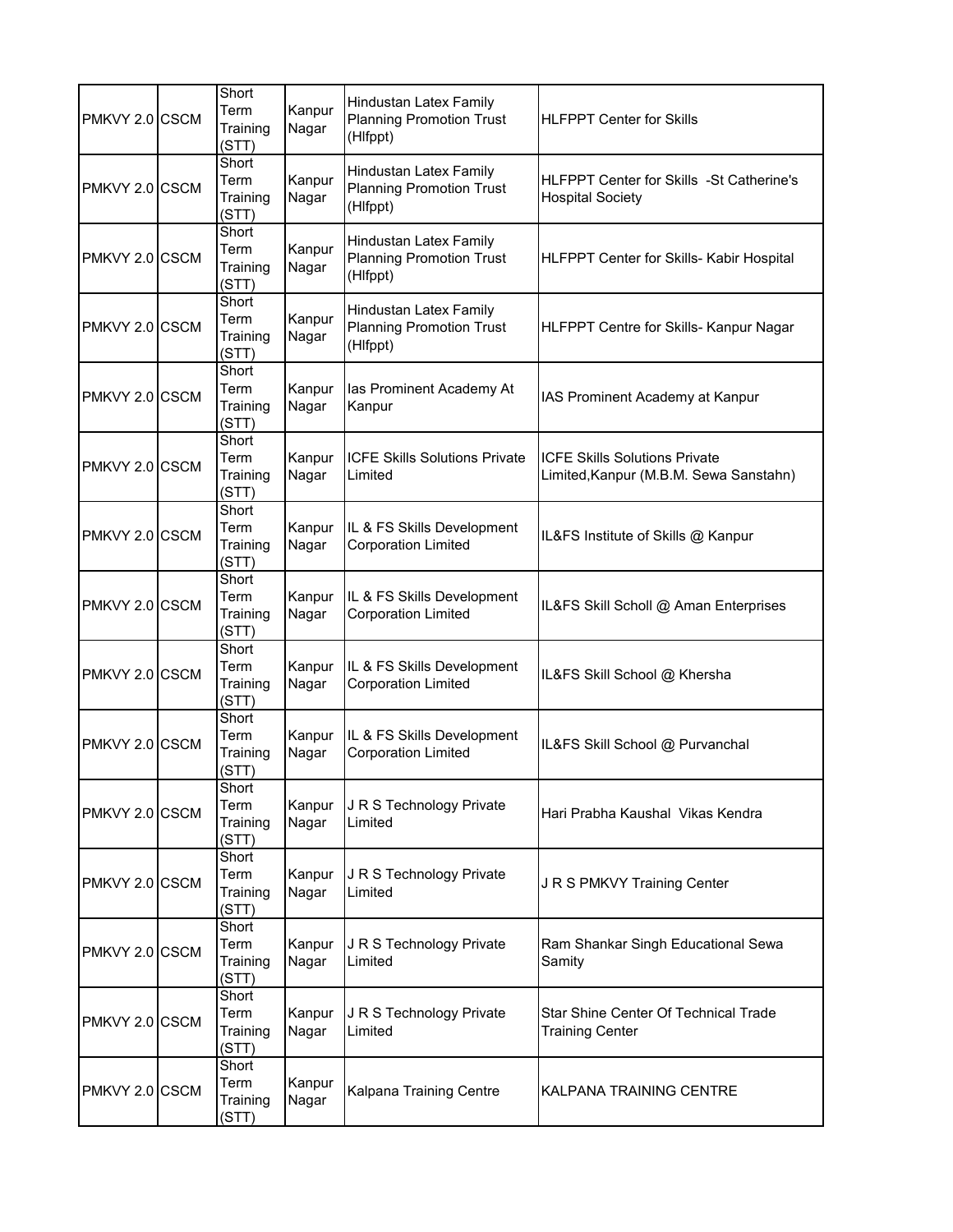| PMKVY 2.0 CSCM  | Short<br>Term<br>Training<br>(STT) | Kanpur<br>Nagar | Kips Educational Charitable<br>Trust                 | KIPS EDUCATIONAL CHARITABLE TRUST                                    |
|-----------------|------------------------------------|-----------------|------------------------------------------------------|----------------------------------------------------------------------|
| PMKVY 2.0 CSCM  | Short<br>Term<br>Training<br>(STT) | Kanpur<br>Nagar | <b>MAA KARNIMA SHIKSHA</b><br>SAMITI                 | <b>ESHU EDUCATION SOCIETY</b>                                        |
| PMKVY 2.0 CSCM  | Short<br>Term<br>Training<br>(STT) | Kanpur<br>Nagar | Maa Vaishanavi Seva<br>Sansthan                      | MAA VAISHANAVI SEVA SANSTHAN                                         |
| PMKVY 2.0 CSCM  | Short<br>Term<br>Training<br>(STT) | Kanpur<br>Nagar | <b>Mahadev Educational Society</b>                   | Kanpur Institute Of Management And<br><b>Professional Studies</b>    |
| PMKVY 2.0 ICSCM | Short<br>Term<br>Training<br>(STT) | Kanpur<br>Nagar | Mahendra Skills Training &<br>Development Pvt. Ltd.  | Mahendra Skills Training And Development<br>Pvt. Ltd. - PMKK Bilhaur |
| PMKVY 2.0 CSCM  | Short<br>Term<br>Training<br>(STT) | Kanpur<br>Nagar | Marg ERP Ltd.                                        | MARG ACADEMY KANPUR                                                  |
| PMKVY 2.0 CSCM  | Short<br>Term<br>Training<br>(STT) | Kanpur<br>Nagar | Nms Enterprises Ltd.                                 | PRISHA EDUCATIONAL SOCIETY                                           |
| PMKVY 2.0 CSCM  | Short<br>Term<br>Training<br>(STT) | Kanpur<br>Nagar | Paramhans Educare Private<br>Limited                 | Aishi Training Institute                                             |
| PMKVY 2.0 CSCM  | Short<br>Term<br>Training<br>(STT) | Kanpur<br>Nagar | Paramhans Educare Private<br>Limited                 | <b>Omitec Computer Institute</b>                                     |
| PMKVY 2.0 CSCM  | Short<br>Term<br>Training<br>(STT) | Kanpur<br>Nagar | POSITIVESHIFT CHANGE<br>CONSULTING PVT LTD           | Saksham Skilla Academy- Kanpur nagar                                 |
| PMKVY 2.0 CSCM  | Short<br>Term<br>Training<br>(STT) | Kanpur<br>Nagar | Prabhawati Institute Of<br><b>Computer Education</b> | Prabhawati Institute of Computer Education                           |
| PMKVY 2.0 CSCM  | Short<br>Term<br>Training<br>(STT) | Kanpur<br>Nagar | PRAGATI COMPUTER<br>PRASKSHAN SAMITI                 | Pragati Computer Prakshan Samiti                                     |
| PMKVY 2.0 CSCM  | Short<br>Term<br>Training<br>(STT) | Kanpur<br>Nagar | Prayaas Skill Academy                                | Prayaas Skill Academy                                                |
| PMKVY 2.0 CSCM  | Short<br>Term<br>Training<br>(STT) | Kanpur<br>Nagar | Rastriya Bal Vikas Samiti                            | Khajuraho Institute Of Hotel Management<br>And Tourism KIHMT         |
| PMKVY 2.0 CSCM  | Short<br>Term<br>Training<br>(STT) | Kanpur<br>Nagar | <b>Rehmat House Traning</b><br>Centre                | REHMAT HOUSE TRANING CENTRE                                          |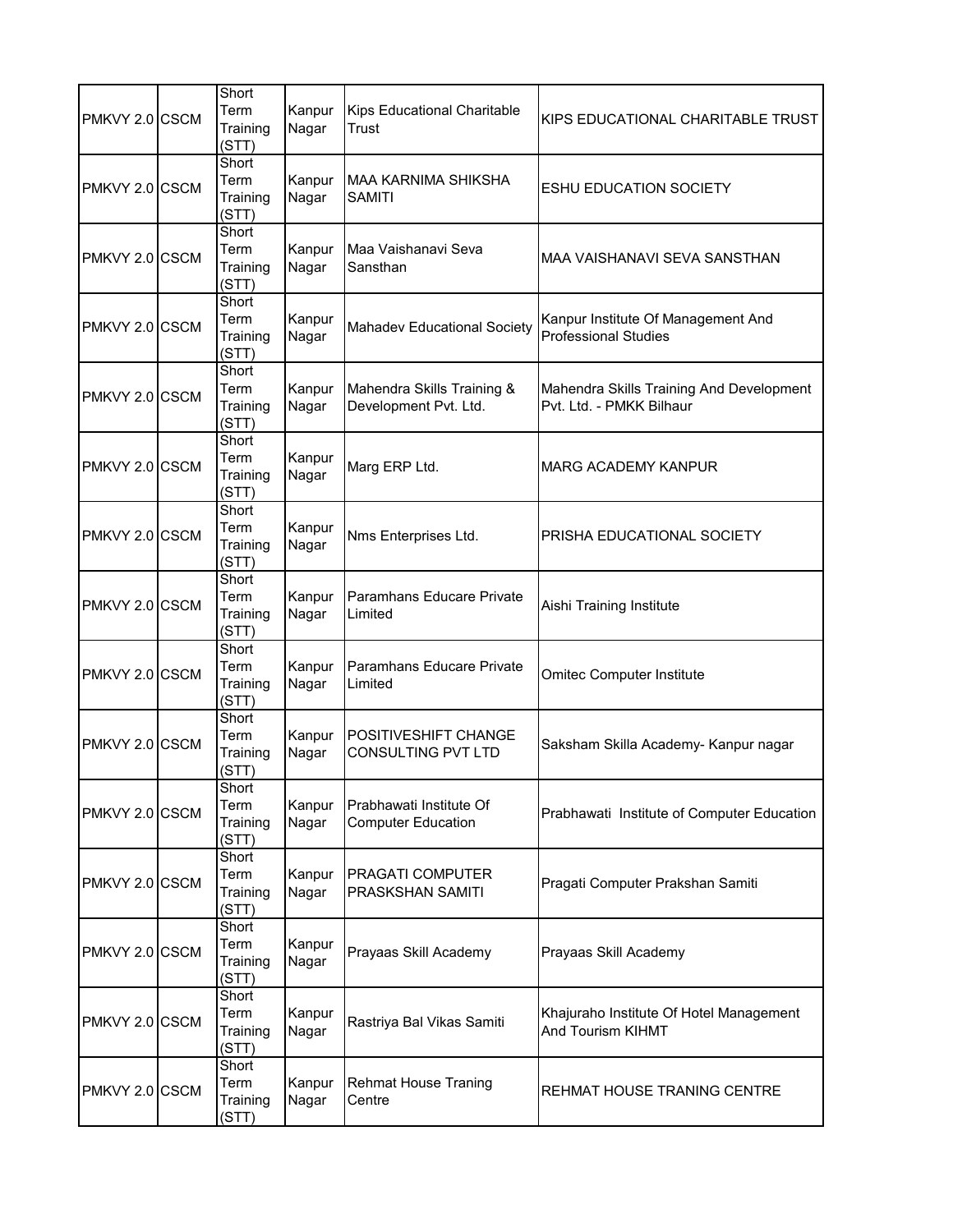| PMKVY 2.0 CSCM | Short<br>Term<br>Training<br>(STT) | Kanpur<br>Nagar | Sahil Sewa Samiti                                                                 | Sahil Sewa Samiti                                |
|----------------|------------------------------------|-----------------|-----------------------------------------------------------------------------------|--------------------------------------------------|
| PMKVY 2.0 CSCM | Short<br>Term<br>Training<br>(STI) | Kanpur<br>Nagar | Sakshi Edusoft                                                                    | corvus tech -sakshi edusoft                      |
| PMKVY 2.0 CSCM | Short<br>Term<br>Training<br>(STT) | Kanpur<br>Nagar | Sarva Computer Saksharta<br><b>Education and Social</b><br><b>Welfare Society</b> | <b>ZENTECH INFO SOLUTIONS</b>                    |
| PMKVY 2.0 CSCM | Short<br>Term<br>Training<br>(STT) | Kanpur<br>Nagar | Sharda Vocational Training<br>Institute                                           | SHARDA VOCATIONAL TRAINING<br><b>INSTITUTE</b>   |
| PMKVY 2.0 CSCM | Short<br>Term<br>Training<br>(STT) | Kanpur<br>Nagar | Shree Yuva Shakti Skill<br>Center                                                 | SHREE YUVA SHAKTI SKILL CENTER                   |
| PMKVY 2.0 CSCM | Short<br>Term<br>Training<br>(STT) | Kanpur<br>Nagar | SHRI TECHNOLOGIES                                                                 | SHRITECH-UP-KANPUR-GOVIND NAGAR                  |
| PMKVY 2.0 CSCM | Short<br>Term<br>Training<br>(STT) | Kanpur<br>Nagar | SHRI TECHNOLOGIES                                                                 | SHRITECH-UTTARPRADESH-<br>KANPURYASHODA NAGAR    |
| PMKVY 2.0 CSCM | Short<br>Term<br>Training<br>(STT) | Kanpur<br>Nagar | <b>Shriram Educational Centre</b>                                                 | <b>Shriram Educational Centre</b>                |
| PMKVY 2.0 CSCM | Short<br>Term<br>Training<br>(STT) | Kanpur<br>Nagar | Skills Art and Beyond<br>Development Services LLP                                 | SAB VTC Kanpur                                   |
| PMKVY 2.0 CSCM | Short<br>Term<br>Training<br>(STT) | Kanpur<br>Nagar | Smartone Techno Soft<br><b>Private Limited</b>                                    | J.K. Technologies                                |
| PMKVY 2.0 CSCM | Short<br>Term<br>Training<br>(STT) | Kanpur<br>Nagar | Smartone Techno Soft<br><b>Private Limited</b>                                    | Kaustubh Skill Development Center                |
| PMKVY 2.0 CSCM | Short<br>Term<br>Training<br>(STT) | Kanpur<br>Nagar | Smartone Techno Soft<br><b>Private Limited</b>                                    | <b>Prominent Academy</b>                         |
| PMKVY 2.0 CSCM | Short<br>Term<br>Training<br>(STT) | Kanpur<br>Nagar | Smartone Techno Soft<br><b>Private Limited</b>                                    | Swami nath prashant ji gram vikas sewa<br>samiti |
| PMKVY 2.0 CSCM | Short<br>Term<br>Training<br>(STT) | Kanpur<br>Nagar | Smartone Techno Soft<br><b>Private Limited</b>                                    | United Institute Of Designing                    |
| PMKVY 2.0 CSCM | Short<br>Term<br>Training<br>(STT) | Kanpur<br>Nagar | Smartone Techno Soft<br>Private Limited                                           | <b>WCA Computer Education</b>                    |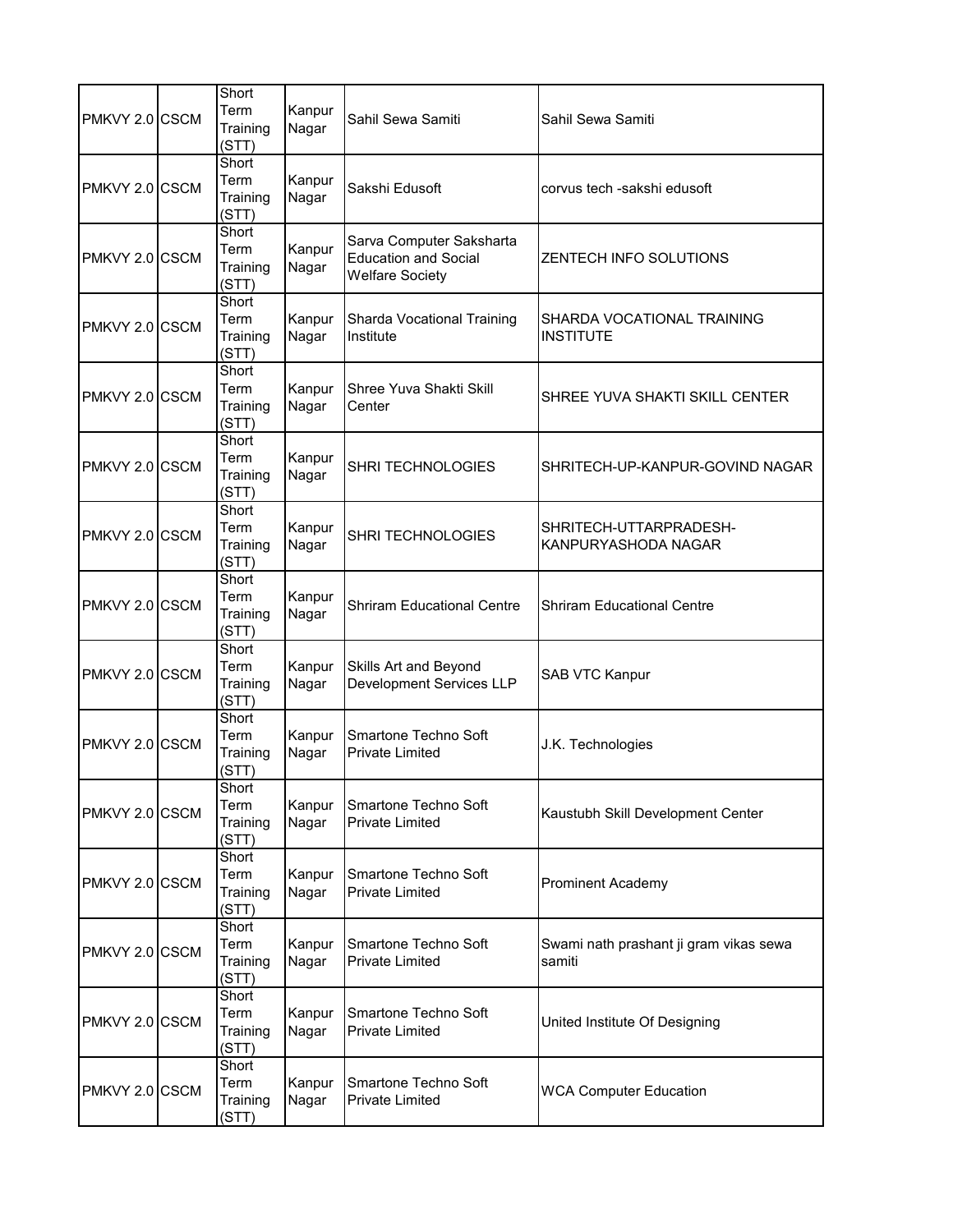| PMKVY 2.0 CSCM | Short<br>Term<br>Training<br>(STT) | Kanpur<br>Nagar | SOCIAL ACTIVITIES IN<br><b>INDIAN FRAMEWORK</b>                    | WISE Aaroham at Bidhnu Kanpur                  |
|----------------|------------------------------------|-----------------|--------------------------------------------------------------------|------------------------------------------------|
| PMKVY 2.0 CSCM | Short<br>Term<br>Training<br>(STT) | Kanpur<br>Nagar | SOCIAL ACTIVITIES IN<br><b>INDIAN FRAMEWORK</b>                    | WISE Le Mart International at Kanpur           |
| PMKVY 2.0 CSCM | Short<br>Term<br>Training<br>(STT) | Kanpur<br>Nagar | SOCIAL ACTIVITIES IN<br><b>INDIAN FRAMEWORK</b>                    | WISE NCF at Vaishno Nagar Kanpurr              |
| PMKVY 2.0 CSCM | Short<br>Term<br>Training<br>(STT) | Kanpur<br>Nagar | SOCIAL ACTIVITIES IN<br><b>INDIAN FRAMEWORK</b>                    | WISE Pacific at Lal Bangla Kanpur              |
| PMKVY 2.0 CSCM | Short<br>Term<br>Training<br>(STT) | Kanpur<br>Nagar | SOCIAL ACTIVITIES IN<br><b>INDIAN FRAMEWORK</b>                    | WISE Shreya at Sarsaul Kanpur                  |
| PMKVY 2.0 CSCM | Short<br>Term<br>Training<br>(STT) | Kanpur<br>Nagar | SOCIAL ACTIVITIES IN<br><b>INDIAN FRAMEWORK</b>                    | WISE SMSD at Kidwai Nagar, Kanpur              |
| PMKVY 2.0 CSCM | Short<br>Term<br>Training<br>(STT) | Kanpur<br>Nagar | <b>Starclasses</b>                                                 | star classes                                   |
| PMKVY 2.0 CSCM | Short<br>Term<br>Training<br>(STT) | Kanpur<br>Nagar | State Banking Institution Of<br>India                              | <b>Lord Computer</b>                           |
| PMKVY 2.0 CSCM | Short<br>Term<br>Training<br>(STT) | Kanpur<br>Nagar | <b>Stox</b>                                                        | <b>STOX</b>                                    |
| PMKVY 2.0 CSCM | Short<br>Term<br>Training<br>(STT) | Kanpur<br>Nagar | SUNAINA SAMRIDDHI<br><b>FOUNDATION</b>                             | G & K Foundation                               |
| PMKVY 2.0 CSCM | Short<br>Term<br>Training<br>(STT) | Kanpur<br>Nagar | Sunrise Paramedical And<br><b>Management Training</b><br>Institute | J.K. SKILLS ACADEMY                            |
| PMKVY 2.0 CSCM | Short<br>Term<br>Training<br>(STT) | Kanpur<br>Nagar | <b>Surewin Quality Certification</b><br>Private Limited            | Saheyog Seva Santhan                           |
| PMKVY 2.0 CSCM | Short<br>Term<br>Training<br>(STT) | Kanpur<br>Nagar | Swapnil Institute of Software<br>Technologies                      | <b>SIS TECH</b>                                |
| PMKVY 2.0 CSCM | Short<br>Term<br>Training<br>(STT) | Kanpur<br>Nagar | Vidyaam Skills & Technology<br>Services Pvt Ltd                    | D V MEMORIAL SKILL DEVELOPMENT<br><b>CENRE</b> |
| PMKVY 2.0 CSCM | Short<br>Term<br>Training<br>(STT) | Kanpur<br>Nagar | Vriddhi Skill Development<br>Centre                                | Vriddhi Skill Development Centre               |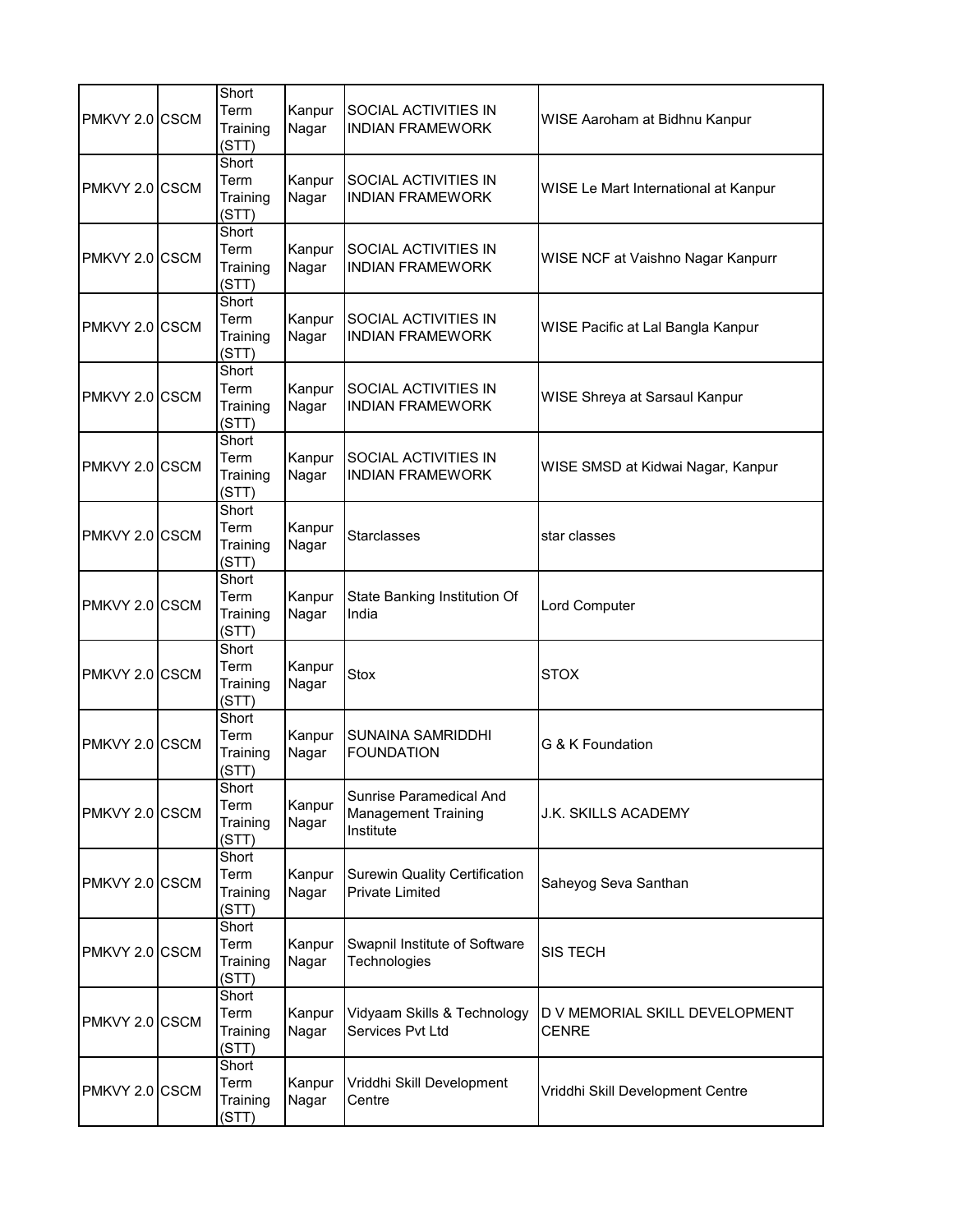| PMKVY 2.0 CSCM | Short<br>Term<br>Training<br>(STT) | Kasganj        | Aligarh Institute of<br>Management & Technology            | <b>New Capital Computer</b>                     |
|----------------|------------------------------------|----------------|------------------------------------------------------------|-------------------------------------------------|
| PMKVY 2.0 CSCM | Short<br>Term<br>Training<br>(STT) | Kasganj        | De Unique Educational<br>Society                           | De Unique Skill Training Centre                 |
| PMKVY 2.0 CSCM | Short<br>Term<br>Training<br>(STT) | Kasganj        | <b>Gautam Budh Social Welfare</b><br>Society               | <b>M.R. TRAINING INSTITUTE</b>                  |
| PMKVY 2.0 CSCM | Short<br>Term<br>Training<br>(STT) | Kasganj        | <b>GRAS Education &amp; Training</b><br>Services Pvt. Ltd. | SSJS SKILL INSTITUTE- KASGANJ                   |
| PMKVY 2.0 CSCM | Short<br>Term<br>Training<br>(STT) | Kasganj        | Jagrati Social Welfare And<br><b>Educational Society</b>   | <b>JSWES BILRAM</b>                             |
| PMKVY 2.0 CSCM | Short<br>Term<br>Training<br>(STT) | Kasganj        | Kumar Institute Of<br>Management And It                    | kumar Institute of Management and IT            |
| PMKVY 2.0 CSCM | Short<br>Term<br>Training<br>(STT) | Kasganj        | <b>Manin Technical Education</b><br>Sansthan               | manin technical education sansthan              |
| PMKVY 2.0 CSCM | Short<br>Term<br>Training<br>(STT) | Kasganj        | <b>Manin Technical Education</b><br>Sansthan               | manin technical education sansthan              |
| PMKVY 2.0 CSCM | Short<br>Term<br>Training<br>(STT) | Kasganj Muskan |                                                            | Pammy Computer Education Institute              |
| PMKVY 2.0 CSCM | Short<br>Term<br>Training<br>(STT) | Kasganj Muskan |                                                            | SAI COMPUTER EDUCATION &<br><b>TECHNOLOGY</b>   |
| PMKVY 2.0 CSCM | Short<br>Term<br>Training<br>(STT) | Kasganj Muskan |                                                            | SAI JANKALYAN SEWA SANSTHAN                     |
| PMKVY 2.0 CSCM | Short<br>Term<br>Training<br>(STT) | Kasganj Muskan |                                                            | SUKHDEVI KAUSHAL VIKAS<br>PRAKSHIKSHAN SANSTHAN |
| PMKVY 2.0 CSCM | Short<br>Term<br>Training<br>(STT) | Kasganj Muskan |                                                            | UIIT Institute of technology                    |
| PMKVY 2.0 CSCM | Short<br>Term<br>Training<br>(STT) | Kasganj        | Pragti Education And<br><b>Welfare Society</b>             | Pragti Education and Welfare Society            |
| PMKVY 2.0 CSCM | Short<br>Term<br>Training<br>(STT) |                | Kasganj S.m. Institute                                     | S.M. INSTITUTE                                  |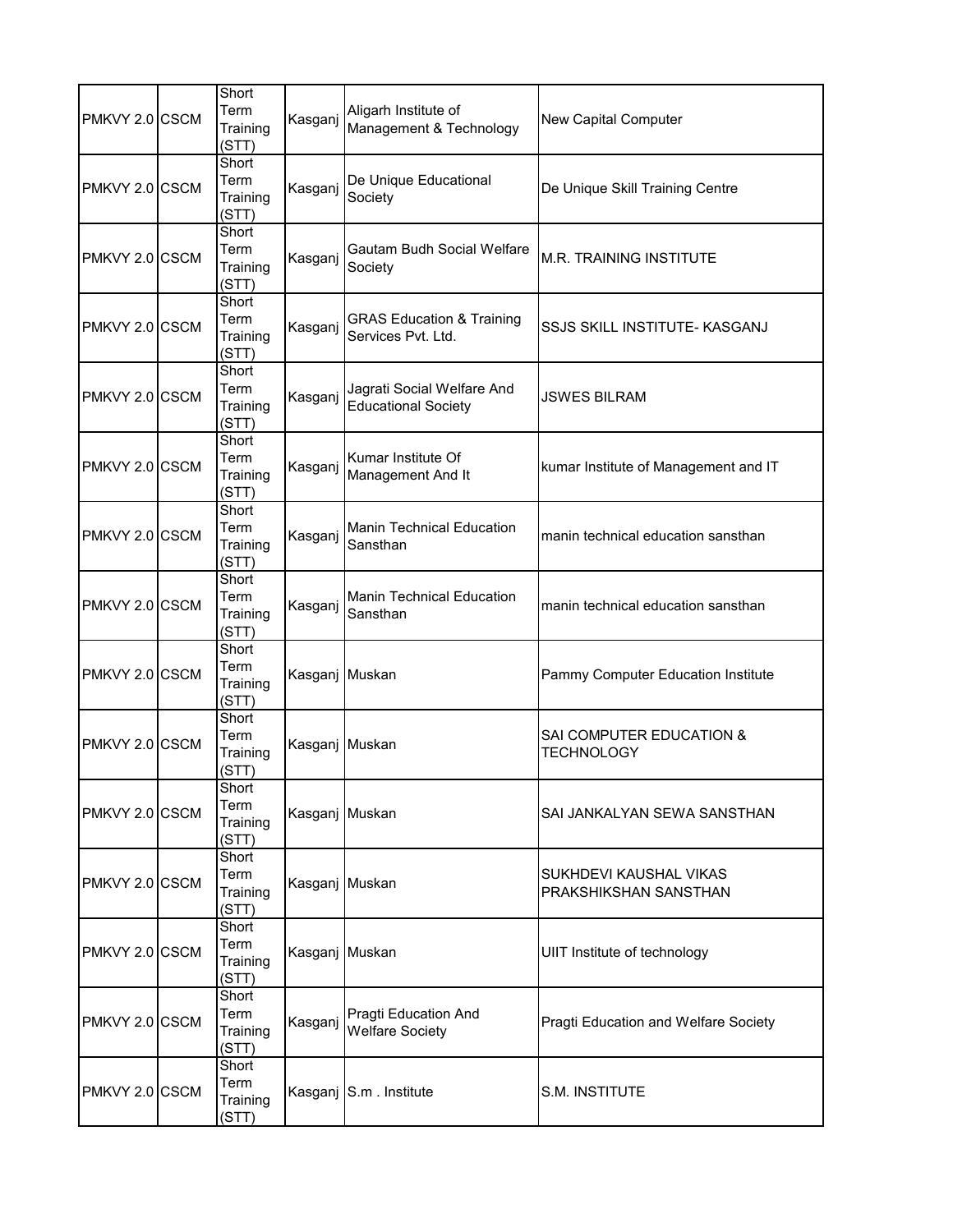| PMKVY 2.0 CSCM | Short<br>Term<br>Training<br>(STT) | Kasganj       | SUNAINA SAMRIDDHI<br><b>FOUNDATION</b>                   | Manin Technical Educational Sanshthan                         |
|----------------|------------------------------------|---------------|----------------------------------------------------------|---------------------------------------------------------------|
| PMKVY 2.0 CSCM | Short<br>Term<br>Training<br>(STT) | Kasganj       | SUNAINA SAMRIDDHI<br><b>FOUNDATION</b>                   | Manin Technichal Educational Sansthan                         |
| PMKVY 2.0 CSCM | Short<br>Term<br>Training<br>(STT) | Kasganj       | Vision India Services Pvt Ltd                            | <b>PMKK Kasganj</b>                                           |
| PMKVY 2.0 CSCM | Short<br>Term<br>Training<br>(STT) | Kausha<br>mbi | <b>Edujoin Training Foundation</b>                       | Edujoin Training Foundation-Kaushambi                         |
| PMKVY 2.0 CSCM | Short<br>Term<br>Training<br>(STT) | Kausha<br>mbi | IL & FS Skills Development<br><b>Corporation Limited</b> | PMKK Kaushambi                                                |
| PMKVY 2.0 CSCM | Short<br>Term<br>Training<br>(STT) | Kausha<br>mbi | Lord Buddha Information<br>Technology Institute          | CHITRAREKHA ACADEMY                                           |
| PMKVY 2.0 CSCM | Short<br>Term<br>Training<br>(STT) | Kausha<br>mbi | INEW NTECH COMPUTER<br><b>EDUCATIONAL SOCIETY</b>        | <b>NEW TECH EDUCATION CENTER</b><br><b>KAUSHAMBI</b>          |
| PMKVY 2.0 CSCM | Short<br>Term<br>Training<br>(STT) | Kausha<br>mbi | Om Vijay Charitable Trust                                | OM VIJAY CHARITABLE TRUST                                     |
| PMKVY 2.0 CSCM | Short<br>Term<br>Training<br>(STT) | Kausha<br>mbi | Paramhans Educare Private<br>Limited                     | Sunita Devi Kaushal Vikas Kendra                              |
| PMKVY 2.0 CSCM | Short<br>Term<br>Training<br>(STT) | Kheri         | Dev Shree Seva Sansthan                                  | Dev Shree Seva Sansthan                                       |
| PMKVY 2.0 CSCM | Short<br>Term<br>Training<br>(STT) | Kheri         | Directorate of Indian Army<br>Veterans (DIAV)            | ASTC, Lucknow                                                 |
| PMKVY 2.0 CSCM | Short<br>Term<br>Training<br>(STT) | Kheri         | <b>Edujoin Training Foundation</b>                       | EDUJOIN TRAINING FOUNDATION-<br>Udaypur Lakhimpur Kheri       |
| PMKVY 2.0 CSCM | Short<br>Term<br>Training<br>(STT) | Kheri         | Gomti Inter College                                      | <b>GOMTI INTER COLLEGE</b>                                    |
| PMKVY 2.0 CSCM | Short<br>Term<br>Training<br>(STT) | Kheri         |                                                          | Mahadev Educational Society Institute Of Professional Studies |
| PMKVY 2.0 CSCM | Short<br>Term<br>Training<br>(STT) | Kheri         | Mahadev Educational Society                              | OM COMPUTERS                                                  |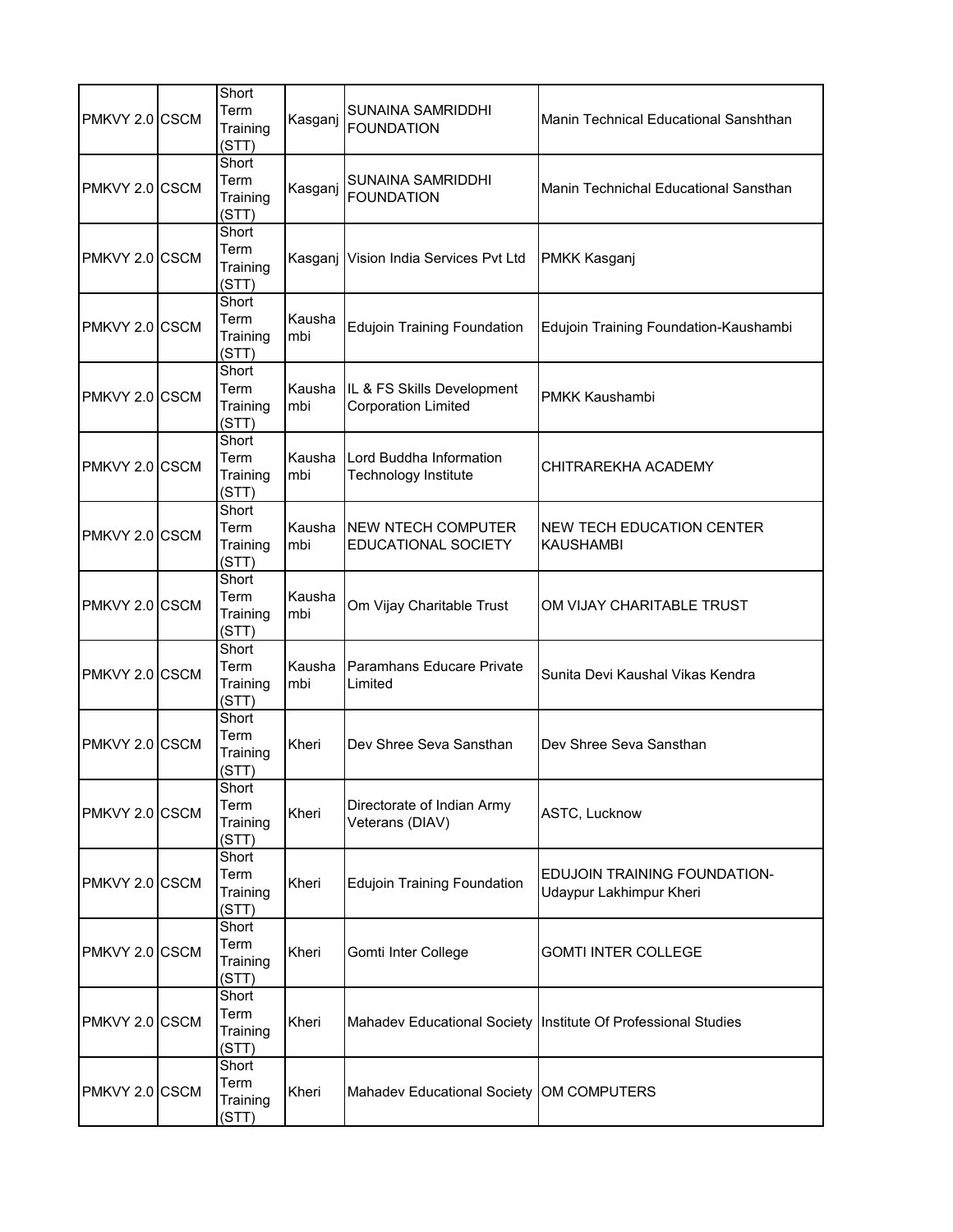| PMKVY 2.0 CSCM | Short<br>Term<br>Training<br>(STT) | Kheri | Mahendra Skills Training &<br>Development Pvt. Ltd.                                                               | PMKK-Lakhimpur                                      |
|----------------|------------------------------------|-------|-------------------------------------------------------------------------------------------------------------------|-----------------------------------------------------|
| PMKVY 2.0 CSCM | Short<br>Term<br>Training<br>(STT) | Kheri | Mann Ek Udaan Samiti                                                                                              | mann ek udaan samiti                                |
| PMKVY 2.0 CSCM | Short<br>Term<br>Training<br>(STT) | Kheri | Mje Solutions Pvt Ltd                                                                                             | MJ Academy                                          |
| PMKVY 2.0 CSCM | Short<br>Term<br>Training<br>(STT) | Kheri | Muskan                                                                                                            | SAINT MASTAN EDUCATIONAL SOCIETY                    |
| PMKVY 2.0 CSCM | Short<br>Term<br>Training<br>(STT) | Kheri | <b>SAI SHARANAM</b><br><b>FOUNDATION</b>                                                                          | HIIT SKILL POLYTECHINC                              |
| PMKVY 2.0 CSCM | Short<br>Term<br>Training<br>(STT) | Kheri | <b>SAI SHARANAM</b><br><b>FOUNDATION</b>                                                                          | Rose Merry Skill Institute                          |
| PMKVY 2.0 CSCM | Short<br>Term<br>Training<br>(STT) | Kheri | <b>SAI SHARANAM</b><br><b>FOUNDATION</b>                                                                          | Sai Sharanam Skill Development Institute            |
| PMKVY 2.0 CSCM | Short<br>Term<br>Training<br>(STT) | Kheri | SAI SHARANAM<br><b>FOUNDATION</b>                                                                                 | Sai Sharanam Skill Development Institute            |
| PMKVY 2.0 CSCM | Short<br>Term<br>Training<br>(STT) | Kheri | <b>SAI SHARANAM</b><br><b>FOUNDATION</b>                                                                          | Sai Sharanam Skill Development Institute -<br>kheri |
| PMKVY 2.0 CSCM | Short<br>Term<br>Training<br>(STT) | Kheri | SmartBrains Engineers &<br>Technologist Pvt. Ltd.                                                                 | <b>Smart Brains Lakhimpur</b>                       |
| PMKVY 2.0 CSCM | Short<br>Term<br>Training<br>(STT) | Kheri | Society for Charity Obligation<br><b>Technology and Training</b>                                                  | <b>SCOTT Lakhimpur</b>                              |
| PMKVY 2.0 CSCM | Short<br>Term<br>Training<br>(STT) | Kheri | Surbhi India Technology Pvt.<br>Ltd. (Under the Brand Name<br>Apar India Institute of<br>Management & Technology) | RAMA EDUCATION HUB                                  |
| PMKVY 2.0 CSCM | Short<br>Term<br>Training<br>(STT) | Kheri | <b>Surewin Quality Certification</b><br><b>Private Limited</b>                                                    | LYCEUM DIGISOLUTIONS                                |
| PMKVY 2.0 CSCM | Short<br>Term<br>Training<br>(STT) | Kheri | Vidyaam Skills & Technology<br>Services Pvt Ltd                                                                   | <b>Bala Ji Computer Education</b>                   |
| PMKVY 2.0 CSCM | Short<br>Term<br>Training<br>(STT) | Kheri | Vidyaam Skills & Technology<br>Services Pvt Ltd                                                                   | Kanti Purushottam Sewa Samiti                       |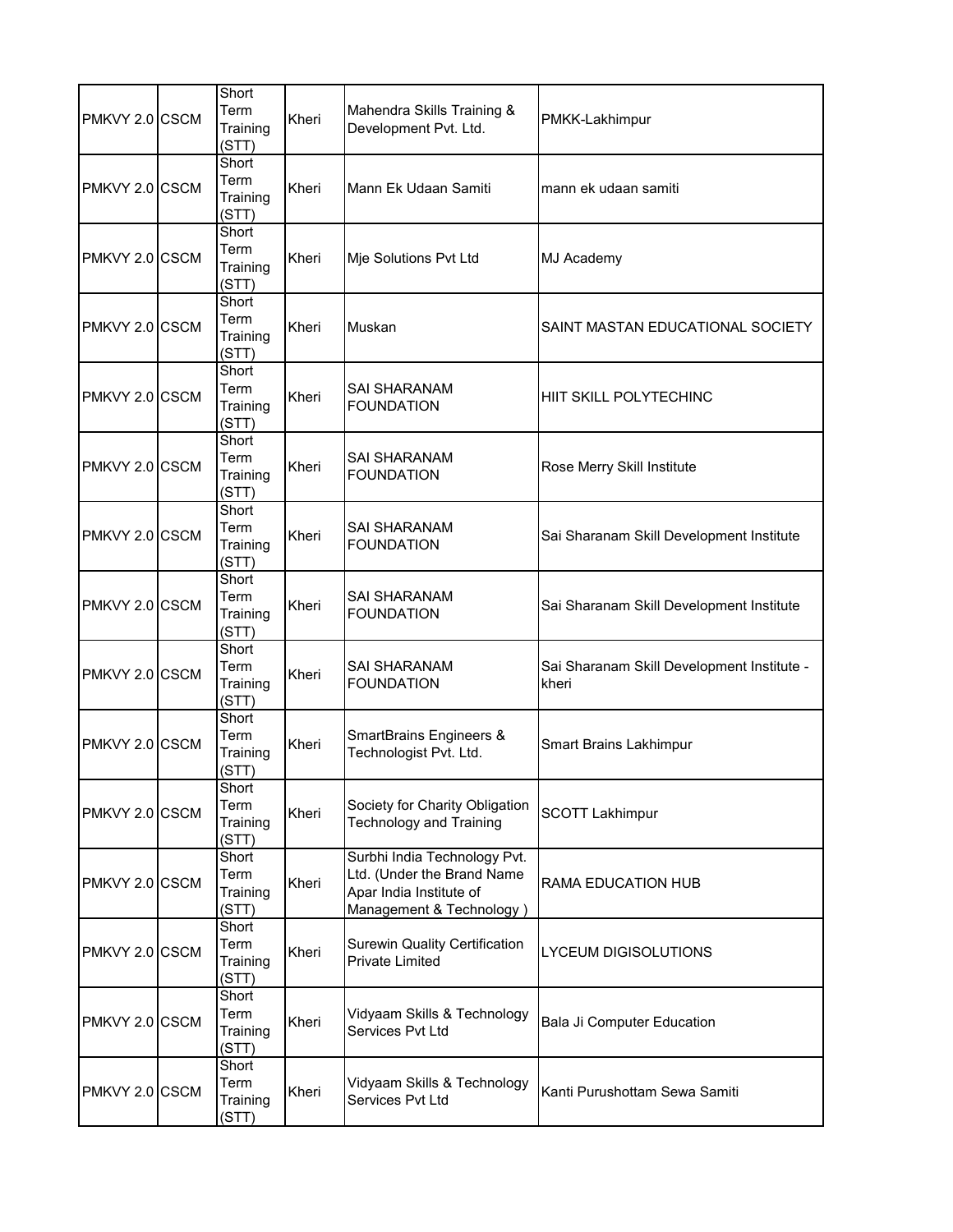| PMKVY 2.0 CSCM | Short<br>Term<br>Training<br>(STT) | Kheri          | Vidyaam Skills & Technology<br>Services Pvt Ltd                                      | Oxygen (ASE) Institute                                         |
|----------------|------------------------------------|----------------|--------------------------------------------------------------------------------------|----------------------------------------------------------------|
| PMKVY 2.0 CSCM | Short<br>Term<br>Training<br>(STT) | Kushi<br>Nagar | Aadit Systems                                                                        | Aadit Systems-Kushinagar                                       |
| PMKVY 2.0 CSCM | Short<br>Term<br>Training<br>(STT) | Kushi<br>Nagar | Jitm Skills Pvt Ltd                                                                  | PMKK JITM KUSHINAGAR                                           |
| PMKVY 2.0 CSCM | Short<br>Term<br>Training<br>(STT) | Kushi<br>Nagar | MANAV SAMMAN SEVA<br><b>SAMITI</b>                                                   | Manav Samman Seva Samiti                                       |
| PMKVY 2.0 CSCM | Short<br>Term<br>Training<br>(STT) | Kushi<br>Nagar |                                                                                      | R.n. Skill Development Centre R.N. SKILL DEVELOPMENT CENTRE    |
| PMKVY 2.0 CSCM | Short<br>Term<br>Training<br>(STT) | Kushi<br>Nagar |                                                                                      | Shree Krishna Shiksha Samiti Shree Brahma Ji Shikshan Sansthan |
| PMKVY 2.0 CSCM | Short<br>Term<br>Training<br>(STT) | Kushi<br>Nagar | <b>SUNAINA SAMRIDDHI</b><br><b>FOUNDATION</b>                                        | Gomal Jan Sewa Sansthan                                        |
| PMKVY 2.0 CSCM | Short<br>Term<br>Training<br>(STT) | Kushi<br>Nagar | SUNAINA SAMRIDDHI<br><b>FOUNDATION</b>                                               | <b>Jobs Computer Centre</b>                                    |
| PMKVY 2.0 CSCM | Short<br>Term<br>Training<br>(STT) | Kushi<br>Nagar | <b>SUNAINA SAMRIDDHI</b><br><b>FOUNDATION</b>                                        | Sahastra Bahu Jankalyan Sewa Sansthan                          |
| PMKVY 2.0 CSCM | Short<br>Term<br>Training<br>(STT) | Kushi<br>Nagar | <b>SUNAINA SAMRIDDHI</b><br><b>FOUNDATION</b>                                        | SUNAINA SAMRIDDHI FOUNDATION                                   |
| PMKVY 2.0 CSCM | Short<br>Term<br>Training<br>(STT) | Kushi<br>Nagar | Svm Skill India Training<br>Centre                                                   | SVM SKILL INDIA TRAINING CENTRE                                |
| PMKVY 2.0 CSCM | Short<br>Term<br>Training<br>(STT) | Lalitpur       | <b>BASIX ACADEMY FOR</b><br><b>BUILDING LIFELONG</b><br><b>EMPLOYABILITY Limited</b> | Sparkle Computer Education & Skill<br>Devlopment Academy       |
| PMKVY 2.0 CSCM | Short<br>Term<br>Training<br>(STT) | Lalitpur       | <b>Jmk Educational Society</b>                                                       | <b>JEWS INSTITUTE</b>                                          |
| PMKVY 2.0 CSCM | Short<br>Term<br>Training<br>(STT) | Lalitpur       | <b>Jmk Educational Society</b>                                                       | JMK INSTITUTE OF SKILL DEVELOPMENT                             |
| PMKVY 2.0 CSCM | Short<br>Term<br>Training<br>(STT) | Lalitpur       | <b>Jmk Educational Society</b>                                                       | JSM INSTITUTE OF SKILL DEVELOPMENT                             |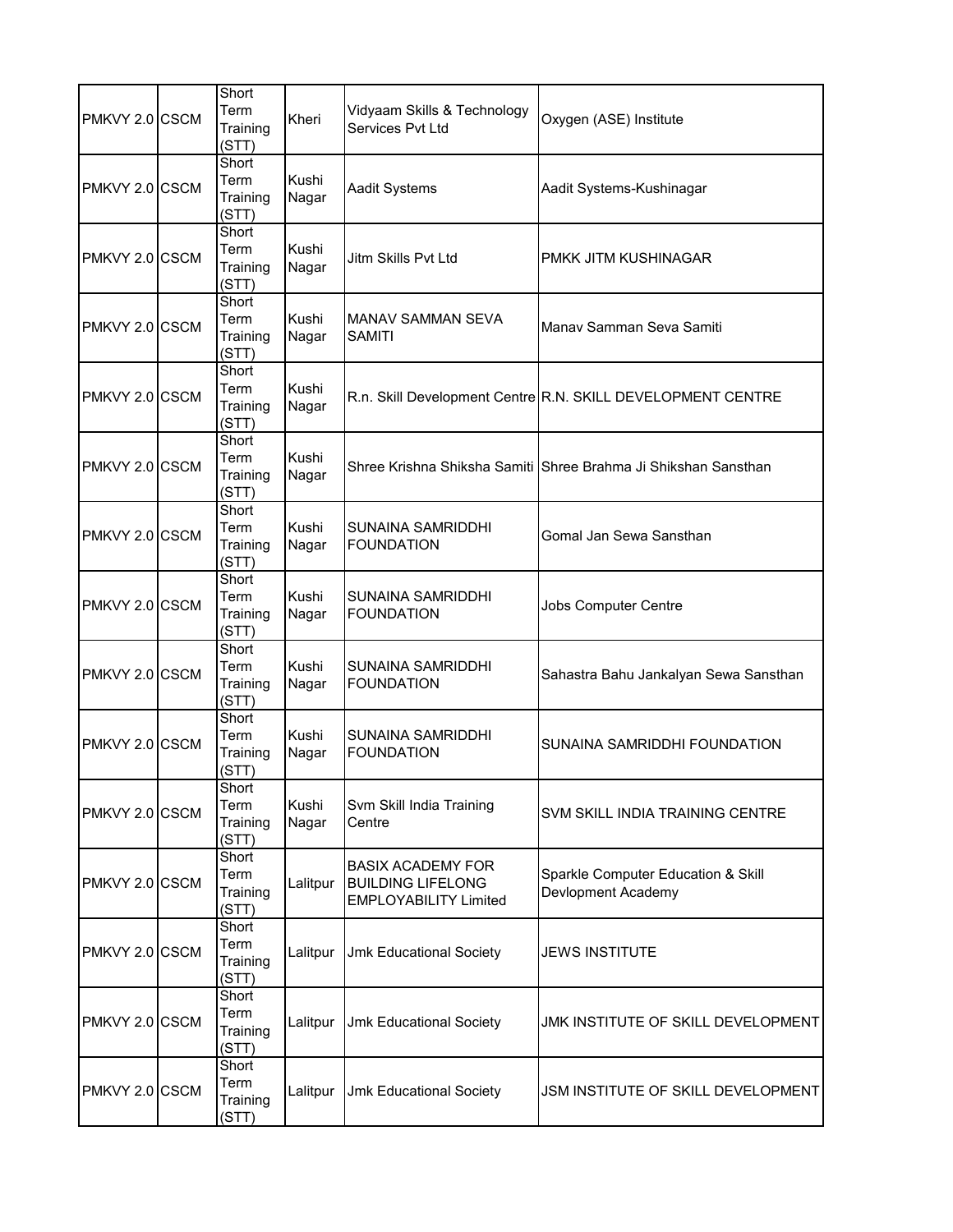| PMKVY 2.0 CSCM | Short<br>Term<br>Training<br>(STT) | Lalitpur    | MAA AHILYA BAI HOLKAR<br><b>GRAMODYOG SEWA</b><br><b>SANSTHAN</b> | MAA AHILYA BAI HOLKAR TRAINING<br><b>CENTER</b>  |
|----------------|------------------------------------|-------------|-------------------------------------------------------------------|--------------------------------------------------|
| PMKVY 2.0 CSCM | Short<br>Term<br>Training<br>(STT) | Lalitpur    | Mahendra Skills Training &<br>Development Pvt. Ltd.               | Pradhan Mantri Kaushal Kendra- Lalitpur          |
| PMKVY 2.0 CSCM | Short<br>Term<br>Training<br>(STT) | Lalitpur    | Muskan                                                            | SHIKSHA INSTITUTE OF GRAMEEN<br><b>BHARAT</b>    |
| PMKVY 2.0 CSCM | Short<br>Term<br>Training<br>(STT) | Lalitpur    | Raj Seva Sansthan Jahanpur<br><b>Dholpur</b>                      | Rishiraj inter college                           |
| PMKVY 2.0 CSCM | Short<br>Term<br>Training<br>(STT) | Lalitpur    | Sharda Vocational Training<br>Institute                           | SHARDA VOCATIONAL TRAINING<br><b>INSTITUTE</b>   |
| PMKVY 2.0 CSCM | Short<br>Term<br>Training<br>(STT) | Lalitpur    | <b>SKILLED INDIA SOCIETY</b>                                      | SKILLED INDIA SOCIETY TALBEHAT                   |
| PMKVY 2.0 CSCM | Short<br>Term<br>Training<br>(STT) | Lalitpur    | <b>Skills Navigator</b>                                           | Krishna Kaushal Kandra                           |
| PMKVY 2.0 CSCM | Short<br>Term<br>Training<br>(STT) | Lalitpur    | Society For Pragati Bharat                                        | Society for Pragati Bharat                       |
| PMKVY 2.0 CSCM | Short<br>Term<br>Training<br>(STT) | Luckno<br>W | AAITA EDUCATIONAL<br><b>SOCIETY</b>                               | Aaita Educational Society                        |
| PMKVY 2.0 CSCM | Short<br>Term<br>Training<br>(STT) | Luckno<br>W | Acme Academy                                                      | <b>ACME ACADEMY</b>                              |
| PMKVY 2.0 CSCM | Short<br>Term<br>Training<br>(STT) | Luckno<br>W | Acme India Microsys Pvt Ltd                                       | Academy Of Mass Communication                    |
| PMKVY 2.0 CSCM | Short<br>Term<br>Training<br>(STT) | Luckno<br>W | Acme India Microsys Pvt Ltd                                       | ACME-REETA SRIVASTAVA EDUCATION<br><b>CENTER</b> |
| PMKVY 2.0 CSCM | Short<br>Term<br>Training<br>(STT) | Luckno<br>W | Acme India Microsys Pvt Ltd                                       | CHANAKYA FOUNDATION                              |
| PMKVY 2.0 CSCM | Short<br>Term<br>Training<br>(STT) | Luckno<br>W | Acme India Microsys Pvt Ltd                                       | CHANKYA FOUNDATION                               |
| PMKVY 2.0 CSCM | Short<br>Term<br>Training<br>(STT) | Luckno<br>W | Acme India Microsys Pvt Ltd                                       | <b>Gnet Computer Training Institute</b>          |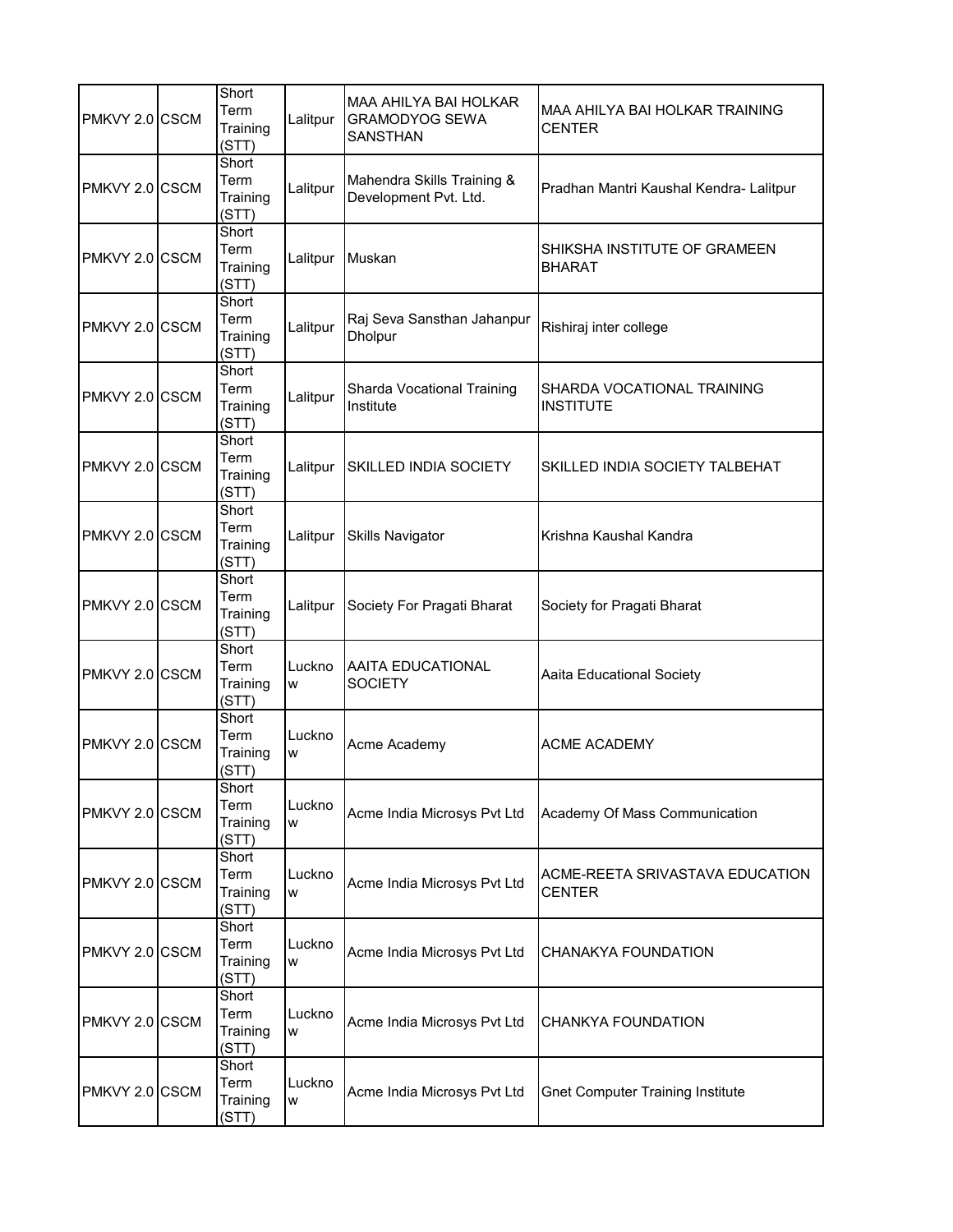| PMKVY 2.0 CSCM | Short<br>Term<br>Training<br>(STT) | Luckno<br>W | Acme India Microsys Pvt Ltd                    | <b>IICL(INTEGRAL INSTITUTE OF</b><br><b>COMPUTER LEARNING)</b>  |
|----------------|------------------------------------|-------------|------------------------------------------------|-----------------------------------------------------------------|
| PMKVY 2.0 CSCM | Short<br>Term<br>Training<br>(STT) | Luckno<br>W | Acme India Microsys Pvt Ltd                    | THE NIRMAAN                                                     |
| PMKVY 2.0 CSCM | Short<br>Term<br>Training<br>(STT) | Luckno<br>W | <b>AISECT Skills Mission</b>                   | <b>AISECT PMKK Lucknow</b>                                      |
| PMKVY 2.0 CSCM | Short<br>Term<br>Training<br>(STT) | Luckno<br>W | <b>Anuna Education Network</b><br>Pvt. Ltd.    | Anuna Education Network (Suryansh Public<br>School)             |
| PMKVY 2.0 CSCM | Short<br>Term<br>Training<br>(STT) | Luckno<br>W | <b>Anuna Education Network</b><br>Pvt. Ltd.    | Anuna Education Network Pvt. Ltd.                               |
| PMKVY 2.0 CSCM | Short<br>Term<br>Training<br>(STT) | Luckno<br>W | <b>Anuna Education Network</b><br>Pvt. Ltd.    | Anuna Education Network(Maura, Dugaba)                          |
| PMKVY 2.0 CSCM | Short<br>Term<br>Training<br>(STT) | Luckno<br>W | Arunima Foundation                             | Arunima Foundation                                              |
| PMKVY 2.0 CSCM | Short<br>Term<br>Training<br>(STT) | Luckno<br>W | <b>Ask Education Society</b>                   | <b>Ask Education Society</b>                                    |
| PMKVY 2.0 CSCM | Short<br>Term<br>Training<br>(STT) | Luckno<br>W | Astha Sewa Samiti                              | <b>ASTHA SEWA SAMITI</b>                                        |
| PMKVY 2.0 CSCM | Short<br>Term<br>Training<br>(STT) | Luckno<br>W | Bora Polyclinic Ltd                            | <b>Bora Polyclinic Ltd</b>                                      |
| PMKVY 2.0 CSCM | Short<br>Term<br>Training<br>(STT) | Luckno<br>W | <b>Brilliant Computer Institute</b>            | <b>Brilliant Computer Institute</b>                             |
| PMKVY 2.0 CSCM | Short<br>Term<br>Training<br>(STT) | Luckno<br>W | <b>CSB Education &amp; Skill</b>               | <b>CSB Lucknow</b>                                              |
| PMKVY 2.0 CSCM | Short<br>Term<br>Training<br>(STT) | Luckno<br>W | <b>CSB Education &amp; Skill</b>               | <b>CSB Lucknow</b>                                              |
| PMKVY 2.0 CSCM | Short<br>Term<br>Training<br>(STT) | Luckno<br>W | Ganga Sagar Homes Private<br>Limited           | <b>MEDICAL RESEARCH &amp; NURSING</b><br><b>TRAINING CENTRE</b> |
| PMKVY 2.0 CSCM | Short<br>Term<br>Training<br>(STT) | Luckno<br>W | <b>Globle Vocational Training</b><br>Institute | <b>GLOBLE VOCATIONAL TRAINING</b><br><b>INSTITUTE</b>           |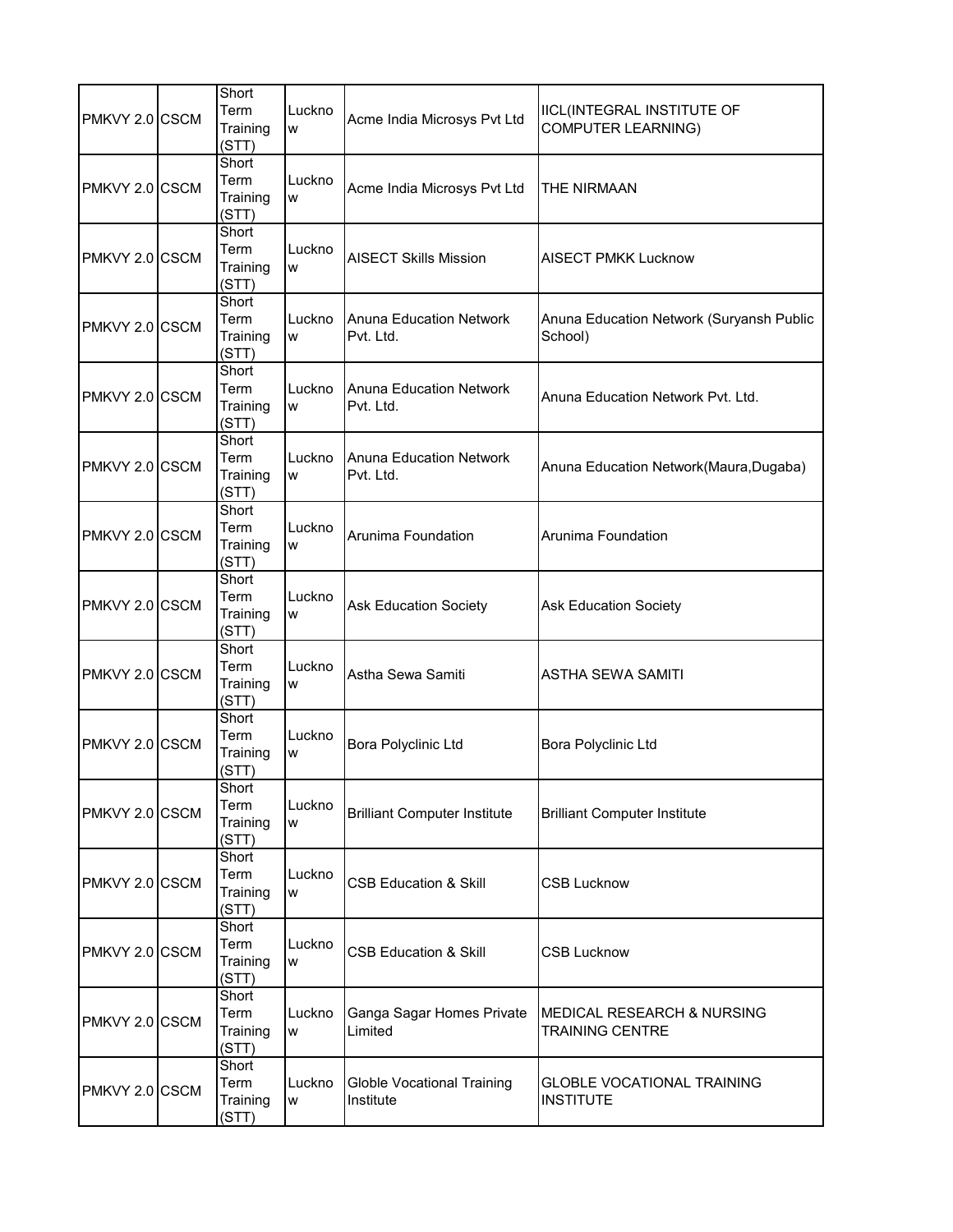| PMKVY 2.0 CSCM | Short<br>Term<br>Training<br>(STT) | Luckno<br>W | Gramin Yuva Aur Nari<br>Sahayta Samiti                                | <b>INSTITUTE FOR CAREER</b><br>DEVELOPMENT LUCKNOW     |
|----------------|------------------------------------|-------------|-----------------------------------------------------------------------|--------------------------------------------------------|
| PMKVY 2.0 CSCM | Short<br>Term<br>Training<br>(STT) | Luckno<br>W | Hindustan Latex Family<br><b>Planning Promotion Trust</b><br>(Hlfppt) | <b>HLFPPT Centre for skills - Lucknow</b>              |
| PMKVY 2.0 CSCM | Short<br>Term<br>Training<br>(STT) | Luckno<br>W | Hindustan Latex Family<br><b>Planning Promotion Trust</b><br>(Hlfppt) | HLFPPT Centre for Skills- Hayat Hospital               |
| PMKVY 2.0 CSCM | Short<br>Term<br>Training<br>(STT) | Luckno<br>W | IL & FS Skills Development<br><b>Corporation Limited</b>              | IL&FS Skill School @ Akshay Sewa<br>Sansthan           |
| PMKVY 2.0 CSCM | Short<br>Term<br>Training<br>(STT) | Luckno<br>W | J R S Technology Private<br>Limited                                   | Sahodra Shikshan Prashikshan Sansthan                  |
| PMKVY 2.0 CSCM | Short<br>Term<br>Training<br>(STT) | Luckno<br>W | Janta Skills                                                          | Janta Skills                                           |
| PMKVY 2.0 CSCM | Short<br>Term<br>Training<br>(STT) | Luckno<br>W | KRISHNA ADARSH VIDHYA<br><b>MANDIR SAMITI PIPRAU</b>                  | Skill Development Institute (Disability<br>Candidates) |
| PMKVY 2.0 CSCM | Short<br>Term<br>Training<br>(STT) | Luckno<br>W | Mahendra Skills Training &<br>Development Pvt. Ltd.                   | <b>MAHENDRA SKILLS - IISC LUCKNOW</b>                  |
| PMKVY 2.0 CSCM | Short<br>Term<br>Training<br>(STT) | Luckno<br>W | Mahendra Skills Training &<br>Development Pvt. Ltd.                   | PMKK-Lucknow                                           |
| PMKVY 2.0 CSCM | Short<br>Term<br>Training<br>(STT) | Luckno<br>W | Marg ERP Ltd.                                                         | <b>MARG ACADEMY LUCKNOW</b>                            |
| PMKVY 2.0 CSCM | Short<br>Term<br>Training<br>(STT) | Luckno<br>W | <b>MIND SHARPER</b><br>EDUCATIONAL SOCIETY                            | MIND SHARPER EDUCATIONAL SOCIETY                       |
| PMKVY 2.0 CSCM | Short<br>Term<br>Training<br>(STT) | Luckno<br>W | Nav Bharat Nirman<br>Foundation                                       | Nav Bharat Nirman Foundation                           |
| PMKVY 2.0 CSCM | Short<br>Term<br>Training<br>(STT) | Luckno<br>W | Navodaya Welfare<br>Foundation                                        | NAVODAYA WELFARE FOUNDATION                            |
| PMKVY 2.0 CSCM | Short<br>Term<br>Training<br>(STT) | Luckno<br>W | Power To Empower Skills<br><b>Private Limited</b>                     | Avadh trining institute                                |
| PMKVY 2.0 CSCM | Short<br>Term<br>Training<br>(STT) | Luckno<br>W | Riddhi Siddhi Skill<br><b>Development Centre</b>                      | RIDDHI SIDDHI SKILL DEVELOPMENT<br><b>CENTRE</b>       |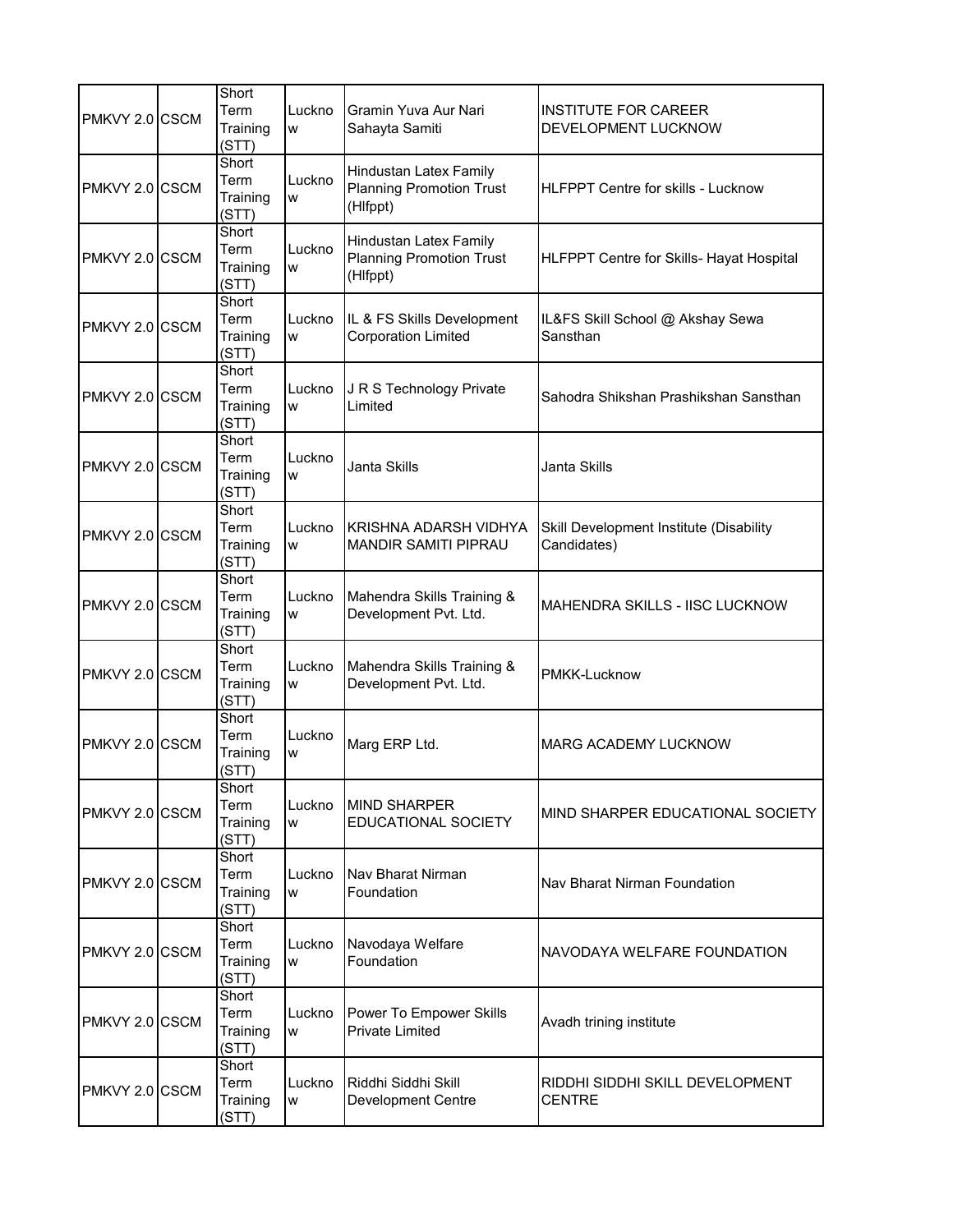| PMKVY 2.0 CSCM | Short<br>Term<br>Training<br>(STT) | Luckno<br>W | Salesman Corporation<br><b>Private Limited</b>                   | Salesman Corporation Private Limited<br>(OPC)                           |
|----------------|------------------------------------|-------------|------------------------------------------------------------------|-------------------------------------------------------------------------|
| PMKVY 2.0 CSCM | Short<br>Term<br>Training<br>(STT) | Luckno<br>W | Sant Mahavir Jain Trust                                          | G. G. S. SKILL CENTRE                                                   |
| PMKVY 2.0 CSCM | Short<br>Term<br>Training<br>(STT) | Luckno<br>W | Saubhagya Foundation                                             | Saubhagya Foundation                                                    |
| PMKVY 2.0 CSCM | Short<br>Term<br>Training<br>(STT) | Luckno<br>W | Sharda Vocational Training<br>Institute                          | SHARDA VOCATIONAL TRAINING<br><b>INSTITUTE</b>                          |
| PMKVY 2.0 CSCM | Short<br>Term<br>Training<br>(STT) | Luckno<br>W | Shri Jai Prakash Mishra<br>Foundation                            | Jai Prakash Mishra Foundation                                           |
| PMKVY 2.0 CSCM | Short<br>Term<br>Training<br>(STT) | Luckno<br>W | <b>Skill Ventures Private Limited</b><br>(Inskills)              | Krishna Edu Skills                                                      |
| PMKVY 2.0 CSCM | Short<br>Term<br>Training<br>(STT) | Luckno<br>W | Social Education & Welfare<br>Association                        | <b>CETPA Infotech Pvt Ltd</b>                                           |
| PMKVY 2.0 CSCM | Short<br>Term<br>Training<br>(STT) | Luckno<br>W | Society for Charity Obligation<br>Technology and Training        | <b>SCOTT Gomti Nagar</b>                                                |
| PMKVY 2.0 CSCM | Short<br>Term<br>Training<br>(STT) | Luckno<br>W | Society for Charity Obligation<br><b>Technology and Training</b> | <b>SCOTT KAKORI</b>                                                     |
| PMKVY 2.0 CSCM | Short<br>Term<br>Training<br>(STT) | Luckno<br>W | Society for Charity Obligation<br><b>Technology and Training</b> | Society for Charity Obligation Technology<br>and Training               |
| PMKVY 2.0 CSCM | Short<br>Term<br>Training<br>(STT) | Luckno<br>W | Society For Social Security<br>and Empowerment                   | Blue Bells Academy For Skill and Career<br>Development                  |
| PMKVY 2.0 CSCM | Short<br>Term<br>Training<br>(STT) | Luckno<br>W | Society Of Welfare For<br>Information Technology And<br>Training | SOCIETY OF WELFARE FOR<br>INFORMATION TECHNOLOGY AND<br><b>TRAINING</b> |
| PMKVY 2.0 CSCM | Short<br>Term<br>Training<br>(STT) | Luckno<br>W | Takniki Shiksha Vikas Avam<br>Jankalyan Sansthan                 | Institute of Computer Technology and<br>Engineering                     |
| PMKVY 2.0 CSCM | Short<br>Term<br>Training<br>(STT) | Luckno<br>W | The Unique Foundation                                            | THE UNIQUE COMPUTERS                                                    |
| PMKVY 2.0 CSCM | Short<br>Term<br>Training<br>(STT) | Luckno<br>W | Veda Arc Professionals<br><b>Private Limited</b>                 | Veda Arc Institute                                                      |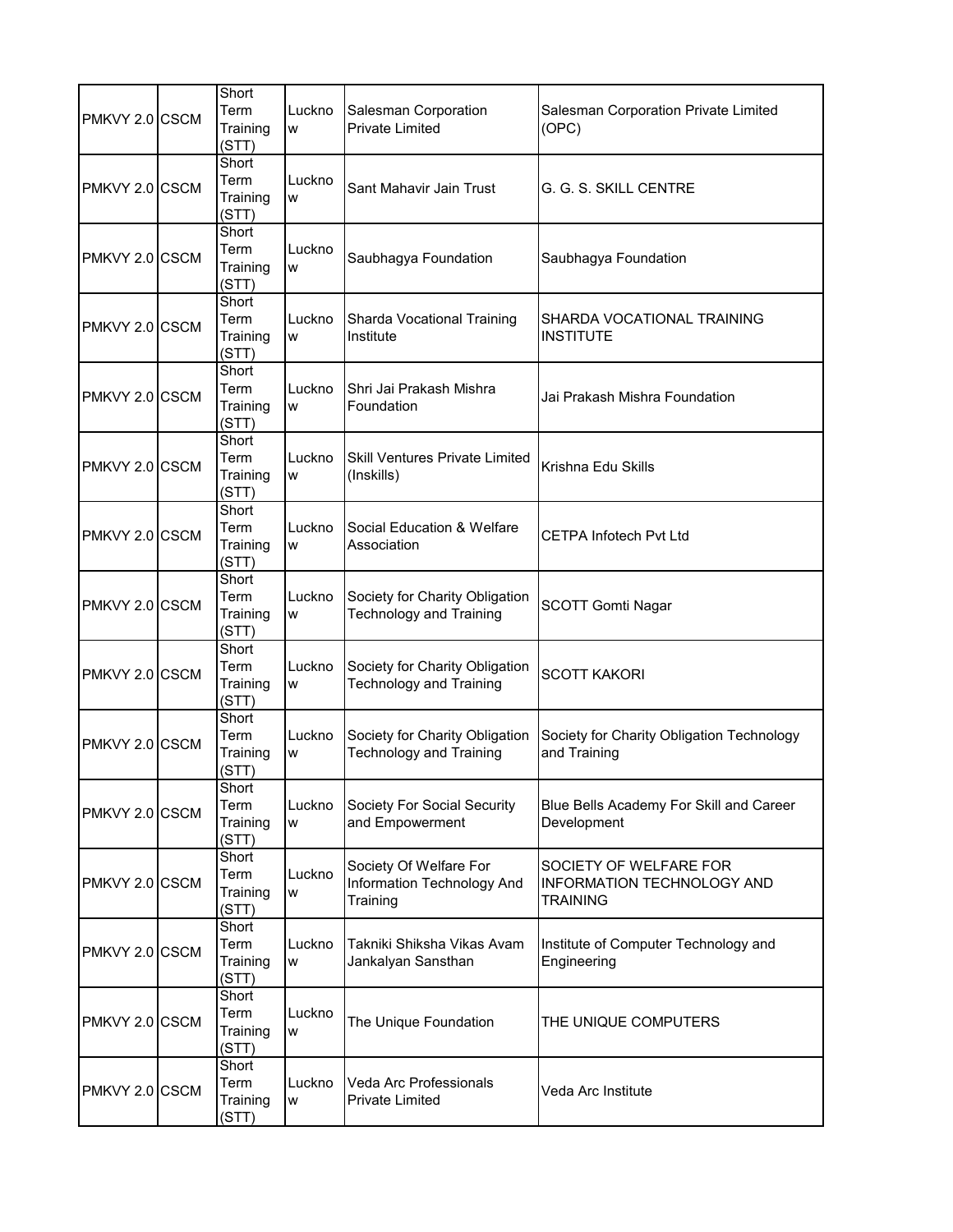| PMKVY 2.0 CSCM | Short<br>Term<br>Training<br>(STT) | Luckno<br>W | Veda Arc Professionals<br><b>Private Limited</b> | Veda Arc Institute                                 |
|----------------|------------------------------------|-------------|--------------------------------------------------|----------------------------------------------------|
| PMKVY 2.0 CSCM | Short<br>Term<br>Training<br>(STT) | Luckno<br>W | <b>VIDYA CARE</b>                                | Lucknow Institute of Hospitality and<br>Management |
| PMKVY 2.0 CSCM | Short<br>Term<br>Training<br>(STT) | Luckno<br>W | Vidyaam Skills & Technology<br>Services Pvt Ltd  | Afsar Skill Development Center                     |
| PMKVY 2.0 CSCM | Short<br>Term<br>Training<br>(STT) | Luckno<br>W | Vidyaam Skills & Technology<br>Services Pvt Ltd  | Atamnirbhar Seva Samiti                            |
| PMKVY 2.0 CSCM | Short<br>Term<br>Training<br>(STT) | Luckno<br>W | Vidyaam Skills & Technology<br>Services Pvt Ltd  | Improvplus automation private limited              |
| PMKVY 2.0 CSCM | Short<br>Term<br>Training<br>(STT) | Luckno<br>W | Vidyaam Skills & Technology<br>Services Pvt Ltd  | Nav Bharat Nirman Foundation                       |
| PMKVY 2.0 CSCM | Short<br>Term<br>Training<br>(STT) | Luckno<br>W | Vidyaam Skills & Technology<br>Services Pvt Ltd  | Sews Academy                                       |
| PMKVY 2.0 CSCM | Short<br>Term<br>Training<br>(STT) | Luckno<br>W | Vidyaam Skills & Technology<br>Services Pvt Ltd  | SWATANTRA EDUCATIONAL WELFARE<br><b>SOCIETY</b>    |
| PMKVY 2.0 CSCM | Short<br>Term<br>Training<br>(STT) | Luckno<br>W | Vidyaam Skills & Technology<br>Services Pvt Ltd  | SWATANTRA EDUCATIONAL WELFARE<br><b>SOCIETY</b>    |
| PMKVY 2.0 CSCM | Short<br>Term<br>Training<br>(STT) | Luckno<br>W | Vidyaam Skills & Technology<br>Services Pvt Ltd  | <b>VEDANTA: RASS</b>                               |
| PMKVY 2.0 CSCM | Short<br>Term<br>Training<br>(STT) | Luckno<br>W | Vidyaam Skills & Technology<br>Services Pvt Ltd  | Vidyaam Kausal Vikas Kendra-Kapoorthala            |
| PMKVY 2.0 CSCM | Short<br>Term<br>Training<br>(STT) | Luckno<br>W | Vidyaam Skills & Technology<br>Services Pvt Ltd  | Vidyaam Kaushal Vikas Kendra - Achramau            |
| PMKVY 2.0 CSCM | Short<br>Term<br>Training<br>(STT) | Luckno<br>W | Vidyaam Skills & Technology<br>Services Pvt Ltd  | Vidyaam Kaushal Vikas Kendra -<br>Faizullaganj     |
| PMKVY 2.0 CSCM | Short<br>Term<br>Training<br>(STT) | Luckno<br>W | Vidyaam Skills & Technology<br>Services Pvt Ltd  | Vidyaam Kaushal Vikas Kendra - Rasoolpur           |
| PMKVY 2.0 CSCM | Short<br>Term<br>Training<br>(STT) | Luckno<br>W | Vidyaam Skills & Technology<br>Services Pvt Ltd  | Vidyaam Kaushal Vikas Kendra -Triveni<br>Nagar     |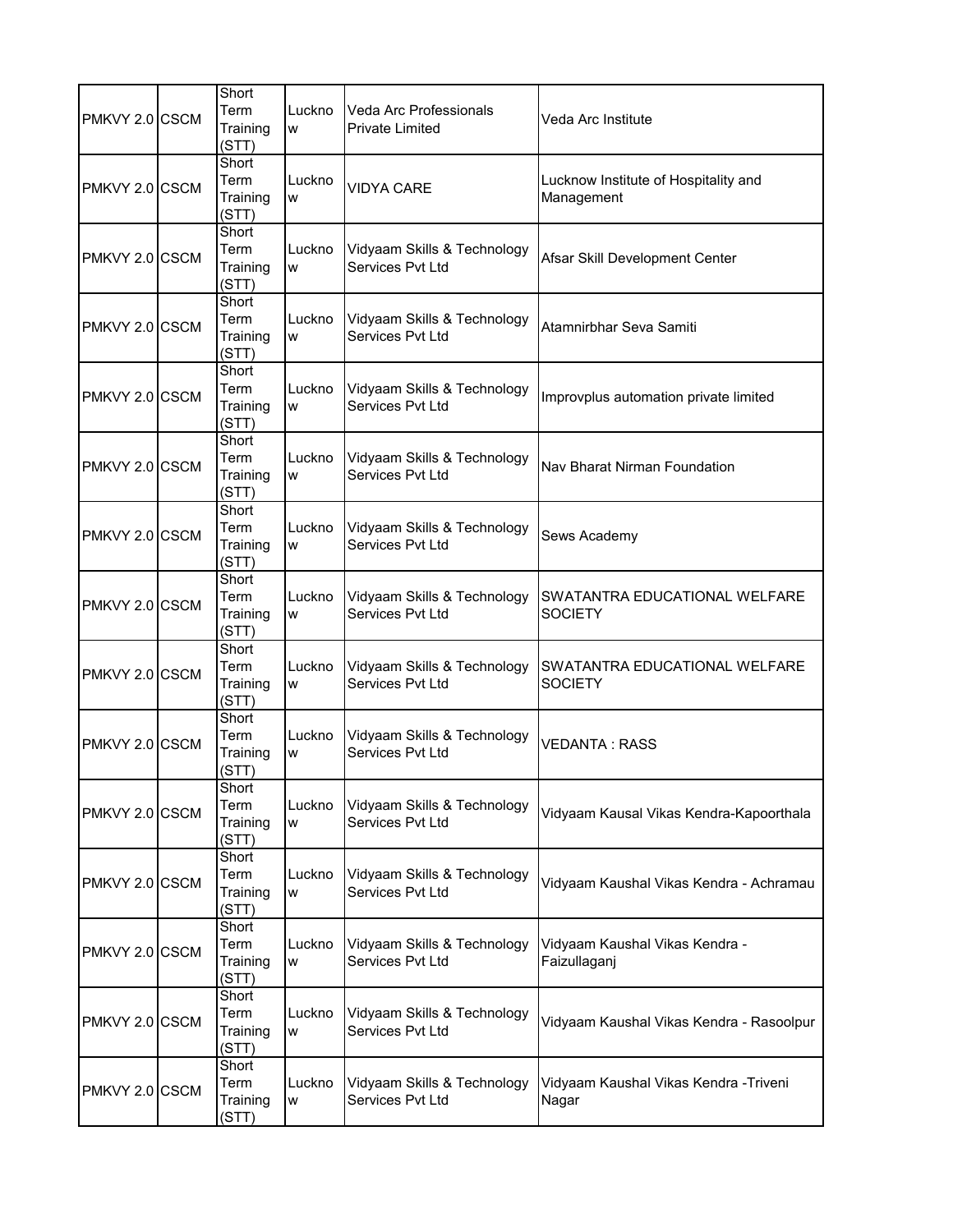| PMKVY 2.0 CSCM | Short<br>Term<br>Training<br>(STT) | Luckno<br>W     | Vidyaam Skills & Technology<br>Services Pvt Ltd        | <b>Xpert Education Services</b>                            |
|----------------|------------------------------------|-----------------|--------------------------------------------------------|------------------------------------------------------------|
| PMKVY 2.0 CSCM | Short<br>Term<br>Training<br>(STT) | Luckno<br>W     | <b>VIDYALIFE SKILLS TECH</b><br><b>PRIVATE LIMITED</b> | VIDYALIFE SKILLS TECH PRIVATE<br>LIMITED, BIJNAUR, LUCKNOW |
| PMKVY 2.0 CSCM | Short<br>Term<br>Training<br>(STT) | Luckno<br>W     | <b>VIDYALIFE SKILLS TECH</b><br><b>PRIVATE LIMITED</b> | VIDYALIFE SKILLS TECH PRIVATE<br>LIMITED, CHINHAT LUCKNOW  |
| PMKVY 2.0 CSCM | Short<br>Term<br>Training<br>(STT) | Maharaj<br>ganj | <b>ADS SKILLS PVT LTD</b>                              | ADS SKILLS PVT LTD - PMKK<br>(MAHARAJGANJ)                 |
| PMKVY 2.0 CSCM | Short<br>Term<br>Training<br>(STT) | Maharaj<br>ganj | <b>GAUTAM BUDH WELFARE</b><br><b>SOCIETY</b>           | Gautam Budh Training Centre - Maharajganj                  |
| PMKVY 2.0 CSCM | Short<br>Term<br>Training<br>(STT) | Maharaj<br>ganj | Jai Aditya Vtc                                         | jai aditya vtc                                             |
| PMKVY 2.0 CSCM | Short<br>Term<br>Training<br>(STT) | Maharaj<br>ganj | Kalpnath Rai Mahavidyalaya<br>Samiti                   | JP KAUSHAL VIKAS KENDRA                                    |
| PMKVY 2.0 CSCM | Short<br>Term<br>Training<br>(STT) | Maharaj<br>ganj | Navjyoti Corporate Solutions                           | Management Instiute of Information<br>technology(MIIT)     |
| PMKVY 2.0 CSCM | Short<br>Term<br>Training<br>(STT) | Maharaj<br>ganj | Navjyoti Global Solutions Pvt<br>Ltd                   | <b>CIMT COMPUTER CENTRE</b>                                |
| PMKVY 2.0 CSCM | Short<br>Term<br>Training<br>(STT) | Maharaj<br>ganj | Paramhans Educare Private<br>Limited                   | <b>Motilal Public School</b>                               |
| PMKVY 2.0 CSCM | Short<br>Term<br>Training<br>(STT) | ganj            | Maharaj Paramhans Educare Private<br>Limited           | NAVYA DHARA INSTITUTE OF SKILL<br><b>DEVELOPMENT</b>       |
| PMKVY 2.0 CSCM | Short<br>Term<br>Training<br>(STT) | Maharaj<br>ganj | Paramhans Educare Private<br>Limited                   | Riddhi Siddhi Kaushal Vikash Kendra                        |
| PMKVY 2.0 CSCM | Short<br>Term<br>Training<br>(STT) | Maharai<br>ganj | Paramhans Educare Private<br>Limited                   | <b>SCC Educare</b>                                         |
| PMKVY 2.0 CSCM | Short<br>Term<br>Training<br>(STT) | ganj            | Maharaj PRAGATI COMPUTER<br><b>PRASKSHAN SAMITI</b>    | Pragati Computer Prakshan Samiti                           |
| PMKVY 2.0 CSCM | Short<br>Term<br>Training<br>(STT) | Maharaj<br>ganj | Quivan Skill Empowerment<br>Pvt. Ltd.                  | M/S SKILL DEVELOPMENT CENTRE<br>ANANDNAGAR                 |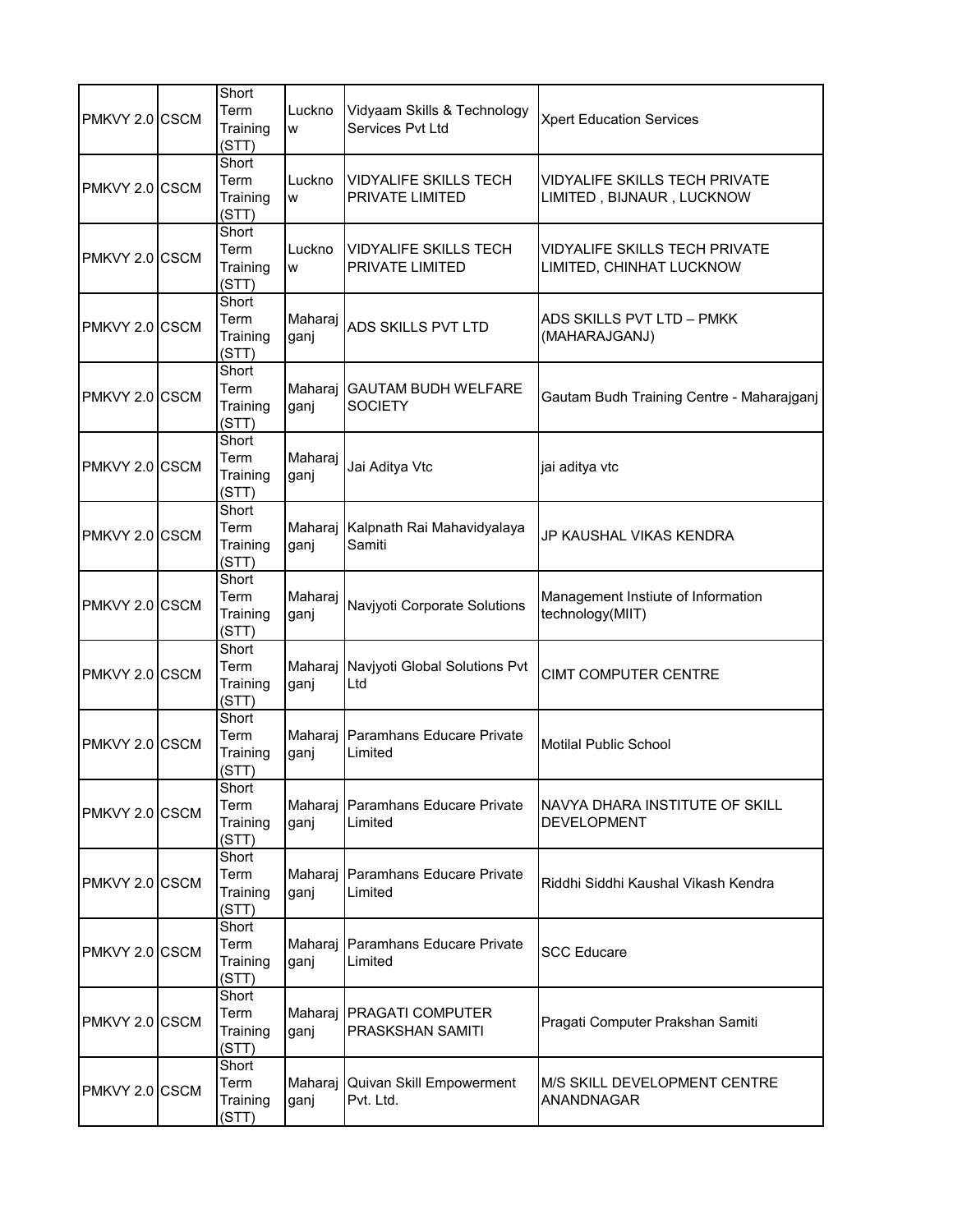| PMKVY 2.0 CSCM | Short<br>Term<br>Training<br>(STT) | Maharaj<br>ganj | Quivan Skill Empowerment<br>Pvt. Ltd.                            | QUIVAN-DTC-ANANDNAGAR                                   |
|----------------|------------------------------------|-----------------|------------------------------------------------------------------|---------------------------------------------------------|
| PMKVY 2.0 CSCM | Short<br>Term<br>Training<br>(STT) | Maharaj<br>ganj | Rp Skill Training Centre                                         | RP SKILL TRAINING CENTRE                                |
| PMKVY 2.0 CSCM | Short<br>Term<br>Training<br>(STT) | ganj            | Maharaj Skills Art and Beyond<br><b>Development Services LLP</b> | SAB VTC Maharajganj                                     |
| PMKVY 2.0 CSCM | Short<br>Term<br>Training<br>(STT) | ganj            | Maharaj SUNAINA SAMRIDDHI<br><b>FOUNDATION</b>                   | SRI BAJARANGI SINGH SIKSHA SAMITI                       |
| PMKVY 2.0 CSCM | Short<br>Term<br>Training<br>(STT) | Maharaj<br>ganj | <b>SUNAINA SAMRIDDHI</b><br><b>FOUNDATION</b>                    | SUNAINA SAMRIDDHI FOUNDATION                            |
| PMKVY 2.0 CSCM | Short<br>Term<br>Training<br>(STT) |                 | Mahoba Exceluslearning Solutions                                 | PMKK Mahoba                                             |
| PMKVY 2.0 CSCM | Short<br>Term<br>Training<br>(STT) | Mahoba          | State Banking Institution Of<br>India                            | Bhartiya Shiksha Sadan Kaushal Vikas                    |
| PMKVY 2.0 CSCM | Short<br>Term<br>Training<br>(STT) | Mainpuri        | Anand Info Media Solutions<br><b>Private Limited</b>             | Life Care Institute                                     |
| PMKVY 2.0 CSCM | Short<br>Term<br>Training<br>(STT) | Mainpuri        | <b>GAUTAM BUDDHA</b><br><b>EDUCATIONAL TRUST</b>                 | Shri Brahmadev                                          |
| PMKVY 2.0 CSCM | Short<br>Term<br>Training<br>(STT) |                 | Mainpuri Gayatri Group Of Education                              | <b>GAYATRI GROUP OF EDUCATION</b><br><b>BARNAHAL</b>    |
| PMKVY 2.0 CSCM | Short<br>Term<br>Training<br>(STT) | Mainpuri        | <b>GRAS Education &amp; Training</b><br>Services Pvt. Ltd.       | Edujoin Foundation & Training Center                    |
| PMKVY 2.0 CSCM | Short<br>Term<br>Training<br>(STT) |                 | Mainpuri Ishaan Education Society                                | <b>ISHAAN EDUCATION SOCIETY</b>                         |
| PMKVY 2.0 CSCM | Short<br>Term<br>Training<br>(STT) | Mainpuri        | KAVYA SKILLS PRIVATE<br>LIMITED                                  | KAVYA SKILLS AGRA BYPASS                                |
| PMKVY 2.0 CSCM | Short<br>Term<br>Training<br>(STT) |                 | Mainpuri Marg ERP Ltd.                                           | <b>MARG ACADEMY MAINPURI</b>                            |
| PMKVY 2.0 CSCM | Short<br>Term<br>Training<br>(STT) | Mainpuri        | Mathura Devi Shiksha Prasar<br>Evam Samaj Kalyan Samiti          | Mathura Devi Shiksha Prasar Evam Samaj<br>Kalyan Samiti |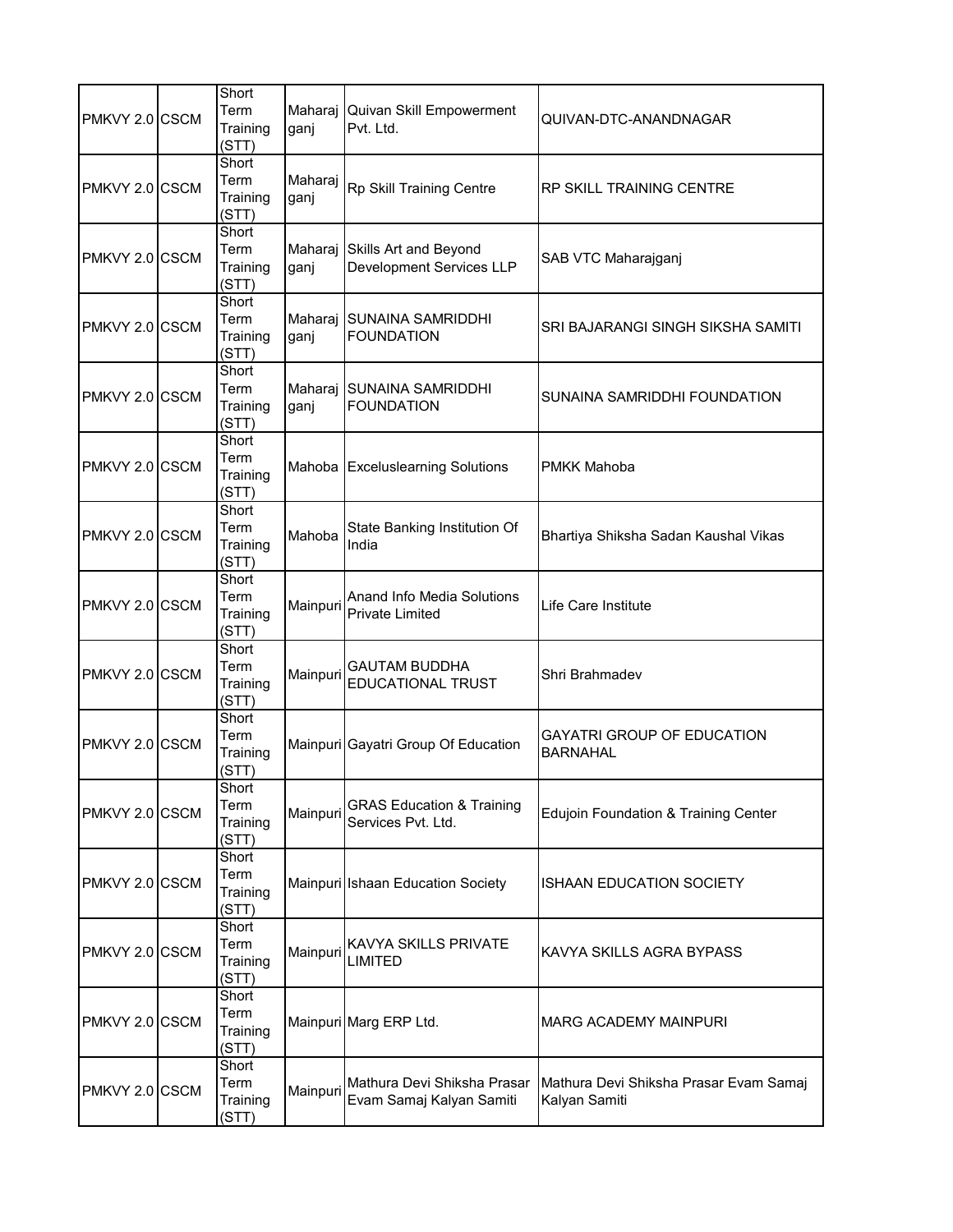| PMKVY 2.0 CSCM  | Short<br>Term<br>Training<br>(STT) | Mainpuri Muskan |                                                                                     | HARDIK INSTITUTE OF MANAGEMENT<br>AND TECHNOLOGY  |
|-----------------|------------------------------------|-----------------|-------------------------------------------------------------------------------------|---------------------------------------------------|
| PMKVY 2.0 CSCM  | Short<br>Term<br>Training<br>(STT) | Mainpuri Muskan |                                                                                     | KRISHNA COMPUTER TRAINING CENTER                  |
| PMKVY 2.0 CSCM  | Short<br>Term<br>Training<br>(STT) | Mainpuri        | <b>NEW NTECH COMPUTER</b><br>EDUCATIONAL SOCIETY                                    | <b>NEW TECH EDUCATION CENTRE</b>                  |
| PMKVY 2.0 CSCM  | Short<br>Term<br>Training<br>(STT) | Mainpuri        | NIFA Infocomp Services Pvt<br>Limited                                               | <b>PMKK Mainpuri</b>                              |
| PMKVY 2.0 ICSCM | Short<br>Term<br>Training<br>(STT) | Mainpuri        | Power To Empower Skills<br><b>Private Limited</b>                                   | J S Skill Institute                               |
| PMKVY 2.0 CSCM  | Short<br>Term<br>Training<br>(STT) | Mainpuri        | Power To Empower Skills<br><b>Private Limited</b>                                   | Life Care Institute                               |
| PMKVY 2.0 CSCM  | Short<br>Term<br>Training<br>(STT) | Mainpuri        | Power To Empower Skills<br><b>Private Limited</b>                                   | Samrat Prithaviraj Chauhan Mahavidhalaya          |
| PMKVY 2.0 CSCM  | Short<br>Term<br>Training<br>(STT) | Mainpuri        | State Banking Institution Of<br>India                                               | Aarsh skill development center                    |
| PMKVY 2.0 CSCM  | Short<br>Term<br>Training<br>(STT) |                 | Mathura ANAAYAS FOUNDATION                                                          | anaayas foundation                                |
| PMKVY 2.0 CSCM  | Short<br>Term<br>Training<br>(STT) | Mathura         | ASCENT ACADEMY OF<br><b>TRAINING &amp;</b><br>DEVELOPMENT PRIVATE<br><b>LIMITED</b> | Ascent - Shiva Skill Development Center           |
| PMKVY 2.0 CSCM  | Short<br>Term<br>Training<br>(STT) | Mathura         | <b>CHAUDHARY DULLI</b><br><b>CHAND SKILL</b><br>DEVELOPMENT CENTRE                  | CHAUDHARY DULLI CHAND SKILL<br>DEVELOPMENT CENTRE |
| PMKVY 2.0 CSCM  | Short<br>Term<br>Training<br>(STT) | Mathura         | <b>CLA TRAINING INSTITUTE</b>                                                       | cla training institute                            |
| PMKVY 2.0 CSCM  | Short<br>Term<br>Training<br>(STT) | Mathura         | D Akhilesh group of<br>consultancy                                                  | shri hari computer institute                      |
| PMKVY 2.0 CSCM  | Short<br>Term<br>Training<br>(STT) | Mathura         | D Akhilesh group of<br>consultancy                                                  | <b>TAGORE EDUCATION</b>                           |
| PMKVY 2.0 CSCM  | Short<br>Term<br>Training<br>(STT) | Mathura         | Development Technical<br>Institutte                                                 | Development Technical Institute                   |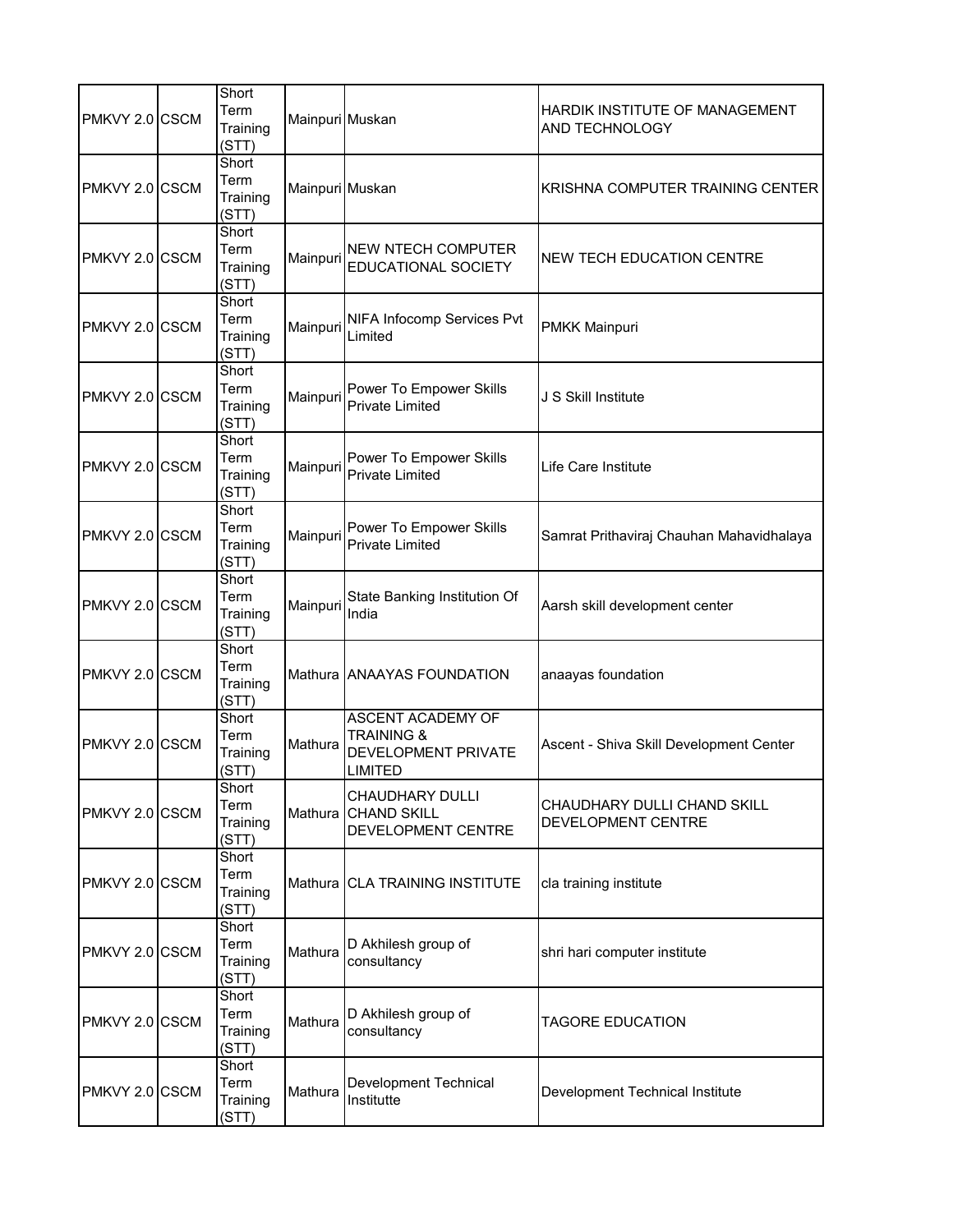| PMKVY 2.0 CSCM | Short<br>Term<br>Training<br>(STT) |                | Mathura   Dp Education Society                            | DP Education Skill Centre                        |
|----------------|------------------------------------|----------------|-----------------------------------------------------------|--------------------------------------------------|
| PMKVY 2.0 CSCM | Short<br>Term<br>Training<br>(STT) |                | Mathura EP Infoways Private Limited                       | GEETANJALI INSTITUTE OF COMPUTER<br>& MANAGEMENT |
| PMKVY 2.0 CSCM | Short<br>Term<br>Training<br>(STT) |                | Mathura EP Infoways Private Limited                       | Vivekanand IT HUB                                |
| PMKVY 2.0 CSCM | Short<br>Term<br>Training<br>(STT) |                | Mathura EXCELLENT SOCIETY                                 | <b>Rewatilal Vivek Public School</b>             |
| PMKVY 2.0 CSCM | Short<br>Term<br>Training<br>(STT) | Mathura        | International Society for<br>Krishna Consciousness        | <b>BGIS</b>                                      |
| PMKVY 2.0 CSCM | Short<br>Term<br>Training<br>(STT) |                | Mathura Krishna Atuomation                                | Ecklavya Institute Of Skill Development          |
| PMKVY 2.0 CSCM | Short<br>Term<br>Training<br>(STT) |                | Mathura Krishna Atuomation                                | Krishna Training Centre Chauma Mathura           |
| PMKVY 2.0 CSCM | Short<br>Term<br>Training<br>(STT) |                | Mathura Lok Priya Sewa Samiti                             | SMT.DEVI TRAINING CENTRE                         |
| PMKVY 2.0 CSCM | Short<br>Term<br>Training<br>(STT) |                | Mathura Medhavi Skill Organisation                        | KIRAN COMPETITIVE CLASSES                        |
| PMKVY 2.0 CSCM | Short<br>Term<br>Training<br>(STT) |                | Mathura Medhavi Skill Organisation                        | SANKALP SARV SIKSHA KENDRA                       |
| PMKVY 2.0 CSCM | Short<br>Term<br>Training<br>(STT) |                | Mathura Mosaic Network Pvt Ltd                            | AKVTI, MATHURA                                   |
| PMKVY 2.0 CSCM | Short<br>Term<br>Training<br>(STT) | Mathura Muskan |                                                           | ARYANS ACADEMY                                   |
| PMKVY 2.0 CSCM | Short<br>Term<br>Training<br>(STT) | Mathura        | National Institute Of<br><b>Education And Development</b> | NIED_Mathura_Bhaskartiwari                       |
| PMKVY 2.0 CSCM | Short<br>Term<br>Training<br>(STT) |                | Mathura Nshm Udaan Skills Pvt Ltd                         | NSHM Udaan Skills Pvt. Ltd., Mathura             |
| PMKVY 2.0 CSCM | Short<br>Term<br>Training<br>(STT) | Mathura        | Pawan Gyan Vigyan<br>Sansthan                             | <b>PGVS Skills School</b>                        |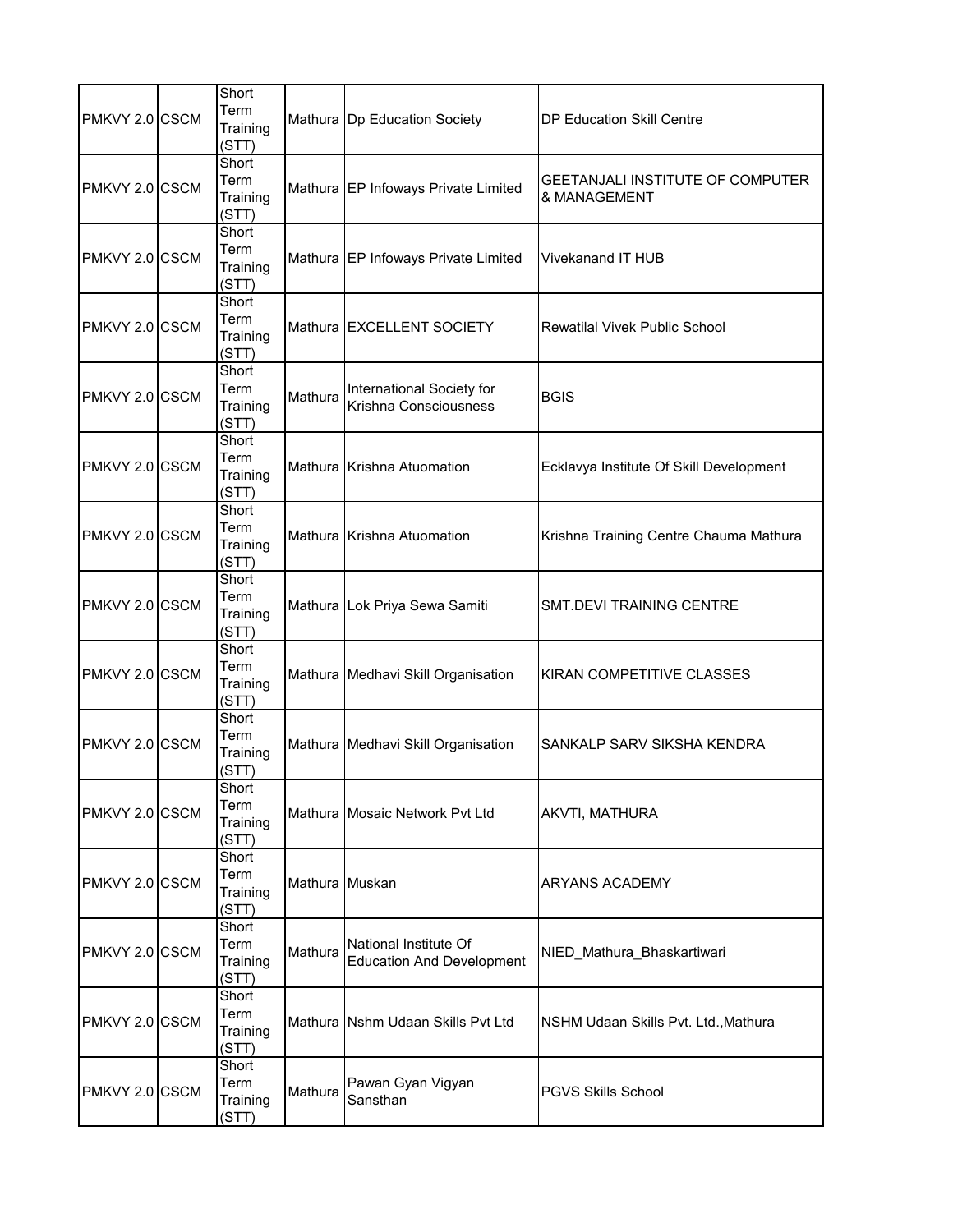| PMKVY 2.0 CSCM | Short<br>Term<br>Training<br>(STT) | Mathura | Power To Empower Skills<br><b>Private Limited</b>     | Karthik Computer Education and Learning<br>Centre                |
|----------------|------------------------------------|---------|-------------------------------------------------------|------------------------------------------------------------------|
| PMKVY 2.0 CSCM | Short<br>Term<br>Training<br>(STT) | Mathura | Power To Empower Skills<br><b>Private Limited</b>     | <b>NTEC Computer institute</b>                                   |
| PMKVY 2.0 CSCM | Short<br>Term<br>Training<br>(STT) | Mathura | <b>RANAS SKILLS AND</b><br><b>EDUCATIONS</b>          | Ranas Skills And education                                       |
| PMKVY 2.0 CSCM | Short<br>Term<br>Training<br>(STT) | Mathura | SAI SHARANAM<br><b>FOUNDATION</b>                     | Sai Sharanam Skill Development Institute                         |
| PMKVY 2.0 CSCM | Short<br>Term<br>Training<br>(STT) | Mathura | Samaj Swabhiman Seva<br>Samiti                        | SAMAJ SWABHIMAN SEVA SAMITI                                      |
| PMKVY 2.0 CSCM | Short<br>Term<br>Training<br>(STT) |         | Mathura Sant Mahavir Jain Trust                       | SANT MAHAVIR JAIN SKILL CENTRE                                   |
| PMKVY 2.0 CSCM | Short<br>Term<br>Training<br>(STT) | Mathura | SATYAMEV WELFARE<br><b>FOUNDATION</b>                 | Satyamev Welfare Foundation                                      |
| PMKVY 2.0 CSCM | Short<br>Term<br>Training<br>(STT) |         |                                                       | Mathura Shree Krishna Shiksha Samiti Chandrawati Computer Center |
| PMKVY 2.0 CSCM | Short<br>Term<br>Training<br>(STT) |         | Mathura Shree Krishna Shiksha Samiti                  | Shri Ashta Vinayak Education & Welfare<br>Society                |
| PMKVY 2.0 CSCM | Short<br>Term<br>Training<br>(STT) |         | Mathura Shree Krishna Shiksha Samiti                  | Shri Ashta Vinayak Education & Welfare<br>Society                |
| PMKVY 2.0 CSCM | Short<br>Term<br>Training<br>(STT) | Mathura | Shri Kanha Institute Of Fire<br>And Safety Management | Shri kanha institute of fire and safety<br>management            |
| PMKVY 2.0 CSCM | Short<br>Term<br>Training<br>(STT) | Mathura | Shri Kanha Institute Of Fire<br>And Safety Management | shri kanha shikchha samiti                                       |
| PMKVY 2.0 CSCM | Short<br>Term<br>Training<br>(STT) | Mathura | Shri Venudhar Shiksha Vikas<br>Samiti                 | S.S. EDUCATIONAL INSTITUTE                                       |
| PMKVY 2.0 CSCM | Short<br>Term<br>Training<br>(STT) | Mathura | Shri Venudhar Shiksha Vikas<br>Samiti                 | Shri Venudhar Shiksha Vikas Samiti                               |
| PMKVY 2.0 CSCM | Short<br>Term<br>Training<br>(STT) |         | Mathura Sikarwar Shiksha Samiti                       | RSS PVT LTD                                                      |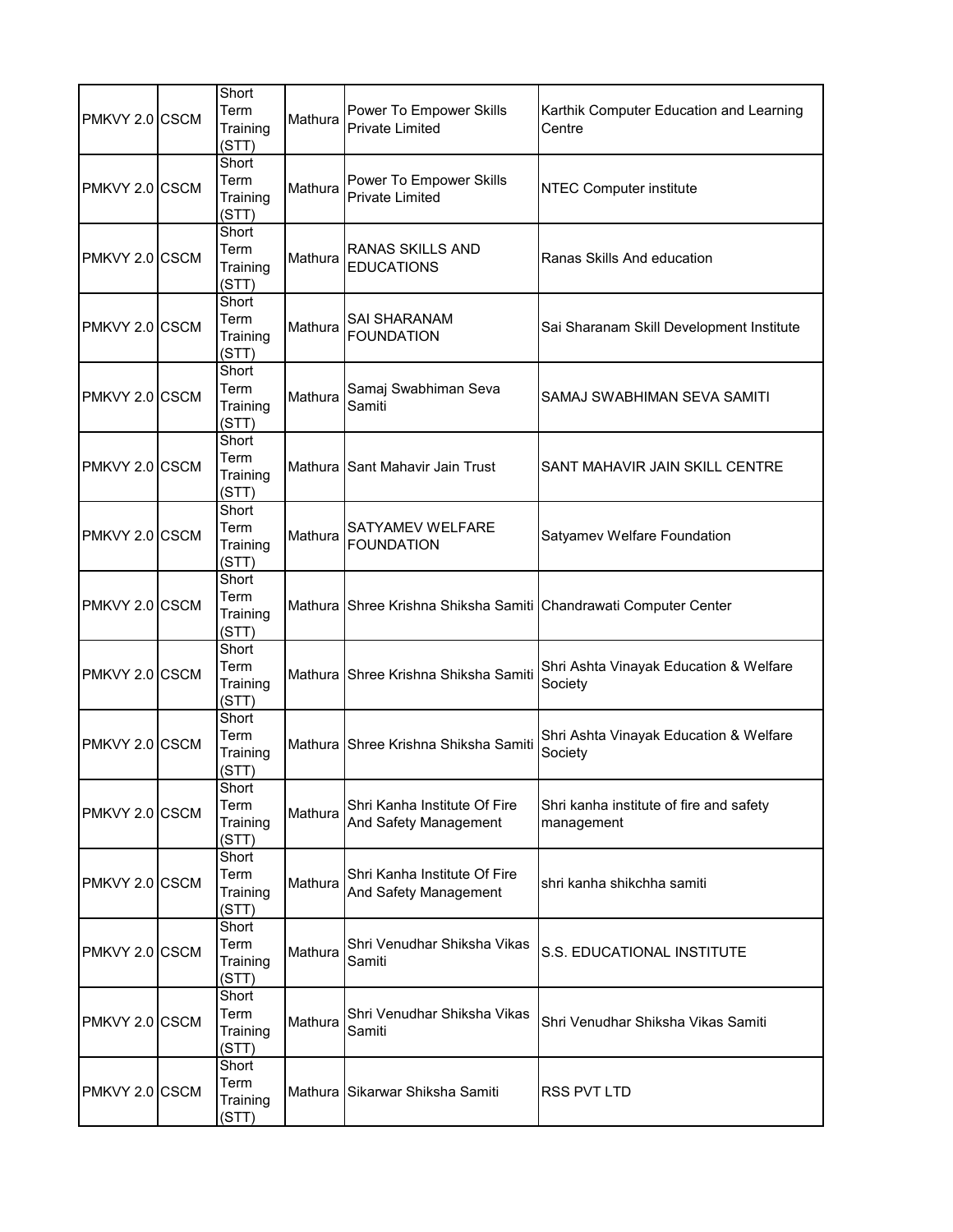| PMKVY 2.0 CSCM | Short<br>Term<br>Training<br>(STT) | Mathura | Sim Tech Education And<br><b>Welfare Society</b>          | Manay Samman Seva Samiti                                                  |
|----------------|------------------------------------|---------|-----------------------------------------------------------|---------------------------------------------------------------------------|
| PMKVY 2.0 CSCM | Short<br>Term<br>Training<br>(STT) | Mathura | Softdot Technologies Private<br>Limited                   | Softdot Skill Development Centre                                          |
| PMKVY 2.0 CSCM | Short<br>Term<br>Training<br>(STT) | Mathura | Sri Radha Krishna Infotech<br>Private Limited             | PCPS College of Technology and<br>Management                              |
| PMKVY 2.0 CSCM | Short<br>Term<br>Training<br>(STT) |         | Mathura St Joans Education Society                        | BRAJ UTTHAN SHANKUL SANSTHAN                                              |
| PMKVY 2.0 CSCM | Short<br>Term<br>Training<br>(STT) |         | Mathura St Joans Education Society                        | DEEKSHA SKILL DEVELOPMENT<br><b>CENTRE</b>                                |
| PMKVY 2.0 CSCM | Short<br>Term<br>Training<br>(STT) |         | Mathura St Joans Education Society                        | MATHURA DESIGNING AND VFX<br><b>INSTITUTE</b>                             |
| PMKVY 2.0 CSCM | Short<br>Term<br>Training<br>(STT) |         | Mathura St Joans Education Society                        | SJES-MAA RESHAM DEVI BHAGWAN<br>DAS ITI, AZAMABAD                         |
| PMKVY 2.0 CSCM | Short<br>Term<br>Training<br>(STT) |         | Mathura St Joans Education Society                        | SJES-SHRI KRISHNA SIKSHA WELFARE<br>SOCIETY-OAL                           |
| PMKVY 2.0 CSCM | Short<br>Term<br>Training<br>(STT) |         | Mathura St Joans Education Society                        | SUNDAR SINGH SHIPPING COMPANY<br>PRIVATE LIMITED                          |
| PMKVY 2.0 CSCM | Short<br>Term<br>Training<br>(STT) |         | Mathura St Joans Education Society                        | TALENTSCAN EDUCATIONAL TRAINING<br><b>INSTITUTE</b>                       |
| PMKVY 2.0 CSCM | Short<br>Term<br>Training<br>(STT) | Mathura | <b>STUDY MATRIX</b><br>SKILLDEVELOPMENT<br><b>MISSION</b> | SMKVK@Mathura                                                             |
| PMKVY 2.0 CSCM | Short<br>Term<br>Training<br>(STT) | Mathura | Swargiya Shrimati Durgadevi<br><b>Chartitable Trust</b>   | pavan institute                                                           |
| PMKVY 2.0 CSCM | Short<br>Term<br>Training<br>(STT) | Mathura | The Ambition Institute                                    | THE AMBITION INSTITUTE                                                    |
| PMKVY 2.0 CSCM | Short<br>Term<br>Training<br>(STT) | Mathura | UTTHAAN INDIA<br><b>FOUNDATION</b>                        | AMAR INSTITUTE OF VOCATIONAL<br><b>TRAINING</b>                           |
| PMKVY 2.0 CSCM | Short<br>Term<br>Training<br>(STT) | Mathura | UTTHAAN INDIA<br><b>FOUNDATION</b>                        | RAMESH CHANDRA CHANDRAKALA<br>DEVI COLLEGE OF TECHNICAL AND<br>MANAGEMENT |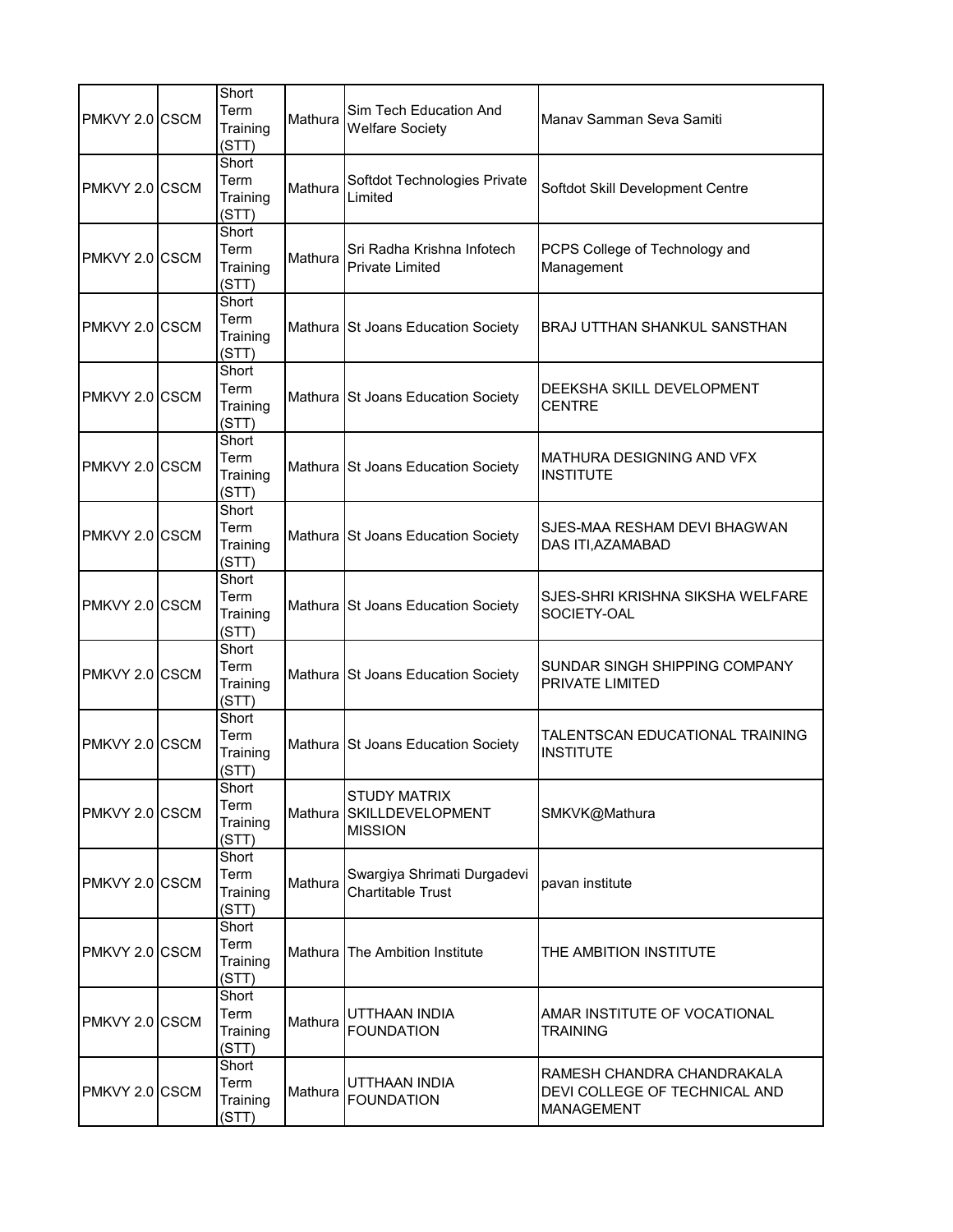| PMKVY 2.0 CSCM | Short<br>Term<br>Training<br>(STT) | Mathura | UTTHAAN INDIA<br><b>FOUNDATION</b>                        | UTTHAAN SCHOOL OF VOCATIONAL<br><b>TRAINING</b>              |
|----------------|------------------------------------|---------|-----------------------------------------------------------|--------------------------------------------------------------|
| PMKVY 2.0 CSCM | Short<br>Term<br>Training<br>(STT) |         | Mathura Vision India Services Pvt Ltd                     | Vision India Services Pvt Ltd - PMKK<br>(Mathura)            |
| PMKVY 2.0 CSCM | Short<br>Term<br>Training<br>(STT) | Mathura | <b>Wall Communication Private</b><br>Limited              | Lakshya Skill Development Centre                             |
| PMKVY 2.0 CSCM | Short<br>Term<br>Training<br>(STT) | Mau     | Acme India Microsys Pvt Ltd                               | <b>Shree Govind Private ITI</b>                              |
| PMKVY 2.0 CSCM | Short<br>Term<br>Training<br>(STT) | Mau     | Acme India Microsys Pvt Ltd                               | <b>SHRI SATIRAM NIJI ITI</b>                                 |
| PMKVY 2.0 CSCM | Short<br>Term<br>Training<br>(STT) | Mau     | Aim Achievers                                             | <b>AIMA Training Center MAU</b>                              |
| PMKVY 2.0 CSCM | Short<br>Term<br>Training<br>(STT) | Mau     | Baba Rambharos Das<br>Sikshan Evam Prasikshan<br>Sansthan | BABA RAMBHAROS DAS SIKSHAN EVAM<br>PRASIKSHAN SANSTHAN       |
| PMKVY 2.0 CSCM | Short<br>Term<br>Training<br>(STT) | Mau     | <b>Edugyan Learning Center</b>                            | <b>Edugyan Learning Center</b>                               |
| PMKVY 2.0 CSCM | Short<br>Term<br>Training<br>(STT) | Mau     | Escalade Enterprises India<br>Pvt Ltd                     | Vishwnath Gopinath Smarak Institute                          |
| PMKVY 2.0 CSCM | Short<br>Term<br>Training<br>(STT) | Mau     | Fair And The Expert<br><b>Educational Society</b>         | TEIPS - Smt. Indira Gandhi Institute                         |
| PMKVY 2.0 CSCM | Short<br>Term<br>Training<br>(STT) | Mau     | G S Techno Innovations Pvt<br>Ltd                         | G S PM Kaushal Kendra                                        |
| PMKVY 2.0 CSCM | Short<br>Term<br>Training<br>(STT) | Mau     | Gs Techno Innovations Pvt<br>Ltd                          | G S PM Kaushal Kendra                                        |
| PMKVY 2.0 CSCM | Short<br>Term<br>Training<br>(STT) | Mau     | J R S Technology Private<br>Limited                       | <b>MATA PRASAD INSTITUTE OF</b><br>TECHNOLOGY AND MANAGEMENT |
| PMKVY 2.0 CSCM | Short<br>Term<br>Training<br>(STT) | Mau     | Jitm Skills Pvt Ltd                                       | PMKK JITM MAU                                                |
| PMKVY 2.0 CSCM | Short<br>Term<br>Training<br>(STT) | Mau     | L N Institute Of Education<br>Training                    | L N Institute of Education Training                          |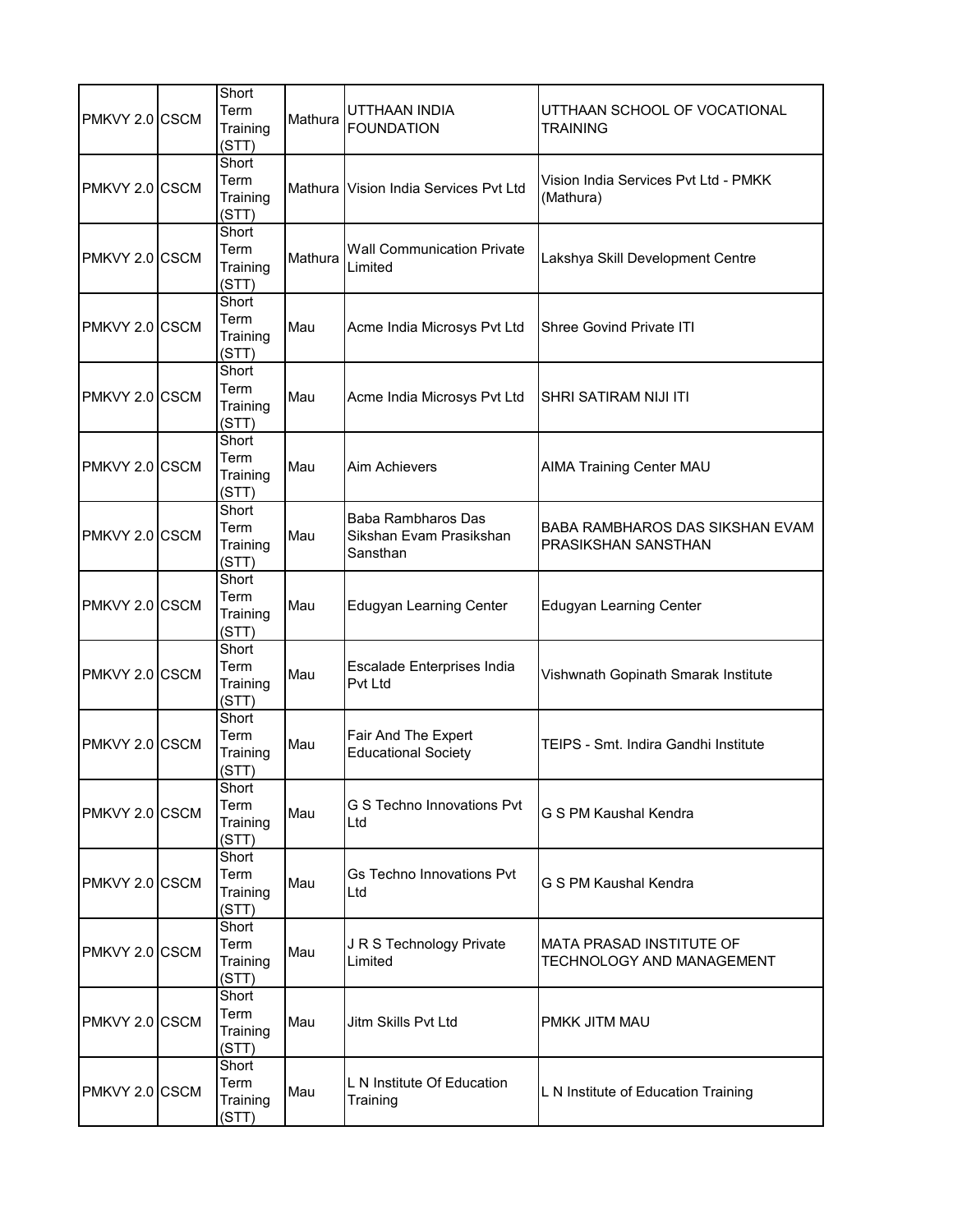| PMKVY 2.0 CSCM | Short<br>Term<br>Training<br>(STT) | Mau    | <b>LEKHRAJ SINGH SHIKSHA</b><br><b>SAMITI</b>              | LEKHRAJ SINGH SHIKSHA SAMITI                            |
|----------------|------------------------------------|--------|------------------------------------------------------------|---------------------------------------------------------|
| PMKVY 2.0 CSCM | Short<br>Term<br>Training<br>(STT) | Mau    | <b>SHIKSHA</b>                                             | SHIKSHA EDUSKILLS MAU                                   |
| PMKVY 2.0 CSCM | Short<br>Term<br>Training<br>(STT) | Mau    | Softdot Technologies Private<br>Limited                    | Softdot Skill Development Centre                        |
| PMKVY 2.0 CSCM | Short<br>Term<br>Training<br>(STT) | Mau    | SUNRISE EDUCATION AND<br><b>WELFARE SOCIETY</b>            | SRI RAM PVT ITI                                         |
| PMKVY 2.0 CSCM | Short<br>Term<br>Training<br>(STT) | Mau    | <b>SUNRISE EDUCATION AND</b><br><b>WELFARE SOCIETY</b>     | SWASTIK - LALTA PRASAD<br>PRASHIKSHAN SKILL CENTER      |
| PMKVY 2.0 CSCM | Short<br>Term<br>Training<br>(STT) | Meerut | Akhandalamani Institute Of<br>Industrial Technology (Aiit) | KOHINOOR EDUC ATIONAL AND<br><b>CHARITABLE TRUST</b>    |
| PMKVY 2.0 CSCM | Short<br>Term<br>Training<br>(STT) | Meerut | <b>Blue Heavens</b>                                        | <b>Blue Heavens Skill Center</b>                        |
| PMKVY 2.0 CSCM | Short<br>Term<br>Training<br>(STT) | Meerut | <b>Blue Heavens</b>                                        | <b>BLUE HEAVENS SKILL CENTRE</b>                        |
| PMKVY 2.0 CSCM | Short<br>Term<br>Training<br>(STT) | Meerut | CHILD & YOUTH WELFARE<br><b>SOCIETY</b>                    | <b>MALIK INTER COLLEGE</b>                              |
| PMKVY 2.0 CSCM | Short<br>Term<br>Training<br>(STT) | Meerut | <b>DAMINI INFOTECH</b>                                     | MOTHERS PRIDE EDUCATIONAL AND<br>SOCIAL WELFARE SOCIETY |
| PMKVY 2.0 CSCM | Short<br>Term<br>Training<br>(STT) | Meerut | De Unique Educational<br>Society                           | De Unique Educational Society                           |
| PMKVY 2.0 CSCM | Short<br>Term<br>Training<br>(STT) | Meerut | Directorate of Indian Army<br>Veterans (DIAV)              | ASTC, Meerut                                            |
| PMKVY 2.0 CSCM | Short<br>Term<br>Training<br>(STT) | Meerut | <b>Empower Pragati Vocational</b><br>& Staffing Pvt Ltd    | Pradhan Mantri Kaushal Kendra                           |
| PMKVY 2.0 CSCM | Short<br>Term<br>Training<br>(STT) | Meerut | Four Leaf Education<br><b>Services Private Limited</b>     | <b>Aura Foundation</b>                                  |
| PMKVY 2.0 CSCM | Short<br>Term<br>Training<br>(STT) | Meerut | <b>Four Leaf Education</b><br>Services Private Limited     | <b>Future India Foundation</b>                          |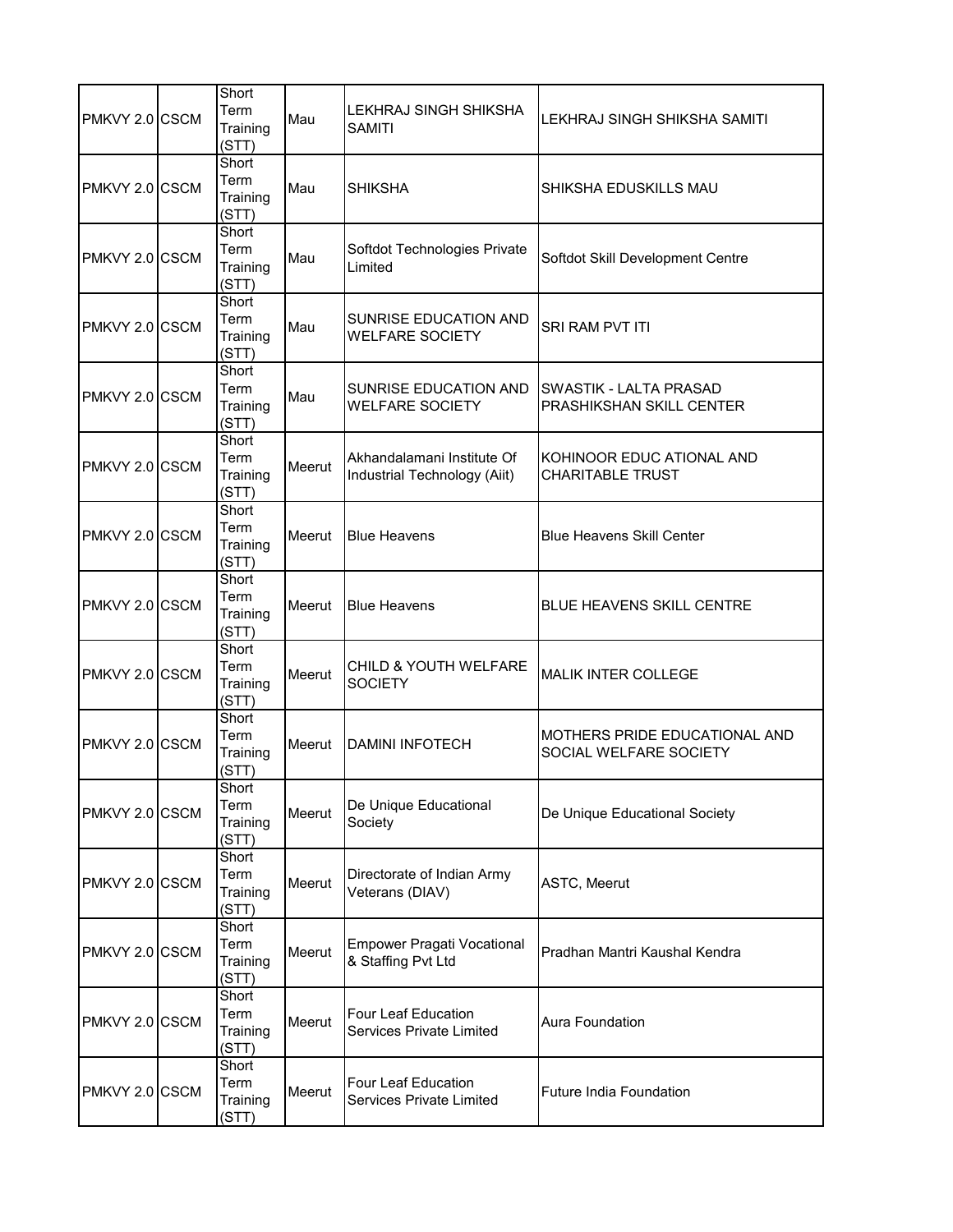| PMKVY 2.0 CSCM | Short<br>Term<br>Training<br>(STT) | Meerut | <b>Four Leaf Education</b><br><b>Services Private Limited</b>       | Shaheed Mangal Pandey Educational And<br><b>Social Welfare Trust</b> |
|----------------|------------------------------------|--------|---------------------------------------------------------------------|----------------------------------------------------------------------|
| PMKVY 2.0 CSCM | Short<br>Term<br>Training<br>(STT) | Meerut | <b>GAUTAM BUDDHA</b><br><b>EDUCATIONAL TRUST</b>                    | Guru Jambheshwar Skill Training Center                               |
| PMKVY 2.0 CSCM | Short<br>Term<br>Training<br>(STT) | Meerut | <b>GOVERNMENT</b><br><b>INDUSTRIAL TRAINING</b><br><b>INSTITUTE</b> | Government Industrial Training Institute                             |
| PMKVY 2.0 CSCM | Short<br>Term<br>Training<br>(STT) | Meerut | <b>GRAS Education &amp; Training</b><br>Services Pvt. Ltd.          | <b>Bushra Skills Institute</b>                                       |
| PMKVY 2.0 CSCM | Short<br>Term<br>Training<br>(STT) | Meerut | Horizonskills Development<br><b>Private Limited</b>                 | Horizonskills Development Private Limited                            |
| PMKVY 2.0 CSCM | Short<br>Term<br>Training<br>(STT) | Meerut | Jeewan Technical Institute<br><b>Pvt Ltd</b>                        | Disha                                                                |
| PMKVY 2.0 CSCM | Short<br>Term<br>Training<br>(STT) | Meerut | Jupiter Crafts                                                      | D n D Skill India Development                                        |
| PMKVY 2.0 CSCM | Short<br>Term<br>Training<br>(STT) | Meerut | Jupiter Crafts                                                      | <b>Technology Live</b>                                               |
| PMKVY 2.0 CSCM | Short<br>Term<br>Training<br>(STT) | Meerut | Kgm Immigration And<br><b>Educational Consultants Pvt</b><br>Ltd    | SUNRISE INSTITUTE OF INFORMATION<br>& COMMUNICATION TECHNOLOGY       |
| PMKVY 2.0 CSCM | Short<br>Term<br>Training<br>(STT) | Meerut | Kunj Bihari Educational<br><b>Welfare Trust</b>                     | <b>HYPE INFOTECH</b>                                                 |
| PMKVY 2.0 CSCM | Short<br>Term<br>Training<br>(STT) | Meerut | <b>Mahadev Skills Private</b><br>Limited                            | TUPLES                                                               |
| PMKVY 2.0 CSCM | Short<br>Term<br>Training<br>(STT) | Meerut | Mahaveera Educational<br>Society                                    | MAHAVEERA EDUCATIONAL SOCIETY                                        |
| PMKVY 2.0 CSCM | Short<br>Term<br>Training<br>(STT) | Meerut | Meerut Gems & Jewellery<br><b>Export Promotion</b><br>Society(NIJT) | <b>NIJT</b>                                                          |
| PMKVY 2.0 CSCM | Short<br>Term<br>Training<br>(STT) | Meerut | Muskan                                                              | S.G. INTER COLLEGE                                                   |
| PMKVY 2.0 CSCM | Short<br>Term<br>Training<br>(STT) | Meerut | Muskan                                                              | SHIKSHA ADHIKAR PMKVY CENTER                                         |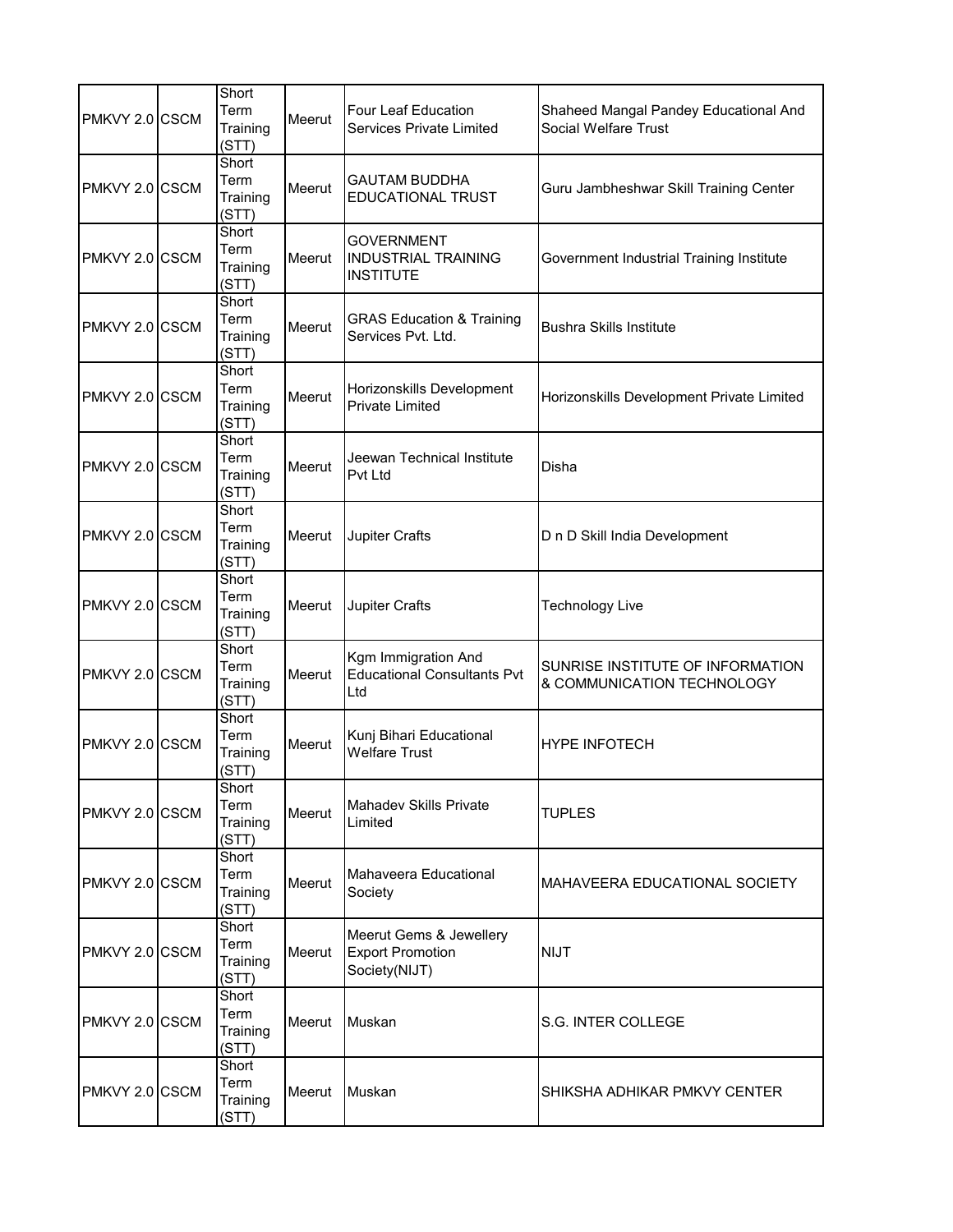| PMKVY 2.0 CSCM | Short<br>Term<br>Training<br>(STT) | Meerut | Power To Empower Skills<br><b>Private Limited</b> | Future Zone Institute Of Skill Development                |
|----------------|------------------------------------|--------|---------------------------------------------------|-----------------------------------------------------------|
| PMKVY 2.0 CSCM | Short<br>Term<br>Training<br>(STT) | Meerut | Power To Empower Skills<br><b>Private Limited</b> | I T M INSTITUTE OF SKILL DEVLOPMENT                       |
| PMKVY 2.0 CSCM | Short<br>Term<br>Training<br>(STT) | Meerut | Pro Mind Solutions Pvt. Ltd                       | Pro Mind Solutions Pvt. Ltd                               |
| PMKVY 2.0 CSCM | Short<br>Term<br>Training<br>(STT) | Meerut | Process Com Product<br><b>Development Centre</b>  | Process Com Product Development Center                    |
| PMKVY 2.0 CSCM | Short<br>Term<br>Training<br>(STT) | Meerut |                                                   | Rainbow Computer Education MAWANA INSTITUTE OF TECHNOLOGY |
| PMKVY 2.0 CSCM | Short<br>Term<br>Training<br>(STT) | Meerut | RANA SHIKSHA SAMITI                               | NAB ACADEMY                                               |
| PMKVY 2.0 CSCM | Short<br>Term<br>Training<br>(STT) | Meerut | STEP AHEAD FOUNDATION<br>(S.A.F)                  | SAF SKILL TRAINING CENTRE - MEERUT                        |
| PMKVY 2.0 CSCM | Short<br>Term<br>Training<br>(STT) | Meerut | <b>Stepping Stone Foundation</b><br>Trust         | <b>Stepping Stone Education</b>                           |
| PMKVY 2.0 CSCM | Short<br>Term<br>Training<br>(STT) | Meerut | <b>Stepping Stone Foundation</b><br>Trust         | Vyas Institute                                            |
| PMKVY 2.0 CSCM | Short<br>Term<br>Training<br>(STT) | Meerut | <b>Stepping Stone Foundation</b><br>Trust         | Zila Kaushal Vikas Kendra                                 |
| PMKVY 2.0 CSCM | Short<br>Term<br>Training<br>(STT) | Meerut | SUNRISE EDUCATION AND<br><b>WELFARE SOCIETY</b>   | AAKS INSTITUTE OF TECHNOLOGY                              |
| PMKVY 2.0 CSCM | Short<br>Term<br>Training<br>(STT) | Meerut | SUNRISE EDUCATION AND<br><b>WELFARE SOCIETY</b>   | SMT. RAJESH CHARITABLE TRUST                              |
| PMKVY 2.0 CSCM | Short<br>Term<br>Training<br>(STT) | Meerut | <b>Tennex Consulting Private</b><br>Limited       | Rajsneh Auto India Pvt Ltd - Mohakampur                   |
| PMKVY 2.0 CSCM | Short<br>Term<br>Training<br>(STT) | Meerut | unnati institute of<br>professional study         | unnati institute of professional study                    |
| PMKVY 2.0 CSCM | Short<br>Term<br>Training<br>(STT) | Meerut | <b>VIDYA CARE</b>                                 | Colors Institute Of Design & Management                   |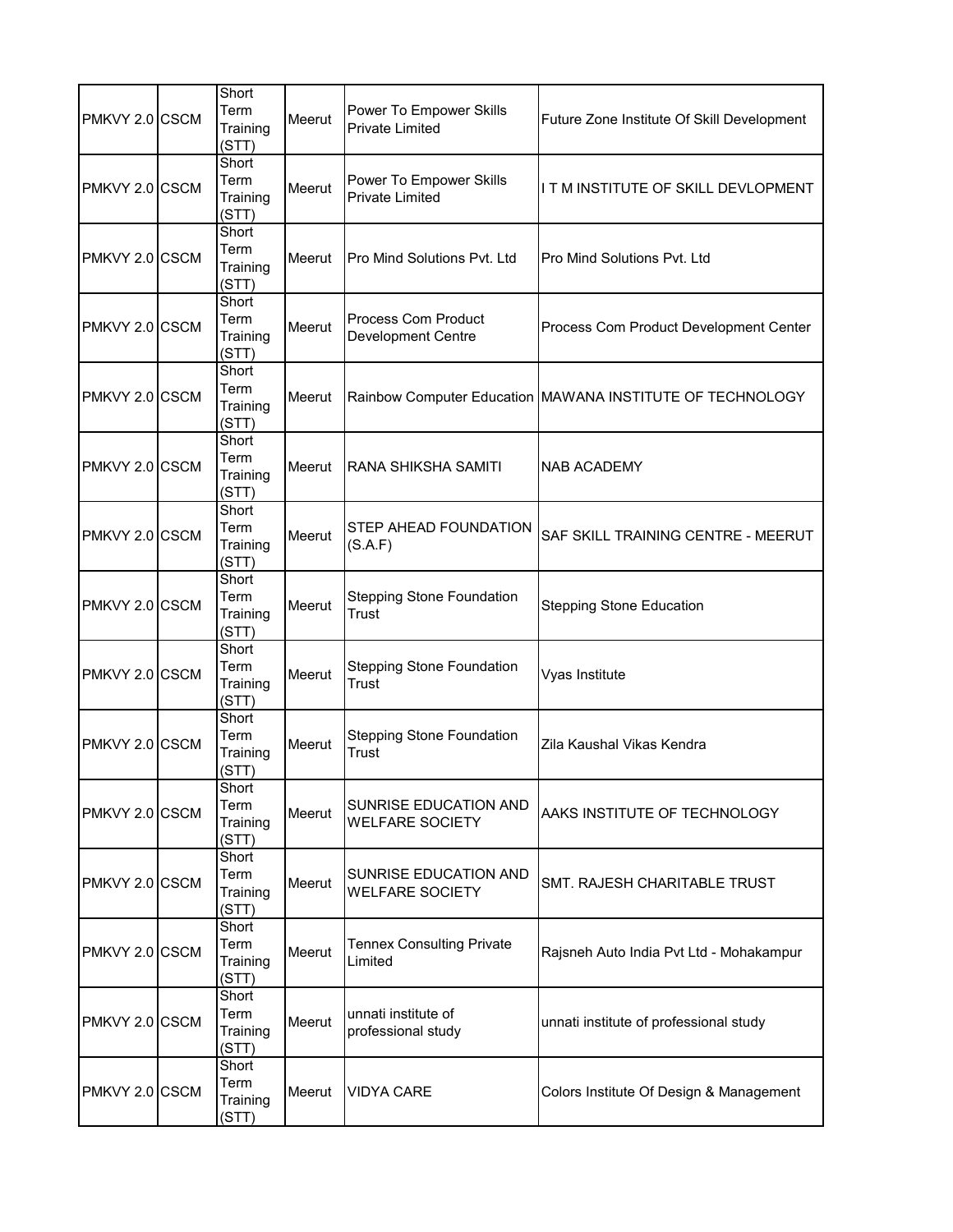| PMKVY 2.0 CSCM | Short<br>Term<br>Training<br>(STT) | r             | Mirzapu IL & FS Skills Development<br><b>Corporation Limited</b> | <b>PMKK Mirzapur</b>                                       |
|----------------|------------------------------------|---------------|------------------------------------------------------------------|------------------------------------------------------------|
| PMKVY 2.0 CSCM | Short<br>Term<br>Training<br>(STT) | Mirzapu<br>r  | Mascot Institute Of<br>Information & Technology<br>Society       | <b>MASCOT SKILL ACADEMY</b>                                |
| PMKVY 2.0 CSCM | Short<br>Term<br>Training<br>(STT) | Mirzapu<br>r  | Mascot Institute Of<br>Information & Technology<br>Society       | <b>VERMA SKILL EDUCATION CENTER</b>                        |
| PMKVY 2.0 CSCM | Short<br>Term<br>Training<br>(STT) | r             | Mirzapu MICROTEK EDUCATIONAL<br><b>SOCIETY</b>                   | <b>SIIT Computer Education Center</b>                      |
| PMKVY 2.0 CSCM | Short<br>Term<br>Training<br>(STT) | Mirzapu<br>r  | Raj Academy                                                      | raj academy                                                |
| PMKVY 2.0 CSCM | Short<br>Term<br>Training<br>(STT) | r             | Mirzapu Softdot Technologies Private<br>Limited                  | Softdot Skill Development Centre                           |
| PMKVY 2.0 CSCM | Short<br>Term<br>Training<br>(STT) | r             | Mirzapu UNIVERSAL IDEAL SEWA<br><b>SAMITI</b>                    | <b>UISS Bahuar</b>                                         |
| PMKVY 2.0 CSCM | Short<br>Term<br>Training<br>(STT) | Morada<br>bad | Aadit Systems                                                    | Aadit Systems-Anubhuti Jatpura                             |
| PMKVY 2.0 CSCM | Short<br>Term<br>Training<br>(STT) | Morada<br>bad | Arya Educational And<br><b>Employment Society</b>                | New Century Computer Institute                             |
| PMKVY 2.0 CSCM | Short<br>Term<br>Training<br>(STT) | Morada<br>bad | Dexter Skill Development<br><b>Private Limited</b>               | <b>KC Technical Institute</b>                              |
| PMKVY 2.0 CSCM | Short<br>Term<br>Training<br>(STT) | Morada<br>bad | <b>Empower Pragati Vocational</b><br>& Staffing Pvt Ltd          | Empower Pragati_Pradhan Mantri Kaushal<br>Kendra_Moradabad |
| PMKVY 2.0 CSCM | Short<br>Term<br>Training<br>(STT) | Morada<br>bad | Growth Academy                                                   | <b>GROWTH ACADEMY</b>                                      |
| PMKVY 2.0 CSCM | Short<br>Term<br>Training<br>(STT) | Morada<br>bad | Icl Kaushal Vikash Services<br><b>Private Limited</b>            | <b>PV</b> Institute                                        |
| PMKVY 2.0 CSCM | Short<br>Term<br>Training<br>(STT) | Morada<br>bad | IL & FS Skills Development<br><b>Corporation Limited</b>         | IL&FS INSTITUTE OF SKILLS @<br><b>MORADABAD</b>            |
| PMKVY 2.0 CSCM | Short<br>Term<br>Training<br>(STT) | Morada<br>bad | Jafri Education Society                                          | Riya Foundation                                            |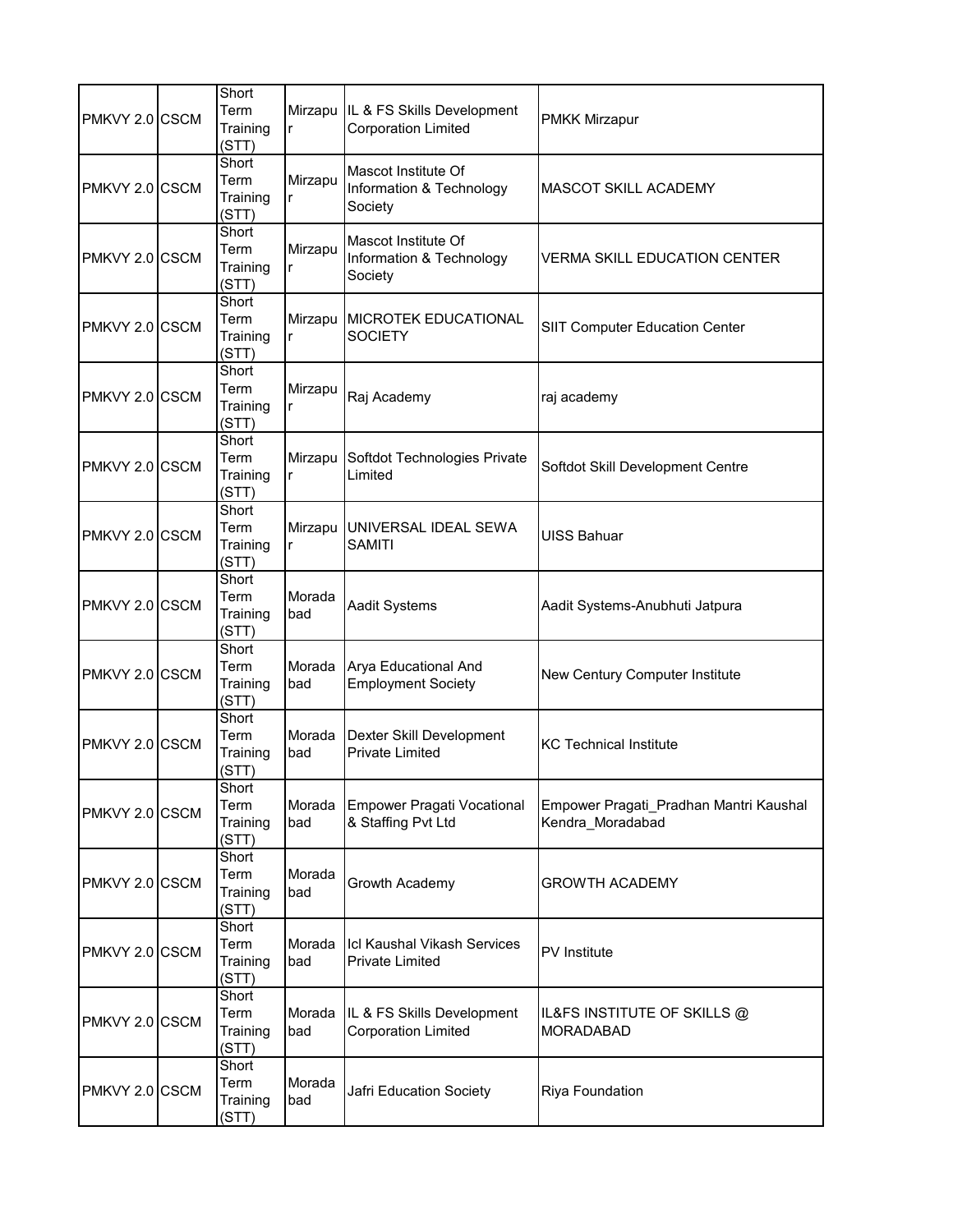| PMKVY 2.0 CSCM | Short<br>Term<br>Training<br>(STT) | Morada<br>bad     | Mahadev Educational Society D.S.M Educational Institute                    |                                                                                       |
|----------------|------------------------------------|-------------------|----------------------------------------------------------------------------|---------------------------------------------------------------------------------------|
| PMKVY 2.0 CSCM | Short<br>Term<br>Training<br>(STT) | Morada<br>bad     | Mahadev Educational Society Nav Nirman Skill Institute                     |                                                                                       |
| PMKVY 2.0 CSCM | Short<br>Term<br>Training<br>(STT) | Morada<br>bad     | Noida Productivity Council                                                 | Noida Productivity Council 108                                                        |
| PMKVY 2.0 CSCM | Short<br>Term<br>Training<br>(STT) | Morada<br>bad     | Pro Mind Solutions Pyt. Ltd                                                | Rise Up Skill Development Center                                                      |
| PMKVY 2.0 CSCM | Short<br>Term<br>Training<br>(STT) | Morada<br>bad     | R.k.accademy                                                               | R.K. ACCADEMY                                                                         |
| PMKVY 2.0 CSCM | Short<br>Term<br>Training<br>(STT) | Morada<br>bad     | <b>REDEFINE DIMENSIONS</b><br><b>CONVERGENCE PRIVATE</b><br><b>LIMITED</b> | INDIAN INSTITUTE OF COMPUTER<br><b>TECHNOLOGY (IICT)</b>                              |
| PMKVY 2.0 CSCM | Short<br>Term<br>Training<br>(STT) | Morada<br>bad     | S.a. Institute Of Educational<br>Society                                   | S.A. INSTITUTE OF EDUCATIONAL<br><b>SOCIETY</b>                                       |
| PMKVY 2.0 CSCM | Short<br>Term<br>Training<br>(STT) | Morada<br>bad     | Sanskar Education Society                                                  | M.H. SKILL DEVLOPMENT INSTITUTE                                                       |
| PMKVY 2.0 CSCM | Short<br>Term<br>Training<br>(STT) | Morada<br>bad     | <b>Sanskar Education Society</b>                                           | RAM SINGH PRASHISAN SANSTHAN C/O<br><b>EXCESS EDUCATION WELFARE</b><br><b>SOCIETY</b> |
| PMKVY 2.0 CSCM | Short<br>Term<br>Training<br>(STT) | Morada<br>bad     | Saraswati Institutions Of<br><b>Computer Educational</b><br>Society        | S.D. Kaushal Vikas Kendra Moradabad                                                   |
| PMKVY 2.0 CSCM | Short<br>Term<br>Training<br>(STT) | Morada<br>bad     | Softdot Technologies Private<br>Limited                                    | Softdot Skill Development Centre                                                      |
| PMKVY 2.0 CSCM | Short<br>Term<br>Training<br>(STT) | Morada<br>bad     | T R S Skill Development<br>Institute                                       | T R S SKILL DEVELOPMENT INSTITUTE                                                     |
| PMKVY 2.0 CSCM | Short<br>Term<br>Training<br>(STT) | Morada<br>bad     | UTTHAAN INDIA<br><b>FOUNDATION</b>                                         | UTTHAAN SCHOOL OF VOCATIONAL<br><b>TRAINING</b>                                       |
| PMKVY 2.0 CSCM | Short<br>Term<br>Training<br>(STT) | Muzaffa<br>rnagar |                                                                            | Abhishek Educational Society ABHISHEK EDUCATIONAL SOCIETY                             |
| PMKVY 2.0 CSCM | Short<br>Term<br>Training<br>(STT) | Muzaffa<br>rnagar | <b>AGILE SKILLS</b><br>DEVELOPMENT PRIVATE<br><b>LIMITED</b>               | DE SAINT PUBLIC SCHOOL                                                                |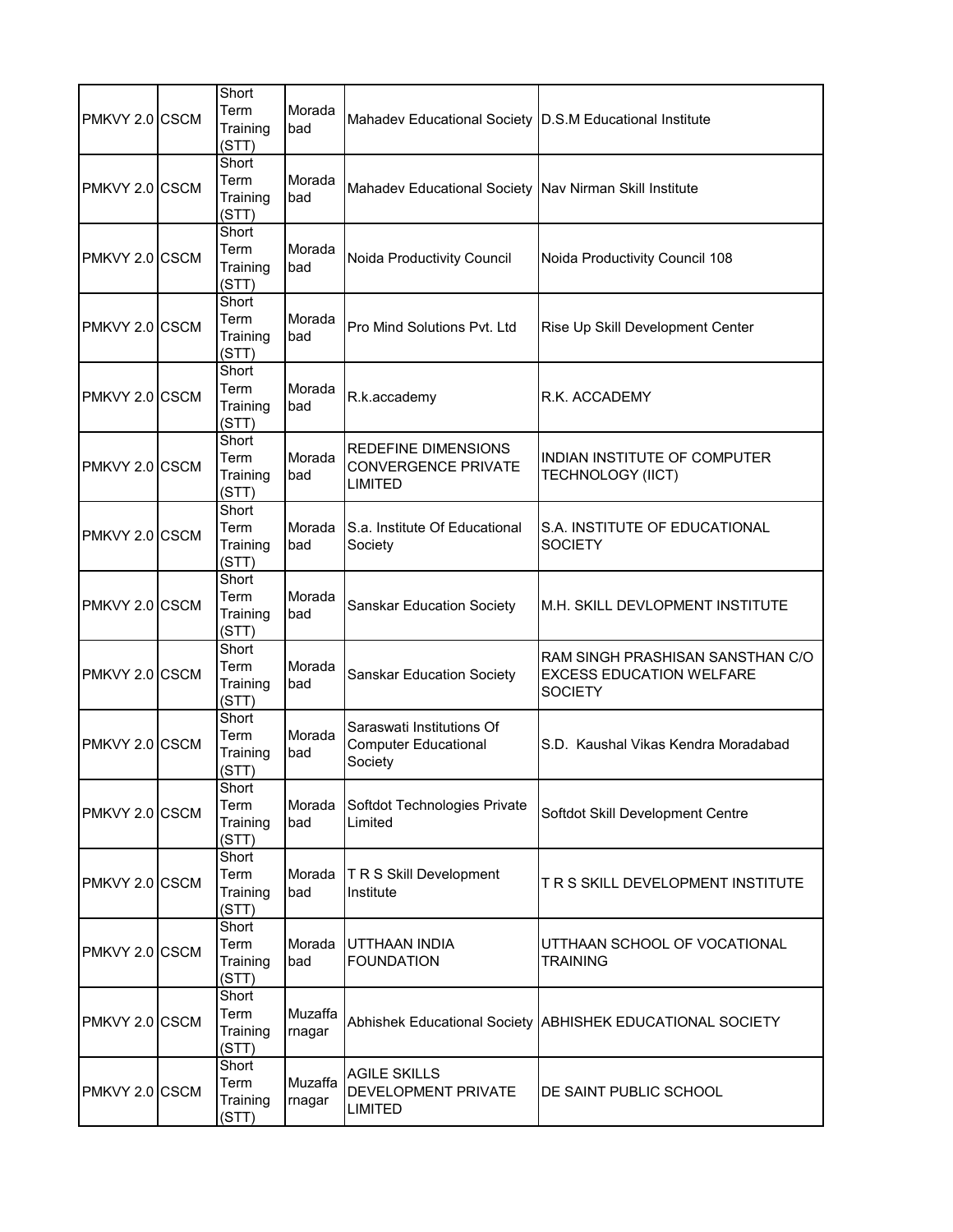| PMKVY 2.0 CSCM | Short<br>Term<br>Training<br>(STT) | Muzaffa<br>rnagar | All India Career Education                              | ALL INDIA CAREER EDUCATION AND<br>And Welfare Foundation Trust WELFARE FOUNDATION TRUST |
|----------------|------------------------------------|-------------------|---------------------------------------------------------|-----------------------------------------------------------------------------------------|
| PMKVY 2.0 CSCM | Short<br>Term<br>Training<br>(STT) | Muzaffa<br>rnagar | Asian Gates Welfare Society                             | Asian Gates Welfare Society                                                             |
| PMKVY 2.0 CSCM | Short<br>Term<br>Training<br>(STT) | Muzaffa<br>rnagar | Asian Gates Welfare Society                             | Asian Gates Welfare Society                                                             |
| PMKVY 2.0 CSCM | Short<br>Term<br>Training<br>(STT) | Muzaffa<br>rnagar | Asian Gates Welfare Society                             | Asian Gates Welfare Society                                                             |
| PMKVY 2.0 CSCM | Short<br>Term<br>Training<br>(STT) | Muzaffa<br>rnagar | Cad Skill Organisation<br><b>Private Limited</b>        | CAD SKILL ORGANISATION PRIVATE<br><b>LIMITED</b>                                        |
| PMKVY 2.0 CSCM | Short<br>Term<br>Training<br>(STT) | Muzaffa<br>rnagar | Digital Saksharta Sansthan                              | Digital Saksharta Sansthan                                                              |
| PMKVY 2.0 CSCM | Short<br>Term<br>Training<br>(STT) | Muzaffa<br>rnagar | <b>Empower Pragati Vocational</b><br>& Staffing Pvt Ltd | Empower Pragati Pradhan Mantri Kaushal<br>Kendra Muzaffarnagar                          |
| PMKVY 2.0 CSCM | Short<br>Term<br>Training<br>(STT) | Muzaffa<br>rnagar | <b>Friends Computer Education</b><br>Society            | adhar shila educational institute                                                       |
| PMKVY 2.0 CSCM | Short<br>Term<br>Training<br>(STT) | Muzaffa<br>rnagar | <b>Friends Computer Education</b><br>Society            | adhar shila educational institute nunnikheda                                            |
| PMKVY 2.0 CSCM | Short<br>Term<br>Training<br>(STT) | Muzaffa<br>rnagar | <b>Friends Computer Education</b><br>Society            | H.W.S. institute for vocational studies                                                 |
| PMKVY 2.0 CSCM | Short<br>Term<br>Training<br>(STT) | Muzaffa<br>rnagar | <b>Friends Computer Education</b><br>Society            | New career maker institute                                                              |
| PMKVY 2.0 CSCM | Short<br>Term<br>Training<br>(STT) | Muzaffa<br>rnagar | <b>Friends Computer Education</b><br>Society            | shubham education computer centre                                                       |
| PMKVY 2.0 CSCM | Short<br>Term<br>Training<br>(STT) | Muzaffa<br>rnagar | <b>Friends Computer Education</b><br>Society            | skill easy education center                                                             |
| PMKVY 2.0 CSCM | Short<br>Term<br>Training<br>(STT) | Muzaffa<br>rnagar | Ken Computers                                           | Ken Computers                                                                           |
| PMKVY 2.0 CSCM | Short<br>Term<br>Training<br>(STT) | Muzaffa<br>rnagar |                                                         | Mahadev Educational Society   Nand Lal Sarojini Devi Charitable Trust                   |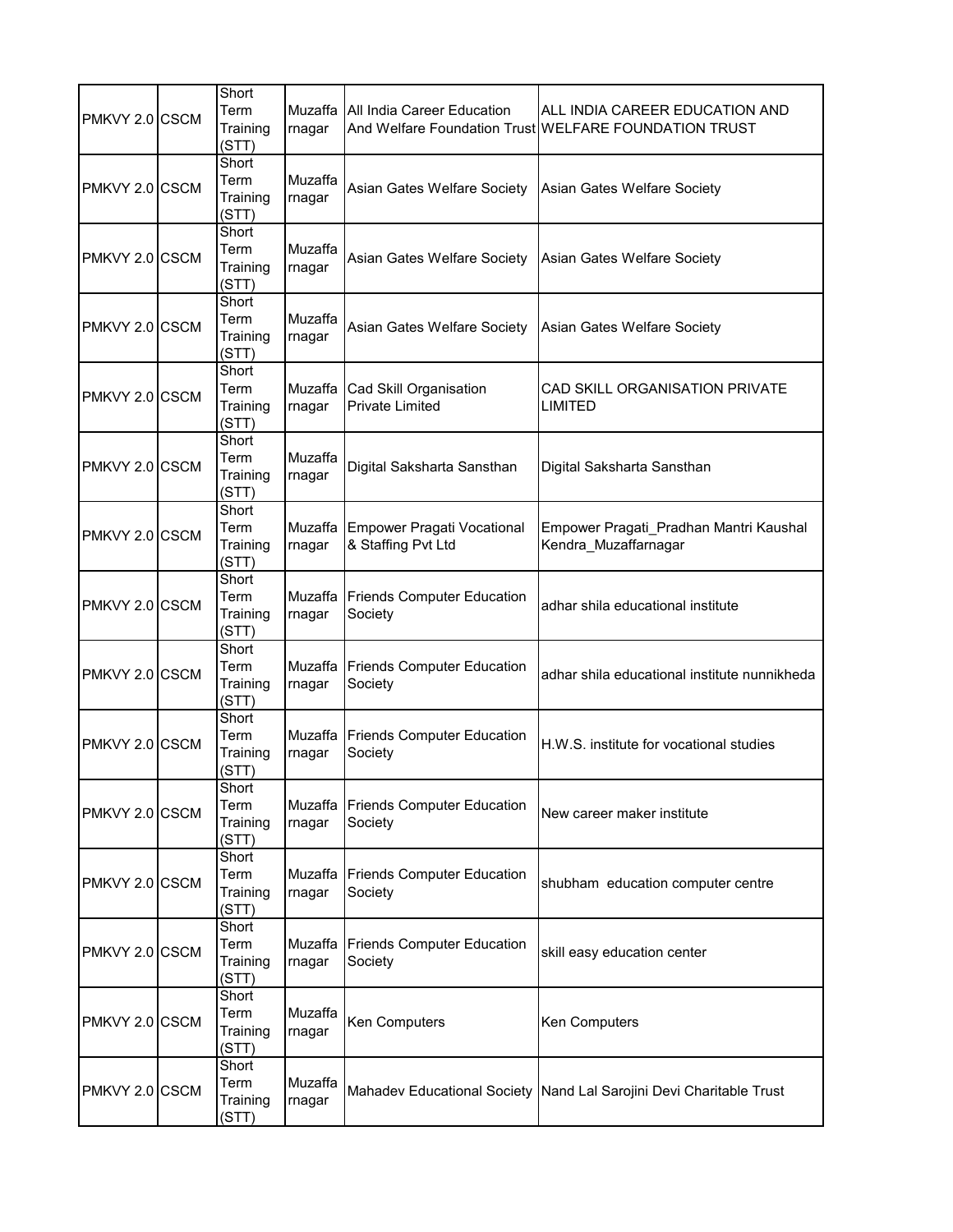| PMKVY 2.0 CSCM | Short<br>Term<br>Training<br>(STT) | Muzaffa<br>rnagar | Markandashwar Shivji<br><b>Education Trust</b>                 | CH. GANDA SINGH SIKSHA SAMITI                               |
|----------------|------------------------------------|-------------------|----------------------------------------------------------------|-------------------------------------------------------------|
| PMKVY 2.0 CSCM | Short<br>Term<br>Training<br>(STT) | Muzaffa<br>rnagar | Muskan                                                         | RATHI GROUP OF INSTITUTE                                    |
| PMKVY 2.0 CSCM | Short<br>Term<br>Training<br>(STT) | Muzaffa<br>rnagar | Navin Institute Of Skill<br>Development                        | NAVIN INSTITUTE OF SKILL<br><b>DEVELOPMENT</b>              |
| PMKVY 2.0 CSCM | Short<br>Term<br>Training<br>(STT) | Muzaffa<br>rnagar | New Generation Computer<br><b>Coaching Center</b>              | NEW GENERATION COMPUTER<br><b>COACHING CENTER</b>           |
| PMKVY 2.0 CSCM | Short<br>Term<br>Training<br>(STT) | Muzaffa<br>rnagar | new prosessional institute                                     | New Prosessional Institute                                  |
| PMKVY 2.0 CSCM | Short<br>Term<br>Training<br>(STT) | Muzaffa<br>rnagar | RVBS CHARITABLE TRUST.                                         | SHIVA POLOTECHNIC INSTITUTE<br><b>COLLEGE</b>               |
| PMKVY 2.0 CSCM | Short<br>Term<br>Training<br>(STT) | Muzaffa<br>rnagar | School Of Management &<br>Carrier Improvement India<br>Limited | School Of Management & Carrier<br>Improvement India Limited |
| PMKVY 2.0 CSCM | Short<br>Term<br>Training<br>(STT) | Muzaffa<br>rnagar | <b>Shiv Education Society</b>                                  | <b>ARYA SKILL CENTRE</b>                                    |
| PMKVY 2.0 CSCM | Short<br>Term<br>Training<br>(STT) | Muzaffa<br>rnagar | <b>Shiv Education Society</b>                                  | <b>HUDDA TRAINING INSTITUTE</b>                             |
| PMKVY 2.0 CSCM | Short<br>Term<br>Training<br>(STT) | rnagar            | Muzaffa SUNRISE EDUCATION AND<br><b>WELFARE SOCIETY</b>        | ALAXA INTERNATIONAL PRIVATE ITI                             |
| PMKVY 2.0 CSCM | Short<br>Term<br>Training<br>(STT) | Muzaffa<br>rnagar | THE SKY LARK<br>EDUCATIONAL WELFARE<br><b>SOCIETY</b>          | THE SKYLARK EDUCATIONAL WELFARE<br><b>SOCIETY</b>           |
| PMKVY 2.0 CSCM | Short<br>Term<br>Training<br>(STT) | Muzaffa<br>rnagar | Ts Skill And Tech Pvt. Ltd.                                    | TS SKILL AND TECH PVT.LTD. SHAMLI<br><b>CENTRE</b>          |
| PMKVY 2.0 CSCM | Short<br>Term<br>Training<br>(STT) | Muzaffa<br>rnagar | Virk Career Academy And<br><b>Education Centre</b>             | VIRK CAREER ACADEMY AND<br><b>EDUCATION CENTRE</b>          |
| PMKVY 2.0 CSCM | Short<br>Term<br>Training<br>(STT) | Muzaffa<br>rnagar | Vishveshwarya School<br><b>Business</b>                        | COE-VISHVESHWARYA SCHOOL OF<br><b>BUSINESS</b>              |
| PMKVY 2.0 CSCM | Short<br>Term<br>Training<br>(STT) | Pilibhit          | <b>Future Shape Social</b><br><b>Educational Society</b>       | Future Shape Skill Development Centre                       |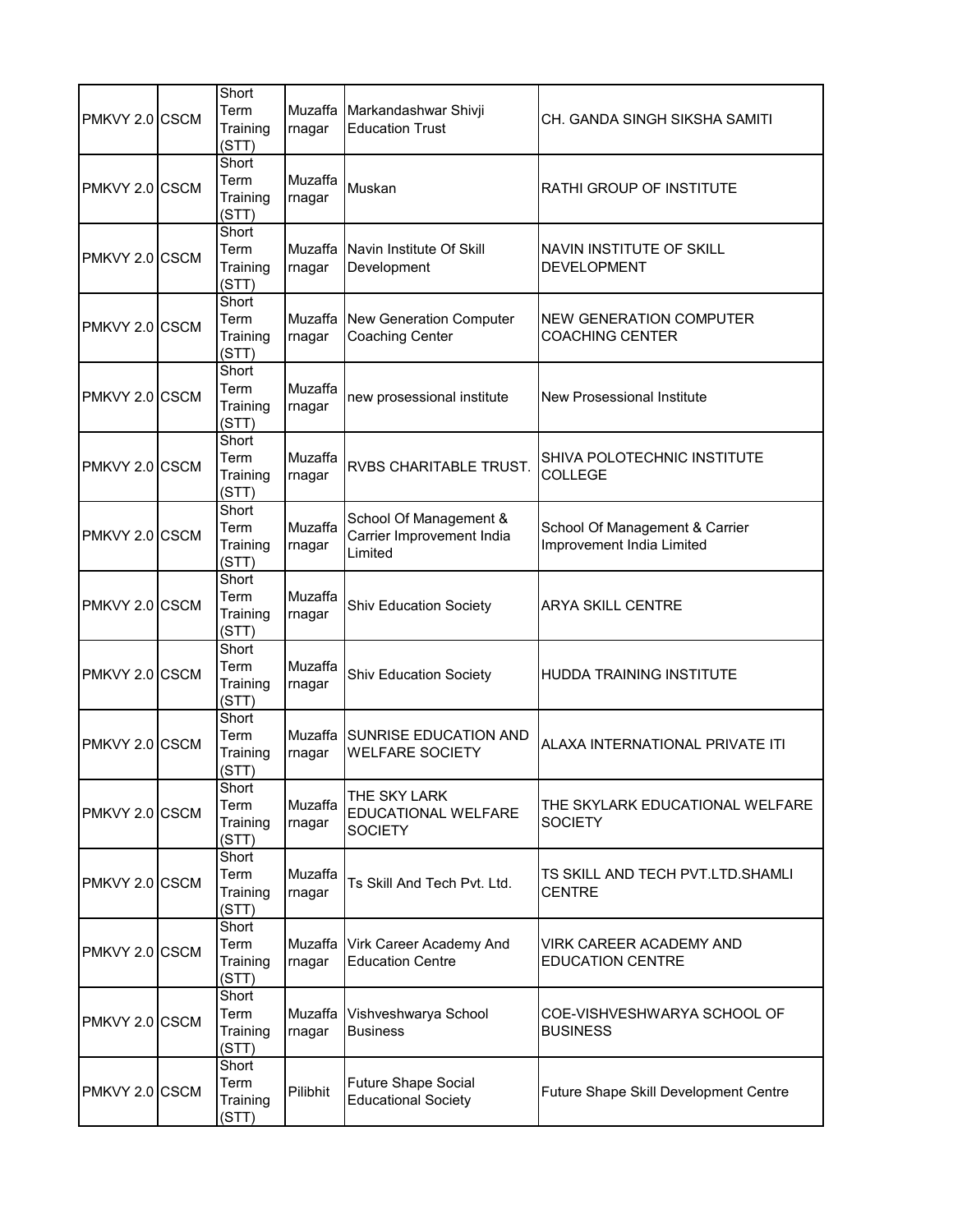| PMKVY 2.0 CSCM | Short<br>Term<br>Training<br>(STT) | Pilibhit       | <b>Macro Info Solutions</b>                                  | Ojasvi kaushal Vikas Kendra                               |
|----------------|------------------------------------|----------------|--------------------------------------------------------------|-----------------------------------------------------------|
| PMKVY 2.0 CSCM | Short<br>Term<br>Training<br>(STT) | Pilibhit       | Mahendra Skills Training &<br>Development Pvt. Ltd.          | Mahendra Skills - PILIBHIT                                |
| PMKVY 2.0 CSCM | Short<br>Term<br>Training<br>(STT) | Pilibhit       | Mahendra Skills Training &<br>Development Pvt. Ltd.          | MSTDPL PILIBHIT - PMKK SPOKE<br>LALAURIKHERA              |
| PMKVY 2.0 CSCM | Short<br>Term<br>Training<br>(STT) | Pilibhit       | Paramhans Educare Private<br>Limited                         | Sistem Technical Education & Research<br>Pvt Ltd          |
| PMKVY 2.0 CSCM | Short<br>Term<br>Training<br>(STT) | Pilibhit       | RURAL FOUNDATION                                             | RURAL FOUNDATION BISALPUR                                 |
| PMKVY 2.0 CSCM | Short<br>Term<br>Training<br>(STT) | Pilibhit       |                                                              | V P Softwares Private Limited IV P SOFTWARES SKILL CENTRE |
| PMKVY 2.0 CSCM | Short<br>Term<br>Training<br>(STT) | Pratapg<br>arh | Adarsh Shiksha Niketan<br>Samiti                             | ADARSH SHIKSHA NIKETAN SAMITI                             |
| PMKVY 2.0 CSCM | Short<br>Term<br>Training<br>(STT) | Pratapg<br>arh | <b>Anuna Education Network</b><br>Pvt. Ltd.                  | Anuna Education Network (Lalabazar,<br>Pratapgarh)        |
| PMKVY 2.0 CSCM | Short<br>Term<br>Training<br>(STT) | Pratapg<br>arh | <b>Anuna Education Network</b><br>Pvt. Ltd.                  | Anuna Education Network (Pratapgarh)                      |
| PMKVY 2.0 CSCM | Short<br>Term<br>Training<br>(STT) | Pratapg<br>arh | <b>Anuna Education Network</b><br>Pvt. Ltd.                  | Anuna Education<br>Network(ChilbilaPratapgarh)            |
| PMKVY 2.0 CSCM | Short<br>Term<br>Training<br>(STT) | Pratapg<br>arh | <b>Anuna Education Network</b><br>Pvt. Ltd.                  | Anuna Education Network(Divinecollage)                    |
| PMKVY 2.0 CSCM | Short<br>Term<br>Training<br>(STT) | Pratapg<br>arh | <b>Ashirwad Educational Social</b><br><b>Welfare Society</b> | ASHIRWAD SDC - PRATAPGARH                                 |
| PMKVY 2.0 CSCM | Short<br>Term<br>Training<br>(STT) | Pratapg<br>arh | <b>Ashirwad Educational Social</b><br><b>Welfare Society</b> | SHRI SAI COMPUTER EDUCATION AND<br><b>TRAINING CENTER</b> |
| PMKVY 2.0 CSCM | Short<br>Term<br>Training<br>(STT) | Pratapg<br>arh | <b>Blue Heavens</b>                                          | <b>Blue Heaven Skill Center</b>                           |
| PMKVY 2.0 CSCM | Short<br>Term<br>Training<br>(STT) | Pratapg<br>arh | Centre of Technology and<br>Entrepreneurship<br>Development  | CTED PMKVY -Pratapgarh                                    |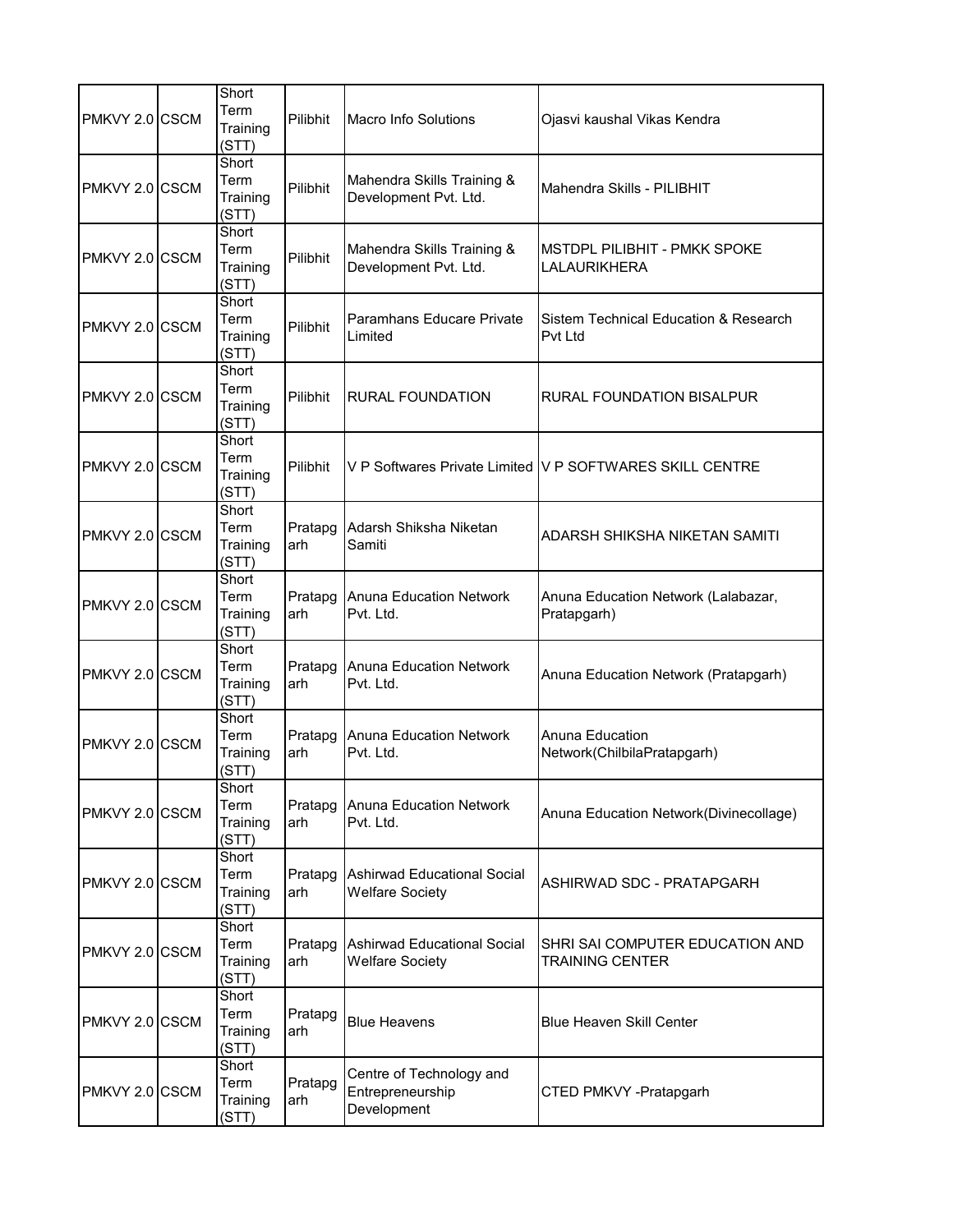| PMKVY 2.0 CSCM  | Short<br>Term<br>Training<br>(STT) | Pratapg<br>arh | <b>GICT Computer</b>                                     | <b>GICT COMPUTER</b>                                               |
|-----------------|------------------------------------|----------------|----------------------------------------------------------|--------------------------------------------------------------------|
| PMKVY 2.0 CSCM  | Short<br>Term<br>Training<br>(STT) | Pratapg<br>arh | IL & FS Skills Development<br><b>Corporation Limited</b> | <b>PMKK Pratapgarh</b>                                             |
| PMKVY 2.0 CSCM  | Short<br>Term<br>Training<br>(STT) | Pratapg<br>arh | J R S Technology Private<br>Limited                      | Salam Namastey Welfare Society                                     |
| PMKVY 2.0 CSCM  | Short<br>Term<br>Training<br>(STT) | Pratapg<br>arh | <b>Kips Educational Charitable</b><br>Trust              | KIPS EDUCATIONAL CHARITABLE TRUST                                  |
| PMKVY 2.0 ICSCM | Short<br>Term<br>Training<br>(STT) | Pratapg<br>arh | Marg ERP Ltd.                                            | MARG ACADEMY PRATAPGARH                                            |
| PMKVY 2.0 CSCM  | Short<br>Term<br>Training<br>(STT) | Pratapg<br>arh | Marg ERP Ltd.                                            | MARG ACADEMY SANGIPUR                                              |
| PMKVY 2.0 CSCM  | Short<br>Term<br>Training<br>(STT) | Pratapg<br>arh | Pace Welfare And Skill<br><b>Development Society</b>     | PACE WELFARE PRATAPGARH                                            |
| PMKVY 2.0 CSCM  | Short<br>Term<br>Training<br>(STT) | Pratapg<br>arh | Prakash Group Of Institution                             | prakash group of institution                                       |
| PMKVY 2.0 CSCM  | Short<br>Term<br>Training<br>(STT) | Pratapg<br>arh | Shiksha Eduskills Pratapgarh                             | SHIKSHA EDUSKILLS PRATAPGARH                                       |
| PMKVY 2.0 CSCM  | Short<br>Term<br>Training<br>(STT) | Pratapg<br>arh | Udai Prerana Computer<br><b>Application Society</b>      | AMBITION INSTITUTE OF HARDWARE<br><b>TECHNOLOGY AND MANAGEMENT</b> |
| PMKVY 2.0 CSCM  | Short<br>Term<br>Training<br>(STT) | Pratapg<br>arh | Vidya Infotech And<br><b>Education Center</b>            | Vidya infotech and education center                                |
| PMKVY 2.0 CSCM  | Short<br>Term<br>Training<br>(STT) | Prayagr<br>aj  | All India Milly Foundation                               | All India Milly Foundation - Handia                                |
| PMKVY 2.0 CSCM  | Short<br>Term<br>Training<br>(STT) | Prayagr<br>aj  | Ashirwad Educational Social<br><b>Welfare Society</b>    | A D A SKILL DEVLOPMENT CENTER                                      |
| PMKVY 2.0 CSCM  | Short<br>Term<br>Training<br>(STT) | Prayagr<br>aj  | Ashirwad Educational Social<br><b>Welfare Society</b>    | ASHIRWAD SDC - ALLAHABAD                                           |
| PMKVY 2.0 CSCM  | Short<br>Term<br>Training<br>(STT) | Prayagr<br>aj  | Ashirwad Educational Social<br><b>Welfare Society</b>    | <b>ASHIRWAD SKILL</b>                                              |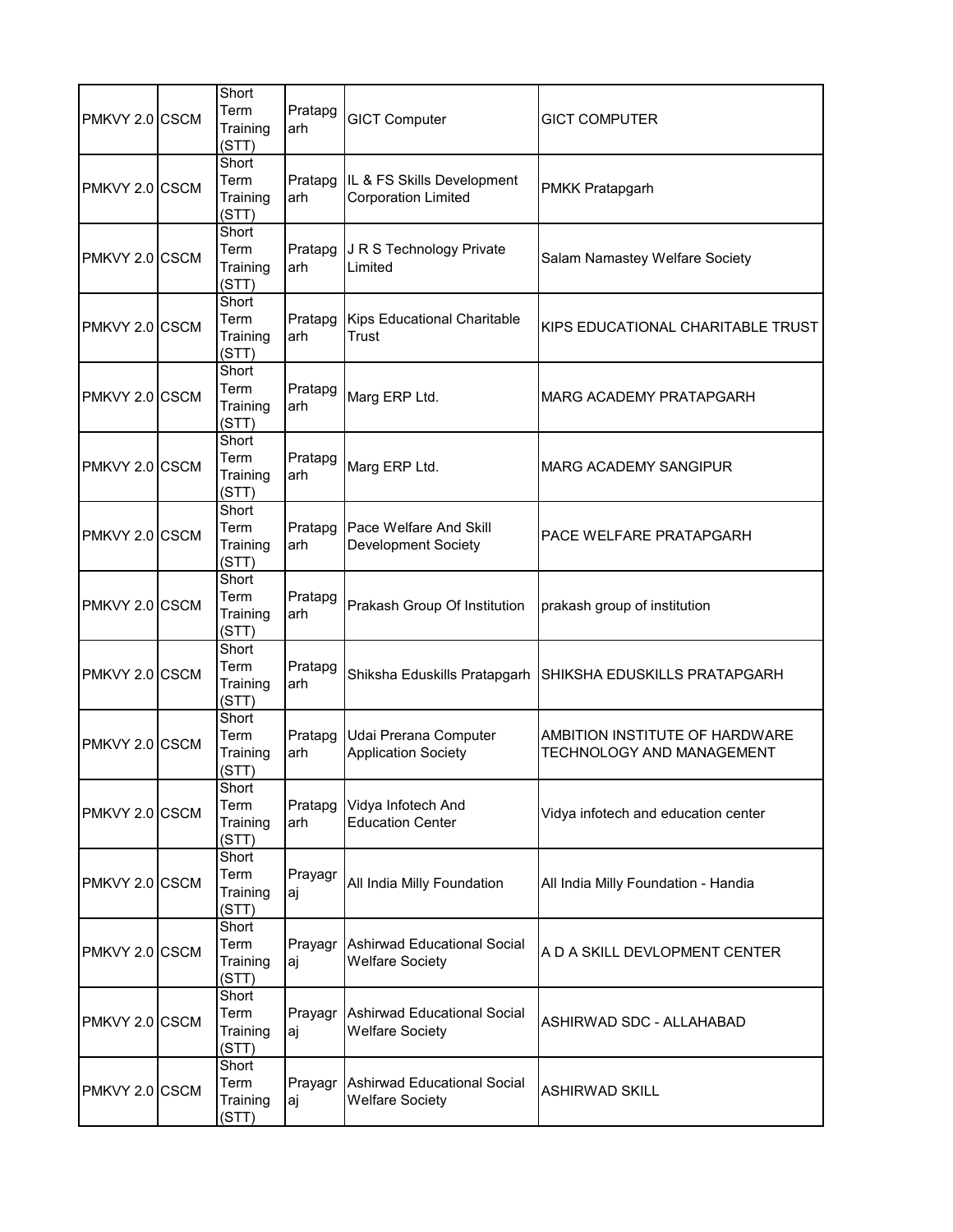| PMKVY 2.0 CSCM | Short<br>Term<br>Training<br>(STT) | aj            | Prayagr Ashirwad Educational Social<br><b>Welfare Society</b>         | BHAGYASHRI COLLEGE OF IT AND<br><b>MANAGEMENT</b>                   |
|----------------|------------------------------------|---------------|-----------------------------------------------------------------------|---------------------------------------------------------------------|
| PMKVY 2.0 CSCM | Short<br>Term<br>Training<br>(STT) | Prayagr<br>aj | Ashirwad Educational Social<br><b>Welfare Society</b>                 | PARINAM IAS ABHINAV SEWA SAMITI                                     |
| PMKVY 2.0 CSCM | Short<br>Term<br>Training<br>(STT) | aj            | Prayagr Ashirwad Educational Social<br><b>Welfare Society</b>         | SHASHI PRAKASH INSTITUTE OF IT &<br><b>MANAGEMENT</b>               |
| PMKVY 2.0 CSCM | Short<br>Term<br>Training<br>(STT) | Prayagr<br>aj | Ashirwad Educational Social<br><b>Welfare Society</b>                 | SHRI GANESH COLLEGE OF IT &<br><b>MANAGEMENT</b>                    |
| PMKVY 2.0 CSCM | Short<br>Term<br>Training<br>(STT) | Prayagr<br>aj | Ashirwad Educational Social<br><b>Welfare Society</b>                 | <b>XI ACADEMY</b>                                                   |
| PMKVY 2.0 CSCM | Short<br>Term<br>Training<br>(STT) | Prayagr<br>aj | <b>Blossom School Goonj</b><br>Society                                | blossom school goonj society                                        |
| PMKVY 2.0 CSCM | Short<br>Term<br>Training<br>(STT) | Prayagr<br>aj | <b>Care Educational &amp; Welfare</b><br>Society                      | <b>CARE SKILL CENTER</b>                                            |
| PMKVY 2.0 CSCM | Short<br>Term<br>Training<br>(STT) | Prayagr<br>aj | CPIT Edutech Pvt. Ltd.                                                | <b>BJSS Skill Development Centre</b>                                |
| PMKVY 2.0 CSCM | Short<br>Term<br>Training<br>(STT) | Prayagr<br>aj | CPIT Edutech Pvt. Ltd.                                                | Panchbandhu Skill Development Centre<br>Kalyanpur                   |
| PMKVY 2.0 CSCM | Short<br>Term<br>Training<br>(STT) | Prayagr<br>aj | CPIT Edutech Pvt. Ltd.                                                | SHIVANGI SKILL DEVELOPMENT<br><b>CENTRE</b>                         |
| PMKVY 2.0 CSCM | Short<br>Term<br>Training<br>(STT) | Prayagr<br>aj | Cr Dadhich Memorial<br>Foundation                                     | CRD-SNEHANGAN KALA KENDRA                                           |
| PMKVY 2.0 CSCM | Short<br>Term<br>Training<br>(STT) | aj            | Prayagr   Dream Catchers Solutions<br>Pvt Ltd                         | ANNAPURNA INSTITUTE OF COMPUTER<br>SCIENCES(AICS)                   |
| PMKVY 2.0 CSCM | Short<br>Term<br>Training<br>(STT) | Prayagr<br>aj | <b>Empower Pragati Vocational</b><br>& Staffing Pvt Ltd               | Empower Pragati India International Skill<br><b>Training Centre</b> |
| PMKVY 2.0 CSCM | Short<br>Term<br>Training<br>(STT) | Prayagr<br>aj | <b>Funfirst Global Skillers</b><br><b>Private Limited</b>             | <b>PMKK Phulpur</b>                                                 |
| PMKVY 2.0 CSCM | Short<br>Term<br>Training<br>(STT) | Prayagr<br>aj | <b>G.C.S. COMPUTER</b><br><b>TECHNOLOGY PRIVATE</b><br><b>LIMITED</b> | <b>ITRC INSTITUTE OF MANAGEMENT</b>                                 |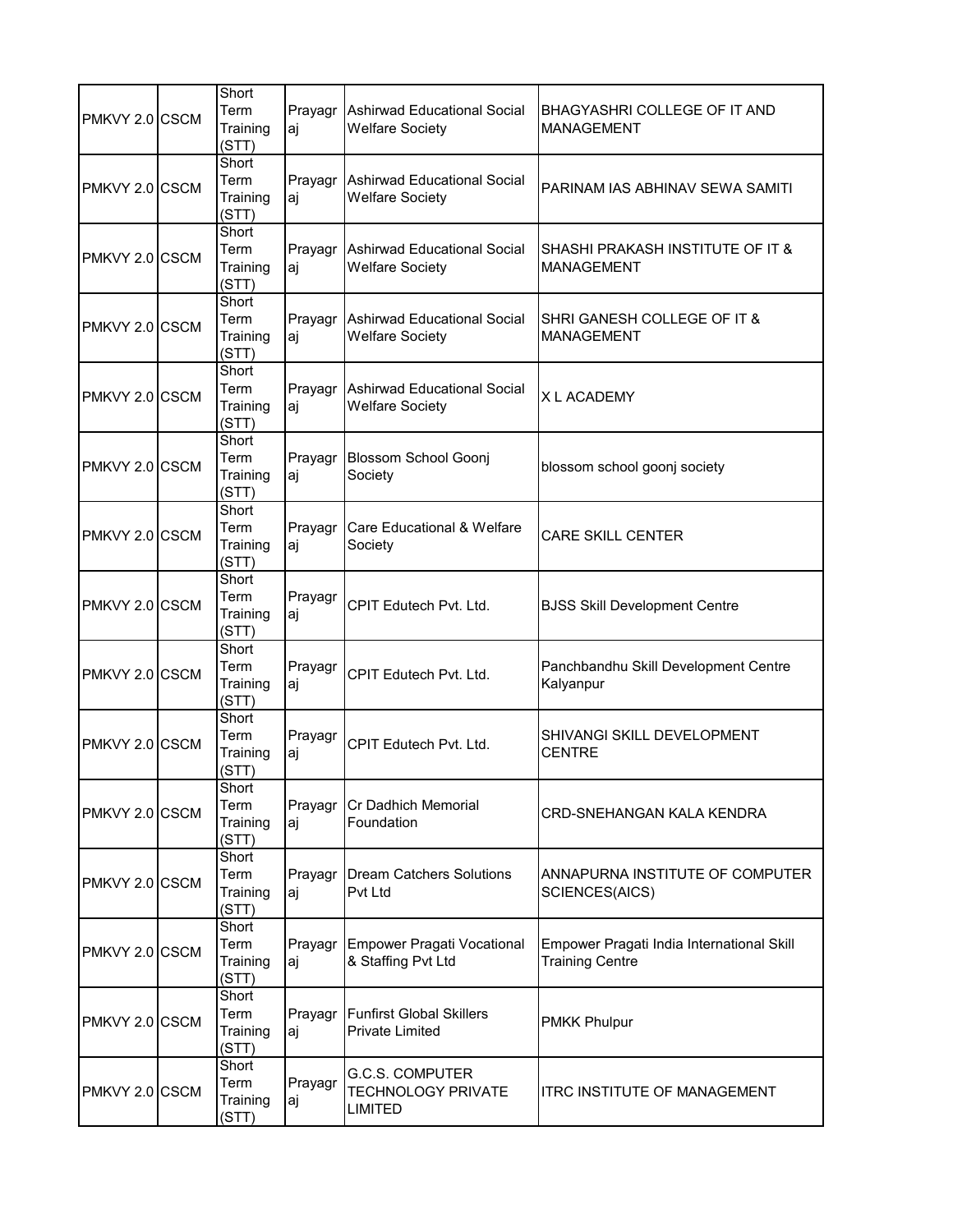| PMKVY 2.0 CSCM | Short<br>Term<br>Training<br>(STT) | aj            | Prayagr IL & FS Skills Development<br><b>Corporation Limited</b>          | <b>PMKK Allahabad</b>                                                                                 |
|----------------|------------------------------------|---------------|---------------------------------------------------------------------------|-------------------------------------------------------------------------------------------------------|
| PMKVY 2.0 CSCM | Short<br>Term<br>Training<br>(STT) | Prayagr<br>аj | <b>Jlp Training Center</b>                                                | J L P Training center                                                                                 |
| PMKVY 2.0 CSCM | Short<br>Term<br>Training<br>(STT) | Prayagr<br>аj | Late R.d. Singh Social<br><b>Educational And Welfare</b><br>Society       | Late R.D. Singh Social educational and<br>welfare society                                             |
| PMKVY 2.0 CSCM | Short<br>Term<br>Training<br>(STT) | aj            | Prayagr MAA KARNIMA SHIKSHA<br><b>SAMITI</b>                              | Gauri Welfare Creative Society                                                                        |
| PMKVY 2.0 CSCM | Short<br>Term<br>Training<br>(STT) | Prayagr<br>аj | Mascot Institute Of<br>Information & Technology<br>Society                | MASCOT SKILL ACADEMY ALLAHABAD                                                                        |
| PMKVY 2.0 CSCM | Short<br>Term<br>Training<br>(STT) | Prayagr<br>aj | Navjyoti Global Solutions Pvt<br>Ltd                                      | S.K. Institute Of Computer Science &<br>Technology Run By S.K. Memorial Social<br>Development Society |
| PMKVY 2.0 CSCM | Short<br>Term<br>Training<br>(STT) | Prayagr<br>aj | New Hitech Skill<br><b>Development Center</b>                             | New Hitech Skill Development Center                                                                   |
| PMKVY 2.0 CSCM | Short<br>Term<br>Training<br>(STT) | Prayagr<br>аj | <b>NEW NTECH COMPUTER</b><br><b>EDUCATIONAL SOCIETY</b>                   | NEW TECH EDUCATION CENTER<br><b>ALLAHABAD</b>                                                         |
| PMKVY 2.0 CSCM | Short<br>Term<br>Training<br>(STT) | Prayagr<br>аj | PRAGATI COMPUTER<br><b>PRASKSHAN SAMITI</b>                               | Pragati Computer Prakshan Samiti                                                                      |
| PMKVY 2.0 CSCM | Short<br>Term<br>Training<br>(STT) | Prayagr<br>aj | Radha Krishna Education<br>Center                                         | radha krishna education center                                                                        |
| PMKVY 2.0 CSCM | Short<br>Term<br>Training<br>(STT) | Prayagr<br>аj | Rajeev Gandhi National<br>Institute Of Computer<br>Technology             | RGNICT COMPUTER CENTER                                                                                |
| PMKVY 2.0 CSCM | Short<br>Term<br>Training<br>(STT) | Prayagr<br>aj | Rgcsm Skills (Run By Shri<br>Rajeev Gandhi Computer<br>Saksharta Society) | RAJEEV GANDHI COMPUTER<br>SAKSHARTA MISSION (RGCSM)                                                   |
| PMKVY 2.0 CSCM | Short<br>Term<br>Training<br>(STT) | Prayagr<br>aj | Rgcsm Skills (Run By Shri<br>Rajeev Gandhi Computer<br>Saksharta Society) | Rajeev Gandhi Computer Saksharta<br>Mission(RGCSM)                                                    |
| PMKVY 2.0 CSCM | Short<br>Term<br>Training<br>(STT) | Prayagr<br>аj | Society For Data Expert<br><b>Technical Institute</b>                     | <b>DATA EXPERT</b>                                                                                    |
| PMKVY 2.0 CSCM | Short<br>Term<br>Training<br>(STT) | Prayagr<br>aj | SUNAINA SAMRIDDHI<br><b>FOUNDATION</b>                                    | Shaurya Shicchan Trainning Sanshthan                                                                  |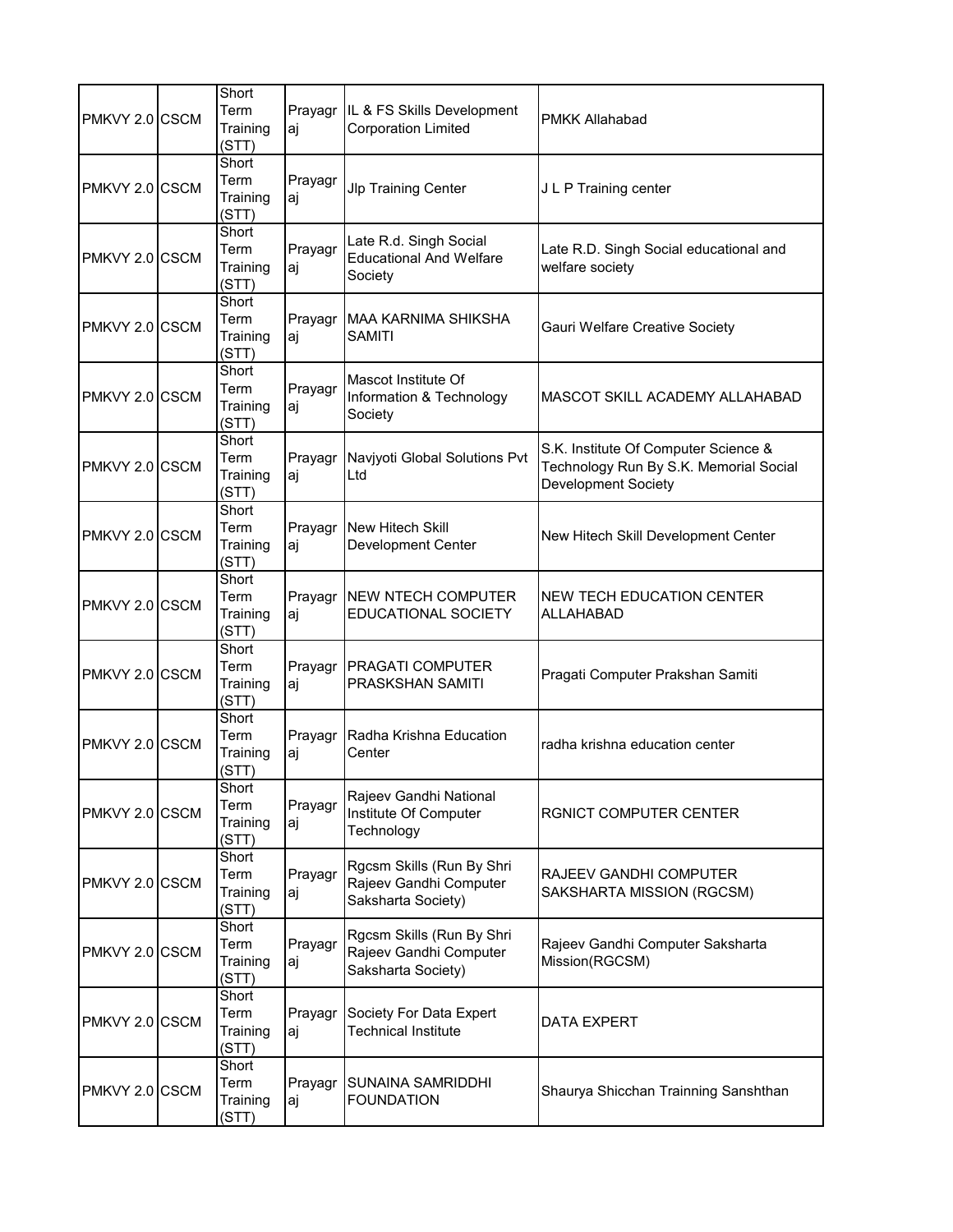| PMKVY 2.0 CSCM | Short<br>Term<br>Training<br>(STT) | Prayagr<br>aj        | <b>SUNAINA SAMRIDDHI</b><br><b>FOUNDATION</b>                                                                  | SUNAINA SAMRIDDHI FOUNDATION                             |
|----------------|------------------------------------|----------------------|----------------------------------------------------------------------------------------------------------------|----------------------------------------------------------|
| PMKVY 2.0 CSCM | Short<br>Term<br>Training<br>(STT) | Prayagr<br>aj        | <b>SUNAINA SAMRIDDHI</b><br><b>FOUNDATION</b>                                                                  | <b>VRSainik Synergy Private Limited</b>                  |
| PMKVY 2.0 CSCM | Short<br>Term<br>Training<br>(STT) | Rae<br><b>Bareli</b> | Atmanirbhar Sewa Simiti                                                                                        | Atmanirbhar Sewa Simiti                                  |
| PMKVY 2.0 CSCM | Short<br>Term<br>Training<br>(STT) | Rae<br>Bareli        | <b>Edujoin Training Foundation</b>                                                                             | EDUJOIN TRAINING FOUNDATION -<br><b>DARIBA RAEBARELI</b> |
| PMKVY 2.0 CSCM | Short<br>Term<br>Training<br>(STT) | Rae<br>Bareli        | <b>EXALTSOFT SOLUTIONS</b><br>PRIVATE LIMITED                                                                  | EXALTSOFT-UP-RAEBARELI                                   |
| PMKVY 2.0 CSCM | Short<br>Term<br>Training<br>(STT) | Rae<br>Bareli        | <b>Exceluslearning Solutions</b>                                                                               | PMKK RAE BARELI                                          |
| PMKVY 2.0 CSCM | Short<br>Term<br>Training<br>(STT) | Rae<br>Bareli        | <b>FACILITATION AND</b><br><b>AWARENESS OF</b><br><b>COMMUNITY FOR</b><br><b>EMPOWERMENT (FACE</b><br>SOCIETY) | <b>FACE SKILL CENTER RAEBARELI</b>                       |
| PMKVY 2.0 CSCM | Short<br>Term<br>Training<br>(STT) | Rae<br>Bareli        | Maa Vaishno Prashikshan<br>Shanstha                                                                            | Maa Vaishno Prashikshan Shanstha                         |
| PMKVY 2.0 CSCM | Short<br>Term<br>Training<br>(STT) | Rae<br>Bareli        | <b>Mahadev Skills Private</b><br>Limited                                                                       | Atamnirbhar Seva Samiti - Raebareli                      |
| PMKVY 2.0 CSCM | Short<br>Term<br>Training<br>(STT) | Rae<br>Bareli        | <b>Mahadev Skills Private</b><br>Limited                                                                       | ATMA NIRBHAR SEVASAMITI-<br>RAEBAREILY(SADAR)            |
| PMKVY 2.0 CSCM | Short<br>Term<br>Training<br>(STT) | Rae<br>Bareli        | <b>Mahadev Skills Private</b><br>Limited                                                                       | Geeta Shiksha Seva Sansthan                              |
| PMKVY 2.0 CSCM | Short<br>Term<br>Training<br>(STT) | Rae<br>Bareli        | NEW NTECH COMPUTER<br>EDUCATIONAL SOCIETY                                                                      | SPECIFIC SKILL EDUCATION CENTRE                          |
| PMKVY 2.0 CSCM | Short<br>Term<br>Training<br>(STT) | Rae<br>Bareli        | NEW NTECH COMPUTER<br>EDUCATIONAL SOCIETY                                                                      | SPECIFIC WELFARE EDUCATION<br><b>CENTRE</b>              |
| PMKVY 2.0 CSCM | Short<br>Term<br>Training<br>(STT) | Rae<br>Bareli        | Sath Sath                                                                                                      | SAI KRIPA TRAINING CENTRE                                |
| PMKVY 2.0 CSCM | Short<br>Term<br>Training<br>(STT) | Rae<br>Bareli        | SPECIFIC WELFARE<br><b>EDUCATION CENTRE</b>                                                                    | SPECIFIC WELFARE EDUCATION<br><b>CENTRE</b>              |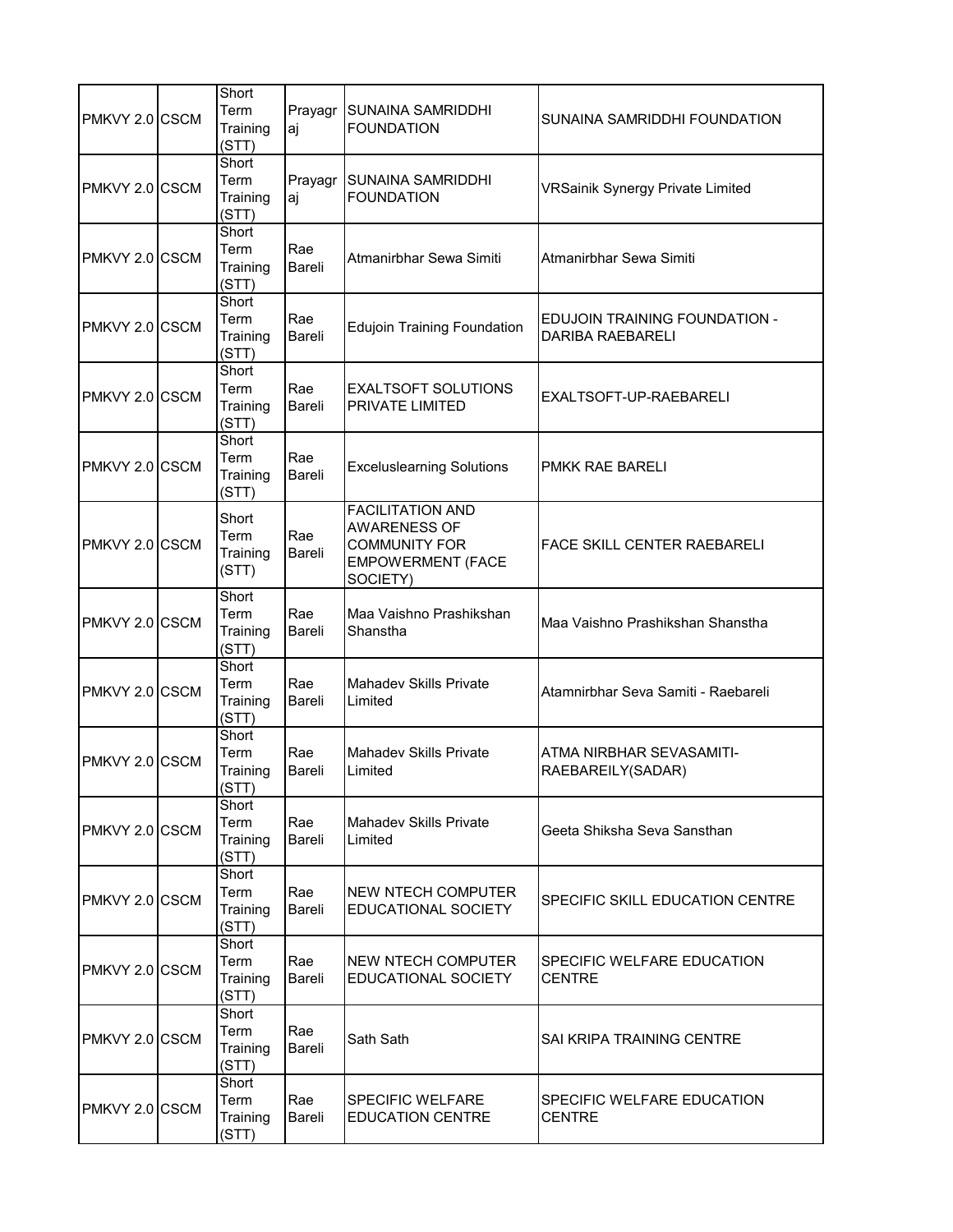| PMKVY 2.0 CSCM  | Short<br>Term<br>Training<br>(STT) | Rae<br>Bareli  | <b>Ultimate Energy Resource</b><br><b>Private Limited</b>    | Ultimate Training Centre GKRA Raebareli           |
|-----------------|------------------------------------|----------------|--------------------------------------------------------------|---------------------------------------------------|
| PMKVY 2.0 CSCM  | Short<br>Term<br>Training<br>(STT) | Rae<br>Bareli  | Vidya Paramedical Centre                                     | <b>VIDYA PARAMEDICAL CENTRE</b>                   |
| PMKVY 2.0 CSCM  | Short<br>Term<br>Training<br>(STT) | Rampur         | <b>Aadit Systems</b>                                         | Aadit Systems-Arsh Palace                         |
| PMKVY 2.0 CSCM  | Short<br>Term<br>Training<br>(STT) | Rampur         | Development Advocacy And<br><b>Research Trust</b>            | DART_RAMPUR 1_UTTAR PRADESH                       |
| PMKVY 2.0 ICSCM | Short<br>Term<br>Training<br>(STT) | Rampur         | Development Advocacy And<br><b>Research Trust</b>            | DART_RAMPUR 2_UTTAR PRADESH                       |
| PMKVY 2.0 CSCM  | Short<br>Term<br>Training<br>(STT) | Rampur         | Development Advocacy And<br><b>Research Trust</b>            | DART RAMPUR SWAR_UTTAR PRADESH                    |
| PMKVY 2.0 CSCM  | Short<br>Term<br>Training<br>(STT) | Rampur         | J R S Technology Private<br>Limited                          | Shree Siddhi Vinayak Som Satya Welfare<br>Society |
| PMKVY 2.0 CSCM  | Short<br>Term<br>Training<br>(STT) | Rampur         | Madeeha Educational<br><b>Welfare Society</b>                | Madeeha Institute Of Management &<br>Technology   |
| PMKVY 2.0 CSCM  | Short<br>Term<br>Training<br>(STT) | Rampur         | Mahendra Skills Training &<br>Development Pvt. Ltd.          | Mahendra Skills-PMKK Rampur                       |
| PMKVY 2.0 CSCM  | Short<br>Term<br>Training<br>(STT) | Rampur         | Rastriya Social Service Trust                                | SARVJAN KALYAN KENDRA                             |
| PMKVY 2.0 CSCM  | Short<br>Term<br>Training<br>(STT) | Rampur         | Smartone Techno Soft<br><b>Private Limited</b>               | Saraswati Institute Of Technology                 |
| PMKVY 2.0 CSCM  | Short<br>Term<br>Training<br>(STT) | Rampur         | SUNRISE EDUCATION AND<br><b>WELFARE SOCIETY</b>              | RENUKA SHIKSHA AVAM SEWA SAMITI                   |
| PMKVY 2.0 CSCM  | Short<br>Term<br>Training<br>(STT) | pur            | Saharan A And D Educational Social<br>Trust                  | A and Educational Social Trust                    |
| PMKVY 2.0 CSCM  | Short<br>Term<br>Training<br>(STT) | Saharan<br>pur | <b>AGILE SKILLS</b><br>DEVELOPMENT PRIVATE<br><b>LIMITED</b> | <b>G.R.D. SIKSHA PRACHAR SAMITI</b>               |
| PMKVY 2.0 CSCM  | Short<br>Term<br>Training<br>(STT) | Saharan<br>pur | AGILE SKILLS<br>DEVELOPMENT PRIVATE<br><b>LIMITED</b>        | <b>SHIV SHAKTI SKILL CENTRE</b>                   |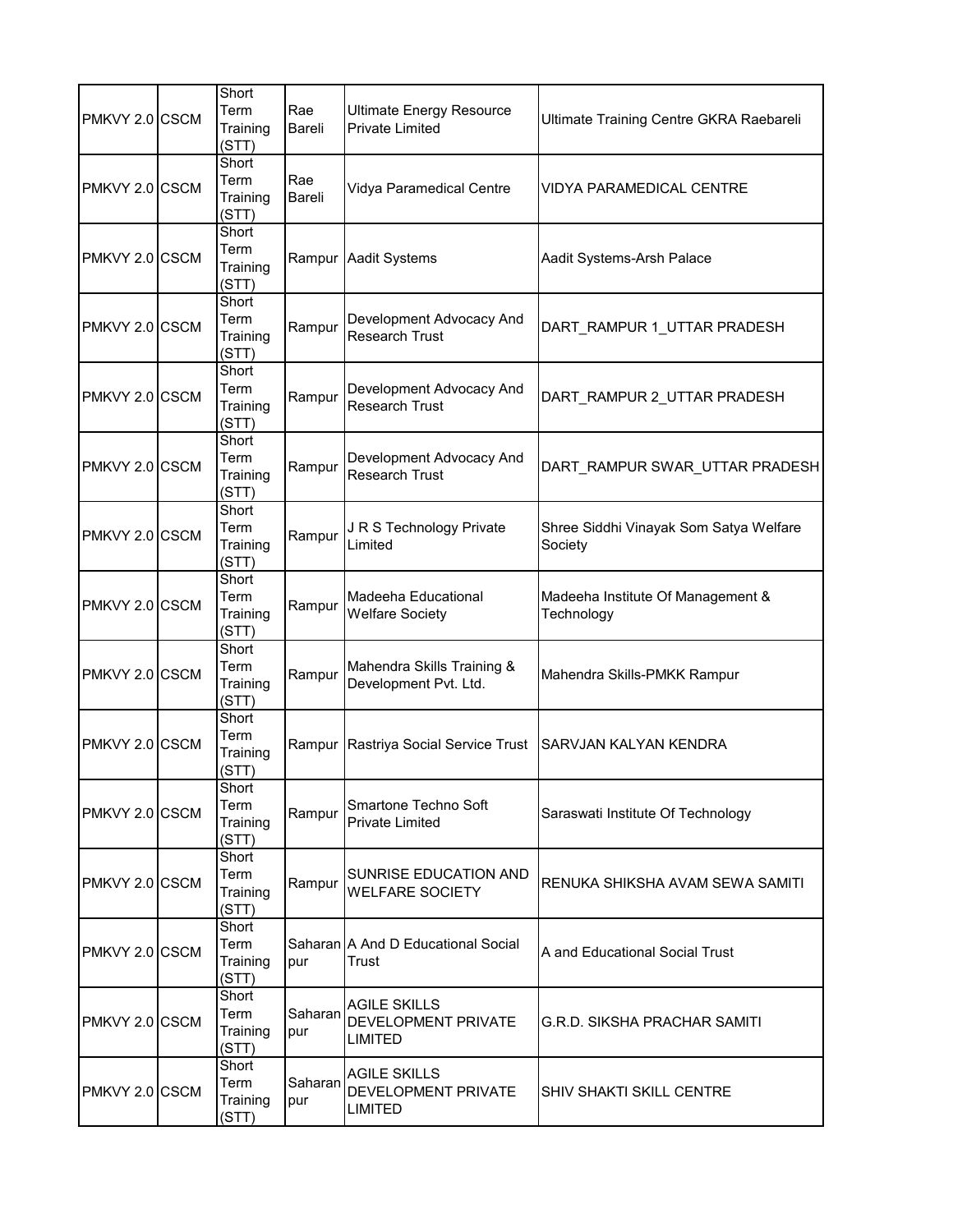| PMKVY 2.0 CSCM  | Short<br>Term<br>Training<br>(STT) | pur            | Saharan AMIT KHADI<br><b>GRAMOUDYOGSANSTHAN</b>                | <b>AKGS SAMPLA</b>                                |
|-----------------|------------------------------------|----------------|----------------------------------------------------------------|---------------------------------------------------|
| PMKVY 2.0 CSCM  | Short<br>Term<br>Training<br>(STT) | Saharan<br>pur | Anurag Welfare Society                                         | Anurag Welfare Society                            |
| PMKVY 2.0 CSCM  | Short<br>Term<br>Training<br>(STT) | Saharan<br>pur | Asian Gates Welfare Society                                    | Asian Gates Welfare Society                       |
| PMKVY 2.0 CSCM  | Short<br>Term<br>Training<br>(STT) | pur            | Saharan De Unique Educational<br>Society                       | De Unique Skill Training Centre                   |
| PMKVY 2.0 ICSCM | Short<br>Term<br>Training<br>(STT) | pur            | Saharan De Unique Educational<br>Society                       | De Unique Skill Training Centre                   |
| PMKVY 2.0 CSCM  | Short<br>Term<br>Training<br>(STT) | pur            | Saharan Dream Catchers Solutions<br><b>Pvt Ltd</b>             | DREAM CATCHERS SOLUTIONS PVT LTD                  |
| PMKVY 2.0 CSCM  | Short<br>Term<br>Training<br>(STT) | pur            | Saharan Dream Catchers Solutions<br>Pvt Ltd                    | Vaidik Computer Centre                            |
| PMKVY 2.0 CSCM  | Short<br>Term<br>Training<br>(STT) | Saharan<br>pur | <b>Dreamz Trust</b>                                            | Reliable Engineers and traders                    |
| PMKVY 2.0 CSCM  | Short<br>Term<br>Training<br>(STT) | pur            | Saharan Empower Pragati Vocational<br>& Staffing Pvt Ltd       | Pradhan Mantri Kaushal Kendra                     |
| PMKVY 2.0 CSCM  | Short<br>Term<br>Training<br>(STT) | pur            | Saharan Four Leaf Education<br><b>Services Private Limited</b> | <b>PC</b> Education                               |
| PMKVY 2.0 CSCM  | Short<br>Term<br>Training<br>(STT) | pur            | Saharan Friends Computer Education<br>Society                  | <b>Friends Computer Education Society</b>         |
| PMKVY 2.0 CSCM  | Short<br>Term<br>Training<br>(STT) | pur            | Saharan GITA GRAMIN VIKAS<br><b>SANSTHAN</b>                   | GITA GRAMIN VIKAS SANSTHAN SKILL<br><b>CENTER</b> |
| PMKVY 2.0 CSCM  | Short<br>Term<br>Training<br>(STT) | pur            | Saharan KCS Skill Development<br>Centre                        | KCS skill development centre                      |
| PMKVY 2.0 CSCM  | Short<br>Term<br>Training<br>(STT) | Saharan<br>pur | Mahadev Educational Society Saraswati Educational Trust        |                                                   |
| PMKVY 2.0 CSCM  | Short<br>Term<br>Training<br>(STT) | pur            | Saharan Markandashwar Shivji<br><b>Education Trust</b>         | Islamiya Fatima Educational Society               |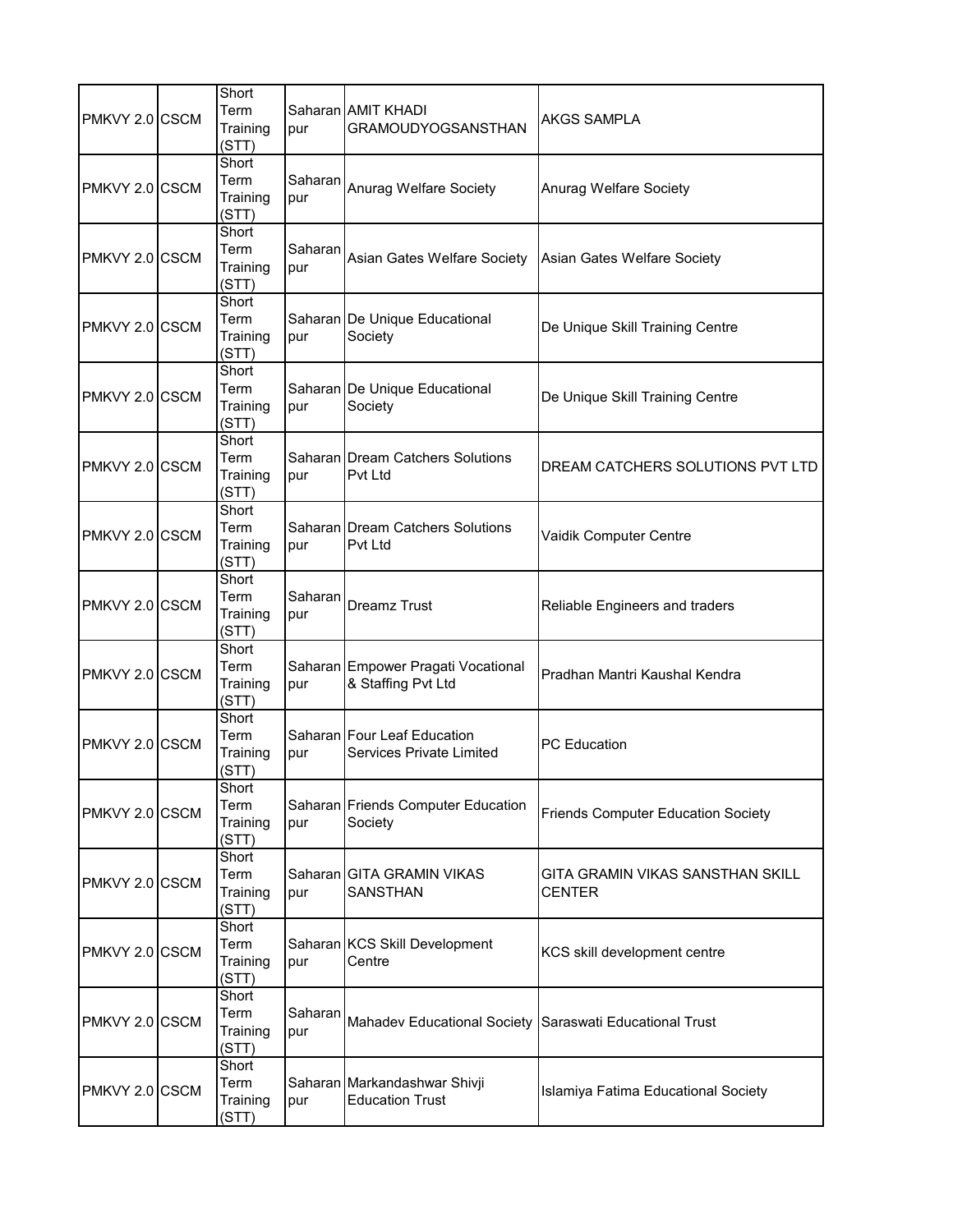| PMKVY 2.0 CSCM | Short<br>Term<br>Training<br>(STT) | pur            | Saharan National Paramedical<br><b>Sciences Society</b>             | BDM SKILL TRAINING CENTRE                                 |
|----------------|------------------------------------|----------------|---------------------------------------------------------------------|-----------------------------------------------------------|
| PMKVY 2.0 CSCM | Short<br>Term<br>Training<br>(STT) | pur            | Saharan National Paramedical<br><b>Sciences Society</b>             | JAI HIND SKILL TRAINING CENTRE                            |
| PMKVY 2.0 CSCM | Short<br>Term<br>Training<br>(STT) | pur            | Saharan National Paramedical<br><b>Sciences Society</b>             | SHIVALIK SKILL TRAINING CENTRE                            |
| PMKVY 2.0 CSCM | Short<br>Term<br>Training<br>(STT) | Saharan<br>pur | Possit Skill Organisation                                           | Jet Institute - POSSIT                                    |
| PMKVY 2.0 CSCM | Short<br>Term<br>Training<br>(STT) | Saharan<br>pur | Prakash Shikshan,<br>Prashikshan Evam Shodh<br>Sansthan             | Prakash Shikshan Prashikshan Evam<br>Shodh Sansthan       |
| PMKVY 2.0 CSCM | Short<br>Term<br>Training<br>(STT) | Saharan<br>pur | RANA SHIKSHA SAMITI                                                 | PRAGATI EDUCATIONAL INSTITUTE                             |
| PMKVY 2.0 CSCM | Short<br>Term<br>Training<br>(STT) | Saharan<br>pur | Rpj Technologies Pvt Ltd                                            | <b>RPJ SAHARANPUR</b>                                     |
| PMKVY 2.0 CSCM | Short<br>Term<br>Training<br>(STT) | Saharan<br>pur | Rpj Technologies Pvt Ltd                                            | RPJ SAHARANPUR 2                                          |
| PMKVY 2.0 CSCM | Short<br>Term<br>Training<br>(STT) | Saharan<br>pur | SBS Foresight Pvt. Ltd.                                             | NATIONAL TRAINING INSTITUTE                               |
| PMKVY 2.0 CSCM | Short<br>Term<br>Training<br>(STT) | Saharan<br>pur | SBS Foresight Pvt. Ltd.                                             | SBS Foresight Education Center                            |
| PMKVY 2.0 CSCM | Short<br>Term<br>Training<br>(STT) | Saharan<br>pur | <b>SHAKUMBARI SKILL</b><br><b>DEVELOPMENT</b><br>EDUCATIONAL CENTER | SHAKUMBARI SKILL DEVELOPMENT<br><b>EDUCATIONAL CENTER</b> |
| PMKVY 2.0 CSCM | Short<br>Term<br>Training<br>(STT) | Saharan<br>pur | <b>Shiv Education Society</b>                                       | Bala ji Sewa Samiti                                       |
| PMKVY 2.0 CSCM | Short<br>Term<br>Training<br>(STT) | Saharan<br>pur | <b>Shiv Education Society</b>                                       | Gitanjli Educational Trust                                |
| PMKVY 2.0 CSCM | Short<br>Term<br>Training<br>(STT) | Saharan<br>pur | <b>Shiv Education Society</b>                                       | JSP School -SRP                                           |
| PMKVY 2.0 CSCM | Short<br>Term<br>Training<br>(STT) | Saharan<br>pur | <b>Shiv Education Society</b>                                       | Maharana Partap Mamoriyal School Samiti(<br>Tapri )- SRP  |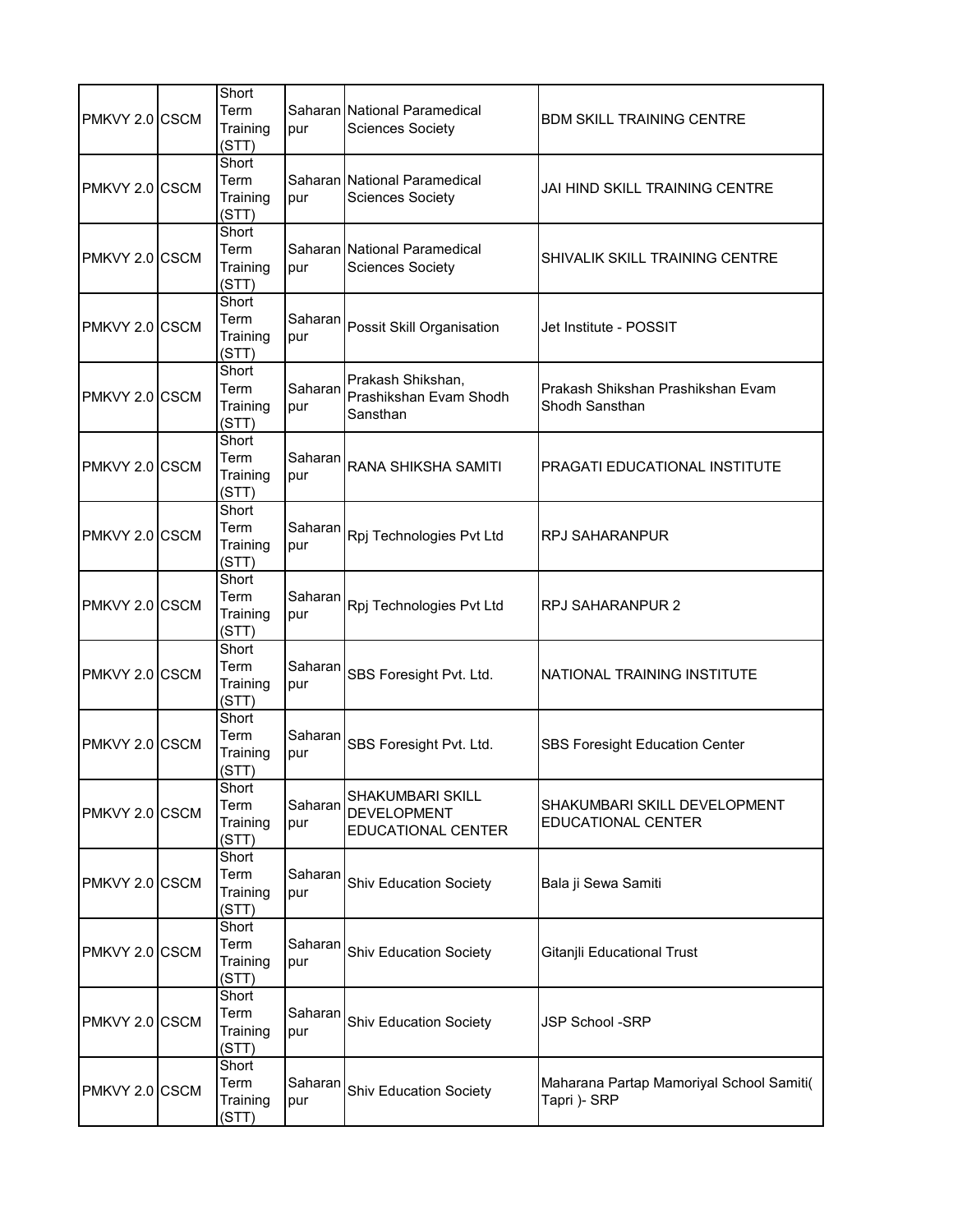| PMKVY 2.0 CSCM | Short<br>Term<br>Training<br>(STT) | Saharan<br>pur | Shiv Education Society                                          | RIDDHI SHIDDHI EDUCATIONAL TRUST                         |
|----------------|------------------------------------|----------------|-----------------------------------------------------------------|----------------------------------------------------------|
| PMKVY 2.0 CSCM | Short<br>Term<br>Training<br>(STT) | Saharan<br>pur | <b>Shiv Education Society</b>                                   | The Hope House Edicational & Charitable<br>Trust         |
| PMKVY 2.0 CSCM | Short<br>Term<br>Training<br>(STT) | pur            | Saharan SHRI ASHTVINAYAK<br><b>EDUCATIONAL TRUST</b>            | <b>C.P.S PUBLIC SCHOOL SAMITI</b>                        |
| PMKVY 2.0 CSCM | Short<br>Term<br>Training<br>(STT) | pur            | Saharan SHRI ASHTVINAYAK<br><b>EDUCATIONAL TRUST</b>            | JAN SAWAK GRAM UDYOG SANSTHAN                            |
| PMKVY 2.0 CSCM | Short<br>Term<br>Training<br>(STT) | pur            | Saharan SHRI ASHTVINAYAK<br><b>EDUCATIONAL TRUST</b>            | SANTOSH DEVI SIKSHA SAMITI                               |
| PMKVY 2.0 CSCM | Short<br>Term<br>Training<br>(STT) | pur            | Saharan SHRI ASHTVINAYAK<br><b>EDUCATIONAL TRUST</b>            | SARDAR BALABH BHAI PATEL VIDYA<br><b>PARCHARNI SABHA</b> |
| PMKVY 2.0 CSCM | Short<br>Term<br>Training<br>(STT) | Saharan<br>pur | Stellar Edge Solutions Pvt Ltd   IIITS Computer Centre          |                                                          |
| PMKVY 2.0 CSCM | Short<br>Term<br>Training<br>(STT) | pur            | Saharan Surewin Quality Certification<br><b>Private Limited</b> | <b>IT EDUCATION</b>                                      |
| PMKVY 2.0 CSCM | Short<br>Term<br>Training<br>(STT) | pur            | Saharan THE MANAV KALYAN AVAM<br><b>VIKAS SANSTHA</b>           | UJJWAL EDUCATION CENTRE-<br><b>SAHARANPUR</b>            |
| PMKVY 2.0 CSCM | Short<br>Term<br>Training<br>(STT) | pur            | Saharan Veer Vijay Education Society                            | <b>VEER VIJAY EDUCATION SOCIETY</b>                      |
| PMKVY 2.0 CSCM | Short<br>Term<br>Training<br>(STT) | Saharan<br>pur | Voc Skills                                                      | Voc Skills Saharapur                                     |
| PMKVY 2.0 CSCM | Short<br>Term<br>Training<br>(STT) |                | Sambha Aligarh Institute of<br>Management & Technology          | Sambhal Institute                                        |
| PMKVY 2.0 CSCM | Short<br>Term<br>Training<br>(STT) |                | Sambha Arteva Consulting Private<br>Limited                     | Arteva - Maya Devi Education Point -<br>Sambhal          |
| PMKVY 2.0 CSCM | Short<br>Term<br>Training<br>(STT) |                | Sambha CHILD & YOUTH WELFARE<br><b>SOCIETY</b>                  | LILAWATI MEMORIAL SOCIAL WELFARE<br>EDUCATIONAL SOCIETY  |
| PMKVY 2.0 CSCM | Short<br>Term<br>Training<br>(STT) |                | Sambha Empower Pragati Vocational<br>& Staffing Pvt Ltd         | Empower Pragati_Pradhan Mantri Kaushal<br>Kendra Sambhal |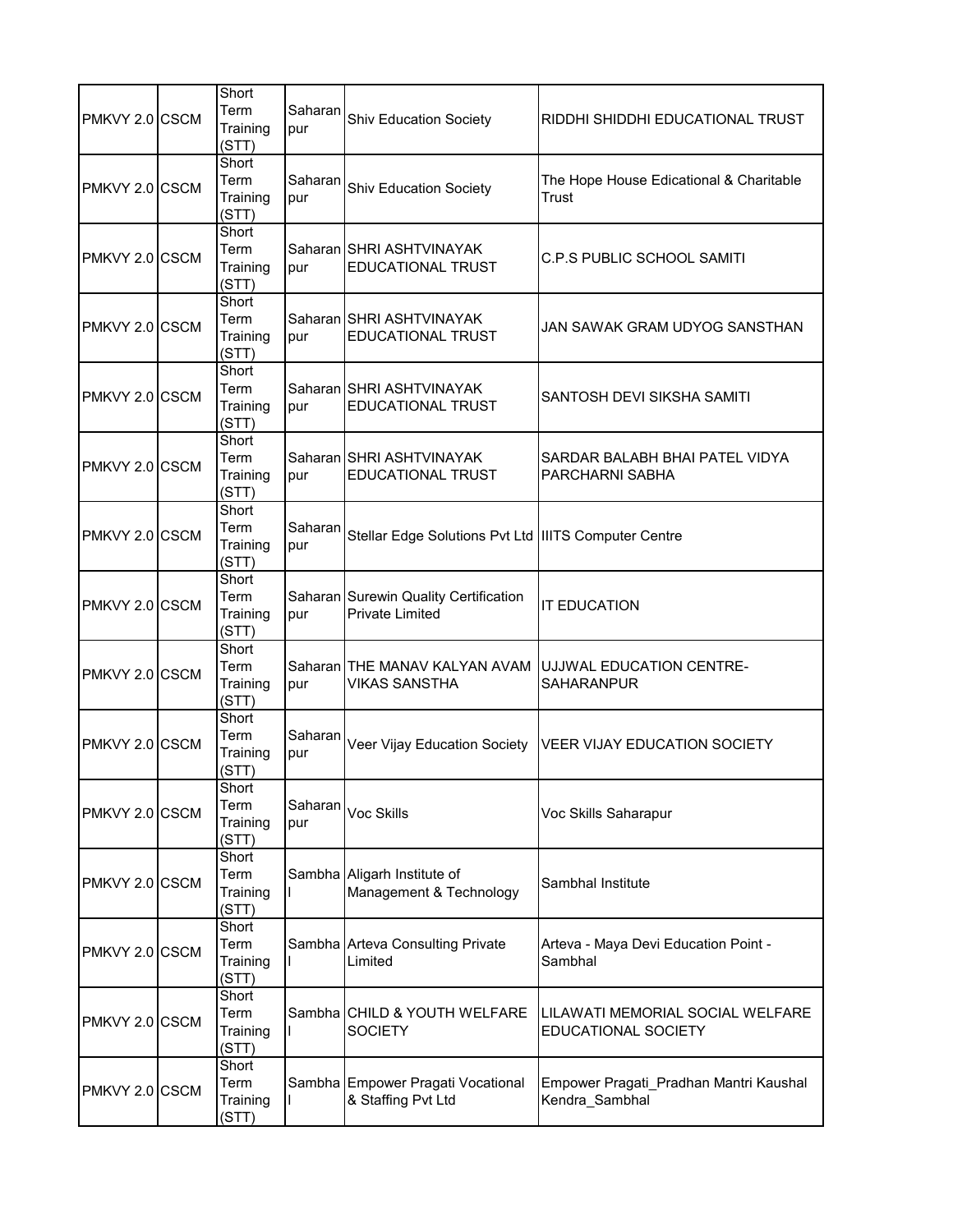| PMKVY 2.0 CSCM | Short<br>Term<br>Training<br>(STT) |                         | Sambha Mantra Educational And<br><b>Charitable Society</b>                | Teja Educational Society                                    |
|----------------|------------------------------------|-------------------------|---------------------------------------------------------------------------|-------------------------------------------------------------|
| PMKVY 2.0 CSCM | Short<br>Term<br>Training<br>(STT) | Sambha                  | School Of Management &<br>Carrier Improvement India<br>Limited            | School Of Management & Carrier<br>Improvement India Limited |
| PMKVY 2.0 CSCM | Short<br>Term<br>Training<br>(STT) | Sant<br>Kabeer<br>Nagar | J R S Technology Private<br>Limited                                       | Janta Vadik Technical Institute                             |
| PMKVY 2.0 CSCM | Short<br>Term<br>Training<br>(STT) | Sant<br>Kabeer<br>Nagar | Lord Buddha Information<br>Technology Institute                           | ST. JOSEPH'S TRAINING CENTER                                |
| PMKVY 2.0 CSCM | Short<br>Term<br>Training<br>(STT) | Sant<br>Kabeer<br>Nagar | SARVJAN PRASHIKSHAN<br><b>KENDRA</b>                                      | SARVJAN PRASHIKSHAN KENDRA                                  |
| PMKVY 2.0 CSCM | Short<br>Term<br>Training<br>(STT) | Sant<br>Kabeer<br>Nagar | <b>SWACA</b>                                                              | Social Action for Welfare and Cultural<br>Advancement       |
| PMKVY 2.0 CSCM | Short<br>Term<br>Training<br>(STT) | Sant<br>Kabeer<br>Nagar | UNIVERSAL IDEAL SEWA<br><b>SAMITI</b>                                     | Sharda Devi Educational Society                             |
| PMKVY 2.0 CSCM | Short<br>Term<br>Training<br>(STT) | anpur                   | Shahjah Acme- Maa Ambika Training<br>Centre                               | ACME-MAA AMBIKA TRAINING CENTRE                             |
| PMKVY 2.0 CSCM | Short<br>Term<br>Training<br>(STT) | anpur                   | Shahjah Amass Skill Ventures Pvt.<br>Ltd.                                 | Amass Skill Ventures-Shahjahanpur                           |
| PMKVY 2.0 CSCM | Short<br>Term<br>Training<br>(STT) | Shahjah<br>anpur        | <b>ANAAYAS FOUNDATION</b>                                                 | ANAAYAS FOUNDATION SHAHJAHNPUR                              |
| PMKVY 2.0 CSCM | Short<br>Term<br>Training<br>(STT) | anpur                   | ASCENT ACADEMY OF<br>Shahjah TRAINING &<br>DEVELOPMENT PRIVATE<br>LIMITED | Duksha Computer Center                                      |
| PMKVY 2.0 CSCM | Short<br>Term<br>Training<br>(STT) | anpur                   | Shahjah D Akhilesh group of<br>consultancy                                | OM COMPUTER ACADEMY                                         |
| PMKVY 2.0 CSCM | Short<br>Term<br>Training<br>(STT) | anpur                   | Shahjah De Unique Educational<br>Society                                  | De Unique Skill Training Centre - Shahanpur                 |
| PMKVY 2.0 CSCM | Short<br>Term<br>Training<br>(STT) | anpur                   | Shahjah Future Shape Social<br><b>Educational Society</b>                 | Future Shape PMKVY Skill Development<br>Center Powayan      |
| PMKVY 2.0 CSCM | Short<br>Term<br>Training<br>(STT) | anpur                   | Shahjah Future Shape Social<br><b>Educational Society</b>                 | Future Shape PMKVY Skill Devleopment<br>Center Banda        |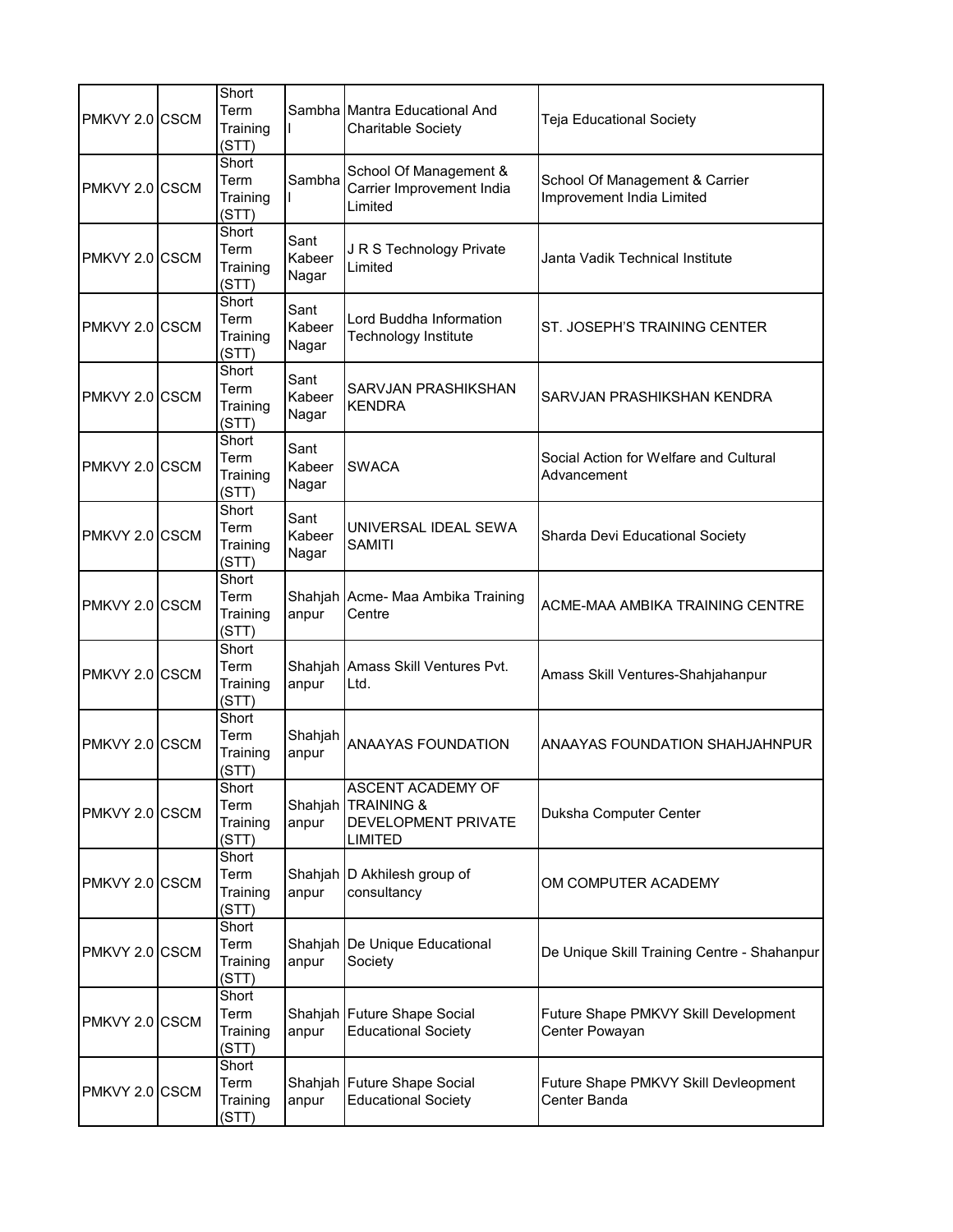| PMKVY 2.0 CSCM | Short<br>Term<br>Training<br>(STT) | anpur            | Shahjah Future Shape Technologies<br>Pvt. Ltd.              | Future Shape Technologies Skill<br>Development Pvt. Ltd. |
|----------------|------------------------------------|------------------|-------------------------------------------------------------|----------------------------------------------------------|
| PMKVY 2.0 CSCM | Short<br>Term<br>Training<br>(STT) | anpur            | Shahjah Future Shape Technologies<br>Pvt. Ltd.              | Future Shape Technologies Skill<br>Development Pvt. Ltd. |
| PMKVY 2.0 CSCM | Short<br>Term<br>Training<br>(STT) | anpur            | Shahjah Ideal Institute Of Computer<br>Education            | Ideal Institute Of Computer Education                    |
| PMKVY 2.0 CSCM | Short<br>Term<br>Training<br>(STT) | anpur            | Shahjah Mahendra Skills Training &<br>Development Pvt. Ltd. | Mahendra Skills - SHAHJHANPUR                            |
| PMKVY 2.0 CSCM | Short<br>Term<br>Training<br>(STT) | Shahjah<br>anpur | Narain Placement<br>Consultancy Pvt Ltd                     | Narain Placement Consultancy Pvt Ltd                     |
| PMKVY 2.0 CSCM | Short<br>Term<br>Training<br>(STT) | Shahjah<br>anpur | Npa Educare Welfare Society                                 | NPA Educare Skill Development Centre<br>Powayan          |
| PMKVY 2.0 CSCM | Short<br>Term<br>Training<br>(STT) | anpur            | Shahjah SAI SHARANAM<br><b>FOUNDATION</b>                   | Sai Sharanam Skill Development Institute                 |
| PMKVY 2.0 CSCM | Short<br>Term<br>Training<br>(STT) | anpur            | Shahjah SATYAMEV WELFARE<br><b>FOUNDATION</b>               | Satyamev Welfare Foundation                              |
| PMKVY 2.0 CSCM | Short<br>Term<br>Training<br>(STT) | Shahjah<br>anpur | Skills Academy Private<br>Limited                           | <b>ATS Academy</b>                                       |
| PMKVY 2.0 CSCM | Short<br>Term<br>Training<br>(STT) | Shahjah<br>anpur | Vidyaam Skills & Technology<br>Services Pvt Ltd             | <b>Advance Excel Net Computers</b>                       |
| PMKVY 2.0 CSCM | Short<br>Term<br>Training<br>(STT) | Shamli           | <b>AMIT KHADI</b><br><b>GRAMOUDYOGSANSTHAN</b>              | <b>AKGS Kandela</b>                                      |
| PMKVY 2.0 CSCM | Short<br>Term<br>Training<br>(STT) | Shamli           | <b>Brilliant Education Society</b>                          | <b>Brilliant Education Society</b>                       |
| PMKVY 2.0 CSCM | Short<br>Term<br>Training<br>(STT) | Shamli           | <b>Empower Pragati Vocational</b><br>& Staffing Pvt Ltd     | PMKK - Shamli                                            |
| PMKVY 2.0 CSCM | Short<br>Term<br>Training<br>(STT) | Shamli           | <b>GAUTAM BUDDHA</b><br>EDUCATIONAL TRUST                   | Swasthy Bharat Kaushal Kendra                            |
| PMKVY 2.0 CSCM | Short<br>Term<br>Training<br>(STT) | Shamli           | Jeewan Technical Institute<br>Pvt Ltd                       | Saraswati Shishu Mandir                                  |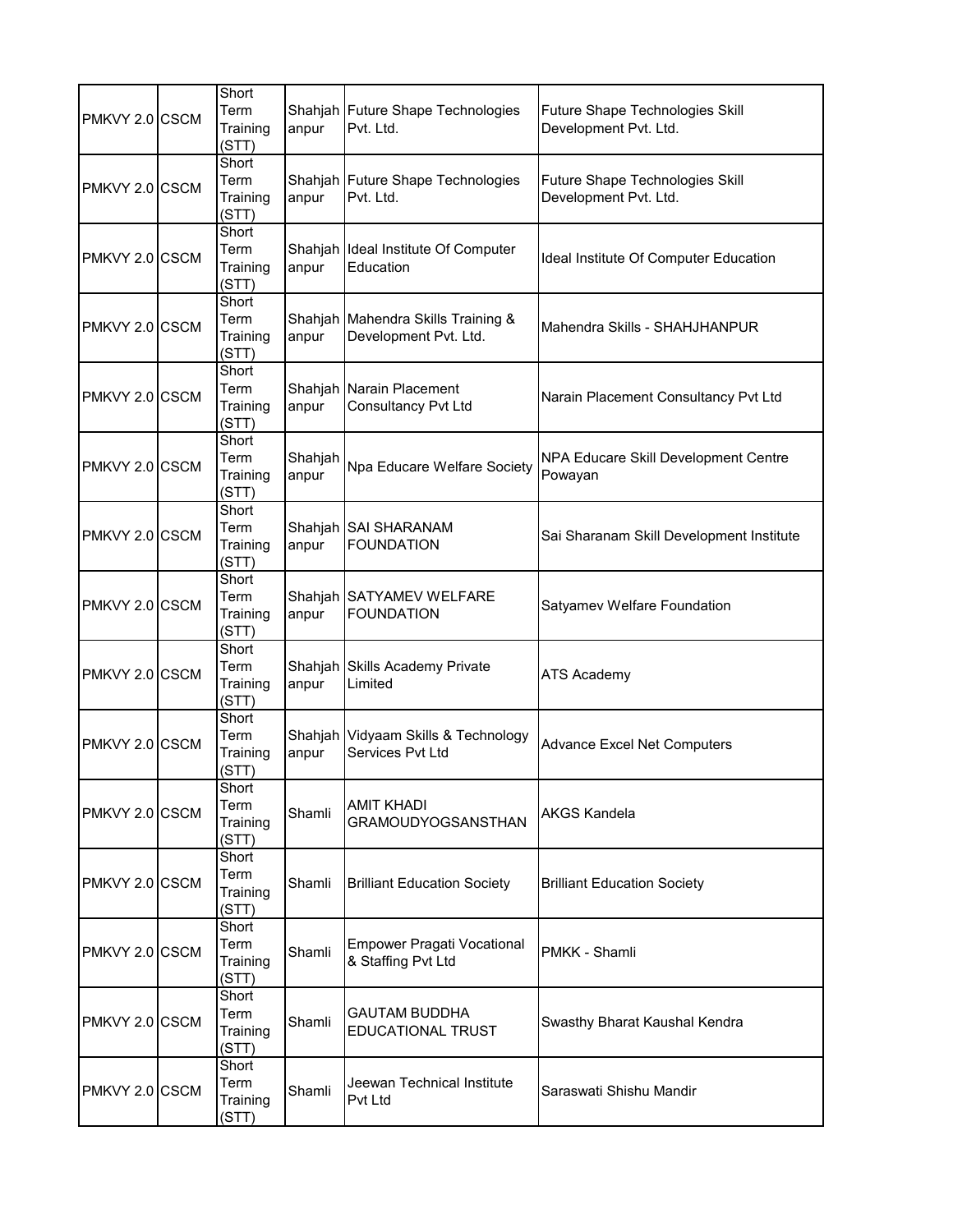| PMKVY 2.0 CSCM | Short<br>Term<br>Training<br>(STT) | Shamli        | <b>MKBP SERVICES PRIVATE</b><br>LIMITED                             | SHAMLI EDUCATION POINT                                        |
|----------------|------------------------------------|---------------|---------------------------------------------------------------------|---------------------------------------------------------------|
| PMKVY 2.0 CSCM | Short<br>Term<br>Training<br>(STT) | Shamli        | Muskan                                                              | <b>ACHIEVER'S COACHING CENTRE</b>                             |
| PMKVY 2.0 CSCM | Short<br>Term<br>Training<br>(STT) | Shamli        | <b>National Paramedical</b><br><b>Sciences Society</b>              | oxfo world education trust group of<br>institutions           |
| PMKVY 2.0 CSCM | Short<br>Term<br>Training<br>(STT) | Shamli        | <b>National Paramedical</b><br><b>Sciences Society</b>              | SAINIK KAUSHAL VIKAS PARSHIKSHAN<br><b>KENDRA</b>             |
| PMKVY 2.0 CSCM | Short<br>Term<br>Training<br>(STT) | Shamli        | Noida Productivity Council                                          | Noida Productivity Council 111                                |
| PMKVY 2.0 CSCM | Short<br>Term<br>Training<br>(STT) | Shamli        | Pragti Education And<br><b>Welfare Society</b>                      | Pragti Education and Welfare Society                          |
| PMKVY 2.0 CSCM | Short<br>Term<br>Training<br>(STT) | Shamli        | <b>Shiv Education Society</b>                                       | <b>VIPS FOUNDATION</b>                                        |
| PMKVY 2.0 CSCM | Short<br>Term<br>Training<br>(STT) | Shamli        | Shri Salek Chand Inder Sen<br>Jain (Salin) Foundation               | ROORKEE ENG. & MANAGEMENT                                     |
| PMKVY 2.0 CSCM | Short<br>Term<br>Training<br>(STT) | Shamli        | Swargiya Shree Gopal<br>Krishna Shiksha Avam<br>Samaj Kalyan Samiti | <b>Umang Skill Training Centre</b>                            |
| PMKVY 2.0 CSCM | Short<br>Term<br>Training<br>(STT) | Shamli        | TDS PLACEMENTS AND<br><b>SERVICES PRIVATE</b><br>LIMITED            | TDS PLACEMENTS AND SERVICES PVT<br>LTD SAMALI                 |
| PMKVY 2.0 CSCM | Short<br>Term<br>Training<br>(STT) | ti            | Shravas Mahendra Skills Training &<br>Development Pvt. Ltd.         | PMKK-Shrawasti                                                |
| PMKVY 2.0 CSCM | Short<br>Term<br>Training<br>(STT) | Shravas<br>ti | Path Welfare Society                                                | Path Welfare Society                                          |
| PMKVY 2.0 CSCM | Short<br>Term<br>Training<br>(STT) |               | Siddhart Ashirwad Educational Social<br>h Nagar Welfare Society     | ASHIRWAD SDC - SIDDHARTHNAGAR                                 |
| PMKVY 2.0 CSCM | Short<br>Term<br>Training<br>(STT) |               | Siddhart B.R.M Education And<br>h Nagar Welfare Society             | <b>BRM Education &amp; Welfare Society</b><br>Siddharth Nagar |
| PMKVY 2.0 CSCM | Short<br>Term<br>Training<br>(STT) | h Nagar       | Siddhart Dr.apj Abdul Kalam Youth<br><b>Skill Computer Center</b>   | Dr.apj Abdul kalam youth skill computer<br>center             |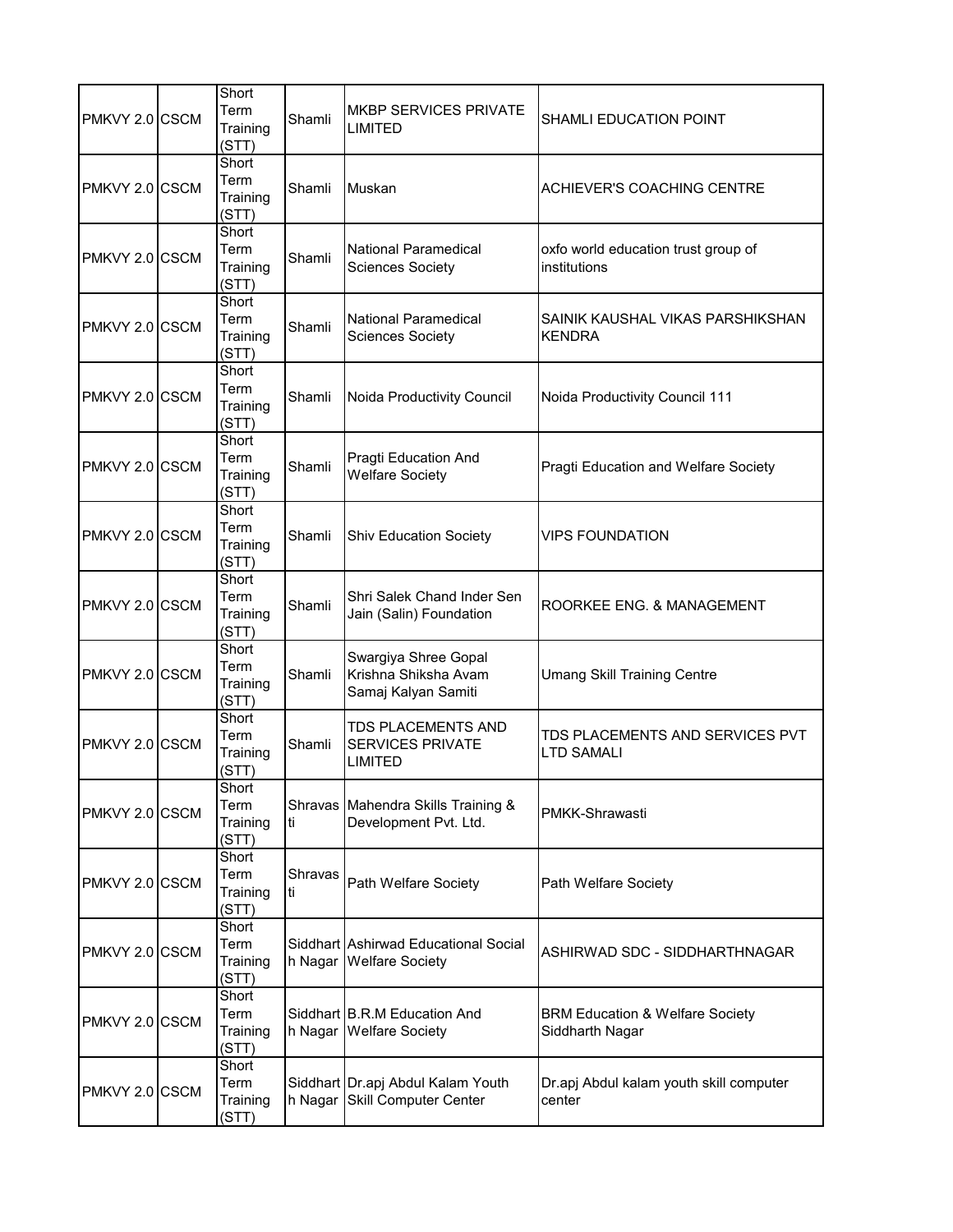| PMKVY 2.0 CSCM | Short<br>Term<br>Training<br>(STT) | Siddhart<br>h Nagar | <b>Edujoin Training Foundation</b>                                    | Edujoin Training Foundation-Sidharth<br>Nagar UP                         |
|----------------|------------------------------------|---------------------|-----------------------------------------------------------------------|--------------------------------------------------------------------------|
| PMKVY 2.0 CSCM | Short<br>Term<br>Training<br>(STT) | Siddhart<br>h Nagar | <b>Exceluslearning Solutions</b>                                      | PMKK Siddharthnagar                                                      |
| PMKVY 2.0 CSCM | Short<br>Term<br>Training<br>(STT) | h Nagar Limited     | Siddhart J R S Technology Private                                     | M/S THE UMA TECHNICAL COMPUTER<br><b>INSTITUTE</b>                       |
| PMKVY 2.0 CSCM | Short<br>Term<br>Training<br>(STT) |                     | Siddhart Nav Bharat Nirman<br>h Nagar Foundation                      | Nav Bharat Nirman Foundation                                             |
| PMKVY 2.0 CSCM | Short<br>Term<br>Training<br>(STT) | h Nagar             | Siddhart SUNAINA SAMRIDDHI<br><b>FOUNDATION</b>                       | Gorakhpur Institute Of Information<br>Technology                         |
| PMKVY 2.0 CSCM | Short<br>Term<br>Training<br>(STT) |                     | Siddhart SUNAINA SAMRIDDHI<br>h Nagar FOUNDATION                      | SUNAINA SAMRIDDHI FOUNDATION                                             |
| PMKVY 2.0 CSCM | Short<br>Term<br>Training<br>(STT) | h Nagar             | Siddhart THE MANAV KALYAN AVAM<br><b>VIKAS SANSTHA</b>                | Lal Bahadur Shastri Training Center-baunsi                               |
| PMKVY 2.0 CSCM | Short<br>Term<br>Training<br>(STT) | h Nagar             | Siddhart Youth Skill & Computer<br>Center                             | Youth Skill & Computer Center                                            |
| PMKVY 2.0 CSCM | Short<br>Term<br>Training<br>(STT) | Sitapur             | <b>Anuna Education Network</b><br>Pvt. Ltd.                           | Anuna Education Network(Yadu Training)                                   |
| PMKVY 2.0 CSCM | Short<br>Term<br>Training<br>(STT) | Sitapur             | Anuna Education<br>Network(Adrija Training<br>Center)                 | Anuna Education Network (Adrija Training<br>Center)                      |
| PMKVY 2.0 CSCM | Short<br>Term<br>Training<br>(STT) | Sitapur             | <b>Arteva Consulting Private</b><br>Limited                           | Arteva- Sacred Heart Institute of<br>Management and Technology - Sitapur |
| PMKVY 2.0 CSCM | Short<br>Term<br>Training<br>(STT) | Sitapur             | <b>Edujoin Training Foundation</b>                                    | EDUJOIN TRAINING FOUNDATION -<br><b>HAJIPUR SITAPUR</b>                  |
| PMKVY 2.0 CSCM | Short<br>Term<br>Training<br>(STT) | Sitapur             | <b>EOS EDU VENTURES</b><br><b>PRIVATE LIMITED</b>                     | EOS Edu Ventures Pvt Ltd. C/o Fact<br>ComputerEducation                  |
| PMKVY 2.0 CSCM | Short<br>Term<br>Training<br>(STT) | Sitapur             | <b>EXALTSOFT SOLUTIONS</b><br><b>PRIVATE LIMITED</b>                  | EXALTSOFT-UP-SITAPUR                                                     |
| PMKVY 2.0 CSCM | Short<br>Term<br>Training<br>(STT) | Sitapur             | Hindustan Latex Family<br><b>Planning Promotion Trust</b><br>(Hlfppt) | HLFPPT Skill Centre - Sitapur                                            |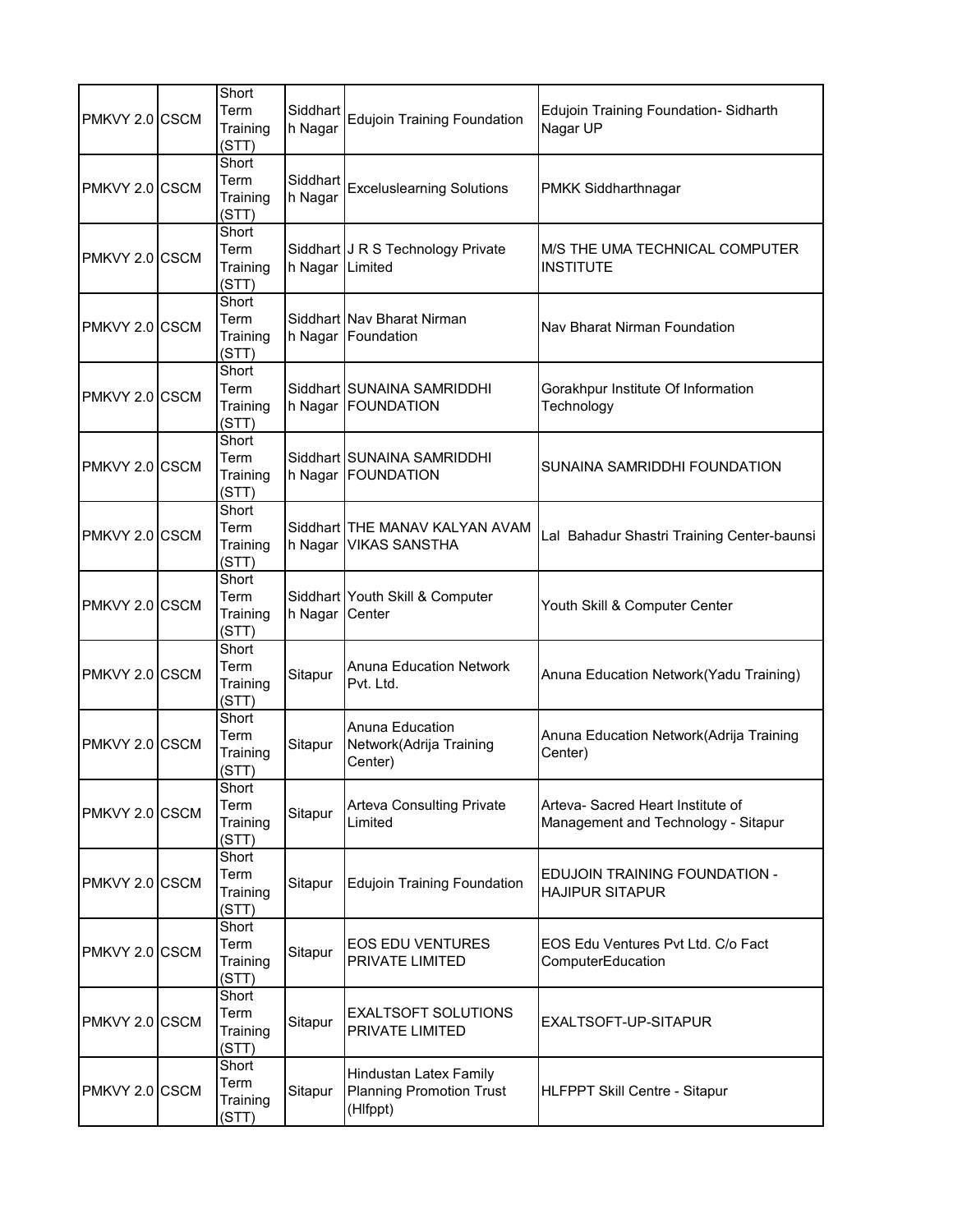| PMKVY 2.0 CSCM | Short<br>Term<br>Training<br>(STT) | Sitapur       | Mahendra Skills Training &<br>Development Pvt. Ltd.          | Pradhan Mantri Kaushal Kendra-Sitapur               |
|----------------|------------------------------------|---------------|--------------------------------------------------------------|-----------------------------------------------------|
| PMKVY 2.0 CSCM | Short<br>Term<br>Training<br>(STT) | Sitapur       | Mehrotra'S                                                   | <b>MEHROTRA'S</b>                                   |
| PMKVY 2.0 CSCM | Short<br>Term<br>Training<br>(STT) | Sitapur       | Path Welfare Society                                         | Astha Computer Institute                            |
| PMKVY 2.0 CSCM | Short<br>Term<br>Training<br>(STT) | Sitapur       | SmartBrains Engineers &<br>Technologist Pvt. Ltd.            | <b>Smart Brains Sitapur</b>                         |
| PMKVY 2.0 CSCM | Short<br>Term<br>Training<br>(STT) | Sitapur       | State Banking Institution Of<br>India                        | SHREE SAI SKILL TRAINING CENTER                     |
| PMKVY 2.0 CSCM | Short<br>Term<br>Training<br>(STT) | Sitapur       | <b>SWACA</b>                                                 | <b>SWACA Skill Center</b>                           |
| PMKVY 2.0 CSCM | Short<br>Term<br>Training<br>(STT) | Sitapur       | Vidyaam Skills & Technology<br>Services Pvt Ltd              | Vidyaam Kaushal Vikas Kendra - Pisawan              |
| PMKVY 2.0 CSCM | Short<br>Term<br>Training<br>(STT) | Sonbha<br>dra | Acme India Microsys Pvt Ltd                                  | KALPANA VIKAS BALIKA INTERMIDIATE<br><b>COLLEGE</b> |
| PMKVY 2.0 CSCM | Short<br>Term<br>Training<br>(STT) | Sonbha<br>dra | Anshika Technical Institute                                  | Kashi Pvt. ITI                                      |
| PMKVY 2.0 CSCM | Short<br>Term<br>Training<br>(STT) | dra           | Sonbha Ashirwad Educational Social<br><b>Welfare Society</b> | S P INSTITUTE OF IT AND MANAGEMENT                  |
| PMKVY 2.0 CSCM | Short<br>Term<br>Training<br>(STT) | Sonbha<br>dra | <b>CSB Education &amp; Skill</b>                             | CSB SONBHADRA                                       |
| PMKVY 2.0 CSCM | Short<br>Term<br>Training<br>(STT) | Sonbha<br>dra | Mascot Institute Of<br>Information & Technology<br>Society   | MASCOT SKILL ACADEMY-SONBHADRA                      |
| PMKVY 2.0 CSCM | Short<br>Term<br>Training<br>(STT) | Sonbha<br>dra | Pragti Education And<br><b>Welfare Society</b>               | Pragti Education and Welfare Society                |
| PMKVY 2.0 CSCM | Short<br>Term<br>Training<br>(STT) | Sonbha<br>dra | Sah Sahayog Sewa Samiti                                      | Sah Sahayog Skill Center                            |
| PMKVY 2.0 CSCM | Short<br>Term<br>Training<br>(STT) | Sonbha<br>dra | Sainath Educationl And<br><b>Wefare Soceity</b>              | SAINATH EDUCATIONL AND WEFARE<br><b>SOCEITY</b>     |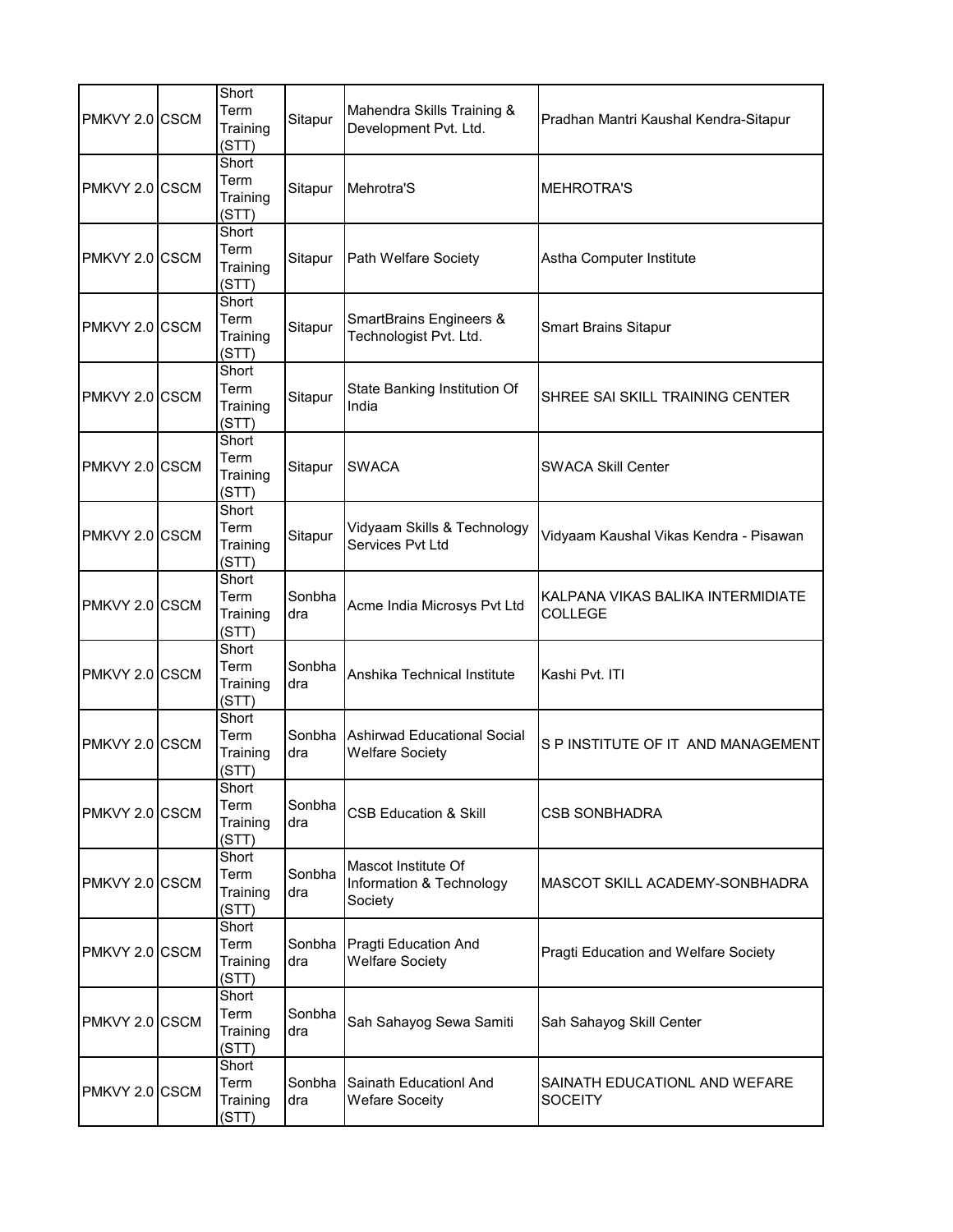| PMKVY 2.0 CSCM | Short<br>Term<br>Training<br>(STT) | Sonbha<br>dra | Sarva Shiksha Vikas Samiti                               | SARVA SHIKSHA VIKAS SAMITI<br><b>SONBHADRA</b>                |
|----------------|------------------------------------|---------------|----------------------------------------------------------|---------------------------------------------------------------|
| PMKVY 2.0 CSCM | Short<br>Term<br>Training<br>(STT) | Sonbha<br>dra | <b>SUNRISE EDUCATION AND</b><br><b>WELFARE SOCIETY</b>   | Sai Skill Development Center                                  |
| PMKVY 2.0 CSCM | Short<br>Term<br>Training<br>(STT) | Sonbha<br>dra | UNIVERSAL IDEAL SEWA<br><b>SAMITI</b>                    | <b>UISS Mahuli</b>                                            |
| PMKVY 2.0 CSCM | Short<br>Term<br>Training<br>(STT) | Sonbha<br>dra | IUNIVERSAL IDEAL SEWA<br><b>SAMITI</b>                   | UISS MYORPUR                                                  |
| PMKVY 2.0 CSCM | Short<br>Term<br>Training<br>(STT) | Sonbha<br>dra | UNIVERSAL IDEAL SEWA<br><b>SAMITI</b>                    | UISS Ramnagar                                                 |
| PMKVY 2.0 CSCM | Short<br>Term<br>Training<br>(STT) | Sonbha<br>dra | UNIVERSAL IDEAL SEWA<br><b>SAMITI</b>                    | UISS SKILL DEVELOPMENT INSTITUTE                              |
| PMKVY 2.0 CSCM | Short<br>Term<br>Training<br>(STT) | Sultanp<br>ur | Amit Jan Shikshan Sansthan                               | AMIT JAN SHIKSHAN SANSTHAN                                    |
| PMKVY 2.0 CSCM | Short<br>Term<br>Training<br>(STT) | Sultanp<br>ur | <b>Edujoin Training Foundation</b>                       | EDUJOIN TRAINING FOUNDATION -<br><b>GOMTI NAGAR SULTANPUR</b> |
| PMKVY 2.0 CSCM | Short<br>Term<br>Training<br>(STT) | Sultanp<br>ur | <b>GIMIT</b>                                             | Shri Akshardham Samaj Sewa Trust                              |
| PMKVY 2.0 CSCM | Short<br>Term<br>Training<br>(STT) | Sultanp<br>ur | IL & FS Skills Development<br><b>Corporation Limited</b> | <b>PMKK Sultanpur</b>                                         |
| PMKVY 2.0 CSCM | Short<br>Term<br>Training<br>(STT) | Sultanp<br>ur | J R S Technology Private<br>Limited                      | Gautam Buddh Sewa Sansthan                                    |
| PMKVY 2.0 CSCM | Short<br>Term<br>Training<br>(STT) | Sultanp<br>ur | J R S Technology Private<br>Limited                      | Raj computer Parshiksn sansthan(Rc It<br>Computer Institute)  |
| PMKVY 2.0 CSCM | Short<br>Term<br>Training<br>(STT) | Sultanp<br>ur | Modern Training Institute                                | <b>MGIIT</b>                                                  |
| PMKVY 2.0 CSCM | Short<br>Term<br>Training<br>(STT) | Sultanp<br>ur | Modern Training Institute                                | <b>Tabish Training Centre</b>                                 |
| PMKVY 2.0 CSCM | Short<br>Term<br>Training<br>(STT) | Sultanp<br>ur | Paramhans Educare Private<br>Limited                     | <b>ICAT</b>                                                   |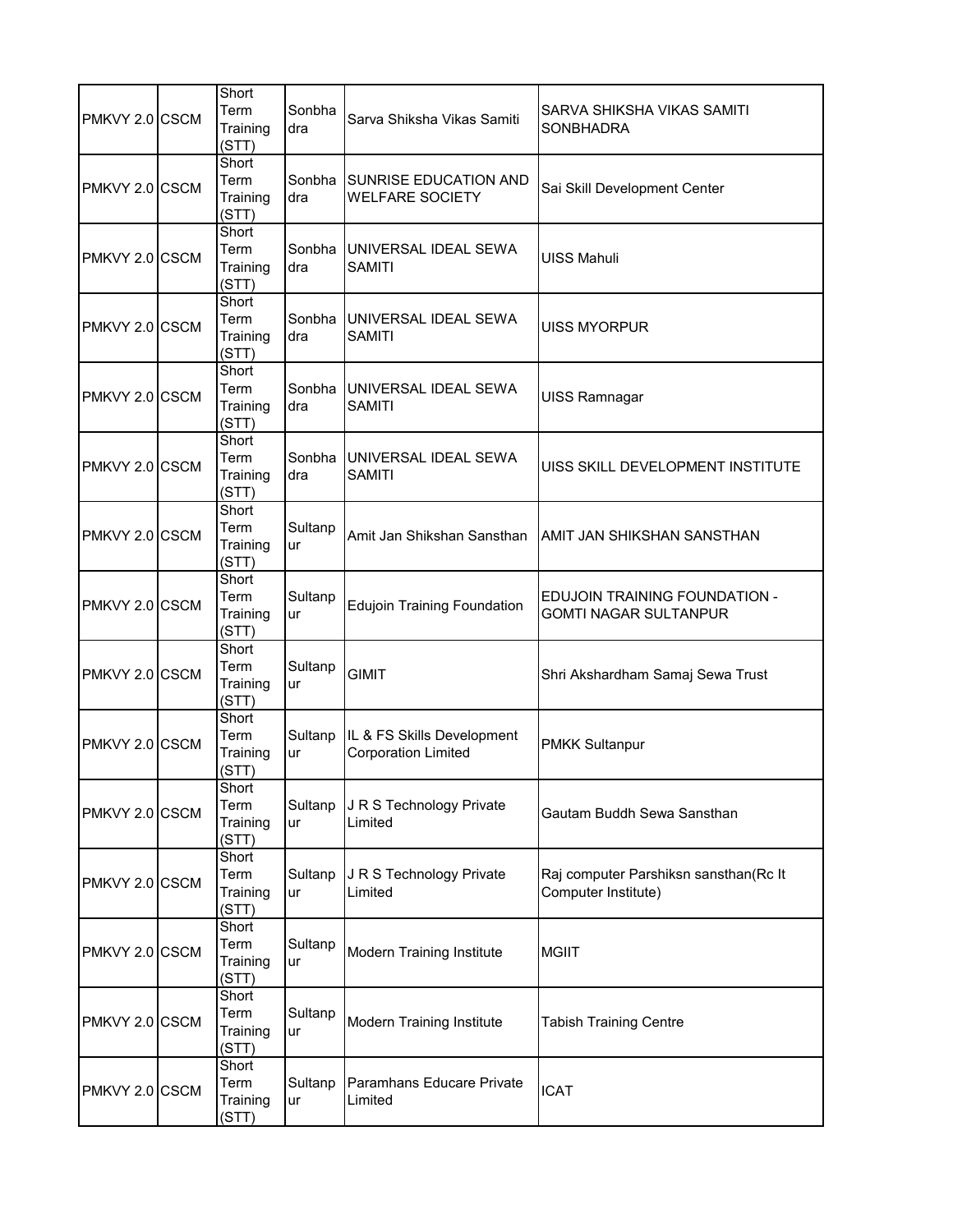| PMKVY 2.0 CSCM | Short<br>Term<br>Training<br>(STT) | Sultanp<br>ur | Pratap Sewa Samiti                                                                                | <b>GLOBAL COMPUTER CENTRE</b>                  |
|----------------|------------------------------------|---------------|---------------------------------------------------------------------------------------------------|------------------------------------------------|
| PMKVY 2.0 CSCM | Short<br>Term<br>Training<br>(STT) | Sultanp<br>ur | Sah Sahayog Sewa Samiti                                                                           | Sah Sahayog Skill Center                       |
| PMKVY 2.0 CSCM | Short<br>Term<br>Training<br>(STT) | Sultanp<br>ur | Shri Jagdhari Gramin Vikas<br>Sansthan                                                            | SJGVS Skill Training Centre Sultanpur          |
| PMKVY 2.0 CSCM | Short<br>Term<br>Training<br>(STT) | Sultanp<br>ur | Vidyaam Skills & Technology<br>Services Pvt Ltd                                                   | Vidyaam Kaushal Vikas Kendra- Kadipur          |
| PMKVY 2.0 CSCM | Short<br>Term<br>Training<br>(STT) | Unnao         | Acme India Microsys Pvt Ltd                                                                       | ACME- RADHA KRISHAN SKILL CENTER               |
| PMKVY 2.0 CSCM | Short<br>Term<br>Training<br>(STT) | Unnao         | <b>Advanced Skills Academy</b><br>India Private Limited                                           | Institute of Advanced Skills at Shafipur       |
| PMKVY 2.0 CSCM | Short<br>Term<br>Training<br>(STT) | Unnao         | <b>ASCENT ACADEMY OF</b><br><b>TRAINING &amp;</b><br><b>DEVELOPMENT PRIVATE</b><br><b>LIMITED</b> | <b>Ascent - Centurion</b>                      |
| PMKVY 2.0 CSCM | Short<br>Term<br>Training<br>(STT) | Unnao         | Care Educational & Welfare<br>Society                                                             | Care Educational & Welfare Society             |
| PMKVY 2.0 CSCM | Short<br>Term<br>Training<br>(STT) | Unnao         | Divyan Technologies Pvt Ltd                                                                       | JANHVI INFOTECH                                |
| PMKVY 2.0 CSCM | Short<br>Term<br>Training<br>(STT) | Unnao         | <b>GAUTAM BUDH WELFARE</b><br><b>SOCIETY</b>                                                      | Gautam Budh Training Centre (Unnao)            |
| PMKVY 2.0 CSCM | Short<br>Term<br>Training<br>(STT) | Unnao         | LEKHRAJ SINGH SHIKSHA<br><b>SAMITI</b>                                                            | LEKHRAJ SINGH SHIKSHA SAMITI                   |
| PMKVY 2.0 CSCM | Short<br>Term<br>Training<br>(STT) | Unnao         | Path Welfare Society                                                                              | Unnao Path Welfare Society                     |
| PMKVY 2.0 CSCM | Short<br>Term<br>Training<br>(STT) | Unnao         | Sadhguru Kripa Kausal Vikas<br>Centre                                                             | Sadhguru Kripa Kausal Vikas Centre             |
| PMKVY 2.0 CSCM | Short<br>Term<br>Training<br>(STT) | Unnao         | SARV VIDYA KAUSAL<br>VIKASH KENDRA                                                                | Sarv Vidya Kausal Vikash Kendra                |
| PMKVY 2.0 CSCM | Short<br>Term<br>Training<br>(STT) | Unnao         | Sharda Vocational Training<br>Institute                                                           | SHARDA VOCATIONAL TRAINING<br><b>INSTITUTE</b> |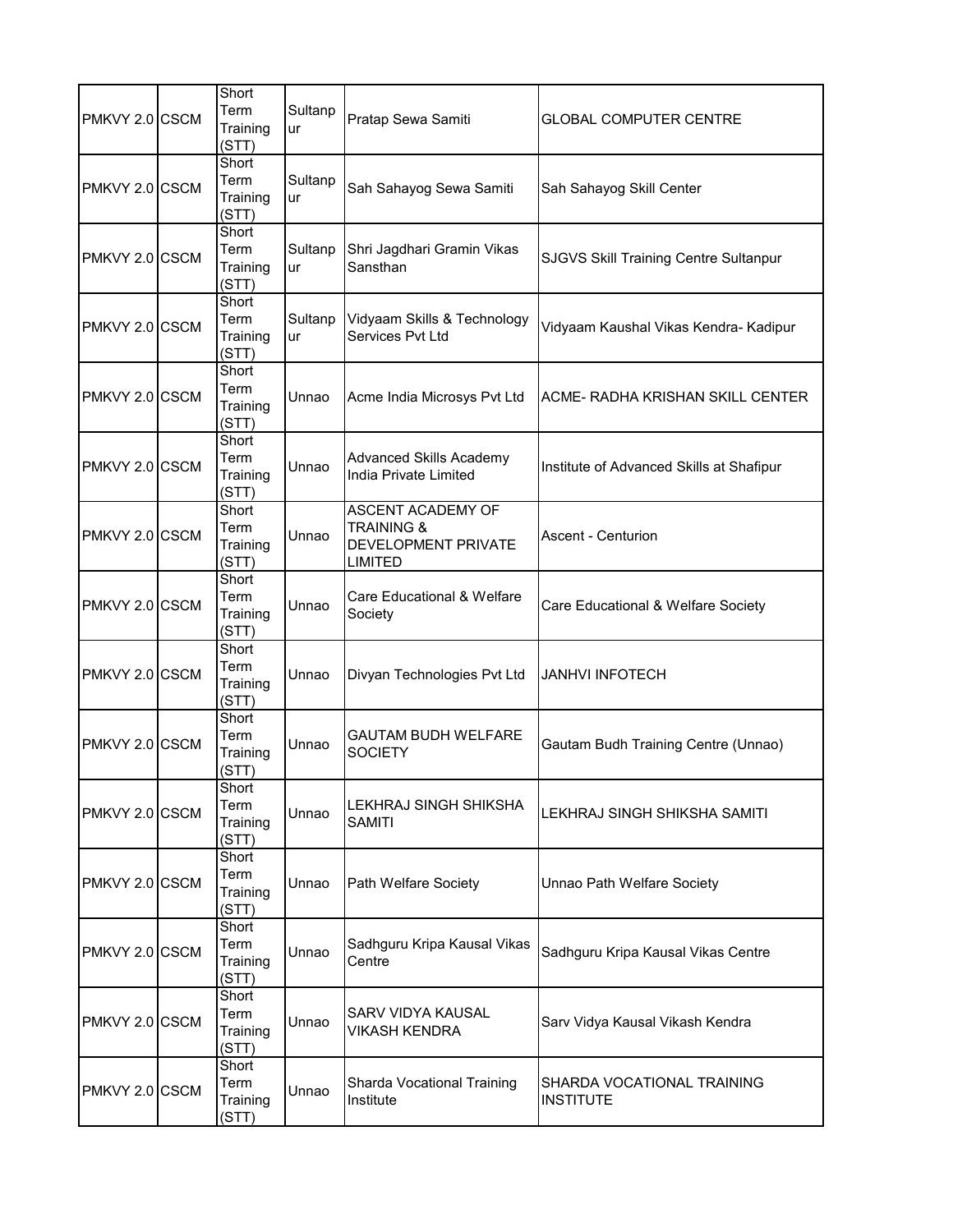| PMKVY 2.0 CSCM | Short<br>Term<br>Training<br>(STT) | Unnao   | SOCIAL ACTIVITIES IN<br><b>INDIAN FRAMEWORK</b>             | WISE JPSS at Shuklaganj, Unnao                    |
|----------------|------------------------------------|---------|-------------------------------------------------------------|---------------------------------------------------|
| PMKVY 2.0 CSCM | Short<br>Term<br>Training<br>(STT) | Unnao   | <b>SOCIAL ACTIVITIES IN</b><br><b>INDIAN FRAMEWORK</b>      | WISE Leather Zone at PD Nagar Unnao               |
| PMKVY 2.0 CSCM | Short<br>Term<br>Training<br>(STT) | Unnao   | Sri Radha Krishna Infotech<br><b>Private Limited</b>        | Jagendra Swarup Educational Society               |
| PMKVY 2.0 CSCM | Short<br>Term<br>Training<br>(STT) | Unnao   | Sri Radha Krishna Infotech<br><b>Private Limited</b>        | Sri Radha Krishna Infotech                        |
| PMKVY 2.0 CSCM | Short<br>Term<br>Training<br>(STT) | Unnao   | Sri Radha Krishna Infotech<br><b>Private Limited</b>        | Triumph The Language institute                    |
| PMKVY 2.0 CSCM | Short<br>Term<br>Training<br>(STT) |         | Varanas ALPRAN SOFTWARE<br>PRIVATE LIMITED                  | Alpran Software Private Limited                   |
| PMKVY 2.0 CSCM | Short<br>Term<br>Training<br>(STT) | Varanas | Anshika Technical Institute                                 | ANSHIKA TECHNICAL INSTITUTE                       |
| PMKVY 2.0 CSCM | Short<br>Term<br>Training<br>(STT) | Varanas | Anshika Technical Institute                                 | ANSHIKA TECHNICAL INSTITUTE                       |
| PMKVY 2.0 CSCM | Short<br>Term<br>Training<br>(STT) |         | Varanas Athon Educational Services<br>(Opc) Private Limited | ATHON EDUCATIONAL SERVICES OPC<br>PRIVATE LIMITED |
| PMKVY 2.0 CSCM | Short<br>Term<br>Training<br>(STT) | Varanas | Aurora Welfare Society                                      | AURORA FOUNDATION SONIA VARANASI                  |
| PMKVY 2.0 CSCM | Short<br>Term<br>Training<br>(STT) | Varanas | Aurora Welfare Society                                      | RAUNAK SOCIAL CARE SOCIETY                        |
| PMKVY 2.0 CSCM | Short<br>Term<br>Training<br>(STT) | Varanas | Axs Group Of Institute                                      | AXS GROUP OF INSTITUTE                            |
| PMKVY 2.0 CSCM | Short<br>Term<br>Training<br>(STT) |         | Varanas Banaras Skill Development<br>India Private Limited  | BANARAS SKILL DEVELOPMENT<br><b>CHIRAIGAON</b>    |
| PMKVY 2.0 CSCM | Short<br>Term<br>Training<br>(STT) |         | Varanas Banaras Skill Development<br>India Private Limited  | BANARAS SKILL DEVELOPMENT-KASHI                   |
| PMKVY 2.0 CSCM | Short<br>Term<br>Training<br>(STT) |         | Varanas Edugyan Learning Center -<br>Harahua                | Edugyan Learning Center - Harahua                 |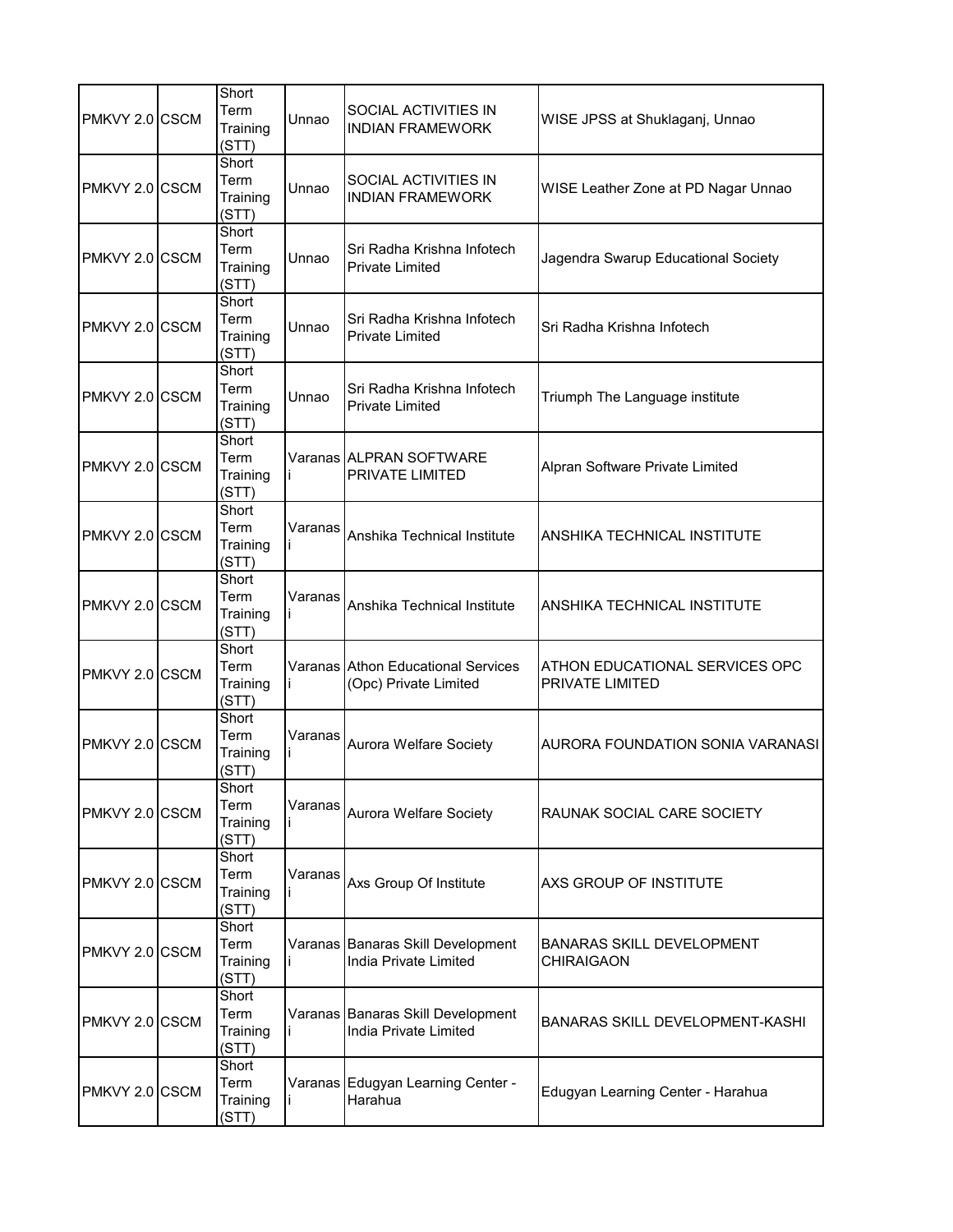| PMKVY 2.0 CSCM | Short<br>Term<br>Training<br>(STT) | Varanas | Edujoin Training Foundation                                | M/S Kinetic Vision                                                    |
|----------------|------------------------------------|---------|------------------------------------------------------------|-----------------------------------------------------------------------|
| PMKVY 2.0 CSCM | Short<br>Term<br>Training<br>(STT) |         | Varanas IGAUTAM BUDH WELFARE<br><b>SOCIETY</b>             | Gautam Budh Training Centre - Varanasi                                |
| PMKVY 2.0 CSCM | Short<br>Term<br>Training<br>(STT) |         | Varanas GRAS Education & Training<br>Services Pvt. Ltd.    | GRAS Academy-Jalalpur Jansa Varanasi                                  |
| PMKVY 2.0 CSCM | Short<br>Term<br>Training<br>(STT) |         | Varanas GRAS Education & Training<br>Services Pvt. Ltd.    | GRAS Academy-Kachhwa Road Varanasi                                    |
| PMKVY 2.0 CSCM | Short<br>Term<br>Training<br>(STT) |         | Varanas GRAS Education & Training<br>Services Pvt. Ltd.    | Shree Sai Academy - Varanasi                                          |
| PMKVY 2.0 CSCM | Short<br>Term<br>Training<br>(STT) | Varanas | Ip Tech Computer Institute                                 | IP TECH COMPUTER INSTITUTE                                            |
| PMKVY 2.0 CSCM | Short<br>Term<br>Training<br>(STT) |         | Varanas JAGRITI SOCIAL WELFARE<br><b>SOCIETY</b>           | SOCIETY OF COMPUTER EDUCATION<br>AND DEVELOPMENT (SCED)               |
| PMKVY 2.0 CSCM | Short<br>Term<br>Training<br>(STT) | Varanas | Jai Sai Sewa Samiti                                        | <b>KGN Skill Development Center</b>                                   |
| PMKVY 2.0 CSCM | Short<br>Term<br>Training<br>(STT) | Varanas | Jeptech Education Society                                  | JEPTECH EDUCATION SOCIETY                                             |
| PMKVY 2.0 CSCM | Short<br>Term<br>Training<br>(STT) |         | Varanas Lord Buddha Information<br>Technology Institute    | all india ex-serviceman electronics &<br>computer institute (AIESECI) |
| PMKVY 2.0 CSCM | Short<br>Term<br>Training<br>(STT) | Varanas | Lotus Academy                                              | Lotus Academy                                                         |
| PMKVY 2.0 CSCM | Short<br>Term<br>Training<br>(STT) | Varanas | Maa Institute Of Technology                                | Maa institute of technology                                           |
| PMKVY 2.0 CSCM | Short<br>Term<br>Training<br>(STT) | Varanas | Marg ERP Ltd.                                              | S J S SKILL DEVELOPMENT SCHOOL                                        |
| PMKVY 2.0 CSCM | Short<br>Term<br>Training<br>(STT) | Varanas | Mascot Institute Of<br>Information & Technology<br>Society | <b>BN ITI</b>                                                         |
| PMKVY 2.0 CSCM | Short<br>Term<br>Training<br>(STT) | Varanas | Mascot Institute Of<br>Information & Technology<br>Society | <b>MASCOT SKILL ACADEMY</b>                                           |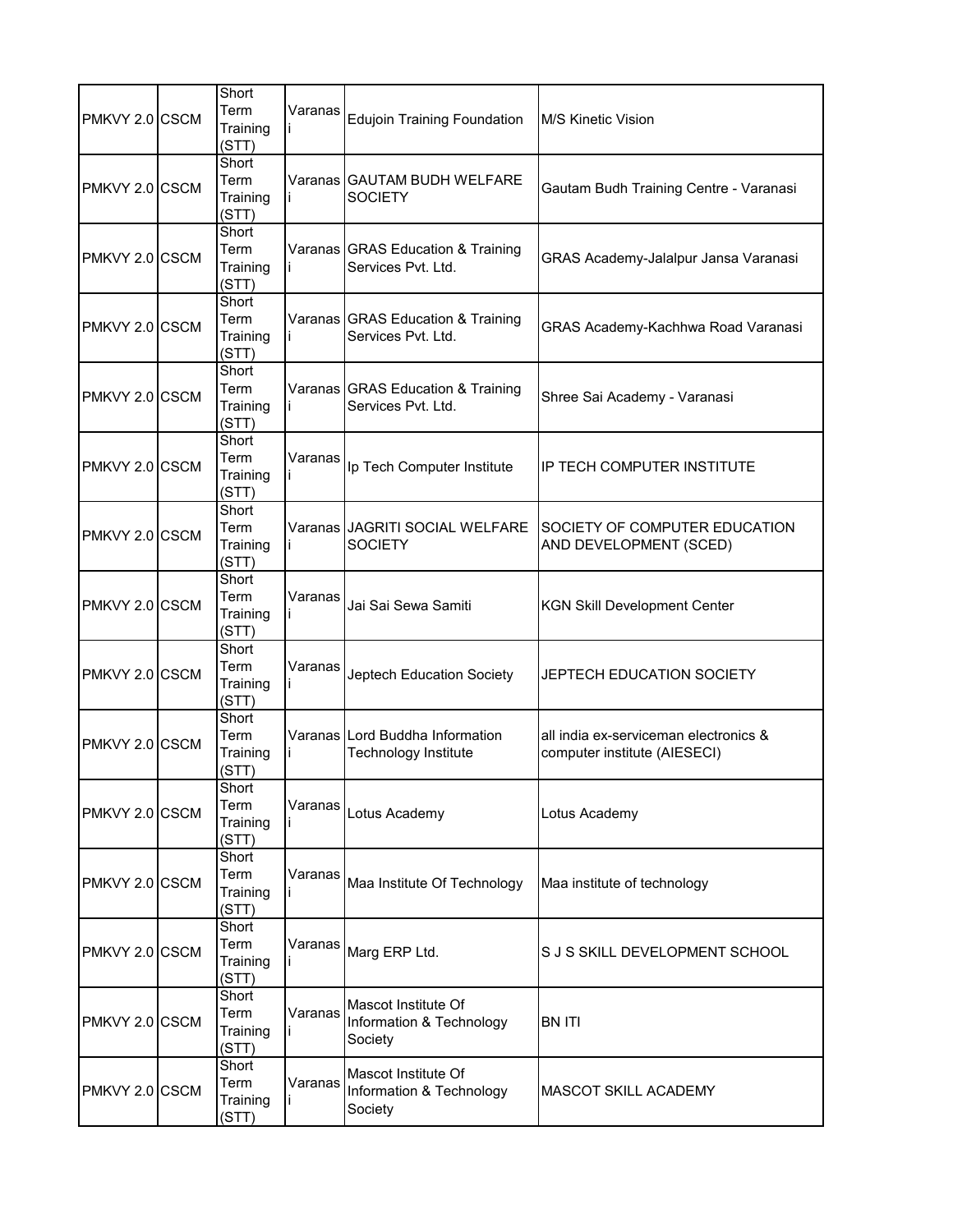| PMKVY 2.0 CSCM  | Short<br>Term<br>Training<br>(STT) | Varanas | Mascot Institute Of<br>Information & Technology<br>Society | NARENDRA SINGH TECHNICAL<br><b>INSTITUTE</b>                |
|-----------------|------------------------------------|---------|------------------------------------------------------------|-------------------------------------------------------------|
| PMKVY 2.0 CSCM  | Short<br>Term<br>Training<br>(STT) |         | Varanas MICROTEK EDUCATIONAL<br><b>SOCIETY</b>             | MICROTEK COLLEGE OF MANAGEMENT<br>& TECHNOLOGY MALDAHIYA    |
| PMKVY 2.0 CSCM  | Short<br>Term<br>Training<br>(STT) |         | Varanas MICROTEK EDUCATIONAL<br><b>SOCIETY</b>             | MICROTEK COLLEGE OF MANAGEMENT<br>& TECHNOLOGY SANKATMOCHAN |
| PMKVY 2.0 CSCM  | Short<br>Term<br>Training<br>(STT) |         | Varanas Navjyoti Global Solutions Pvt<br>Ltd               | Softvalley E-Solutions Pvt Ltd                              |
| PMKVY 2.0 ICSCM | Short<br>Term<br>Training<br>(STT) | Varanas | Navodaya Institute                                         | NAVODAYA INSTITUTE                                          |
| PMKVY 2.0 CSCM  | Short<br>Term<br>Training<br>(STT) | Varanas | Navodaya Institute                                         | NAVODAYA INSTITUTE                                          |
| PMKVY 2.0 CSCM  | Short<br>Term<br>Training<br>(STT) | Varanas | Navodaya Institute                                         | NAVODAYA INSTITUTE - LAHURABIR                              |
| PMKVY 2.0 CSCM  | Short<br>Term<br>Training<br>(STT) | Varanas | Navodaya Institute                                         | NAVODAYA INSTITUTE - Shri Sai Complex                       |
| PMKVY 2.0 CSCM  | Short<br>Term<br>Training<br>(STT) | Varanas | Navodaya Institute                                         | NAVODAYA INSTITUTE- Varanasi                                |
| PMKVY 2.0 CSCM  | Short<br>Term<br>Training<br>(STT) | Varanas | Navodaya Institute                                         | NAVODAYA TAKANIKI SHIKSHA SAMITI                            |
| PMKVY 2.0 CSCM  | Short<br>Term<br>Training<br>(STT) | Varanas | OM HI-TECH COMPUTERS                                       | Om Hi-Tech Computers                                        |
| PMKVY 2.0 CSCM  | Short<br>Term<br>Training<br>(STT) | Varanas |                                                            | Orion Edutech Private Limited ORION EDUTECH-VARANASI        |
| PMKVY 2.0 CSCM  | Short<br>Term<br>Training<br>(STT) |         | Varanas SHAIKSHIK EVAM<br>SANSKRITIK VIKAS SAMITI          | PREMLATA TECHNICAL INSTITUTE                                |
| PMKVY 2.0 CSCM  | Short<br>Term<br>Training<br>(STT) |         | Varanas SHAIKSHIK EVAM<br>SANSKRITIK VIKAS SAMITI          | SHAIKSHIK EVAM SANSKRITIK VIKAS<br><b>SAMITI</b>            |
| PMKVY 2.0 CSCM  | Short<br>Term<br>Training<br>(STT) | Varanas | <b>SWACA</b>                                               | <b>SWACA Model Center Varanasi</b>                          |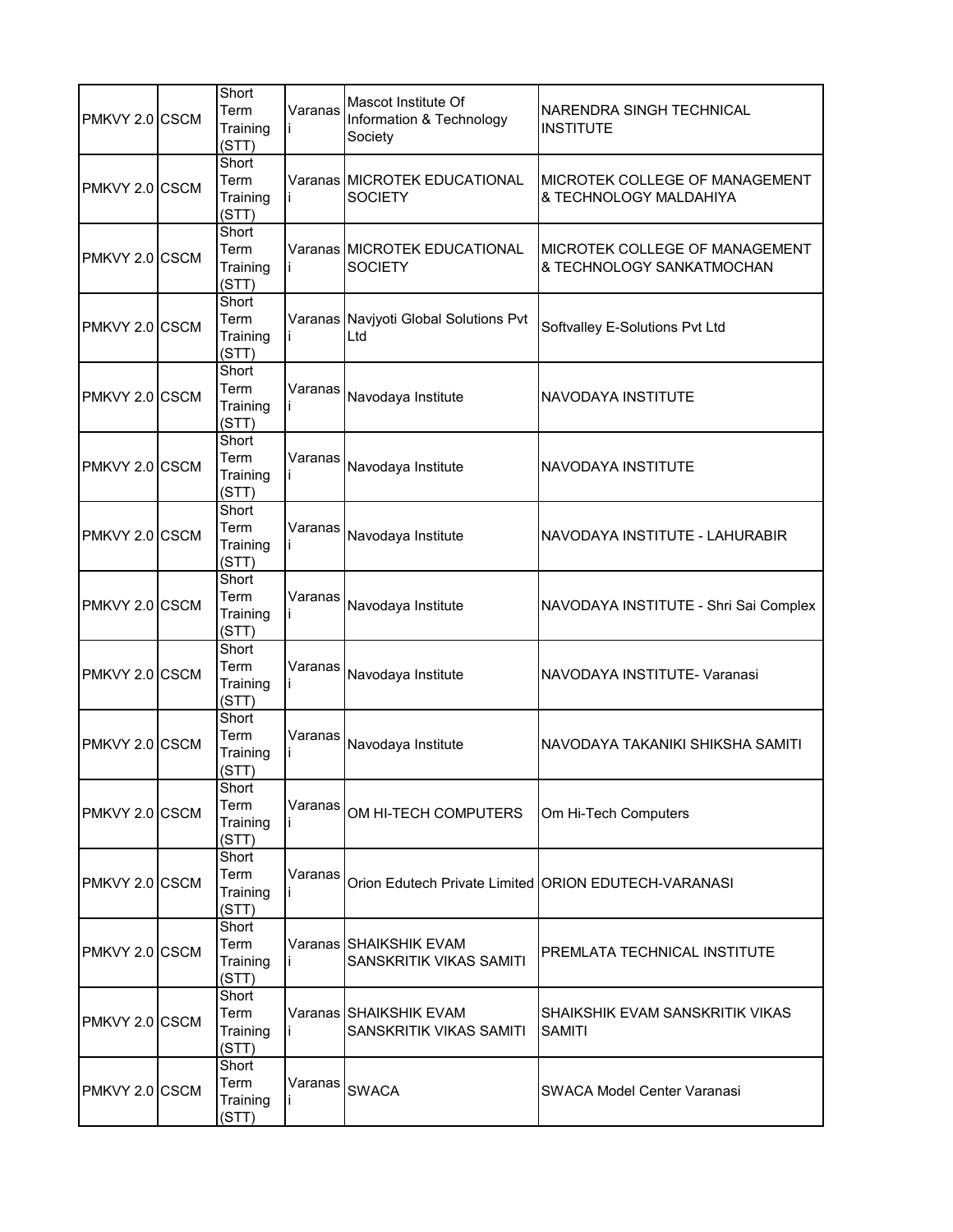| PMKVY 2.0 CSCM | Short<br>Term<br>Training<br>(STT) | Varanas     | <b>TRANSFORMING SKILLS</b>                              | TRANSFORMING SKILLS - VARANASI                                        |
|----------------|------------------------------------|-------------|---------------------------------------------------------|-----------------------------------------------------------------------|
| PMKVY 2.0 CSCM | Short<br>Term<br>Training<br>(STT) | Varanas     | <b>TRANSFORMING SKILLS</b>                              | TRANSFORMING SKILLS-HANTHI BAZAR                                      |
| PMKVY 2.0 CSCM | Short<br>Term<br>Training<br>(STT) | Varanas     | <b>TRANSFORMING SKILLS</b>                              | TRANSFORMING SKILLS-VARANASI                                          |
| PMKVY 2.0 CSCM | Short<br>Term<br>Training<br>(STT) | Varanas     | <b>TRANSFORMING SKILLS</b>                              | TRANSFORMING SKILLS-VARANASI-2                                        |
| PMKVY 2.0 CSCM | Short<br>Term<br>Training<br>(STT) |             | Varanas Vidyaam Skills & Technology<br>Services Pvt Ltd | DiGi Center Varanasi                                                  |
| PMKVY 2.0 CSCM | Short<br>Term<br>Training<br>(STT) |             | Varanas Vidyaam Skills & Technology<br>Services Pvt Ltd | IP TECH COMPUTER INSTITUTE                                            |
| PMKVY 2.0 CSCM | Short<br>Term<br>Training<br>(STT) |             | Varanas Vidyaam Skills & Technology<br>Services Pvt Ltd | VATSALYA TRAINING CENTRE                                              |
| PMKVY 2.0 CSCM | Short<br>Term<br>Training<br>(STT) | Varanas     | Yati Institute                                          | Yati Institute                                                        |
| PMKVY 2.0 CSCM | Special<br>Projects<br>(SPL)       | AGRA        | <b>Anuna Education Network</b><br>Pvt. Ltd.             | Anuna Education Network (Etmadpur, Agra)                              |
| PMKVY 2.0 CSCM | Special<br>Projects<br>(SPL)       | AGRA        | <b>IACT Education Private</b><br>Limited                | Asha Jyoti Kendra Agra                                                |
| PMKVY 2.0 CSCM | Special<br>Projects<br>(SPL)       | <b>AGRA</b> | <b>IACT Education Private</b><br>Limited                | Government Observation Home Agra                                      |
| PMKVY 2.0 CSCM | Special<br>Projects<br>(SPL)       | <b>AGRA</b> | Leather Sector Skill Council                            | Labournet-SPL-C36 Sikandara-Onsite                                    |
| PMKVY 2.0 CSCM | Special<br>Projects<br>(SPL)       | AGRA        | Leather Sector Skill Council                            | Labournet-SPL-Artoni-Onsite                                           |
| PMKVY 2.0 CSCM | Special<br>Projects<br>(SPL)       | AGRA        | Leather Sector Skill Council                            | Labournet-SPL-A6 Sikandara-Onsite                                     |
| PMKVY 2.0 CSCM | Special<br>Projects<br>(SPL)       | <b>AGRA</b> | Leather Sector Skill Council                            | Labournet-SPL-C27 Sikandara-Onsite                                    |
| PMKVY 2.0 CSCM | Special<br>Projects<br>(SPL)       | <b>AGRA</b> | Leather Sector Skill Council                            | Labournet-SPL-C47 Sikandara-Onsite                                    |
| PMKVY 2.0 CSCM | Special<br>Projects<br>(SPL)       | AGRA        | Leather Sector Skill Council                            | Advanced Skills Academy (India) Private<br>Limited (ASAP)-Agra-Bodhla |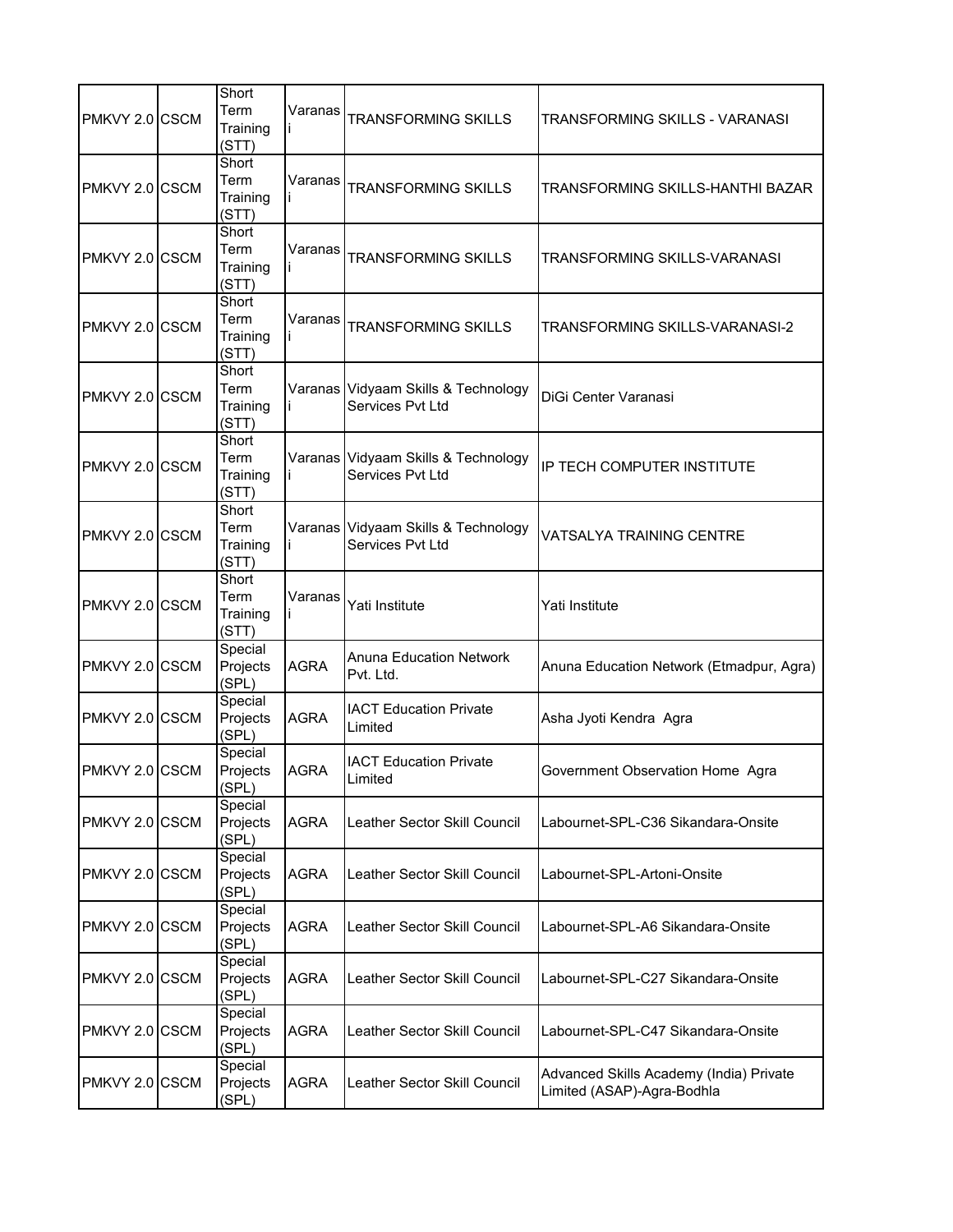| PMKVY 2.0 CSCM | Special<br>Projects<br>(SPL) | AGRA                       | Leather Sector Skill Council                                                                   | Advanced Skills Academy (India) Private<br>Limited (ASAP)-Sikandra-Agra |
|----------------|------------------------------|----------------------------|------------------------------------------------------------------------------------------------|-------------------------------------------------------------------------|
| PMKVY 2.0 CSCM | Special<br>Projects<br>(SPL) | AGRA                       | The National Institute for<br>Entrepreneurship and Small<br><b>Business Development</b>        | Agra                                                                    |
| PMKVY 2.0 CSCM | Special<br>Projects<br>(SPL) | AGRA                       | The National Institute for<br><b>Entrepreneurship and Small</b><br><b>Business Development</b> | Agra                                                                    |
| PMKVY 2.0 CSCM | Special<br>Projects<br>(SPL) | <b>AGRA</b>                | TS SKILL AND TECH<br>PRIVATE LIMITED                                                           | TS JAIL AGRA                                                            |
| PMKVY 2.0 CSCM | Special<br>Projects<br>(SPL) | AGRA                       | TS SKILL AND TECH<br>PRIVATE LIMITED                                                           | TS Jail Agra DJ                                                         |
| PMKVY 2.0 CSCM | Special<br>Projects<br>(SPL) | H                          | <b>ALIGAR Anuna Education Network</b><br>Pvt. Ltd.                                             | Anuna Education Network Pvt Ltd<br>(ZEGCS_Aligarh)                      |
| PMKVY 2.0 CSCM | Special<br>Projects<br>(SPL) | Н                          | <b>ALIGAR ASIAN Educational</b><br><b>Charitable Trust</b>                                     | <b>ASIAN Institute of Skill Development</b>                             |
| PMKVY 2.0 CSCM | Special<br>Projects<br>(SPL) | <b>ALIGAR</b><br>Η         | The National Institute for<br><b>Entrepreneurship and Small</b><br><b>Business Development</b> | <b>ALIGARH</b>                                                          |
| PMKVY 2.0 CSCM | Special<br>Projects<br>(SPL) | <b>ALIGAR</b><br>Н         | The National Institute for<br>Entrepreneurship and Small<br><b>Business Development</b>        | <b>ALIGARH</b>                                                          |
| PMKVY 2.0 CSCM | Special<br>Projects<br>(SPL) | н                          | ALIGAR TS SKILL AND TECH<br>PRIVATE LIMITED                                                    | TS Jail Aligarh                                                         |
| PMKVY 2.0 CSCM | Special<br>Projects<br>(SPL) | н                          | ALIGAR TS SKILL AND TECH<br>PRIVATE LIMITED                                                    | TS Jail Aligarh 2                                                       |
| PMKVY 2.0 CSCM | Special<br>Projects<br>(SPL) | <b>AZAMG</b><br><b>ARH</b> | TS SKILL AND TECH<br>PRIVATE LIMITED                                                           | TS JAIL AZAMGARH                                                        |
| PMKVY 2.0 CSCM | Special<br>Projects<br>(SPL) | <b>AZAMG</b><br>ARH        | <b>TS SKILL AND TECH</b><br>PRIVATE LIMITED                                                    | TS JAIL AZAMGARH 2                                                      |
| PMKVY 2.0 CSCM | Special<br>Projects<br>(SPL) | ARH                        | AZAMG ITS SKILL AND TECH<br>PRIVATE LIMITED                                                    | TS Jail Azamgarh 4                                                      |
| PMKVY 2.0 CSCM | Special<br>Projects<br>(SPL) | <b>AZAMG</b><br>ARH        | <b>Yuva Vikas Society</b>                                                                      | Mata Indrasna Devi YVS Skill Centre                                     |
| PMKVY 2.0 CSCM | Special<br>Projects<br>(SPL) | <b>AZAMG</b><br>ARH        | <b>Yuva Vikas Society</b>                                                                      | Mata Indrasna Devi YVS Skill Centre                                     |
| PMKVY 2.0 CSCM | Special<br>Projects<br>(SPL) | BAGHP<br>AT                | TS SKILL AND TECH<br>PRIVATE LIMITED                                                           | TS JAIL BAGHPAT                                                         |
| PMKVY 2.0 CSCM | Special<br>Projects<br>(SPL) | CH                         | <b>BAHRAI</b> TS SKILL AND TECH<br>PRIVATE LIMITED                                             | TS Jail Bahraich                                                        |
| PMKVY 2.0 CSCM | Special<br>Projects<br>(SPL) | <b>BALLIA</b>              | The National Institute for<br>Entrepreneurship and Small<br><b>Business Development</b>        | Bulandshahr 2                                                           |
| PMKVY 2.0 CSCM | Special<br>Projects<br>(SPL) | <b>BALLIA</b>              | TS SKILL AND TECH<br>PRIVATE LIMITED                                                           | TS JAIL BALIA                                                           |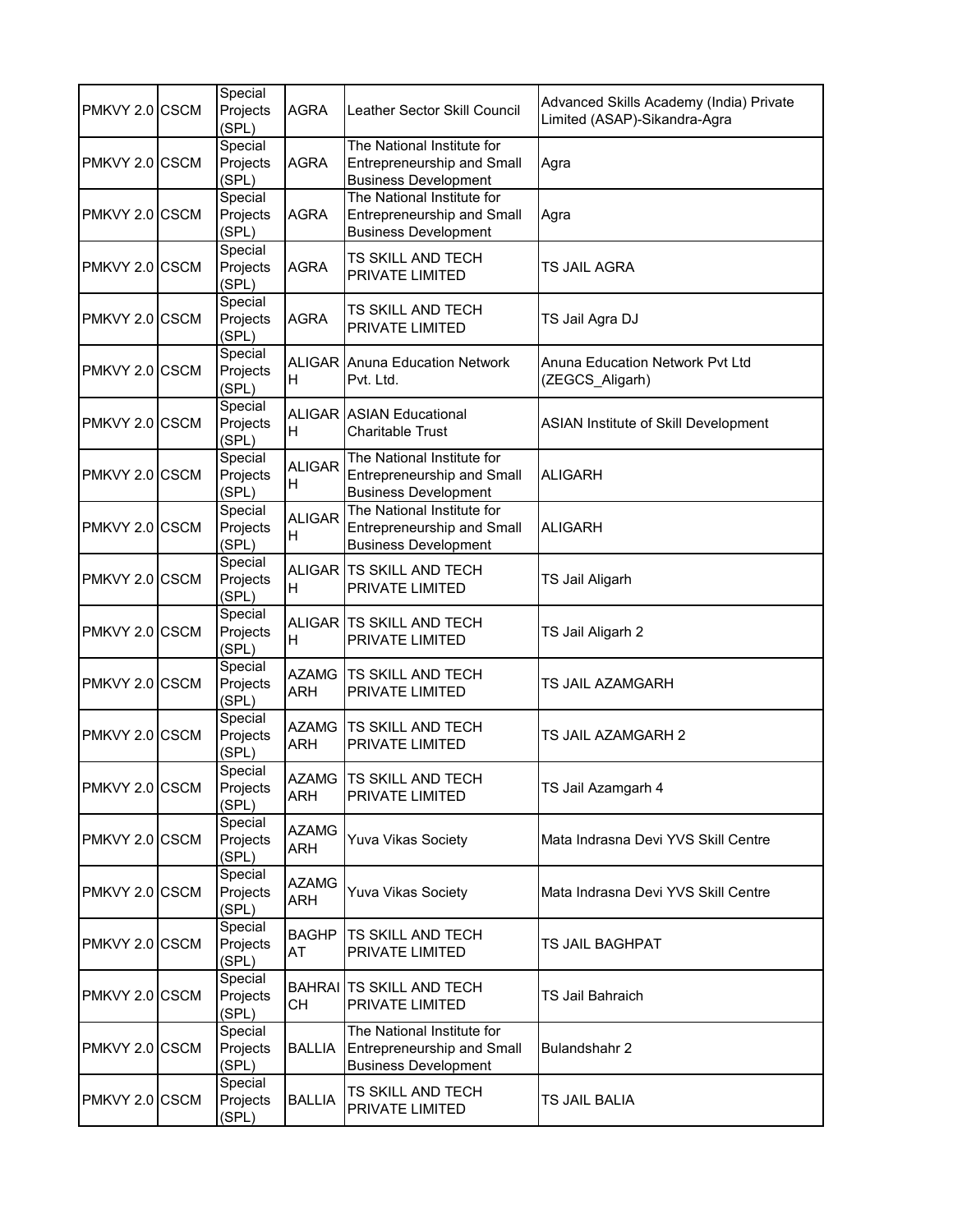| PMKVY 2.0 CSCM | Special<br>Projects<br>(SPL) | <b>BARAB</b><br><b>ANKI</b> | <b>Anuna Education Network</b><br>Pvt. Ltd.                            | Anuna Education Network (Barabanki)                                                                 |
|----------------|------------------------------|-----------------------------|------------------------------------------------------------------------|-----------------------------------------------------------------------------------------------------|
| PMKVY 2.0 CSCM | Special<br>Projects<br>(SPL) | <b>BARAB</b><br><b>ANKI</b> | Centre for the Study of Caste<br>and Capitalism                        | Tindola Barabanki                                                                                   |
| PMKVY 2.0 CSCM | Special<br>Projects<br>(SPL) | <b>BARAB</b><br><b>ANKI</b> | Rubber Skill Development<br>Council                                    | KIPS EDUCATIONAL CHARITABLE<br>TRUST- Barabanki                                                     |
| PMKVY 2.0 CSCM | Special<br>Projects<br>(SPL) | <b>BARAB</b><br><b>ANKI</b> | Society for Charity Obligation<br><b>Technology and Training</b>       | Barabanki, Uttar Praddessh                                                                          |
| PMKVY 2.0 CSCM | Special<br>Projects<br>(SPL) | <b>BAREIL</b><br>LY         | Anuna Education Network<br>Pvt. Ltd.                                   | KARAMPUR CHAUDHARY IZZATNAGAR<br><b>BAREILLY</b>                                                    |
| PMKVY 2.0 CSCM | Special<br>Projects<br>(SPL) | <b>BAREIL</b><br>LY.        | <b>Anuna Education Network</b><br>Pvt. Ltd.                            | Anuna Education Network (Modern<br>Gramoudhyog Sewa Sansthan_Bareilly)                              |
| PMKVY 2.0 CSCM | Special<br>Projects<br>(SPL) | <b>BAREIL</b><br>LY         | <b>Anuna Education Network</b><br>Pvt. Ltd.                            | Anuna Education Network (Rahul Prajapati<br><b>Computer Educational</b><br>Society_Aonla_Bareillly) |
| PMKVY 2.0 CSCM | Special<br>Projects<br>(SPL) | <b>BAREIL</b><br>LY         | Anuna Education Network<br>Pvt. Ltd.                                   | Anuan Education Network (C. B Ganj,<br><b>Bareilly</b>                                              |
| PMKVY 2.0 CSCM | Special<br>Projects<br>(SPL) | <b>BAREIL</b><br>LY         | <b>Anuna Education Network</b><br>Pvt. Ltd.                            | Anuna Education Network (Fatehganj,<br>Bareilly)                                                    |
| PMKVY 2.0 CSCM | Special<br>Projects<br>(SPL) | <b>BAREIL</b><br>LY         | Anuna Education Network<br>Pvt. Ltd.                                   | Anuna Education Network (Tiliyapur, C. B<br>Ganj, Bareilly)                                         |
| PMKVY 2.0 CSCM | Special<br>Projects<br>(SPL) | <b>BAREIL</b><br>LY.        | Anuna Education Network<br>Pvt. Ltd.                                   | Anuna Education Network (Faridpur Bareilly)                                                         |
| PMKVY 2.0 CSCM | Special<br>Projects<br>(SPL) | <b>BAREIL</b><br>LY         | <b>Anuna Education Network</b><br>Pvt. Ltd.                            | <b>Bareilly</b>                                                                                     |
| PMKVY 2.0 CSCM | Special<br>Projects<br>(SPL) | <b>BAREIL</b><br>LY         | Anuna Education Network<br>Pvt. Ltd.                                   | Anuna Education Network (Fatehganj<br>Bareilly)                                                     |
| PMKVY 2.0 CSCM | Special<br>Projects<br>(SPL) | <b>BAREIL</b><br>LY         | Anuna Education Network<br>Pvt. Ltd.                                   | Anuna Education Network<br>(RPCES_Aonla_Bareillly)                                                  |
| PMKVY 2.0 CSCM | Special<br>Projects<br>(SPL) | <b>BAREIL</b><br>LY.        | <b>Anuna Education Network</b><br>Pvt. Ltd.                            | Anuna Education Network (ASSS Bareilly)                                                             |
| PMKVY 2.0 CSCM | Special<br>Projects<br>(SPL) | <b>BAREIL</b><br>LY         | <b>Anuna Education Network</b><br>Pvt. Ltd.                            | Anuna Education Network (MGSS Bareilly)                                                             |
| PMKVY 2.0 CSCM | Special<br>Projects<br>(SPL) | <b>BAREIL</b><br>LY.        | <b>Anuna Education Network</b><br>Pvt. Ltd.                            | Anuna Education Network (Tiliyapur<br>Bareilly)                                                     |
| PMKVY 2.0 CSCM | Special<br>Projects<br>(SPL) | <b>BAREIL</b><br>LY         | <b>MAHENDRA SKILLS</b><br><b>TRAINING &amp;</b><br>DEVELOPMENT PRIVATE | Asha Jyoti kendra Bareilly                                                                          |
| PMKVY 2.0 CSCM | Special<br>Projects<br>(SPL) | <b>BAREIL</b><br>LY         | <b>MAHENDRA SKILLS</b><br><b>TRAINING &amp;</b><br>DEVELOPMENT PRIVATE | MSTDPL ASHA JYOTI KENDRA                                                                            |
| PMKVY 2.0 CSCM | Special<br>Projects<br>(SPL) | <b>BAREIL</b><br>LY         | Muthoot Fincorp Limited                                                | <b>Bareilly</b>                                                                                     |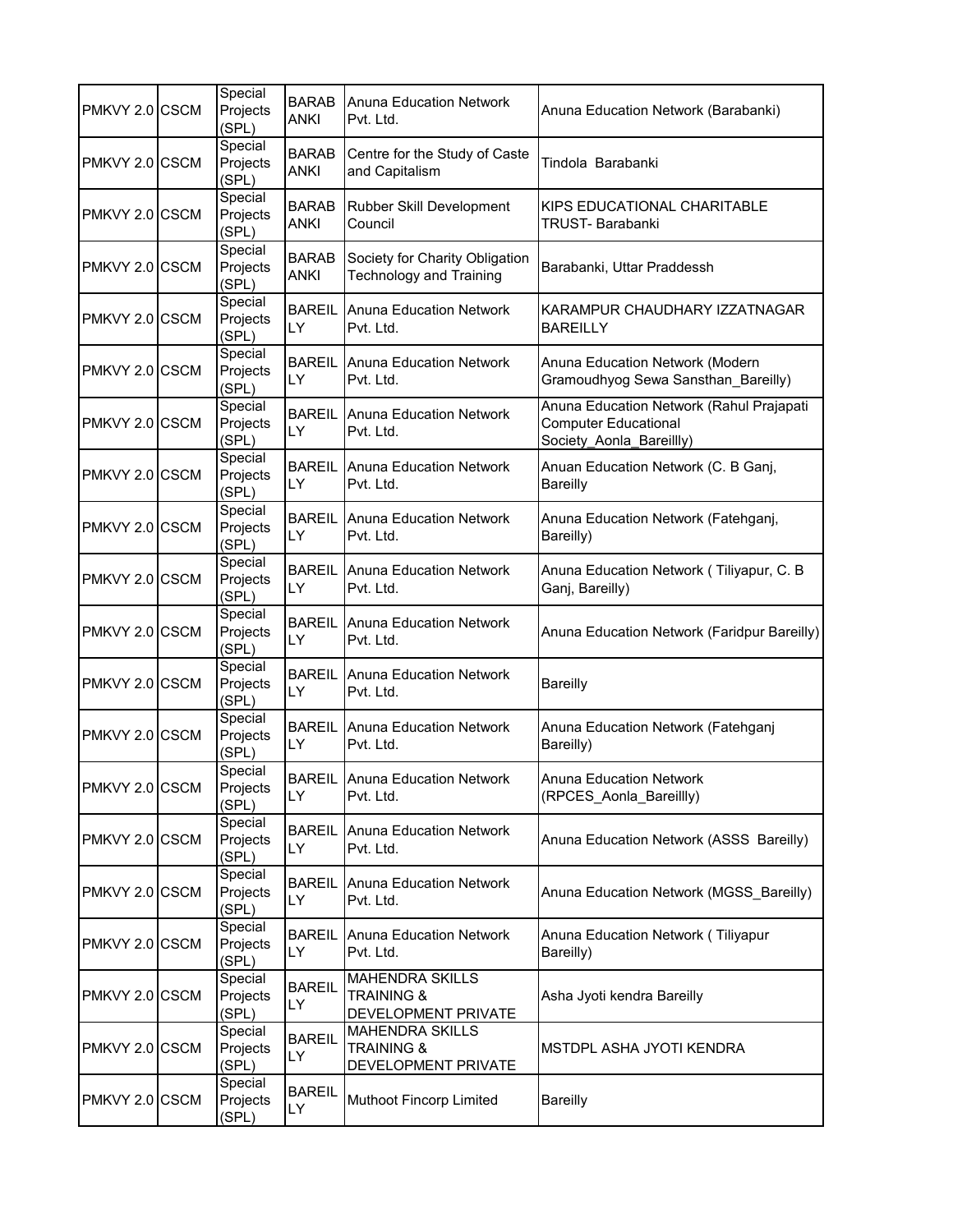| PMKVY 2.0 CSCM | Special<br>Projects<br>(SPL) | <b>BAREIL</b><br>LY | The National Institute for<br><b>Entrepreneurship and Small</b><br><b>Business Development</b> | <b>Bareilly</b>                        |
|----------------|------------------------------|---------------------|------------------------------------------------------------------------------------------------|----------------------------------------|
| PMKVY 2.0 CSCM | Special<br>Projects<br>(SPL) | <b>BAREIL</b><br>LY | The National Institute for<br><b>Entrepreneurship and Small</b><br><b>Business Development</b> | <b>Bareilly</b>                        |
| PMKVY 2.0 CSCM | Special<br>Projects<br>(SPL) | <b>BAREIL</b><br>LY | <b>TS SKILL AND TECH</b><br>PRIVATE LIMITED                                                    | TS JAIL BAREILY DJ                     |
| PMKVY 2.0 CSCM | Special<br>Projects<br>(SPL) | <b>BAREIL</b><br>LY | <b>TS SKILL AND TECH</b><br>PRIVATE LIMITED                                                    | TS JAIL BAREILY CJ                     |
| PMKVY 2.0 CSCM | Special<br>Projects<br>(SPL) | <b>BAREIL</b><br>LY | <b>TS SKILL AND TECH</b><br>PRIVATE LIMITED                                                    | TS Jail Bareilly CJ 2                  |
| PMKVY 2.0 CSCM | Special<br>Projects<br>(SPL) | <b>BAREIL</b><br>LY | <b>TS SKILL AND TECH</b><br>PRIVATE LIMITED                                                    | TS Jail Bareilly CJ 3                  |
| PMKVY 2.0 CSCM | Special<br>Projects<br>(SPL) | <b>BAREIL</b><br>LY | TS SKILL AND TECH<br>PRIVATE LIMITED                                                           | TS Jail Bareilly DJ 2                  |
| PMKVY 2.0 CSCM | Special<br>Projects<br>(SPL) | <b>BASTI</b>        | TS SKILL AND TECH<br>PRIVATE LIMITED                                                           | <b>TS JAIL BASTI</b>                   |
| PMKVY 2.0 CSCM | Special<br>Projects<br>(SPL) | <b>BHADO</b><br>HI  | <b>TS SKILL AND TECH</b><br>PRIVATE LIMITED                                                    | TS Jail Gyanpur                        |
| PMKVY 2.0 CSCM | Special<br>Projects<br>(SPL) | <b>BIJNOR</b>       | <b>Anuna Education Network</b><br>Pvt. Ltd.                                                    | Anuna Education Network (KWS_Bijnor)   |
| PMKVY 2.0 CSCM | Special<br>Projects<br>(SPL) |                     | <b>BIJNOR AVTEG Private Limited</b>                                                            | Bijnor                                 |
| PMKVY 2.0 CSCM | Special<br>Projects<br>(SPL) |                     | <b>BIJNOR AVTEG Private Limited</b>                                                            | Bijnor 1                               |
| PMKVY 2.0 CSCM | Special<br>Projects<br>(SPL) |                     | <b>BIJNOR AVTEG Private Limited</b>                                                            | Bijnor 2                               |
| PMKVY 2.0 CSCM | Special<br>Projects<br>(SPL) |                     | <b>BIJNOR AVTEG Private Limited</b>                                                            | Bijnor 3                               |
| PMKVY 2.0 CSCM | Special<br>Projects<br>(SPL) |                     | <b>BIJNOR AVTEG Private Limited</b>                                                            | <b>AVTEG PVT LTD BIJNOR-3</b>          |
| PMKVY 2.0 CSCM | Special<br>Projects<br>(SPL) |                     | <b>BIJNOR AVTEG Private Limited</b>                                                            | <b>AVTEG PVT LTD BIJNOR CENTER -1</b>  |
| PMKVY 2.0 CSCM | Special<br>Projects<br>(SPL) |                     | <b>BIJNOR AVTEG Private Limited</b>                                                            | <b>AVTEG PVT LTD BIJNOR CENTER-2</b>   |
| PMKVY 2.0 CSCM | Special<br>Projects<br>(SPL) |                     | <b>BIJNOR AVTEG Private Limited</b>                                                            | <b>AVTEG PVT LTD BIJNOR CENTER - 4</b> |
| PMKVY 2.0 CSCM | Special<br>Projects<br>(SPL) |                     | <b>BIJNOR AVTEG Private Limited</b>                                                            | AVTEG PVT LTD BIJNOR CENTER - 6        |
| PMKVY 2.0 CSCM | Special<br>Projects<br>(SPL) |                     | <b>BIJNOR AVTEG Private Limited</b>                                                            | AVTEG PVT LTD BIJNOR CENTER - 7        |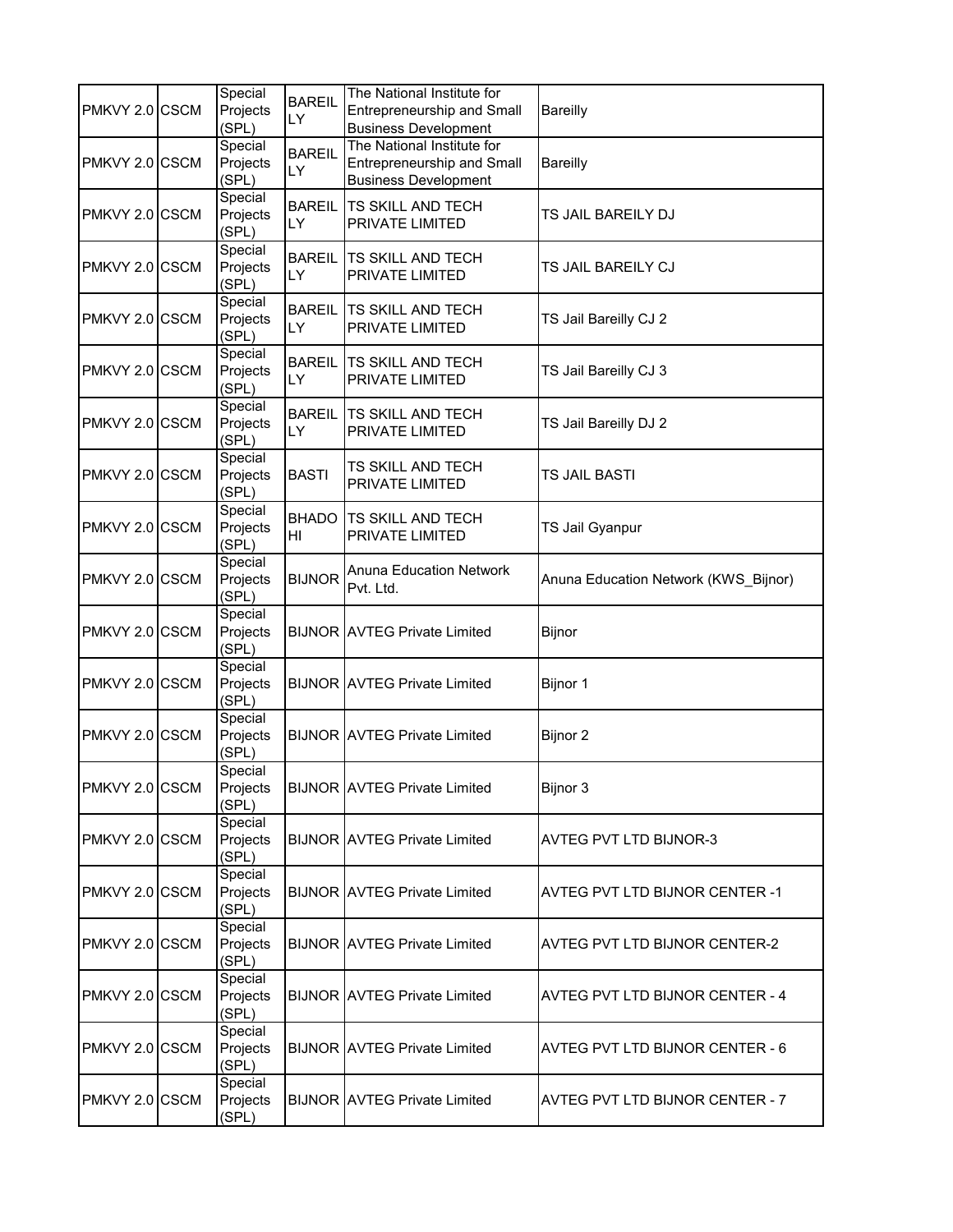| PMKVY 2.0 CSCM | Special<br>Projects<br>(SPL) | <b>BIJNOR</b>                     | TS SKILL AND TECH<br>PRIVATE LIMITED                                                           | TS Jail Bijnor 2                                       |
|----------------|------------------------------|-----------------------------------|------------------------------------------------------------------------------------------------|--------------------------------------------------------|
| PMKVY 2.0 CSCM | Special<br>Projects<br>(SPL) | <b>Budaun</b>                     | <b>Anuna Education Network</b><br>Pvt. Ltd.                                                    | Samrer, Badaun                                         |
| PMKVY 2.0 CSCM | Special<br>Projects<br>(SPL) | <b>Budaun</b>                     | Anuna Education Network<br>Pvt. Ltd.                                                           | Anuna Education Network (BUDAUN)                       |
| PMKVY 2.0 CSCM | Special<br>Projects<br>(SPL) | <b>Budaun</b>                     | <b>TS SKILL AND TECH</b><br><b>PRIVATE LIMITED</b>                                             | <b>TS Jail Budaun</b>                                  |
| PMKVY 2.0 CSCM | Special<br>Projects<br>(SPL) | <b>BULAN</b><br><b>DSHAH</b><br>R | Centre for the Study of Caste<br>and Capitalism                                                | <b>ASIAN Institute of Skills</b>                       |
| PMKVY 2.0 CSCM | Special<br>Projects<br>(SPL) | <b>BULAN</b><br><b>DSHAH</b><br>R | <b>Foundation For Arts</b>                                                                     | Khurja                                                 |
| PMKVY 2.0 CSCM | Special<br>Projects<br>(SPL) | <b>BULAN</b><br><b>DSHAH</b><br>R | The National Institute for<br>Entrepreneurship and Small<br><b>Business Development</b>        | Bulandshahr, UP                                        |
| PMKVY 2.0 CSCM | Special<br>Projects<br>(SPL) | <b>BULAN</b><br><b>DSHAH</b><br>R | The National Institute for<br><b>Entrepreneurship and Small</b><br><b>Business Development</b> | <b>Bulandshahr</b>                                     |
| PMKVY 2.0 CSCM | Special<br>Projects<br>(SPL) | <b>BULAN</b><br><b>DSHAH</b><br>R | <b>Yuva Vikas Society</b>                                                                      | Yuva Vikas Society Khurja Center                       |
| PMKVY 2.0 CSCM | Special<br>Projects<br>(SPL) | <b>CHAND</b><br><b>AULI</b>       | <b>Anuna Education Network</b><br>Pvt. Ltd.                                                    | Anuna Education Network (Special<br>Project_Chandauli) |
| PMKVY 2.0 CSCM | Special<br>Projects<br>(SPL) | <b>CHAND</b><br><b>AULI</b>       | The National Institute for<br>Entrepreneurship and Small<br><b>Business Development</b>        | CHANDAULI                                              |
| PMKVY 2.0 CSCM | Special<br>Projects<br>(SPL) | CHAND<br><b>AULI</b>              | The National Institute for<br>Entrepreneurship and Small<br><b>Business Development</b>        | CHANDAULI                                              |
| PMKVY 2.0 CSCM | Special<br>Projects<br>(SPL) | <b>KOOT</b>                       | CHITRA TS SKILL AND TECH<br><b>PRIVATE LIMITED</b>                                             | <b>TS Jail Chitrakoot</b>                              |
| PMKVY 2.0 CSCM | Special<br>Projects<br>(SPL) |                                   | DEORIA Bhartiya Micro Credit                                                                   | <b>BHKGS Piyasi</b>                                    |
| PMKVY 2.0 CSCM | Special<br>Projects<br>(SPL) | <b>DEORIA</b>                     | RuralShores Skills Academy<br>sp_ng                                                            | Baitalpur                                              |
| PMKVY 2.0 CSCM | Special<br>Projects<br>(SPL) | <b>DEORIA</b>                     | TS SKILL AND TECH<br>PRIVATE LIMITED                                                           | TS JAIL DEORIA                                         |
| PMKVY 2.0 CSCM | Special<br>Projects<br>(SPL) | ETAH                              | TS SKILL AND TECH<br>PRIVATE LIMITED                                                           | TS Jail Etah                                           |
| PMKVY 2.0 CSCM | Special<br>Projects<br>(SPL) | H                                 | <b>ETAWA Anuna Education Network</b><br>Pvt. Ltd.                                              | Karanpura                                              |
| PMKVY 2.0 CSCM | Special<br>Projects<br>(SPL) | <b>ETAWA</b><br>H                 | Anuna Education Network<br>Pvt. Ltd.                                                           | Anuna Education Network (Etawah)                       |
| PMKVY 2.0 CSCM | Special<br>Projects<br>(SPL) | <b>ETAWA</b><br>H                 | <b>TS SKILL AND TECH</b><br>PRIVATE LIMITED                                                    | TS Jail Etawah                                         |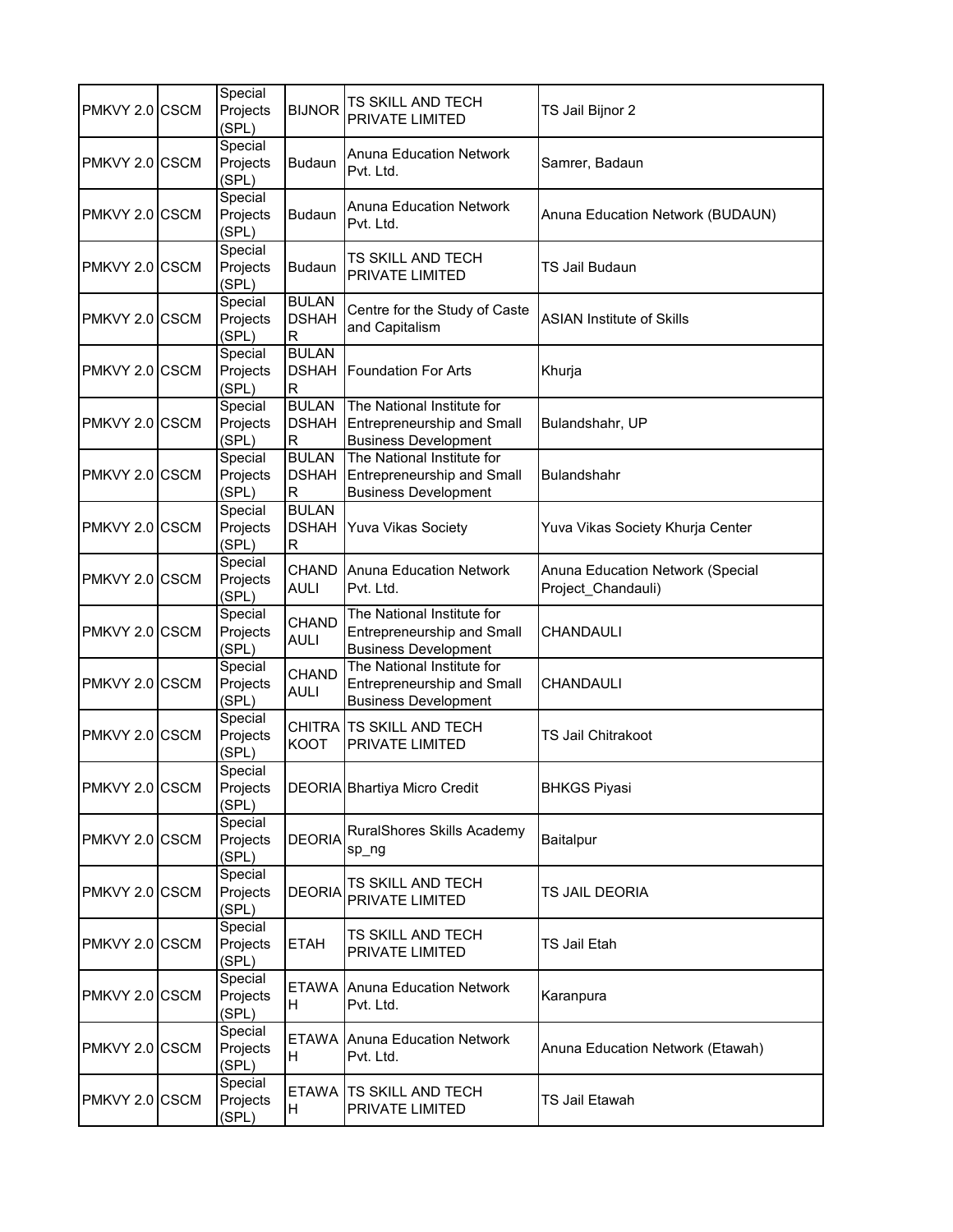| PMKVY 2.0 CSCM | Special<br>Projects<br>(SPL) | H                                                      | ETAWA TS SKILL AND TECH<br>PRIVATE LIMITED                                                     | TS Jail Etawah 2                                    |
|----------------|------------------------------|--------------------------------------------------------|------------------------------------------------------------------------------------------------|-----------------------------------------------------|
| PMKVY 2.0 CSCM | Special<br>Projects<br>(SPL) | Н                                                      | ETAWA TS SKILL AND TECH<br>PRIVATE LIMITED                                                     | TS Jail Etawah 3                                    |
| PMKVY 2.0 CSCM | Special<br>Projects<br>(SPL) | <b>FARRU</b><br><b>KHABA</b><br>D                      | TS SKILL AND TECH<br>PRIVATE LIMITED                                                           | TS JAIL FATEHGARH FARUKKHABAD                       |
| PMKVY 2.0 CSCM | Special<br>Projects<br>(SPL) | <b>FARRU</b><br><b>KHABA</b><br>D                      | TS SKILL AND TECH<br>PRIVATE LIMITED                                                           | TS JAIL FATEHGARH FARUKKHABAD CJ                    |
| PMKVY 2.0 CSCM | Special<br>Projects<br>(SPL) | <b>FARRU</b><br><b>KHABA</b><br>D                      | TS SKILL AND TECH<br>PRIVATE LIMITED                                                           | TS Jail FATEHGARH FARRUKKHABAD DJ<br>$\overline{c}$ |
| PMKVY 2.0 CSCM | Special<br>Projects<br>(SPL) | <b>FARRU</b><br><b>KHABA</b><br>D                      | TS SKILL AND TECH<br>PRIVATE LIMITED                                                           | TS JAIL FATEHGARH FARRUKKHABAD<br>CJ <sub>2</sub>   |
| PMKVY 2.0 CSCM | Special<br>Projects<br>(SPL) | <b>FATEH</b><br><b>PUR</b>                             | <b>Education Society For Centre</b><br>of Excellence for Industry<br>Academia Interface        | <b>BRAJ LAL</b>                                     |
| PMKVY 2.0 CSCM | Special<br>Projects<br>(SPL) | <b>FATEH</b><br><b>PUR</b>                             | <b>Education Society For Centre</b><br>of Excellence for Industry<br>Academia Interface        | Janvikas Lok Sewa Samiti                            |
| PMKVY 2.0 CSCM | Special<br>Projects<br>(SPL) | <b>FATEH</b><br><b>PUR</b>                             | TS SKILL AND TECH<br>PRIVATE LIMITED                                                           | TS JAIL FATEHPUR                                    |
| PMKVY 2.0 CSCM | Special<br>Projects<br>(SPL) | <b>FATEH</b><br><b>PUR</b>                             | TS SKILL AND TECH<br>PRIVATE LIMITED                                                           | TS Jail Fatehpur 2                                  |
| PMKVY 2.0 CSCM | Special<br>Projects<br>(SPL) | <b>BAD</b>                                             | FIROZA Anuna Education Network<br>Pvt. Ltd.                                                    | Firozabad                                           |
| PMKVY 2.0 CSCM | Special<br>Projects<br>(SPL) | <b>FIROZA</b><br><b>BAD</b>                            | Anuna Education Network<br>Pvt. Ltd.                                                           | Anuna Education Network<br>(SGFTT Firozabad)        |
| PMKVY 2.0 CSCM | Special<br>Projects<br>(SPL) | <b>FIROZA</b><br><b>BAD</b>                            | The National Institute for<br><b>Entrepreneurship and Small</b><br><b>Business Development</b> | Firozabad                                           |
| PMKVY 2.0 CSCM | Special<br>Projects<br>(SPL) | <b>FIROZA</b><br><b>BAD</b>                            | The National Institute for<br><b>Entrepreneurship and Small</b><br><b>Business Development</b> | Firozabad                                           |
| PMKVY 2.0 CSCM | Special<br>Projects<br>(SPL) | <b>GAUTA</b><br>M<br><b>BUDDH</b><br>А<br><b>NAGAR</b> | Assocom India Private<br>Limited                                                               | <b>Greater Noida</b>                                |
| PMKVY 2.0 CSCM | Special<br>Projects<br>(SPL) | GAUTA<br>М<br><b>BUDDH</b><br>A<br><b>NAGAR</b>        | G4S Secure Solutions India<br>Pvt.Ltd.                                                         | G4S Secure Solutions India Pvt.Ltd. (Noida)         |
| PMKVY 2.0 CSCM | Special<br>Projects<br>(SPL) | <b>GAUTA</b><br>M<br>A<br><b>NAGAR</b>                 | <b>BUDDH</b> Mosaic Network Pvt Ltd                                                            | Noida                                               |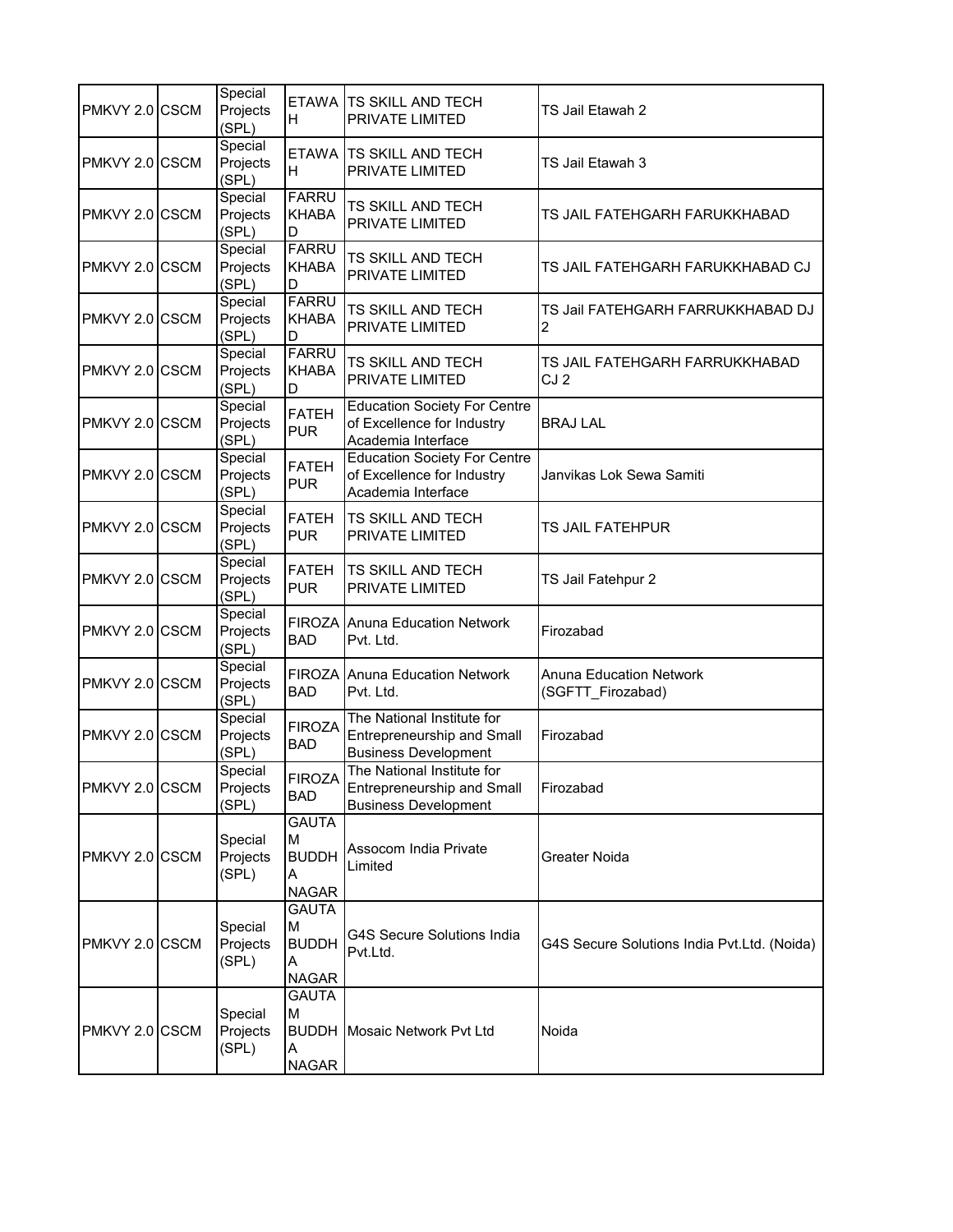| PMKVY 2.0 CSCM | Special<br>Projects<br>(SPL) | <b>GAUTA</b><br>M<br><b>BUDDH</b><br>A<br><b>NAGAR</b> | <b>Mosaic Workskills Private</b><br>Limited                                                    | Mosaic_WCD_Gautam Budhha Nagar<br>Noida |
|----------------|------------------------------|--------------------------------------------------------|------------------------------------------------------------------------------------------------|-----------------------------------------|
| PMKVY 2.0 CSCM | Special<br>Projects<br>(SPL) | GAUTA<br>М<br><b>BUDDH</b><br>A<br><b>NAGAR</b>        | PEREGRINE GUARDING<br>PVT LTD                                                                  | Uttar Pradesh                           |
| PMKVY 2.0 CSCM | Special<br>Projects<br>(SPL) | <b>GAUTA</b><br>М<br>Α<br><b>NAGAR</b>                 | <b>BUDDH</b> Prayatna                                                                          | Basera Samajik Sansthan                 |
| PMKVY 2.0 CSCM | Special<br>Projects<br>(SPL) | <b>GAUTA</b><br>M<br><b>BUDDH</b><br>A<br>NAGAR        | The National Institute for<br><b>Entrepreneurship and Small</b><br><b>Business Development</b> | Noida                                   |
| PMKVY 2.0 CSCM | Special<br>Projects<br>(SPL) | <b>GAUTA</b><br>М<br><b>BUDDH</b><br>A<br><b>NAGAR</b> | The National Institute for<br>Entrepreneurship and Small<br><b>Business Development</b>        | Noida                                   |
| PMKVY 2.0 CSCM | Special<br>Projects<br>(SPL) | <b>GAUTA</b><br>М<br><b>BUDDH</b><br>Α<br>NAGAR        | TS SKILL AND TECH<br>PRIVATE LIMITED                                                           | TS JAIL                                 |
| PMKVY 2.0 CSCM | Special<br>Projects<br>(SPL) | <b>GAUTA</b><br>M<br>Α<br><b>NAGAR</b>                 | <b>BUDDH Yuva Vikas Society</b>                                                                | Aarsh skill development centre          |
| PMKVY 2.0 CSCM | Special<br>Projects<br>(SPL) | GHAZIA<br><b>BAD</b>                                   | Sri Radha Krishna Infotech<br>Private Limited                                                  | Ghaziabad                               |
| PMKVY 2.0 CSCM | Special<br>Projects<br>(SPL) | <b>BAD</b>                                             | GHAZIA SFri Radha Krishna Infotech<br>Private Limited                                          | <b>SRKI Skill Development</b>           |
| PMKVY 2.0 CSCM | Special<br>Projects<br>(SPL) | <b>GHAZIA</b><br><b>BAD</b>                            | The National Institute for<br><b>Entrepreneurship and Small</b><br><b>Business Development</b> | Ghaziabad 1                             |
| PMKVY 2.0 CSCM | Special<br>Projects<br>(SPL) | <b>GHAZIA</b><br>BAD                                   | The National Institute for<br><b>Entrepreneurship and Small</b><br><b>Business Development</b> | Ghaziabad                               |
| PMKVY 2.0 CSCM | Special<br>Projects<br>(SPL) | <b>GHAZIA</b><br>BAD                                   | The National Institute for<br><b>Entrepreneurship and Small</b><br><b>Business Development</b> | Ghaziabad                               |
| PMKVY 2.0 CSCM | Special<br>Projects<br>(SPL) | <b>GHAZIA</b><br><b>BAD</b>                            | The National Institute for<br><b>Entrepreneurship and Small</b><br><b>Business Development</b> | Ghaziabad(Navyug Market)                |
| PMKVY 2.0 CSCM | Special<br>Projects<br>(SPL) | GHAZIA<br>BAD                                          | <b>Yuva Vikas Society</b>                                                                      | Saakaar Solutions                       |
| PMKVY 2.0 CSCM | Special<br>Projects<br>(SPL) | GHAZIP<br>UR.                                          | TS SKILL AND TECH<br>PRIVATE LIMITED                                                           | TS JAIL Gazipur                         |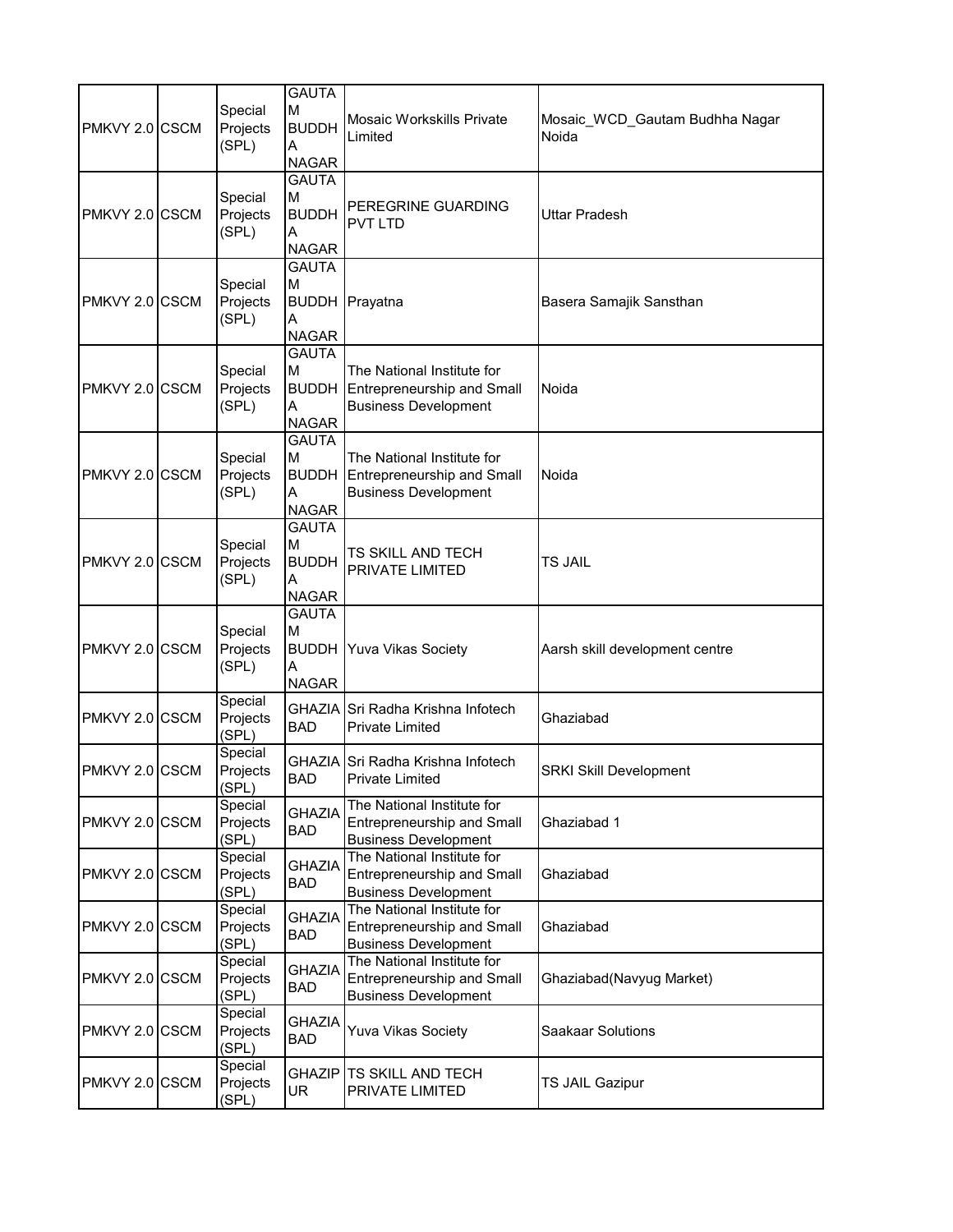| PMKVY 2.0 CSCM | Special<br>Projects<br>(SPL) |                                   | The National Institute for<br>GONDA Entrepreneurship and Small<br><b>Business Development</b>        | <b>GONDA</b>                                                           |
|----------------|------------------------------|-----------------------------------|------------------------------------------------------------------------------------------------------|------------------------------------------------------------------------|
| PMKVY 2.0 CSCM | Special<br>Projects<br>(SPL) |                                   | The National Institute for<br><b>GONDA</b> Entrepreneurship and Small<br><b>Business Development</b> | <b>GONDA</b>                                                           |
| PMKVY 2.0 CSCM | Special<br>Projects<br>(SPL) |                                   | The National Institute for<br><b>GONDA</b> Entrepreneurship and Small<br><b>Business Development</b> | <b>GONDA</b>                                                           |
| PMKVY 2.0 CSCM | Special<br>Projects<br>(SPL) | <b>GONDA</b>                      | TS SKILL AND TECH<br>PRIVATE LIMITED                                                                 | TS JAIL GONDA                                                          |
| PMKVY 2.0 CSCM | Special<br>Projects<br>(SPL) | GORAK  <br><b>HPUR</b>            | Domestic Workers Sector<br>Skill Council                                                             | GORAKHPUR                                                              |
| PMKVY 2.0 CSCM | Special<br>Projects<br>(SPL) | GORAK  <br><b>HPUR</b>            | Labournet Services India<br>Private Limited                                                          | Sashastra Seema Bal (SSB) Campus,<br>Gorakhpur, Uttar Pradesh          |
| PMKVY 2.0 CSCM | Special<br>Projects<br>(SPL) | <b>GORAK</b><br><b>HPUR</b>       | STEP AHEAD FOUNDATION                                                                                | <b>GORAKHPUR</b>                                                       |
| PMKVY 2.0 CSCM | Special<br>Projects<br>(SPL) | <b>GORAK</b><br><b>HPUR</b>       | STEP AHEAD FOUNDATION                                                                                | SAF-UP POLICE-WCD SKILL TRAINING<br><b>CENTER GORAKHPUR</b>            |
| PMKVY 2.0 CSCM | Special<br>Projects<br>(SPL) | <b>GORAK</b><br><b>HPUR</b>       | The National Institute for<br>Entrepreneurship and Small<br><b>Business Development</b>              | <b>GORAKHPUR</b>                                                       |
| PMKVY 2.0 CSCM | Special<br>Projects<br>(SPL) | <b>GORAK</b><br><b>HPUR</b>       | The National Institute for<br><b>Entrepreneurship and Small</b><br><b>Business Development</b>       | GORAKHPUR                                                              |
| PMKVY 2.0 CSCM | Special<br>Projects<br>(SPL) | <b>HPUR</b>                       | <b>GORAK TS SKILL AND TECH</b><br>PRIVATE LIMITED                                                    | TS JAIL GORAKHPUR                                                      |
| PMKVY 2.0 CSCM | Special<br>Projects<br>(SPL) | UR.                               | HAMIRP TS SKILL AND TECH<br>PRIVATE LIMITED                                                          | TS Jail Hamirpur                                                       |
| PMKVY 2.0 CSCM | Special<br>Projects<br>(SPL) | Hapur                             | The National Institute for<br><b>Entrepreneurship and Small</b><br><b>Business Development</b>       | Pilkhuwa, UP                                                           |
| PMKVY 2.0 CSCM | Special<br>Projects<br>(SPL) |                                   | HARDO ITS SKILL AND TECH<br>PRIVATE LIMITED                                                          | TS Jail Hardoi                                                         |
| PMKVY 2.0 CSCM | Special<br>Projects<br>(SPL) | Hathras                           | Leather Sector Skill Council                                                                         | Advanced Skills Academy (India) Private<br>Limited (ASAP)-Sadabad-Agra |
| PMKVY 2.0 CSCM | Special<br>Projects<br>(SPL) | <b>JALAUN</b>                     | TS SKILL AND TECH<br>PRIVATE LIMITED                                                                 | TS Jail Orai Jalaun                                                    |
| PMKVY 2.0 CSCM | Special<br>Projects<br>(SPL) | <b>JAUNP</b><br>UR                | Centre for the Study of Caste<br>and Capitalism                                                      | SHRI RAJENDRA PRASAD ITI                                               |
| PMKVY 2.0 CSCM | Special<br>Projects<br>(SPL) | <b>JAUNP</b><br>UR.               | TS SKILL AND TECH<br>PRIVATE LIMITED                                                                 | TS Jail Jaunpur                                                        |
| PMKVY 2.0 CSCM | Special<br>Projects<br>(SPL) | <b>KANNA</b><br>UJ                | TS SKILL AND TECH<br>PRIVATE LIMITED                                                                 | TS Jail Kannauj                                                        |
| PMKVY 2.0 CSCM | Special<br>Projects<br>(SPL) | <b>KANPU</b><br>R<br><b>DEHAT</b> | Rubber Skill Development<br>Council                                                                  | Maa Geeta Seva Sansthan                                                |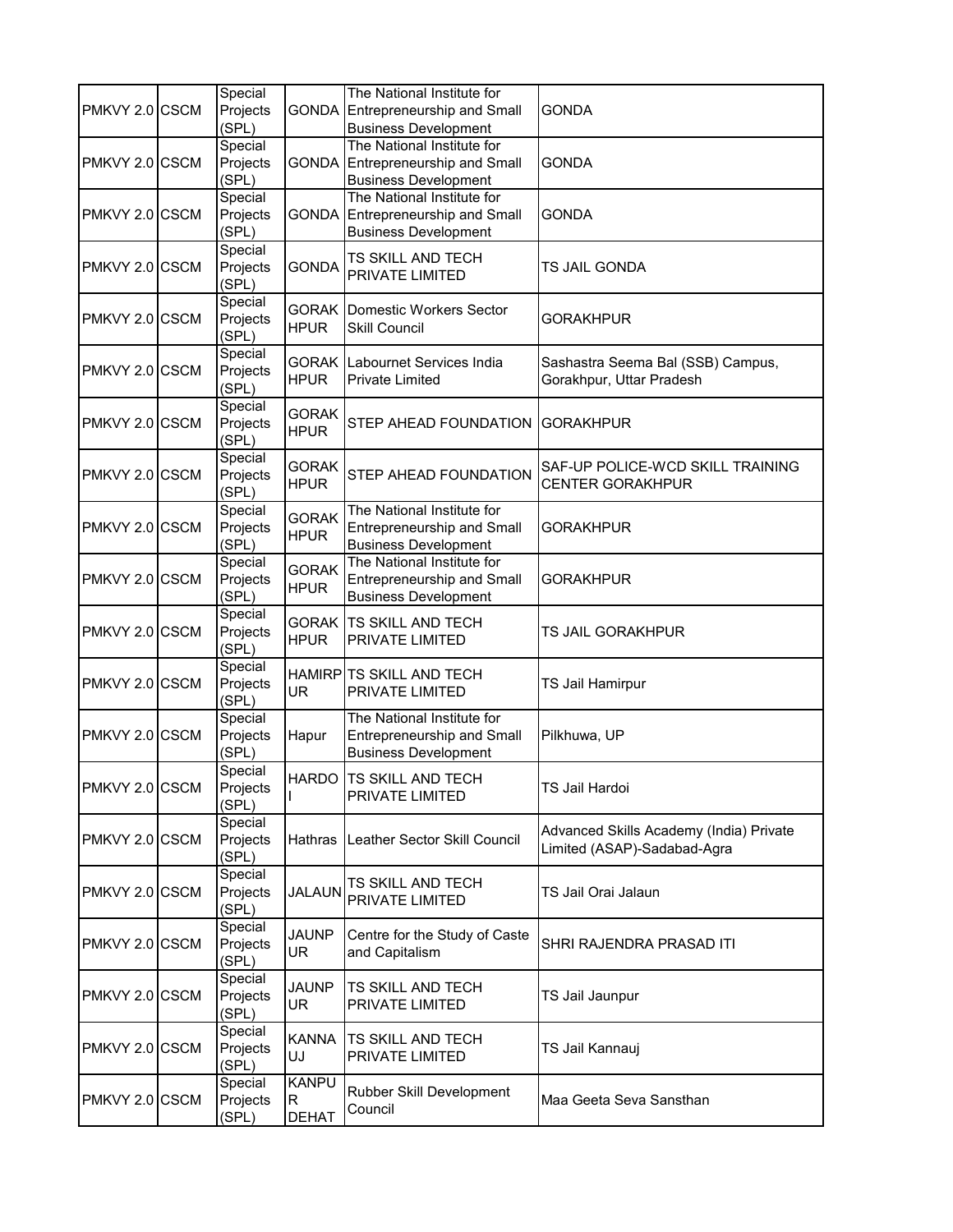|                |  | Special  | <b>KANPU</b> | Rubber Skill Development            | Maa Geeta Seva Sansthan Centum                                                |
|----------------|--|----------|--------------|-------------------------------------|-------------------------------------------------------------------------------|
| PMKVY 2.0 CSCM |  | Projects | R            | Council                             |                                                                               |
|                |  | (SPL)    | <b>DEHAT</b> |                                     |                                                                               |
|                |  | Special  | <b>KANPU</b> | The National Institute for          |                                                                               |
| PMKVY 2.0 CSCM |  | Projects | R            | Entrepreneurship and Small          | Kanpur                                                                        |
|                |  | (SPL)    | <b>DEHAT</b> | <b>Business Development</b>         |                                                                               |
|                |  | Special  | <b>KANPU</b> | The National Institute for          |                                                                               |
| PMKVY 2.0 CSCM |  | Projects | $\mathsf R$  | Entrepreneurship and Small          | kanpur dehat                                                                  |
|                |  | (SPL)    | <b>DEHAT</b> | <b>Business Development</b>         |                                                                               |
|                |  | Special  | <b>KANPU</b> |                                     |                                                                               |
| PMKVY 2.0 CSCM |  | Projects | R            | TS SKILL AND TECH                   | TS JAIL KANPUR DEHAT                                                          |
|                |  | (SPL)    | <b>DEHAT</b> | PRIVATE LIMITED                     |                                                                               |
|                |  | Special  | <b>KANPU</b> |                                     |                                                                               |
| PMKVY 2.0 CSCM |  | Projects | R            | <b>Anuna Education Network</b>      | Anuna Education Network (Barra Kanpur)                                        |
|                |  | (SPL)    | <b>NAGAR</b> | Pvt. Ltd.                           |                                                                               |
|                |  | Special  | <b>KANPU</b> |                                     |                                                                               |
| PMKVY 2.0 CSCM |  | Projects | R            | <b>Anuna Education Network</b>      | Anuna Education Network (CSS_KANPUR)                                          |
|                |  | (SPL)    | <b>NAGAR</b> | Pvt. Ltd.                           |                                                                               |
|                |  | Special  | <b>KANPU</b> |                                     |                                                                               |
| PMKVY 2.0 CSCM |  | Projects | R            | Leather Sector Skill Council        | <b>KLC Sub Centre Bidhnu Kanpur</b>                                           |
|                |  | (SPL)    | <b>NAGAR</b> |                                     |                                                                               |
|                |  | Special  | <b>KANPU</b> |                                     |                                                                               |
| PMKVY 2.0 CSCM |  |          | R            | Leather Sector Skill Council        | IL&FS Skills-Model Echoes Pvt Limited,                                        |
|                |  | Projects | <b>NAGAR</b> |                                     | Safety Shoe Division, Jajmau, Kanpur                                          |
|                |  | (SPL)    |              |                                     |                                                                               |
|                |  | Special  | <b>KANPU</b> | Leather Sector Skill Council        | Advanced Skills Academy (India) Private<br>Limited (ASAP)-Kanpur-Kidwai Nagar |
| PMKVY 2.0 CSCM |  | Projects | R.           |                                     |                                                                               |
|                |  | (SPL)    | <b>NAGAR</b> |                                     |                                                                               |
|                |  | Special  | <b>KANPU</b> | Leather Sector Skill Council        | Advanced Skills Academy (India) Private<br>Limited (ASAP)-Kanpur-Jajmau       |
| PMKVY 2.0 CSCM |  | Projects | R            |                                     |                                                                               |
|                |  | (SPL)    | <b>NAGAR</b> |                                     |                                                                               |
|                |  | Special  | <b>KANPU</b> |                                     | IL&FS Skills-KlodenNex, Juhi, Kanpur Nagar                                    |
| PMKVY 2.0 CSCM |  | Projects | R            | Leather Sector Skill Council        |                                                                               |
|                |  | (SPL)    | <b>NAGAR</b> |                                     |                                                                               |
|                |  | Special  | <b>KANPU</b> | <b>Leather Sector Skill Council</b> | IL&FS Skills-Sucheta Enterprises, Dada<br>Nagar Kanpur                        |
| PMKVY 2.0 CSCM |  | Projects | R            |                                     |                                                                               |
|                |  | (SPL)    | <b>NAGAR</b> |                                     |                                                                               |
|                |  | Special  | <b>KANPU</b> |                                     |                                                                               |
| PMKVY 2.0 CSCM |  | Projects | R            | <b>Leather Sector Skill Council</b> | <b>IIS PURAVANCHAL</b>                                                        |
|                |  | (SPL)    | <b>NAGAR</b> |                                     |                                                                               |
|                |  | Special  | <b>KANPU</b> |                                     |                                                                               |
| PMKVY 2.0 CSCM |  | Projects | R            | Mosaic Network Pvt Ltd              | Kanpur                                                                        |
|                |  | (SPL)    | <b>NAGAR</b> |                                     |                                                                               |
|                |  | Special  | <b>KANPU</b> |                                     |                                                                               |
| PMKVY 2.0 CSCM |  | Projects | R            | Mosaic Workskills Private           | Mosaic_WCD_Aasha Jyoti Kendra Kanpur                                          |
|                |  | (SPL)    | <b>NAGAR</b> | Limited                             |                                                                               |
|                |  | Special  | <b>KANPU</b> |                                     |                                                                               |
| PMKVY 2.0 CSCM |  | Projects | R            | Rubber Skill Development            | Baba Anandeshwar Shikhshan Sansthan                                           |
|                |  | (SPL)    | <b>NAGAR</b> | Council                             |                                                                               |
|                |  | Special  | <b>KANPU</b> |                                     |                                                                               |
| PMKVY 2.0 CSCM |  | Projects | R            | Rubber Skill Development            | Baba Anandeshwar Shikhshan Sansthan                                           |
|                |  | (SPL)    | <b>NAGAR</b> | Council                             | Centum                                                                        |
|                |  | Special  |              |                                     |                                                                               |
| PMKVY 2.0 CSCM |  | Projects | Kasganj      | <b>Anuna Education Network</b>      | Kasganj                                                                       |
|                |  | (SPL)    |              | Pvt. Ltd.                           |                                                                               |
|                |  |          |              |                                     |                                                                               |
| PMKVY 2.0 CSCM |  | Special  | <b>KHERI</b> | TS SKILL AND TECH                   |                                                                               |
|                |  | Projects |              | PRIVATE LIMITED                     | TS Jail Lakhimpur Kheri                                                       |
|                |  | (SPL)    |              |                                     |                                                                               |
|                |  | Special  |              | TS SKILL AND TECH                   |                                                                               |
| PMKVY 2.0 CSCM |  | Projects | <b>KHERI</b> | PRIVATE LIMITED                     | TS Jail Lakhimpur Kheri 2                                                     |
|                |  | (SPL)    |              |                                     |                                                                               |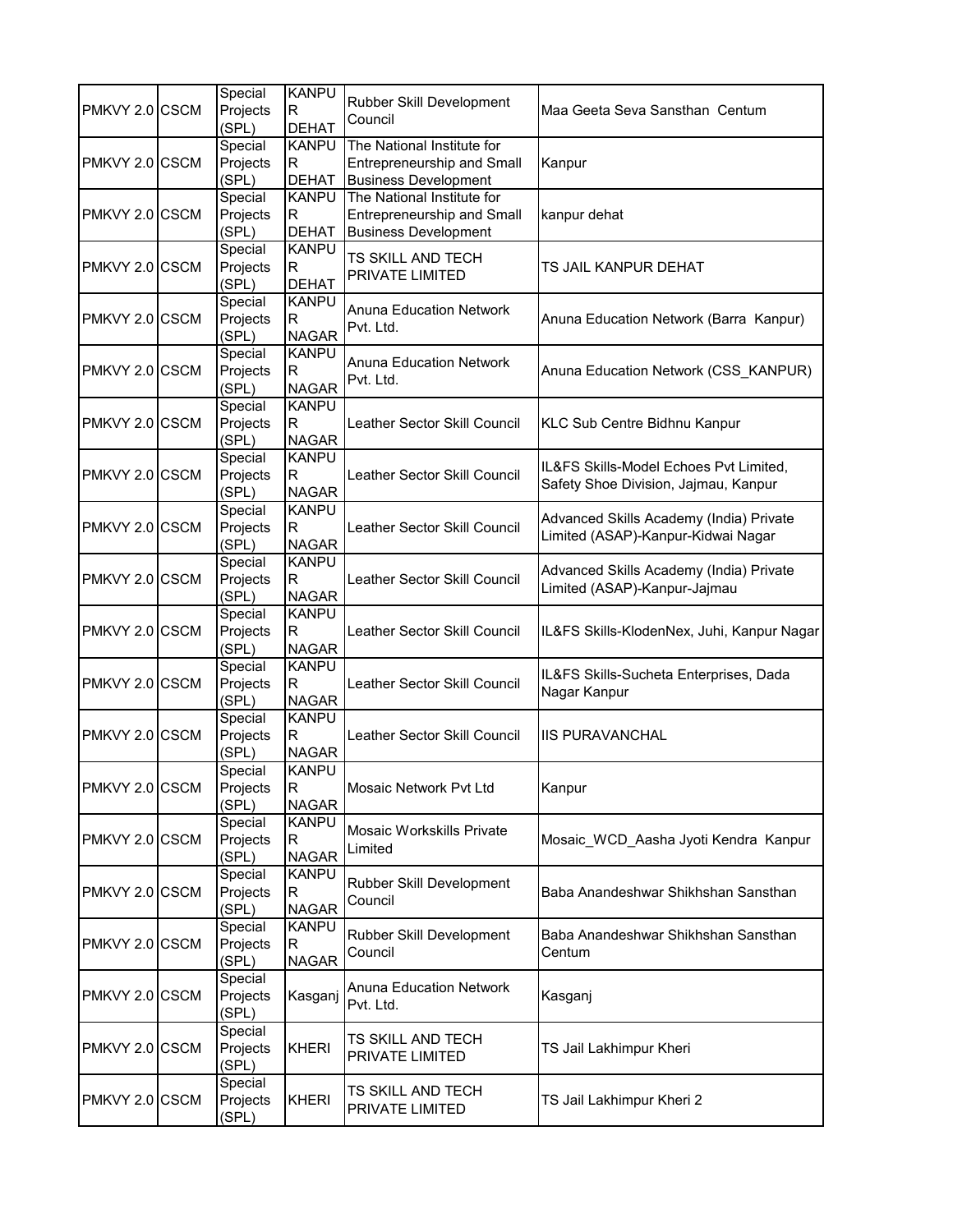| PMKVY 2.0 CSCM   |             | Special<br>Projects<br>(SPL) | LALITP<br><b>UR</b>       | <b>TS SKILL AND TECH</b><br>PRIVATE LIMITED                                             | TS Jail Lalitpur                                                                                                                        |
|------------------|-------------|------------------------------|---------------------------|-----------------------------------------------------------------------------------------|-----------------------------------------------------------------------------------------------------------------------------------------|
| PMKVY 2.0 CSCM   |             | Special<br>Projects<br>(SPL) | <b>LUCKN</b><br><b>OW</b> | <b>Anuna Education Network</b><br>Pvt. Ltd.                                             | Anuna Education Network (ASTHA SEWA<br>SAMITI_LUCKNOW)                                                                                  |
| PMKVY 2.0 CSCM   |             | Special<br>Projects<br>(SPL) | <b>LUCKN</b><br><b>OW</b> | IAnuna Education Network<br>Pvt. Ltd.                                                   | Anuna Education Network (Sakshi Shilp &<br>Welfare Society_Saidapur Lucknow)                                                            |
| PMKVY 2.0 CSCM   |             | Special<br>Projects<br>(SPL) | <b>LUCKN</b><br><b>OW</b> | <b>Anuna Education Network</b><br>Pvt. Ltd.                                             | Anuna Education Network (SAVITRI DEVI<br>MEMORIAL SOCIETY_Lucknow)Anuna<br>Education Network (SAVITRI DEVI<br>MEMORIAL SOCIETY_Lucknow) |
| PMKVY 2.0 CSCM   |             | Special<br>Projects<br>(SPL) | <b>LUCKN</b><br><b>OW</b> | <b>Anuna Education Network</b><br>Pvt. Ltd.                                             | Anuna Education Network (Sakshi Shilpa &<br>Welfare Society Para, Lucknow)                                                              |
| PMKVY 2.0 CSCM   |             | Special<br>Projects<br>(SPL) | <b>LUCKN</b><br><b>OW</b> | <b>Anuna Education Network</b><br>Pvt. Ltd.                                             | Anuna Education Network (Khala<br>Bazaar Lucknow)                                                                                       |
| PMKVY 2.0 CSCM   |             | Special<br>Projects<br>(SPL) | <b>LUCKN</b><br><b>OW</b> | <b>Anuna Education Network</b><br>Pvt. Ltd.                                             | ANUNA EDUCATION NETWORK<br><b>BUDDHESHWAR LUCKNOW</b>                                                                                   |
| PMKVY 2.0 CSCM   |             | Special<br>Projects<br>(SPL) | <b>LUCKN</b><br><b>OW</b> | Anuna Education Network<br>Pvt. Ltd.                                                    | Anuna Education Network (Saadatganj)                                                                                                    |
| PMKVY 2.0 CSCM   |             | Special<br>Projects<br>(SPL) | <b>LUCKN</b><br><b>OW</b> | <b>Anuna Education Network</b><br>Pvt. Ltd.                                             | Lucknow                                                                                                                                 |
| PMKVY 2.0 CSCM   |             | Special<br>Projects<br>(SPL) | <b>LUCKN</b><br><b>OW</b> | <b>Anuna Education Network</b><br>Pvt. Ltd.                                             | Nigoha                                                                                                                                  |
| PMKVY 2.0 CSCM   |             | Special<br>Projects<br>(SPL) | <b>LUCKN</b><br><b>OW</b> | <b>Anuna Education Network</b><br>Pvt. Ltd.                                             | Anuna Education Network (Trivedi Nagar<br>Lucknow)                                                                                      |
| <b>PMKVY 2.0</b> | <b>CSCM</b> | Special<br>Projects<br>(SPL) | <b>LUCKN</b><br><b>OW</b> | <b>Anuna Education Network</b><br>Pvt. Ltd.                                             | Anuna Education Network (Khala<br>Bazaar Lucknow)                                                                                       |
| <b>PMKVY 2.0</b> | <b>CSCM</b> | Special<br>Projects<br>(SPL) | <b>LUCKN</b><br><b>OW</b> | <b>Anuna Education Network</b><br>Pvt. Ltd.                                             | Anuna Education Network (SD<br>MEMORIAL_Lucknow)                                                                                        |
| PMKVY 2.0 CSCM   |             | Special<br>Projects<br>(SPL) | <b>LUCKN</b><br><b>OW</b> | Beauty & Wellness Sector<br><b>Skill Council</b>                                        | Megamind Institute, Lucknow                                                                                                             |
| PMKVY 2.0 CSCM   |             | Special<br>Projects<br>(SPL) | <b>LUCKN</b><br><b>OW</b> | <b>Education Society For Centre</b><br>of Excellence for Industry<br>Academia Interface | Bony Polymers Pvt Ltd                                                                                                                   |
| PMKVY 2.0 CSCM   |             | Special<br>Projects<br>(SPL) | <b>LUCKN</b><br>OW        | <b>MAHENDRA SKILLS</b><br><b>TRAINING &amp;</b><br>DEVELOPMENT PRIVATE                  | <b>GRP Thana Lucknow</b>                                                                                                                |
| PMKVY 2.0 CSCM   |             | Special<br>Projects<br>(SPL) | <b>LUCKN</b><br>OW        | <b>MAHENDRA SKILLS</b><br><b>TRAINING &amp;</b><br>DEVELOPMENT PRIVATE                  | Rajkiya Samprekshan Grah, Lucknow                                                                                                       |
| PMKVY 2.0        | <b>CSCM</b> | Special<br>Projects<br>(SPL) | <b>LUCKN</b><br>OW        | <b>MAHENDRA SKILLS</b><br><b>TRAINING &amp;</b><br>DEVELOPMENT PRIVATE                  | MSTDPL- mohan road                                                                                                                      |
| PMKVY 2.0 CSCM   |             | Special<br>Projects<br>(SPL) | <b>LUCKN</b><br>OW        | <b>MAHENDRA SKILLS</b><br><b>TRAINING &amp;</b><br>DEVELOPMENT PRIVATE                  | Special Project PMKVY Lucknow Durgapuri                                                                                                 |
| PMKVY 2.0 CSCM   |             | Special<br>Projects<br>(SPL) | <b>LUCKN</b><br>OW        | Maruti Suzuki India Ltd                                                                 | Lucknow                                                                                                                                 |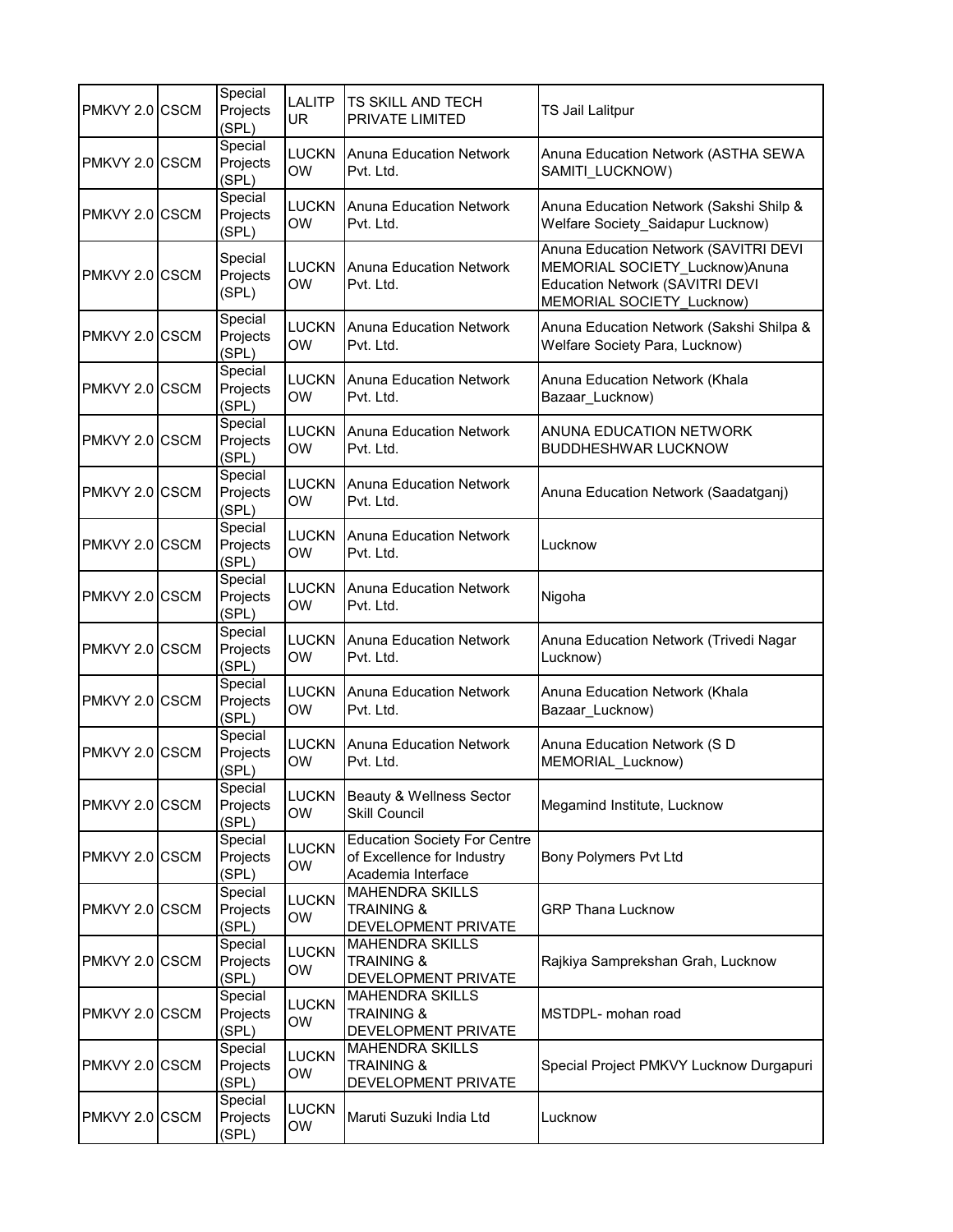| PMKVY 2.0 CSCM | Special<br>Projects<br>(SPL) | <b>LUCKN</b><br><b>OW</b> | Muthoot Fincorp Limited                                                                        | Mahendra Skills-Lucknow                                     |
|----------------|------------------------------|---------------------------|------------------------------------------------------------------------------------------------|-------------------------------------------------------------|
| PMKVY 2.0 CSCM | Special<br>Projects<br>(SPL) | <b>LUCKN</b><br><b>OW</b> | <b>SECURITY SKILLS</b><br><b>COUNCIL INDIA LTD</b>                                             | Lucknow                                                     |
| PMKVY 2.0 CSCM | Special<br>Projects<br>(SPL) | <b>LUCKN</b><br><b>OW</b> | The National Institute for<br>Entrepreneurship and Small<br><b>Business Development</b>        | Lucknow 1                                                   |
| PMKVY 2.0 CSCM | Special<br>Projects<br>(SPL) | <b>LUCKN</b><br><b>OW</b> | The National Institute for<br><b>Entrepreneurship and Small</b><br><b>Business Development</b> | Lucknow <sub>2</sub>                                        |
| PMKVY 2.0 CSCM | Special<br>Projects<br>(SPL) | <b>LUCKN</b><br><b>OW</b> | The National Institute for<br>Entrepreneurship and Small<br><b>Business Development</b>        | Lucknow 3                                                   |
| PMKVY 2.0 CSCM | Special<br>Projects<br>(SPL) | <b>LUCKN</b><br><b>OW</b> | The National Institute for<br><b>Entrepreneurship and Small</b><br><b>Business Development</b> | Lucknow <sub>2</sub>                                        |
| PMKVY 2.0 CSCM | Special<br>Projects<br>(SPL) | <b>LUCKN</b><br><b>OW</b> | The National Institute for<br>Entrepreneurship and Small<br><b>Business Development</b>        | Lucknow 3                                                   |
| PMKVY 2.0 CSCM | Special<br>Projects<br>(SPL) | A                         | MAHOB TS SKILL AND TECH<br>PRIVATE LIMITED                                                     | TS Jail Mahoba                                              |
| PMKVY 2.0 CSCM | Special<br>Projects<br>(SPL) | Mainpuri                  | TS SKILL AND TECH<br>PRIVATE LIMITED                                                           | TS Jail Mainpuri                                            |
| PMKVY 2.0 CSCM | Special<br>Projects<br>(SPL) | <b>MATHU</b><br><b>RA</b> | STEP AHEAD FOUNDATION                                                                          | SAF- UP POLICE- WCD SKILL TRAINING<br><b>CENTRE MATHURA</b> |
| PMKVY 2.0 CSCM | Special<br>Projects<br>(SPL) | <b>MATHU</b><br><b>RA</b> | Sun Foundation                                                                                 | Mathura                                                     |
| PMKVY 2.0 CSCM | Special<br>Projects<br>(SPL) | <b>MATHU</b><br><b>RA</b> | Sun Foundation                                                                                 | Vrindavan                                                   |
| PMKVY 2.0 CSCM | Special<br>Projects<br>(SPL) | <b>MATHU</b><br><b>RA</b> | <b>TS SKILL AND TECH</b><br>PRIVATE LIMITED                                                    | TS JAIL MATHURA                                             |
| PMKVY 2.0 CSCM | Special<br>Projects<br>(SPL) | MAU                       | The National Institute for<br>Entrepreneurship and Small<br><b>Business Development</b>        | BAKWAL                                                      |
| PMKVY 2.0 CSCM | Special<br>Projects<br>(SPL) | MAU                       | The National Institute for<br>Entrepreneurship and Small<br><b>Business Development</b>        | <b>BAKWAL</b>                                               |
| PMKVY 2.0 CSCM | Special<br>Projects<br>(SPL) | MAU                       | TS SKILL AND TECH<br>PRIVATE LIMITED                                                           | TS Jail Mau                                                 |
| PMKVY 2.0 CSCM | Special<br>Projects<br>(SPL) | MEERU<br>T                | Rubber Skill Development<br>Council                                                            | Udarah Skill Technology Pvt Ltd                             |
| PMKVY 2.0 CSCM | Special<br>Projects<br>(SPL) | <b>MEERU</b><br>T         | Sri Radha Krishna Infotech<br><b>Private Limited</b>                                           | <b>SRKI Skill Development</b>                               |
| PMKVY 2.0 CSCM | Special<br>Projects<br>(SPL) | <b>MEERU</b><br>T         | The National Institute for<br><b>Entrepreneurship and Small</b><br><b>Business Development</b> | Meerut                                                      |
| PMKVY 2.0 CSCM | Special<br>Projects<br>(SPL) | r                         | Mirzapu Anuna Education Network<br>Pvt. Ltd.                                                   | Anuna Education Network (Mirzapur)                          |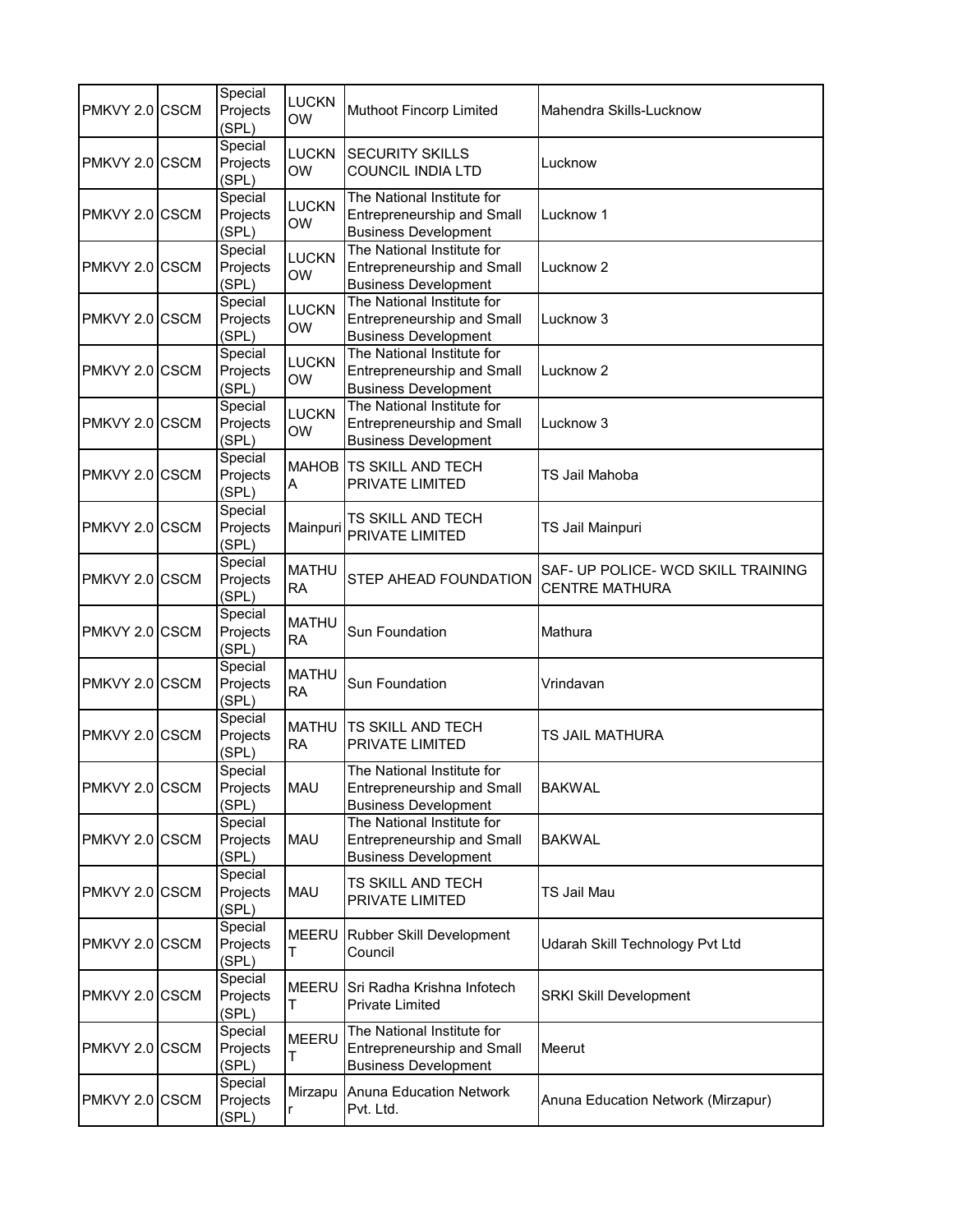| PMKVY 2.0 CSCM | Special<br>Projects<br>(SPL) | Mirzapu                             | <b>Bhartiya Micro Credit</b>                                                            | <b>BHKGS Mirzapur Centre</b>                                          |
|----------------|------------------------------|-------------------------------------|-----------------------------------------------------------------------------------------|-----------------------------------------------------------------------|
| PMKVY 2.0 CSCM | Special<br>Projects<br>(SPL) | ABAD                                | <b>MORAD</b> Anuna Education Network<br>Pvt. Ltd.                                       | Anuna Education Network (Zenith<br>Gramodyog Vikas Sanstha_Moradabad) |
| PMKVY 2.0 CSCM | Special<br>Projects<br>(SPL) | ABAD                                | <b>MORAD</b> Anuna Education Network<br>Pvt. Ltd.                                       | <b>MORADABAD</b>                                                      |
| PMKVY 2.0 CSCM | Special<br>Projects<br>(SPL) | ABAD                                | <b>MORAD</b> Anuna Education Network<br>Pvt. Ltd.                                       | MORADABAD - I                                                         |
| PMKVY 2.0 CSCM | Special<br>Projects<br>(SPL) | ABAD                                | <b>MORAD Anuna Education Network</b><br>Pvt. Ltd.                                       | <b>Anuna Education Network</b><br>(NNSS_Moradabad)                    |
| PMKVY 2.0 CSCM | Special<br>Projects<br>(SPL) | ABAD                                | <b>MORAD</b> Anuna Education Network<br>Pvt. Ltd.                                       | <b>Anuna Education Network</b><br>(SGVK_Moradabad)                    |
| PMKVY 2.0 CSCM | Special<br>Projects<br>(SPL) | MORAD<br><b>ABAD</b>                | Anuna Education Network<br>Pvt. Ltd.                                                    | <b>Anuna Education Network</b><br>(EPCH_UP_Moradabad)                 |
| PMKVY 2.0 CSCM | Special<br>Projects<br>(SPL) | ABAD                                | <b>MORAD Anuna Education Network</b><br>Pvt. Ltd.                                       | Anuna Education Network (Govind Nagar<br>Moradabad)                   |
| PMKVY 2.0 CSCM | Special<br>Projects<br>(SPL) | ABAD                                | <b>MORAD</b> Anuna Education Network<br>Pvt. Ltd.                                       | <b>Anuna Education Network</b><br>(EPCH UP MORADABAD-2 SND)           |
| PMKVY 2.0 CSCM | Special<br>Projects<br>(SPL) | ABAD                                | MORAD Rubber Skill Development<br>Council                                               | Lekhraj Singh Shiksha Samiti                                          |
| PMKVY 2.0 CSCM | Special<br>Projects<br>(SPL) | <b>MUZAF</b><br><b>FARNA</b><br>GAR | The National Institute for<br>Entrepreneurship and Small<br><b>Business Development</b> | Muzaffarnagar                                                         |
| PMKVY 2.0 CSCM | Special<br>Projects<br>(SPL) | PILIBHI<br>T                        | <b>Anuna Education Network</b><br>Pvt. Ltd.                                             | Anuna Education Network (Dal<br>Chand_Pilibhit)                       |
| PMKVY 2.0 CSCM | Special<br>Projects<br>(SPL) | PILIBHI<br>т                        | Anuna Education Network<br>Pvt. Ltd.                                                    | Sariya, Pilibhit                                                      |
| PMKVY 2.0 CSCM | Special<br>Projects<br>(SPL) | $\mathsf{T}$                        | PILIBHI Anuna Education Network<br>Pvt. Ltd.                                            | Anuna Education Network (Sariya Pilibhit)                             |
| PMKVY 2.0 CSCM | Special<br>Projects<br>(SPL) | PILIBHI<br>т                        | <b>Anuna Education Network</b><br>Pvt. Ltd.                                             | Anuna Education Network (Bilsanda Pilibhit                            |
| PMKVY 2.0 CSCM | Special<br>Projects<br>(SPL) | PILIBHI<br>T                        | <b>Anuna Education Network</b><br>Pvt. Ltd.                                             | Anuna Education Network (EPCH_Pilibhit)                               |
| PMKVY 2.0 CSCM | Special<br>Projects<br>(SPL) | <b>PRATA</b><br><b>PGARH</b>        | <b>Anuna Education Network</b><br>Pvt. Ltd.                                             | <b>Anuna Education Network</b><br>(SP_Lalabazaar_Pratapgarh)          |
| PMKVY 2.0 CSCM | Special<br>Projects<br>(SPL) | <b>PRATA</b><br><b>PGARH</b>        | <b>Anuna Education Network</b><br>Pvt. Ltd.                                             | Anuna Education Network (Kandheruwa<br>Pratapgarh)                    |
| PMKVY 2.0 CSCM | Special<br>Projects<br>(SPL) | <b>PRATA</b><br><b>PGARH</b>        | Rubber Skill Development<br>Council                                                     | <b>KIPS Educational Charitable Trust-</b><br>Pratapgarh               |
| PMKVY 2.0 CSCM | Special<br>Projects<br>(SPL) | <b>PRATA</b><br><b>PGARH</b>        | Rubber Skill Development<br>Council                                                     | <b>KIPS Educational Charitable Trust-</b><br>Pratapgarh               |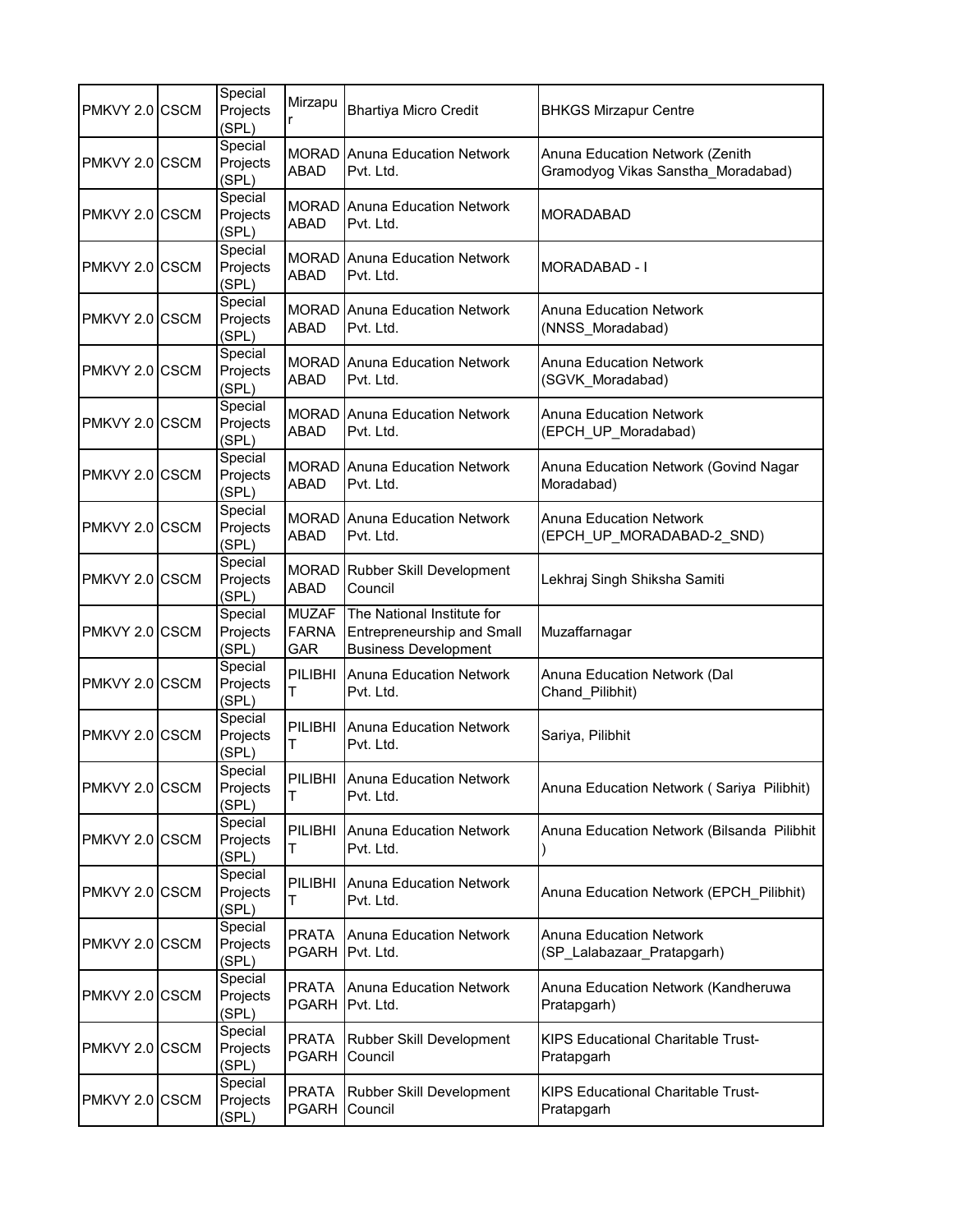| PMKVY 2.0 CSCM | Special<br>Projects<br>(SPL) | aj                | Prayagr Anuna Education Network<br>Pvt. Ltd. | Daud nagar                                            |
|----------------|------------------------------|-------------------|----------------------------------------------|-------------------------------------------------------|
| PMKVY 2.0 CSCM | Special<br>Projects<br>(SPL) | Prayagr<br>aj     | <b>Anuna Education Network</b><br>Pvt. Ltd.  | <b>Anuna Education Network</b><br>(SLBSN Prayagraj)   |
| PMKVY 2.0 CSCM | Special<br>Projects<br>(SPL) | Prayagr<br>aj     | Anuna Education Network<br>Pvt. Ltd.         | Anuna Education Network (Allenganj<br>Prayagraj)      |
| PMKVY 2.0 CSCM | Special<br>Projects<br>(SPL) | Prayagr<br>aj     | <b>Anuna Education Network</b><br>Pvt. Ltd.  | Anuna Education Network (Kohdat<br>Allahabad)         |
| PMKVY 2.0 CSCM | Special<br>Projects<br>(SPL) | Prayagr<br>aj     | <b>Anuna Education Network</b><br>Pvt. Ltd.  | Anuna Education Network(Jalwa Allahabadi)             |
| PMKVY 2.0 CSCM | Special<br>Projects<br>(SPL) | aj                | Prayagr Anuna Education Network<br>Pvt. Ltd. | Anuna Education Network(Naini Allahabadi)             |
| PMKVY 2.0 CSCM | Special<br>Projects<br>(SPL) | Prayagr<br>aj     | <b>Anuna Education Network</b><br>Pvt. Ltd.  | Anuna Education Network (Shankargarh<br>Prayagraj)    |
| PMKVY 2.0 CSCM | Special<br>Projects<br>(SPL) | Prayagr<br>aj     | <b>Anuna Education Network</b><br>Pvt. Ltd.  | Anuna Education Network (Karchana 2<br>Allahabad)     |
| PMKVY 2.0 CSCM | Special<br>Projects<br>(SPL) | Prayagr<br>aj     | Mosaic Network Pvt Ltd                       | Allahabad                                             |
| PMKVY 2.0 CSCM | Special<br>Projects<br>(SPL) | Prayagr<br>aj     | STEP AHEAD FOUNDATION                        | SAF-UP Police-WCD Skill Training Centre-<br>Prayagraj |
| PMKVY 2.0 CSCM | Special<br>Projects<br>(SPL) | Prayagr<br>aj     | TS SKILL AND TECH<br>PRIVATE LIMITED         | TS JAIL NAINI ALLAHABAD                               |
| PMKVY 2.0 CSCM | Special<br>Projects<br>(SPL) | Prayagr<br>aj     | TS SKILL AND TECH<br>PRIVATE LIMITED         | TS JAIL NAINI ALLAHABAD 2                             |
| PMKVY 2.0 CSCM | Special<br>Projects<br>(SPL) | Rae<br>Bareli     | <b>Anuna Education Network</b><br>Pvt. Ltd.  | Raebareli                                             |
| PMKVY 2.0 CSCM | Special<br>Projects<br>(SPL) | Rae<br>Bareli     | Anuna Education Network<br>Pvt. Ltd.         | Raebareli1                                            |
| PMKVY 2.0 CSCM | Special<br>Projects<br>(SPL) | Rae<br>Bareli     | <b>Anuna Education Network</b><br>Pvt. Ltd.  | Anuna Education Network (Munshiganj<br>Raebareilly)   |
| PMKVY 2.0 CSCM | Special<br>Projects<br>(SPL) | Rae<br>Bareli     | TS SKILL AND TECH<br>PRIVATE LIMITED         | TS Jail Rae Bareli                                    |
| PMKVY 2.0 CSCM | Special<br>Projects<br>(SPL) | <b>RAMPU</b><br>R | <b>Anuna Education Network</b><br>Pvt. Ltd.  | <b>RAMPUR</b>                                         |
| PMKVY 2.0 CSCM | Special<br>Projects<br>(SPL) | <b>RAMPU</b><br>R | <b>Anuna Education Network</b><br>Pvt. Ltd.  | Anuna Education Network (Milak Rampur)                |
| PMKVY 2.0 CSCM | Special<br>Projects<br>(SPL) | <b>RAMPU</b><br>R | <b>Anuna Education Network</b><br>Pvt. Ltd.  | Anuna Education Network (Civil Line<br>Rampur)        |
| PMKVY 2.0 CSCM | Special<br>Projects<br>(SPL) | <b>RAMPU</b><br>R | TS SKILL AND TECH<br>PRIVATE LIMITED         | TS JAIL RAMPUR                                        |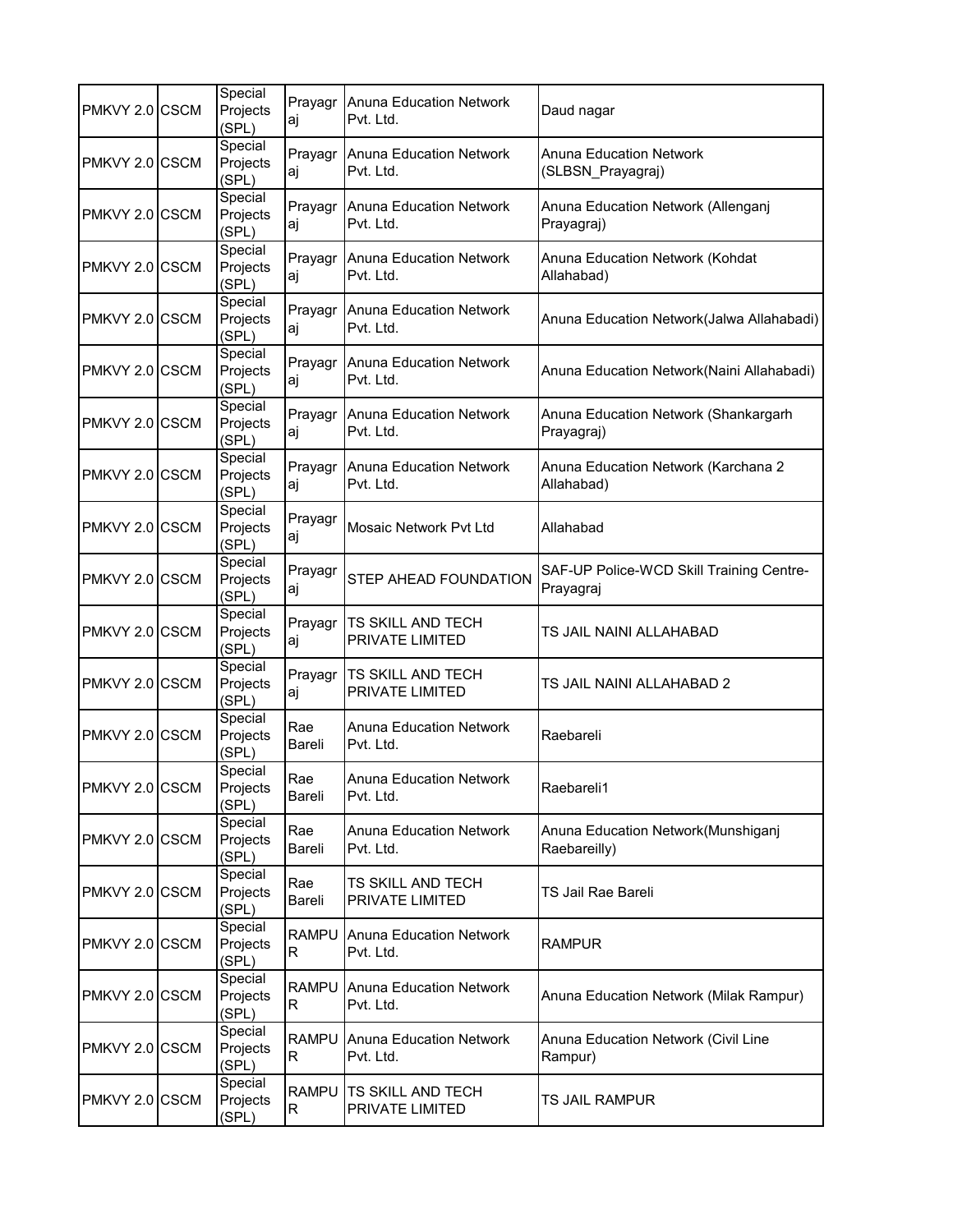| PMKVY 2.0 CSCM | Special<br>Projects<br>(SPL) |                                             | <b>SAHAR</b> Anuna Education Network<br>ANPUR Pvt. Ltd.                                        | Saharanpur                                            |
|----------------|------------------------------|---------------------------------------------|------------------------------------------------------------------------------------------------|-------------------------------------------------------|
| PMKVY 2.0 CSCM | Special<br>Projects<br>(SPL) | <b>SAHAR</b><br><b>ANPUR</b>                | <b>Anuna Education Network</b><br>Pvt. Ltd.                                                    | Anuna Education Network (Archana<br>Grmdh_Saharanpur) |
| PMKVY 2.0 CSCM | Special<br>Projects<br>(SPL) | <b>SAHAR</b><br>ANPUR                       | Anuna Education Network<br>Pvt. Ltd.                                                           | Anuna Education Network (EPCH<br>Saharanpur)          |
| PMKVY 2.0 CSCM | Special<br>Projects<br>(SPL) | <b>SAHAR</b><br><b>ANPUR</b>                | The National Institute for<br>Entrepreneurship and Small<br><b>Business Development</b>        | Saharanpur                                            |
| PMKVY 2.0 CSCM | Special<br>Projects<br>(SPL) | <b>SAHAR</b><br><b>ANPUR</b>                | The National Institute for<br><b>Entrepreneurship and Small</b><br><b>Business Development</b> | Saharanpur                                            |
| PMKVY 2.0 CSCM | Special<br>Projects<br>(SPL) | <b>SAHAR</b><br><b>ANPUR</b>                | The National Institute for<br><b>Entrepreneurship and Small</b><br><b>Business Development</b> | Saharanpur 2                                          |
| PMKVY 2.0 CSCM | Special<br>Projects<br>(SPL) | SAHAR<br><b>ANPUR</b>                       | The National Institute for<br><b>Entrepreneurship and Small</b><br><b>Business Development</b> | Saharanpur 2                                          |
| PMKVY 2.0 CSCM | Special<br>Projects<br>(SPL) | Shahjah<br>anpur                            | <b>AVTEG Private Limited</b>                                                                   | Shahjahanpur                                          |
| PMKVY 2.0 CSCM | Special<br>Projects<br>(SPL) | Shahjah<br>anpur                            | <b>AVTEG Private Limited</b>                                                                   | SHAHAJAHANPUR 1                                       |
| PMKVY 2.0 CSCM | Special<br>Projects<br>(SPL) | <b>SIDDHA</b><br><b>RTH</b><br><b>NAGAR</b> | TS SKILL AND TECH<br>PRIVATE LIMITED                                                           | TS JAIL SIDDHARTH NAGAR                               |
| PMKVY 2.0 CSCM | Special<br>Projects<br>(SPL) | <b>SIDDHA</b><br><b>RTH</b><br><b>NAGAR</b> | TS SKILL AND TECH<br>PRIVATE LIMITED                                                           | TS Jail Siddharthanagar 2                             |
| PMKVY 2.0 CSCM | Special<br>Projects<br>(SPL) | <b>SITAPU</b><br>R                          | <b>Anuna Education Network</b><br>Pvt. Ltd.                                                    | Sitapur                                               |
| PMKVY 2.0 CSCM | Special<br>Projects<br>(SPL) | <b>SITAPU</b><br>R                          | Anuna Education Network<br>Pvt. Ltd.                                                           | Sitapur1                                              |
| PMKVY 2.0 CSCM | Special<br>Projects<br>(SPL) | $\mathsf{R}$                                | SITAPU Anuna Education Network<br>Pvt. Ltd.                                                    | <b>Anuan Education Network (Khairabad</b><br>Sitapur) |
| PMKVY 2.0 CSCM | Special<br>Projects<br>(SPL) | <b>SONBH</b><br>ADRA                        | <b>TS SKILL AND TECH</b><br>PRIVATE LIMITED                                                    | TS JAIL SONBHADRA                                     |
| PMKVY 2.0 CSCM | Special<br>Projects<br>(SPL) | <b>SULTA</b><br><b>NPUR</b>                 | TS SKILL AND TECH<br>PRIVATE LIMITED                                                           | TS JAIL SULTANPUR                                     |
| PMKVY 2.0 CSCM | Special<br>Projects<br>(SPL) | <b>UNNAO</b>                                | <b>Anuna Education Network</b><br>Pvt. Ltd.                                                    | KHWAJGIPUR KAROVAN                                    |
| PMKVY 2.0 CSCM | Special<br>Projects<br>(SPL) | <b>UNNAO</b>                                | <b>Anuna Education Network</b><br>Pvt. Ltd.                                                    | Unnao                                                 |
| PMKVY 2.0 CSCM | Special<br>Projects<br>(SPL) | <b>UNNAO</b>                                | Anuna Education Network<br>Pvt. Ltd.                                                           | Anuna Education Network<br>(Achalganj_Unnao)          |
| PMKVY 2.0 CSCM | Special<br>Projects<br>(SPL) | <b>UNNAO</b>                                | <b>Anuna Education Network</b><br>Pvt. Ltd.                                                    | Anuna Education Network(Shuklaganj<br>Unnao)          |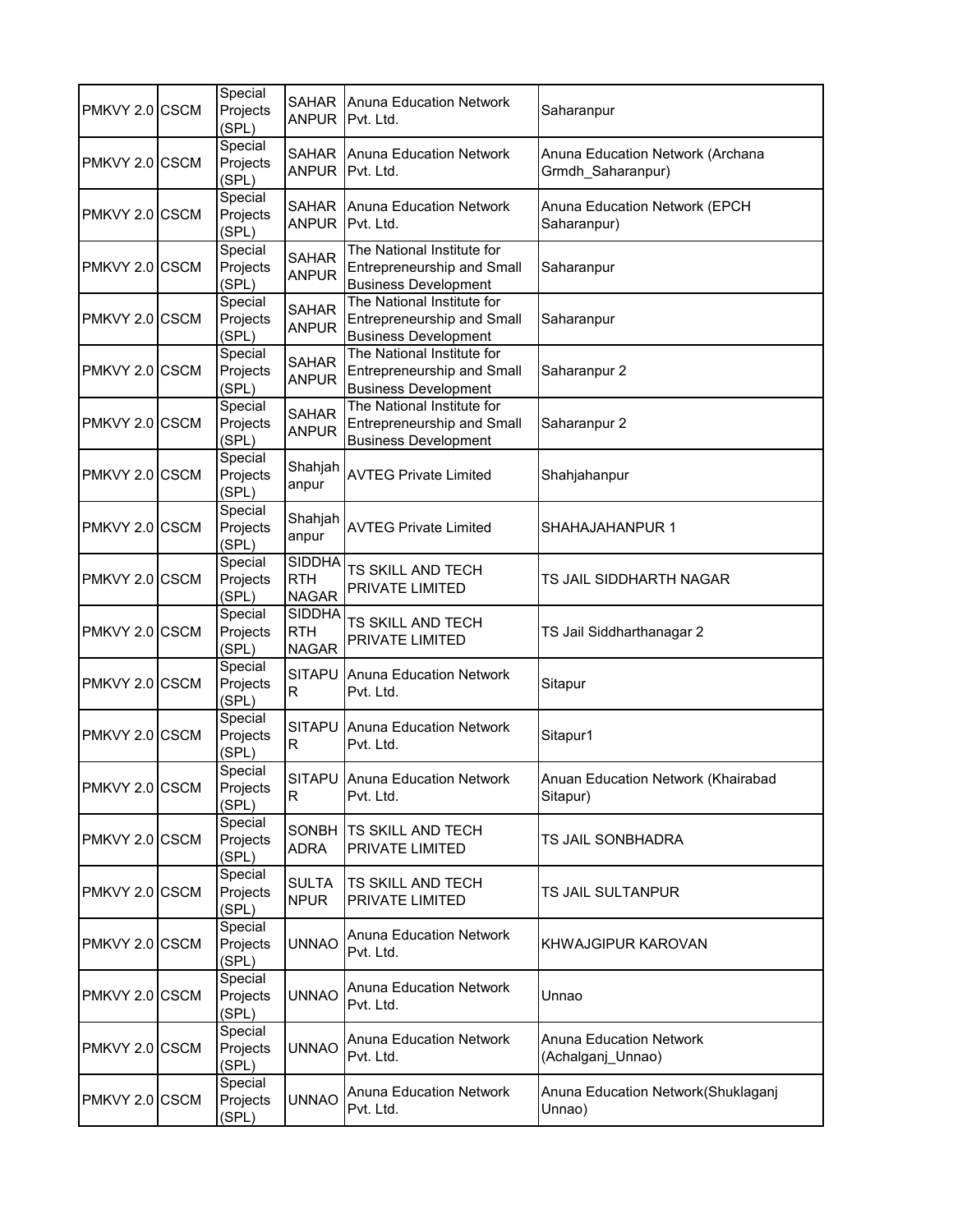| PMKVY 2.0 CSCM | Special<br>Projects<br>(SPL) | <b>UNNAO</b>               | <b>Anuna Education Network</b><br>Pvt. Ltd. | Anuna Education Network (Bangamau<br>Unnao)                                     |
|----------------|------------------------------|----------------------------|---------------------------------------------|---------------------------------------------------------------------------------|
| PMKVY 2.0 CSCM | Special<br>Projects<br>(SPL) | <b>UNNAO</b>               | <b>Anuna Education Network</b><br>Pvt. Ltd. | Anuna Education Network<br>(SAFIPUR_UNNAO)                                      |
| PMKVY 2.0 CSCM | Special<br>Projects<br>(SPL) | <b>UNNAO</b>               | Anuna Education Network<br>Pvt. Ltd.        | Anuna Education Network (Achalganj-<br>2_Unnao)                                 |
| PMKVY 2.0 CSCM | Special<br>Projects<br>(SPL) |                            | UNNAO Leather Sector Skill Council          | IL&FS Skills-Inyati Footwear Limited, Dahi<br>Chauki, Unnao                     |
| PMKVY 2.0 CSCM | Special<br>Projects<br>(SPL) |                            | UNNAO Leather Sector Skill Council          | IL&FS Skills-Model Echoes Pvt Limited,<br>Belt Division (Men&Women), Unnao      |
| PMKVY 2.0 CSCM | Special<br>Projects<br>(SPL) |                            | UNNAO Leather Sector Skill Council          | IL&FS Skills-Model Echoes Pvt. Limited,<br>Shoe Upper Stitching Division, Unnao |
| PMKVY 2.0 CSCM | Special<br>Projects<br>(SPL) |                            | UNNAO Leather Sector Skill Council          | Advanced Skills Academy (India) Private<br>Limited (ASAP)-Unnao-Banther         |
| PMKVY 2.0 CSCM | Special<br>Projects<br>(SPL) |                            | UNNAO LLeather Sector Skill Council         | Kanpur unnao Leather Cluster<br>Development Company Limited                     |
| PMKVY 2.0 CSCM | Special<br>Projects<br>(SPL) | <b>UNNAO</b>               | TS SKILL AND TECH<br>PRIVATE LIMITED        | TS Jail Unnao                                                                   |
| PMKVY 2.0 CSCM | Special<br>Projects<br>(SPL) | VARAN<br>ASI               | Anuna Education Network<br>Pvt. Ltd.        | Anuna Education Network(Sunderpur<br>Varansi)                                   |
| PMKVY 2.0 CSCM | Special<br>Projects<br>(SPL) | VARAN<br>ASI               | <b>Anuna Education Network</b><br>Pvt. Ltd. | Anuna Education Network (Badshah Bagh<br>Varanasi)                              |
| PMKVY 2.0 CSCM | Special<br>Projects<br>(SPL) | <b>VARAN</b><br><b>ASI</b> | <b>Bhartiya Micro Credit</b>                | <b>BHKGS Domri Centre</b>                                                       |
| PMKVY 2.0 CSCM | Special<br>Projects<br>(SPL) | <b>VARAN</b><br><b>ASI</b> | <b>Bhartiya Micro Credit</b>                | JAYAPUR                                                                         |
| PMKVY 2.0 CSCM | Special<br>Projects<br>(SPL) | VARAN<br>ASI               | Bhartiya Micro Credit                       | KAKRAIYA                                                                        |
| PMKVY 2.0 CSCM | Special<br>Projects<br>(SPL) | <b>VARAN</b><br>ASI        | <b>Creation India Society</b>               | Asmita Sansthan                                                                 |
| PMKVY 2.0 CSCM | Special<br>Projects<br>(SPL) | <b>VARAN</b><br>ASI        | <b>Creation India Society</b>               | F-2 Gurukripa Complex                                                           |
| PMKVY 2.0 CSCM | Special<br>Projects<br>(SPL) | VARAN<br>ASI               | <b>Creation India Society</b>               | Gayatri Nagar Colony                                                            |
| PMKVY 2.0 CSCM | Special<br>Projects<br>(SPL) | <b>VARAN</b><br>ASI        | <b>Creation India Society</b>               | Hanumanphatak                                                                   |
| PMKVY 2.0 CSCM | Special<br>Projects<br>(SPL) | VARAN<br>ASI               | <b>Creation India Society</b>               | Hanumanphatak(Gola)                                                             |
| PMKVY 2.0 CSCM | Special<br>Projects<br>(SPL) | VARAN<br>ASI               | <b>Creation India Society</b>               | Hema Beauty Parlor                                                              |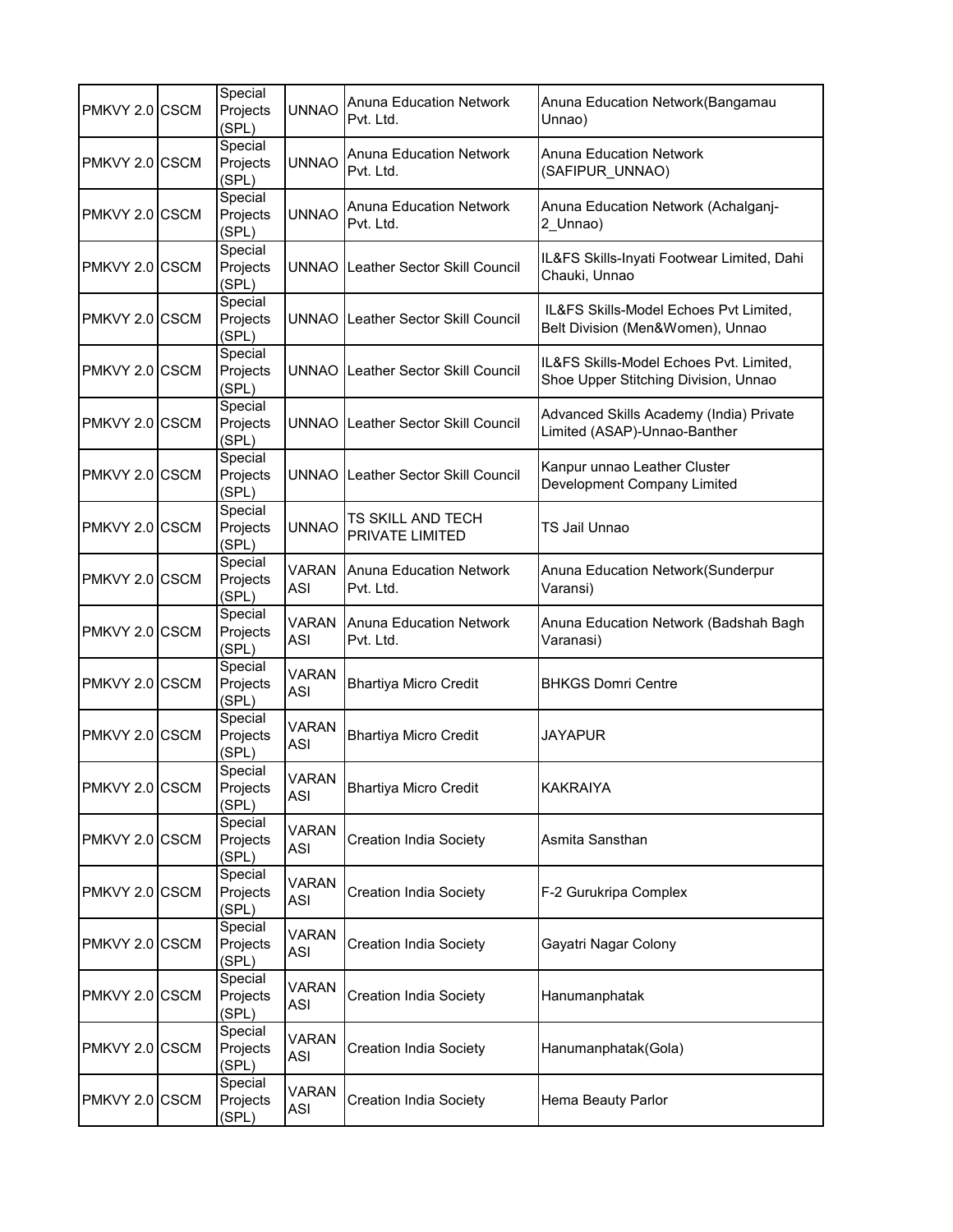| PMKVY 2.0 CSCM | Special<br>Projects<br>(SPL) | <b>VARAN</b><br>ASI        | <b>Creation India Society</b>                                                                  | Near Phariya Road                     |
|----------------|------------------------------|----------------------------|------------------------------------------------------------------------------------------------|---------------------------------------|
| PMKVY 2.0 CSCM | Special<br>Projects<br>(SPL) | VARAN<br>ASI               | <b>Creation India Society</b>                                                                  | Shivpur                               |
| PMKVY 2.0 CSCM | Special<br>Projects<br>(SPL) | VARAN<br>ASI               | Creation India Society                                                                         | Slim IT                               |
| PMKVY 2.0 CSCM | Special<br>Projects<br>(SPL) | <b>VARAN</b><br>ASI        | <b>Creation India Society</b>                                                                  | Koniya Colony                         |
| PMKVY 2.0 CSCM | Special<br>Projects<br>(SPL) | <b>VARAN</b><br><b>ASI</b> | <b>CSC E Governance Services</b><br>India Limited                                              | CSC - Aswalpur                        |
| PMKVY 2.0 CSCM | Special<br>Projects<br>(SPL) | <b>VARAN</b><br><b>ASI</b> | Jet Serve Aviation Pvt. Ltd                                                                    | Varanasi                              |
| PMKVY 2.0 CSCM | Special<br>Projects<br>(SPL) | <b>VARAN</b><br><b>ASI</b> | <b>Mosaic Network Pyt Ltd</b>                                                                  | Varanasi                              |
| PMKVY 2.0 CSCM | Special<br>Projects<br>(SPL) | <b>VARAN</b><br>ASI        | Mosaic Network Pyt Ltd                                                                         | Varanasi                              |
| PMKVY 2.0 CSCM | Special<br>Projects<br>(SPL) | <b>VARAN</b><br><b>ASI</b> | <b>Mosaic Workskills Private</b><br>Limited                                                    | Mosaic_WCD_Ramnagar Varanasi          |
| PMKVY 2.0 CSCM | Special<br>Projects<br>(SPL) | <b>VARAN</b><br><b>ASI</b> | <b>Mosaic Workskills Private</b><br>Limited                                                    | Mosaic_WCD_Asha Jyoti Kendra Varanasi |
| PMKVY 2.0 CSCM | Special<br>Projects<br>(SPL) | <b>VARAN</b><br><b>ASI</b> | The National Institute for<br><b>Entrepreneurship and Small</b><br><b>Business Development</b> | Varanasi 1                            |
| PMKVY 2.0 CSCM | Special<br>Projects<br>(SPL) | <b>VARAN</b><br><b>ASI</b> | The National Institute for<br>Entrepreneurship and Small<br><b>Business Development</b>        | Varanasi                              |
| PMKVY 2.0 CSCM | Special<br>Projects<br>(SPL) | <b>VARAN</b><br><b>ASI</b> | The National Institute for<br>Entrepreneurship and Small<br><b>Business Development</b>        | Varanasi                              |
| PMKVY 2.0 CSCM | Special<br>Projects<br>(SPL) | <b>VARAN</b><br><b>ASI</b> | The National Institute for<br>Entrepreneurship and Small<br><b>Business Development</b>        | Varanasi-4                            |
| PMKVY 2.0 CSCM | Special<br>Projects<br>(SPL) | <b>VARAN</b><br>ASI        | The National Institute for<br>Entrepreneurship and Small<br><b>Business Development</b>        | Varanasi 5                            |
| PMKVY 2.0 CSCM | Special<br>Projects<br>(SPL) | <b>VARAN</b><br>ASI        | The National Institute for<br><b>Entrepreneurship and Small</b><br><b>Business Development</b> | Varanasi 6                            |
| PMKVY 2.0 CSCM | Special<br>Projects<br>(SPL) | <b>VARAN</b><br>ASI        | The National Institute for<br><b>Entrepreneurship and Small</b><br><b>Business Development</b> | Varanasi                              |
| PMKVY 2.0 CSCM | Special<br>Projects<br>(SPL) | VARAN<br>ASI               | TS SKILL AND TECH<br>PRIVATE LIMITED                                                           | TS Jail Varanasi CJ                   |
| PMKVY 2.0 CSCM | Special<br>Projects<br>(SPL) | VARAN<br>ASI               | TS SKILL AND TECH<br>PRIVATE LIMITED                                                           | TS JAIL VARANASI DJ                   |
| PMKVY 2.0 CSCM | Special<br>Projects<br>(SPL) | VARAN<br>ASI               | TS SKILL AND TECH<br>PRIVATE LIMITED                                                           | TS Jail Varanasi CJ 2                 |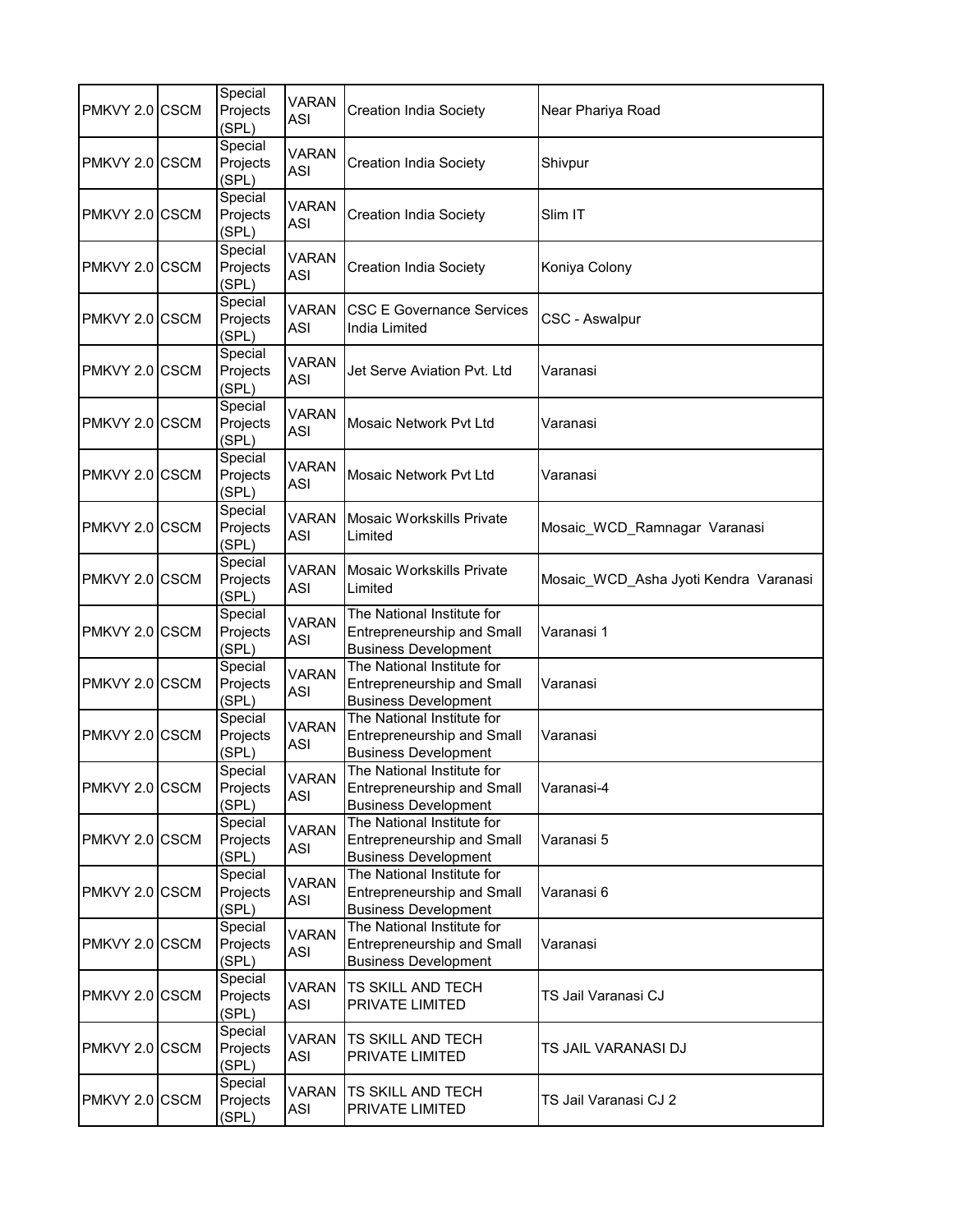| PMKVY 2.0 CSCM | Special<br>Projects<br>(SPL)       | <b>VARAN</b><br>ASI | <b>TS SKILL AND TECH</b><br>PRIVATE LIMITED   | TS Jail Varanasi CJ 3                            |
|----------------|------------------------------------|---------------------|-----------------------------------------------|--------------------------------------------------|
| PMKVY 2.0 CSCM | Special<br>Projects<br>(SPL)       | VARAN<br>ASI        | <b>TS SKILL AND TECH</b><br>PRIVATE LIMITED   | TS Jail Varanasi DJ 2                            |
| PMKVY 2.0 CSSM | Short<br>Term<br>Training<br>(STT) | Farrukh<br>abad     | Action point samiti                           | action point samiti                              |
| PMKVY 2.0 CSSM | Short<br>Term<br>Training<br>(STT) | Auraiya             | Action point samiti                           | action point samiti                              |
| PMKVY 2.0 CSSM | Short<br>Term<br>Training<br>(STT) | Kheri               | Akhand Jyoti Jan Kalyan<br>Sewa Samiti        | AKHAND JYOTI JAN KALYAN SEWA<br><b>SAMITI</b>    |
| PMKVY 2.0 CSSM | Short<br>Term<br>Training<br>(STT) | Maharaj<br>ganj     | Akhand Jyoti Jan Kalyan<br>Sewa Samiti        | AKHAND JYOTI JAN KALYAN SEWA<br><b>SAMITI</b>    |
| PMKVY 2.0 CSSM | Short<br>Term<br>Training<br>(STT) | ur                  | Balramp AMBICA SHIKSHA SAMAJ<br>KALYAN SAMITI | AMBICA INDUSTRIAL TRAINING CENTRE                |
| PMKVY 2.0 CSSM | Short<br>Term<br>Training<br>(STT) | Aligarh             | <b>ANS Skills Private Limited</b>             | <b>ANS Skills Private Limited</b>                |
| PMKVY 2.0 CSSM | Short<br>Term<br>Training<br>(STT) | Bijnor              | <b>ANS Skills Private Limited</b>             | <b>ANS Skills Private Limited</b>                |
| PMKVY 2.0 CSSM | Short<br>Term<br>Training<br>(STT) | Saharan<br>pur      | Anurag Welfare Society                        | Anurag Welfare Society                           |
| PMKVY 2.0 CSSM | Short<br>Term<br>Training<br>(STT) | Fatehpu<br>Ir.      | Anurag Welfare Society                        | Anurag Welfare Society                           |
| PMKVY 2.0 CSSM | Short<br>Term<br>Training<br>(STT) | ad                  | Ghaziab Arteva Consulting Private<br>Limited  | Arteva - Step by Step Foundation -<br>Muradnagar |
| PMKVY 2.0 CSSM | Short<br>Term<br>Training<br>(STT) | Meerut              | <b>Arteva Consulting Private</b><br>Limited   | <b>ARTEVA - Mawana - MEERUT</b>                  |
| PMKVY 2.0 CSSM | Short<br>Term<br>Training<br>(STT) |                     | Varanas Arteva Consulting Private<br>Limited  | Arteva-Krishna Nagar-Varanasi                    |
| PMKVY 2.0 CSSM | Short<br>Term<br>Training<br>(STT) | Saharan<br>pur      | Aryans Charitable Society                     | Aryans Charitable Society                        |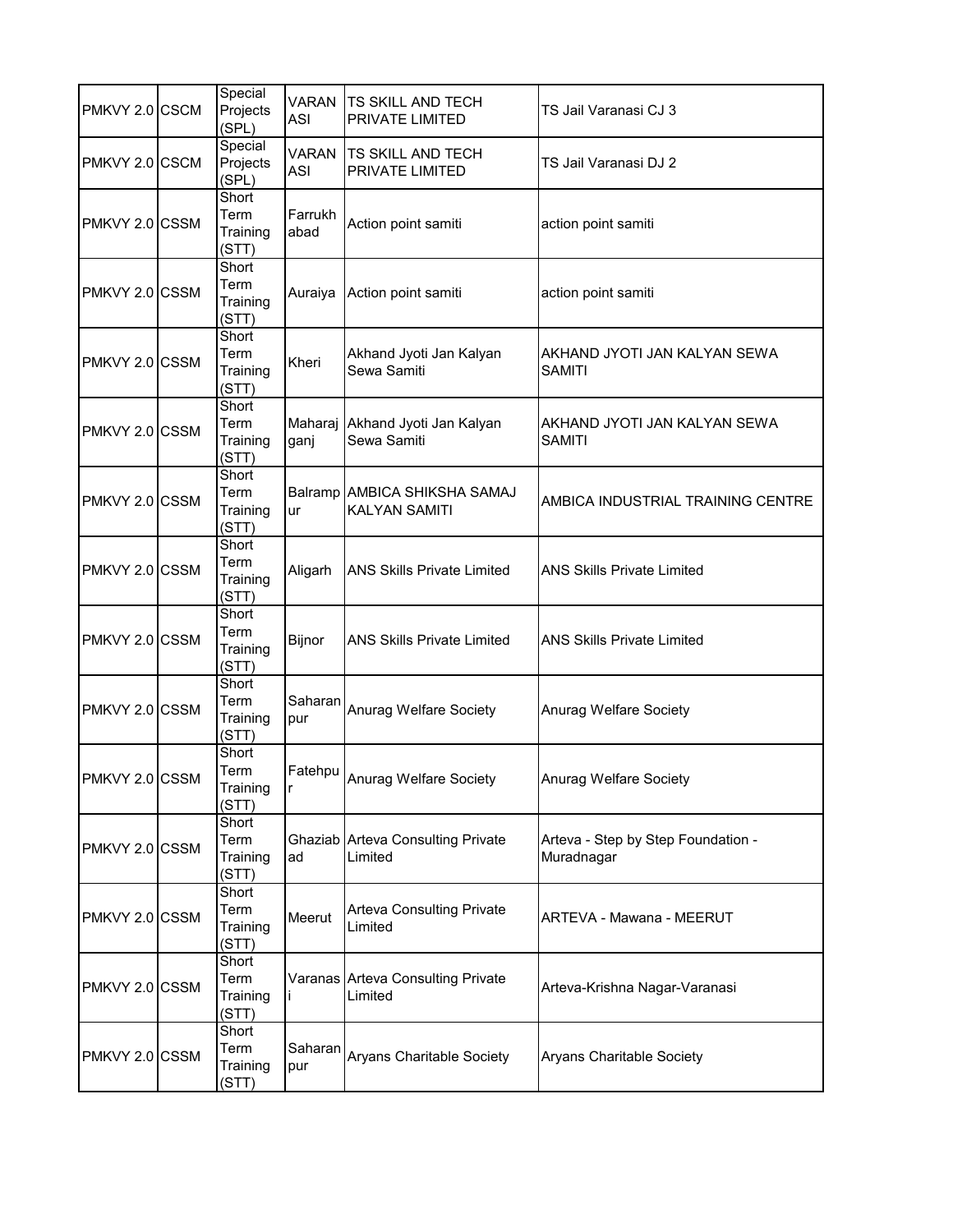| PMKVY 2.0 CSSM | Short<br>Term<br>Training<br>(STT) | Shamli        | <b>Aryans Charitable Society</b>                                      | <b>Aryans Charitable Society</b>       |
|----------------|------------------------------------|---------------|-----------------------------------------------------------------------|----------------------------------------|
| PMKVY 2.0 CSSM | Short<br>Term<br>Training<br>(STT) | Meerut        | Aryans Edutech Pvt Ltd                                                | Aryans Edutech Pvt. Ltd.               |
| PMKVY 2.0 CSSM | Short<br>Term<br>Training<br>(STT) | Balramp<br>ur | Aryans Edutech Pvt Ltd                                                | Aryans Edutech Pvt. Ltd.               |
| PMKVY 2.0 CSSM | Short<br>Term<br>Training<br>(STT) | Prayagr<br>aj | <b>AVS TECHNOQUEST INDIA</b><br><b>LIMITED</b>                        | AIIECT PRAYAGRAJ                       |
| PMKVY 2.0 CSSM | Short<br>Term<br>Training<br>(STT) | Luckno<br>W   | <b>AVS TECHNOQUEST INDIA</b><br><b>LIMITED</b>                        | <b>AIIECT LUCKNOW</b>                  |
| PMKVY 2.0 CSSM | Short<br>Term<br>Training<br>(STT) |               | Kasganj Balarc Foundation                                             | <b>BALARC FOUNDATION</b>               |
| PMKVY 2.0 CSSM | Short<br>Term<br>Training<br>(STT) | Sitapur       | <b>Balarc Foundation</b>                                              | <b>BALARC FOUNDATION</b>               |
| PMKVY 2.0 CSSM | Short<br>Term<br>Training<br>(STT) | Kheri         | <b>Balarc Foundation</b>                                              | <b>BALARC FOUNDATION</b>               |
| PMKVY 2.0 CSSM | Short<br>Term<br>Training<br>(STT) | Auraiya       | <b>BCS CONSULTING</b><br>PRIVATE LIMITED                              | <b>BCS Consulting Private Limited</b>  |
| PMKVY 2.0 CSSM | Short<br>Term<br>Training<br>(STT) | Etawah        | <b>Bcs Consulting Pvt Ltd</b>                                         | <b>BCS Consulting Pvt Ltd</b>          |
| PMKVY 2.0 CSSM | Short<br>Term<br>Training<br>(STT) | Ballia        | BHARTIYA BAL<br><b>SAKSHARTA MISSION</b>                              | Bhartiya Bal Saksharta Mission         |
| PMKVY 2.0 CSSM | Short<br>Term<br>Training<br>(STT) | r             | Ghazipu BHARTIYA BAL<br>SAKSHARTA MISSION                             | Bhartiya Bal Saksharta Mission         |
| PMKVY 2.0 CSSM | Short<br>Term<br>Training<br>(STT) | Aligarh       | <b>BHARTIYA BAL</b><br>SAKSHARTA MISSION                              | Bhartiya Bal Saksharta Mission         |
| PMKVY 2.0 CSSM | Short<br>Term<br>Training<br>(STT) | Morada<br>bad | Bhartiya Mahila Kalyan Avam<br>Bal Vikash Sodh Sansthan               | BHARTIYA MAHILA TRAINING CENTER        |
| PMKVY 2.0 CSSM | Short<br>Term<br>Training<br>(STT) |               | Sambha Bhartiya Mahila Kalyan Avam<br><b>Bal Vikash Sodh Sansthan</b> | <b>BHARTIYA MAHILA TRAINING CENTER</b> |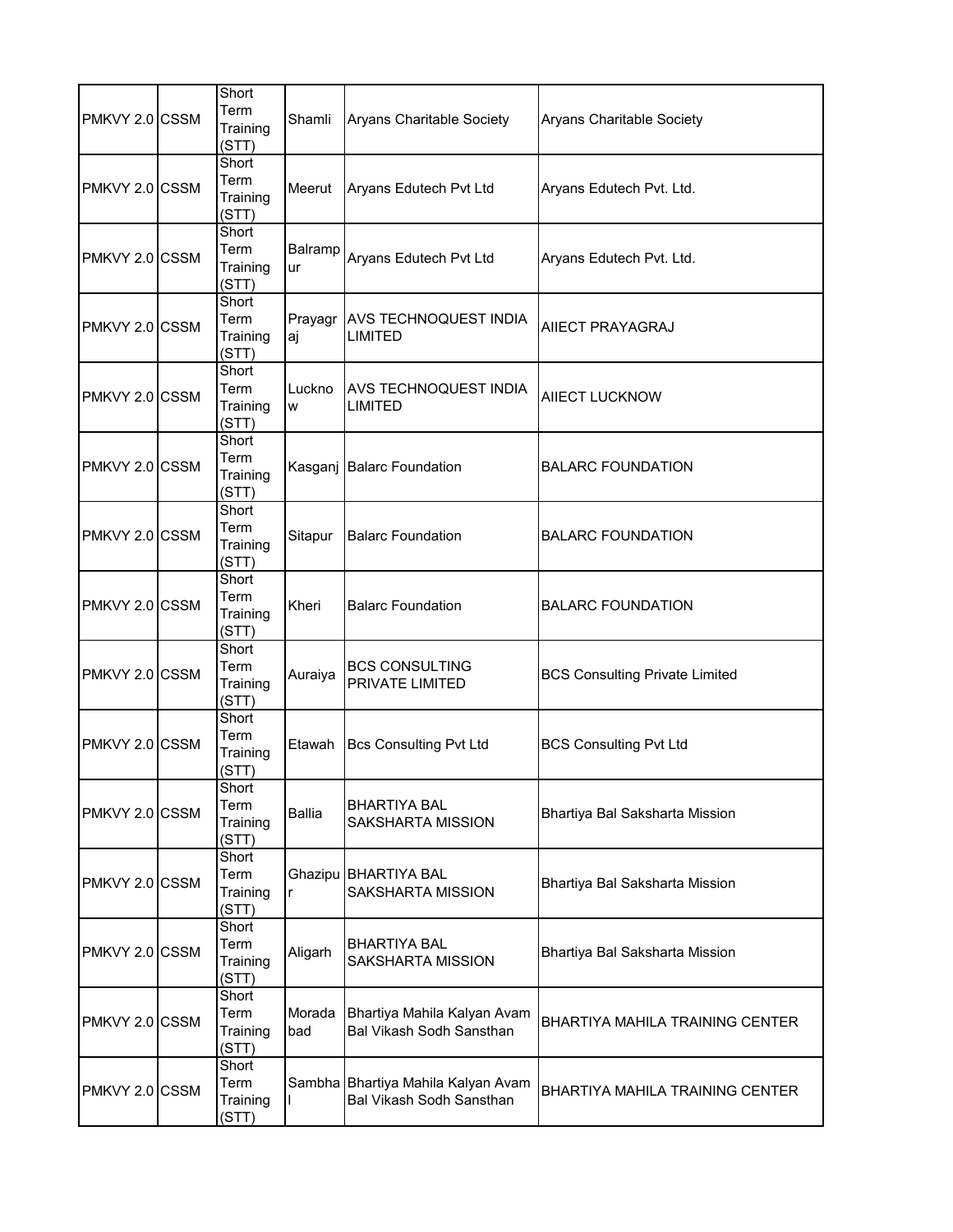| PMKVY 2.0 CSSM | Short<br>Term<br>Training<br>(STT) | Kasganj         | Bhartiya Mahila Kalyan Avam<br>Bal Vikash Sodh Sansthan           | BHARTIYA MAHILA TRAINING CENTER            |
|----------------|------------------------------------|-----------------|-------------------------------------------------------------------|--------------------------------------------|
| PMKVY 2.0 CSSM | Short<br>Term<br>Training<br>(STT) | Kasganj         | Bhartiya Mahila Kalyan Avam<br><b>Bal Vikash Sodh Sansthan</b>    | <b>BHARTIYA MAHILA TRAINING CENTER</b>     |
| PMKVY 2.0 CSSM | Short<br>Term<br>Training<br>(STT) | ur              | Gorakhp Bhartiya Mahila Kalyan Avam<br>Bal Vikash Sodh Sansthan   | BHARTIYA MAHILA TRAINING CENTER            |
| PMKVY 2.0 CSSM | Short<br>Term<br>Training<br>(STT) | Maharaj<br>ganj | Bhartiya Mahila Kalyan Avam<br>Bal Vikash Sodh Sansthan           | <b>BHARTIYA MAHILA TRAINING CENTER</b>     |
| PMKVY 2.0 CSSM | Short<br>Term<br>Training<br>(STT) | ad              | Ghaziab Birbal Academy and<br><b>Publications Private Limited</b> | Birbal Academy and Publication Pvt. Ltd.   |
| PMKVY 2.0 CSSM | Short<br>Term<br>Training<br>(STT) | Unnao           | Bonson Institute of<br>Information Technology                     | Bonson Institute of Information Technology |
| PMKVY 2.0 CSSM | Short<br>Term<br>Training<br>(STT) | Unnao           | Bonson Institute of<br>Information Technology                     | Bonson Institute of Information Technology |
| PMKVY 2.0 CSSM | Short<br>Term<br>Training<br>(STT) | Mathura         | Bonson Institute of<br>Information Technology                     | Bonson Institute of Information Technology |
| PMKVY 2.0 CSSM | Short<br>Term<br>Training<br>(STT) | Unnao           | Bonson Institute of<br>Information Technology                     | Bonson Institute of Information Technology |
| PMKVY 2.0 CSSM | Short<br>Term<br>Training<br>(STT) | Mathura         | Bonson Institute of<br>Information Technology                     | Bonson Institute of Information Technology |
| PMKVY 2.0 CSSM | Short<br>Term<br>Training<br>(STT) | Prayagr<br>аj   | <b>Brainware Consultancy</b><br><b>Private Limited</b>            | Brainware Saidabad                         |
| PMKVY 2.0 CSSM | Short<br>Term<br>Training<br>(STT) | Banda           | <b>Brainware Consultancy</b><br><b>Private Limited</b>            | <b>Brainware Atarra</b>                    |
| PMKVY 2.0 CSSM | Short<br>Term<br>Training<br>(STT) | Prayagr<br>аj   | <b>BVG India Ltd</b>                                              | <b>BVG CENTRE ALLAHABAD</b>                |
| PMKVY 2.0 CSSM | Short<br>Term<br>Training<br>(STT) | Ayodhy<br>a     | Centre of Technology and<br>Entrepreneurship<br>Development       | CTED-PMKVY Centre -Faizabad                |
| PMKVY 2.0 CSSM | Short<br>Term<br>Training<br>(STT) | Amethi          | Centre of Technology and<br>Entrepreneurship<br>Development       | <b>CTED PMKVY Centre-Partosh</b>           |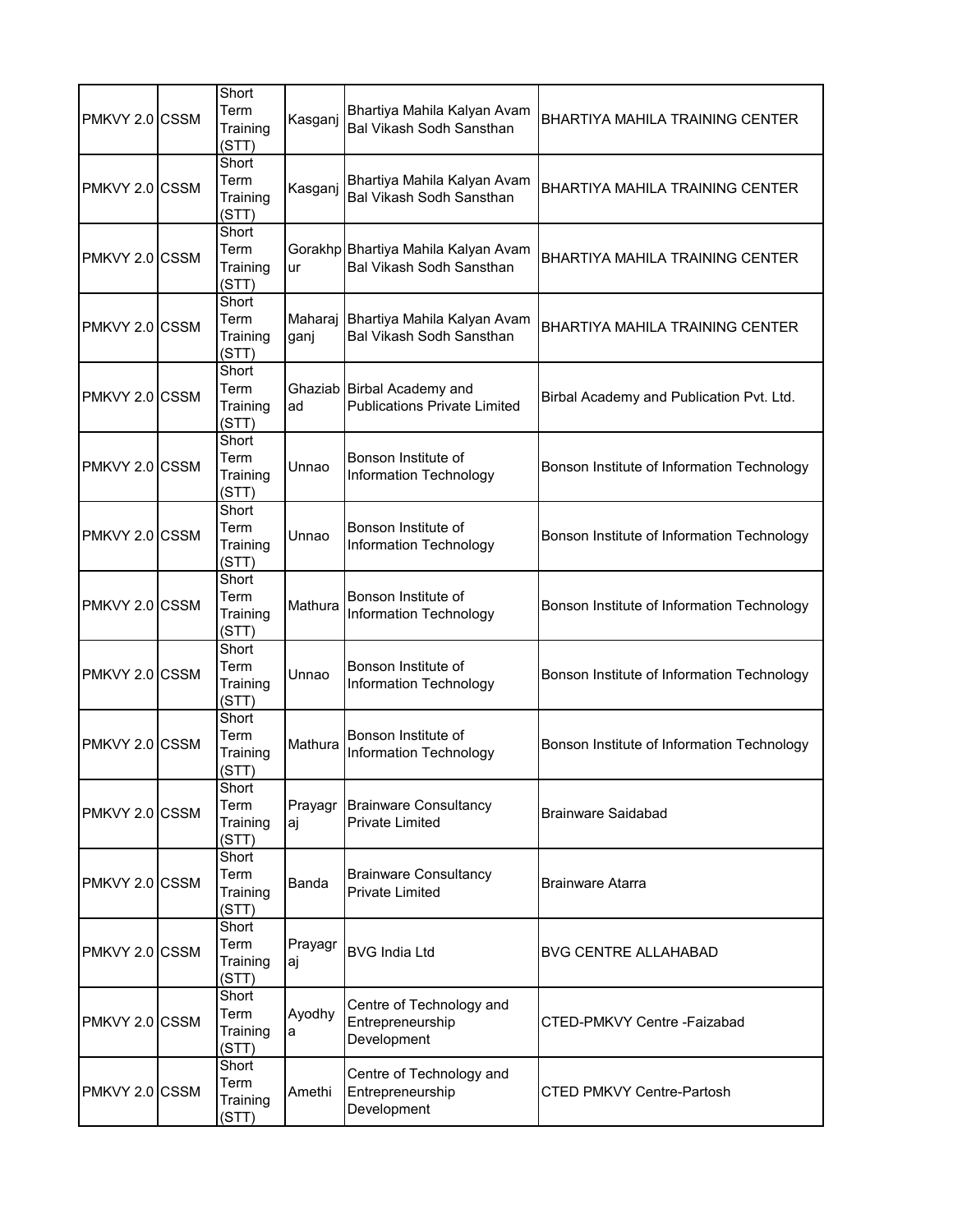| PMKVY 2.0 CSSM | Short<br>Term<br>Training<br>(STT) | Amethi          | Centre of Technology and<br>Entrepreneurship<br>Development | CTED PMKVY Centre                    |
|----------------|------------------------------------|-----------------|-------------------------------------------------------------|--------------------------------------|
| PMKVY 2.0 CSSM | Short<br>Term<br>Training<br>(STT) | Sultanp<br>ur   | Centre of Technology and<br>Entrepreneurship<br>Development | CTED PMKVY Centre-Mishrane           |
| PMKVY 2.0 CSSM | Short<br>Term<br>Training<br>(STT) | Amethi          | Centre of Technology and<br>Entrepreneurship<br>Development | <b>CTED PMKVY Centre-Jamo</b>        |
| PMKVY 2.0 CSSM | Short<br>Term<br>Training<br>(STT) | Ayodhy<br>a     | Centre of Technology and<br>Entrepreneurship<br>Development | <b>CTED PMKVY Centre-Faizabad</b>    |
| PMKVY 2.0 CSSM | Short<br>Term<br>Training<br>(STT) | Sultanp<br>ur   | Centre of Technology and<br>Entrepreneurship<br>Development | <b>CTED PMKVY Centre-Sultanp</b>     |
| PMKVY 2.0 CSSM | Short<br>Term<br>Training<br>(STT) | Rae<br>Bareli   | Centre of Technology and<br>Entrepreneurship<br>Development | CTED PMKVY Centre-Dalmau             |
| PMKVY 2.0 CSSM | Short<br>Term<br>Training<br>(STT) | Etawah          | CH KANSHI RAM SWAMI<br>EDUCATIONAL SOCIETY                  | Ch.Kanshi Ram Training Center        |
| PMKVY 2.0 CSSM | Short<br>Term<br>Training<br>(STT) | Sambha          | Chanakya Foundation                                         | CHANAKAYA FOUNDATION                 |
| PMKVY 2.0 CSSM | Short<br>Term<br>Training<br>(STT) | Hardoi          | <b>Computer House</b>                                       | Computer House - Sandila             |
| PMKVY 2.0 CSSM | Short<br>Term<br>Training<br>(STT) | Baraban<br>ki   | <b>Computer House</b>                                       | Computer House - Barabanki           |
| PMKVY 2.0 CSSM | Short<br>Term<br>Training<br>(STT) | Unnao           | <b>Computer House</b>                                       | Computer House - Unnao               |
| PMKVY 2.0 CSSM | Short<br>Term<br>Training<br>(STT) | Baraban<br>ki   | Computer House                                              | Computer House - Ghughter, Barabanki |
| PMKVY 2.0 CSSM | Short<br>Term<br>Training<br>(STT) |                 | Kannauj Cyber Academy                                       | Cyber Academy                        |
| PMKVY 2.0 CSSM | Short<br>Term<br>Training<br>(STT) | Kanpur<br>Nagar | Cyber Academy                                               | Cyber Academy                        |
| PMKVY 2.0 CSSM | Short<br>Term<br>Training<br>(STT) | Fatehpu         | Cyber Academy                                               | Cyber Academy                        |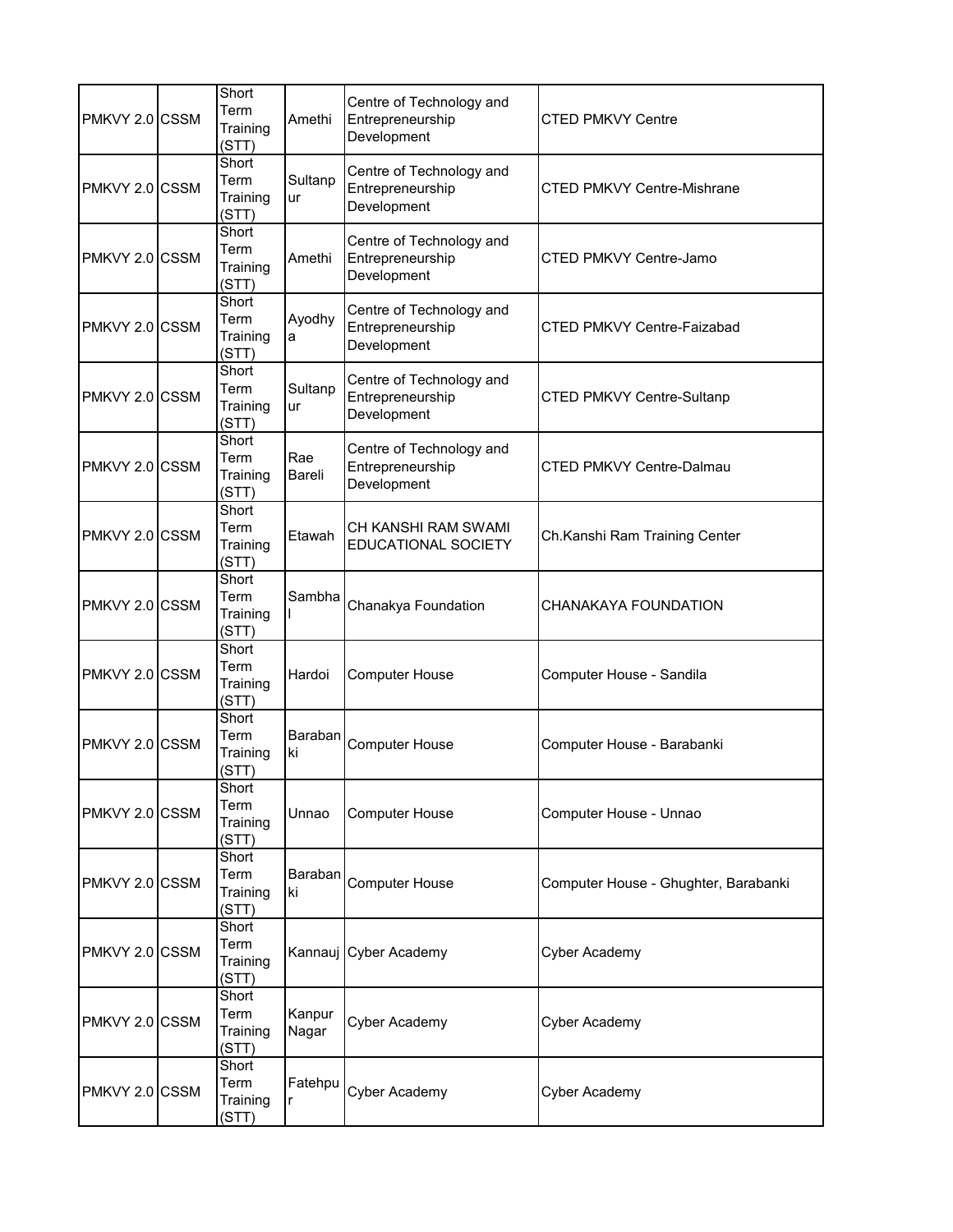| PMKVY 2.0 CSSM | Short<br>Term<br>Training<br>(STT) | Sultanp<br>ur                    | Cyber Academy                                    | CYBER ACADEMY, SULTANPUR                                    |
|----------------|------------------------------------|----------------------------------|--------------------------------------------------|-------------------------------------------------------------|
| PMKVY 2.0 CSSM | Short<br>Term<br>Training<br>(STT) | Unnao                            | Cyber Academy                                    | <b>CYBER ACADEMY UNNAO</b>                                  |
| PMKVY 2.0 CSSM | Short<br>Term<br>Training<br>(STT) | Meerut                           | DAKSYA ACADEMY<br><b>PRIVATE LIMITED</b>         | Daksya Academy Multi Skill Center - Meerut                  |
| PMKVY 2.0 CSSM | Short<br>Term<br>Training<br>(STT) | ad                               | Ghaziab DAKSYA ACADEMY<br><b>PRIVATE LIMITED</b> | Daksya Academy Multi Skill Centre - Gzb 2                   |
| PMKVY 2.0 CSSM | Short<br>Term<br>Training<br>(STT) | Deoria                           | DORIC MULTIMEDIA PVT.<br>LTD.                    | Doric Multimedia Pvt Ltd, Deoria                            |
| PMKVY 2.0 CSSM | Short<br>Term<br>Training<br>(STT) | Gautam<br><b>Buddha</b><br>Nagar | DORIC MULTIMEDIA PVT.<br>LTD.                    | Doric Multimedia Pvt Ltd, G. B. Nagar                       |
| PMKVY 2.0 CSSM | Short<br>Term<br>Training<br>(STT) | Maharaj<br>ganj                  | Drishti - The Vision                             | Drishti The Vision Maharajganj 01                           |
| PMKVY 2.0 CSSM | Short<br>Term<br>Training<br>(STT) | Kushi<br>Nagar                   | Drishti - The Vision                             | Drishti the vision khushinagar NH,28 near<br>budha hospital |
| PMKVY 2.0 CSSM | Short<br>Term<br>Training<br>(STT) | Gorakhp<br>ur                    | E - Ashram Infotech Pvt Ltd                      | E ashram - Gorakhpur                                        |
| PMKVY 2.0 CSSM | Short<br>Term<br>Training<br>(STT) | Farrukh<br>abad                  | E - Ashram Infotech Pvt Ltd                      | E Ashram Kaimganj                                           |
| PMKVY 2.0 CSSM | Short<br>Term<br>Training<br>(STT) | Ayodhy<br>a                      | E - Ashram Infotech Pvt Ltd                      | E Ashram Faizabad                                           |
| PMKVY 2.0 CSSM | Short<br>Term<br>Training<br>(STT) | Gorakhp<br>ur                    | E - Ashram Infotech Pvt Ltd                      | E Ashram Gorakhpur                                          |
| PMKVY 2.0 CSSM | Short<br>Term<br>Training<br>(STT) | Maharaj<br>ganj                  | E - Ashram Infotech Pvt Ltd                      | E-Ashram Maharajganj                                        |
| PMKVY 2.0 CSSM | Short<br>Term<br>Training<br>(STT) | Gorakhp<br>ur                    | E - Ashram Infotech Pvt Ltd                      | E-ASHRAM GORAKHPU-2                                         |
| PMKVY 2.0 CSSM | Short<br>Term<br>Training<br>(STT) | Maharaj<br>ganj                  | E- Ashram Infotech                               | E-Ashram Maharajganj                                        |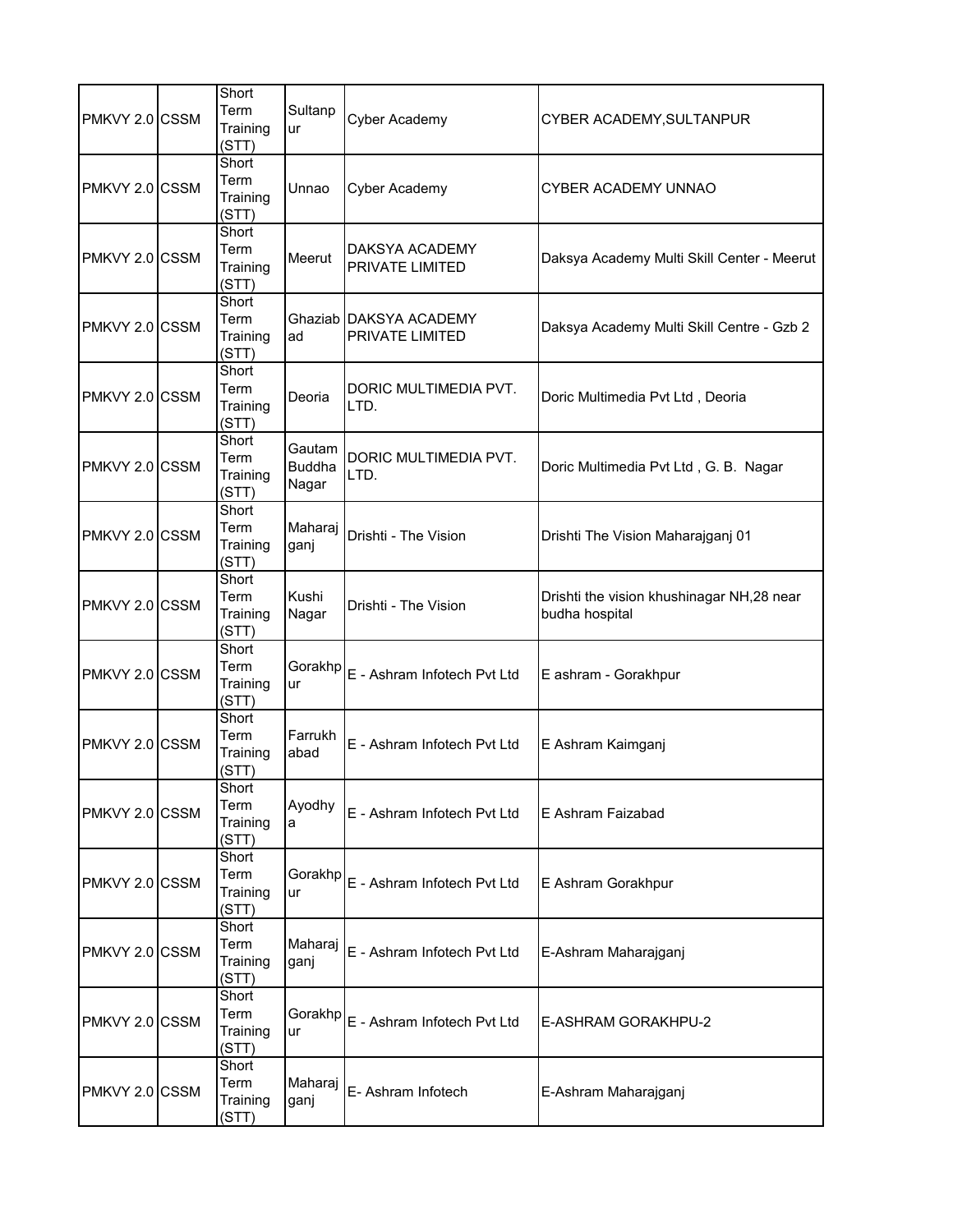| PMKVY 2.0 CSSM | Short<br>Term<br>Training<br>(STT) | ad                      | Ghaziab EARTH & MOON HR<br>PRIVATE LIMITED                  | Earth and Moon Skill Development Centre-<br>Dasna Ghaziabad  |
|----------------|------------------------------------|-------------------------|-------------------------------------------------------------|--------------------------------------------------------------|
| PMKVY 2.0 CSSM | Short<br>Term<br>Training<br>(STT) |                         | Siddhart EARTH & MOON HR<br>h Nagar PRIVATE LIMITED         | Earth & Moon Skill Development Centre-<br>Dumariyaganj       |
| PMKVY 2.0 CSSM | Short<br>Term<br>Training<br>(STT) | Agra                    | Eduguru India Pvt Ltd                                       | Eduguru India pvt Ltd                                        |
| PMKVY 2.0 CSSM | Short<br>Term<br>Training<br>(STT) | <b>Bulands</b><br>hahr  | Eduguru India Pvt Ltd                                       | Eduguru India pvt Ltd                                        |
| PMKVY 2.0 CSSM | Short<br>Term<br>Training<br>(STT) | pur                     | Saharan Empower Pragati Vocational<br>& Staffing Pvt Ltd    | PMKK, DEOBAND, SAHARANPUR                                    |
| PMKVY 2.0 CSSM | Short<br>Term<br>Training<br>(STT) | Meerut                  | <b>Empower Pragati Vocational</b><br>& Staffing Pvt Ltd     | <b>Empower Pragati Vocational and Staffing</b><br>Pvt Ltd    |
| PMKVY 2.0 CSSM | Short<br>Term<br>Training<br>(STT) | Baghpat                 | <b>Empower Pragati Vocational</b><br>& Staffing Pvt Ltd     | PMKK - Baghpat                                               |
| PMKVY 2.0 CSSM | Short<br>Term<br>Training<br>(STT) | Sitapur                 | <b>Eupraxis Expert Systems</b><br><b>Consulting Pvt Ltd</b> | <b>Eupraxis Expert Systems Consulting Pvt</b><br>Ltd-Sitapur |
| PMKVY 2.0 CSSM | Short<br>Term<br>Training<br>(STT) | Sant<br>Kabeer<br>Nagar | <b>FIRST SOURCE</b>                                         | <b>FIRST SOURCE</b>                                          |
| PMKVY 2.0 CSSM | Short<br>Term<br>Training<br>(STT) | Siddhart<br>h Nagar     | <b>FIRST SOURCE</b>                                         | <b>FIRST SOURCE</b>                                          |
| PMKVY 2.0 CSSM | Short<br>Term<br>Training<br>(STT) | Rae<br>Bareli           | FRONTLINE (NCR)<br><b>BUSINESS SOLUTIONS</b><br>PVT. LTD.   | Frontline(NCR) Business Solutions Pvt Ltd                    |
| PMKVY 2.0 CSSM | Short<br>Term<br>Training<br>(STT) | Hardoi                  | <b>Frontline Global Services</b>                            | frontline global services                                    |
| PMKVY 2.0 CSSM | Short<br>Term<br>Training<br>(STT) | Unnao                   | <b>FUTURE NET</b><br>EDUCATIONAL SOCIETY                    | FUTURE NET SDC SHUKLAGANJ                                    |
| PMKVY 2.0 CSSM | Short<br>Term<br>Training<br>(STT) | Bareilly                | <b>Future Shape Social</b><br><b>Educational Society</b>    | Future Shape PMKVY CSSM Training<br>Centre                   |
| PMKVY 2.0 CSSM | Short<br>Term<br>Training<br>(STT) | <b>Bareilly</b>         | Future Shape Social<br><b>Educational Society</b>           | Future Shape PMKVY CSSM Skill Centre                         |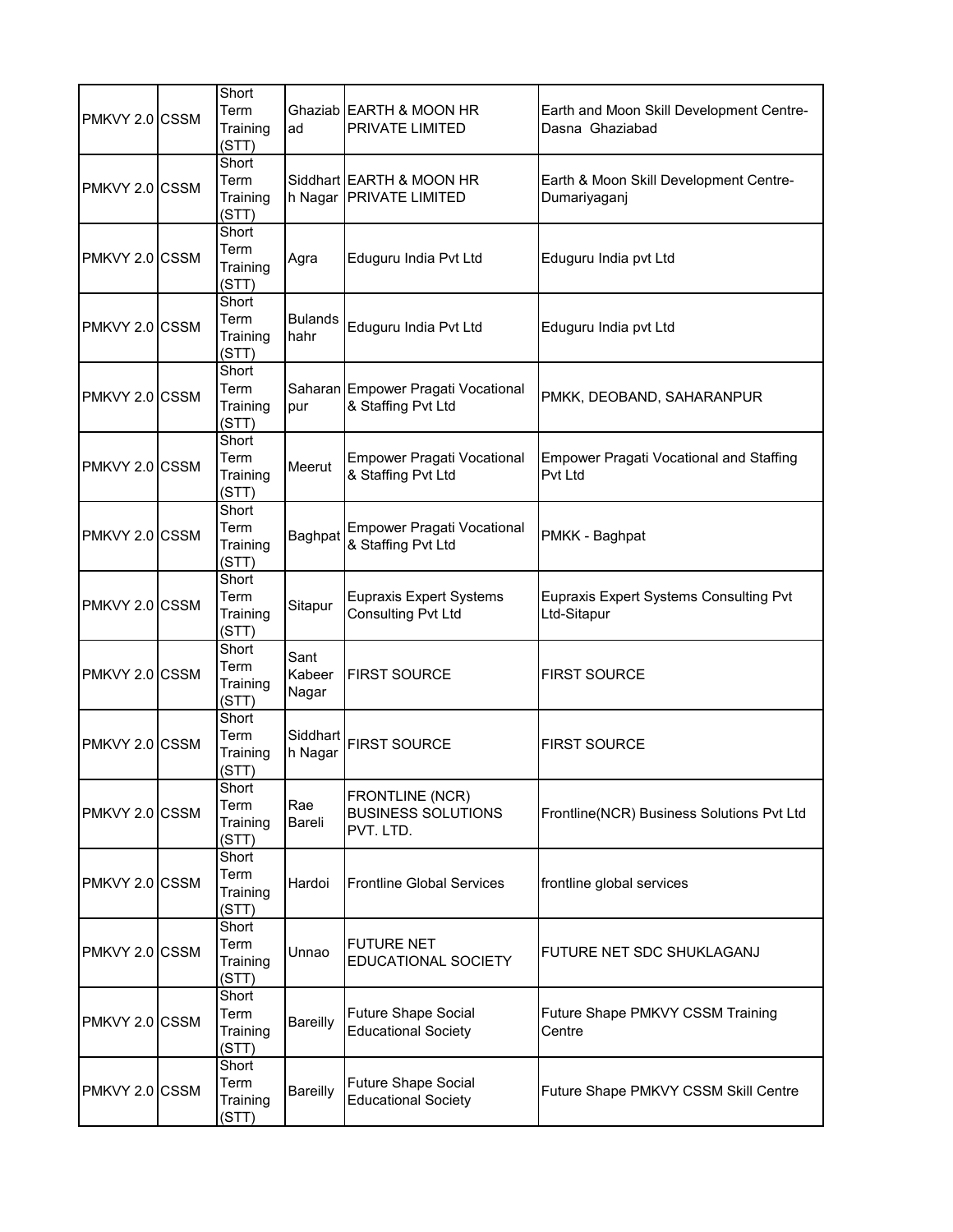| PMKVY 2.0 CSSM | Short<br>Term<br>Training<br>(STT) | anpur                            | Shahjah Future Shape Social<br><b>Educational Society</b> | Future Shape PMKVY CSSM Training<br>Centre Shahjahanpur             |
|----------------|------------------------------------|----------------------------------|-----------------------------------------------------------|---------------------------------------------------------------------|
| PMKVY 2.0 CSSM | Short<br>Term<br>Training<br>(STT) | <b>Budaun</b>                    | <b>Future Shape Social</b><br><b>Educational Society</b>  | Future Shape PMKVY CSSM Training<br>Centre                          |
| PMKVY 2.0 CSSM | Short<br>Term<br>Training<br>(STT) | <b>Budaun</b>                    | <b>Future Shape Social</b><br><b>Educational Society</b>  | FUTURE SHAPE PMKVY TRAINING<br><b>CENTRE SAIDPUR</b>                |
| PMKVY 2.0 CSSM | Short<br>Term<br>Training<br>(STT) | Kheri                            | <b>Future Shape Social</b><br><b>Educational Society</b>  | FUTURE SHAPE DREAM PMKVY<br>TRAINING CENTRE SAMPURNA NAGAR          |
| PMKVY 2.0 CSSM | Short<br>Term<br>Training<br>(STT) | Bareilly                         | <b>Future Shape Social</b><br><b>Educational Society</b>  | Future Shape PMKVY CSSM Training<br><b>Centre AHILADPUR</b>         |
| PMKVY 2.0 CSSM | Short<br>Term<br>Training<br>(STT) | Morada<br>bad                    | Fuzone e Systems Pvt. Ltd.                                | Fuzone e Systems Moradabad                                          |
| PMKVY 2.0 CSSM | Short<br>Term<br>Training<br>(STT) | Kanpur<br>Nagar                  | Fuzone e Systems Pvt. Ltd.                                | Fuzone e Systems Kanpur II                                          |
| PMKVY 2.0 CSSM | Short<br>Term<br>Training<br>(STT) | Gautam<br><b>Buddha</b><br>Nagar | Fuzone e Systems Pvt. Ltd.                                | Fuzone e Systems Pvt Ltd GB Nagar                                   |
| PMKVY 2.0 CSSM | Short<br>Term<br>Training<br>(STT) | Baghpat                          | <b>G&amp;G SKILLS DEVELOPERS</b><br>PRIVATE LIMITED       | G&G Skills Developers Academy                                       |
| PMKVY 2.0 CSSM | Short<br>Term<br>Training<br>(STT) | ad                               | Ghaziab GAUTAM BUDH HEALTH<br><b>CARE FOUNDATION</b>      | Ghaizabad 1 - Gautam Budh Health Care<br>Foundation                 |
| PMKVY 2.0 CSSM | Short<br>Term<br>Training<br>(STT) | rnagar                           | Muzaffa   GAUTAM BUDH HEALTH<br><b>CARE FOUNDATION</b>    | Gautam Budh Health Care Foundation<br>Muzaffarnagar-2               |
| PMKVY 2.0 CSSM | Short<br>Term<br>Training<br>(STT) | rnagar                           | Muzaffa GAUTAM BUDH HEALTH<br><b>CARE FOUNDATION</b>      | <b>GAUTAM BUDH HEALTH CARE</b><br><b>FOUNDATION MUZAFFARNAGER-3</b> |
| PMKVY 2.0 CSSM | Short<br>Term<br>Training<br>(STT) | ad                               | Ghaziab GAUTAM BUDH HEALTH<br><b>CARE FOUNDATION</b>      | Gautam Budh Health Care Foundation<br>Ghaziabad-2                   |
| PMKVY 2.0 CSSM | Short<br>Term<br>Training<br>(STT) | Meerut                           | GAUTAM BUDH HEALTH<br><b>CARE FOUNDATION</b>              | Gautam Budh health Care Foundation<br>Meerut-1                      |
| PMKVY 2.0 CSSM | Short<br>Term<br>Training<br>(STT) | Bijnor                           | GITA GRAMIN VIKAS<br>SANSTHAN                             | <b>ITMS</b>                                                         |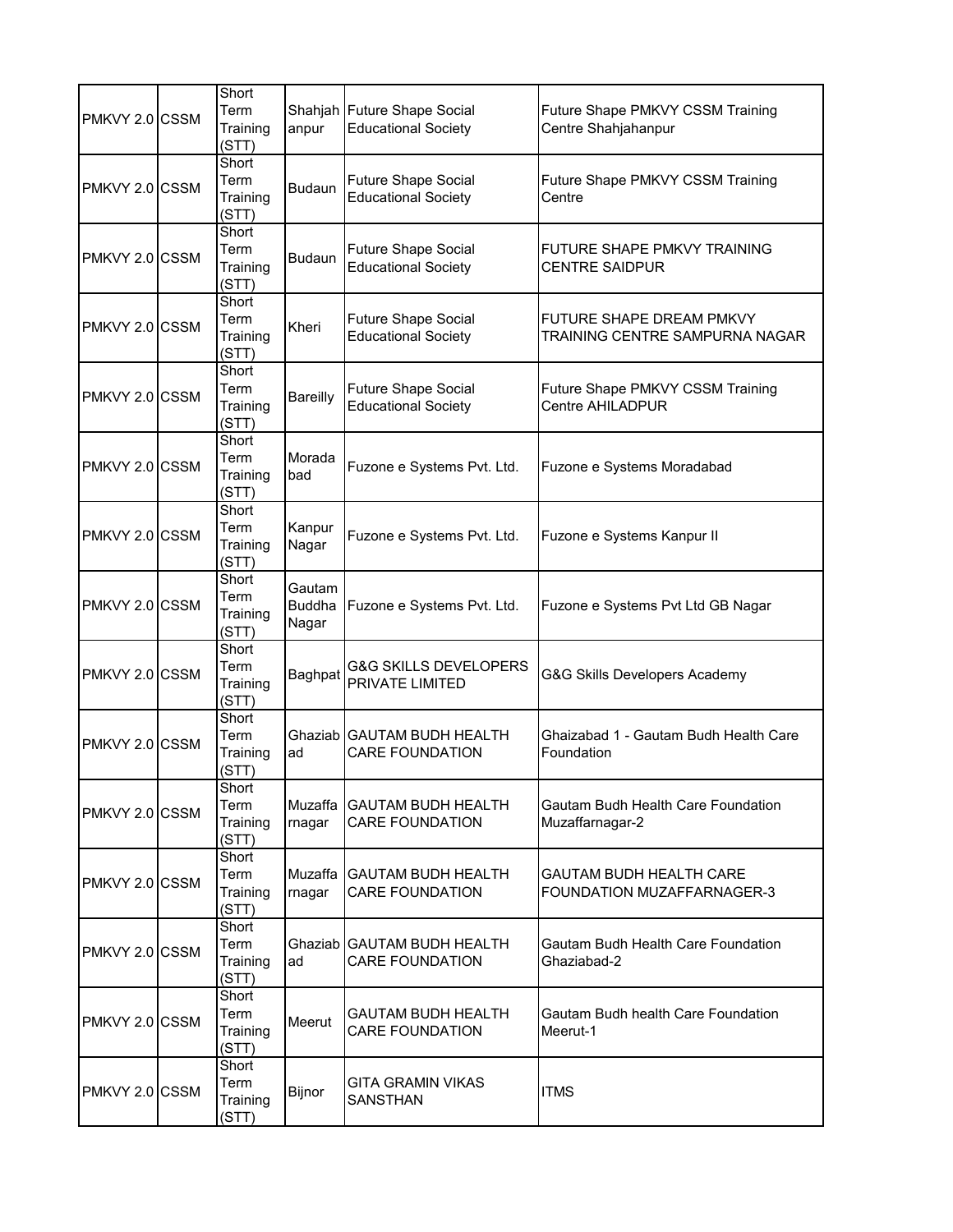| PMKVY 2.0 CSSM | Short<br>Term<br>Training<br>(STT) | Bijnor        | GITA GRAMIN VIKAS<br><b>SANSTHAN</b>                  | <b>ITMS BIJNOR</b>                           |
|----------------|------------------------------------|---------------|-------------------------------------------------------|----------------------------------------------|
| PMKVY 2.0 CSSM | Short<br>Term<br>Training<br>(STT) | Bijnor        | <b>GITA GRAMIN VIKAS</b><br><b>SANSTHAN</b>           | <b>ITMS NEHTAUR</b>                          |
| PMKVY 2.0 CSSM | Short<br>Term<br>Training<br>(STT) | r             | Fatehpu Gopal Shikshan Evam<br>Gramin Vikas Sansthan  | Gopal Shikshan Evam Gramin Vikas<br>Sansthan |
| PMKVY 2.0 CSSM | Short<br>Term<br>Training<br>(STT) | Mahoba        | Gopal Shikshan Evam<br>Gramin Vikas Sansthan          | Gopal Shikshan Evam Gramin Vikas<br>Sansthan |
| PMKVY 2.0 CSSM | Short<br>Term<br>Training<br>(STT) | r             | Fatehpu Gopal Shikshan Evam<br>Gramin Vikas Sansthan  | Gopal Shikshan Evam Gramin Vikas<br>Sansthan |
| PMKVY 2.0 CSSM | Short<br>Term<br>Training<br>(STT) | r             | Hamirpu Gopal Shikshan Evam<br>Gramin Vikas Sansthan  | Gopal Shikshan Evam Gramin Vikas<br>Sansthan |
| PMKVY 2.0 CSSM | Short<br>Term<br>Training<br>(STT) | h Nagar       | Siddhart Gopal Shikshan Evam<br>Gramin Vikas Sansthan | Gopal Shikshan Evam Gramin Vikas<br>Sansthan |
| PMKVY 2.0 CSSM | Short<br>Term<br>Training<br>(STT) | Luckno<br>W   | <b>GRAM BHARTI JAN</b><br><b>KALYAN SAMITI</b>        | Gram Bharti Jan Kalyan Samiti                |
| PMKVY 2.0 CSSM | Short<br>Term<br>Training<br>(STT) | Lalitpur      | <b>GRAM BHARTI JAN</b><br><b>KALYAN SAMITI</b>        | Gram Bharti Jan Kalyan Samiti                |
| PMKVY 2.0 CSSM | Short<br>Term<br>Training<br>(STT) | Kannauj       | <b>GRAM BHARTI JAN</b><br><b>KALYAN SAMITI</b>        | Gram Bharti Jan Kalyan Samiti                |
| PMKVY 2.0 CSSM | Short<br>Term<br>Training<br>(STT) | Luckno<br>W   | <b>GRAM BHARTI JAN</b><br><b>KALYAN SAMITI</b>        | Gram Bharti Jan Kalyan Samiti                |
| PMKVY 2.0 CSSM | Short<br>Term<br>Training<br>(STT) | Prayagr<br>aj | <b>GRAMIN UTTHAN SAMITI</b>                           | <b>GRAMIN UTTHAN SAMITI - NAINI1</b>         |
| PMKVY 2.0 CSSM | Short<br>Term<br>Training<br>(STT) | Prayagr<br>aj | <b>GRAMIN UTTHAN SAMITI</b>                           | <b>GRAMIN UTTHAN SAMITI - JHALWA1</b>        |
| PMKVY 2.0 CSSM | Short<br>Term<br>Training<br>(STT) | Prayagr<br>aj | <b>GRAMIN UTTHAN SAMITI</b>                           | <b>GRAMIN UTTHAN SAMITI - 1</b>              |
| PMKVY 2.0 CSSM | Short<br>Term<br>Training<br>(STT) | Kausha<br>mbi | GRAMIN UTTHAN SAMITI                                  | <b>GRAMIN UTTHAN SAMITI - 2</b>              |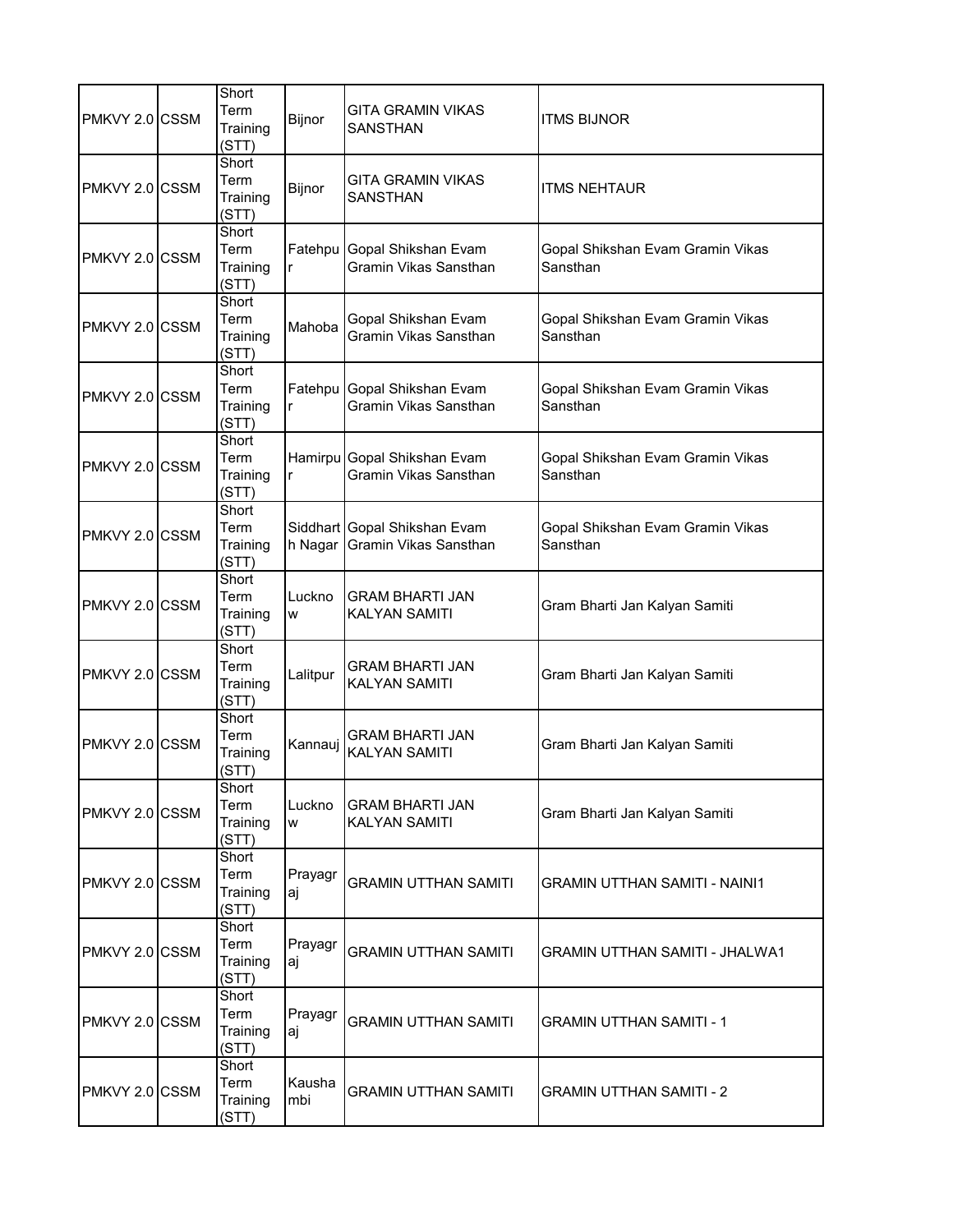| PMKVY 2.0 CSSM | Short<br>Term<br>Training<br>(STT) |                | Jaunpur   GRAMIN UTTHAN SAMITI                             | <b>GRAMIN UTTHAN SAMITI - JAUNPUR1</b>  |
|----------------|------------------------------------|----------------|------------------------------------------------------------|-----------------------------------------|
| PMKVY 2.0 CSSM | Short<br>Term<br>Training<br>(STT) | <b>Hathras</b> | Gramin Vikas Evam Samajik<br>Seva Sansthan                 | Gramin Vikas Evam Samajik Seva Sansthan |
| PMKVY 2.0 CSSM | Short<br>Term<br>Training<br>(STT) | <b>Hathras</b> | Gramin Vikas Evam Samajik<br>Seva Sansthan                 | Gramin Vikas Evam Samajik Seva Sansthan |
| PMKVY 2.0 CSSM | Short<br>Term<br>Training<br>(STT) | Aligarh        | Gramin Vikas Evam Samajik<br>Seva Sansthan                 | Gramin Vikas Evam Samajik Seva Sansthan |
| PMKVY 2.0 CSSM | Short<br>Term<br>Training<br>(STT) | Etah           | Gramin Vikas Evam Samajik<br>Seva Sansthan                 | Gramin Vikas Evam Samajik Seva Sansthan |
| PMKVY 2.0 CSSM | Short<br>Term<br>Training<br>(STT) | Firozab<br>ad  | Gramin Vikas Evam Samajik<br>Seva Sansthan                 | Gramin Vikas Evam Samajik Seva Sansthan |
| PMKVY 2.0 CSSM | Short<br>Term<br>Training<br>(STT) | Aligarh        | Gramin Vikas Evam Samajik<br>Seva Sansthan                 | Gramin Vikas Evam Samajik Seva Sansthan |
| PMKVY 2.0 CSSM | Short<br>Term<br>Training<br>(STT) | Kasganj        | Gramin Vikas Evam Samajik<br>Seva Sansthan                 | Gramin Vikas Evam Samajik Seva Sansthan |
| PMKVY 2.0 CSSM | Short<br>Term<br>Training<br>(STT) |                | Sambha GRAS Education & Training<br>Services Pvt. Ltd.     | <b>GRAS Academy - Sambhal</b>           |
| PMKVY 2.0 CSSM | Short<br>Term<br>Training<br>(STT) | Morada<br>bad  | <b>GRAS Education &amp; Training</b><br>Services Pvt. Ltd. | <b>GRAS Academy- Moradabad</b>          |
| PMKVY 2.0 CSSM | Short<br>Term<br>Training<br>(STT) | hahr           | Bulands GRAS Education & Training<br>Services Pvt. Ltd.    | <b>GRAS Academy- Bulandshahr</b>        |
| PMKVY 2.0 CSSM | Short<br>Term<br>Training<br>(STT) | Etawah         | <b>GRAS Education &amp; Training</b><br>Services Pvt. Ltd. | <b>GRAS Academy - Etawah</b>            |
| PMKVY 2.0 CSSM | Short<br>Term<br>Training<br>(STT) | Kasganj        | <b>GRAS Education &amp; Training</b><br>Services Pvt. Ltd. | GRAS Academy - Nadrai Gate Kasganj      |
| PMKVY 2.0 CSSM | Short<br>Term<br>Training<br>(STT) | r              | Ghazipu GRAS Education & Training<br>Services Pvt. Ltd.    | <b>GRAS Academy- Ghazipur</b>           |
| PMKVY 2.0 CSSM | Short<br>Term<br>Training<br>(STT) | Mathura        | <b>GRAS Education &amp; Training</b><br>Services Pvt. Ltd. | <b>GRAS Academy-Mathura</b>             |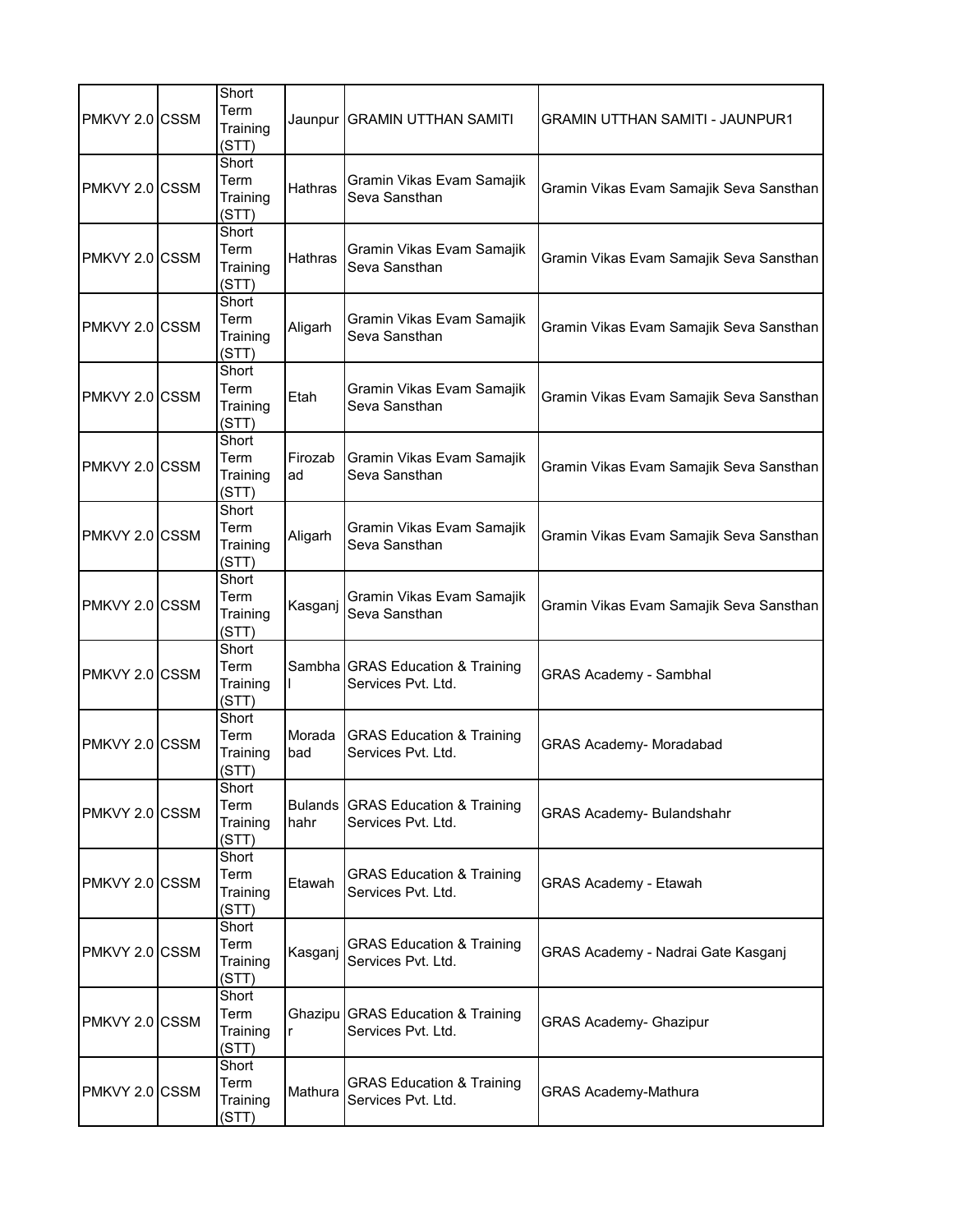| PMKVY 2.0 CSSM  | Short<br>Term<br>Training<br>(STT) | hahr            | Bulands GRAS Education & Training<br>Services Pvt. Ltd.                      | GRAS Academy - Dulera Bulandshahr        |
|-----------------|------------------------------------|-----------------|------------------------------------------------------------------------------|------------------------------------------|
| PMKVY 2.0 CSSM  | Short<br>Term<br>Training<br>(STT) | Hardoi          | Helpage Youth Foundation                                                     | Helpage Youth Foundation                 |
| PMKVY 2.0 CSSM  | Short<br>Term<br>Training<br>(STT) | Ghazipu<br>r    | Helpage Youth Foundation                                                     | Helpage Youth Foundation                 |
| PMKVY 2.0 CSSM  | Short<br>Term<br>Training<br>(STT) | <b>Bareilly</b> | Hindustan Latex Family<br><b>Planning Promotion Trust</b><br>(HLFPPT)        | HLFPPT CENTER FOR SKILLS BAREILLY<br>2   |
| PMKVY 2.0 ICSSM | Short<br>Term<br>Training<br>(STT) | Kheri           | <b>Hindustan Latex Family</b><br><b>Planning Promotion Trust</b><br>(HLFPPT) | <b>HLFPPT Center for Skills</b>          |
| PMKVY 2.0 CSSM  | Short<br>Term<br>Training<br>(STT) | <b>Bareilly</b> | <b>Hindustan Latex Family</b><br><b>Planning Promotion Trust</b><br>(HLFPPT) | HLFPPT Centre for Skills-Bareilly        |
| PMKVY 2.0 CSSM  | Short<br>Term<br>Training<br>(STT) | Bahraic<br>h    | <b>Hindustan Latex Family</b><br><b>Planning Promotion Trust</b><br>(HLFPPT) | <b>HLFPPT Centre for Skills-Bahraich</b> |
| PMKVY 2.0 CSSM  | Short<br>Term<br>Training<br>(STT) | Meerut          | Hindustan Latex Family<br><b>Planning Promotion Trust</b><br>(HLFPPT)        | HLFPPT CENTER FOR SKILLS MEERUT          |
| PMKVY 2.0 CSSM  | Short<br>Term<br>Training<br>(STT) | Kushi<br>Nagar  | Hindustan Latex Family<br><b>Planning Promotion Trust</b><br>(HLFPPT)        | HLFPPT Centre for Skills-Kushinagar      |
| PMKVY 2.0 CSSM  | Short<br>Term<br>Training<br>(STT) | Aligarh         | Hindustan Latex Family<br><b>Planning Promotion Trust</b><br>(HLFPPT)        | HLFPPT Centre for Skills- Aligarh        |
| PMKVY 2.0 CSSM  | Short<br>Term<br>Training<br>(STT) | Saharan<br>pur  | Human Care Foundation                                                        | Human Care Foundation Saharanpur         |
| PMKVY 2.0 CSSM  | Short<br>Term<br>Training<br>(STT) | Saharan<br>pur  | Human Care Foundation                                                        | Human Care Foundation Saharanpur II      |
| PMKVY 2.0 CSSM  | Short<br>Term<br>Training<br>(STT) | Varanas         | ICA EDU SKILLS PVT LTD                                                       | <b>ICA Varanasi</b>                      |
| PMKVY 2.0 CSSM  | Short<br>Term<br>Training<br>(STT) | Meerut          | ICA EDU SKILLS PVT LTD                                                       | ICA KHARKHODA MEERUT                     |
| PMKVY 2.0 CSSM  | Short<br>Term<br>Training<br>(STT) | Jhansi          | ICA EDU SKILLS PVT LTD                                                       | ICA Jhansi                               |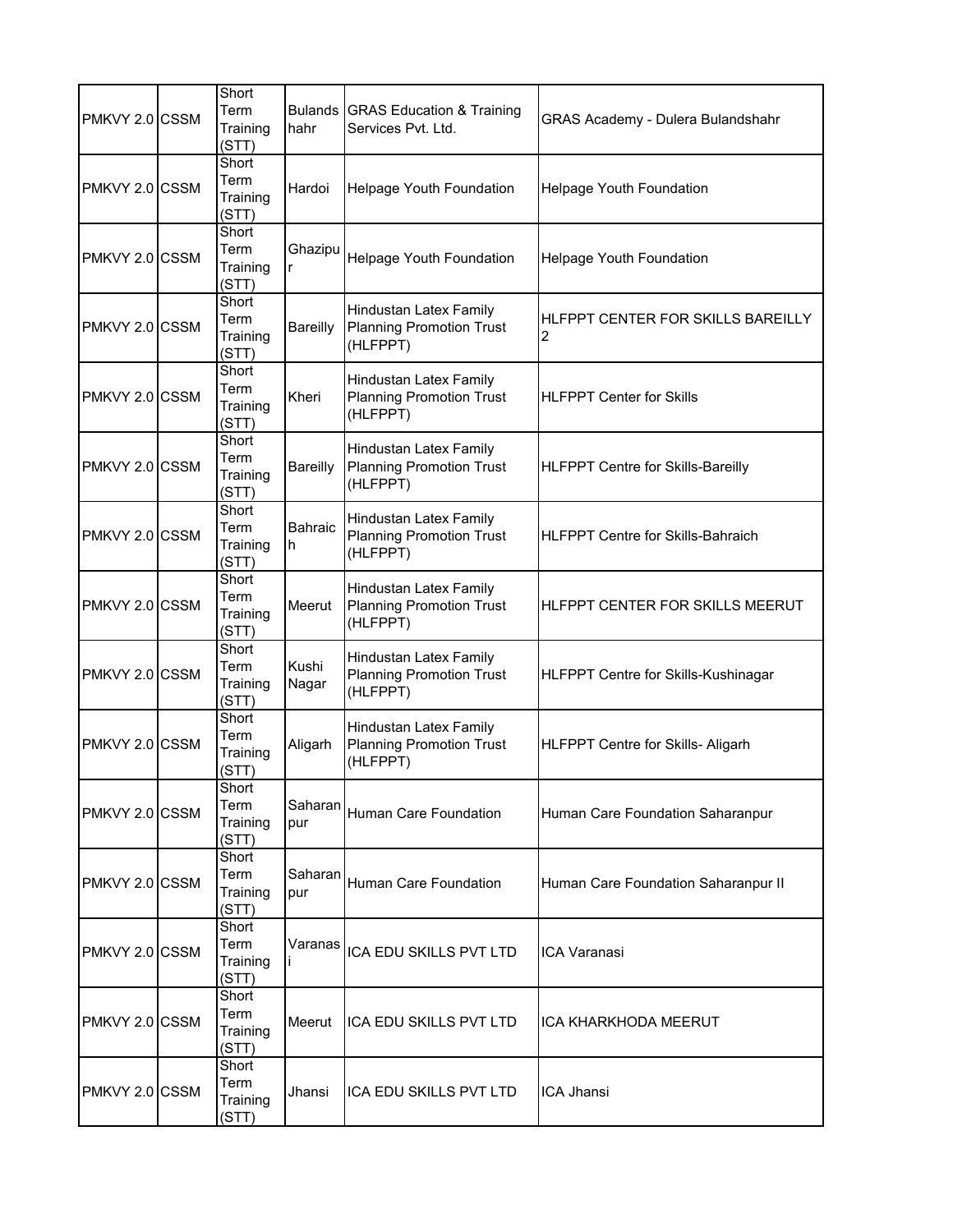| PMKVY 2.0 CSSM | Short<br>Term<br>Training<br>(STT) | Meerut                           | ICA EDU SKILLS PVT LTD                                       | <b>ICA PMKVY Meerut</b>                                    |
|----------------|------------------------------------|----------------------------------|--------------------------------------------------------------|------------------------------------------------------------|
| PMKVY 2.0 CSSM | Short<br>Term<br>Training<br>(STT) | Morada<br>bad                    | IL & FS Skills Development<br><b>Corporation Limited</b>     | IL&FS INSTITUTE OF SKILLS @<br><b>MORADABAD</b>            |
| PMKVY 2.0 CSSM | Short<br>Term<br>Training<br>(STT) | pur                              | Saharan Indian Institute of Natural<br>Resources Management  | IINREM SKILL DEVELOPMENT CENTRE<br>SAHARANPUR              |
| PMKVY 2.0 CSSM | Short<br>Term<br>Training<br>(STT) | pur                              | Saharan Indian Institute of Natural<br>Resources Management  | IINREM SKILL DEVELOPMENT CENTRE<br><b>CHHUTMALPUR</b>      |
| PMKVY 2.0 CSSM | Short<br>Term<br>Training<br>(STT) | ot                               | Chitrako Indian Institute of Natural<br>Resources Management | <b>IINREM SKILL DEVELOPMENT CENTRE</b><br><b>CHITRKOOT</b> |
| PMKVY 2.0 CSSM | Short<br>Term<br>Training<br>(STT) | Amroha                           | Indian Institute of Natural<br>Resources Management          | <b>IINREM SKILL DEVELOPMENT CENTRE</b><br><b>GAJRAULA</b>  |
| PMKVY 2.0 CSSM | Short<br>Term<br>Training<br>(STT) | Luckno<br>W                      | Indira Gandhi Computer<br>Shaksharta Mission                 | IGCSM Kaushal Vikas Kendra - Faizullaganj                  |
| PMKVY 2.0 CSSM | Short<br>Term<br>Training<br>(STT) | Amroha                           | Indira Memorial Educational<br>Society                       | <b>IMES Amroha</b>                                         |
| PMKVY 2.0 CSSM | Short<br>Term<br>Training<br>(STT) | Hapur                            | Indira Memorial Educational<br>Society                       | Indira Memorial Educational Society                        |
| PMKVY 2.0 CSSM | Short<br>Term<br>Training<br>(STT) | Gautam<br><b>Buddha</b><br>Nagar | Indira Memorial Educational<br>Society                       | <b>IMES NOIDA</b>                                          |
| PMKVY 2.0 CSSM | Short<br>Term<br>Training<br>(STT) | Mainpuri                         | Indira Memorial Educational<br>Society                       | Indira Memorial Educational Society-<br>Mainpuri           |
| PMKVY 2.0 CSSM | Short<br>Term<br>Training<br>(STT) | Kanpur<br>Nagar                  | <b>INDOVISION SERVICES</b><br><b>PRIVATE LIMITED</b>         | Indovisiongovindngr                                        |
| PMKVY 2.0 CSSM | Short<br>Term<br>Training<br>(STT) | Kanpur<br>Dehat                  | <b>INDOVISION SERVICES</b><br>PRIVATE LIMITED                | Indovisionakbarpur                                         |
| PMKVY 2.0 CSSM | Short<br>Term<br>Training<br>(STT) | Jaunpur                          | Inflight Airways Training (P)<br>Ltd                         | Inflight Airways Training Pvt Ltd                          |
| PMKVY 2.0 CSSM | Short<br>Term<br>Training<br>(STT) | Jaunpur                          | Inflight Airways Training (P)<br>Ltd                         | Inflight Airways Training Pvt Ltd                          |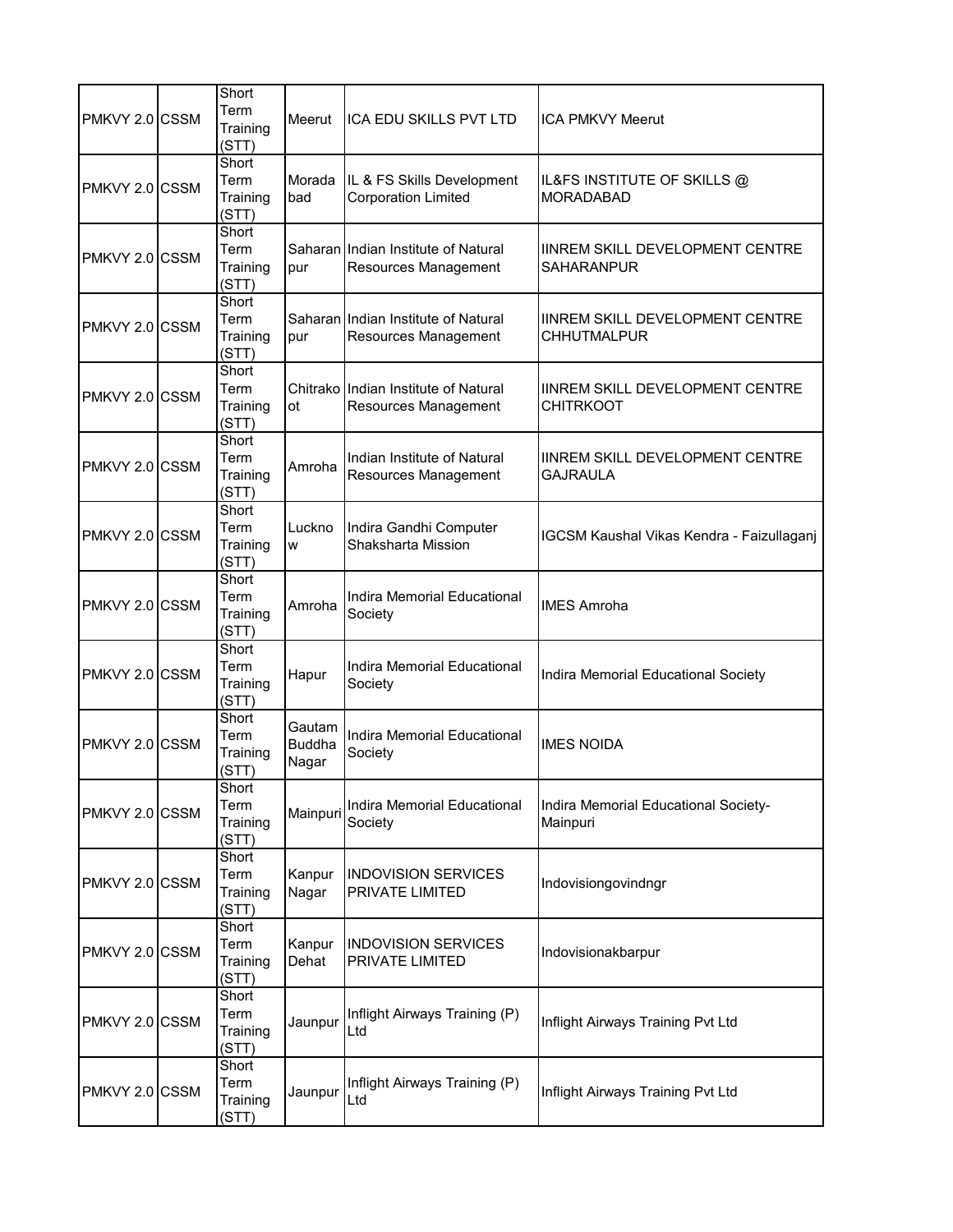| PMKVY 2.0 CSSM | Short<br>Term<br>Training<br>(STT) | Amethi         | Inflight Airways Training (P)<br>Ltd | Inflight Airways Training Pvt Ltd               |
|----------------|------------------------------------|----------------|--------------------------------------|-------------------------------------------------|
| PMKVY 2.0 CSSM | Short<br>Term<br>Training<br>(STT) | Jaunpur        | Inflight Airways Training (P)<br>Ltd | Inflight Airways Training Pvt Ltd               |
| PMKVY 2.0 CSSM | Short<br>Term<br>Training<br>(STT) | Kushi<br>Nagar | Jahanvi                              | Jahanvi kushinagar                              |
| PMKVY 2.0 CSSM | Short<br>Term<br>Training<br>(STT) | Ghaziab<br>ad  | Jahanvi                              | Jahanvi kailabhatta                             |
| PMKVY 2.0 CSSM | Short<br>Term<br>Training<br>(STT) | Shravas<br>ti  | Jahanvi                              | Jahanvi Shravasti                               |
| PMKVY 2.0 CSSM | Short<br>Term<br>Training<br>(STT) | Jaunpur        | Jan Kalyan Sewa Samiti               | arp computer                                    |
| PMKVY 2.0 CSSM | Short<br>Term<br>Training<br>(STT) | Prayagr<br>aj  | Jan Kalyan Sewa Samiti               | Anagata IT Solutions                            |
| PMKVY 2.0 CSSM | Short<br>Term<br>Training<br>(STT) | Luckno<br>W    | Jan Kalyan Sewa Samiti               | Jan Kalyan Sewa Samiti - Itaunja                |
| PMKVY 2.0 CSSM | Short<br>Term<br>Training<br>(STT) | Pratapg<br>arh | Jan Kalyan Sewa Samiti               | Jan Kalyan Sewa Samiti - Pratapgarh             |
| PMKVY 2.0 CSSM | Short<br>Term<br>Training<br>(STT) | Chanda<br>uli  | Jan Kalyan Sewa Samiti               | Jan Kalyan Sewa Samiti-Chandauli                |
| PMKVY 2.0 CSSM | Short<br>Term<br>Training<br>(STT) | Luckno<br>W    | Jan Kalyan Sewa Samiti               | SWATANTRA EDUCATIONAL WELFARE<br><b>SOCIETY</b> |
| PMKVY 2.0 CSSM | Short<br>Term<br>Training<br>(STT) | Jaunpur        | Jan Kalyan Sewa Samiti               | Jan Kalyan Sewa Samiti-Sujanganj                |
| PMKVY 2.0 CSSM | Short<br>Term<br>Training<br>(STT) | Jaunpur        | Jan Kalyan Sewa Samiti               | Jan Kalyan Sewa Samiti                          |
| PMKVY 2.0 CSSM | Short<br>Term<br>Training<br>(STT) | Varanas        | Jan Kalyan Sewa Samiti               | Jan Kalyan Sewa Samiti Lohta                    |
| PMKVY 2.0 CSSM | Short<br>Term<br>Training<br>(STT) | Chanda<br>uli  | Jan Kalyan Sewa Samiti               | Jan Kalyan Sewa Samiti-Sogai                    |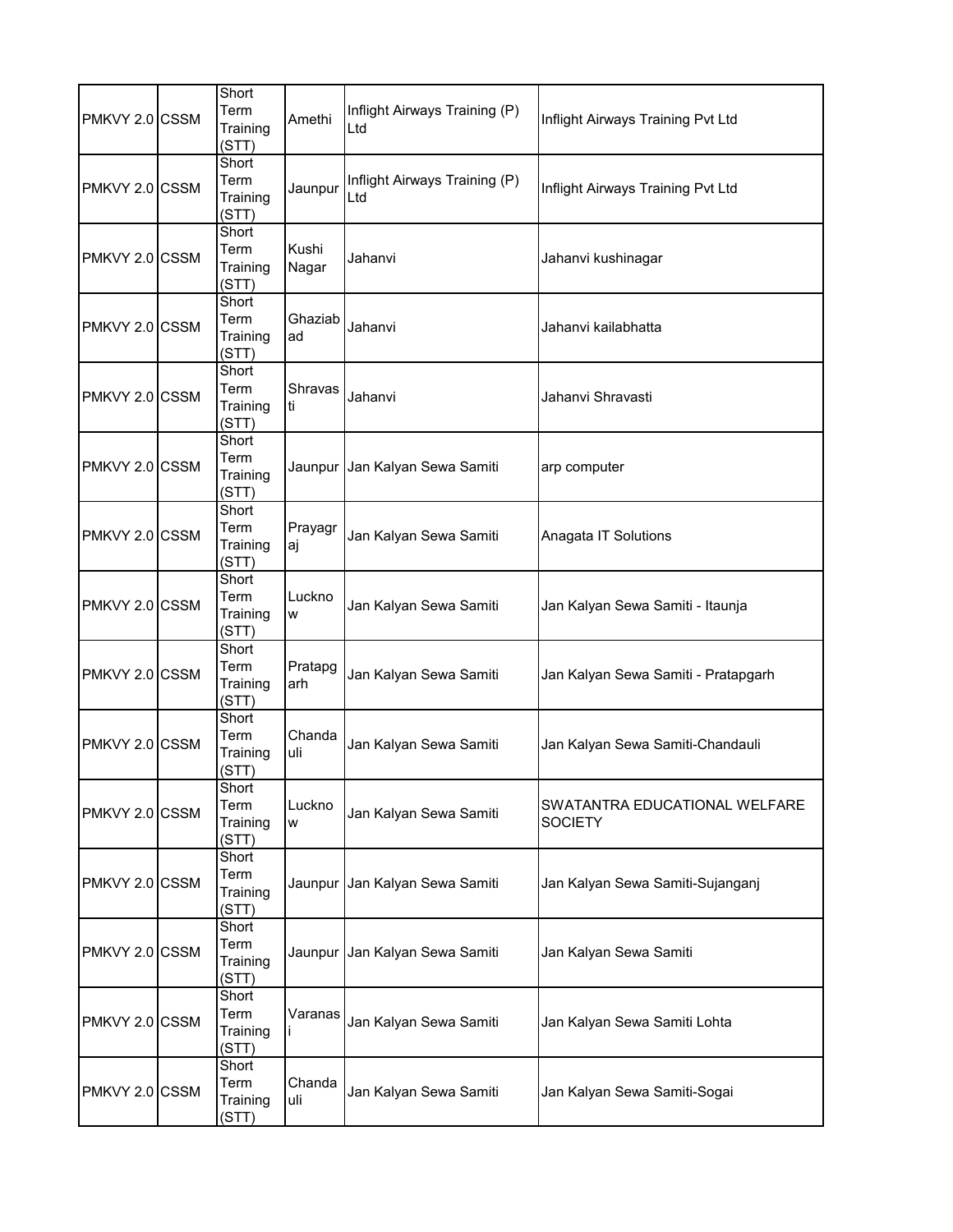| PMKVY 2.0 CSSM | Short<br>Term<br>Training<br>(STT) |                                  | Jaunpur  Jan Kalyan Sewa Samiti                                      | Jan Kalyan Sewa Samati Siddiqpur                 |
|----------------|------------------------------------|----------------------------------|----------------------------------------------------------------------|--------------------------------------------------|
| PMKVY 2.0 CSSM | Short<br>Term<br>Training<br>(STT) |                                  | Bhadohi Jan Kalyan Sewa Samiti                                       | Jan Kalyan Sewa Samiti Suriyawan                 |
| PMKVY 2.0 CSSM | Short<br>Term<br>Training<br>(STT) | Baraban<br>ki                    | Jan Kalyan Sewa Samiti                                               | <b>JKSS Barabanki</b>                            |
| PMKVY 2.0 CSSM | Short<br>Term<br>Training<br>(STT) | Azamga<br>rh                     | Jan Kalyan Sewa Samiti                                               | Jan Kalyan Sewa Samiti Azamgarh                  |
| PMKVY 2.0 CSSM | Short<br>Term<br>Training<br>(STT) | Ballia                           | Janhit Sanskritik Kala Kendra                                        | JANHIT SANSKRITIK KALA KENDRA                    |
| PMKVY 2.0 CSSM | Short<br>Term<br>Training<br>(STT) | Varanas                          | Janhit Sanskritik Kala Kendra                                        | JANHIT SANSKRITIK KALA KENDRA                    |
| PMKVY 2.0 CSSM | Short<br>Term<br>Training<br>(STT) | <b>Ballia</b>                    | Janhit Sanskritik Kala Kendra                                        | JANHIT SANSKRITIK KALA KENDRA<br><b>BASNTPUR</b> |
| PMKVY 2.0 CSSM | Short<br>Term<br>Training<br>(STT) | Kanpur<br>Nagar                  | JK Centre for Technician<br>Training (A Unit of Kamla<br>Town Trust) | JK Centre for Technician Training                |
| PMKVY 2.0 CSSM | Short<br>Term<br>Training<br>(STT) | Gautam<br><b>Buddha</b><br>Nagar | Karna Organic Pvt. Ltd                                               | Karna Skills Development Centre                  |
| PMKVY 2.0 CSSM | Short<br>Term<br>Training<br>(STT) | <b>Ballia</b>                    | <b>KARUNA</b>                                                        | KARUNA DAYA CHHAPRA BALLIA                       |
| PMKVY 2.0 CSSM | Short<br>Term<br>Training<br>(STT) | Varanas                          | <b>KARUNA</b>                                                        | KARUNA SHIVPUR VARANASI                          |
| PMKVY 2.0 CSSM | Short<br>Term<br>Training<br>(STT) | <b>Ballia</b>                    | <b>KARUNA</b>                                                        | KARUNA KAUSHAL KENDRA                            |
| PMKVY 2.0 CSSM | Short<br>Term<br>Training<br>(STT) | Ghazipu<br>r                     | <b>KARUNA</b>                                                        | KARUNA KAUSHAL KENDRA                            |
| PMKVY 2.0 CSSM | Short<br>Term<br>Training<br>(STT) | Etah                             | Karvy Datamanagement<br><b>Services Limited</b>                      | KARVY SKILL CENTRE                               |
| PMKVY 2.0 CSSM | Short<br>Term<br>Training<br>(STT) | Kanpur<br>Dehat                  | Khadi Gramodyog Sewa<br>Sansthan                                     | Khadi Gramodyog Sewa Sansthan                    |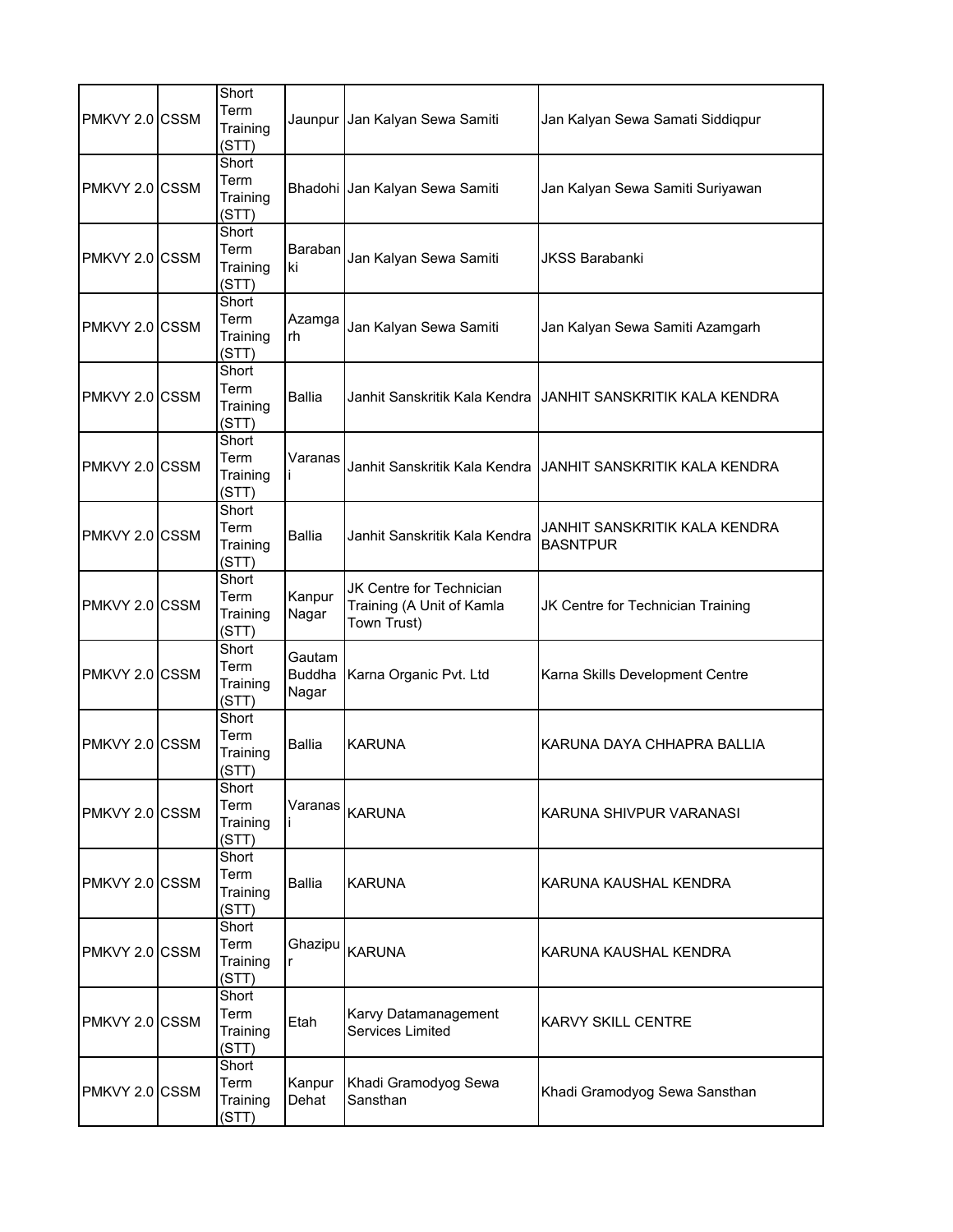| PMKVY 2.0 CSSM  | Short<br>Term<br>Training<br>(STT) | r               | Hamirpu Khadi Gramodyog Sewa<br>Sansthan                                  | Khadi Gramodyog Sewa Sansthan                             |
|-----------------|------------------------------------|-----------------|---------------------------------------------------------------------------|-----------------------------------------------------------|
| PMKVY 2.0 ICSSM | Short<br>Term<br>Training<br>(STT) | Mahoba          | Khadi Gramodyog Sewa<br>Sansthan                                          | KHADI GRAMODYOG SEWA SANDHAN                              |
| PMKVY 2.0 CSSM  | Short<br>Term<br>Training<br>(STT) | Kanpur<br>Dehat | Khadi Gramodyog Sewa<br>Sansthan                                          | Khadi Gramodyog Sewa Sansthan                             |
| PMKVY 2.0 CSSM  | Short<br>Term<br>Training<br>(STT) | Firozab<br>ad   | Lal Bahadur Shastri Shiksha<br>Samiti                                     | Lal Bahadur Shastri PMKVY SDC - Tundla<br>(Firozabad)     |
| PMKVY 2.0 CSSM  | Short<br>Term<br>Training<br>(STT) | Kasganj         | Lal Bahadur Shastri Shiksha<br>Samiti                                     | Lal Bahadur Shastri PMKVY SDC - Kasganj                   |
| PMKVY 2.0 CSSM  | Short<br>Term<br>Training<br>(STT) | Mainpuri        | Lal Bahadur Shastri Shiksha<br>Samiti                                     | Lal Bahadur Shastri PMKVY SDC - Ghiror<br>(Mainpuri)      |
| PMKVY 2.0 CSSM  | Short<br>Term<br>Training<br>(STT) | Sitapur         | <b>LATE MAHABIR PRASAD</b><br><b>MEMORIAL SHIKSHAN</b><br><b>SANSTHAN</b> | LATE MAHABIR PRASAD MEMORIAL<br>SHIKSHAN SANSTHAN SITAPUR |
| PMKVY 2.0 CSSM  | Short<br>Term<br>Training<br>(STT) | Kheri           | <b>LATE MAHABIR PRASAD</b><br><b>MEMORIAL SHIKSHAN</b><br><b>SANSTHAN</b> | LATE MAHABIR PRASAD MEMORIAL<br>SHIKSHAN SANSTHAN         |
| PMKVY 2.0 CSSM  | Short<br>Term<br>Training<br>(STT) | Morada<br>bad   | Laurus Edutech Life Skills<br><b>Private Limited</b>                      | Laurus Dehra near Umri Kalan centre                       |
| PMKVY 2.0 CSSM  | Short<br>Term<br>Training<br>(STT) | Luckno<br>W     | Laurus Edutech Life Skills<br><b>Private Limited</b>                      | Laurus Tedhipuliya Center                                 |
| PMKVY 2.0 CSSM  | Short<br>Term<br>Training<br>(STT) | Luckno<br>W     | Laurus Edutech Life Skills<br><b>Private Limited</b>                      | Laurus Lucknow 2                                          |
| PMKVY 2.0 CSSM  | Short<br>Term<br>Training<br>(STT) | Sitapur         | Laurus Edutech Life Skills<br><b>Private Limited</b>                      | Laurus Sitapur                                            |
| PMKVY 2.0 CSSM  | Short<br>Term<br>Training<br>(STT) | Ghazipu<br>r    | <b>LCC INFOTECH LTD</b>                                                   | <b>LCC INFOTECH LTD GHAZIPUR</b>                          |
| PMKVY 2.0 CSSM  | Short<br>Term<br>Training<br>(STT) | Sultanp<br>ur   | <b>LCC INFOTECH LTD</b>                                                   | LCC INFOTECH LTD SULTANPUR                                |
| PMKVY 2.0 CSSM  | Short<br>Term<br>Training<br>(STT) | Deoria          | <b>LCC INFOTECH LTD</b>                                                   | LCC INFOTECH LTD DEORIA                                   |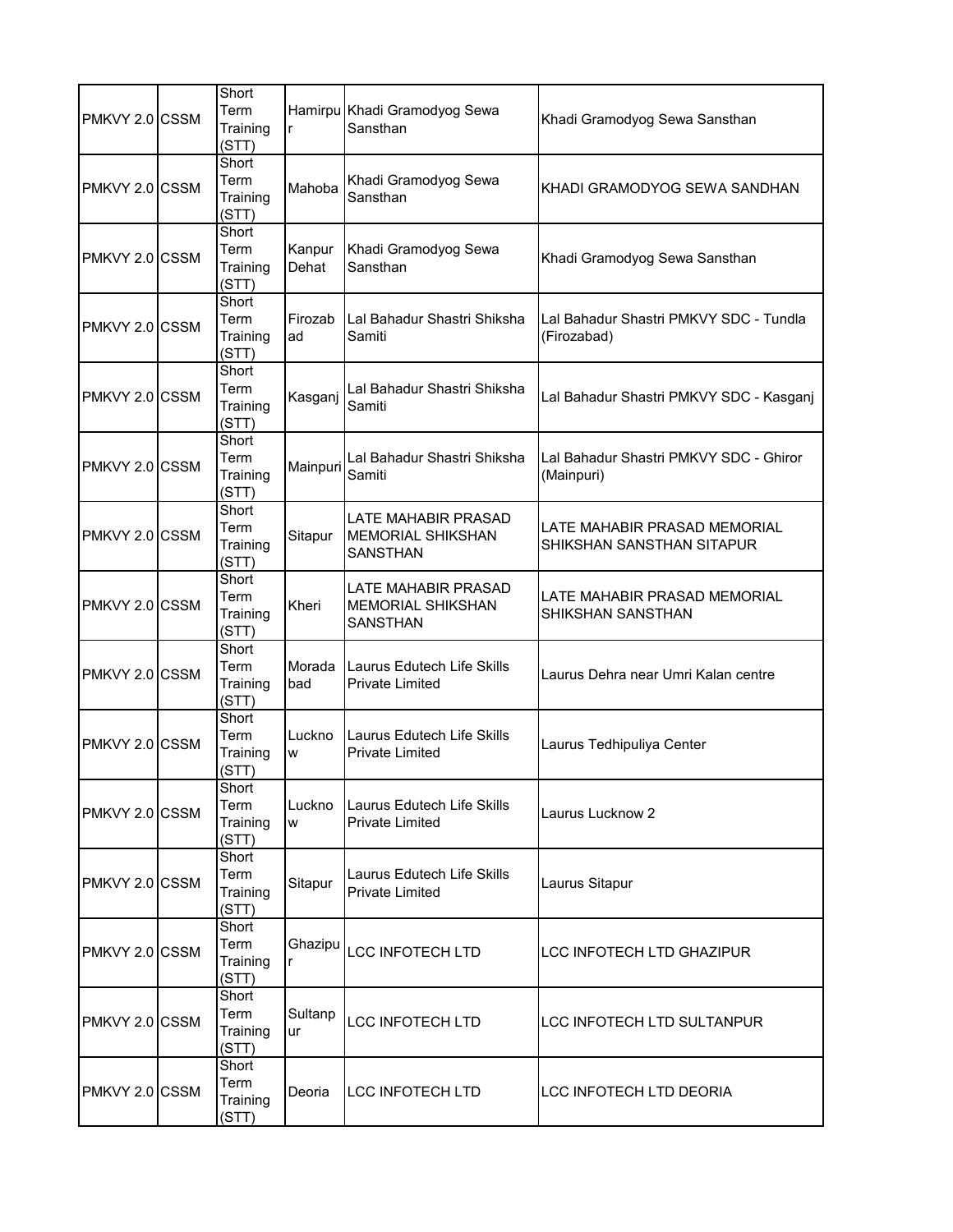| PMKVY 2.0 CSSM | Short<br>Term<br>Training<br>(STT) | Kanpur<br>Nagar     | <b>LOGICAUDYOGIK</b><br><b>PRASHIKSHAN</b><br><b>SEWASANSTHAN</b> | LOGICAUDYOGIK PRASHIKSHAN<br>SEWASANSTHAN                    |
|----------------|------------------------------------|---------------------|-------------------------------------------------------------------|--------------------------------------------------------------|
| PMKVY 2.0 CSSM | Short<br>Term<br>Training<br>(STT) | Kanpur<br>Nagar     | <b>LOGICAUDYOGIK</b><br><b>PRASHIKSHAN</b><br>SEWASANSTHAN        | LOGICAUDYOGIK PRASHIKSHAN<br><b>SEWASANSTHAN</b>             |
| PMKVY 2.0 CSSM | Short<br>Term<br>Training<br>(STT) | Kanpur<br>Nagar     | <b>LOGICAUDYOGIK</b><br>PRASHIKSHAN<br>SEWASANSTHAN               | LOGICAUDYOGIK PRASHIKSHAN<br><b>SEWASANSTHAN</b>             |
| PMKVY 2.0 CSSM | Short<br>Term<br>Training<br>(STT) | Kanpur<br>Nagar     | <b>LOGICAUDYOGIK</b><br><b>PRASHIKSHAN</b><br>SEWASANSTHAN        | LOGICAUDYOGIK PRASHIKSHAN<br>SEWASANSTHAN                    |
| PMKVY 2.0 CSSM | Short<br>Term<br>Training<br>(STT) | Rampur              | Madeeha Educational<br><b>Welfare Society</b>                     | Madeeha Educational welfare Society<br>(Rampur 2)            |
| PMKVY 2.0 CSSM | Short<br>Term<br>Training<br>(STT) | Bijnor              | Madeeha Educational<br><b>Welfare Society</b>                     | Madeeha Educational welfare Society<br>(Bijnor 1)            |
| PMKVY 2.0 CSSM | Short<br>Term<br>Training<br>(STT) | Bijnor              | Madeeha Educational<br><b>Welfare Society</b>                     | Madeeha Educational welfare Society<br>(Bijnor 2)            |
| PMKVY 2.0 CSSM | Short<br>Term<br>Training<br>(STT) | anpur               | Shahjah Madeeha Educational<br><b>Welfare Society</b>             | Madeeha Educational Welfare<br>Society(Shahjahanpur 1)       |
| PMKVY 2.0 CSSM | Short<br>Term<br>Training<br>(STT) | Shahjah<br>anpur    | Madeeha Educational<br><b>Welfare Society</b>                     | Madeeha Educational Welfare<br>Society(Shahjahanpur 2)       |
| PMKVY 2.0 CSSM | Short<br>Term<br>Training<br>(STT) | Bareilly            | Madeeha Educational<br><b>Welfare Society</b>                     | Madeeha Educational Welfare Society<br>(Bareilly2)           |
| PMKVY 2.0 CSSM | Short<br>Term<br>Training<br>(STT) | Rampur              | Madeeha Educational<br><b>Welfare Society</b>                     | Madeeha Educational Welfare<br>Society(Matkhera Rampur)      |
| PMKVY 2.0 CSSM | Short<br>Term<br>Training<br>(STT) | Aligarh             | Madeeha Educational<br><b>Welfare Society</b>                     | Madeeha Educational Welfare Society(San<br>Niketan Aligarh)  |
| PMKVY 2.0 CSSM | Short<br>Term<br>Training<br>(STT) | Aligarh             | Madeeha Educational<br><b>Welfare Society</b>                     | Madeeha Educational Welfare<br>Society(Lohiya Nager Aligarh) |
| PMKVY 2.0 CSSM | Short<br>Term<br>Training<br>(STT) | Luckno<br>W         | Mahendra Educational<br><b>Private Limited</b>                    | Mahendra Educational pvt. Itd.                               |
| PMKVY 2.0 CSSM | Short<br>Term<br>Training<br>(STT) | Siddhart<br>h Nagar | Marg ERP Limited                                                  | Marg Academy Siddharth Nagar                                 |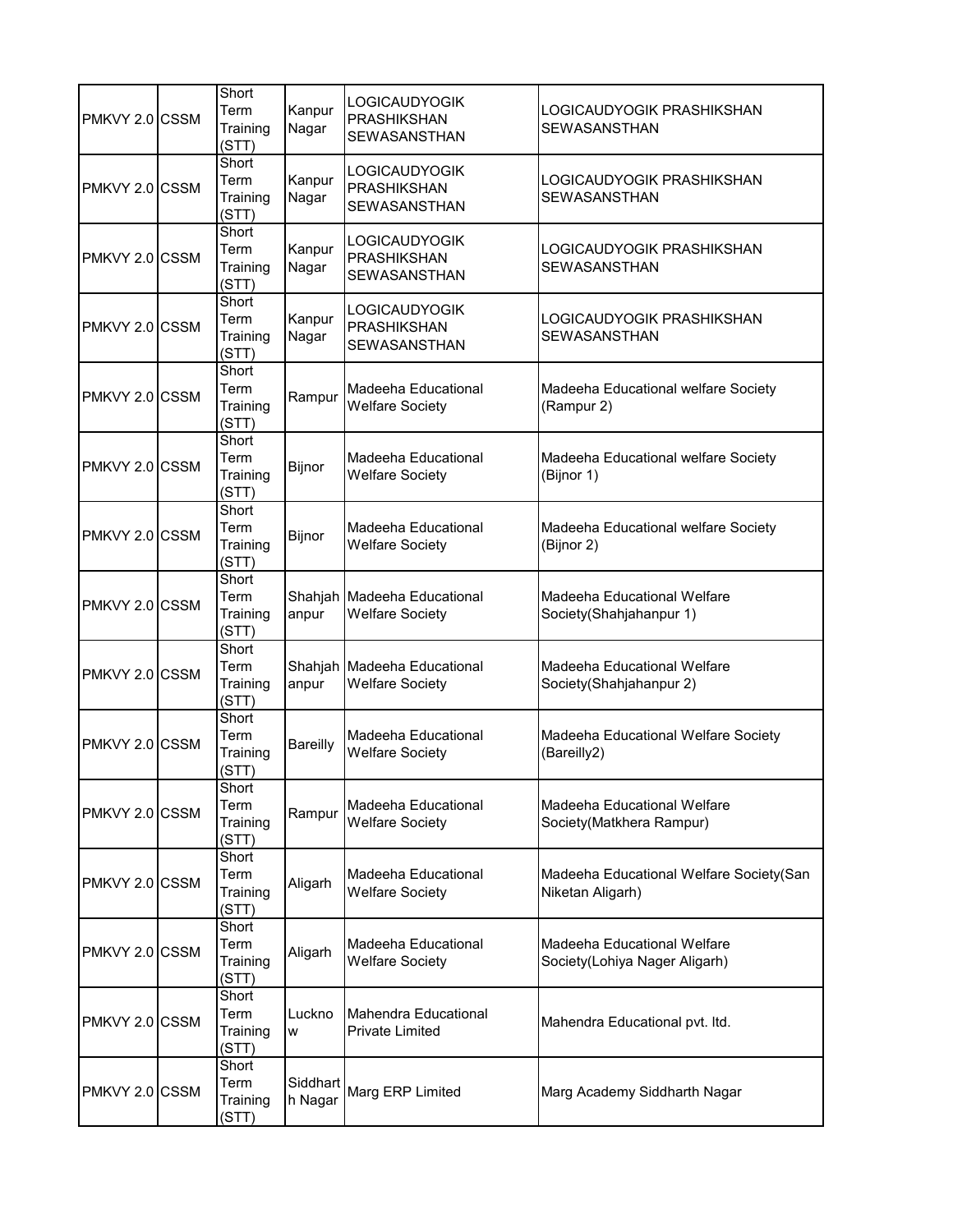| PMKVY 2.0 CSSM | Short<br>Term<br>Training<br>(STT) | Kanpur<br>Nagar | Margdarshak Financial<br>Services Limited                            | Margdarshakknp                                  |
|----------------|------------------------------------|-----------------|----------------------------------------------------------------------|-------------------------------------------------|
| PMKVY 2.0 CSSM | Short<br>Term<br>Training<br>(STT) | Saharan<br>pur  | Mass Infotech Society                                                | Mass Infotech Society Saharanpur                |
| PMKVY 2.0 CSSM | Short<br>Term<br>Training<br>(STT) | Firozab<br>ad   | Mass Infotech Society                                                | Mass Infotech Society, Firozabad                |
| PMKVY 2.0 CSSM | Short<br>Term<br>Training<br>(STT) | Hapur           | Mass Infotech Society                                                | Mass Infotech Society, Hapur                    |
| PMKVY 2.0 CSSM | Short<br>Term<br>Training<br>(STT) | Saharan<br>pur  | Mass Infotech Society                                                | Mass Infotech Society, Saharanpur2              |
| PMKVY 2.0 CSSM | Short<br>Term<br>Training<br>(STT) | Shamli          | Mass Infotech Society                                                | Mass Infotech Society, Shamli                   |
| PMKVY 2.0 CSSM | Short<br>Term<br>Training<br>(STT) | Firozab<br>ad   | Mass Infotech Society                                                | Mass Infotech Society, Firozabad3               |
| PMKVY 2.0 CSSM | Short<br>Term<br>Training<br>(STT) | Bijnor          | Megha Vincom Pvt Ltd                                                 | Megha Vincom Pvt Ltd                            |
| PMKVY 2.0 CSSM | Short<br>Term<br>Training<br>(STT) | Bijnor          | Megha Vincom Pvt Ltd                                                 | <b>Future Planer</b>                            |
| PMKVY 2.0 CSSM | Short<br>Term<br>Training<br>(STT) | <b>Bijnor</b>   | Megha Vincom Pvt Ltd                                                 | <b>NICT</b>                                     |
| PMKVY 2.0 CSSM | Short<br>Term<br>Training<br>(STT) | Luckno<br>W     | Megha Vincom Pvt Ltd                                                 | SWATANTRA EDUCATIONAL WELFARE<br><b>SOCIETY</b> |
| PMKVY 2.0 CSSM | Short<br>Term<br>Training<br>(STT) | hahr            | Bulands Mehndi Hasan Wasi Hasan<br><b>Computer Education Society</b> | MHWH Bulandshahr Centre 1                       |
| PMKVY 2.0 CSSM | Short<br>Term<br>Training<br>(STT) | Morada<br>bad   | Mehndi Hasan Wasi Hasan<br><b>Computer Education Society</b>         | MHWH bulandsahar                                |
| PMKVY 2.0 CSSM | Short<br>Term<br>Training<br>(STT) | Agra            | Monash International Limited                                         | Monash International Limited Agra I             |
| PMKVY 2.0 CSSM | Short<br>Term<br>Training<br>(STT) | Bijnor          | Monash International Limited                                         | Monash International Limited Bijnor             |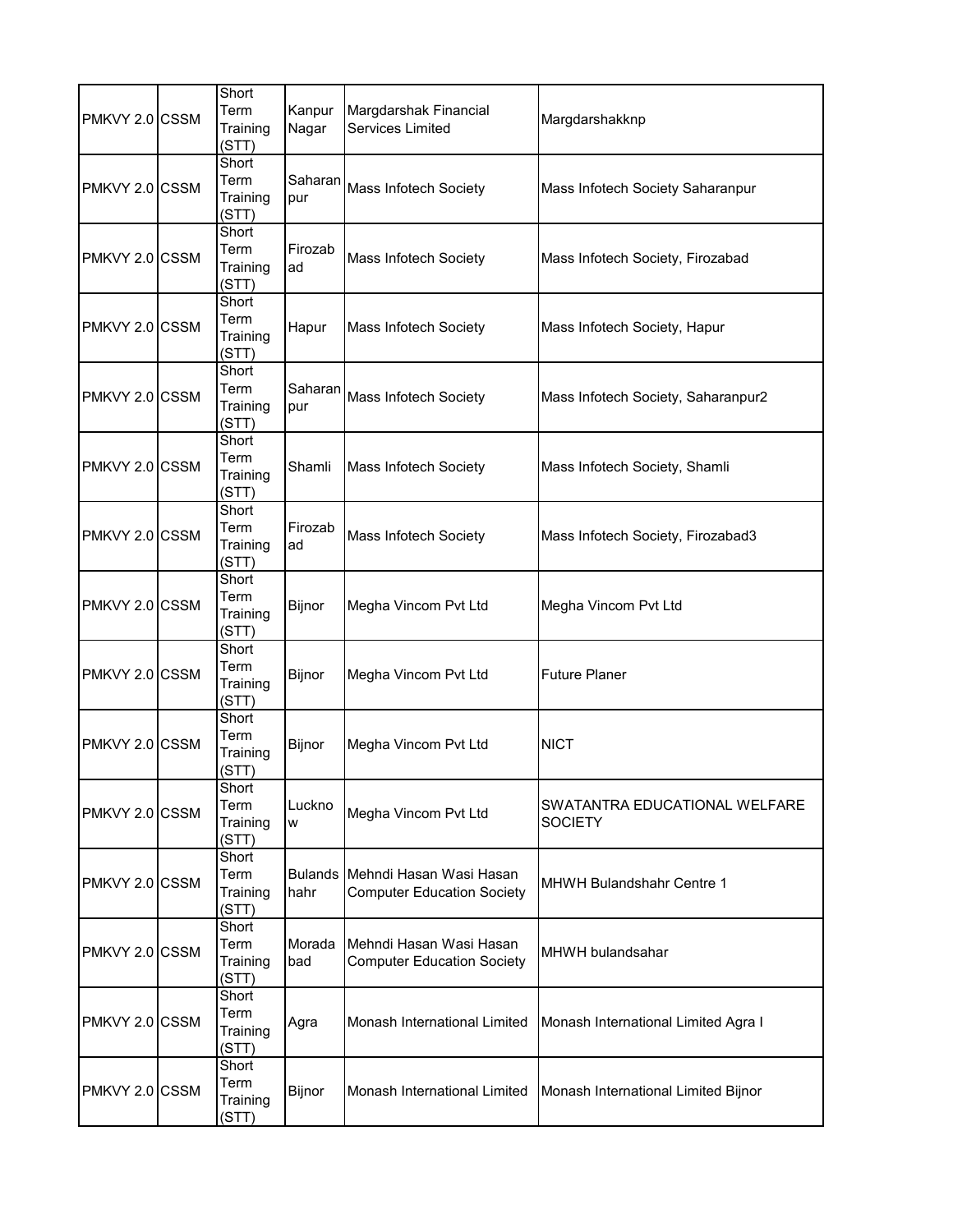| PMKVY 2.0 CSSM | Short<br>Term<br>Training<br>(STT) | Agra             | Monash International Limited                                | Monash International Limited Agra II                           |
|----------------|------------------------------------|------------------|-------------------------------------------------------------|----------------------------------------------------------------|
| PMKVY 2.0 CSSM | Short<br>Term<br>Training<br>(STT) | Aligarh          | <b>National Institute For</b><br><b>Technical Trainings</b> | National Institute For Technical Trainings<br>Aligarh          |
| PMKVY 2.0 CSSM | Short<br>Term<br>Training<br>(STT) | Bijnor           | National Institute For<br><b>Technical Trainings</b>        | National Institute for Technical Trainings<br>Bijnor           |
| PMKVY 2.0 CSSM | Short<br>Term<br>Training<br>(STT) | Agra             | NIFA Infocomp Services Pvt<br>Limited                       | NIFA, Agra CSSM                                                |
| PMKVY 2.0 CSSM | Short<br>Term<br>Training<br>(STT) | Mathura          | NIFA Infocomp Services Pvt<br>Limited                       | NIFA, Mathura CSSM                                             |
| PMKVY 2.0 CSSM | Short<br>Term<br>Training<br>(STT) | Luckno<br>W      | NIFA Infocomp Services Pvt<br>Limited                       | Nifa, Lucknow CSSM                                             |
| PMKVY 2.0 CSSM | Short<br>Term<br>Training<br>(STT) | <b>Hathras</b>   | NIFA Infocomp Services Pvt<br>Limited                       | Nifa Infocomo services Pvt. Ltd. Hathras                       |
| PMKVY 2.0 CSSM | Short<br>Term<br>Training<br>(STT) | Luckno<br>W      | NIFA Infocomp Services Pvt<br>Limited                       | NIFA, Lucknow Mohanlalganj CSSM                                |
| PMKVY 2.0 CSSM | Short<br>Term<br>Training<br>(STT) | ur               | Gorakhp NIFA Infocomp Services Pvt<br>Limited               | Nifa Gorakhpur CSSM                                            |
| PMKVY 2.0 CSSM | Short<br>Term<br>Training<br>(STT) | Jhansi           | Niranjan Madhyamik Shiksha<br>Samiti                        | PRAGYA SKILL DEVELOPMENT CENTER                                |
| PMKVY 2.0 CSSM | Short<br>Term<br>Training<br>(STT) | Pilibhit         | <b>NPA Educare Welfare Society</b>                          | Lucky Future Skill Development Training<br>Centre              |
| PMKVY 2.0 CSSM | Short<br>Term<br>Training<br>(STT) | Pilibhit         | <b>NPA Educare Welfare Society</b>                          | STI Computer PMKVY Skill Development<br><b>Training Centre</b> |
| PMKVY 2.0 CSSM | Short<br>Term<br>Training<br>(STT) | Bareilly         | <b>NPA Educare Welfare Society</b>                          | NPA EDUCARE PMKVY CSSM TRAINING<br>CENTRE HAJIYAPUR BLY        |
| PMKVY 2.0 CSSM | Short<br>Term<br>Training<br>(STT) | Shahjah<br>anpur | <b>NPA Educare Welfare Society</b>                          | NPA EDUCARE PMKVY CSSM TRAINING<br><b>CENTRE NIGOHI</b>        |
| PMKVY 2.0 CSSM | Short<br>Term<br>Training<br>(STT) | Shahjah<br>anpur | NPA Educare Welfare Society                                 | NPA EDUCARE PMKVY CSSM TRAINING<br><b>CENTRE KALAN</b>         |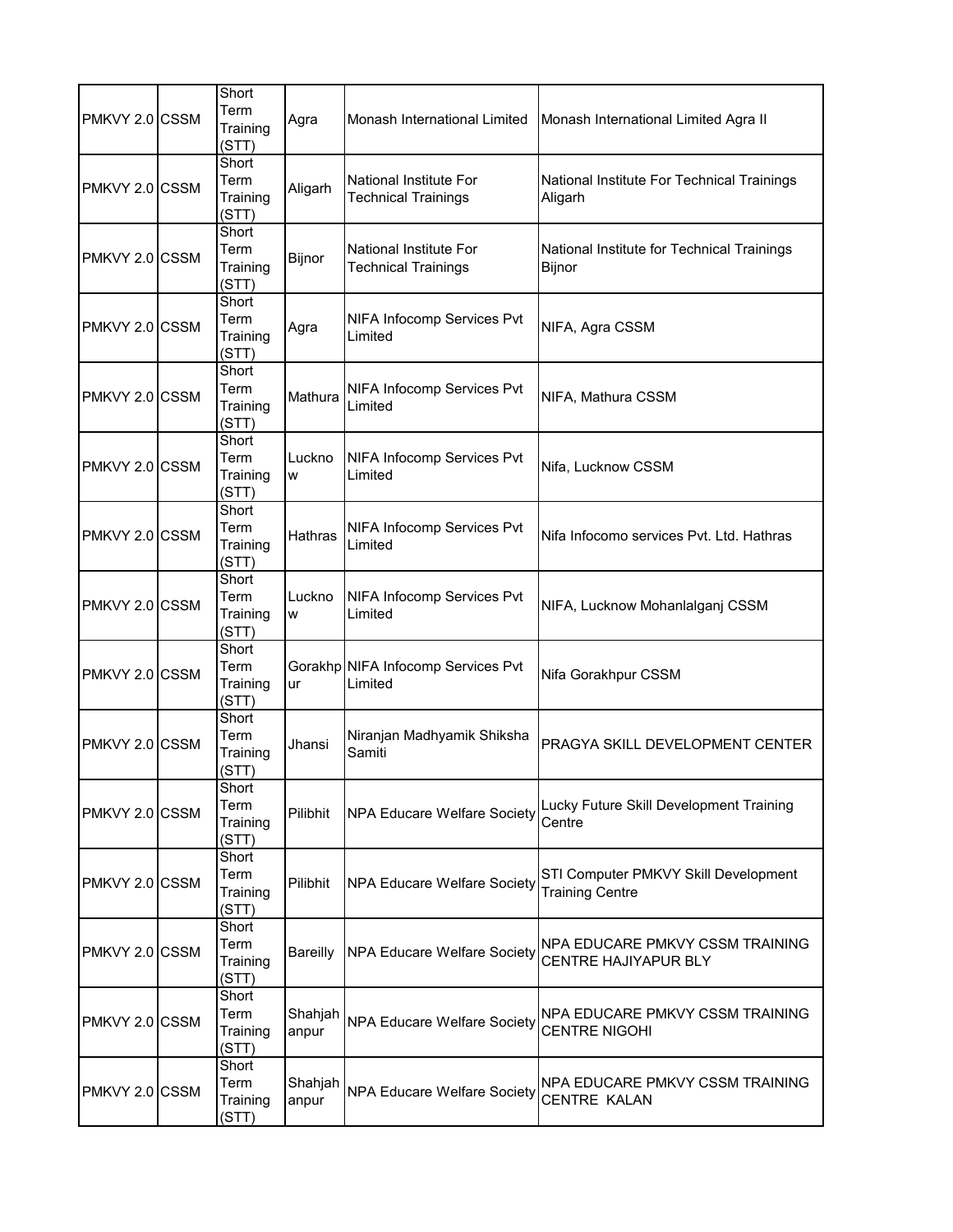| PMKVY 2.0 CSSM | Short<br>Term<br>Training<br>(STT) |                  | Bareilly NPA Educare Welfare Society              | NPA EDUCARE PMKVY CSSM TRAINING<br><b>CENTRE NAKATIYA</b>         |
|----------------|------------------------------------|------------------|---------------------------------------------------|-------------------------------------------------------------------|
| PMKVY 2.0 CSSM | Short<br>Term<br>Training<br>(STT) | Bareilly         | NPA Educare Welfare Society                       | NPA EDUCARE PMKVY CSSM TRAINING<br><b>CENTRE SHERGARH</b>         |
| PMKVY 2.0 CSSM | Short<br>Term<br>Training<br>(STT) | Shahjah<br>anpur | <b>NPA Educare Welfare Society</b>                | NPA EDUCARE PMKVY CSSM TRAINING<br><b>CENTRE POWAYAN</b>          |
| PMKVY 2.0 CSSM | Short<br>Term<br>Training<br>(STT) |                  |                                                   | Jaunpur Orion Edutech Private Limited Orion Edutech-Jaunpur PMKVY |
| PMKVY 2.0 CSSM | Short<br>Term<br>Training<br>(STT) | Mau              | Orion Security Solutions Pvt<br>Ltd               | Orion security, Doharighat Mau                                    |
| PMKVY 2.0 CSSM | Short<br>Term<br>Training<br>(STT) | Bijnor           | Orion Security Solutions Pvt<br>Ltd               | Orion security, Pheena, BIJNOR                                    |
| PMKVY 2.0 CSSM | Short<br>Term<br>Training<br>(STT) | Rampur           | <b>Orion Security Solutions Pvt</b><br>Ltd        | Orion Security - Rampur                                           |
| PMKVY 2.0 CSSM | Short<br>Term<br>Training<br>(STT) | ot               | Chitrako Orion Security Solutions Pvt<br>Ltd      | Orion Security Chitrakoot                                         |
| PMKVY 2.0 CSSM | Short<br>Term<br>Training<br>(STT) | Hardoi           | Orion Security Solutions Pvt<br>Ltd               | Orion Security - Sandila                                          |
| PMKVY 2.0 CSSM | Short<br>Term<br>Training<br>(STT) | h Nagar Ltd      | Siddhart Orion Security Solutions Pvt             | ORION SECURITY - SIDDHARTH NAGAR                                  |
| PMKVY 2.0 CSSM | Short<br>Term<br>Training<br>(STT) | rh               | Azamga PANKH PARIDHI<br><b>FOUNDATION</b>         | PANKH PARIDHI FOUNDATION                                          |
| PMKVY 2.0 CSSM | Short<br>Term<br>Training<br>(STT) | hahr             | <b>Bulands PANKH PARIDHI</b><br><b>FOUNDATION</b> | PANKH PARIDHI FOUNDATION                                          |
| PMKVY 2.0 CSSM | Short<br>Term<br>Training<br>(STT) | Rae<br>Bareli    | Pipal Tree Ventures Pvt Ltd                       | Raebareli                                                         |
| PMKVY 2.0 CSSM | Short<br>Term<br>Training<br>(STT) | rh               | Azamga   PMG COMMERCE EDGE<br><b>FOUNDATION</b>   | <b>PMG Skills</b>                                                 |
| PMKVY 2.0 CSSM | Short<br>Term<br>Training<br>(STT) | Pratapg<br>arh   | <b>PMG COMMERCE EDGE</b><br><b>FOUNDATION</b>     | <b>PMG Skills</b>                                                 |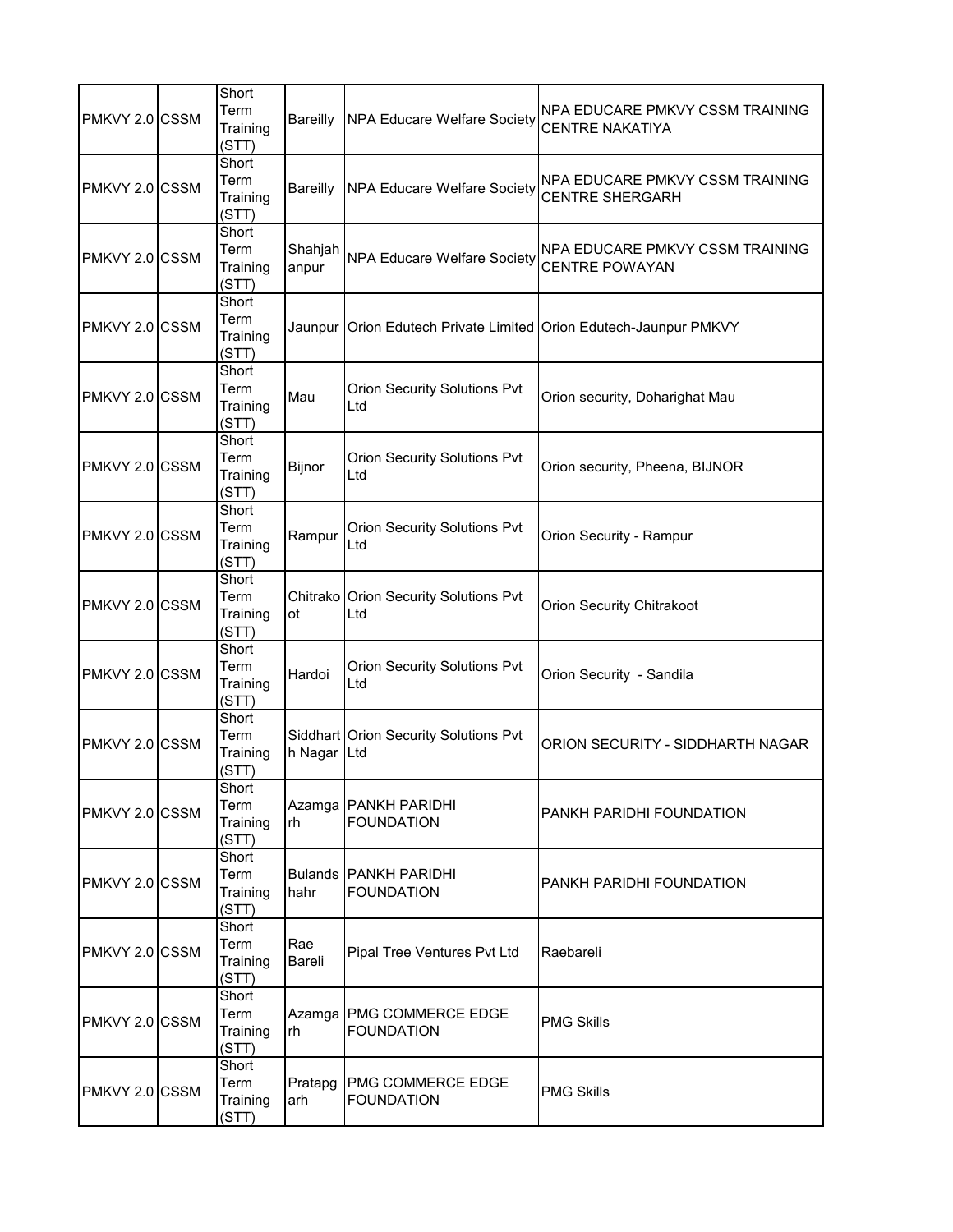| PMKVY 2.0 CSSM | Short<br>Term<br>Training<br>(STT) | Rae<br>Bareli | PMG COMMERCE EDGE<br><b>FOUNDATION</b>                                       | <b>PMG Skills</b>                                         |
|----------------|------------------------------------|---------------|------------------------------------------------------------------------------|-----------------------------------------------------------|
| PMKVY 2.0 CSSM | Short<br>Term<br>Training<br>(STT) | Bhadohi       | PMG COMMERCE EDGE<br><b>FOUNDATION</b>                                       | <b>PMG Skills</b>                                         |
| PMKVY 2.0 CSSM | Short<br>Term<br>Training<br>(STT) | Pilibhit      | <b>Pritee Samiti</b>                                                         | PRITEE SAMITI PMKVY CSSM CENTER                           |
| PMKVY 2.0 CSSM | Short<br>Term<br>Training<br>(STT) | Hardoi        | <b>Pritee Samiti</b>                                                         | PRITEE SAMITI PMKVY CSSM HARDOI                           |
| PMKVY 2.0 CSSM | Short<br>Term<br>Training<br>(STT) | Ghazipu<br>r  | Rashtriya Saksharta Mission<br>Innovative Technologies<br>Education          | <b>RSMIT Edu Ghazipur Centre</b>                          |
| PMKVY 2.0 CSSM | Short<br>Term<br>Training<br>(STT) | Ghaziab<br>ad | Rashtriya Saksharta Mission<br>Innovative Technologies<br>Education          | RSMIT Ghaziabad Loni Centre                               |
| PMKVY 2.0 CSSM | Short<br>Term<br>Training<br>(STT) | Ghazipu<br>r  | Rashtriya Saksharta Mission<br>Innovative Technologies<br>Education          | RSMIT Ghazipur Derhgawan Centre                           |
| PMKVY 2.0 CSSM | Short<br>Term<br>Training<br>(STT) | Ghazipu<br>r  | Rashtriya Saksharta Mission<br>Innovative Technologies<br>Education          | RSMIT GZP Mainpuri Centre                                 |
| PMKVY 2.0 CSSM | Short<br>Term<br>Training<br>(STT) | Ghazipu<br>r  | Rashtriya Saksharta Mission<br>Innovative Technologies<br>Education          | RSMIT GZP Nandganj Centre                                 |
| PMKVY 2.0 CSSM | Short<br>Term<br>Training<br>(STT) | Ghazipu       | Rashtriya Saksharta Mission<br>Innovative Technologies<br>Education          | <b>RSMIT Gahmar Centre</b>                                |
| PMKVY 2.0 CSSM | Short<br>Term<br>Training<br>(STT) | Ballia        | Rashtriya Saksharta Mission<br>Innovative Technologies<br>Education          | <b>RSMIT Ballia Gaura Centre</b>                          |
| PMKVY 2.0 CSSM | Short<br>Term<br>Training<br>(STT) | Mirzapu<br>r  | Rashtriya Saksharta Mission<br>Innovative Technologies<br>Education          | <b>RSMIT Mirzapur Centre</b>                              |
| PMKVY 2.0 CSSM | Short<br>Term<br>Training<br>(STT) | <b>Ballia</b> | Rashtriya Saksharta Mission<br>Innovative Technologies<br>Education          | <b>RSMIT Ballia Ramgarh Centre</b>                        |
| PMKVY 2.0 CSSM | Short<br>Term<br>Training<br>(STT) | Morada<br>bad | <b>RELIABLEVOCATIONAL</b><br>TRAINING INSTITUTE PVT<br>LTD                   | RELIABLEVOCATIONAL TRAINING<br><b>INSTITUTE PVT. LTD.</b> |
| PMKVY 2.0 CSSM | Short<br>Term<br>Training<br>(STT) | Luckno<br>W   | RGCSM SKILLS (RUN BY<br>SHRI RAJEEV GANDHI<br>COMPUTER SAKSHARTA<br>SOCIETY) | RAJEEV GANDHI COMPUTER<br>SAKSHARTA MISSION (RGCSM)       |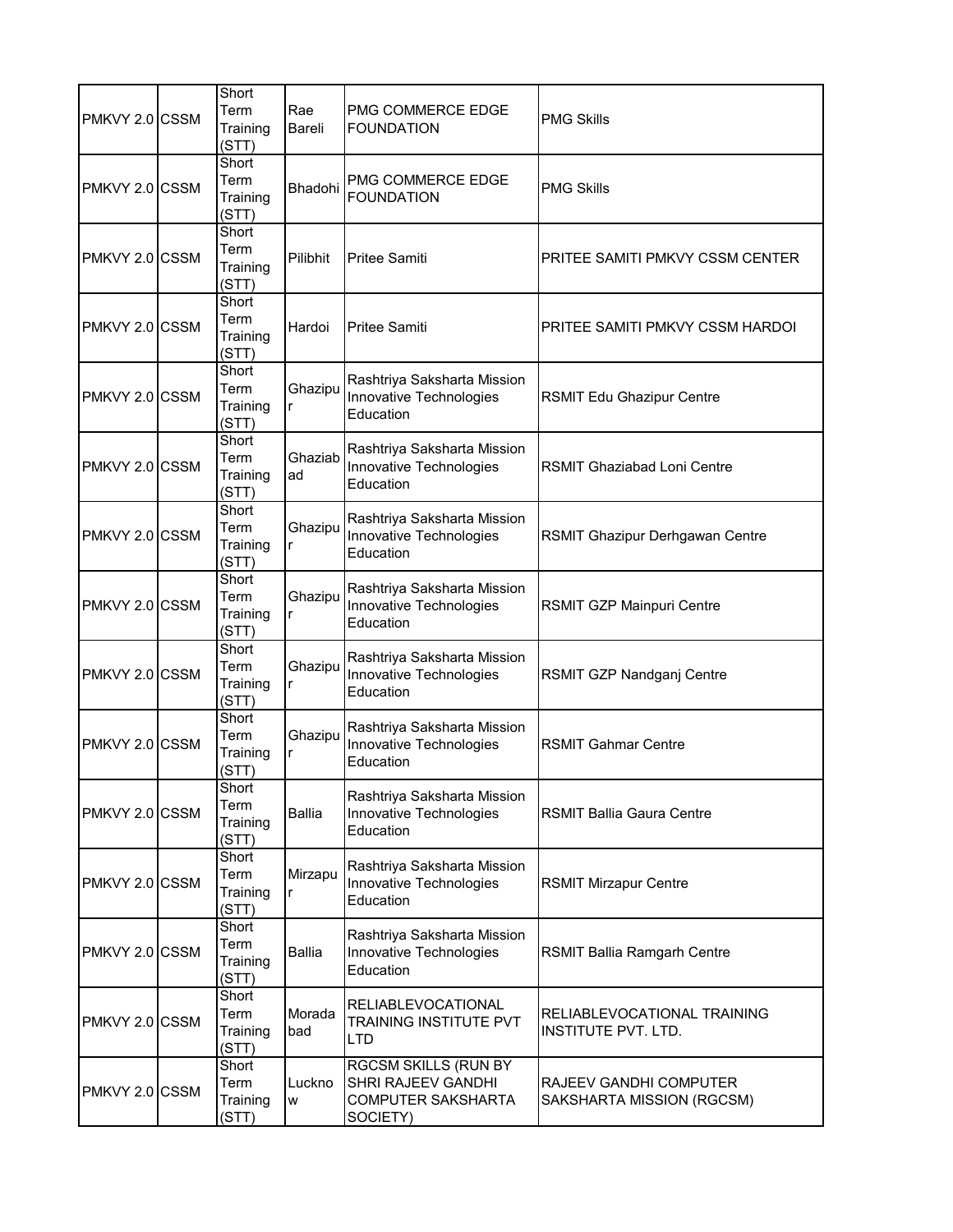| PMKVY 2.0 CSSM | Short<br>Term<br>Training<br>(STT) | Kausha<br>mbi | <b>RGCSM SKILLS (RUN BY</b><br>SHRI RAJEEV GANDHI<br>COMPUTER SAKSHARTA<br>SOCIETY)        | RAJEEV GANDHI COMPUTER<br>SAKSHARTA MISSION (RGCSM)          |
|----------------|------------------------------------|---------------|--------------------------------------------------------------------------------------------|--------------------------------------------------------------|
| PMKVY 2.0 CSSM | Short<br>Term<br>Training<br>(STT) | Prayagr<br>aj | <b>RGCSM SKILLS (RUN BY</b><br>SHRI RAJEEV GANDHI<br><b>COMPUTER SAKSHARTA</b><br>SOCIETY) | RAJEEV GANDHI COMPUTER<br>SAKSHARTA MISSION (RGCSM)          |
| PMKVY 2.0 CSSM | Short<br>Term<br>Training<br>(STT) | Mathura       | <b>RGCSM SKILLS (RUN BY</b><br>SHRI RAJEEV GANDHI<br><b>COMPUTER SAKSHARTA</b><br>SOCIETY) | RAJEEV GANDHI COMPUTER<br>SAKSHARTA MISSION (RGCSM)          |
| PMKVY 2.0 CSSM | Short<br>Term<br>Training<br>(STT) | Agra          | Rooman Technologies<br><b>Private Limited</b>                                              | Rooman Technologies Achnera                                  |
| PMKVY 2.0 CSSM | Short<br>Term<br>Training<br>(STT) | Mathura       | Rooman Technologies<br><b>Private Limited</b>                                              | Rooman Technologies Kosi Khurd                               |
| PMKVY 2.0 CSSM | Short<br>Term<br>Training<br>(STT) | Deoria        |                                                                                            | S E BIZ INFOTECH PVT LTD Sebiz Infotech private Ltd - Deoria |
| PMKVY 2.0 CSSM | Short<br>Term<br>Training<br>(STT) | <b>Budaun</b> |                                                                                            | S E BIZ INFOTECH PVT LTD Sebiz Training Centre Budaun        |
| PMKVY 2.0 CSSM | Short<br>Term<br>Training<br>(STT) | Deoria        |                                                                                            | S E BIZ INFOTECH PVT LTD Sebiz Training Center Deoria Sadar  |
| PMKVY 2.0 CSSM | Short<br>Term<br>Training<br>(STT) | Shamli        | Sachin Eduskills Private<br>Limited                                                        | Sachin Eduskills Training Center-Shamli                      |
| PMKVY 2.0 CSSM | Short<br>Term<br>Training<br>(STT) | Meerut        | Sachin Eduskills Private<br>Limited                                                        | Sachin Eduskills Private Limited -Meerut                     |
| PMKVY 2.0 CSSM | Short<br>Term<br>Training<br>(STT) | Mainpuri      | Sachin Eduskills Private<br>Limited                                                        | Sachin Eduskills Private Limited-Mainpuri                    |
| PMKVY 2.0 CSSM | Short<br>Term<br>Training<br>(STT) | Hathras       | Safeducate Learning Private<br>Limited                                                     | Safeducate Learning Center - Hathras                         |
| PMKVY 2.0 CSSM | Short<br>Term<br>Training<br>(STT) | Aligarh       | Safeducate Learning Pvt Ltd                                                                | Safeducate Learning Pvt Ltd                                  |
| PMKVY 2.0 CSSM | Short<br>Term<br>Training<br>(STT) | Agra          | Safeducate Learning Pvt Ltd                                                                | Safeducate Learning Pvt Ltd                                  |
| PMKVY 2.0 CSSM | Short<br>Term<br>Training<br>(STT) | Mathura       | Safeducate Learning Pvt Ltd                                                                | Safeducate Learning Pvt Ltd                                  |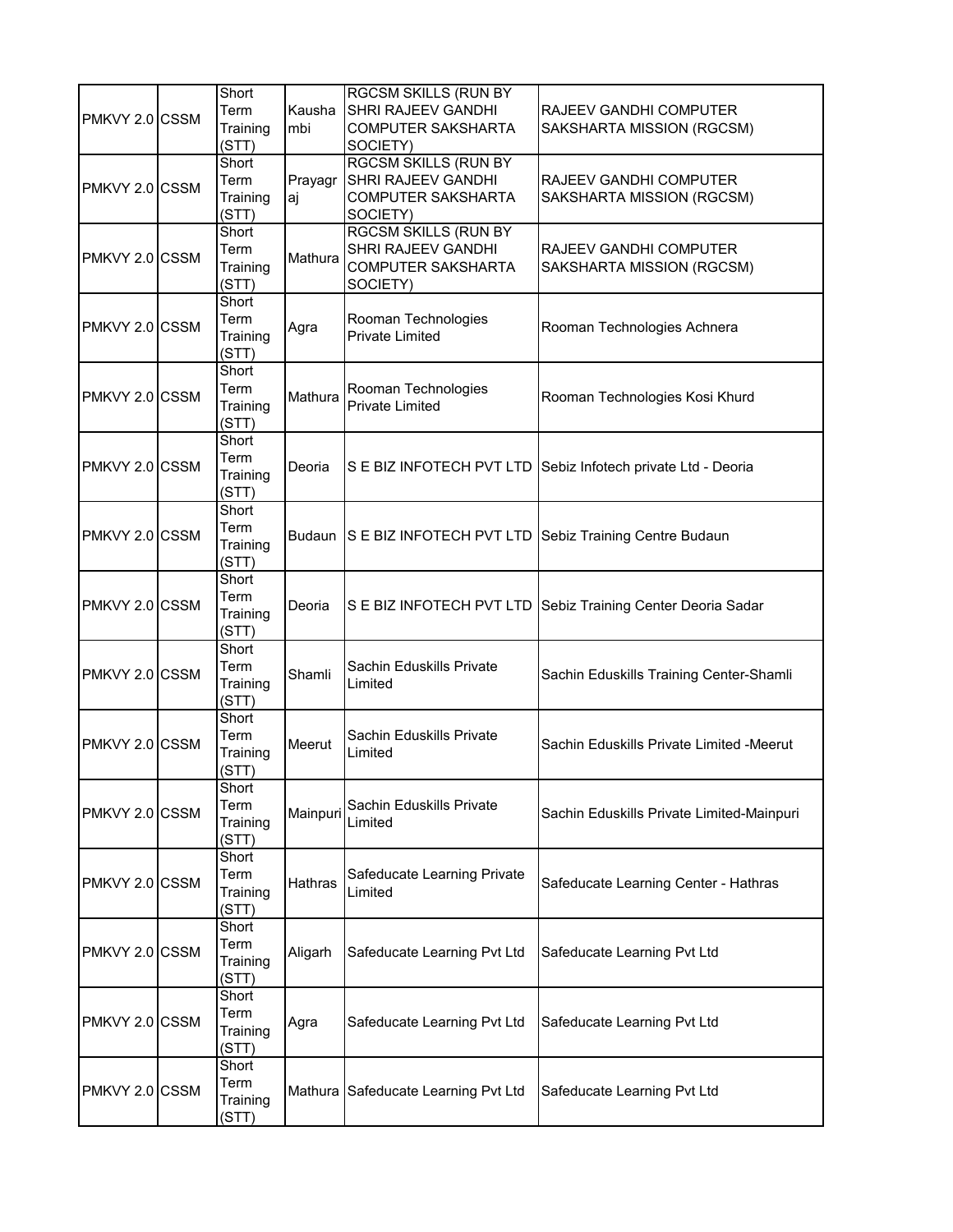| PMKVY 2.0 CSSM | Short<br>Term<br>Training<br>(STT) | Unnao           | SAKSHAM EDUCATIONAL<br><b>SOCIETY</b>                                                    | SAKSHAM EDUCATIONAL CENTRE-<br>SEEMAU-UNNAO                               |
|----------------|------------------------------------|-----------------|------------------------------------------------------------------------------------------|---------------------------------------------------------------------------|
| PMKVY 2.0 CSSM | Short<br>Term<br>Training<br>(STT) | Kanpur<br>Dehat | SAKSHAM EDUCATIONAL<br><b>SOCIETY</b>                                                    | SAKSHAM SDC KANPUR DEHAT                                                  |
| PMKVY 2.0 CSSM | Short<br>Term<br>Training<br>(STT) | Rae<br>Bareli   | SAKSHAM EDUCATIONAL<br><b>SOCIETY</b>                                                    | SAKSHAM EDUCATIONAL CENTRE -<br><b>RAEBARELY</b>                          |
| PMKVY 2.0 CSSM | Short<br>Term<br>Training<br>(STT) | Agra            | SAMAJ KALYANKARI<br>SARASWATI SABHA                                                      | RCS MEMORIAL DEGREE COLLEGE                                               |
| PMKVY 2.0 CSSM | Short<br>Term<br>Training<br>(STT) | Meerut          | <b>SAMAJ KALYANKARI</b><br>SARASWATI SABHA                                               | Samaj Kalyankari Saraswati Sabha                                          |
| PMKVY 2.0 CSSM | Short<br>Term<br>Training<br>(STT) | Aligarh         | SAMAJ KALYANKARI<br>SARASWATI SABHA                                                      | Samaj Kalyankari Saraswati Sabha                                          |
| PMKVY 2.0 CSSM | Short<br>Term<br>Training<br>(STT) | Mathura         | SAMAJ KALYANKARI<br>SARASWATI SABHA                                                      | Samaj Kalyankari Saraswati Sabha                                          |
| PMKVY 2.0 CSSM | Short<br>Term<br>Training<br>(STT) |                 | Mathura Sankalp Vikas Samiti                                                             | Sankalp Mathura                                                           |
| PMKVY 2.0 CSSM | Short<br>Term<br>Training<br>(STT) | Agra            | Sankalp Vikas Samiti                                                                     | Sankalp Agra                                                              |
| PMKVY 2.0 CSSM | Short<br>Term<br>Training<br>(STT) | ur              | Balramp Saurya Edunext Gen Private<br>Limited                                            | SAURYA EDUNEXT GEN PRIVATE<br><b>LIMITED</b>                              |
| PMKVY 2.0 CSSM | Short<br>Term<br>Training<br>(STT) | Sitapur         | SEWAK SOCIAL AND<br><b>ENVIRONEMENTAL</b><br><b>WELFARE ASSOCIATION</b><br>OF KHILCHIPUR | Hi-Tech Vidya Skill Welfare Society                                       |
| PMKVY 2.0 CSSM | Short<br>Term<br>Training<br>(STT) |                 | Jaunpur Shiksha Vistar Samiti                                                            | Dr. B. R. Ambedkar Technical and<br><b>Vocational Training Center</b>     |
| PMKVY 2.0 CSSM | Short<br>Term<br>Training<br>(STT) | Varanas         | Shiksha Vistar Samiti                                                                    | DR. B. R. AMBEDKAR TECHNICAL AND<br>VOCATIONAL TRAINING CENTRE            |
| PMKVY 2.0 CSSM | Short<br>Term<br>Training<br>(STT) | Azamga<br>rh    | Shiksha Vistar Samiti                                                                    | DR. B. R. AMBEDKAR TECHNICAL AND<br><b>VOCATIONAL TRAINING CENTRE</b>     |
| PMKVY 2.0 CSSM | Short<br>Term<br>Training<br>(STT) | Azamga<br>rh    | Shiksha Vistar Samiti                                                                    | Dr. B. R. Ambedkar Technical and<br>Vocational Training Center (TC056349) |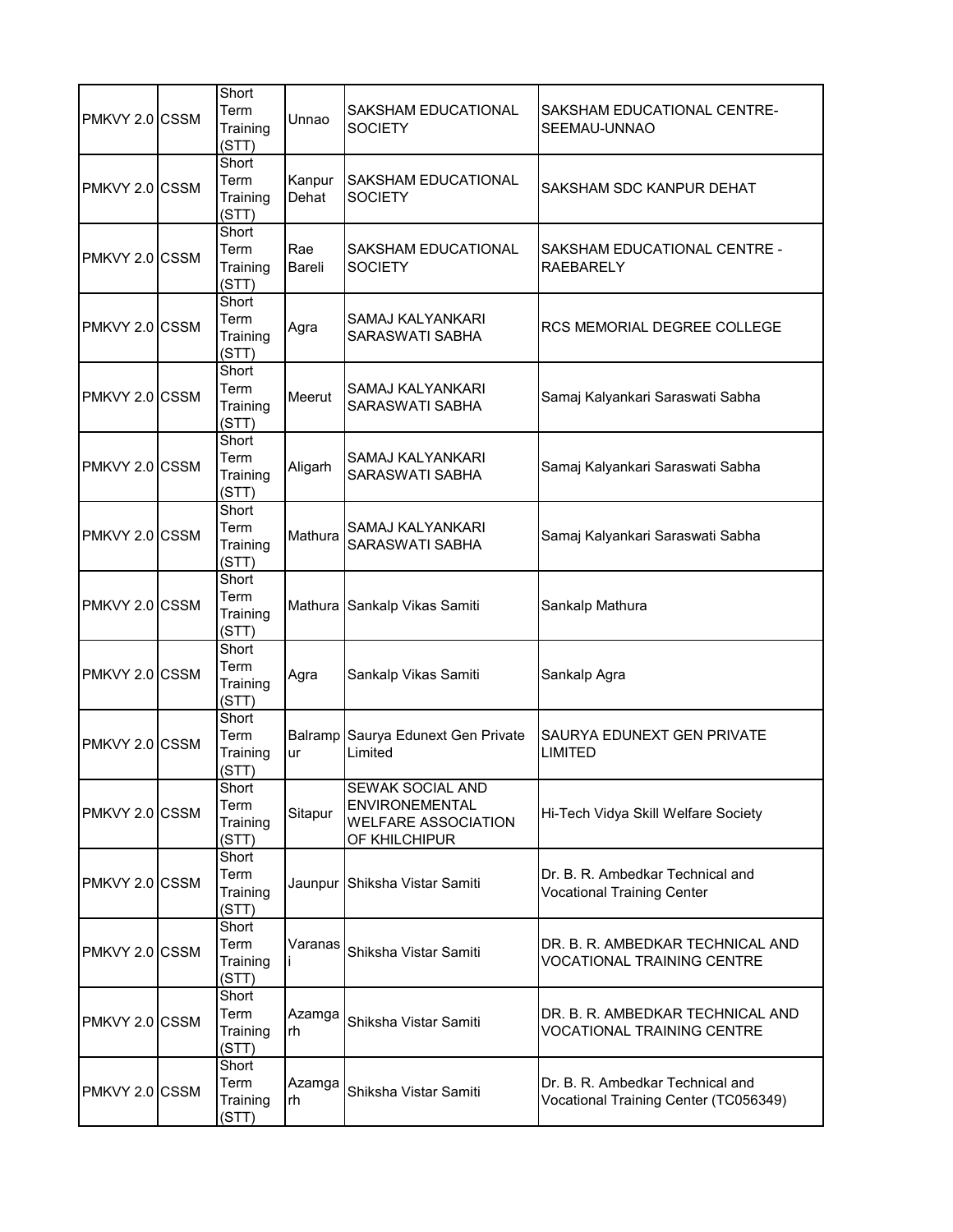| PMKVY 2.0 CSSM | Short<br>Term<br>Training<br>(STT) | Azamga<br>rh    | Shiksha Vistar Samiti                                 | DR. B. R. AMBEDKAR TECHNICAL AND<br><b>VOCATIONAL TRAINING CENTRE</b><br>TC058694 |
|----------------|------------------------------------|-----------------|-------------------------------------------------------|-----------------------------------------------------------------------------------|
| PMKVY 2.0 CSSM | Short<br>Term<br>Training<br>(STT) | Kanpur<br>Dehat | Shiva Gramodyog Sewa<br>Sansthan                      | shiva gramodyog sewa sansthan                                                     |
| PMKVY 2.0 CSSM | Short<br>Term<br>Training<br>(STT) | Kanpur<br>Nagar | Shiva Gramodyog Sewa<br>Sansthan                      | shiva gramodyog sewa sansthan                                                     |
| PMKVY 2.0 CSSM | Short<br>Term<br>Training<br>(STT) | Auraiya         | Shiva Gramodyog Sewa<br>Sansthan                      | shiva gramodyog skill center                                                      |
| PMKVY 2.0 CSSM | Short<br>Term<br>Training<br>(STT) | Auraiya         | Shiva Gramodyog Sewa<br>Sansthan                      | shiva gramodyog sewa sansthan                                                     |
| PMKVY 2.0 CSSM | Short<br>Term<br>Training<br>(STT) | Mathura         | Shree Ganesh Buildtech<br><b>Construction Pvt Ltd</b> | Shree Ganesh Buildtech Construction Pvt<br>Ltd                                    |
| PMKVY 2.0 CSSM | Short<br>Term<br>Training<br>(STT) | ad              | Ghaziab Shree Vaishno Educational<br>Society          | <b>ATM Global Business School - SVES</b>                                          |
| PMKVY 2.0 CSSM | Short<br>Term<br>Training<br>(STT) | Farrukh<br>abad | Shree Vaishno Educational<br>Society                  | ATM- Global Business School (SVES)                                                |
| PMKVY 2.0 CSSM | Short<br>Term<br>Training<br>(STT) | Baghpat         | Shree Vaishno Educational<br>Society                  | ATM GLOBAL BUSINESS SCHOOL (SVES)                                                 |
| PMKVY 2.0 CSSM | Short<br>Term<br>Training<br>(STT) | r               | Hamirpu Shree Vaishno Educational<br>Society          | ATM GLOBAL BUSINESS SCHOOL (SVES)                                                 |
| PMKVY 2.0 CSSM | Short<br>Term<br>Training<br>(STT) | Mainpuri        | Shree Vaishno Educational<br>Society                  | ATM GLOBAL BUSINESS SCHOOL (SVES)                                                 |
| PMKVY 2.0 CSSM | Short<br>Term<br>Training<br>(STT) | Kanpur<br>Nagar | SHRI TECHNOLOGIES                                     | SHRITECH-UP-KANPUR-KAKADEO                                                        |
| PMKVY 2.0 CSSM | Short<br>Term<br>Training<br>(STT) | Jalaun          | <b>SHRI TECHNOLOGIES</b>                              | SHRITECH-UP-JALAUN-ORAI                                                           |
| PMKVY 2.0 CSSM | Short<br>Term<br>Training<br>(STT) | Auraiya         | SmartBrains Engineers &<br>Technologist Pvt. Ltd.     | <b>Smart Brains Bidhuna</b>                                                       |
| PMKVY 2.0 CSSM | Short<br>Term<br>Training<br>(STT) | Etawah          | SmartBrains Engineers &<br>Technologist Pvt. Ltd.     | SmartBrains Etawah-UPSDM                                                          |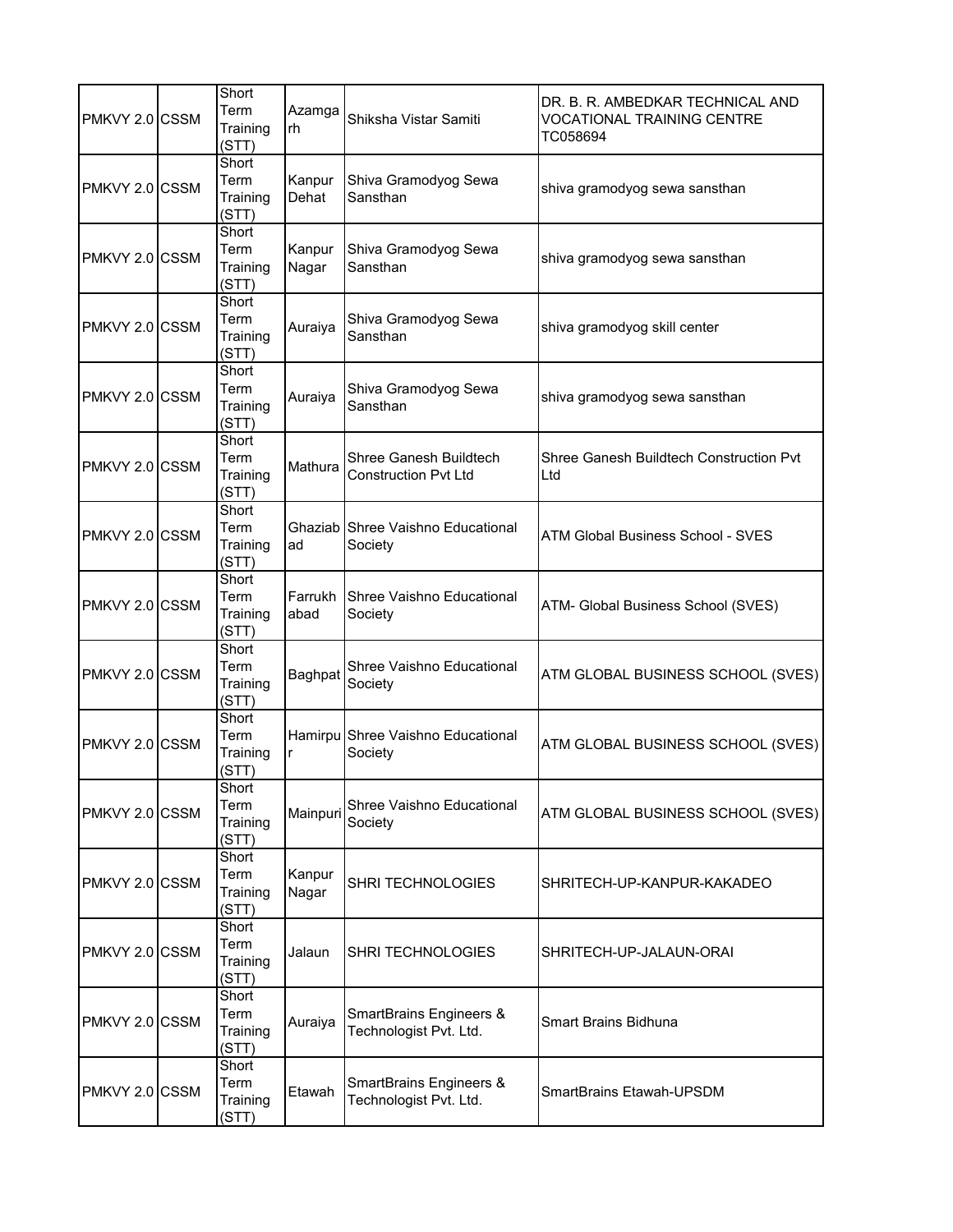| PMKVY 2.0 CSSM | Short<br>Term<br>Training<br>(STT) | Farrukh<br>abad        | SmartBrains Engineers &<br>Technologist Pvt. Ltd.                                                                              | SmartBrains Farrukhabad                        |
|----------------|------------------------------------|------------------------|--------------------------------------------------------------------------------------------------------------------------------|------------------------------------------------|
| PMKVY 2.0 CSSM | Short<br>Term<br>Training<br>(STT) | Hardoi                 | Society for the world of<br>workers accompanied with<br>the treasures of earth and it's<br>resources(society for the<br>WATER) | <b>SFW KAUSHAL KENDRA - HARDOI</b>             |
| PMKVY 2.0 CSSM | Short<br>Term<br>Training<br>(STT) | Sitapur                | Society for the world of<br>workers accompanied with<br>the treasures of earth and it's<br>resources(society for the<br>WATER) | <b>SFW Kaushal Kendra Sitapur</b>              |
| PMKVY 2.0 CSSM | Short<br>Term<br>Training<br>(STT) | Firozab<br>ad          | St Joans Education Society                                                                                                     | St. Joans Education Society, Firozabad         |
| PMKVY 2.0 CSSM | Short<br>Term<br>Training<br>(STT) | Ambedk<br>ar<br>Nagar  | St Joans Education Society                                                                                                     | St. Joans Education Society, Ambedkar<br>Nagar |
| PMKVY 2.0 CSSM | Short<br>Term<br>Training<br>(STT) | Agra                   | St Joans Education Society                                                                                                     | St. Joans Education Society, Agra              |
| PMKVY 2.0 CSSM | Short<br>Term<br>Training<br>(STT) | <b>Bulands</b><br>hahr | Sum Drishti Education<br>Society                                                                                               | Sum drishti Education Centre                   |
| PMKVY 2.0 CSSM | Short<br>Term<br>Training<br>(STT) | <b>Bulands</b><br>hahr | Sum Drishti Education<br>Society                                                                                               | Sum Drishti Education Society                  |
| PMKVY 2.0 CSSM | Short<br>Term<br>Training<br>(STT) | Morada<br>bad          | Sum Drishti Education<br>Society                                                                                               | Sumdrishti Education Society                   |
| PMKVY 2.0 CSSM | Short<br>Term<br>Training<br>(STT) |                        | Kannauj Sum Drishti Education<br>Society                                                                                       | <b>Sdes Training Center</b>                    |
| PMKVY 2.0 CSSM | Short<br>Term<br>Training<br>(STT) | Sitapur                | Support for Implementation<br>and Research                                                                                     | SIR PMKVY Center-Nabinagar Sitapur             |
| PMKVY 2.0 CSSM | Short<br>Term<br>Training<br>(STT) | Hardoi                 | Support for Implementation<br>and Research                                                                                     | SIR PMKVY Center- Pihani Hardoi                |
| PMKVY 2.0 CSSM | Short<br>Term<br>Training<br>(STT) | Luckno<br>W            | Support for Implementation<br>and Research                                                                                     | SIR PMKVY Center-Sainagar BKT_Lucknow          |
| PMKVY 2.0 CSSM | Short<br>Term<br>Training<br>(STT) | Hardoi                 | Support for Implementation<br>and Research                                                                                     | SIR PMKVY Center-Sandi_Hardoi                  |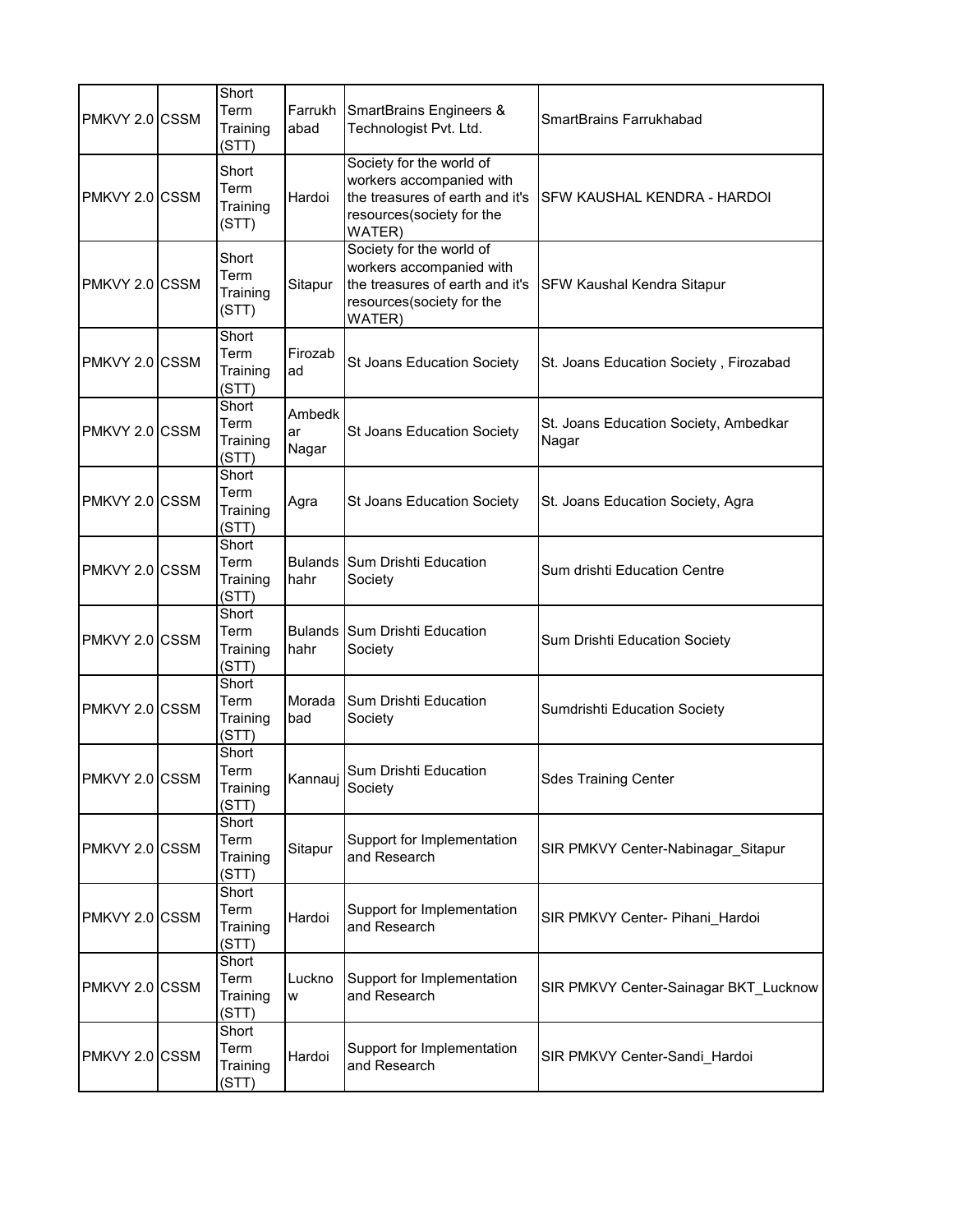| PMKVY 2.0 CSSM | Short<br>Term<br>Training<br>(STT) | Jalaun           | Swami Ambrish Chetanya<br>Sewa Samiti                             | Swami Ambrish Chetanya Sewa Samiti,<br>Jaloun           |
|----------------|------------------------------------|------------------|-------------------------------------------------------------------|---------------------------------------------------------|
| PMKVY 2.0 CSSM | Short<br>Term<br>Training<br>(STT) | Mahoba           | Swami Ambrish Chetanya<br>Sewa Samiti                             | Swami Ambrish Chetanya Sewa Samiti,<br>Mahoba           |
| PMKVY 2.0 CSSM | Short<br>Term<br>Training<br>(STT) | Lalitpur         | Swami Ambrish Chetanya<br>Sewa Samiti                             | Swami Ambrish Chetanya Sewa Samiti,<br>Lalitpur         |
| PMKVY 2.0 CSSM | Short<br>Term<br>Training<br>(STT) | Shahjah<br>anpur | Swargiya Shrimati Durgadevi<br><b>Chartitable Trust</b>           | DURGA DEVI PMKVY CSSM TRAINING<br><b>CENTRE</b>         |
| PMKVY 2.0 CSSM | Short<br>Term<br>Training<br>(STT) | Pilibhit         | Swargiya Shrimati Durgadevi<br><b>Chartitable Trust</b>           | <b>KGN INDUSTRIAL TRAINING CENTRE</b>                   |
| PMKVY 2.0 CSSM | Short<br>Term<br>Training<br>(STT) | anpur            | Shahjah Swargiya Shrimati Durgadevi<br><b>Chartitable Trust</b>   | Durga Devi PMKVY Skill Development<br>Centre            |
| PMKVY 2.0 CSSM | Short<br>Term<br>Training<br>(STT) | Kheri            | Swargiya Shrimati Durgadevi<br><b>Chartitable Trust</b>           | DURGA DEVI PMKVY CSSM TRAINING<br><b>CENTRE</b>         |
| PMKVY 2.0 CSSM | Short<br>Term<br>Training<br>(STT) | Bareilly         | Swargiya Shrimati Durgadevi<br><b>Chartitable Trust</b>           | DURGA DEVI PMKVY CSSM TRAINING<br>CENTRE BHOJIPURA BLY  |
| PMKVY 2.0 CSSM | Short<br>Term<br>Training<br>(STT) | Luckno<br>W      | SynchroServe Global<br><b>Solutions Private Limited</b>           | SynchroServe - UP - Lucknow - Chinhat -<br><b>SM</b>    |
| PMKVY 2.0 CSSM | Short<br>Term<br>Training<br>(STT) | Sitapur          | SynchroServe Global<br><b>Solutions Private Limited</b>           | SynchroServe - UP - Sitapur - Naipalapur -<br><b>SM</b> |
| PMKVY 2.0 CSSM | Short<br>Term<br>Training<br>(STT) | Kannaui          | TAKNIKI SHIKSHA VIKAS<br><b>AVAM JANKALYAN</b><br><b>SANSTHAN</b> | TAKNIKI SHIKSHA VIKAS EVAM<br>JANKALYAN SANSTHAN        |
| PMKVY 2.0 CSSM | Short<br>Term<br>Training<br>(STT) | Meerut           | Tech Mech International Pvt<br>Ltd                                | Tech Mech International Pvt Ltd                         |
| PMKVY 2.0 CSSM | Short<br>Term<br>Training<br>(STT) | Jhansi           | Techno Horizon                                                    | Technohorizon Skill Development Center                  |
| PMKVY 2.0 CSSM | Short<br>Term<br>Training<br>(STT) | Jaunpur          | Techno Horizon                                                    | Technohorizon Skill Development Center                  |
| PMKVY 2.0 CSSM | Short<br>Term<br>Training<br>(STT) | Basti            | Techno Horizon                                                    | Technohorizon Skill Development Center                  |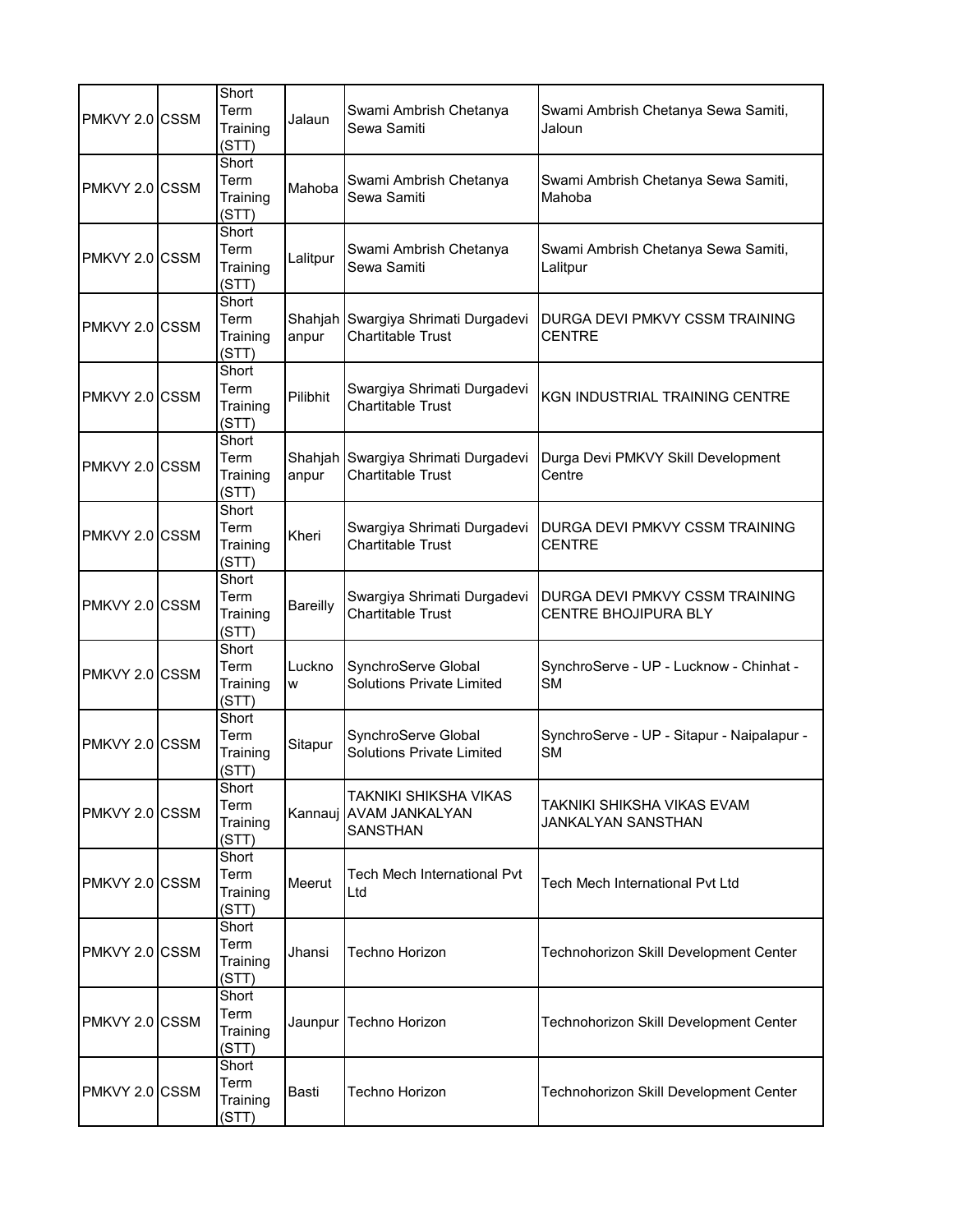| PMKVY 2.0 CSSM  | Short<br>Term<br>Training<br>(STT) | Gonda                   | Techno Horizon                                                | Technohorizon Skill Deveopment Center                   |
|-----------------|------------------------------------|-------------------------|---------------------------------------------------------------|---------------------------------------------------------|
| PMKVY 2.0 CSSM  | Short<br>Term<br>Training<br>(STT) | Mirzapu<br>$\mathsf{r}$ | <b>Tirhut Samagra Vikas</b><br>Parishad                       | <b>TSVP Skill Academy</b>                               |
| PMKVY 2.0 CSSM  | Short<br>Term<br>Training<br>(STT) | Rae<br>Bareli           | U.P.Industrial Consultants<br>Ltd.                            | UPICO-RAEBAREILLY                                       |
| PMKVY 2.0 CSSM  | Short<br>Term<br>Training<br>(STT) | Sonbha<br>dra           | <b>UDYOG VIKAS SANSTHAN</b>                                   | Udyog Vikas Sansthan                                    |
| PMKVY 2.0 CSSM  | Short<br>Term<br>Training<br>(STT) | Deoria                  | UDYOG VIKAS SANSTHAN                                          | Udyog Vikas Sansthan                                    |
| PMKVY 2.0 ICSSM | Short<br>Term<br>Training<br>(STT) | Pratapg<br>arh          | UDYOG VIKAS SANSTHAN                                          | Udyog Vikas Sansthan                                    |
| PMKVY 2.0 CSSM  | Short<br>Term<br>Training<br>(STT) | Pratapg<br>arh          | Vas Knowledge Growth<br>Initiative Private Limited            | VAS Knowledge Growth Initiative (Lattara<br>Pratapgarh) |
| PMKVY 2.0 ICSSM | Short<br>Term<br>Training<br>(STT) | Varanas                 | VIVEKANAND<br>PARYAVARAN EVAM<br>AROGYA MISSION               | <b>VIVEKANAND PARYAVARAN EVAM</b><br>AROGYA MISSION     |
| PMKVY 2.0 CSSM  | Short<br>Term<br>Training<br>(STT) | Amroha                  | VIVEKANAND<br><b>PARYAVARAN EVAM</b><br><b>AROGYA MISSION</b> | VIVEKANAND PARYAVARAN EVAM<br><b>AROGYA MISSION</b>     |
| PMKVY 2.0 CSSM  | Short<br>Term<br>Training<br>(STT) | Rae<br>Bareli           | XINE IT BRAINS PRIVATE<br>LIMITED                             | Xi-BPL Kaushal Kendra                                   |
| PMKVY 2.0 ICSSM | Short<br>Term<br>Training<br>(STT) | Hardoi                  | XINE IT BRAINS PRIVATE<br>LIMITED                             | Xine It Brains Pvt Ltd-TC057875-Hardoi                  |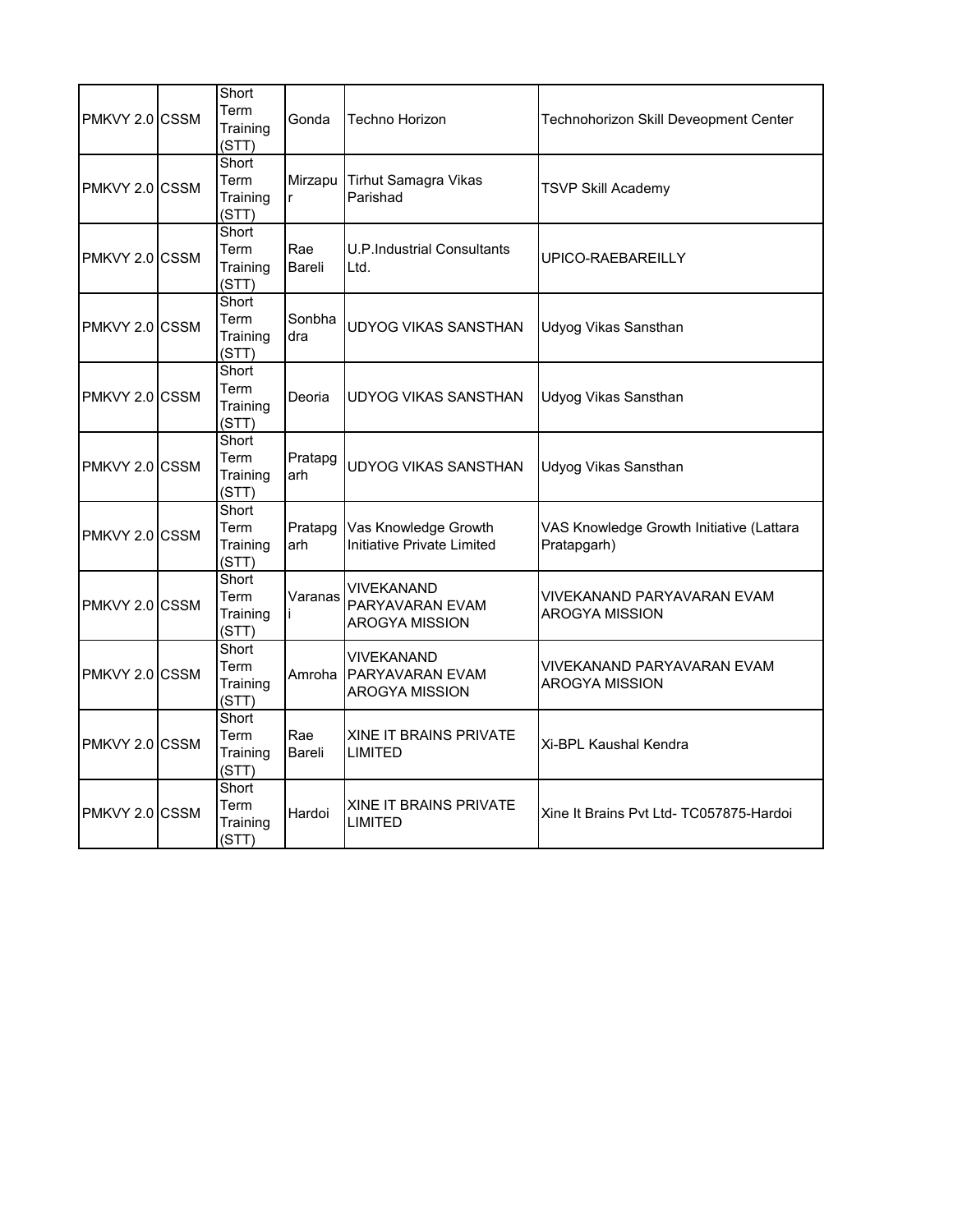|                |               |                                     |                    | PMKVY 3.0 District wise TC's List for the State of Uttar Pradesh till 31-Dec-21          |                                                                                                   |
|----------------|---------------|-------------------------------------|--------------------|------------------------------------------------------------------------------------------|---------------------------------------------------------------------------------------------------|
| <b>Scheme</b>  | Compo<br>nent | <b>Training Type</b>                | <b>TC District</b> | <b>PartnerName</b>                                                                       | <b>TCName</b>                                                                                     |
| PMKVY 3.0 CSCM |               | <b>Short Term</b><br>Training (STT) | Agra               | De Unique Educational<br>Society                                                         | De Unique Educational Society                                                                     |
| PMKVY 3.0 CSCM |               | <b>Short Term</b><br>Training (STT) | Agra               | Nifa Infocomp Services<br>Private Limited                                                | <b>NIFA Infocomp Services Pvt</b><br>Ltd Agra                                                     |
| PMKVY 3.0 CSCM |               | Short Term<br>Training (STT)        | Aligarh            | Vision India Services Pvt Ltd PMKK Aligarh                                               |                                                                                                   |
| PMKVY 3.0 CSCM |               | Short Term<br>Training (STT)        | Ambedkar<br>Nagar  | Social Action for Welfare<br>and Cultural Advancement                                    | Social Action for Welfare and<br><b>Cultural Advancement</b>                                      |
| PMKVY 3.0 CSCM |               | Short Term<br>Training (STT)        | Amethi             | Social Action for Welfare<br>and Cultural Advancement                                    | <b>SWACA Amethi PMKK Training</b><br>Center                                                       |
| PMKVY 3.0 CSCM |               | Short Term<br>Training (STT)        | Amroha             | <b>Empower Pragati Vocational</b><br>& Staffing Pvt. Ltd.                                | Empower Pragati Pradhan<br>Mantri Kaushal Kendra_Amroha                                           |
| PMKVY 3.0 CSCM |               | Short Term<br>Training (STT)        | Auraiya            | <b>CARE EDUCATIONAL AND</b><br><b>WELFARE SOCIETY</b>                                    | <b>CARE EDUCATIONAL AND</b><br><b>WELFARE SOCIETY</b>                                             |
| PMKVY 3.0 CSCM |               | <b>Short Term</b><br>Training (STT) | Ayodhya            | Social Action for Welfare<br>and Cultural Advancement                                    | Social Action for Welfare and<br><b>Cultural Advancement</b>                                      |
| PMKVY 3.0 CSCM |               | Short Term<br>Training (STT)        | Azamgarh           | AISECT SKILLS MISSION                                                                    | AISECT PMKK Azamgarh                                                                              |
| PMKVY 3.0 CSCM |               | Short Term<br>Training (STT)        | Azamgarh           | De Unique Educational<br>Society                                                         | De Unique Educational Society                                                                     |
| PMKVY 3.0 CSCM |               | Short Term<br>Training (STT)        | Baghpat            | <b>Empower Pragati Vocational</b><br>& Staffing Pvt. Ltd.                                | Pradhan Mantri Kaushal<br>Kendra_Baghpat                                                          |
| PMKVY 3.0 CSCM |               | Short Term<br>Training (STT)        | Bahraich           | Bhartiya Samruddhi<br><b>Investments and Consulting</b><br>Services Limited              | BASICS_PMKK_BAHRAICH                                                                              |
| PMKVY 3.0 CSCM |               | <b>Short Term</b><br>Training (STT) | Bahraich           | <b>MAHENDRA SKILLS</b><br><b>TRAINING &amp;</b><br>DEVELOPMENT PRIVATE<br><b>LIMITED</b> | Pradhan Mantri Kaushal<br>Kendra-Bahraich                                                         |
| PMKVY 3.0 CSCM |               | <b>Short Term</b><br>Training (STT) | <b>Ballia</b>      | De Unique Educational<br>Society                                                         | De Unique Educational Society                                                                     |
| PMKVY 3.0 CSCM |               | <b>Short Term</b><br>Training (STT) | <b>Ballia</b>      | JITM SKILLS Pvt Ltd                                                                      | PMKK JITM BALLIA                                                                                  |
| PMKVY 3.0 CSCM |               | <b>Short Term</b><br>Training (STT) | Balrampur          | Social Action for Welfare<br>and Cultural Advancement                                    | Social Action for Welfare and<br><b>Cultural Advancement</b>                                      |
| PMKVY 3.0 CSCM |               | <b>Short Term</b><br>Training (STT) | Banda              | <b>Excelus Learning Solutions</b><br>Pvt. Ltd.                                           | <b>Excelus Learning Solutions -</b><br>PMKK Banda                                                 |
| PMKVY 3.0 CSCM |               | Short Term<br>Training (STT)        | <b>Bareilly</b>    | De Unique Educational<br>Society                                                         | De Unique Educational Society                                                                     |
| PMKVY 3.0 CSCM |               | Short Term<br>Training (STT)        | <b>Bareilly</b>    | <b>MAHENDRA SKILLS</b><br><b>TRAINING &amp;</b><br>DEVELOPMENT PRIVATE<br><b>LIMITED</b> | Pradhan Mantri Kaushal<br>Kendra - Bareilly                                                       |
| PMKVY 3.0 CSCM |               | Short Term<br>Training (STT)        | <b>Basti</b>       | <b>LEARNET SKILLS LIMITED</b>                                                            | <b>PMKK Basti</b>                                                                                 |
| PMKVY 3.0 CSCM |               | Short Term<br>Training (STT)        | Bhadohi            | <b>LEARNET SKILLS LIMITED</b>                                                            | PMKK Sant Ravidas Nagar                                                                           |
| PMKVY 3.0 CSCM |               | Short Term<br>Training (STT)        | Bijnor             | <b>Empower Pragati Vocational</b><br>& Staffing Pvt. Ltd.                                | <b>Empower Pragati Vocational</b><br>and Staffing Pvt Ltd Pradhan<br>Mantri Kaushal Kendra_Bijnor |
| PMKVY 3.0 CSCM |               | Short Term<br>Training (STT)        | <b>Budaun</b>      | <b>MAHENDRA SKILLS</b><br><b>TRAINING &amp;</b><br>DEVELOPMENT PRIVATE<br><b>LIMITED</b> | MAHENDRA SKILLS -PMKK<br><b>BADAUN</b>                                                            |
| PMKVY 3.0 CSCM |               | Short Term<br>Training (STT)        | <b>Bulandshahr</b> | <b>Empower Pragati Vocational</b><br>& Staffing Pvt. Ltd.                                | Pradhan Mantri Kaushal<br>Kendra - Bulandshahr                                                    |
| PMKVY 3.0 CSCM |               | <b>Short Term</b><br>Training (STT) | Chandauli          | <b>STAR SECUTECH</b><br>PRIVATE LIMITED                                                  | Star PMKK- Chandauli                                                                              |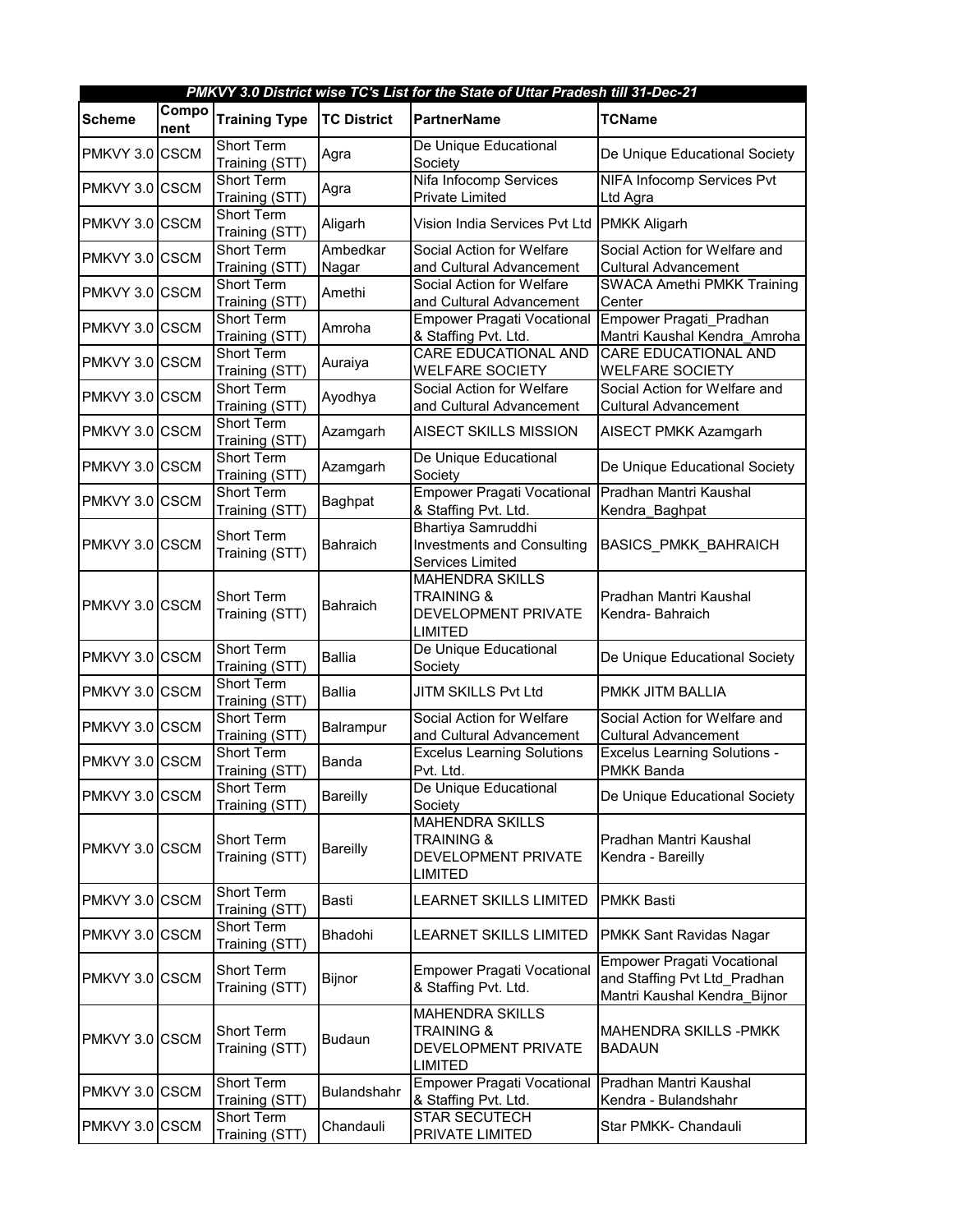| PMKVY 3.0 CSCM | Short Term<br>Training (STT)        | Chitrakoot                       | <b>AISECT SKILLS MISSION</b>                                                             | AISECT PMKK CHITRAKOOT                                                         |
|----------------|-------------------------------------|----------------------------------|------------------------------------------------------------------------------------------|--------------------------------------------------------------------------------|
| PMKVY 3.0 CSCM | Short Term<br>Training (STT)        | Deoria                           | De Unique Educational<br>Society                                                         | De Unique Educational Society                                                  |
| PMKVY 3.0 CSCM | Short Term<br>Training (STT)        | Deoria                           | <b>LEARNET SKILLS LIMITED</b>                                                            | <b>PMKK Deoria</b>                                                             |
| PMKVY 3.0 CSCM | Short Term<br>Training (STT)        | Etah                             | Vision India Services Pvt Ltd                                                            | <b>PMKK Etah</b>                                                               |
| PMKVY 3.0 CSCM | Short Term<br>Training (STT)        | Etawah                           | CARE EDUCATIONAL AND<br><b>WELFARE SOCIETY</b>                                           | PMKK-Etawah                                                                    |
| PMKVY 3.0 CSCM | Short Term<br>Training (STT)        | Farrukhabad                      | Vision India Services Pvt Ltd                                                            | <b>PMKK Farrukhabad</b>                                                        |
| PMKVY 3.0 CSCM | Short Term<br>Training (STT)        | Fatehpur                         | <b>Excelus Learning Solutions</b><br>Pvt. Ltd.                                           | <b>Excelus Learning Solutions Pvt.</b><br>Ltd. PMKK - Fatehpur                 |
| PMKVY 3.0 CSCM | Short Term<br>Training (STT)        | Firozabad                        | Nifa Infocomp Services<br>Private Limited                                                | NIFA Infocomp Services Pvt<br>Ltd Firozabad                                    |
| PMKVY 3.0 CSCM | <b>Short Term</b><br>Training (STT) | Gautam<br><b>Buddha</b><br>Nagar | JITM SKILLS Pvt Ltd                                                                      | PMKK JITM Gautam Budh<br>Nagar                                                 |
| PMKVY 3.0 CSCM | Short Term<br>Training (STT)        | Ghaziabad                        | <b>Empower Pragati Vocational</b><br>& Staffing Pvt. Ltd.                                | Pradhan Mantri Kaushal Kendra                                                  |
| PMKVY 3.0 CSCM | <b>Short Term</b><br>Training (STT) | Ghazipur                         | Orion Edutech Pvt Ltd                                                                    | Orion Edutech-Ghazipur PMKK                                                    |
| PMKVY 3.0 CSCM | Short Term<br>Training (STT)        | Gonda                            | Social Action for Welfare<br>and Cultural Advancement                                    | Social Action for Welfare and<br><b>Cultural Advancement</b>                   |
| PMKVY 3.0 CSCM | Short Term<br>Training (STT)        | Gorakhpur                        | <b>LEARNET SKILLS LIMITED</b>                                                            | <b>PMKK Gorakhpur</b>                                                          |
| PMKVY 3.0 CSCM | Short Term<br>Training (STT)        | Hamirpur                         | <b>Excelus Learning Solutions</b><br>Pvt. Ltd.                                           | <b>Excelus Learning Solutions Pvt</b><br>Ltd-PMKK Hamirpur                     |
| PMKVY 3.0 CSCM | Short Term<br>Training (STT)        | Hapur                            | <b>Empower Pragati Vocational</b><br>& Staffing Pvt. Ltd.                                | PMKK - Hapur                                                                   |
| PMKVY 3.0 CSCM | Short Term<br>Training (STT)        | Hardoi                           | <b>MAHENDRA SKILLS</b><br><b>TRAINING &amp;</b><br>DEVELOPMENT PRIVATE<br><b>LIMITED</b> | Pradhan Mantri Kaushal<br>Kendra __ Hardoi                                     |
| PMKVY 3.0 CSCM | Short Term<br>Training (STT)        | Hathras                          | Nifa Infocomp Services<br><b>Private Limited</b>                                         | Nifa Infocomo services Pvt. Ltd.<br>Hathras.                                   |
| PMKVY 3.0 CSCM | Short Term<br>Training (STT)        | Jalaun                           | <b>AISECT SKILLS MISSION</b>                                                             | <b>AISECT PMKK Jalaun</b>                                                      |
| PMKVY 3.0 CSCM | <b>Short Term</b><br>Training (STT) | Jaunpur                          | De Unique Educational<br>Society                                                         | De Unique Educational Society                                                  |
| PMKVY 3.0 CSCM | Short Term<br>Training (STT)        | Jaunpur                          | Jan Kalyan Sewa Samiti                                                                   | Jan Kalyan Sewa Samati                                                         |
| PMKVY 3.0 CSCM | Short Term<br>Training (STT)        | Jhansi                           | AISECT SKILLS MISSION                                                                    | AISECT PMKK JHANSI                                                             |
| PMKVY 3.0 CSCM | Short Term<br>Training (STT)        | Kannauj                          | Nifa Infocomp Services<br>Private Limited                                                | Nifa Infocomo services Pvt. Ltd.<br>Kannauj.                                   |
| PMKVY 3.0 CSCM | Short Term<br>Training (STT)        | Kanpur<br>Dehat                  | <b>AISECT SKILLS MISSION</b>                                                             | AISECT PMKK Kanpur Dehat                                                       |
| PMKVY 3.0 CSCM | Short Term<br>Training (STT)        | Kanpur<br>Nagar                  | CARE EDUCATIONAL AND<br><b>WELFARE SOCIETY</b>                                           | CARE EDUCATIONAL AND<br><b>WELFARE SOCIETY</b>                                 |
| PMKVY 3.0 CSCM | Short Term<br>Training (STT)        | Kanpur<br>Nagar                  | <b>MAHENDRA SKILLS</b><br><b>TRAINING &amp;</b><br>DEVELOPMENT PRIVATE<br><b>LIMITED</b> | Mahendra Skills Training And<br>Development Pvt. Ltd. - PMKK<br><b>Bilhaur</b> |
| PMKVY 3.0 CSCM | <b>Short Term</b><br>Training (STT) | Kasganj                          | Vision India Services Pvt Ltd                                                            | PMKK Kasganj                                                                   |
| PMKVY 3.0 CSCM | Short Term<br>Training (STT)        | Kaushambi                        | LEARNET SKILLS LIMITED                                                                   | PMKK Kaushambi                                                                 |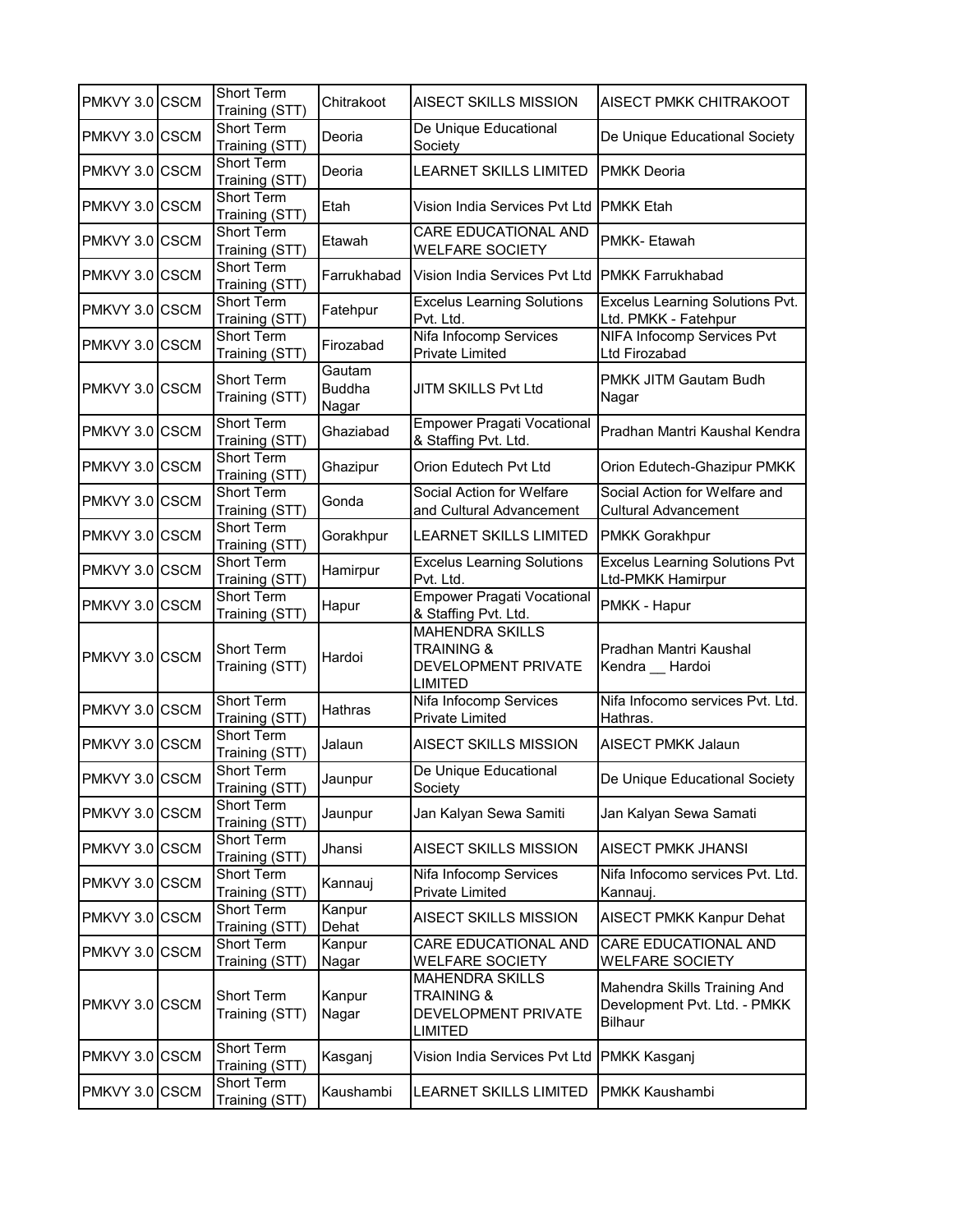| PMKVY 3.0 CSCM | Short Term<br>Training (STT)        | Kheri                        | <b>MAHENDRA SKILLS</b><br><b>TRAINING &amp;</b><br>DEVELOPMENT PRIVATE<br><b>LIMITED</b> | Pradhan Mantri Kaushal<br>Kendra-Lakhimpur                        |
|----------------|-------------------------------------|------------------------------|------------------------------------------------------------------------------------------|-------------------------------------------------------------------|
| PMKVY 3.0 CSCM | <b>Short Term</b><br>Training (STT) | Kushi Nagar                  | JITM SKILLS Pvt Ltd                                                                      | PMKK JITM KUSHINAGAR                                              |
| PMKVY 3.0 CSCM | <b>Short Term</b><br>Training (STT) | Lalitpur                     | <b>MAHENDRA SKILLS</b><br><b>TRAINING &amp;</b><br>DEVELOPMENT PRIVATE<br><b>LIMITED</b> | PRADHAN MANTRI KAUSHAL<br><b>KENDRA - LALITPUR</b>                |
| PMKVY 3.0 CSCM | <b>Short Term</b><br>Training (STT) | Lucknow                      | <b>AISECT SKILLS MISSION</b>                                                             | <b>AISECT PMKK Lucknow</b>                                        |
| PMKVY 3.0 CSCM | Short Term<br>Training (STT)        | Lucknow                      | <b>MAHENDRA SKILLS</b><br><b>TRAINING &amp;</b><br>DEVELOPMENT PRIVATE<br><b>LIMITED</b> | Mahendra Skills-PMKK<br><b>LUCKNOW</b>                            |
| PMKVY 3.0 CSCM | <b>Short Term</b><br>Training (STT) | Maharajganj                  | <b>ADS SKILLS PVT LTD</b>                                                                | ADS SKILLS PVT LTD -<br>PMKK(MAHARAJGANJ)                         |
| PMKVY 3.0 CSCM | Short Term<br>Training (STT)        | Mahoba                       | <b>Excelus Learning Solutions</b><br>Pvt. Ltd.                                           | <b>EXCELUS LEARNING</b><br><b>SOLUTIONS - PMKK MOHABA</b>         |
| PMKVY 3.0 CSCM | <b>Short Term</b><br>Training (STT) | Mainpuri                     | Nifa Infocomp Services<br><b>Private Limited</b>                                         | Pmkk Mainpuri                                                     |
| PMKVY 3.0 CSCM | Short Term<br>Training (STT)        | Mau                          | JITM SKILLS Pvt Ltd                                                                      | PMKK JITM MAU                                                     |
| PMKVY 3.0 CSCM | <b>Short Term</b><br>Training (STT) | Meerut                       | <b>Empower Pragati Vocational</b><br>& Staffing Pvt. Ltd.                                | Empower Pragati Vocational<br>and Staffing Pvt Ltd                |
| PMKVY 3.0 CSCM | <b>Short Term</b><br>Training (STT) | Mirzapur                     | <b>LEARNET SKILLS LIMITED</b>                                                            | <b>PMKK Mirzapur</b>                                              |
| PMKVY 3.0 CSCM | <b>Short Term</b><br>Training (STT) | Moradabad                    | <b>Empower Pragati Vocational</b><br>& Staffing Pvt. Ltd.                                | Empower Pragati_Pradhan<br>Mantri Kaushal<br>Kendra_Moradabad     |
| PMKVY 3.0 CSCM | <b>Short Term</b><br>Training (STT) | Muzaffarnaga<br>$\mathsf{r}$ | <b>Empower Pragati Vocational</b><br>& Staffing Pvt. Ltd.                                | Empower Pragati_Pradhan<br>Mantri Kaushal<br>Kendra_Muzaffarnagar |
| PMKVY 3.0 CSCM | Short Term<br>Training (STT)        | Pilibhit                     | <b>MAHENDRA SKILLS</b><br><b>TRAINING &amp;</b><br>DEVELOPMENT PRIVATE<br><b>LIMITED</b> | Mahendra Skills-PMKK<br>PILIBHIT                                  |
| PMKVY 3.0 CSCM | <b>Short Term</b><br>Training (STT) | Pilibhit                     | <b>MAHENDRA SKILLS</b><br><b>TRAINING &amp;</b><br>DEVELOPMENT PRIVATE<br><b>LIMITED</b> | MSTDPL PILIBHIT                                                   |
| PMKVY 3.0 CSCM | <b>Short Term</b><br>Training (STT) | Pratapgarh                   | <b>LEARNET SKILLS LIMITED</b>                                                            | PMKK Pratapgarh                                                   |
| PMKVY 3.0 CSCM | Short Term<br>Training (STT)        | Prayagraj                    | <b>Funfirst Global Skillers</b><br>Private Limited                                       | <b>PMKK Phulpur</b>                                               |
| PMKVY 3.0 CSCM | Short Term<br>Training (STT)        | Prayagraj                    | <b>LEARNET SKILLS LIMITED</b>                                                            | PMKK Allahabad                                                    |
| PMKVY 3.0 CSCM | Short Term<br>Training (STT)        | Rae Bareli                   | <b>Excelus Learning Solutions</b><br>Pvt. Ltd.                                           | <b>Excelus Learning Solutions Pvt</b><br>Ltd. - PMKK Raebareli    |
| PMKVY 3.0 CSCM | Short Term<br>Training (STT)        | Rampur                       | <b>MAHENDRA SKILLS</b><br><b>TRAINING &amp;</b><br>DEVELOPMENT PRIVATE<br><b>LIMITED</b> | Mahendra Skills PMKK-Rampur                                       |
| PMKVY 3.0 CSCM | Short Term<br>Training (STT)        | Saharanpur                   | <b>Empower Pragati Vocational</b><br>& Staffing Pvt. Ltd.                                | PMKK DEOBAND<br>SAHARANPUR                                        |
| PMKVY 3.0 CSCM | Short Term<br>Training (STT)        | Sambhal                      | <b>Empower Pragati Vocational</b><br>& Staffing Pvt. Ltd.                                | Empower Pragati_Pradhan<br>Mantri Kaushal<br>Kendra Sambhal       |
| PMKVY 3.0 CSCM | <b>Short Term</b><br>Training (STT) | Sant Kabeer<br>Nagar         | Social Action for Welfare<br>and Cultural Advancement                                    | Social Action for Welfare and<br><b>Cultural Advancement</b>      |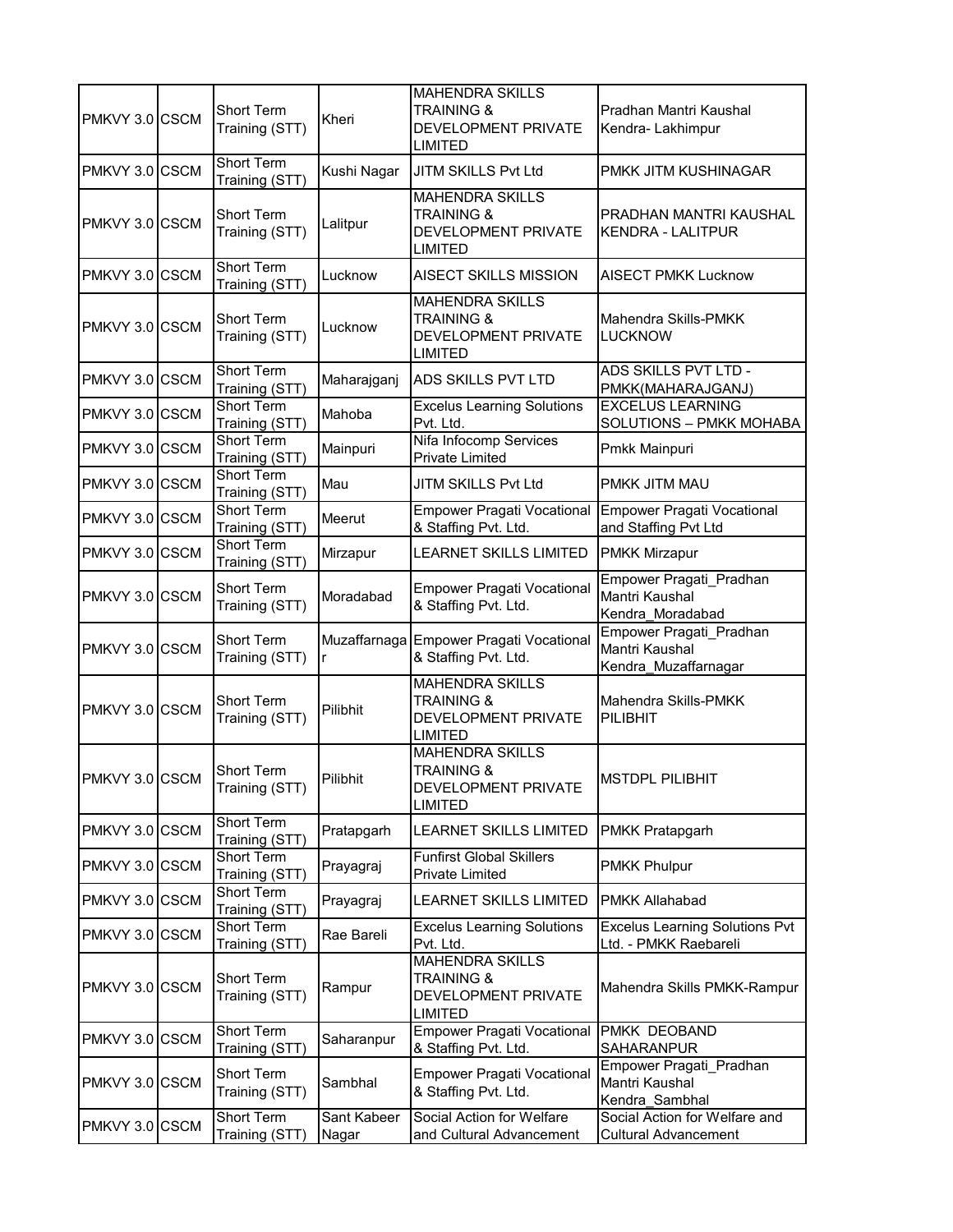| PMKVY 3.0 CSCM | <b>Short Term</b><br>Training (STT) | Shahjahanpu        | <b>MAHENDRA SKILLS</b><br><b>TRAINING &amp;</b><br>DEVELOPMENT PRIVATE<br><b>LIMITED</b> | Mahendra Skills PMKK-<br>Shahjahanpur                            |
|----------------|-------------------------------------|--------------------|------------------------------------------------------------------------------------------|------------------------------------------------------------------|
| PMKVY 3.0 CSCM | <b>Short Term</b><br>Training (STT) | Shamli             | <b>Empower Pragati Vocational</b><br>& Staffing Pvt. Ltd.                                | PMKK - Shamli                                                    |
| PMKVY 3.0 CSCM | <b>Short Term</b><br>Training (STT) | Shravasti          | <b>MAHENDRA SKILLS</b><br><b>TRAINING &amp;</b><br>DEVELOPMENT PRIVATE<br><b>LIMITED</b> | <b>PMKK Shrawasti</b>                                            |
| PMKVY 3.0 CSCM | Short Term<br>Training (STT)        | Siddharth<br>Nagar | <b>Excelus Learning Solutions</b><br>Pvt. Ltd.                                           | <b>Excelus Learning Solutions Pvt</b><br>Ltd-PMKK Siddharthnagar |
| PMKVY 3.0 CSCM | Short Term<br>Training (STT)        | Sitapur            | <b>MAHENDRA SKILLS</b><br><b>TRAINING &amp;</b><br>DEVELOPMENT PRIVATE<br><b>LIMITED</b> | <b>PMKK SITAPUR</b>                                              |
| PMKVY 3.0 CSCM | Short Term<br>Training (STT)        | Sonbhadra          | <b>MAHENDRA SKILLS</b><br><b>TRAINING &amp;</b><br>DEVELOPMENT PRIVATE<br><b>LIMITED</b> | Mahendra Skills Training & Dev<br>Pvt Ltd-PMKK Robertsganj       |
| PMKVY 3.0 CSCM | Short Term<br>Training (STT)        | Sultanpur          | <b>LEARNET SKILLS LIMITED</b>                                                            | <b>PMKK Sultanpur</b>                                            |
| PMKVY 3.0 CSCM | Short Term<br>Training (STT)        | Unnao              | <b>CARE EDUCATIONAL AND</b><br><b>WELFARE SOCIETY</b>                                    | <b>CARE EDUCATIONAL AND</b><br><b>WELFARE SOCIETY</b>            |
| PMKVY 3.0 CSCM | <b>Short Term</b><br>Training (STT) | Varanasi           | Orion Edutech Pvt Ltd                                                                    | Orion Edutech-Varanasi                                           |
| PMKVY 3.0 CSCM | Special<br>Projects (SPL)           | Agra               | RISHAN INFOSKILLS PVT.<br>LTD.                                                           | Shri Ganeshi Lal Gupta<br><b>Memorial Degree College</b>         |
| PMKVY 3.0 CSCM | Special<br>Projects (SPL)           | Aligarh            | <b>ASIAN Educational</b><br><b>Charitable Trust</b>                                      | <b>ASIAN Institute of Skill</b><br>Development                   |
| PMKVY 3.0 CSCM | Special<br>Projects (SPL)           | Aligarh            | MANAV SAMMAN SEVA<br><b>SAMITI</b>                                                       | MANAV SAMMAN SEVA<br><b>SAMITI</b>                               |
| PMKVY 3.0 CSCM | Special<br>Projects (SPL)           | Amethi             | Labournet Services India<br>Private Limited                                              | Labournet-Covid Crash-Amethi-<br>center                          |
| PMKVY 3.0 CSCM | Special<br>Projects (SPL)           | Amroha             | <b>Skills Development Society</b>                                                        | <b>Skills Development</b><br>Society(Dhanoura Amroha)            |
| PMKVY 3.0 CSCM | Special<br>Projects (SPL)           | Azamgarh           | <b>Yuva Vikas Society</b>                                                                | <b>YVS Ragghupur Skill Centre</b>                                |
| PMKVY 3.0 CSCM | Special<br>Projects (SPL)           | Ballia             | JITM SKILLS Pvt Ltd                                                                      | PMKK JITM BALLIA                                                 |
| PMKVY 3.0 CSCM | Special<br>Projects (SPL)           | Ballia             | PCS FINTEC<br>CONSULTANCY PRIVATE<br><b>LIMITED</b>                                      | PCS FINTEC CONSULTANCY<br>PRIVATE LIMITED                        |
| PMKVY 3.0 CSCM | Special<br>Projects (SPL)           | Balrampur          | AMBICA SHIKSHA SAMAJ<br><b>KALYAN SAMITI</b>                                             | AMBICA INDUSTRIAL<br><b>TRAINING CENTRE</b>                      |
| PMKVY 3.0 CSCM | Special<br>Projects (SPL)           | Barabanki          | Surbhi Foundation                                                                        | Surbhi Foundation - Bishunpur                                    |
| PMKVY 3.0 CSCM | Special<br>Projects (SPL)           | Bijnor             | Madeeha Educational<br><b>Welfare Society</b>                                            | Madeeha Educational Welfare<br>Society(KADRABAD KHURD<br>BIJNOR) |
| PMKVY 3.0 CSCM | Special<br>Projects (SPL)           | Bijnor             | MANAV SAMMAN SEVA<br>SAMITI                                                              | Manav Samman Seva Samiti                                         |
| PMKVY 3.0 CSCM | Special<br>Projects (SPL)           | <b>Bijnor</b>      | <b>NMS ENTERPRISES</b><br><b>LIMITED</b>                                                 | NMS SKILL ACADEMY BIJNOR                                         |
| PMKVY 3.0 CSCM | Special<br>Projects (SPL)           | Bulandshahr        | MANAV SAMMAN SEVA<br><b>SAMITI</b>                                                       | MANAV SAMMAN SEVA<br>SAMITI                                      |
| PMKVY 3.0 CSCM | Special<br>Projects (SPL)           | Chandauli          | SUBHWANTI SOCIAL<br><b>WELFARE SOCIETY</b>                                               | SSWS_Chandauli                                                   |
| PMKVY 3.0 CSCM | Special<br>Projects (SPL)           | Chandauli          | <b>Truly Yours Welfare Society</b>                                                       | <b>Step Education-Monther</b><br>Nirmala Chairtable Trust        |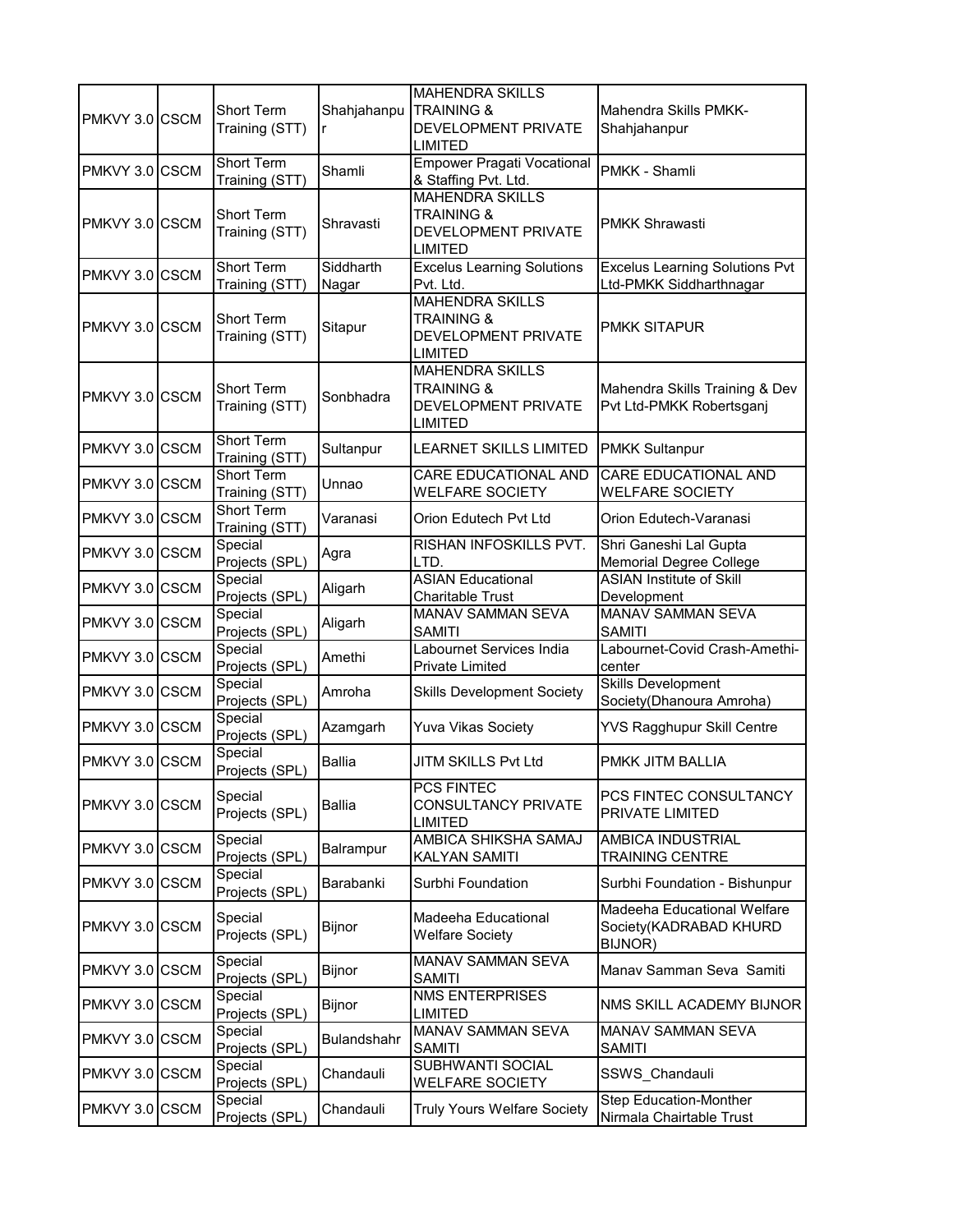| PMKVY 3.0 CSCM | Special<br>Projects (SPL) | Deoria                           | <b>LEARNET SKILLS LIMITED</b>                                                  | <b>PMKK Deoria</b>                                              |
|----------------|---------------------------|----------------------------------|--------------------------------------------------------------------------------|-----------------------------------------------------------------|
| PMKVY 3.0 CSCM | Special<br>Projects (SPL) | Etawah                           | CHISTIYA SEWA SAMITI                                                           | <b>Health Click Foundation</b>                                  |
| PMKVY 3.0 CSCM | Special<br>Projects (SPL) | Etawah                           | SmartBrains Engineers and<br>Technologist Pvt. Ltd.                            | SmartBrains Bhartna                                             |
| PMKVY 3.0 CSCM | Special<br>Projects (SPL) | Farrukhabad                      | <b>AISECT SKILLS MISSION</b>                                                   | <b>AISECT Skill Development</b><br>Center Farrukhabad           |
| PMKVY 3.0 CSCM | Special<br>Projects (SPL) | Farrukhabad                      | SHARDA VOCATIONAL<br><b>TRAINING INSTITUTE</b>                                 | <b>SHARDA VOCATIONAL</b><br><b>TRAINING INSTITUTE</b>           |
| PMKVY 3.0 CSCM | Special<br>Projects (SPL) | Fatehpur                         | Labournet Services India<br>Private Limited                                    | Labournet-Covid Crash-<br>Fathepur-center                       |
| PMKVY 3.0 CSCM | Special<br>Projects (SPL) | Firozabad                        | Sw Shri Shiv Balak Ram<br>Swarnkar Smriti Shiksha<br>Prasar Sansthan           | <b>Brilliant Computer Institute</b>                             |
| PMKVY 3.0 CSCM | Special<br>Projects (SPL) | Gautam<br><b>Buddha</b><br>Nagar | <b>BAL BHARTI ACADEMY</b>                                                      | NIILM - CMS                                                     |
| PMKVY 3.0 CSCM | Special<br>Projects (SPL) | Gautam<br><b>Buddha</b><br>Nagar | <b>Funfirst Global Skillers</b><br><b>Private Limited</b>                      | Funfirst GNoida                                                 |
| PMKVY 3.0 CSCM | Special<br>Projects (SPL) | Gautam<br><b>Buddha</b><br>Nagar | <b>Funfirst Global Skillers</b><br><b>Private Limited</b>                      | <b>GNIDA-Jewar</b>                                              |
| PMKVY 3.0 CSCM | Special<br>Projects (SPL) | Gautam<br><b>Buddha</b><br>Nagar | <b>JITM SKILLS Pvt Ltd</b>                                                     | PMKK JITM Gautam Budh<br>Nagar                                  |
| PMKVY 3.0 CSCM | Special<br>Projects (SPL) | Gautam<br><b>Buddha</b><br>Nagar | <b>MANAV SAMMAN SEVA</b><br><b>SAMITI</b>                                      | <b>MANAV SAMMAN SEVA</b><br>SAMITI                              |
| PMKVY 3.0 CSCM | Special<br>Projects (SPL) | Gautam<br><b>Buddha</b><br>Nagar | <b>PRASH ENTERPRISES</b>                                                       | Prash Enterprises Skill<br>Development Center                   |
| PMKVY 3.0 CSCM | Special<br>Projects (SPL) | Gautam<br><b>Buddha</b><br>Nagar | PRASH ENTERPRISES                                                              | Prash Enterprises Skill<br>Development Center                   |
| PMKVY 3.0 CSCM | Special<br>Projects (SPL) | Gautam<br><b>Buddha</b><br>Nagar | S&S Care Skills Academy<br>Pvt Ltd.                                            | S&S Care Skills Academy Pvt<br>Ltd.                             |
| PMKVY 3.0 CSCM | Special<br>Projects (SPL) | Ghaziabad                        | <b>FORETECH COMPUTER</b><br>SYSTEMS PVT LTD                                    | DRV PMKVY Centre                                                |
| PMKVY 3.0 CSCM | Special<br>Projects (SPL) | Ghaziabad                        | <b>TS SKILL AND TECH</b><br>PRIVATE LIMITED                                    | TS SKILL AND TECH PVT.LTD                                       |
| PMKVY 3.0 CSCM | Special<br>Projects (SPL) | Ghazipur                         | <b>DELIGHT FOUNDATION</b>                                                      | DELIGHT FOUNDATION                                              |
| PMKVY 3.0 CSCM | Special<br>Projects (SPL) | Ghazipur                         | <b>SEA HAWK ENTERPRISES</b><br>PRIVATE LIMITED                                 | <b>SEPLFIROZPUR</b>                                             |
| PMKVY 3.0 CSCM | Special<br>Projects (SPL) | Gorakhpur                        | MANAV SAMMAN SEVA<br><b>SAMITI</b>                                             | MANAV SAMMAN SEVA<br>SAMITI                                     |
| PMKVY 3.0 CSCM | Special<br>Projects (SPL) | Gorakhpur                        | SUNAINA SAMRIDDHI<br><b>FOUNDATION</b>                                         | Sunaina Samriddhi Foundation                                    |
| PMKVY 3.0 CSCM | Special<br>Projects (SPL) | Hathras                          | <b>VALEX EDUCATION AND</b><br><b>WELFARE SOCIETY</b>                           | SARVJAN KALYAN KENDRA                                           |
| PMKVY 3.0 CSCM | Special<br>Projects (SPL) | Jaunpur                          | Jan Kalyan Sewa Samiti                                                         | Jan Kalyan Sewa Samati                                          |
| PMKVY 3.0 CSCM | Special<br>Projects (SPL) | Jaunpur                          | RANI AHILYABAI HOLKAR<br>SHAIKSHIK EVAM<br>SWASTHYA SEWASHRAM<br><b>SAMITI</b> | RANI AHILYABAI HOLKAR<br>TRAINING CENTER<br><b>MACHHLISHAHR</b> |
| PMKVY 3.0 CSCM | Special<br>Projects (SPL) | Jaunpur                          | <b>SUNSIDE SERVICES</b><br>PRIVATE LIMITED                                     | Abhanay Sewasansthan                                            |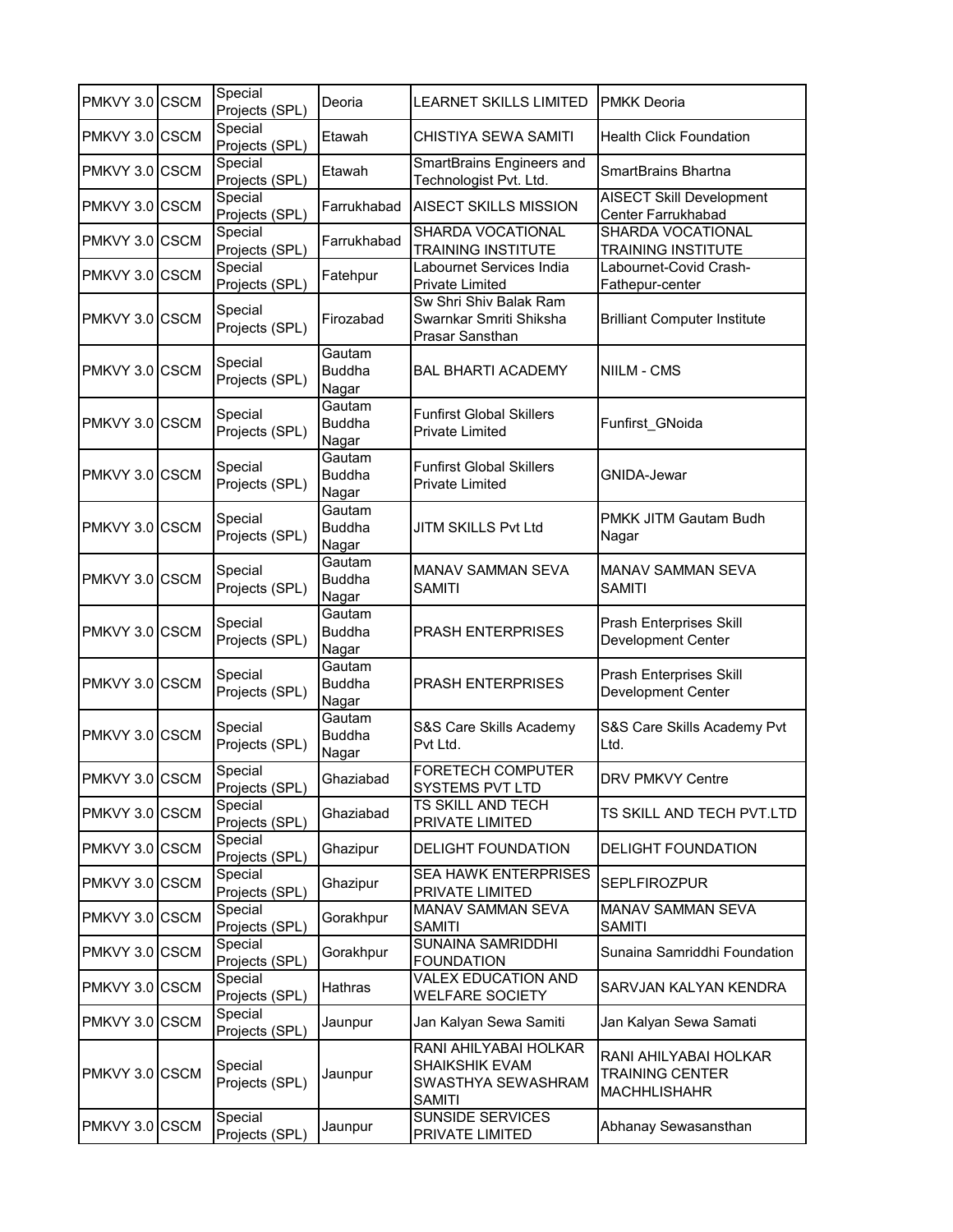| PMKVY 3.0 CSCM | Special<br>Projects (SPL) | Jhansi          | <b>SKILLED INDIA SOCIETY</b>                                                             | SKILLED INDIA SOCIETY                                                                             |
|----------------|---------------------------|-----------------|------------------------------------------------------------------------------------------|---------------------------------------------------------------------------------------------------|
| PMKVY 3.0 CSCM | Special<br>Projects (SPL) | Kanpur<br>Nagar | <b>ASSOCIATION OF</b><br><b>HEALTHCARE</b><br>PROVIDERS (INDIA)                          | LIFETRON HOSPITAL                                                                                 |
| PMKVY 3.0 CSCM | Special<br>Projects (SPL) | Kanpur<br>Nagar | Labournet Services India<br><b>Private Limited</b>                                       | Labournet-Covid Crash-Kanpur-<br>center                                                           |
| PMKVY 3.0 CSCM | Special                   | Kanpur          | SHARDA VOCATIONAL                                                                        | <b>SHARDA VOCATIONAL</b>                                                                          |
|                | Projects (SPL)<br>Special | Nagar<br>Kanpur | <b>TRAINING INSTITUTE</b><br>Wipro GE Healthcare Pvt.                                    | TRAINING INSTITUTE<br>The Panacea Multi Super                                                     |
| PMKVY 3.0 CSCM | Projects (SPL)            | Nagar           | Ltd.                                                                                     | Speciality Hospital- Kanpur                                                                       |
| PMKVY 3.0 CSCM | Special<br>Projects (SPL) | Kasganj         | <b>ANAAYAS FOUNDATION</b>                                                                | Anaayas Foundation Kasganj                                                                        |
| PMKVY 3.0 CSCM | Special<br>Projects (SPL) | Kheri           | LALA MOTILAL GOYAL<br><b>GLOBAL FOUNDATION</b>                                           | LMLG SKILL CENTRE KHERI                                                                           |
| PMKVY 3.0 CSCM | Special<br>Projects (SPL) | Kheri           | <b>MAHENDRA SKILLS</b><br><b>TRAINING &amp;</b><br>DEVELOPMENT PRIVATE<br><b>LIMITED</b> | Pradhan Mantri Kaushal<br>Kendra-Lakhimpur                                                        |
| PMKVY 3.0 CSCM | Special<br>Projects (SPL) | Kushi Nagar     | JITM SKILLS Pvt Ltd                                                                      | PMKK JITM KUSHINAGAR                                                                              |
| PMKVY 3.0 CSCM | Special<br>Projects (SPL) | Lalitpur        | <b>MS SHIVAJI TRADERS</b><br><b>AND SUPPLIERS</b>                                        | SHIVAJI PARAMEDICAL AND<br>HEALTHCARE INSTITUTE                                                   |
| PMKVY 3.0 CSCM | Special<br>Projects (SPL) | Lucknow         | <b>APIC MEDIA CREATION</b><br>PRIVATE LIMITED                                            | APICMEDIADUBAGGA                                                                                  |
| PMKVY 3.0 CSCM | Special<br>Projects (SPL) | Lucknow         | <b>MAHENDRA SKILLS</b><br><b>TRAINING &amp;</b><br>DEVELOPMENT PRIVATE<br><b>LIMITED</b> | Mahendra Skills-PMKK<br>LUCKNOW                                                                   |
| PMKVY 3.0 CSCM | Special<br>Projects (SPL) | Lucknow         | SAUBHAGYA<br><b>FOUNDATION</b>                                                           | SAUBHAGYA FOUNDATION                                                                              |
| PMKVY 3.0 CSCM | Special<br>Projects (SPL) | Mainpuri        | RSEDU-TECH SOLUTIONS<br>PRIVATE LIMITED                                                  | RSEDU-TECH SOLUTIONS<br>PRIVATE LIMITED KURAWALI<br><b>CENTRE</b>                                 |
| PMKVY 3.0 CSCM | Special<br>Projects (SPL) | Mathura         | MANAV SAMMAN SEVA<br><b>SAMITI</b>                                                       | <b>MANAV SAMMAN SEVA</b><br>SAMITI                                                                |
| PMKVY 3.0 CSCM | Special<br>Projects (SPL) | Mau             | JITM SKILLS Pvt Ltd                                                                      | PMKK JITM MAU                                                                                     |
| PMKVY 3.0 CSCM | Special<br>Projects (SPL) | Meerut          | <b>LALA MOTILAL GOYAL</b><br><b>GLOBAL FOUNDATION</b>                                    | <b>LMLG SKILL CENTRE</b><br><b>MEERUT</b>                                                         |
| PMKVY 3.0 CSCM | Special<br>Projects (SPL) | Meerut          | <b>Stepping Stone Foundation</b><br>Trust                                                | <b>Stepping Stone Education</b>                                                                   |
| PMKVY 3.0 CSCM | Special<br>Projects (SPL) | Moradabad       | <b>CHANDRA EDUCATIONAL</b><br><b>WELFARE</b>                                             | <b>SURESH</b>                                                                                     |
| PMKVY 3.0 CSCM | Special<br>Projects (SPL) | Moradabad       | Jagan Raj Professional<br><b>Studies Pvt Ltd</b>                                         | Jagan Raj Professional Studies<br>Pvt Ltd (M.S. hospital and<br>paramedical college<br>Moradabad) |
| PMKVY 3.0 CSCM | Special<br>Projects (SPL) | Moradabad       | MANAV SAMMAN SEVA<br><b>SAMITI</b>                                                       | MANAV SAMMAN SEVA<br>SAMITI                                                                       |
| PMKVY 3.0 CSCM | Special<br>Projects (SPL) | Muzaffarnaga    | Pragti Education and<br><b>Welfare Society</b>                                           | PRAGTI EDUCATION AND<br>WELFARE SOCIETY                                                           |
| PMKVY 3.0 CSCM | Special<br>Projects (SPL) | Muzaffarnaga    | Prahlad Singh Memorial<br><b>Trust</b>                                                   | <b>Prahlad Singh Memorial Trust</b>                                                               |
| PMKVY 3.0 CSCM | Special<br>Projects (SPL) | Pilibhit        | Madeeha Educational<br><b>Welfare Society</b>                                            | Madeeha Educational Welfare<br>Society(Chatrapati Shivaji<br>Coloney Pilibhit)                    |
| PMKVY 3.0 CSCM | Special<br>Projects (SPL) | Prayagraj       | AVS TECHNOQUEST<br><b>INDIA LIMITED</b>                                                  | AIIECT PRAYAGRAJ                                                                                  |
| PMKVY 3.0 CSCM | Special<br>Projects (SPL) | Prayagraj       | late Yagya Narayan Mishr<br>Memorial Sewa Samiti                                         | MISHRA MEMORIAL SEWA<br>SAMITI COVID CRASH                                                        |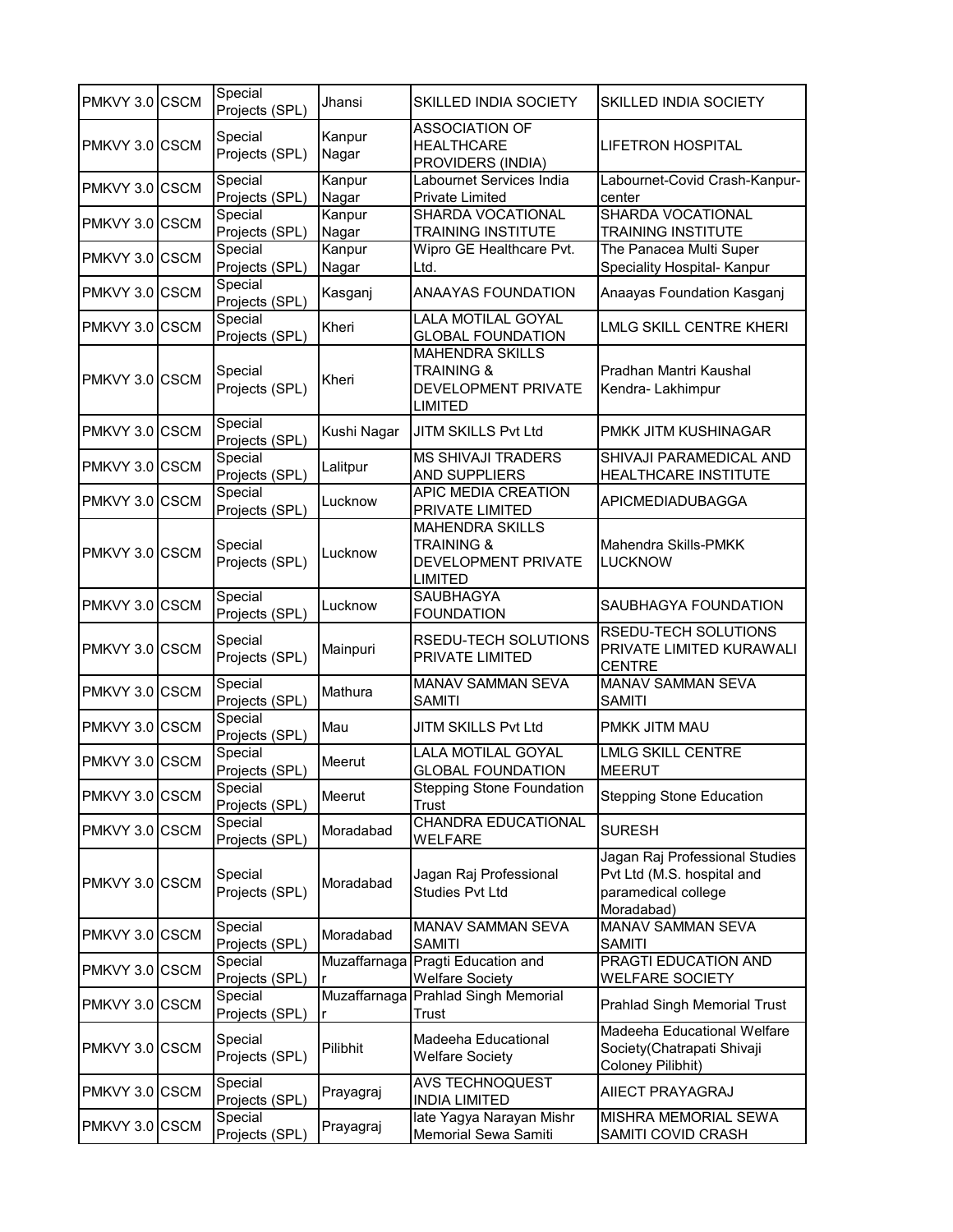| PMKVY 3.0 CSCM | Special<br>Projects (SPL)           | Prayagraj       | <b>LEARNET SKILLS LIMITED</b>                                                     | <b>PMKK Allahabad</b>                                           |
|----------------|-------------------------------------|-----------------|-----------------------------------------------------------------------------------|-----------------------------------------------------------------|
| PMKVY 3.0 CSCM | Special<br>Projects (SPL)           | Rampur          | <b>Aadit Systems</b>                                                              | Aadit Systems-Arsh Palace                                       |
| PMKVY 3.0 CSCM | Special<br>Projects (SPL)           | Saharanpur      |                                                                                   | Asian Gates Welfare Society Asian Gates Welfare Society         |
| PMKVY 3.0 CSCM | Special<br>Projects (SPL)           | Saharanpur      | CH. BENI RAM RURAL<br><b>EDUCATIONAL</b><br><b>FOUNDATION</b>                     | <b>GLOBAL INTERNATIONAL</b><br><b>ACADEMY OF SKILLS</b>         |
| PMKVY 3.0 CSCM | Special<br>Projects (SPL)           | Saharanpur      | <b>Empower Pragati Vocational</b><br>& Staffing Pvt. Ltd.                         | <b>PMKK DEOBAND</b><br>SAHARANPUR                               |
| PMKVY 3.0 CSCM | Special<br>Projects (SPL)           | Saharanpur      | <b>KCS Skill Development</b><br>Centre                                            | <b>KCS Skill Development Centre</b>                             |
| PMKVY 3.0 CSCM | Special<br>Projects (SPL)           | Saharanpur      | Wipro GE Healthcare Pvt.<br>Ltd.                                                  | Mahaveer Hospital-Sharanpur                                     |
| PMKVY 3.0 CSCM | Special<br>Projects (SPL)           | Saharanpur      | Wipro GE Healthcare Pvt.<br>Ltd.                                                  | Seth Baldev Das District<br>Hospital Saharanpur                 |
| PMKVY 3.0 CSCM | Special<br>Projects (SPL)           | Shahjahanpu     | <b>LALA MOTILAL GOYAL</b><br><b>GLOBAL FOUNDATION</b>                             | <b>LMLG SKILL CENTRE</b><br>SHAHJAHANPUR                        |
| PMKVY 3.0 CSCM | Special<br>Projects (SPL)           | Shamli          | Pragti Education and<br><b>Welfare Society</b>                                    | PRAGTI EDUCATION AND<br><b>WELFARE SOCIETY</b>                  |
| PMKVY 3.0 CSCM | Special<br>Projects (SPL)           | Sitapur         | SynchroServe Global<br>Solutions Private Limited                                  | SynchroServe - UP - Sitapur -<br>Khairabad                      |
| PMKVY 3.0 CSCM | Special<br>Projects (SPL)           | Sonbhadra       | Lord Buddha Information<br>Technology Institute                                   | LORD BUDDHA<br>INFORMATION TECHNOLOGY                           |
| PMKVY 3.0 CSCM | Special<br>Projects (SPL)           | Unnao           | CARE EDUCATIONAL AND<br><b>WELFARE SOCIETY</b>                                    | CARE EDUCATIONAL AND<br><b>WELFARE SOCIETY</b>                  |
| PMKVY 3.0 CSCM | Special<br>Projects (SPL)           | Unnao           | <b>MATRA BHUMI</b><br><b>FOUNDATION</b>                                           | <b>MATRA BHUMI FOUNDATION</b>                                   |
| PMKVY 3.0 CSCM | Special<br>Projects (SPL)           | Unnao           | SynchroServe Global<br><b>Solutions Private Limited</b>                           | SynchroServe - UP - Unnao -<br>Bighapur - Nageswar Nagar        |
| PMKVY 3.0 CSCM | Special<br>Projects (SPL)           | Varanasi        | <b>G V MEDITECH PRIVATE</b><br><b>LIMITED</b>                                     | Surya Institute of Medical<br>Sciences                          |
| PMKVY 3.0 CSCM | Special<br>Projects (SPL)           | Varanasi        | Orion Edutech Pvt Ltd                                                             | Orion Edutech-Varanasi                                          |
| PMKVY 3.0 CSCM | Special<br>Projects (SPL)           | Varanasi        | <b>VALEX EDUCATION AND</b><br><b>WELFARE SOCIETY</b>                              | <b>VARANASI SKILL CENTER</b>                                    |
| PMKVY 3.0 CSCM | Special<br>Projects (SPL)           | Varanasi        | Wipro GE Healthcare Pvt.<br>Ltd.                                                  | Mukti Mission Hospital                                          |
| PMKVY 3.0 CSCM | Special<br>Projects (SPL)           | Varanasi        | Wipro GE Healthcare Pvt.<br>Ltd.                                                  | Nirmala Memorial Hospital-<br>Varanasi                          |
| PMKVY 3.0 CSSM | Short Term<br>Training (STT)        | Agra            | Sankalp Vikas Samiti                                                              | Sankalp Agra                                                    |
| PMKVY 3.0 CSSM | Short Term<br>Training (STT)        | Aligarh         | Bonson Institute of<br>Information Technology                                     | Bonson Institute of Information<br>Technology                   |
| PMKVY 3.0 CSSM | Short Term<br>Training (STT)        | Amethi          | Centre of Technology and<br>Entrepreneurship<br>Development                       | <b>CTED PMKVY Centre-Partosh</b>                                |
| PMKVY 3.0 CSSM | Short Term<br>Training (STT)        | Amroha          | Madeeha Educational<br><b>Welfare Society</b>                                     | Madeeha Educational Welfare<br>Society(YMS COLLEGE<br>DHANAURA) |
| PMKVY 3.0 CSSM | <b>Short Term</b><br>Training (STT) | Auraiya         | <b>FIRST SOURCE</b>                                                               | <b>First Source Training Centre</b><br>Auraiya                  |
| PMKVY 3.0 CSSM | Short Term<br>Training (STT)        | Bahraich        | PANKH PARIDHI<br><b>FOUNDATION</b>                                                | Pankh Paridhi Bahraich                                          |
| PMKVY 3.0 CSSM | Short Term<br>Training (STT)        | Ballia          | Rashtriya Saksharta<br><b>Mission Innovative</b><br><b>Technologies Education</b> | RSMIT Ballia Ramgarh Centre                                     |
| PMKVY 3.0 CSSM | Short Term<br>Training (STT)        | <b>Bareilly</b> | <b>NPA Educare Welfare</b><br>Society                                             | NPA Educare Skill Training<br>Centre Bhojipura Bly              |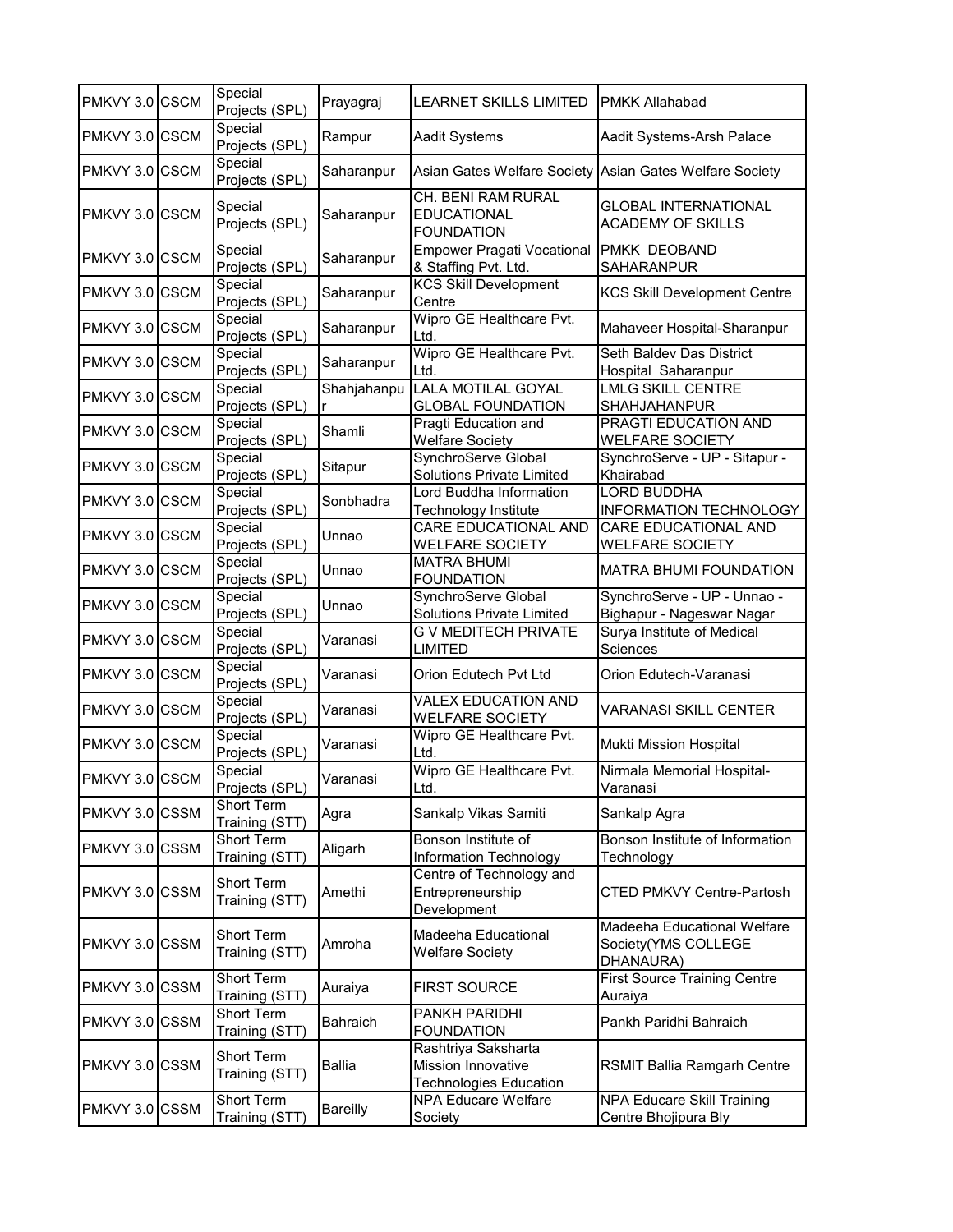| PMKVY 3.0 CSSM | Short Term<br>Training (STT)        | Bhadohi                          | Jan Kalyan Sewa Samiti                                                            | Jan Kalyan Sewa Samiti<br>Suriyawan                                                    |
|----------------|-------------------------------------|----------------------------------|-----------------------------------------------------------------------------------|----------------------------------------------------------------------------------------|
| PMKVY 3.0 CSSM | Short Term<br>Training (STT)        | Bijnor                           | NATIONAL INSTITUTE<br>FOR TECHNICAL<br><b>TRAININGS (NITT)</b>                    | National Institute for Technical<br><b>Trainings Bijnor</b>                            |
| PMKVY 3.0 CSSM | <b>Short Term</b><br>Training (STT) | Budaun                           | <b>Future Shape Social</b><br><b>Educational Society</b>                          | Future Shape Learn & Earn<br>Skill Training Centre Badaun                              |
| PMKVY 3.0 CSSM | Short Term<br>Training (STT)        | Chandauli                        | Jan Kalyan Sewa Samiti                                                            | Jan Kalyan Sewa Samiti                                                                 |
| PMKVY 3.0 CSSM | <b>Short Term</b><br>Training (STT) | Etah                             | <b>Gramin Vikas Evam</b><br>Samajik Seva Sansthan                                 | Gramin Vikas Evam Samajik<br>Seva Sansthan                                             |
| PMKVY 3.0 CSSM | Short Term<br>Training (STT)        | Etawah                           | CH KANSHI RAM SWAMI<br>EDUCATIONAL SOCIETY                                        | <b>Health Click Foundation</b>                                                         |
| PMKVY 3.0 CSSM | Short Term<br>Training (STT)        | Fatehpur                         | <b>GOPAL SHIKSHAN EVAM</b><br><b>GRAMIN VIKAS</b><br>SANSTHAN (GSGVS)             | Gopal Shikshan Evam Gramin<br>Vikas Sansthan                                           |
| PMKVY 3.0 CSSM | <b>Short Term</b><br>Training (STT) | Firozabad                        | Nifa Infocomp Services<br><b>Private Limited</b>                                  | NIFA Infocomp Services Pvt<br>Ltd Firozabad                                            |
| PMKVY 3.0 CSSM | Short Term<br>Training (STT)        | Gautam<br><b>Buddha</b><br>Nagar | Indira Gandhi Computer<br>Sakharatra Mission                                      | Indira Gandhi Computer<br>Shaksharta Mission                                           |
| PMKVY 3.0 CSSM | Short Term<br>Training (STT)        | Ghaziabad                        | DAKSYA ACADEMY<br>PRIVATE LIMITED                                                 | Daksya Academy-Indirapuram                                                             |
| PMKVY 3.0 CSSM | Short Term<br>Training (STT)        | Ghazipur                         | Rashtriya Saksharta<br><b>Mission Innovative</b><br><b>Technologies Education</b> | RSMIT GZP Mainpuri Centre                                                              |
| PMKVY 3.0 CSSM | Short Term<br>Training (STT)        | Gonda                            | Techno Horizon                                                                    | <b>Technohorizon Skill</b><br>Deveopmen center                                         |
| PMKVY 3.0 CSSM | Short Term<br>Training (STT)        | Gorakhpur                        | Bhartiya Mahila Kalyan<br>Avam Bal Vikash Sodh<br>Sansthan                        | <b>BHARTIYA MAHILA TRAINING</b><br><b>CENTER</b>                                       |
| PMKVY 3.0 CSSM | <b>Short Term</b><br>Training (STT) | Hamirpur                         | <b>RELIABLEVOCATIONAL</b><br>TRAINING INSTITUTE PVT<br>LTD                        | <b>RELIABLEVOCATIONAL</b><br>TRAINING INSTITUTE PVT.<br>LTD.                           |
| PMKVY 3.0 CSSM | <b>Short Term</b><br>Training (STT) | Hapur                            | <b>Indira Memorial Educational</b><br>Society                                     | Indira Memorial Educational<br>Society                                                 |
| PMKVY 3.0 CSSM | Short Term<br>Training (STT)        | Hathras                          | Safeducate Learning Private<br>Limited                                            | Safeducate Learning Center -<br>Hathras                                                |
| PMKVY 3.0 CSSM | Short Term<br>Training (STT)        | Jalaun                           | Swami Ambrish Chetanya<br>Sewa Samiti                                             | Swami Ambrish Chetanya<br>Sewa Samiti                                                  |
| PMKVY 3.0 CSSM | Short Term<br>Training (STT)        | Jhansi                           | <b>RELIABLEVOCATIONAL</b><br>TRAINING INSTITUTE PVT<br><b>LTD</b>                 | <b>RELIABLEVOCATIONAL</b><br>TRAINING INSTITUTE PVT.<br>LTD.                           |
| PMKVY 3.0 CSSM | Short Term<br>Training (STT)        | Kannauj                          | TAKNIKI SHIKSHA VIKAS<br>AVAM JANKALYAN<br><b>SANSTHAN</b>                        | TAKNIKI SHIKSHA VIKAS<br>EVAM JANKALYAN<br>SANSTHAN                                    |
| PMKVY 3.0 CSSM | Short Term<br>Training (STT)        | Kanpur<br>Dehat                  | Khadi Gramodyog Sewa<br>Sansthan                                                  | Khadi Gramodyog Sewa<br>Sansthan                                                       |
| PMKVY 3.0 CSSM | Short Term<br>Training (STT)        | Kasganj                          | Bhartiya Mahila Kalyan<br>Avam Bal Vikash Sodh<br>Sansthan                        | <b>BHARTIYA MAHILA TRAINING</b><br><b>CENTER</b>                                       |
| PMKVY 3.0 CSSM | Short Term<br>Training (STT)        | Kheri                            | <b>Future Shape Social</b><br><b>Educational Society</b>                          | <b>FUTURE SHAPE DREAM</b><br>PMKVY TRAINING CENTRE<br>SAMPURNA NAGAR                   |
| PMKVY 3.0 CSSM | Short Term<br>Training (STT)        | Lalitpur                         | Shree Vaishno Educational<br>Society                                              | ATM Global Business College -<br>A Unit of Shree vaishno<br><b>Educational Society</b> |
| PMKVY 3.0 CSSM | Short Term<br>Training (STT)        | Lucknow                          | TAKNIKI SHIKSHA VIKAS<br>AVAM JANKALYAN<br>SANSTHAN                               | TAKNIKI SHIKSHA VIKAS<br>EVAM JANKALYAN<br>SANSTHAN                                    |